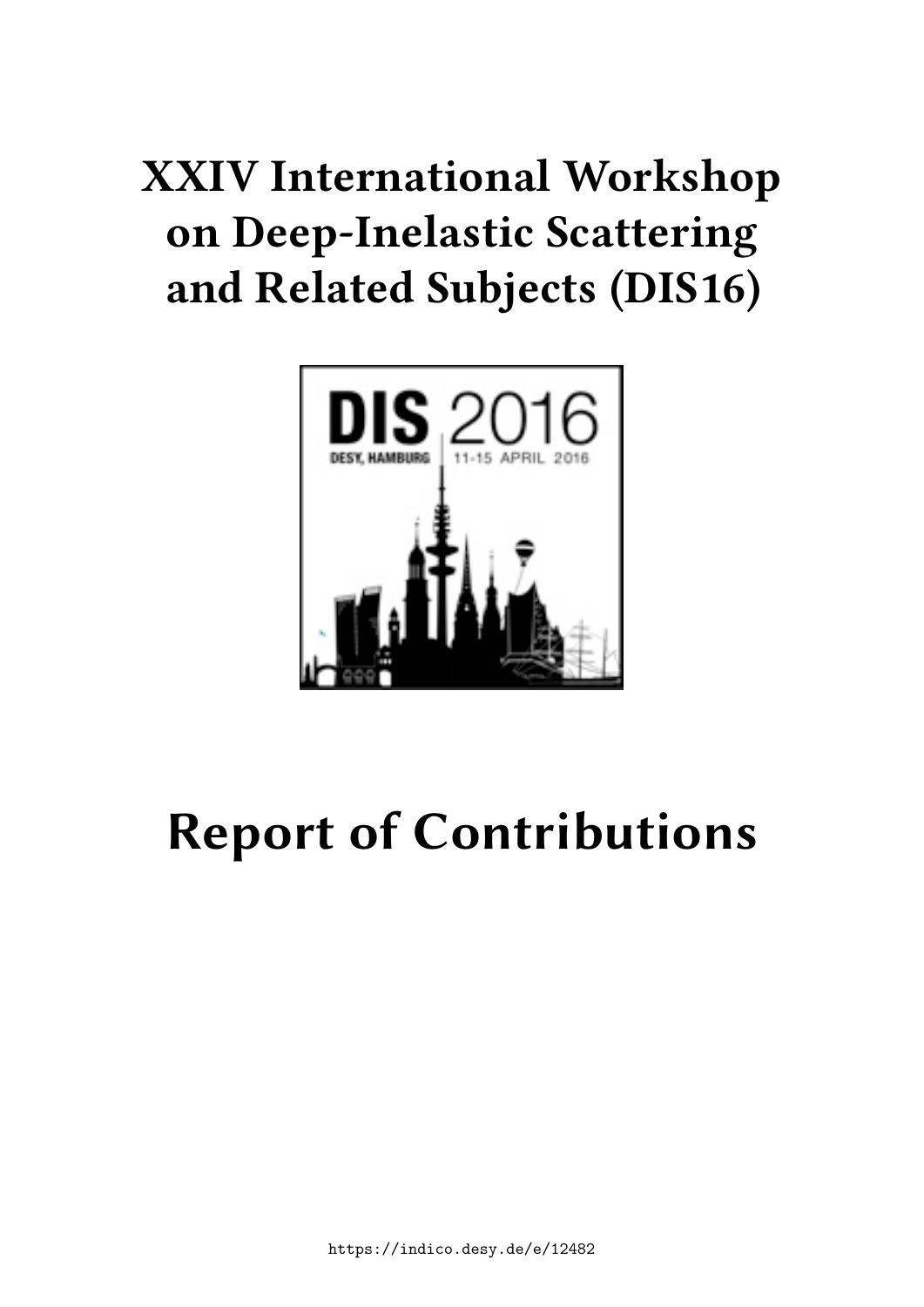XXIV Internation ... / Report of Contributions Conference opening

Contribution ID: 0 Type: not specified

# **Conference opening**

*Monday, April 11, 2016 9:00 AM (10 minutes)*

**Presenter:** Dr BEHNKE, Olaf (DESY) **Session Classification:** Plenary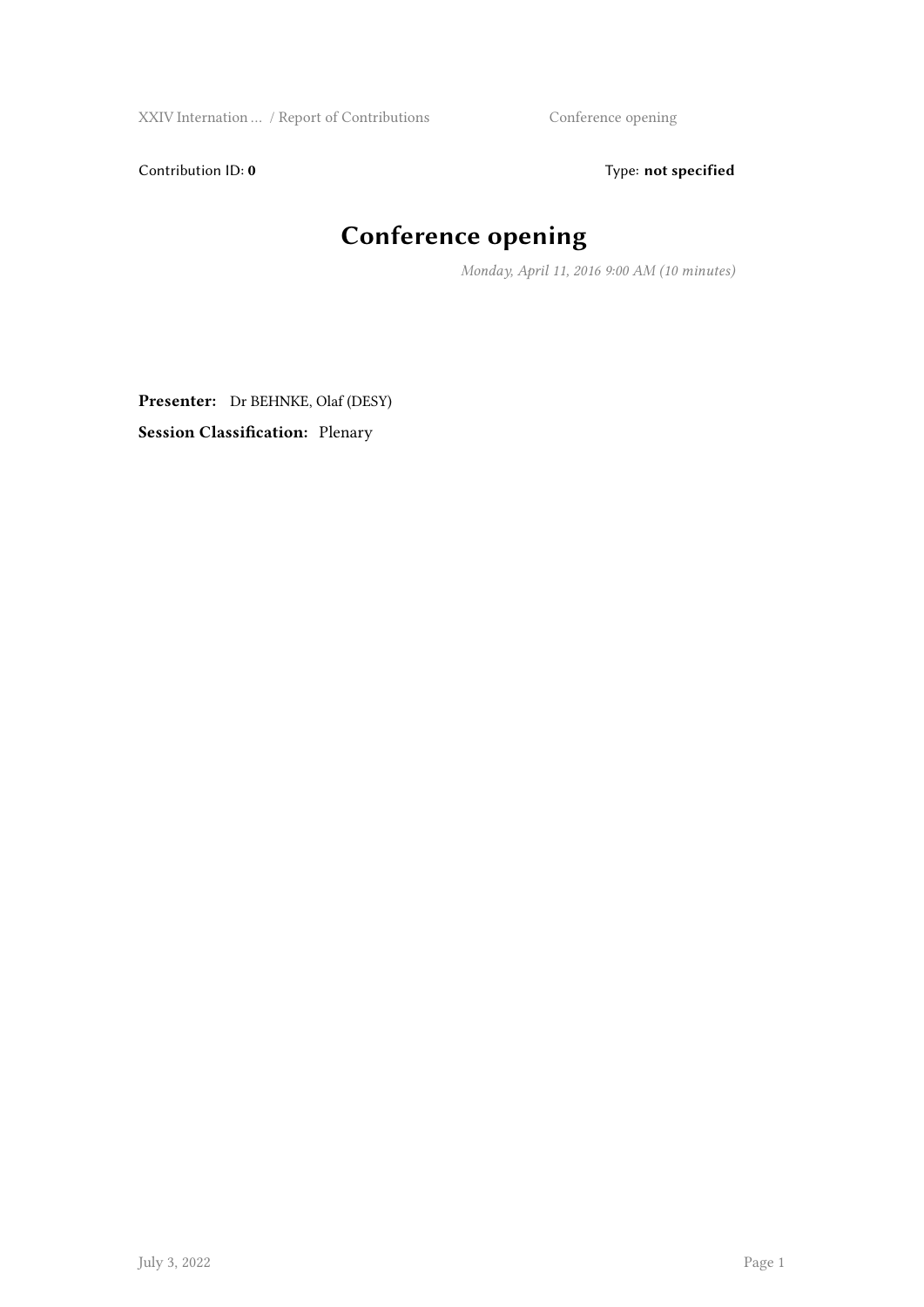XXIV Internation ... / Report of Contributions Parton Density Functions

Contribution ID: 1 Type: **not specified** 

# **Parton Density Functions**

*Monday, April 11, 2016 9:10 AM (30 minutes)*

**Presenter:** NADOLSKY, Pavel (Southern Methodist University) **Session Classification:** Plenary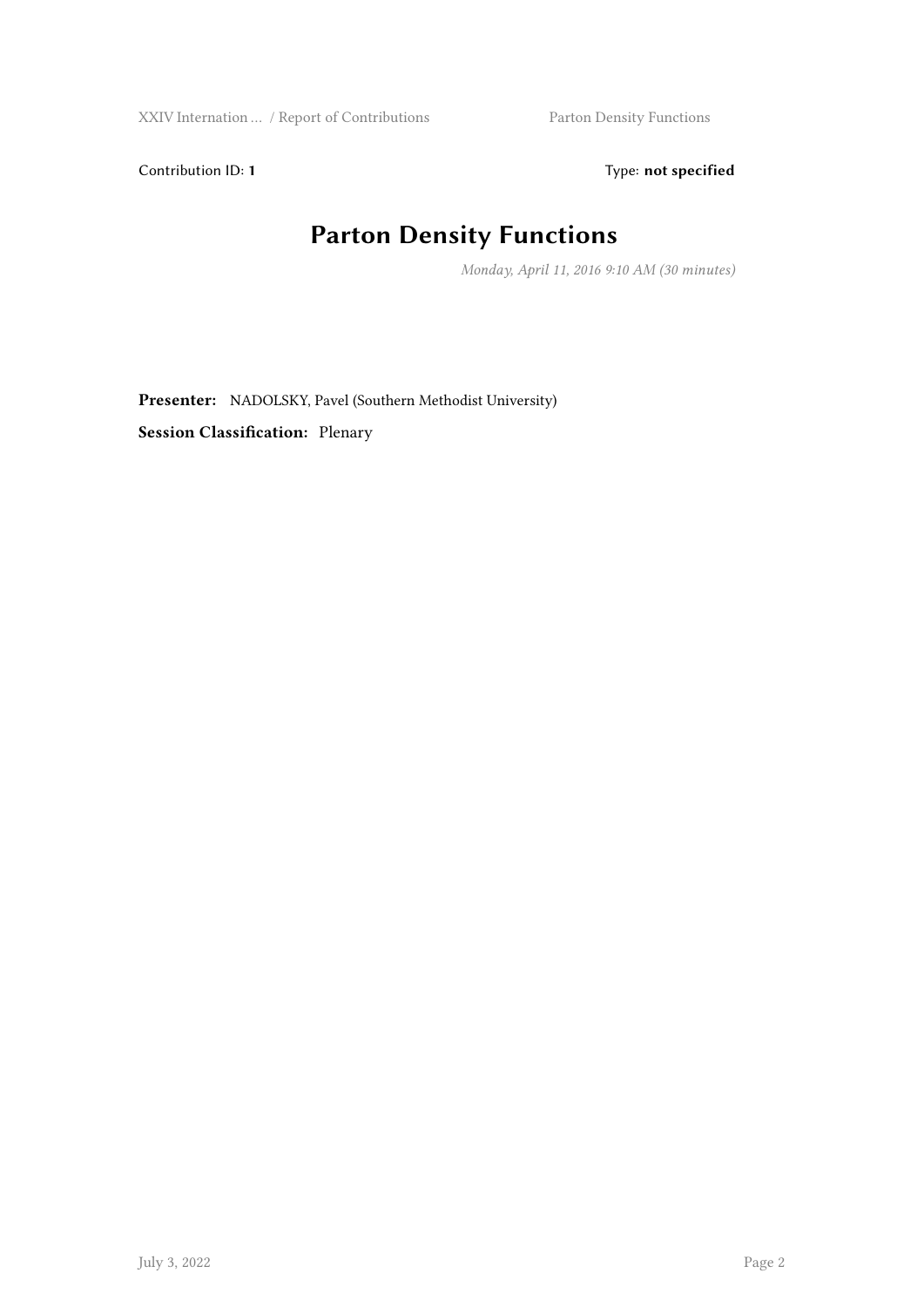Contribution ID: 2 Type: **not specified** 

# **The HERA Legacy**

*Monday, April 11, 2016 9:50 AM (30 minutes)*

**Presenter:** NEWMAN, Paul (Birmingham University)

**Session Classification:** Plenary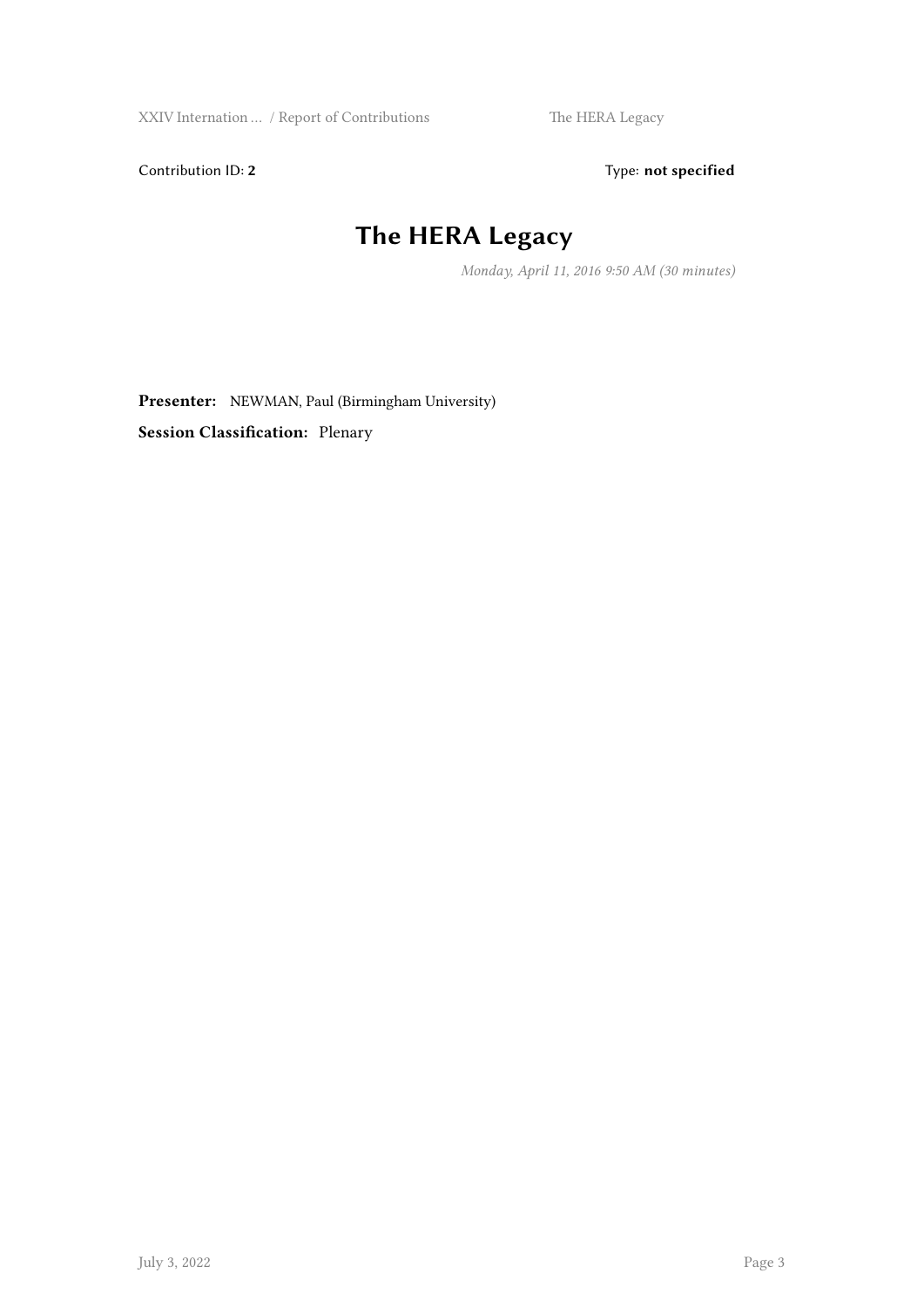XXIV Internation ... / Report of Contributions Advances in QCD Predictions

Contribution ID: 3 Type: **not specified** 

# **Advances in QCD Predictions**

*Monday, April 11, 2016 11:00 AM (30 minutes)*

**Presenter:** Prof. GEHRMANN, Thomas (Universitaet Zuerich) **Session Classification:** Plenary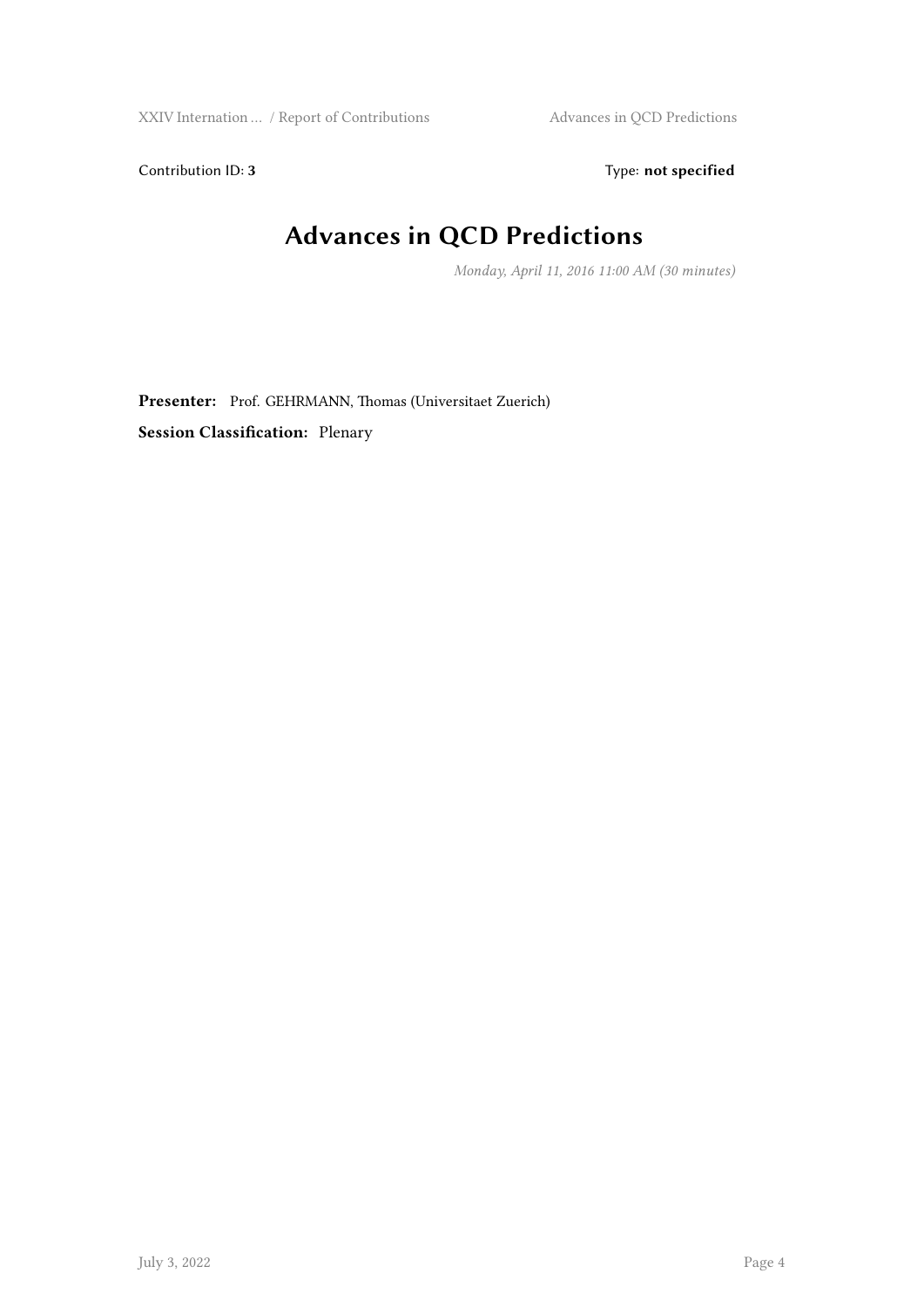XXIV Internation ... / Report of Contributions QCD at Colliders

Contribution ID: 4 Type: **not specified** 

# **QCD at Colliders**

*Monday, April 11, 2016 11:40 AM (30 minutes)*

**Presenter:** Dr MUELLER, Katharina (University of Zurich) **Session Classification:** Plenary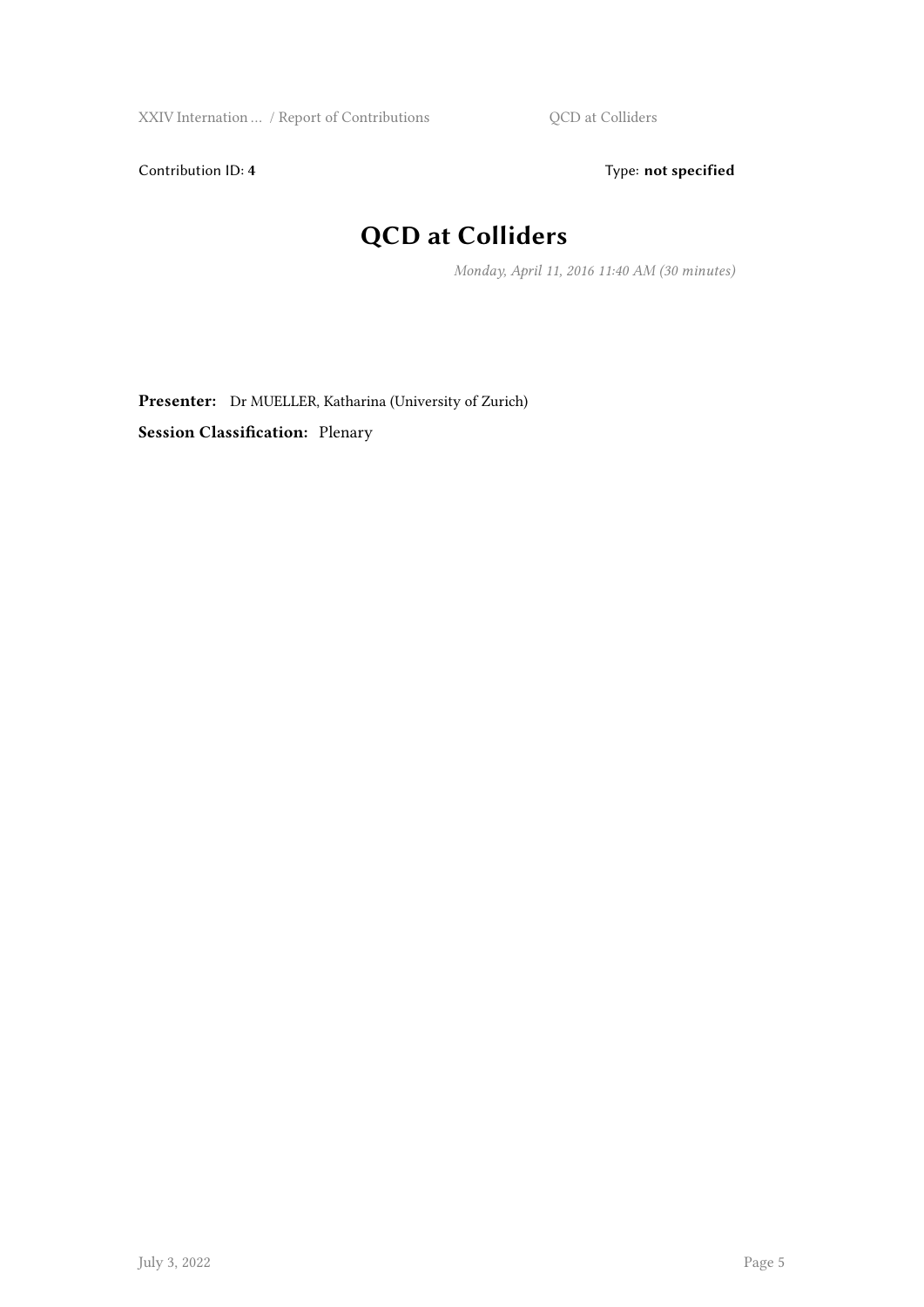XXIV Internation … / Report of Contributions Low-x and Diffraction

Contribution ID: 5 Type: **not specified** 

# **Low-x and Diffraction**

*Monday, April 11, 2016 12:20 PM (30 minutes)*

**Presenter:** FAVART, Laurent (Brussels) **Session Classification:** Plenary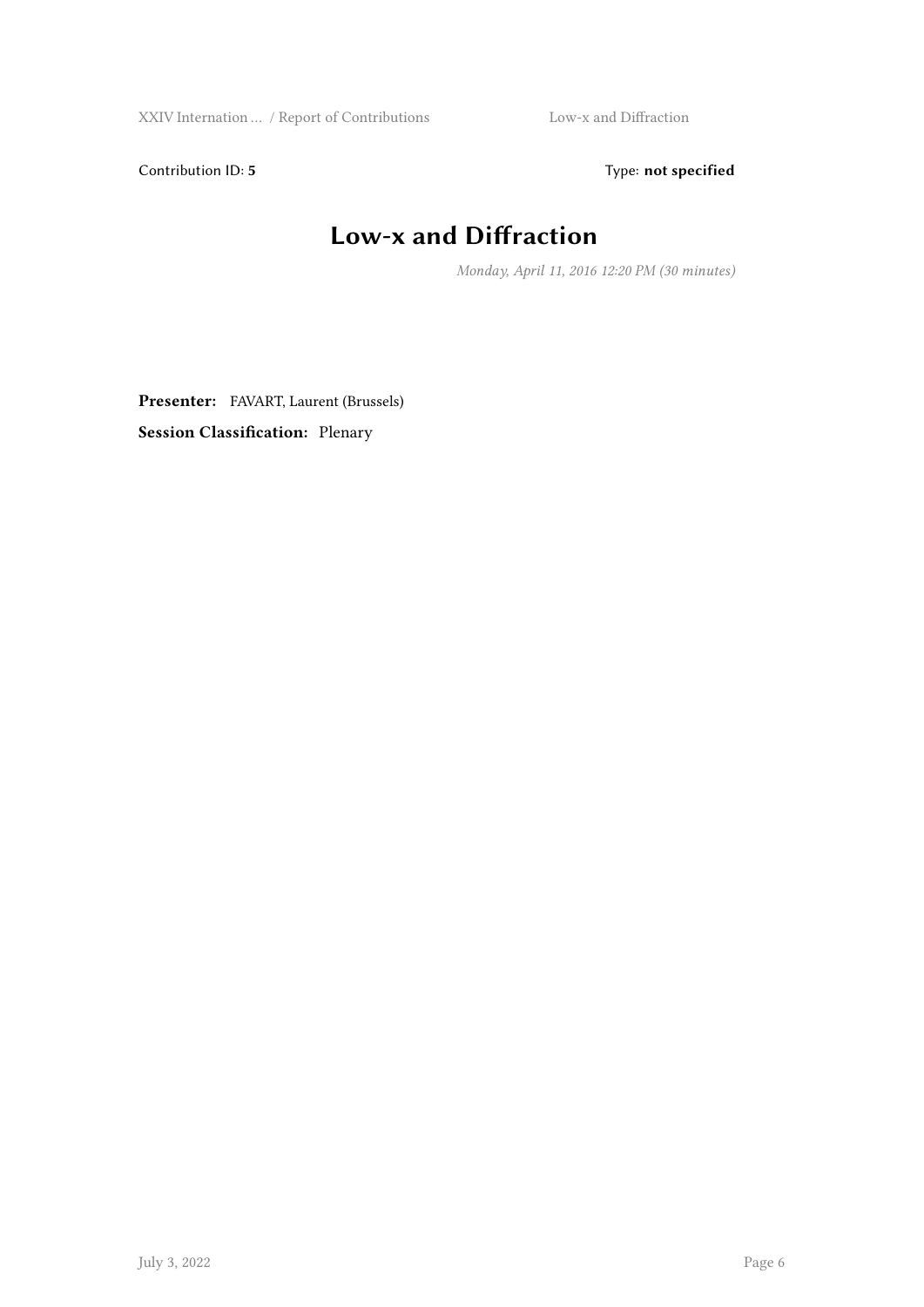XXIV Internation … / Report of Contributions Spin Physics

Contribution ID: 6 Type: not specified

# **Spin Physics**

*Monday, April 11, 2016 3:10 PM (30 minutes)*

**Presenter:** SEIDL, Ralf (RIKEN) **Session Classification:** Plenary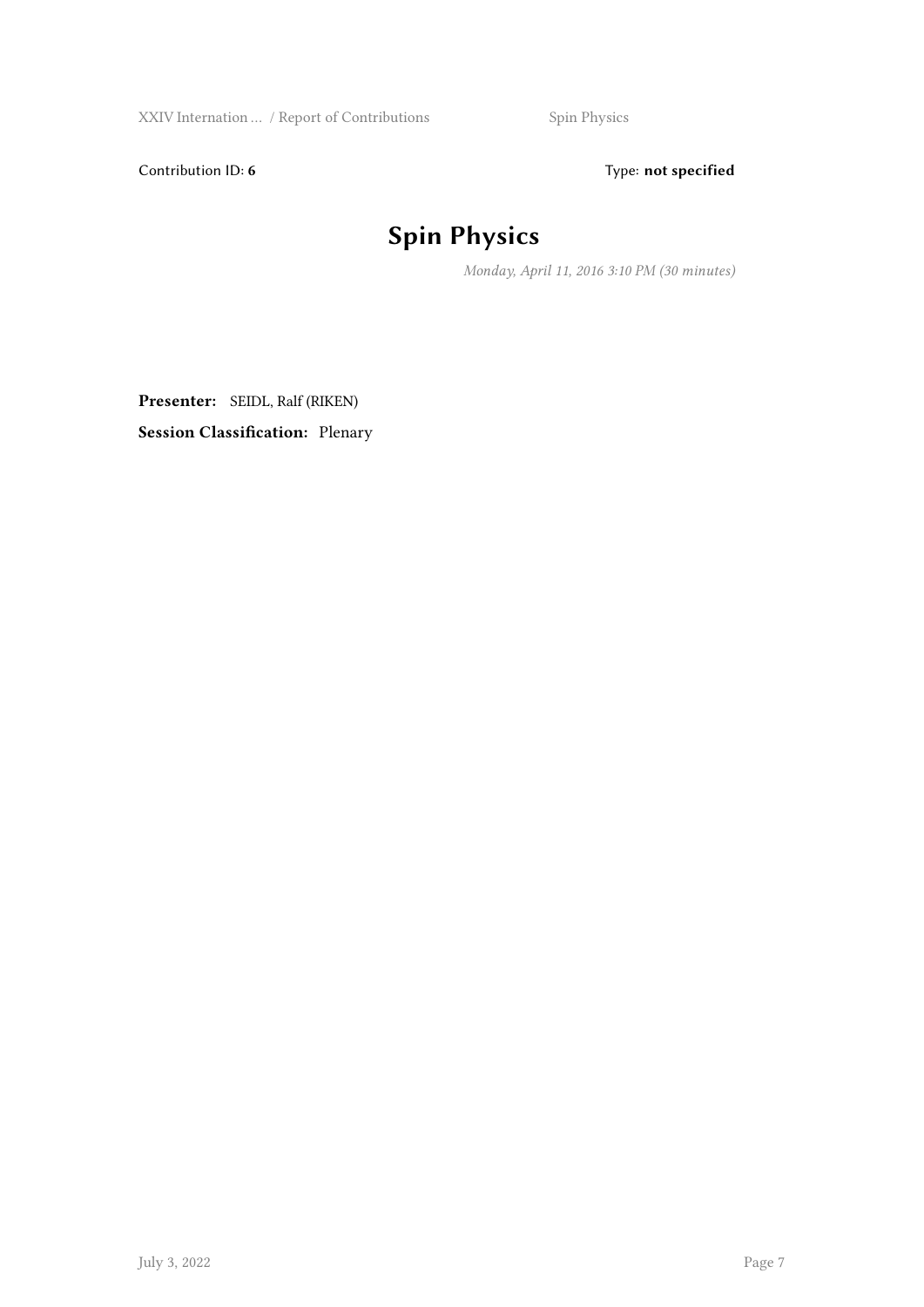XXIV Internation ... / Report of Contributions Searches Landscape 2016

Contribution ID: 7 Type: **not specified** 

## **Searches Landscape 2016**

*Monday, April 11, 2016 4:20 PM (30 minutes)*

**Presenter:** KRÄMER, Michael (Aachen) **Session Classification:** Plenary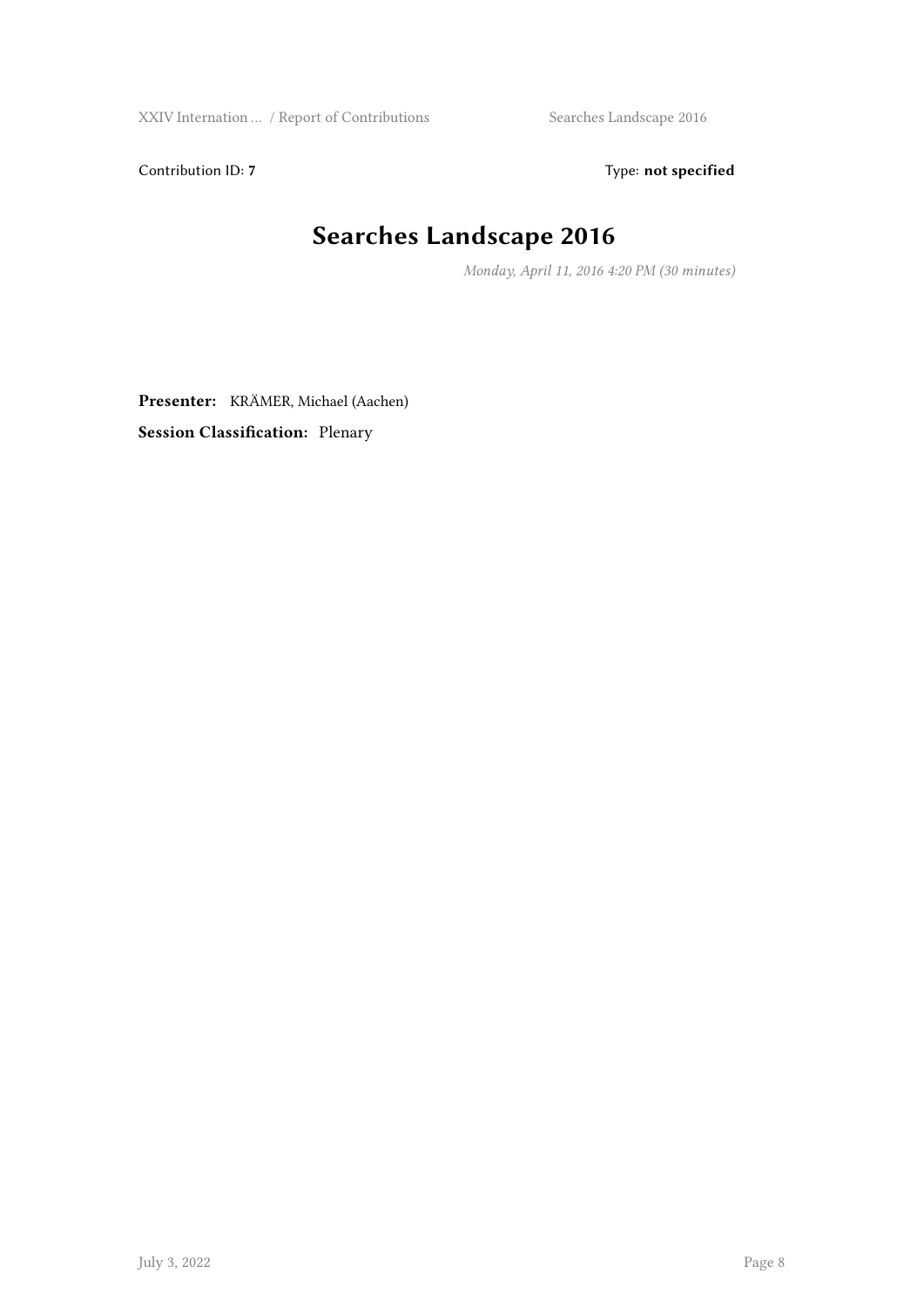Contribution ID: 8 Type: **not specified** 

# **Higgs and Electroweak results**

*Monday, April 11, 2016 5:00 PM (30 minutes)*

**Presenter:** KORTNER, Sandra (MPI Munich) **Session Classification:** Plenary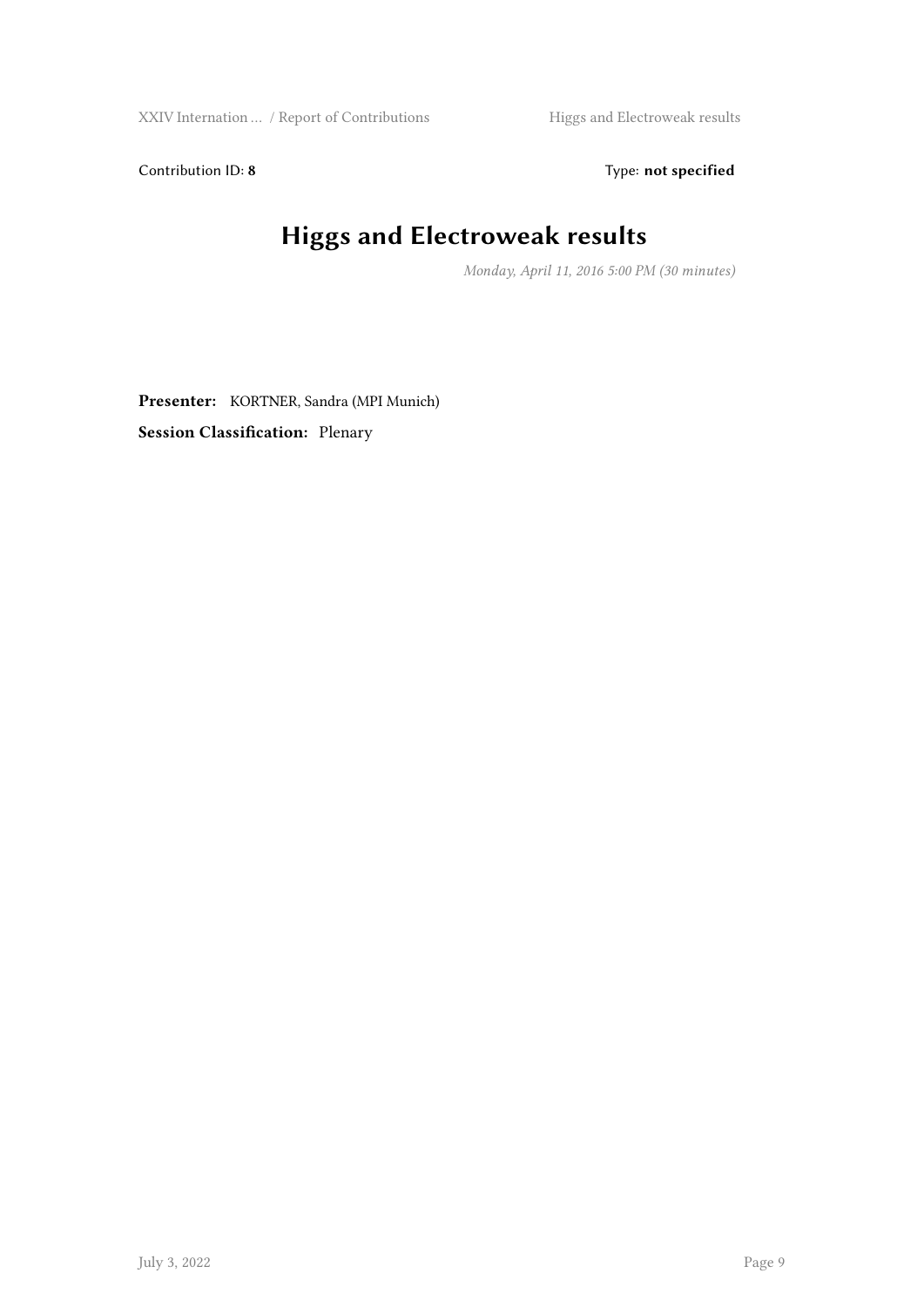XXIV Internation … / Report of Contributions Top Quark Results

Contribution ID: 9 Type: **not specified** 

# **Top Quark Results**

*Monday, April 11, 2016 5:40 PM (30 minutes)*

**Presenter:** IORIO, Orso (Napoli)

**Session Classification:** Plenary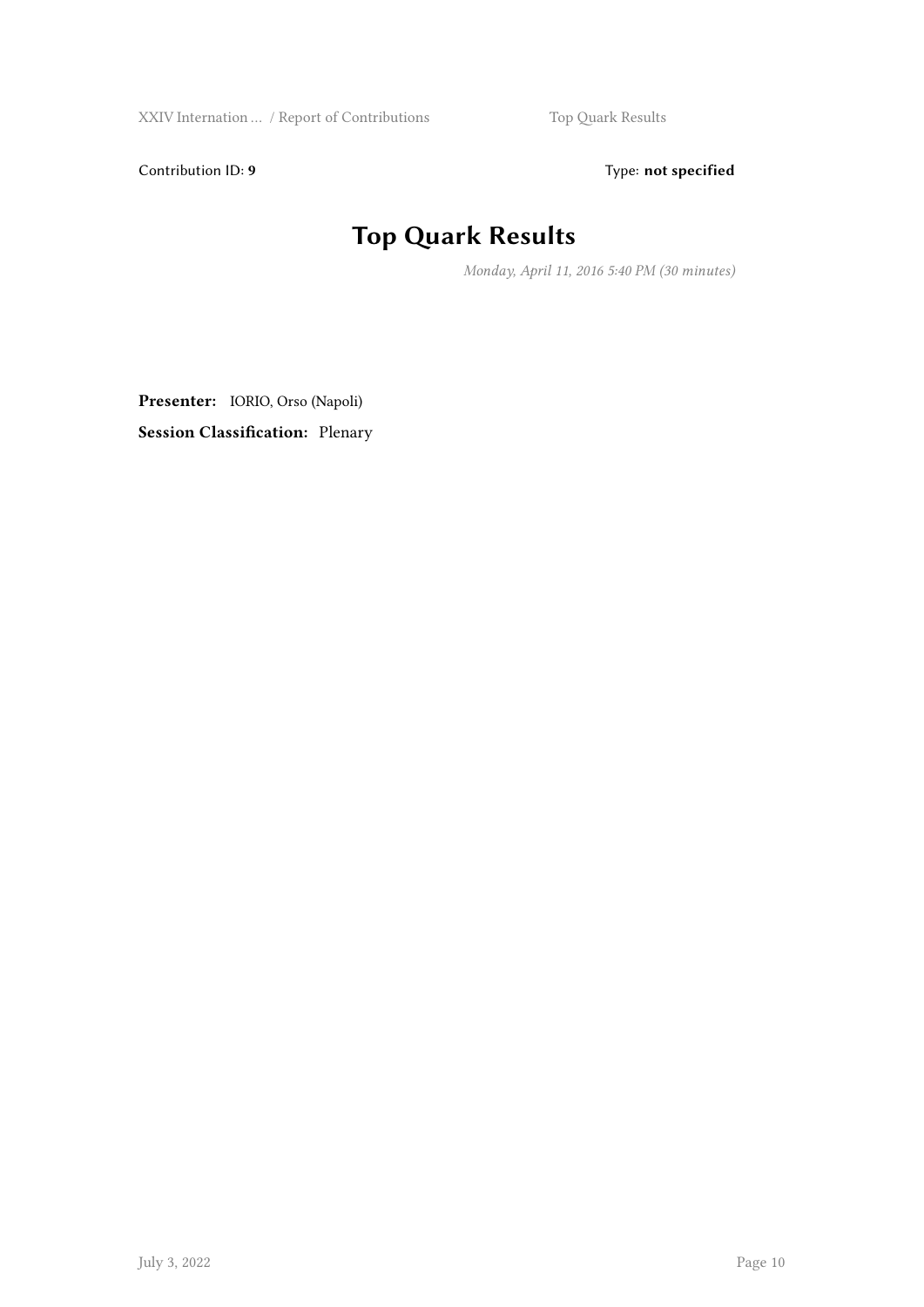XXIV Internation ... / Report of Contributions Astro-particle Physics Review

Contribution ID: 10 Type: not specified

# **Astro-particle Physics Review**

*Monday, April 11, 2016 2:30 PM (30 minutes)*

**Presenter:** Dr KNAPP, Johannes (DESY) **Session Classification:** Plenary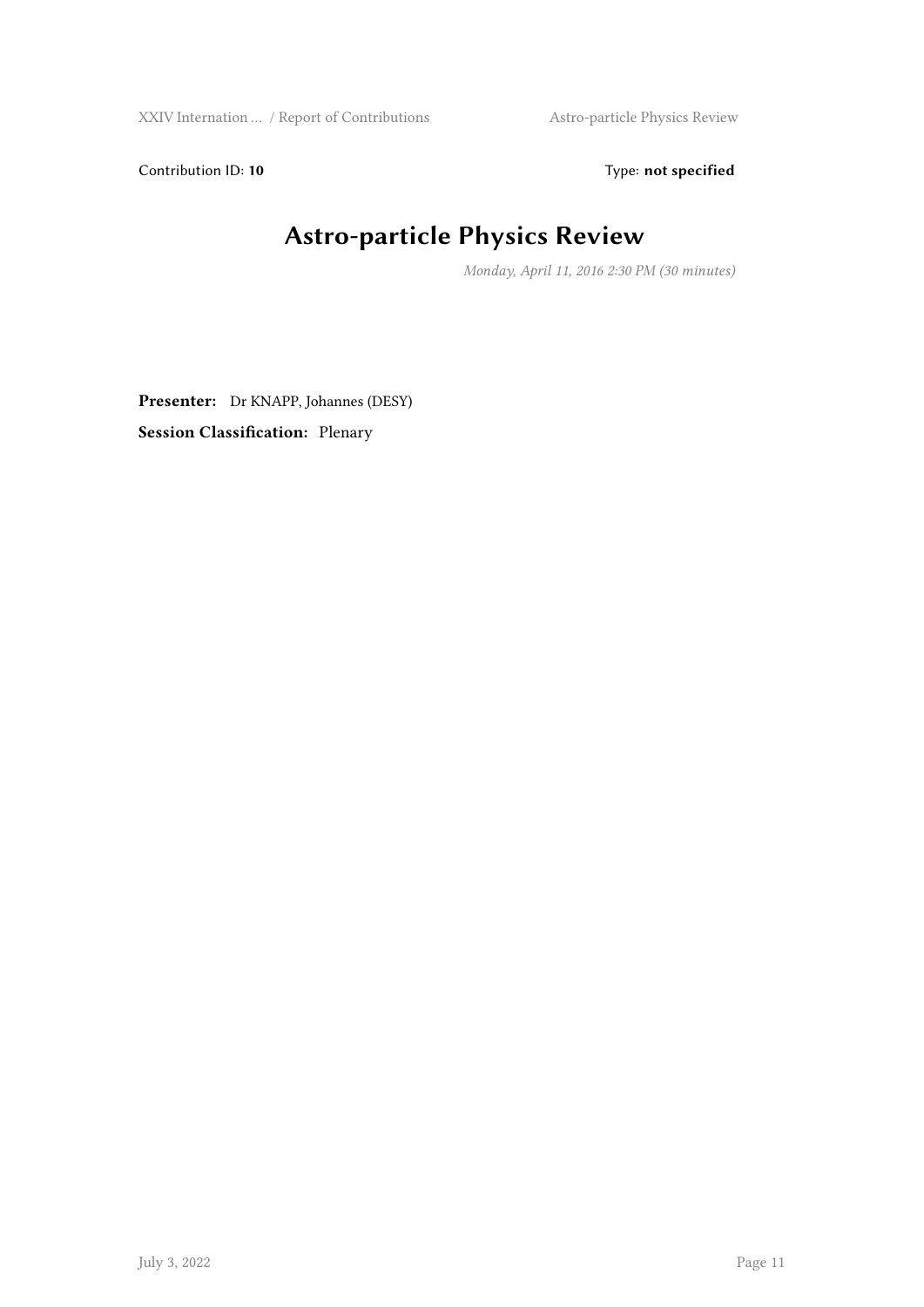Contribution ID: 11 Type: **not specified** 

## **Structure functions and PDFs - WG1 Summary**

*Friday, April 15, 2016 11:30 AM (20 minutes)*

**Presenters:** Dr WICHMANN, Katarzyna (DESY); Prof. THORNE, Robert (University College London); Prof. MCNULTY, Ronan (University College Dublin)

**Session Classification:** Plenary

**Track Classification:** Structure Functions and Parton Densities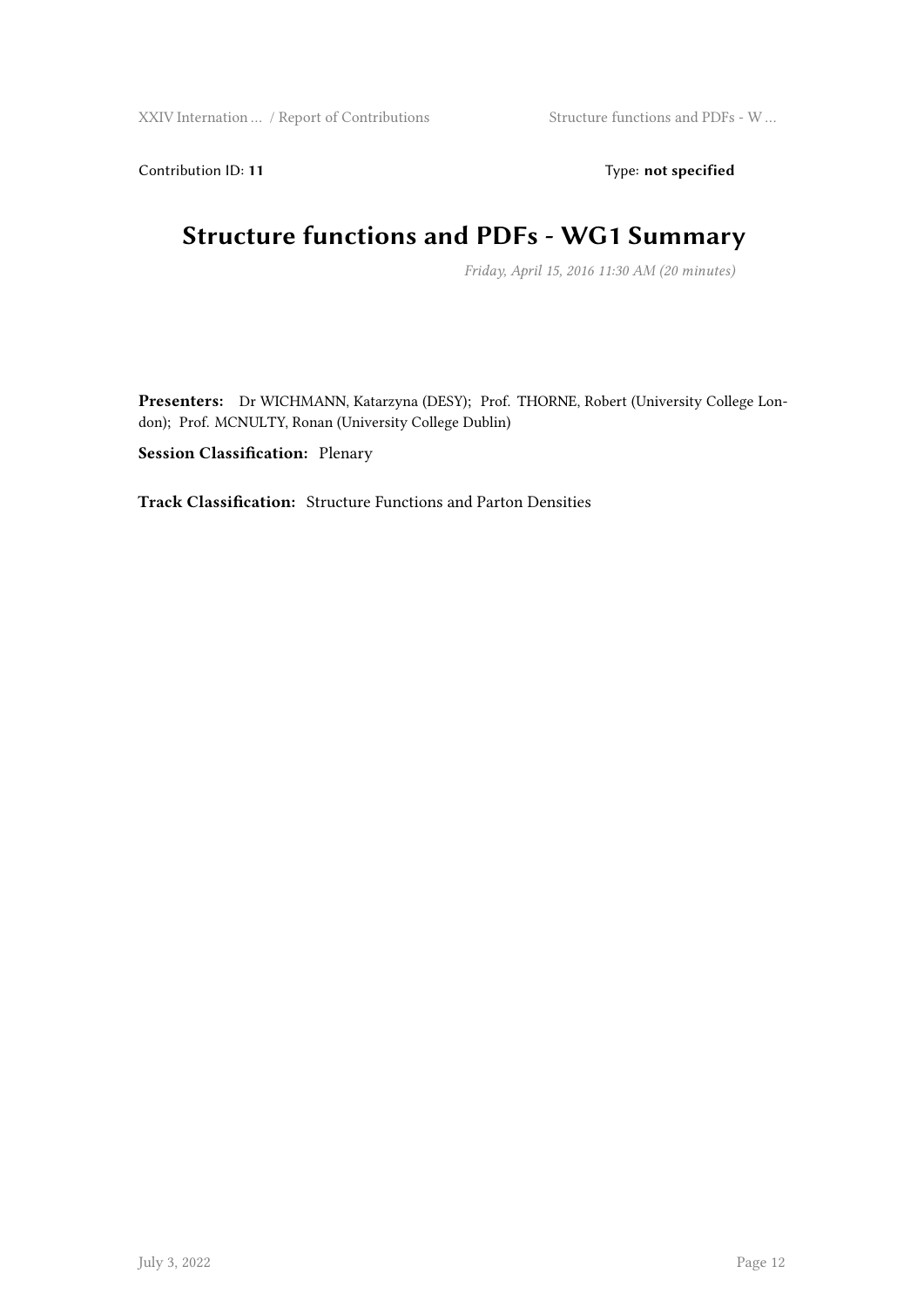Contribution ID: 12 Type: **not specified** 

## **QCD - WG2 Summary**

*Friday, April 15, 2016 11:00 AM (20 minutes)*

**Presenters:** TACKMANN, Frank (DESY); Dr SHIMIZU, Shima (Kobe University); Dr PLÄTZER, Simon (DESY Theory Group)

**Session Classification:** Plenary

**Track Classification:** QCD and Hadronic Final States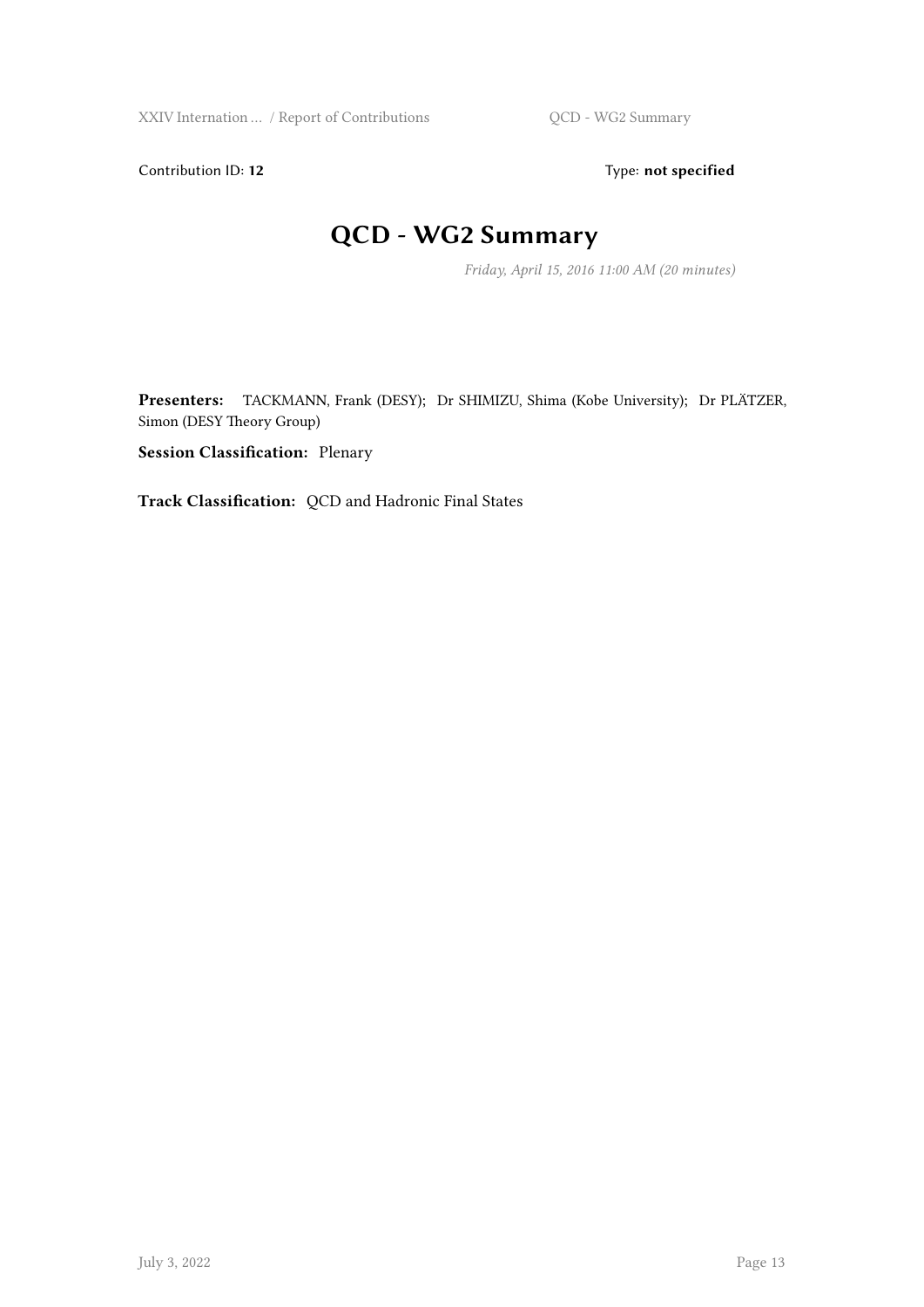Contribution ID: 13 Type: **not specified** 

## **BSM and EW - WG3 Summary**

*Friday, April 15, 2016 9:00 AM (20 minutes)*

Presenter: Prof. BLACK, Kevin (Boston University) **Session Classification:** Plenary

**Track Classification:** Electroweak Physics and Beyond the Standard Model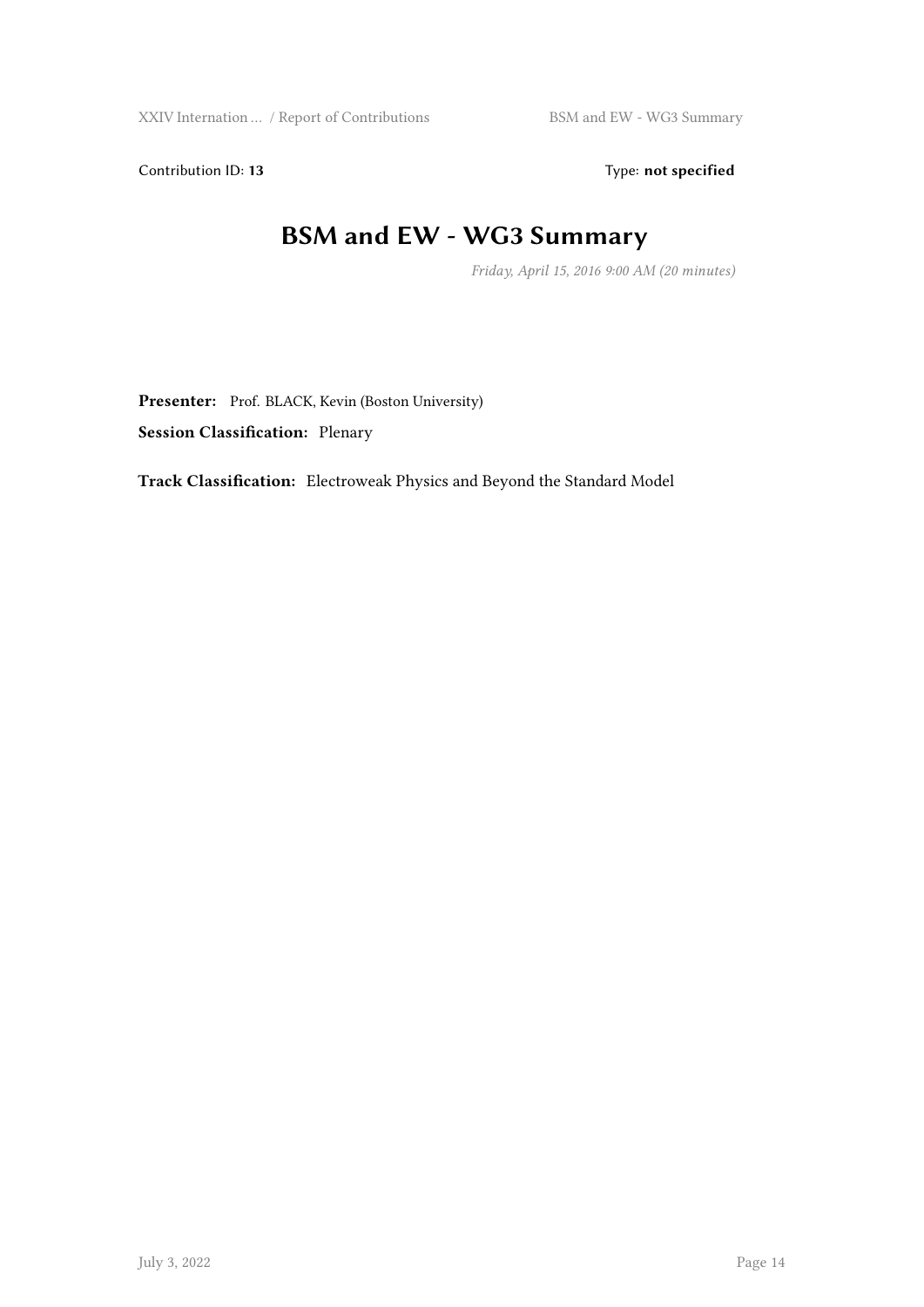Contribution ID: 14 Type: **not specified** 

# **Charm, Beauty and Top - WG4 Summary**

*Friday, April 15, 2016 12:00 PM (20 minutes)*

**Presenters:** Mr MULDERS, Martijn (CERN); STAHLHOFEN, Maximilian (DESY); Mr LISOVYI, Mikhaylo (PI Heidelberg University)

**Session Classification:** Plenary

**Track Classification:** Heavy Flavours (Charm, Beauty and Top)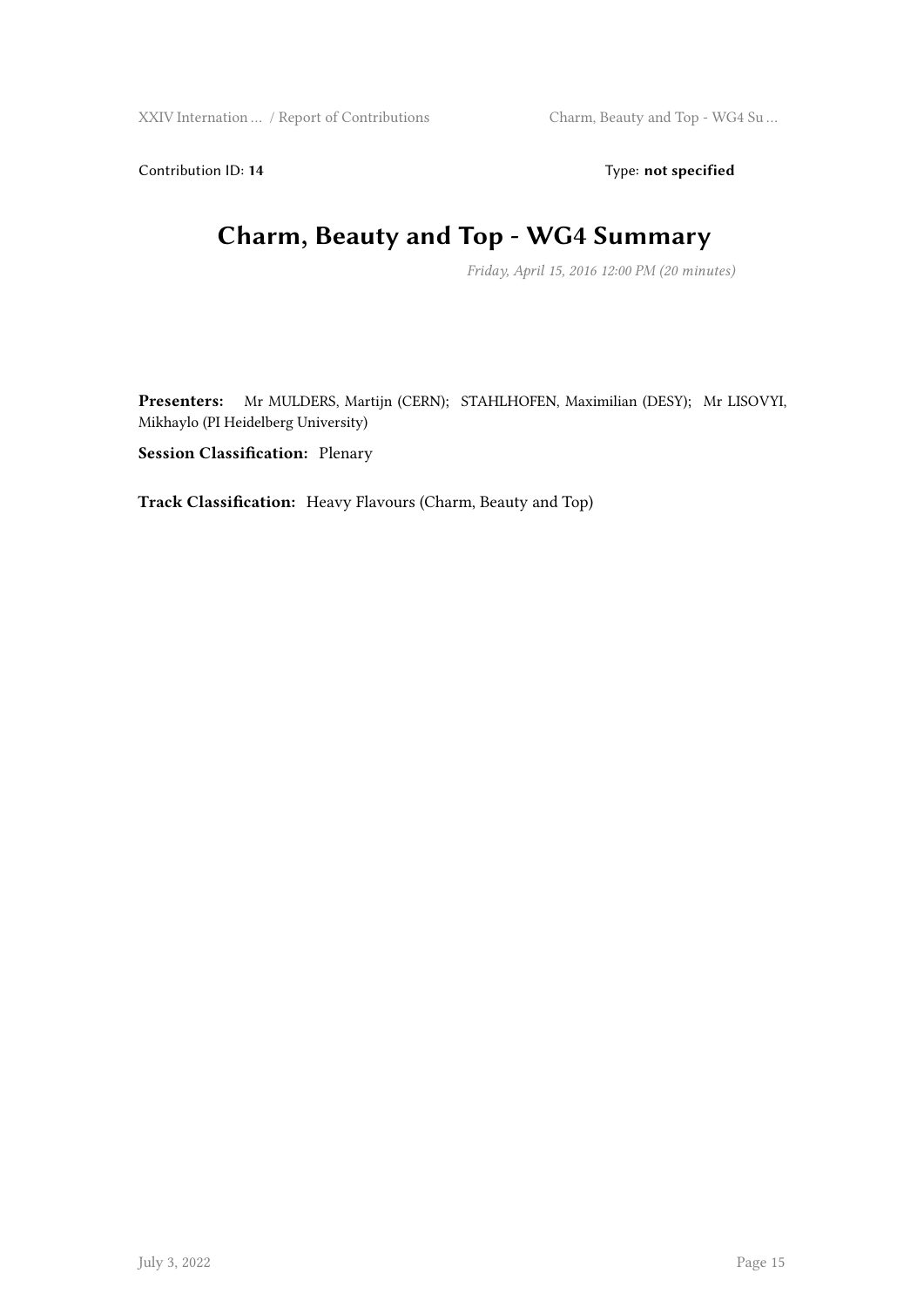Contribution ID: 15 Type: **not specified** 

## **Low-x and Diffraction - WG5 Summary**

*Friday, April 15, 2016 12:30 PM (20 minutes)*

**Presenters:** Dr BRUNI, Alessia (INFN Bologna); MOTYKA, Leszek (Jagiellonian University); Dr SCHICKER, Rainer (Phys. Inst., Heidelberg)

**Session Classification:** Plenary

**Track Classification:** Small-x, Diffraction and Vector Mesons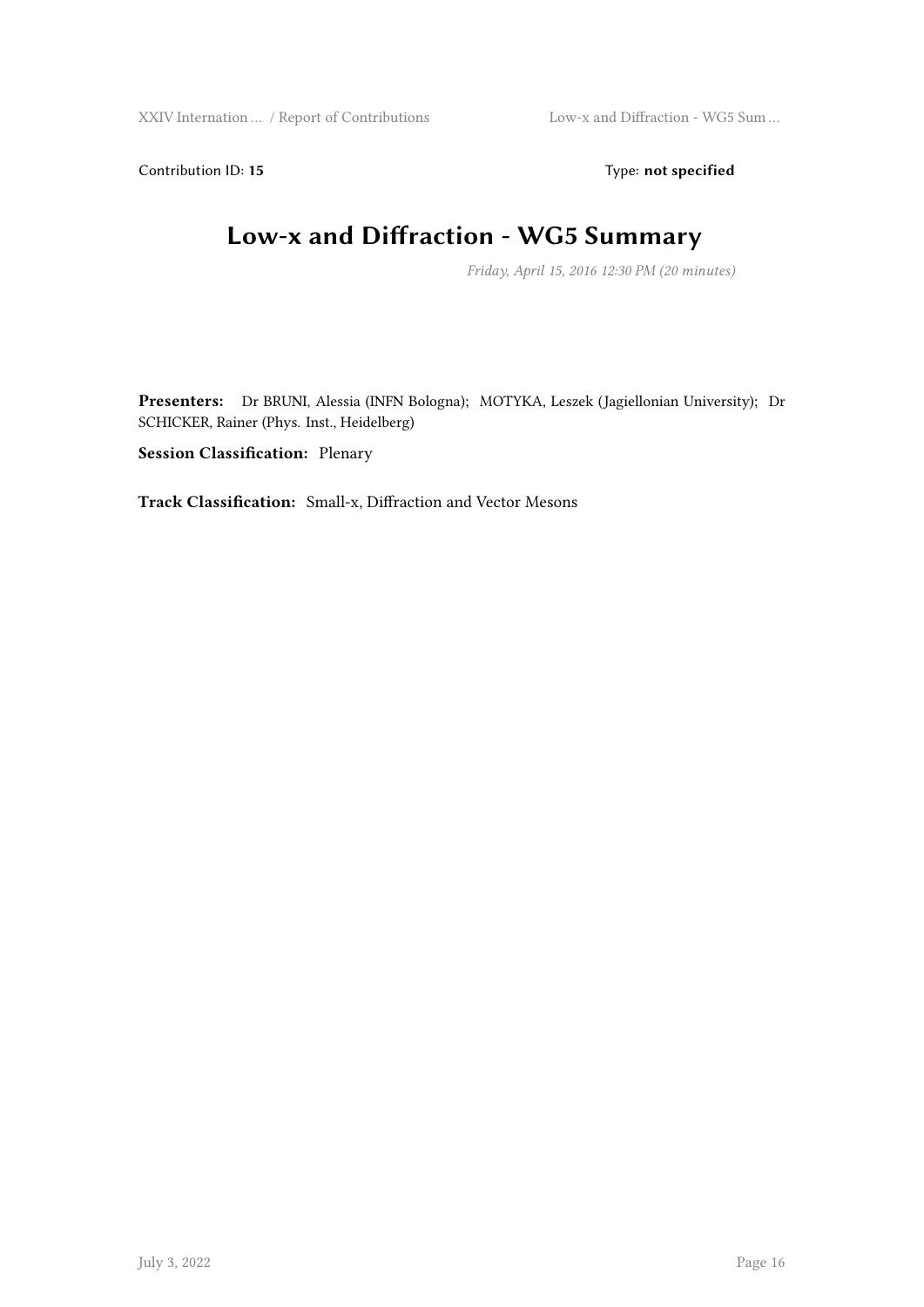Contribution ID: 16 Type: **not specified** 

# **Spin - WG6 Summary**

*Friday, April 15, 2016 2:20 PM (20 minutes)*

**Presenters:** Dr NOCERA, Emanuele Roberto (Rudolf Peierls Centre for Theoretical Physics University of Oxford); Dr SEDER, Erin (CEA Saclay DSM/IRFU/SPhN/LSN); Dr FAZIO, Salvatore (Brookhaven National Laboratory); Dr PISANO, Silvia (Laboratori Nazionali di Frascati - INFN)

#### **Session Classification:** Plenary

**Track Classification:** Spin Physics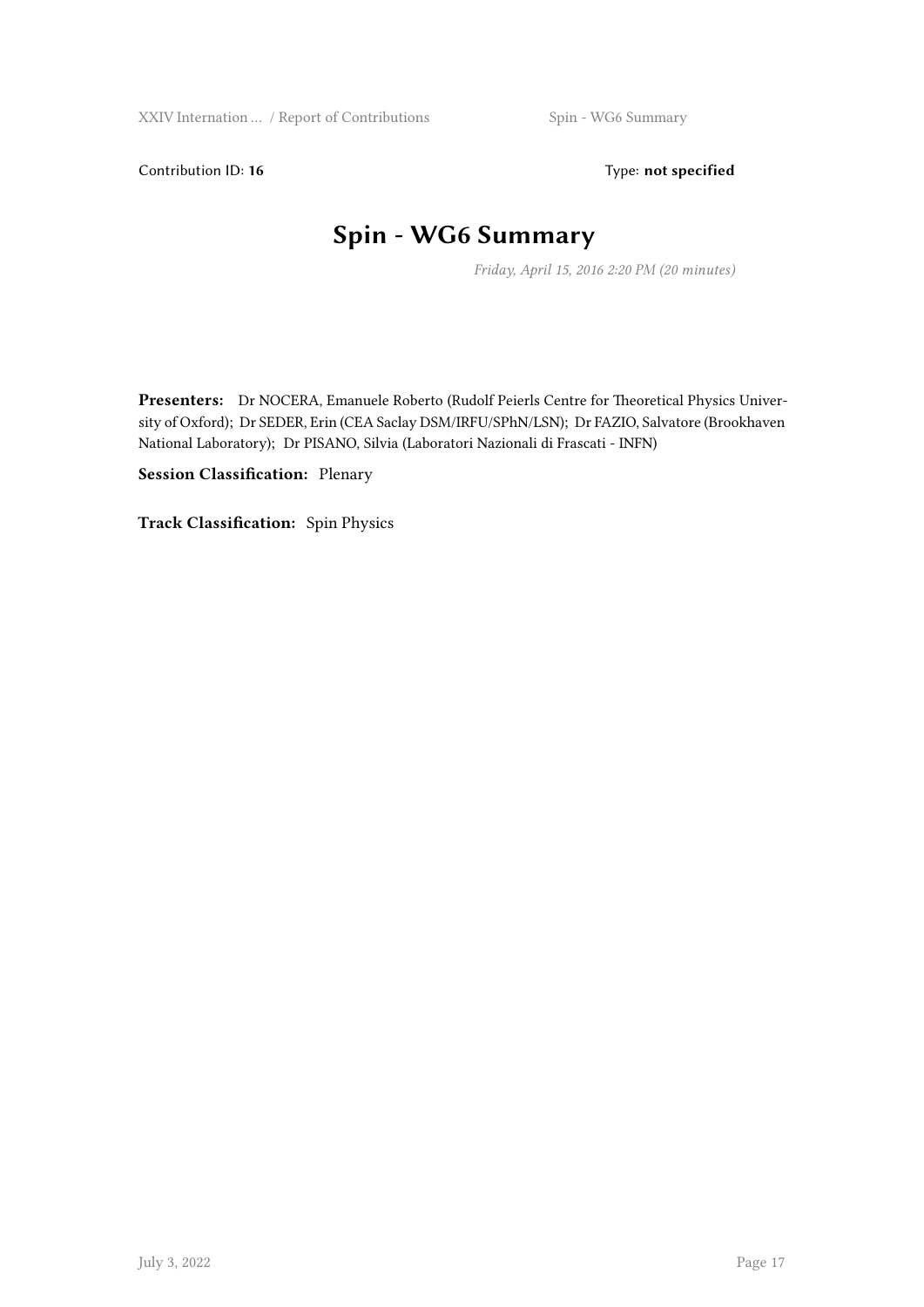Contribution ID: 17 Type: **not specified** 

## **Future Colliders and EIC status -WG7 Summary**

*Friday, April 15, 2016 2:50 PM (30 minutes)*

**Presenters:** GWENLAN, Claire (Oxford); Dr ASCHENAUER, Elke-Caroline (BNL); Dr MELNITCHOUK, Wally (Jefferson Lab)

**Session Classification:** Plenary

**Track Classification:** Future Experiments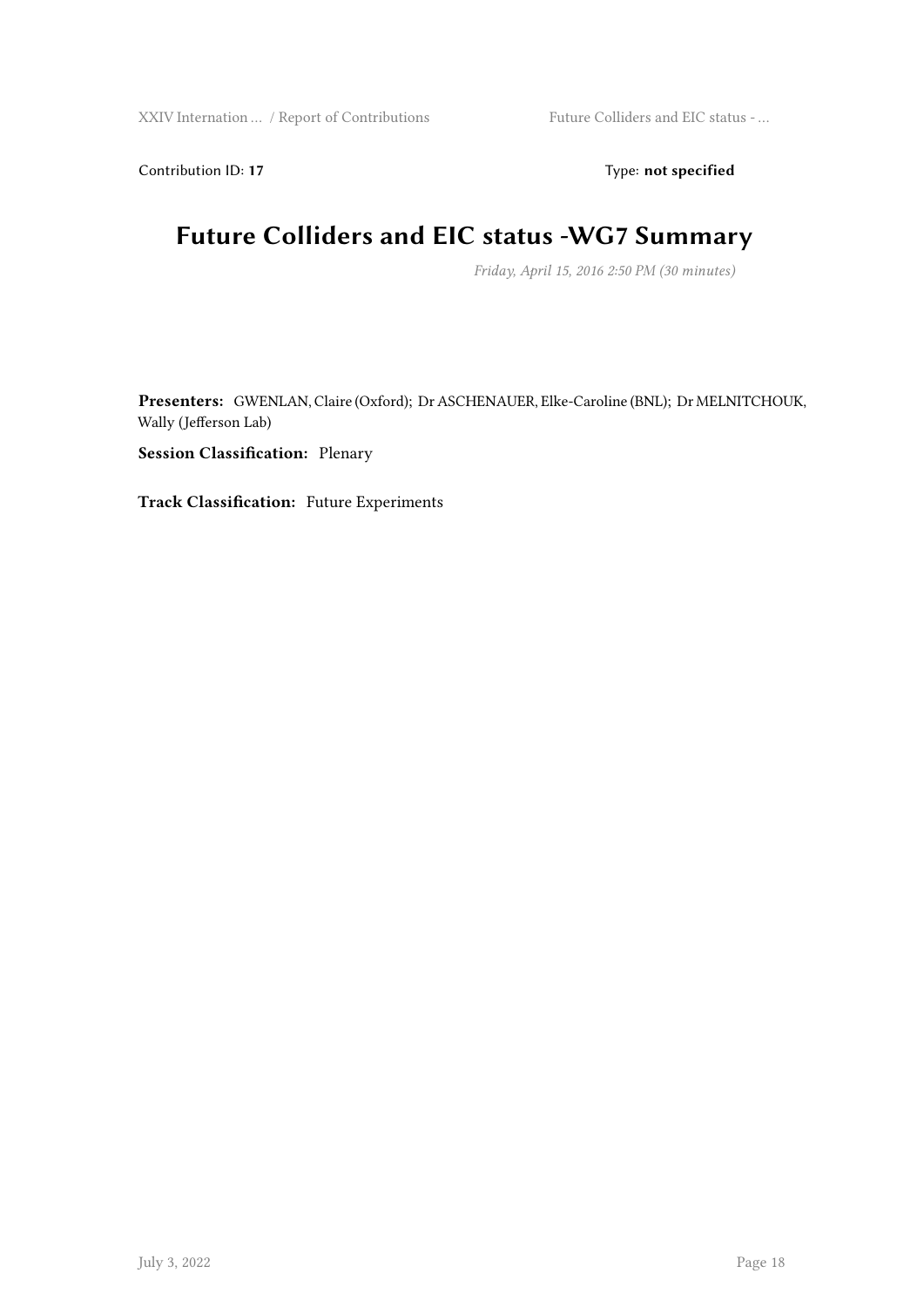Contribution ID: 18 Type: not specified

# **Particle Physics Perspective**

*Friday, April 15, 2016 3:30 PM (30 minutes)*

Presenter: Prof. ABRAMOWICZ, Halina (Tel Aviv University) **Session Classification:** Plenary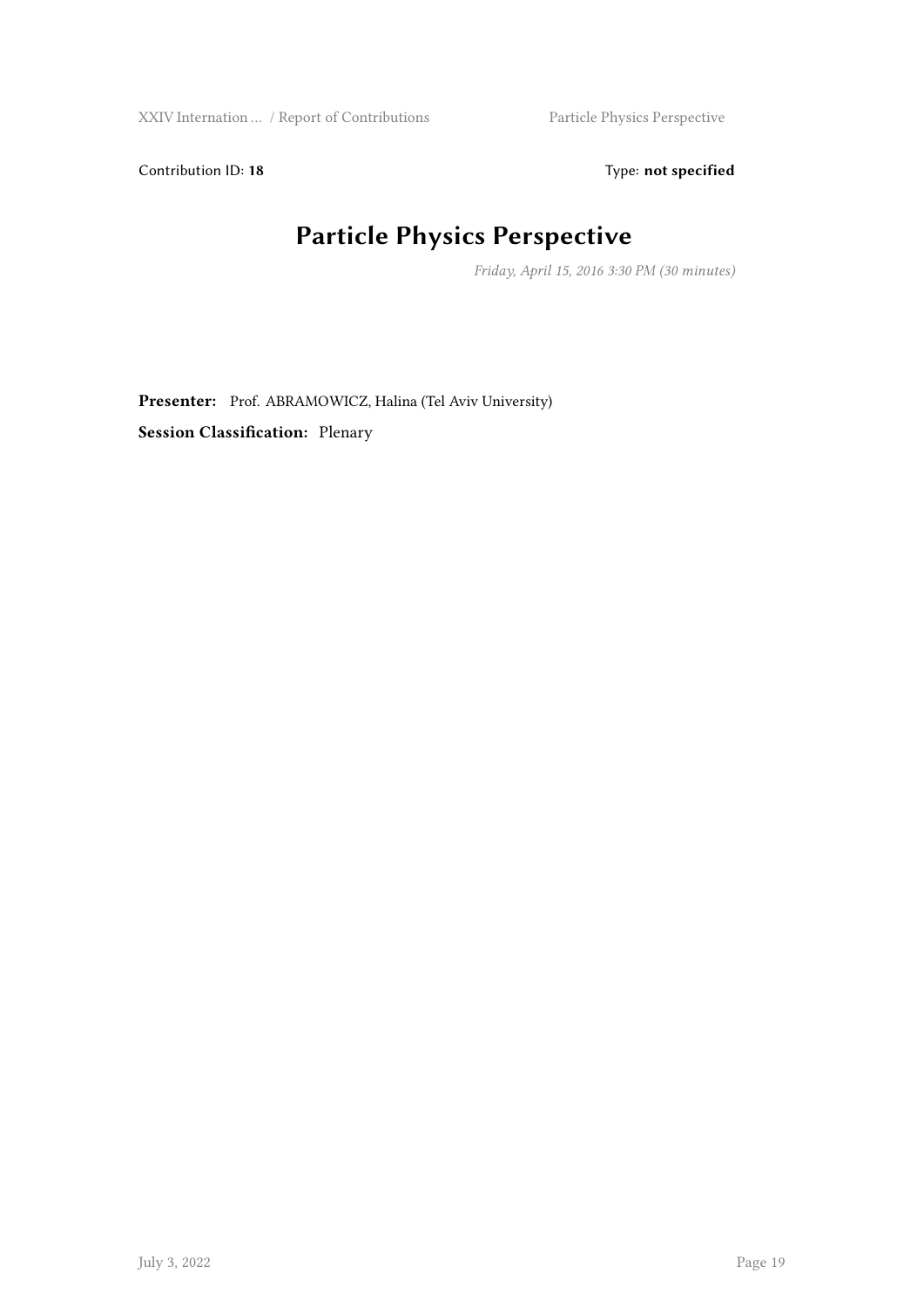XXIV Internation … / Report of Contributions Report of the IAC

Contribution ID: 19 Type: **not specified** 

## **Report of the IAC**

*Friday, April 15, 2016 4:10 PM (10 minutes)*

Presenter: Prof. LEVY, Aharon (Telo Aviv University) **Session Classification:** Plenary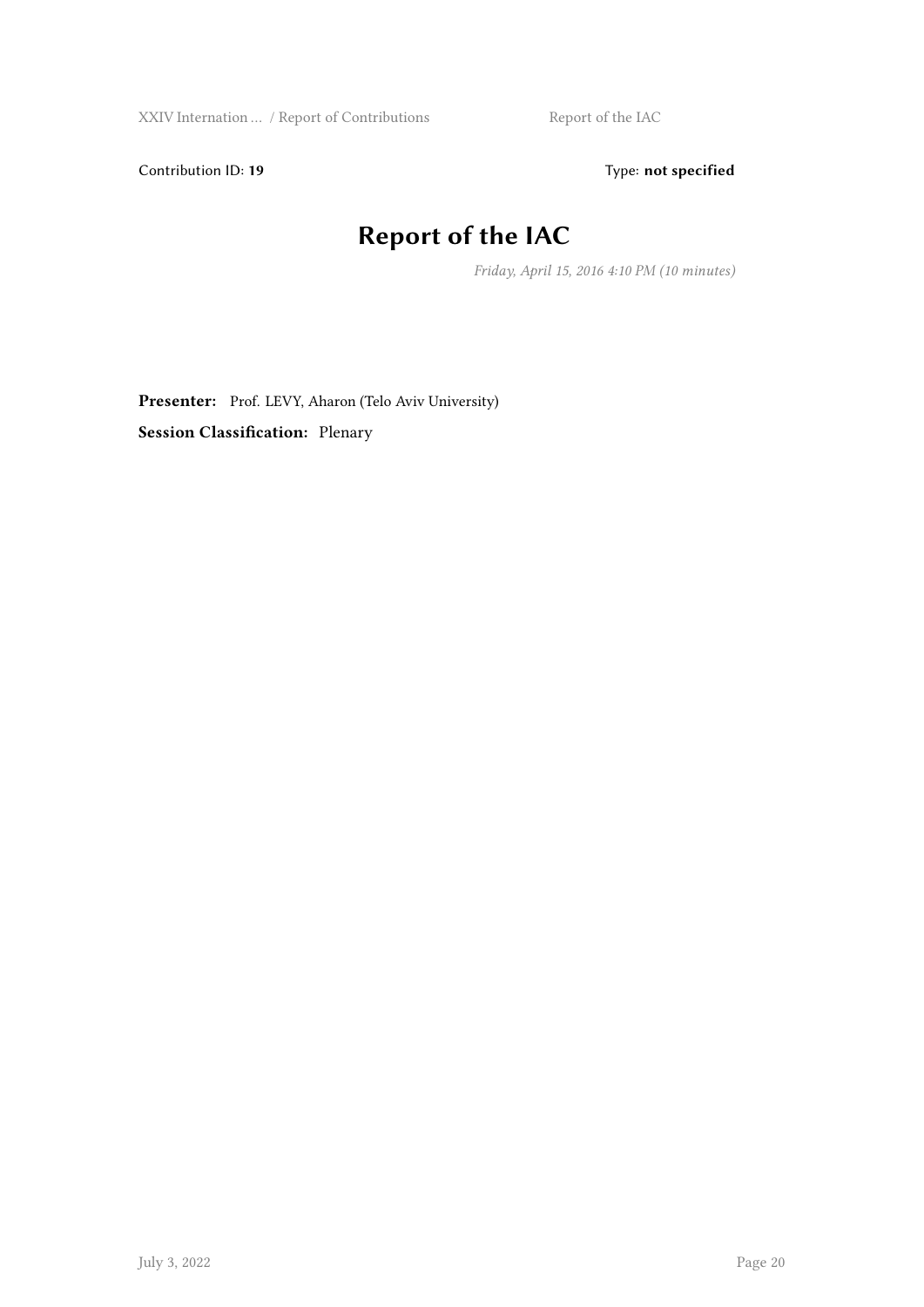XXIV Internation … / Report of Contributions Report of the LOC - Conference Cl ...

Contribution ID: 20 Type: **not specified** 

# **Report of the LOC - Conference Closing**

*Friday, April 15, 2016 4:25 PM (10 minutes)*

**Presenter:** Dr BEHNKE, Olaf (DESY) **Session Classification:** Plenary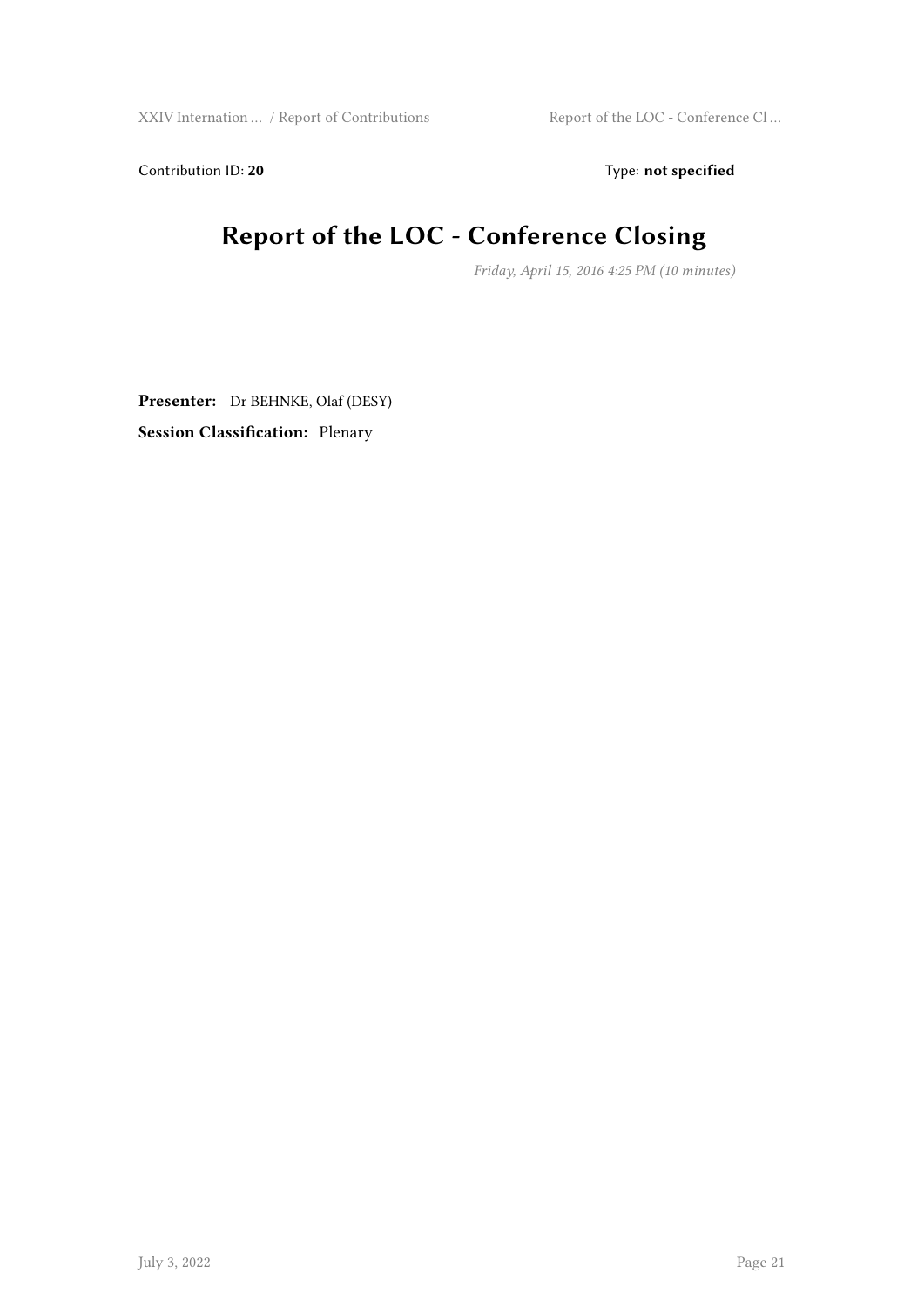Contribution ID: **25** Type: **not specified**

## **Progresses on Light hadron spectroscopy**

*Tuesday, April 12, 2016 2:49 PM (20 minutes)*

The BESIII experiment at the electron positron collider BEPCII in Beijing is successfully operating since 2008 and has collected large data samples in the tau-mass region, including the world's largest data samples at the J/ψandψ(2S) resonances. In particular decays of these two resonances provide a rich and clean environment to study hadrons consisting out of light quarks and search for exotics. The BESIII collaboration has recently started a campaign to understand the nature of the X(1835) and Y(2175) resonances, which are debated to be exotic matter. Further, decays of eta' mesons are studied to deepen our knowledge of their structure and possible symmetry breaking effects in their decays. In this presentation recent results of the light hadron physics program will be highlighted.

**Primary author:** Mr FANG, shuangshi (Institute of High Energy Physics) **Presenter:** Dr PELIZAEUS, Marc (Ruhr-University Bochum) **Session Classification:** WG2 QCD and Hadronic Final States

**Track Classification:** QCD and Hadronic Final States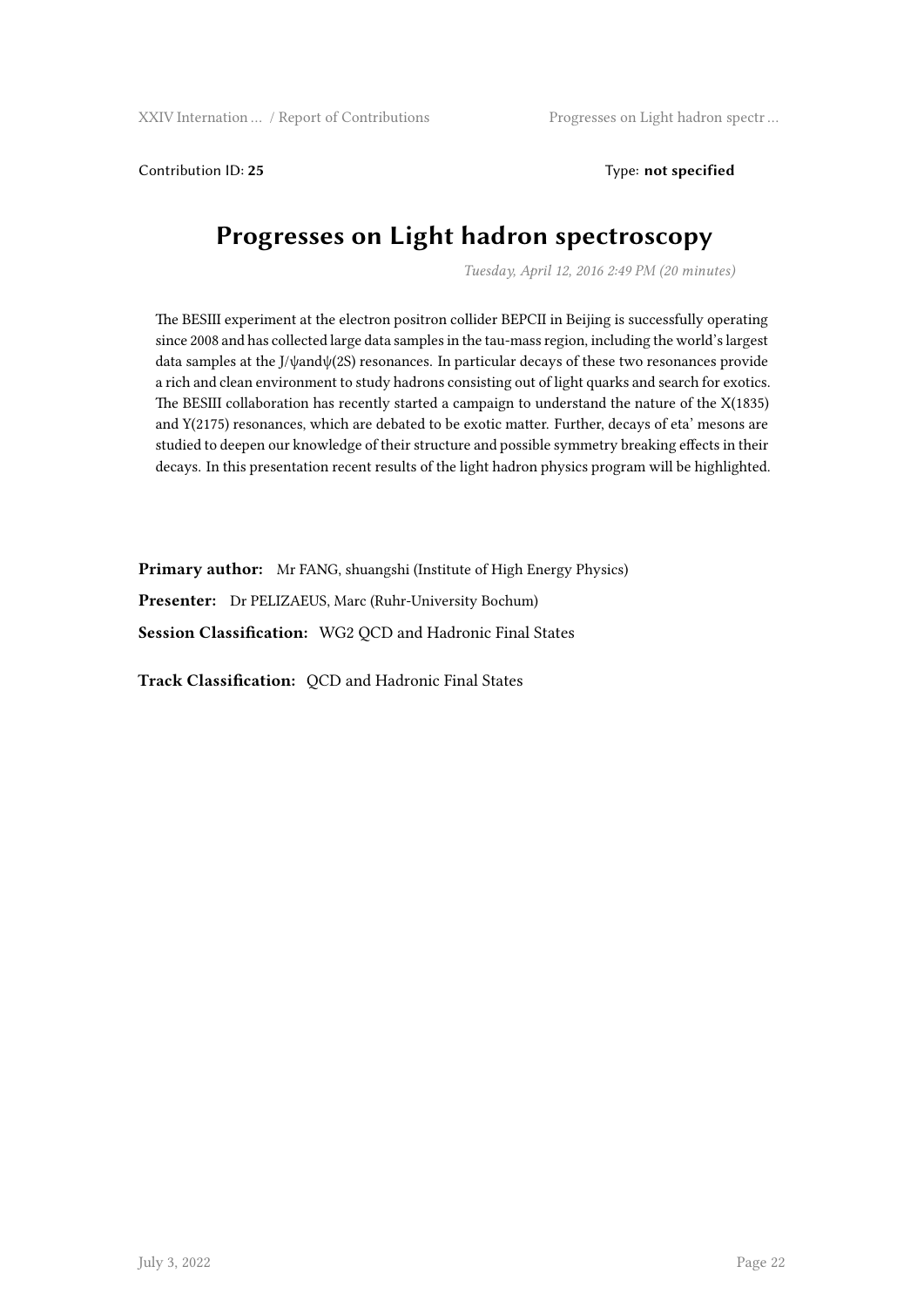Contribution ID: 26 Type: **not specified** 

### **XYZ studies at BESIII**

*Thursday, April 14, 2016 9:00 AM (15 minutes)*

The BESIII Experiment collected large data samples for electron-positron collisions with center-ofmass above 4 GeV during 2013 and 2014. The analysis of these samples has resulted in a number of surprising discoveries, such as the discoveries of the electrically charged "Zc" structures, which, if resonant, cannot be accomodated in the traditional charm quark and anti-charm quark picture of charmonium. In this talk, we will review the current status of the analyses of the Zc structures, as well as a number of other interesting features in the new BESIII data samples.

**Primary author:** Mr FANG, shuangshi (Institute of High Energy Physics) **Presenter:** Dr GUO, Aiqiang (IHEP and DESY) **Session Classification:** WG4 Heavy Flavours

**Track Classification:** Heavy Flavours (Charm, Beauty and Top)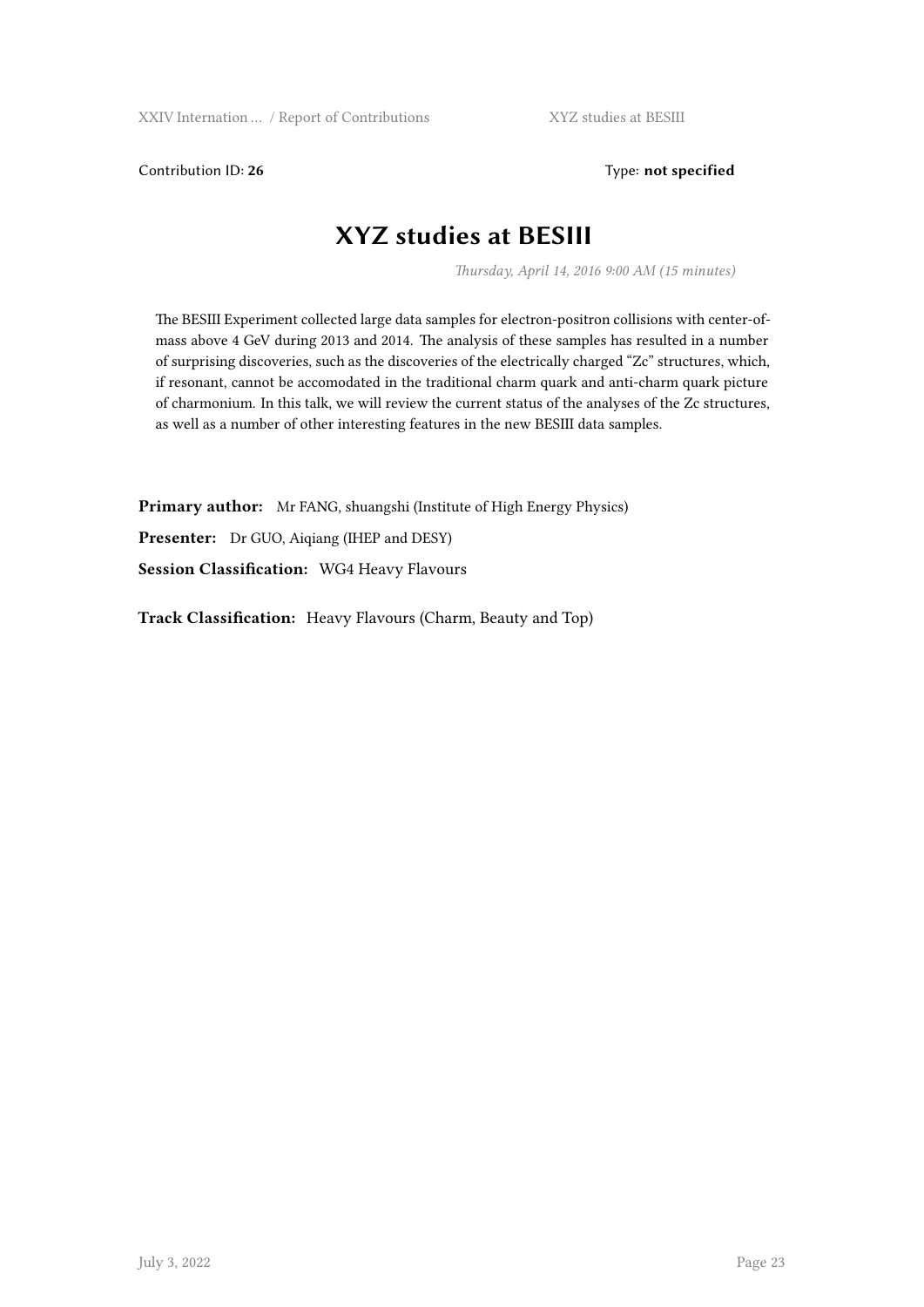Contribution ID: 27 Type: **not specified** 

### **Charm Physics at BESIII**

*Tuesday, April 12, 2016 9:40 AM (15 minutes)*

The BESIII Experiment at the Beijing Electron Positron Collider (BEPCII) has accumulated the world's largest e+e- collision samples atψ(3770) peak, around theψ(4040) nominal mass, and at the Lambda\_c-pair mass threshold which allow us to study decays of charmed mesons and baryons in a uniquely clean background. In this talk, we will review our recent results including: (1) the extractions of the  $D(s)$ + decay constants, the form factors of D semi-leptonic decays, and the CKM matrix elements  $|Vcs(d)|$ ; (2) the measurements of the strong phase and D0D0-bar mixing parameters using quantum coherence; (3) the determinations of the absolute branching fractions of the hadronic and semi-leptonic decays of Lambdac+.

**Primary author:** Mr FANG, shuangshi (Institute of High Energy Physics)

**Presenter:** ZHANG, Yu (UCAS)

**Session Classification:** WG4 Heavy Flavours

**Track Classification:** Heavy Flavours (Charm, Beauty and Top)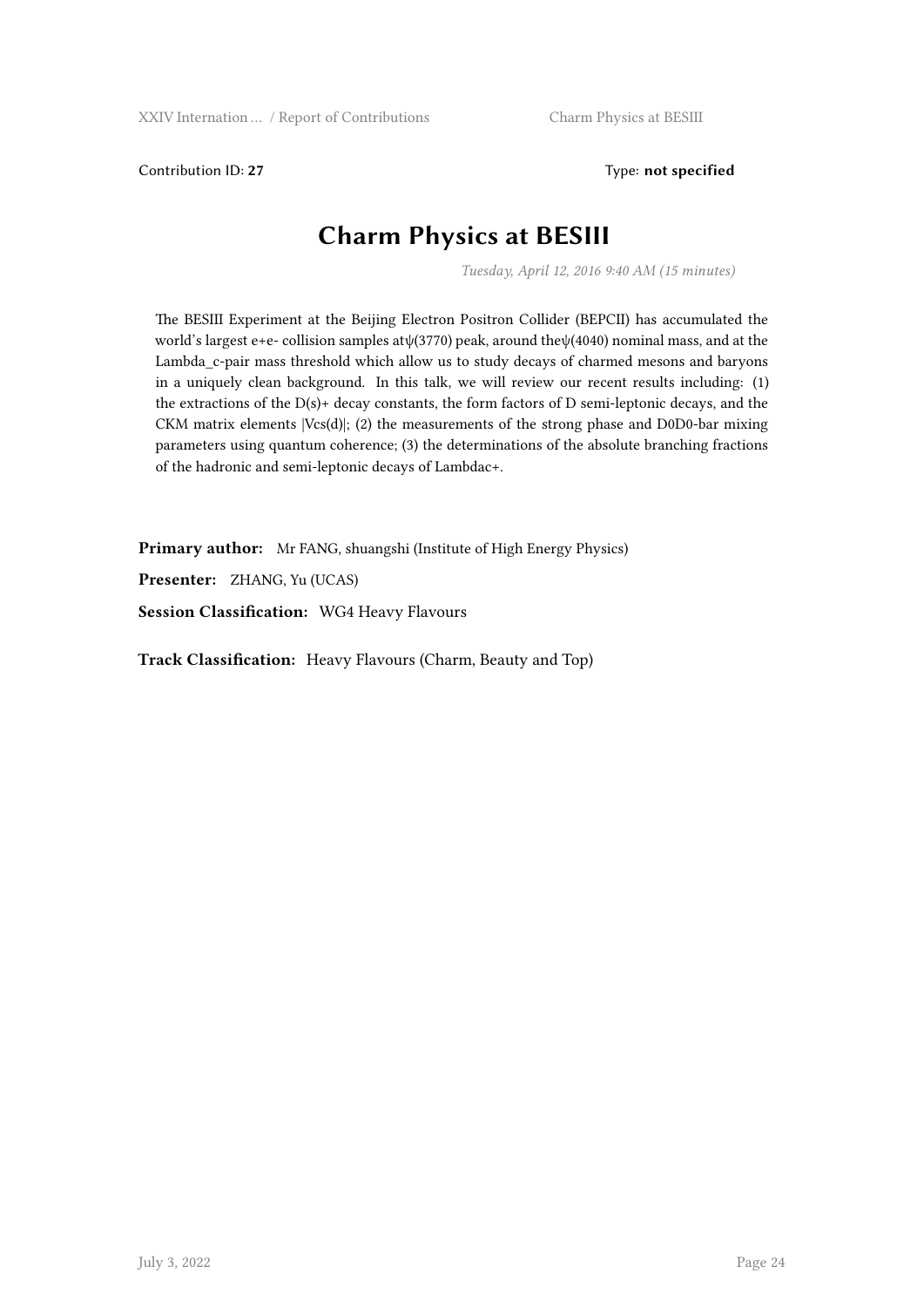Contribution ID: **28** Type: **not specified**

#### **Exclusive & rho;0 Meson Photoproduction with a Leading Neutron at HERA**

*Tuesday, April 12, 2016 12:00 PM (15 minutes)*

A first measurement is presented of exclusive photoproduction of rho;0 mesons associated with leading neutrons at HERA.

The data were taken with the H1 detector in the years 2006 and 2007 at a centre-of-mass energy of radic;=319 GeV and correspond to an integrated luminosity of 1.16 pb-1.

The rho;0 mesons with transverse momenta  $p_T < 1$  GeV are reconstructed from their decays to charged pions, while leading neutrons carrying a large fraction of the incoming proton momentum, x\_L>0.35, are detected in the Forward Neutron Calorimeter. The phase space of the measurement is defined by the photon virtuality Q2<2 GeV2, the total energy of the photon-proton system 20<W<100 GeV and the polar angle of the leading neutron theta;\_n<0.75 mrad.

The cross section of the reaction gamma;p rarr; rho;0 n pi;+ is measured as a function of several variables. The data are interpreted in terms of a double peripheral process, involving pion exchange at the proton vertex followed by elastic photoproduction of a rho;0 meson on the virtual pion. In the framework of one-pion-exchange dominance the elastic cross section of photon-pion scattering, sigma; el(gamma;pi;+ rarr; rho;0pi;+), is extracted. The value of this cross section indicates significant absorptive corrections for the exclusive reaction studied.

**Primary author:** Dr LEVONIAN, Sergey (DESY)

**Presenter:** Dr LEVONIAN, Sergey (DESY)

**Session Classification:** WG5 Small-x and Diffraction

**Track Classification:** Small-x, Diffraction and Vector Mesons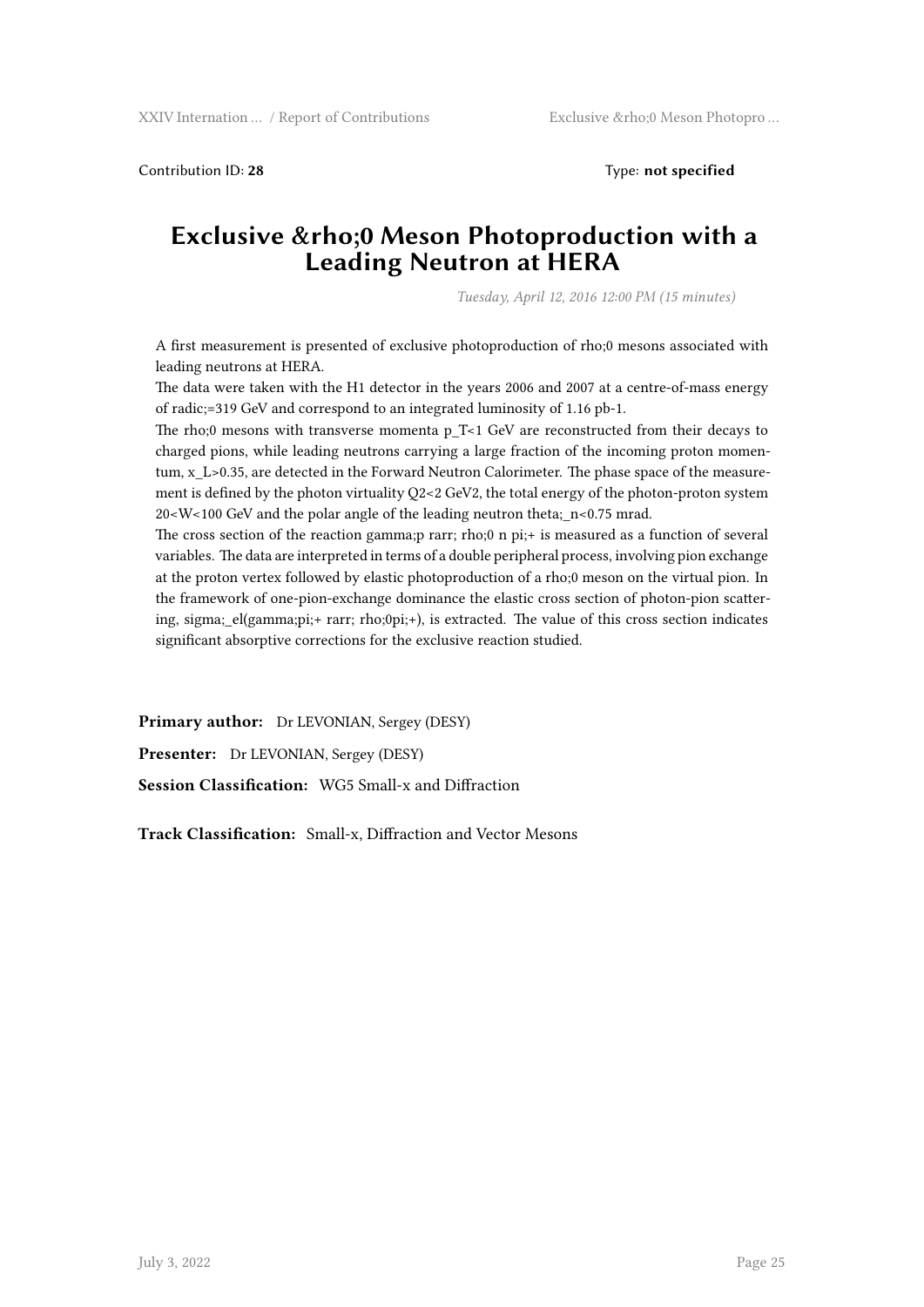Contribution ID: **29** Type: **not specified**

#### **Search for QCD Instanton-Induced Processes in DIS at HERA**

*Tuesday, April 12, 2016 2:25 PM (20 minutes)*

Signals of QCD instanton-induced processes are searched for in

deep-inelastic scattering (DIS) at the electron-proton collider HERA in the kinematic region defined by the Bjorken-scaling variable  $x > 0.001$ , the inelasticity  $0.2 < y < 0.7$  and the photon virtuality  $150 < Q2 < 15000 \text{ GeV}^2$ . The search is performed using H1 data corresponding to an integrated luminosity of 350 pb $^{\wedge}$ -1. Several observables of the hadronic final state of the events are exploited to identify a potentially instanton-enriched domain. Two Monte Carlo models, RAP-GAP and ARIADNE, are used to estimate the background from the standard DIS processes, and the instanton-induced scattering processes are modeled by the program QCDINS. In order to extract the expected signal a multivariate data analysis technique is used. Exclusion limits on instanton production are reported, excluding cross sections larger than 2 pb. Limits are also reported as a function of parameters used to regularize the perturbative instanton model.

**Primary author:** Dr H1, Collaboration (DESY)

**Presenter:** MIKOCKI, Stanislav (Institute of Nuclear Physics Polish Academy of Sciences) **Session Classification:** WG2 QCD and Hadronic Final States

**Track Classification:** QCD and Hadronic Final States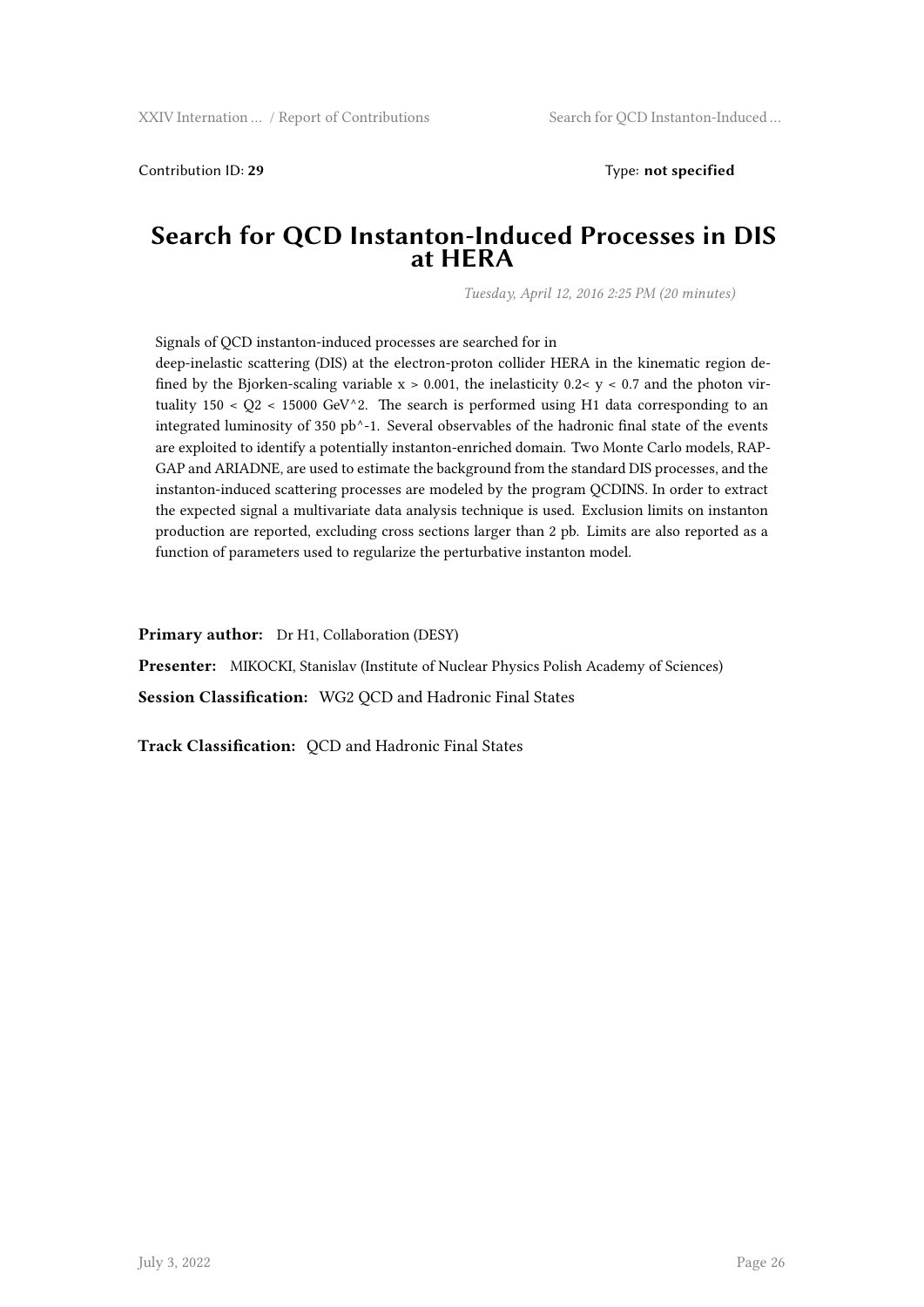Contribution ID: **30** Type: **not specified**

## **D\* Production in diffractive DIS at HERA**

*Wednesday, April 13, 2016 5:50 PM (15 minutes)*

Measurements of open charm production are presented in diffractive deep inelastic scattering (5 < Q2 < 100 GeV2), based on HERA data recorded at  $\sqrt{s}$  = 319 GeV with an integrated luminosity of 281 pb-1. The event topology is given by ep  $\rightarrow$  eXY, where the system X, containing at least one D(2010) meson, is separated from a leading

low-mass proton dissociative system Y by a large rapidity gap. The D candidates are reconstructed fully in the D<sup>\*</sup>+  $\rightarrow$  D0  $\pi$ +  $\rightarrow$  (K- $\pi$ +)  $\pi$ + (+C.C.) decay channel. The measured differential cross sections are compared at the level of stable hadrons with next-to-leading order QCD predictions obtained in the massive scheme, where the charm quark is produced via the boson-gluon fusion, using diffractive parton densities previously obtained by H1 from fits of the inclusive diffractive cross sections.

**Primary author:** Dr H1, Collaboration (DESY)

**Presenter:** CERNY, Karel (Charles University in Prague)

**Session Classification:** WG4/WG5 joint session (HF+diffraction)

**Track Classification:** Small-x, Diffraction and Vector Mesons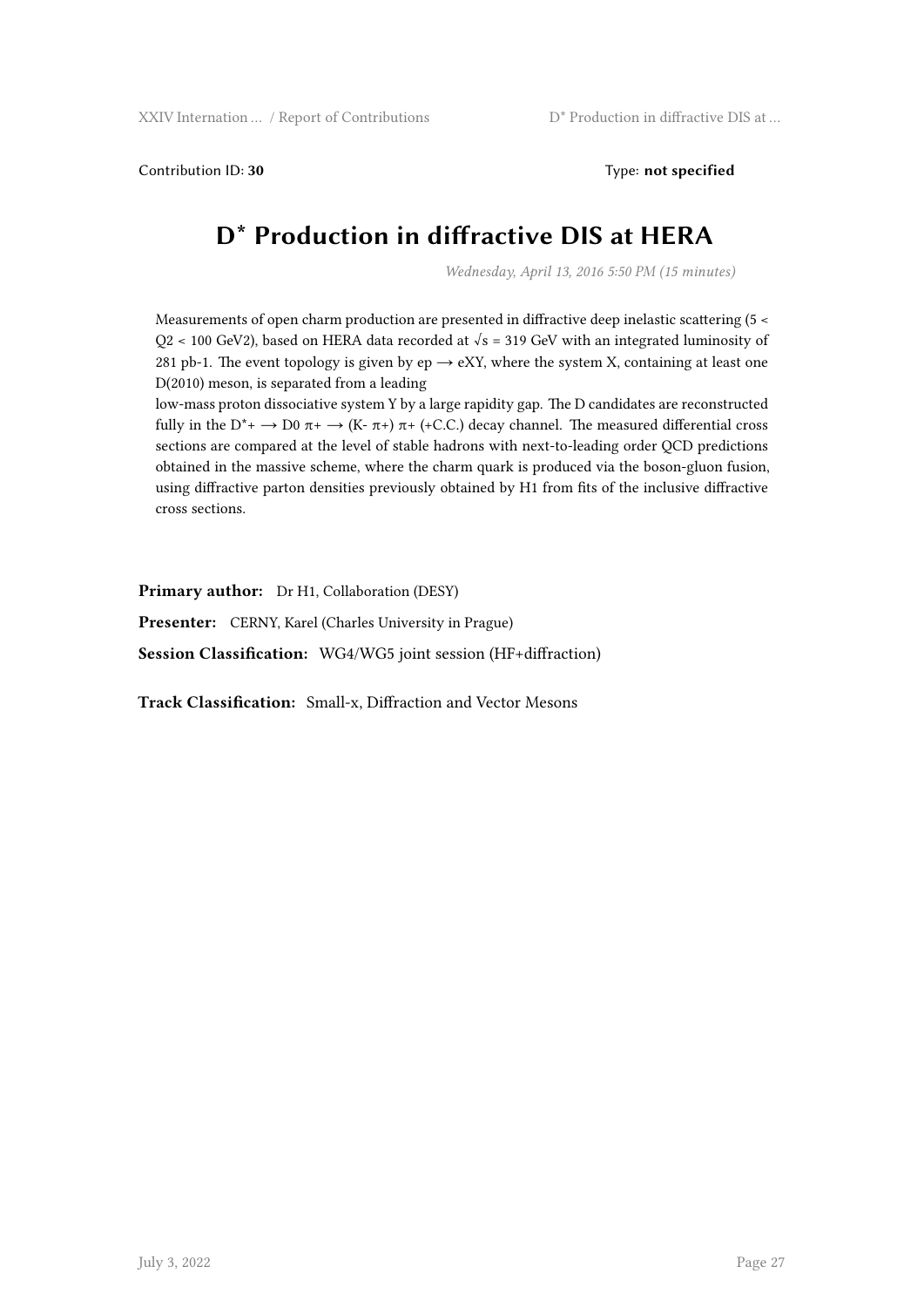Contribution ID: 31 Type: **not specified** 

### **Jet Production at Low Momentum Transfer at HERA**

*Tuesday, April 12, 2016 4:30 PM (20 minutes)*

The production of inclusive jets as well as of dijet and trijet topologies is investigated at HERA in the domain of low momentum transfer Q2 < 100 GeV2, using the H1 experiment. The new data complement a previous measurement done at higher momentum transfer. The value of the strong coupling constant alpha;\_s(M\_Z) is extracted and its running is probed.

**Primary authors:** H1, Collaboration (DESY); BRITZGER, Daniel (DESY) **Presenter:** BRITZGER, Daniel (DESY) **Session Classification:** WG1/WG2 joint session (QCD and PDF)

**Track Classification:** QCD and Hadronic Final States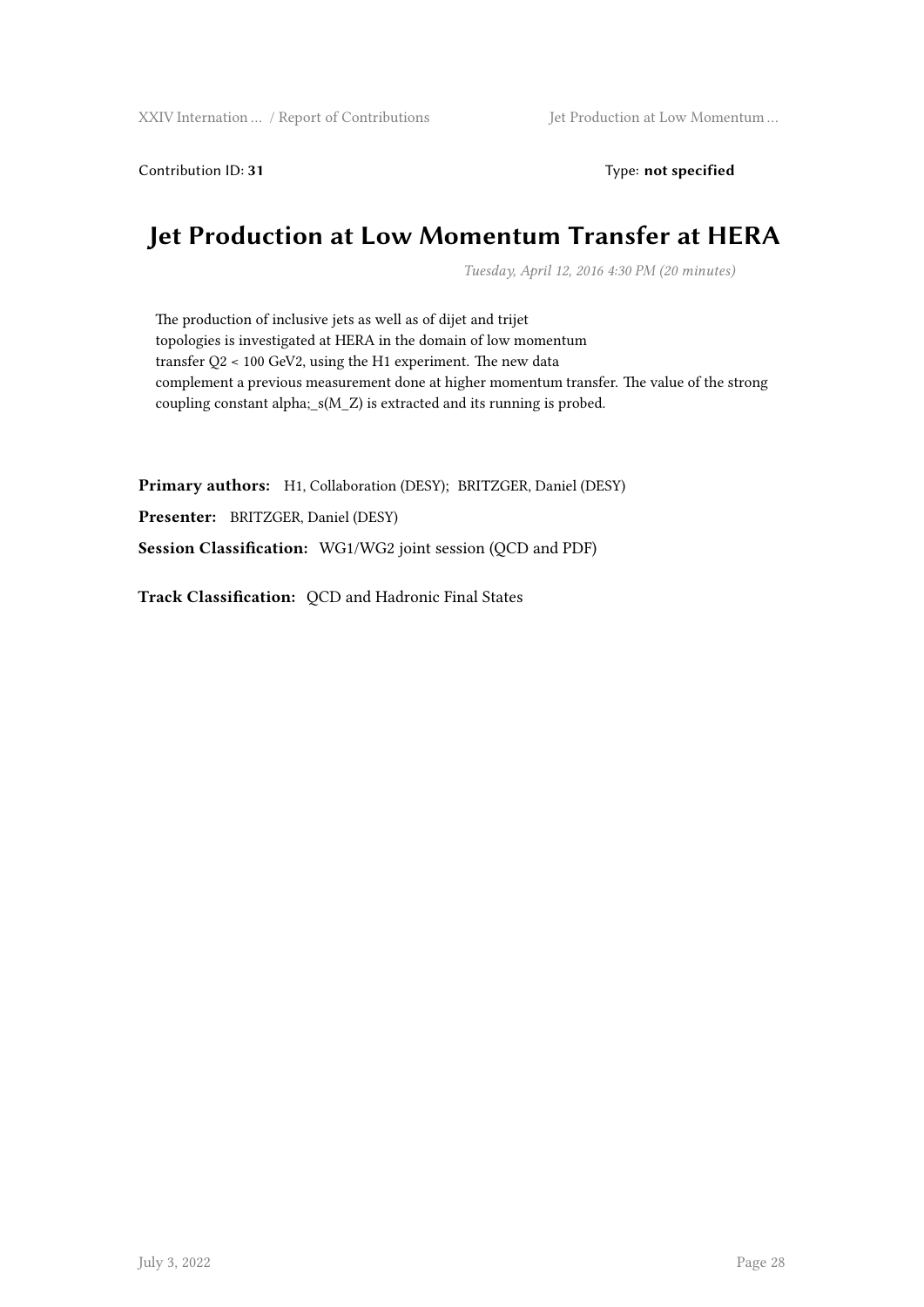Contribution ID: 32 Type: **not specified** 

#### **Fit of electroweak parameters in polarized deep-inelastic scattering using data from the H1 experiment**

*Wednesday, April 13, 2016 3:00 PM (15 minutes)*

Using inclusive DIS cross sections measured with the H1 experiment at HERA, electroweak parameters of the Standard Model are probed. The cross sections were determined using longitudinally polarized lepton beams, which enhances the sensitivity to the vector couplings of the light quarks. The quark couplings and the electroweak mixing angle are probed through the  $\gamma$ /Z interference. This gives access to electroweak parameters in t-channel exchange at virtualities up to 10000 GeV2.

**Primary author:** BRITZGER, Daniel (DESY) **Presenter:** BRITZGER, Daniel (DESY) **Session Classification:** WG1/WG3 joint session (EW+PDF)

**Track Classification:** Electroweak Physics and Beyond the Standard Model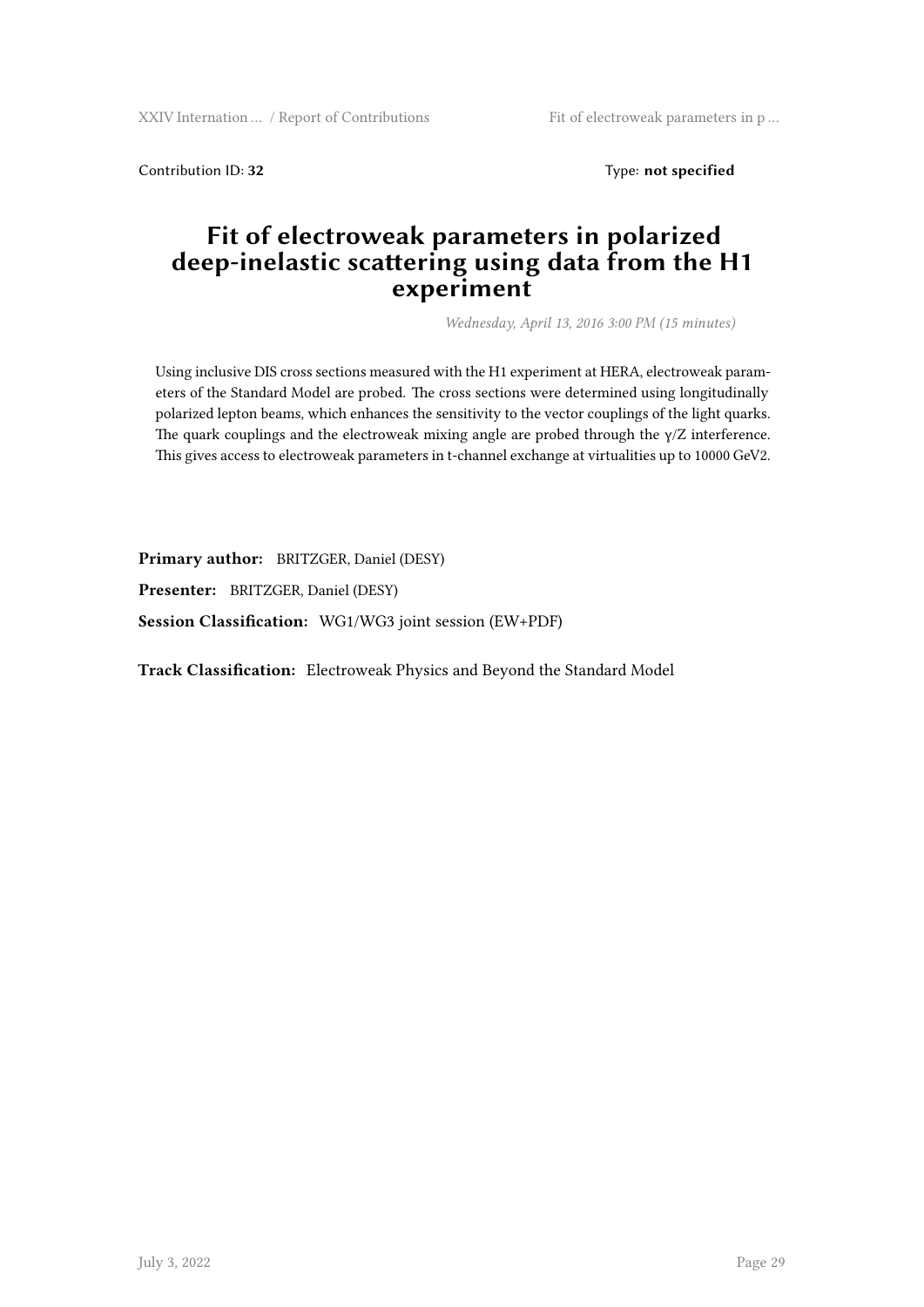Contribution ID: **33** Type: **not specified**

#### **Complete off-shell effects for top-antitop + jet production with leptonic decays at the LHC**

*Wednesday, April 13, 2016 12:00 PM (15 minutes)*

We present results for the NLO QCD corrections to the process  $pp \rightarrow t\bar{t}j \rightarrow W^{+}W^{-}b\bar{b}j \rightarrow$  $e^+\nu_e\mu^-\bar{\nu}_\mu b\bar{b}j+X$ , including for the first time the full off-shell effects for top quarks and W bosons: double-, single- and non-resonant contributions at the order  $\cal{O}\(\alpha_{s}^4 \alpha^4)$ . Focusing on the case of the LHC at 8 TeV, we analyse numerical results for the total cross section and its scale dependence, and show differential distributions. We also provide an estimate of the impact of the off-shell effects within our study.

**Primary authors:** Dr BEVILACQUA, Giuseppe (University of Debrecen); Dr HARTANTO, Heribertus Bayu (RWTH Aachen); Dr WOREK, Malgorzata (RWTH Aachen); Mr KRAUS, Manfred (RWTH Aachen)

**Presenter:** Dr BEVILACQUA, Giuseppe (University of Debrecen)

**Session Classification:** WG4 Heavy Flavours

**Track Classification:** Heavy Flavours (Charm, Beauty and Top)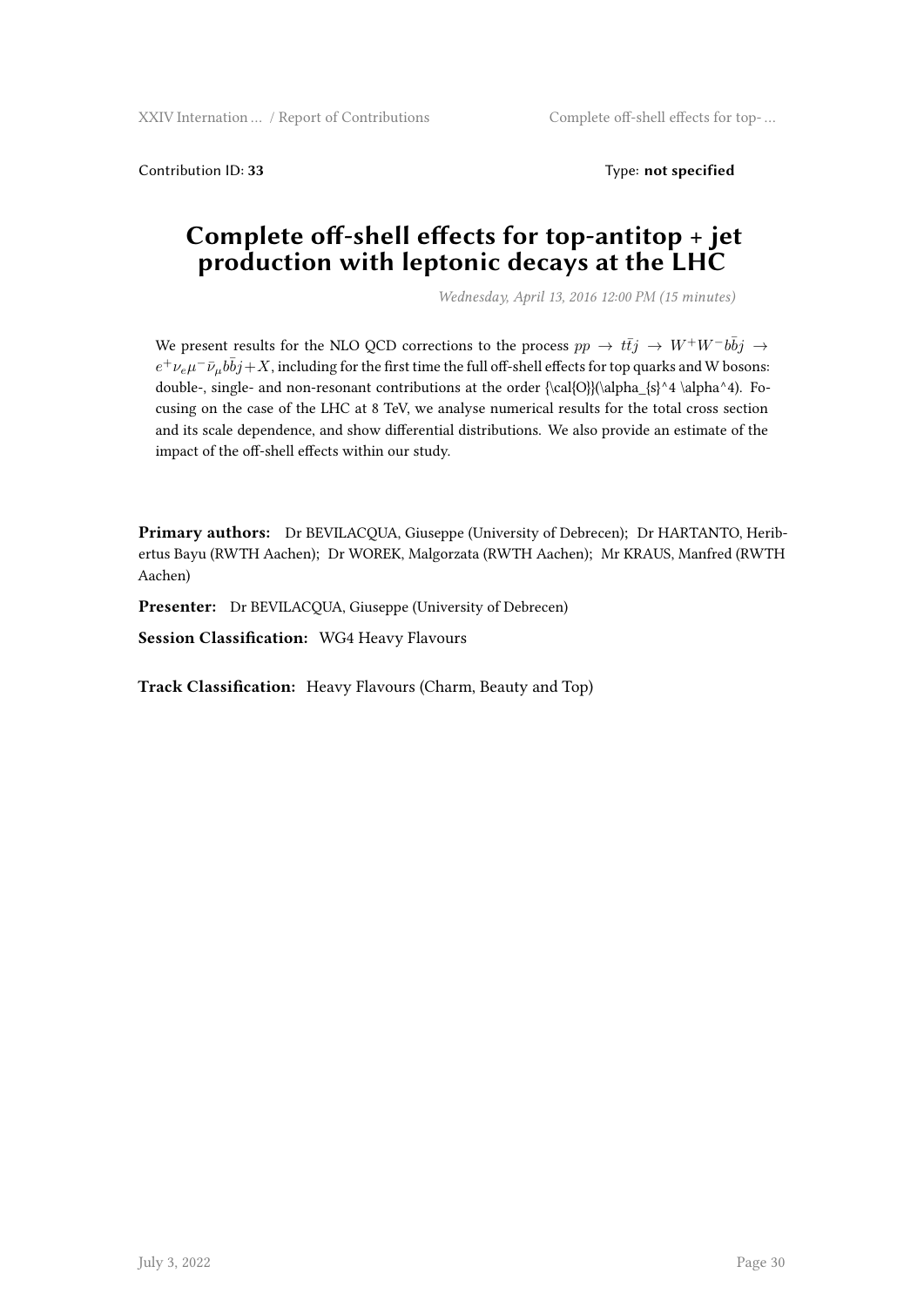Contribution ID: **34** Type: **not specified**

#### **Measurements of inclusive and differential Drell-Yan cross sections with the ATLAS detector (WG1)**

*Wednesday, April 13, 2016 2:30 PM (12 minutes)*

Precision measurements of the Drell-Yan production of W and Z/gamma*bosons at the LHC provide a benchmark of our understanding of perturbative QCD and probe the proton structure in a unique way.*

*The ATLAS collaboration has performed high precision measurements at center-of-mass energies of 7TeV and 8TeV, integrated and as a function of the rapidity and the Z/gamma* mass. New measurements at 7 TeV reach unprecedented accuracy in the resonance regions, while the 8 TeV measurements explore the high mass Z/gamma\* domain. The measurements are compared to state-ofthe-art calculations at NNLO in QCD, combined with various contemporary parton distribution functions and including higher-order electroweak effects. Strong constraints on the parton distribution functions are found.

**Primary author:** Dr SHABALINA, Elizaveta (University of Gottingen)

**Presenter:** YATSENKO, Elena (DESY)

**Session Classification:** WG1/WG3 joint session (EW+PDF)

**Track Classification:** Structure Functions and Parton Densities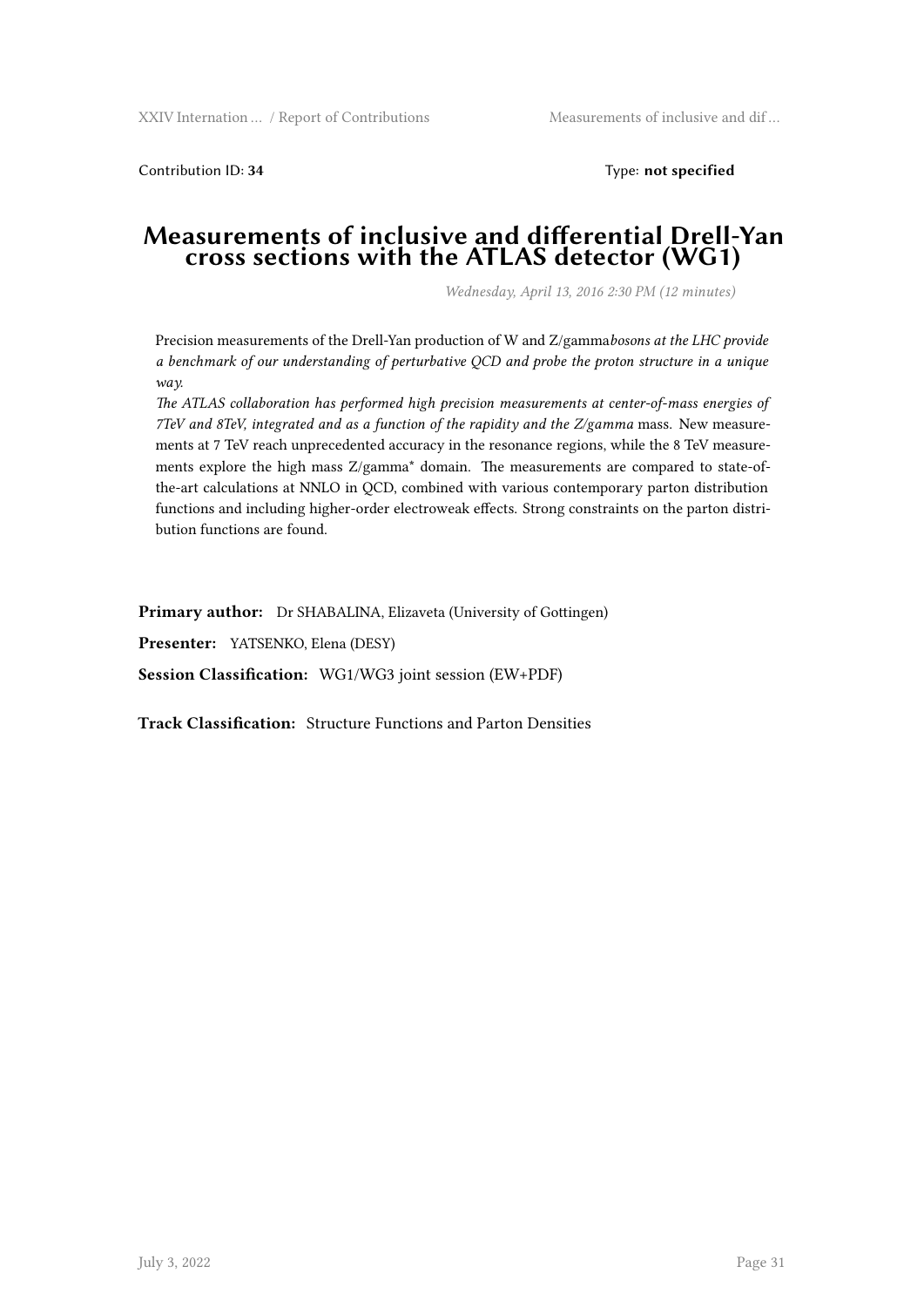Contribution ID: **35** Type: **not specified**

#### **Measurements of inclusive W and Z cross sections at 13 TeV with the ATLAS detector (WG1)**

*Wednesday, April 13, 2016 2:45 PM (12 minutes)*

Precision measurements of the Drell-Yan production of W and Z bosons at the LHC provide a benchmark of our understanding of perturbative QCD and electroweak processes and probe the proton structure in a unique way.

The ATLAS collaboration has performed these measurements at a center-of-mass energy of 13 TeV. Ratios of W and Z cross sections and of the W boson charges significantly reduce experimental uncertainties.

In addition, ratios of the cross sections for the production of single Z bosons and top-quark pairs have been derived at various center-of-mass energies.

The measurements are compared to state-of-the-art calculations at NNLO in QCD, combined with various contemporary parton distribution functions and including higher-order electroweak effects.

**Primary author:** Dr SHABALINA, Elizaveta (University of Gottingen)

**Presenter:** Dr PIRUMOV, Hayk (DESY)

**Session Classification:** WG1/WG3 joint session (EW+PDF)

**Track Classification:** Structure Functions and Parton Densities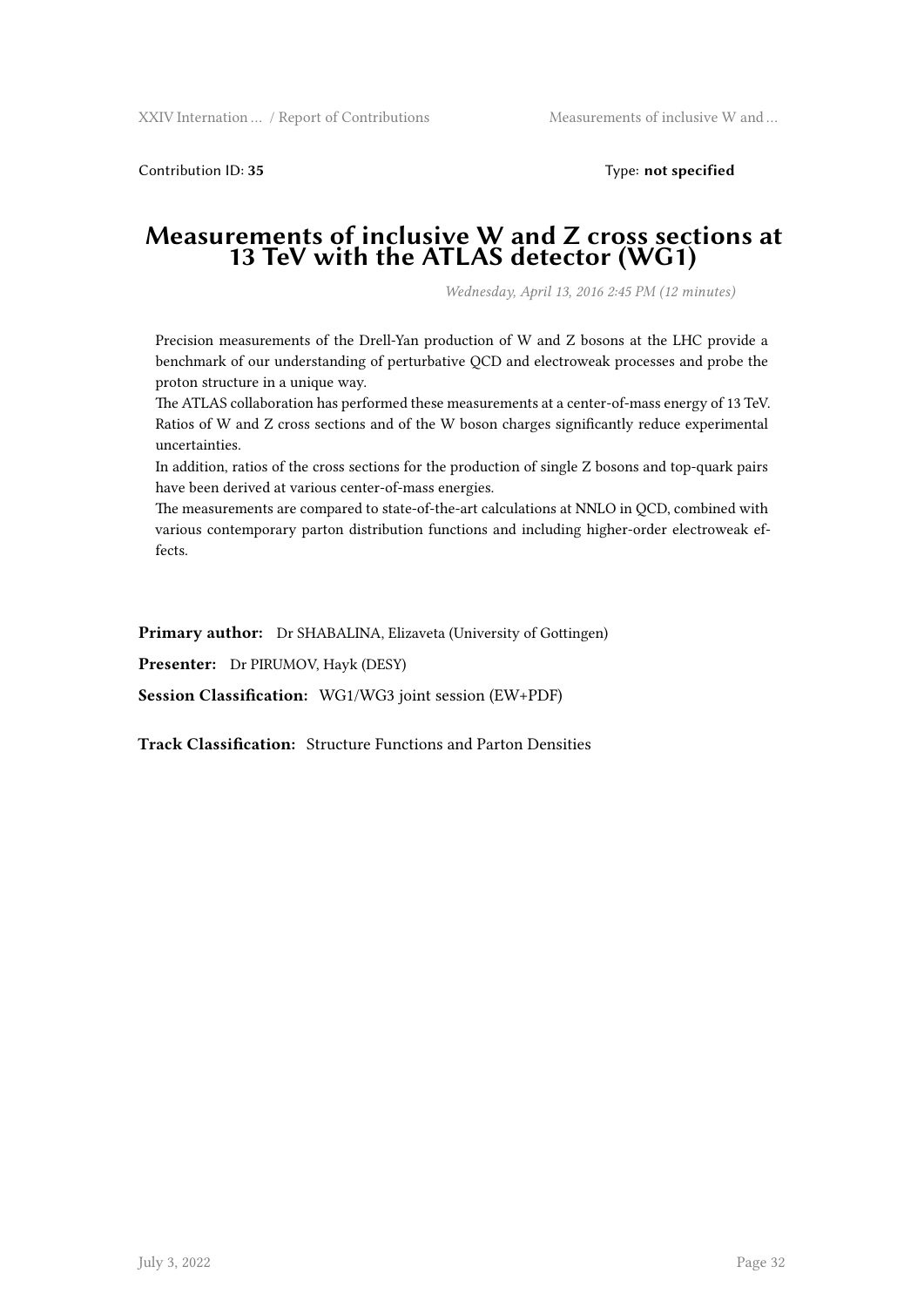Contribution ID: **37** Type: **not specified**

#### **Measurements of the production of jets in association with a W or Z boson with the ATLAS detector (WG2)**

*Wednesday, April 13, 2016 9:50 AM (15 minutes)*

The production of jets in association with vector bosons is an important process to study QCD in a multi-scale environment. The ATLAS collaboration has performed a first measurement of vector boson+jets cross sections, differential in several kinematic variables, in 3.2 /fb of proton-proton collision data taken in 2015 at center-of-mass energies of 13TeV.

In data corresponding to 20.3 /fb at a centre-of-mass energy of 8TeV, the collaboration has measured the production of vector boson+jets in the presence of a high scale defined by the transverse momentum of the leading jet, which enriches the collinear production of the gauge boson and a jet.

The measurements are compared to state-of-the-art QCD calculations and Monte Carlo simulations.

**Primary author:** Dr SHABALINA, Elizaveta (University of Gottingen)

**Presenter:** Mrs SANDHOFF, Marisa (Bergische Universitaet Wuppertal)

**Session Classification:** WG2/WG3 joint session (QCD+EW)

**Track Classification:** Electroweak Physics and Beyond the Standard Model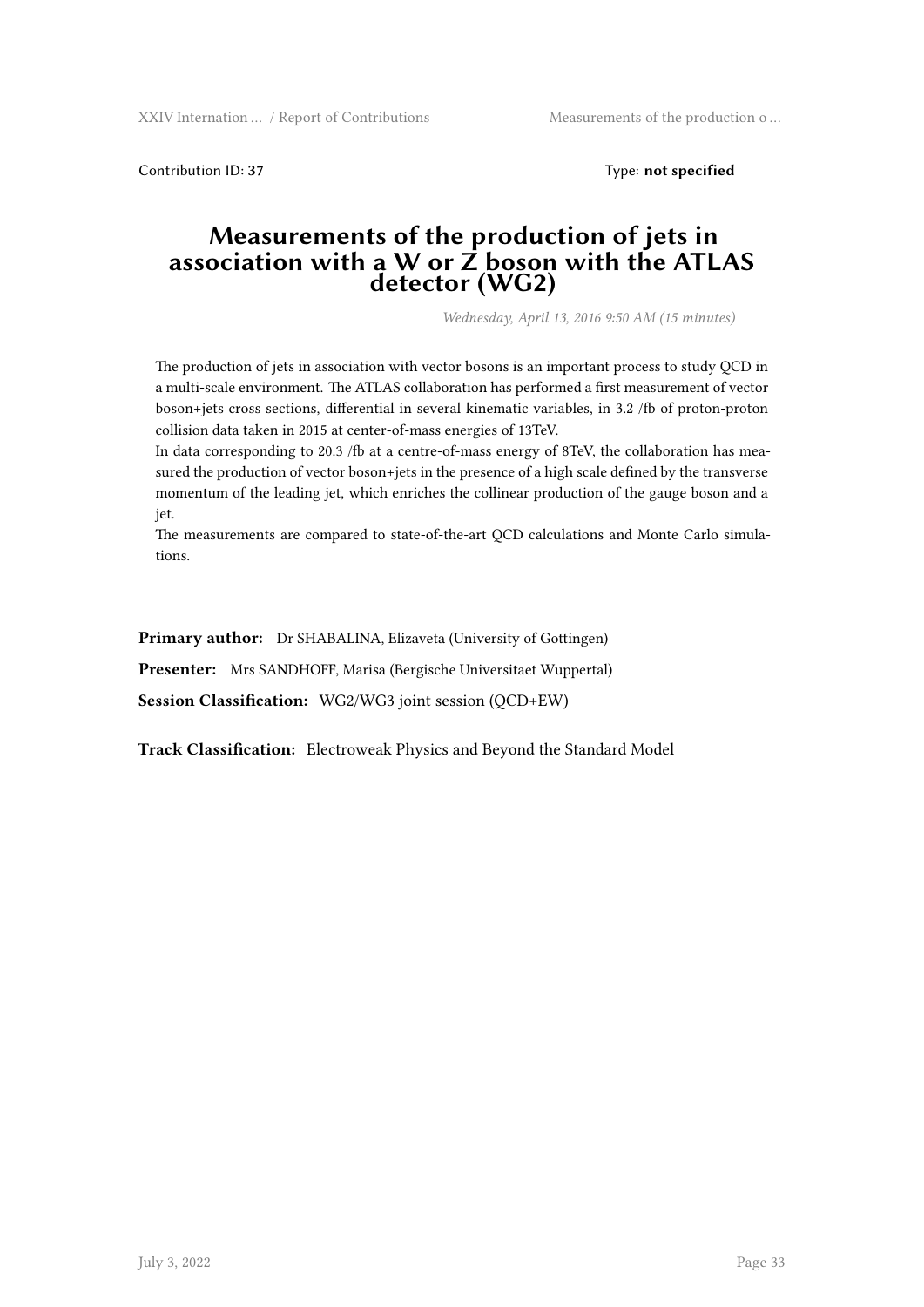Contribution ID: **38** Type: **not specified**

#### **Precision studies of Drell-Yan transverse momentum distributions and the polarisation angular coefficients in Z boson decays with the ATLAS detector (WG2)**

*Wednesday, April 13, 2016 9:00 AM (20 minutes)*

The ATLAS collaboration has performed precision measurements sensitive to the transverse momentum of the Z/gamma*bosons, both directly through the transverse momentum of the di-lepton pair and through the angular decorrelation as measured in the phi* observable. These measurements are sensitive to soft resummation effects and hard jet emissions for small and large momentum transfers, respectively, probing QCD in a unique way.

The studies carried out with 20.3 /fb of data at a center-of-mass energy of 8TeV probe a wide di-lepton invariant mass region from 12 GeV to 150 GeV, both integrated and differential in the di-lepton rapidity. The measurements are compared to a variety of resummation calculations and parton shower Monte Carlos at up to NNLO+NNLL as well as fixed order predictions at NNLO QCD including NLO electroweak corrections.

The precision measurement of angular distributions of the Drell-Yan lepton pairs around the Z-boson mass peak provide a stringent test of the underlying QCD dynamic of the Z-boson production mechanisms through spin-correlation effects between initial and final state.

A measurement is presented of the complete set of eight angular coefficients describing these distributions as determined from 20.3 /fb data collected with the ATLAS detector at a center-of-mass energy of 8 TeV. The measurements are carried out with a fine granularity in the Z boson transverse momentum as well as three coarse Z rapidity intervals. The measurements are compared to precise theory calculations at NNLO in QCD and state-of-the-art MC generation at NLO in QCD. Strong discrimination power between different approaches of the QCD modeling and effects beyond NNLO are found

**Primary author:** Dr SHABALINA, Elizaveta (University of Gottingen) **Presenter:** EZHILOV, Aleksei (B.P. Konstantinov Petersburg Nuclear Physics Institute - PNPI) **Session Classification:** WG2/WG3 joint session (QCD+EW)

**Track Classification:** Electroweak Physics and Beyond the Standard Model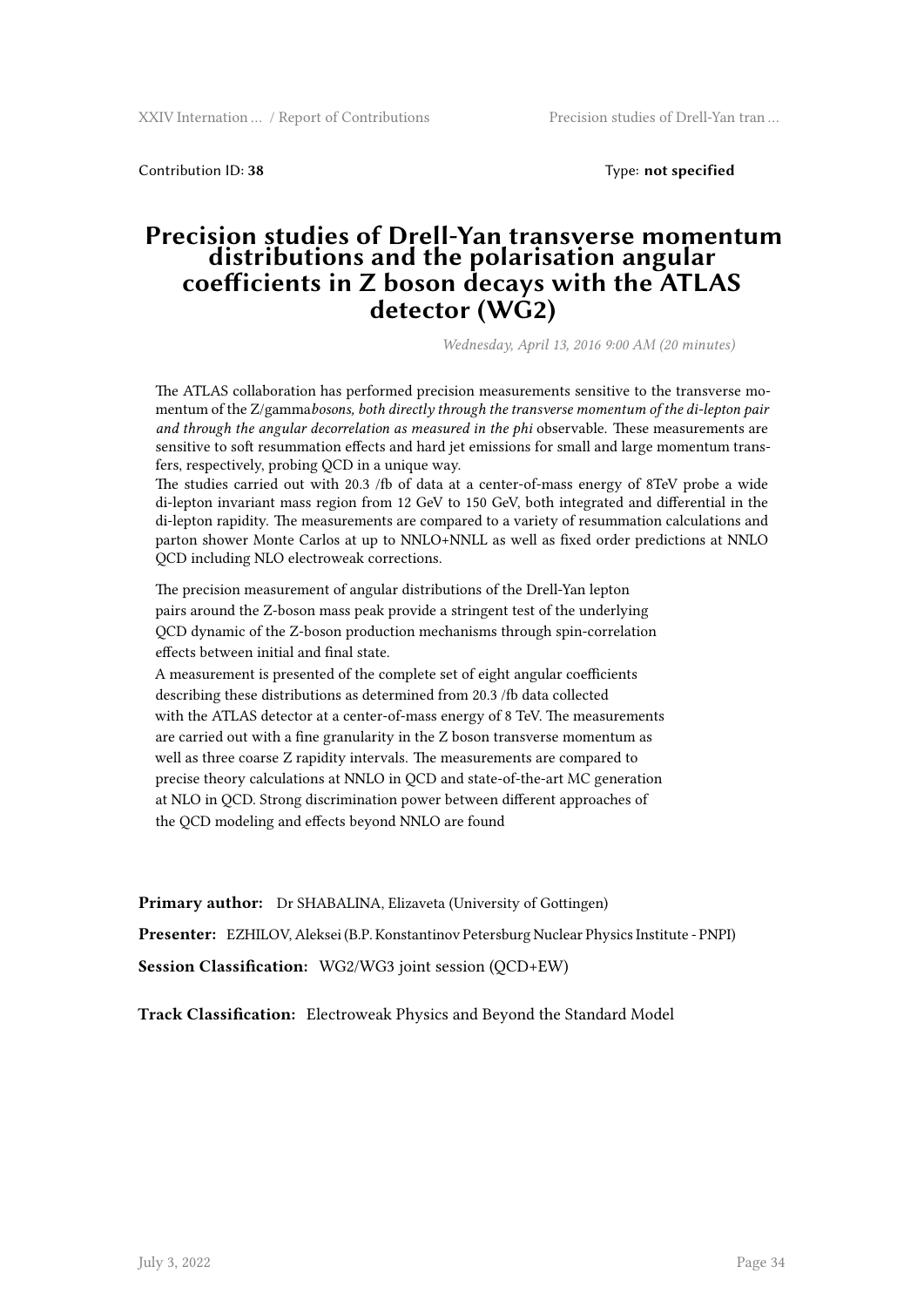Contribution ID: **39** Type: **not specified**

#### **Measurement of photon production cross sections with the ATLAS detector**

*Tuesday, April 12, 2016 11:48 AM (20 minutes)*

The production of prompt isolated photons at hadron colliders provides a stringent test of perturbative QCD and can be used to probe the gluon density function of the proton.

The ATLAS collaboration has performed precise measurements of the inclusive production of isolated prompt photons in 20.3 /fb of data collected at a center-of-mass energy of 8TeV and in 3.2 /fb of data collected at a center-of-mass energy of 13TeV, differential in both rapidity and the photon transverse momentum. The measurements are compared with state-of-the-art theory predictions at NLO in QCD and with predictions of several MC generators.

If available, further detailed studies of isolated photons and hadronic jets in the 8 TeV data set will be presented. These measurements were carried out in final states with at least one, two or three hadronic jets differential in a wide range of kinematic variables describing the photon+jet production dynamic. Colour-coherence effects were investigated in events with a photon accompanied by two jets.

If available, further studies of production of pairs of isolated photons in the 8 TeV data set will be presented. These measurements are the most precise to data and were carried out both integrated and differential in a wide range of kinematic variables.

**Primary author:** Dr SHABALINA, Elizaveta (University of Gottingen)

**Presenter:** TERRON, Juan (Madrid UA)

**Session Classification:** WG2 QCD and Hadronic Final States

**Track Classification:** QCD and Hadronic Final States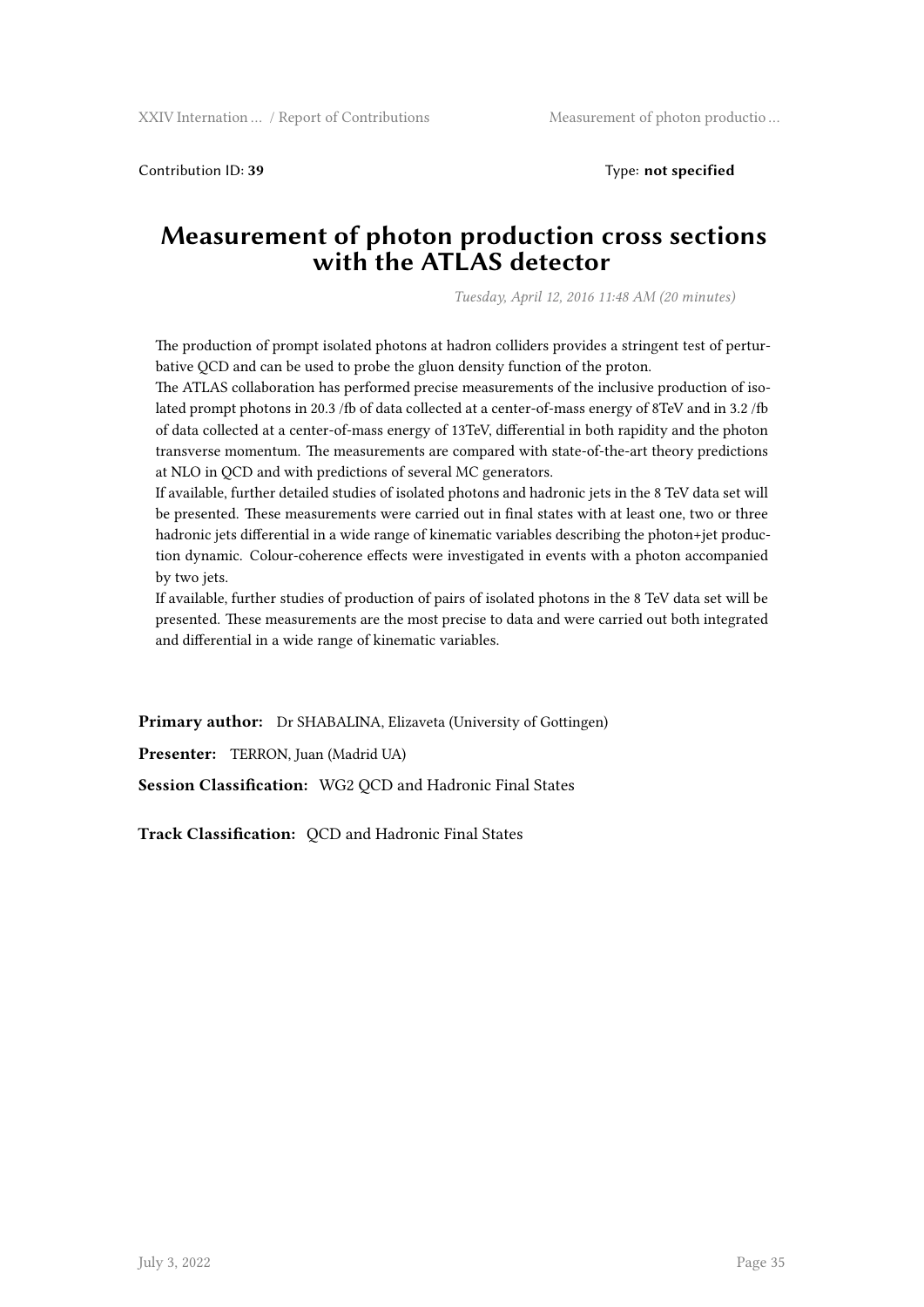Contribution ID: **40** Type: **not specified**

#### **Measurement of 4-jet production cross sections and transverse energy correlations with the ATLAS detector**

*Wednesday, April 13, 2016 3:40 PM (20 minutes)*

The production of multi-jet final states at hadron colliders probes pQCD at several mass scales. The processes can also be used to probe the gluon density function of the proton. The ATLAS collaboration has measured the production of 4-jets final states in in 20.3 /fb of data collected at a center-of-mass energy of 8TeV. The measurements have been performed differentially as a function of a variety of kinematic and topological observables and compared with state-of-theart theory calculations at NLO in pQCD and with the predictions of several MC generators. The collaboration has also used multi-jets events in data taken at an effective integrated luminosity of 158 /pb at a center-of-mass energy of 7TeV to measure the transverse energy correlation and its asymmetry and derive a measurement of the strong coupling constant.

**Primary author:** Dr SHABALINA, Elizaveta (University of Gottingen)

**Presenter:** RIDEL, Melissa (LPNHE-Paris)

**Session Classification:** WG2 QCD and Hadronic Final States

**Track Classification:** QCD and Hadronic Final States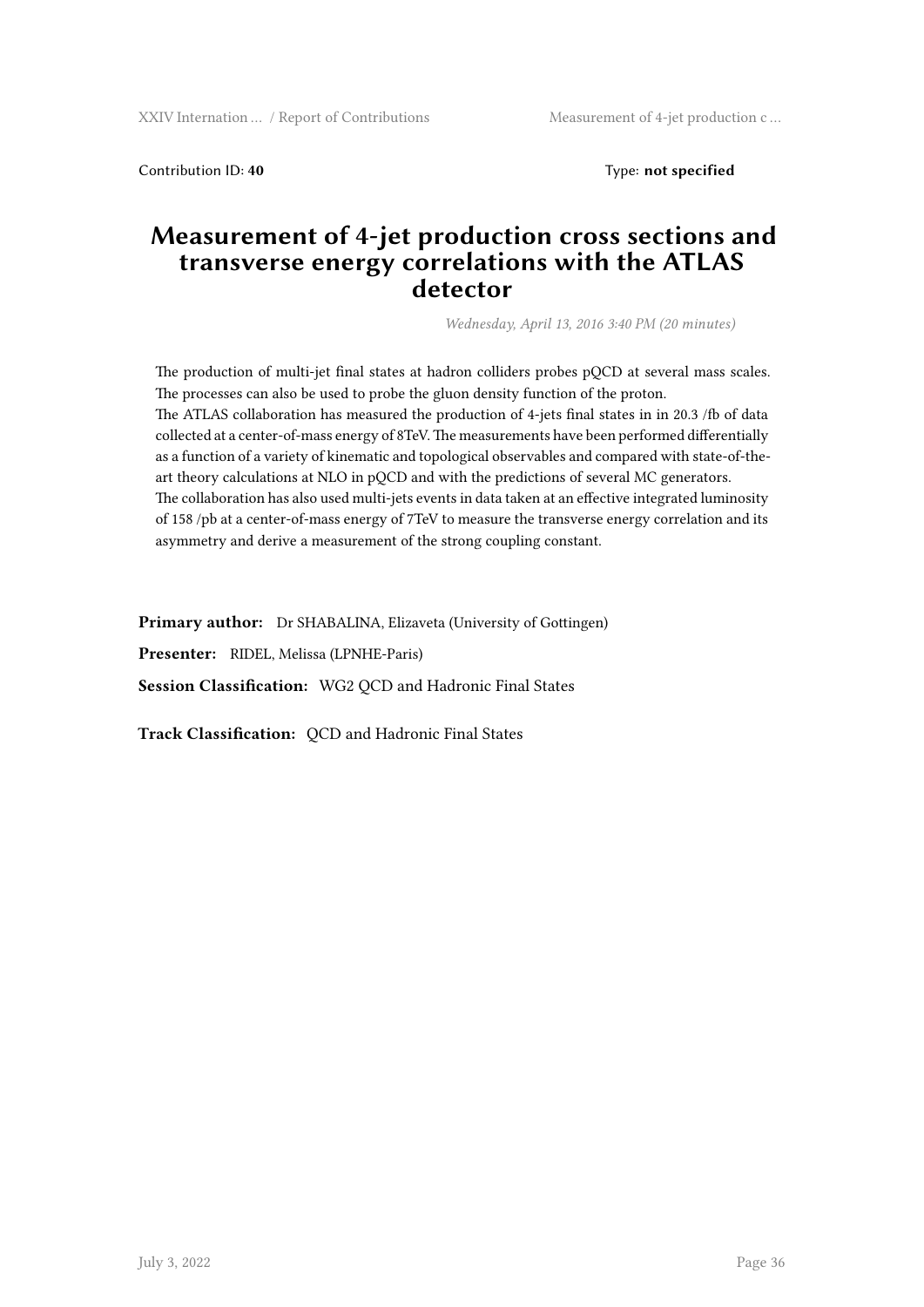Contribution ID: 42 Type: **not specified** 

#### **Measurement of jet properties with the ATLAS detector**

*Wednesday, April 13, 2016 5:50 PM (20 minutes)*

The average charge and the multiplicity of charged hadrons within a jet provide new insights into the modeling of strong interactions. The jet charge can also be used to tag hadronically decaying gauge bosons and the number of charged particles within a jet provides a powerful means to distinguish gluon-initiated from quark-initiated jets.

The ATLAS collaboration has used a selection of di-jet events in 20.3 /fb of data collected at a centerof-mass energy of 8TeV to measure the average charged-particle multiplicity and the transversemomentum weighted average charge of the hadrons within the jets, separately for the more central and the more forward jet and as a function of the jet transverse momentum.

The results have been compared with calculations at NLO in pQCD and with predictions of MC generators interfaced with various parton distribution functions and underlying-event tunes.

**Primary author:** Dr SHABALINA, Elizaveta (University of Gottingen)

**Presenter:** BEAUCHEMIN, Pierre-Hugues (Tufts University)

**Session Classification:** WG2 QCD and Hadronic Final States

**Track Classification:** QCD and Hadronic Final States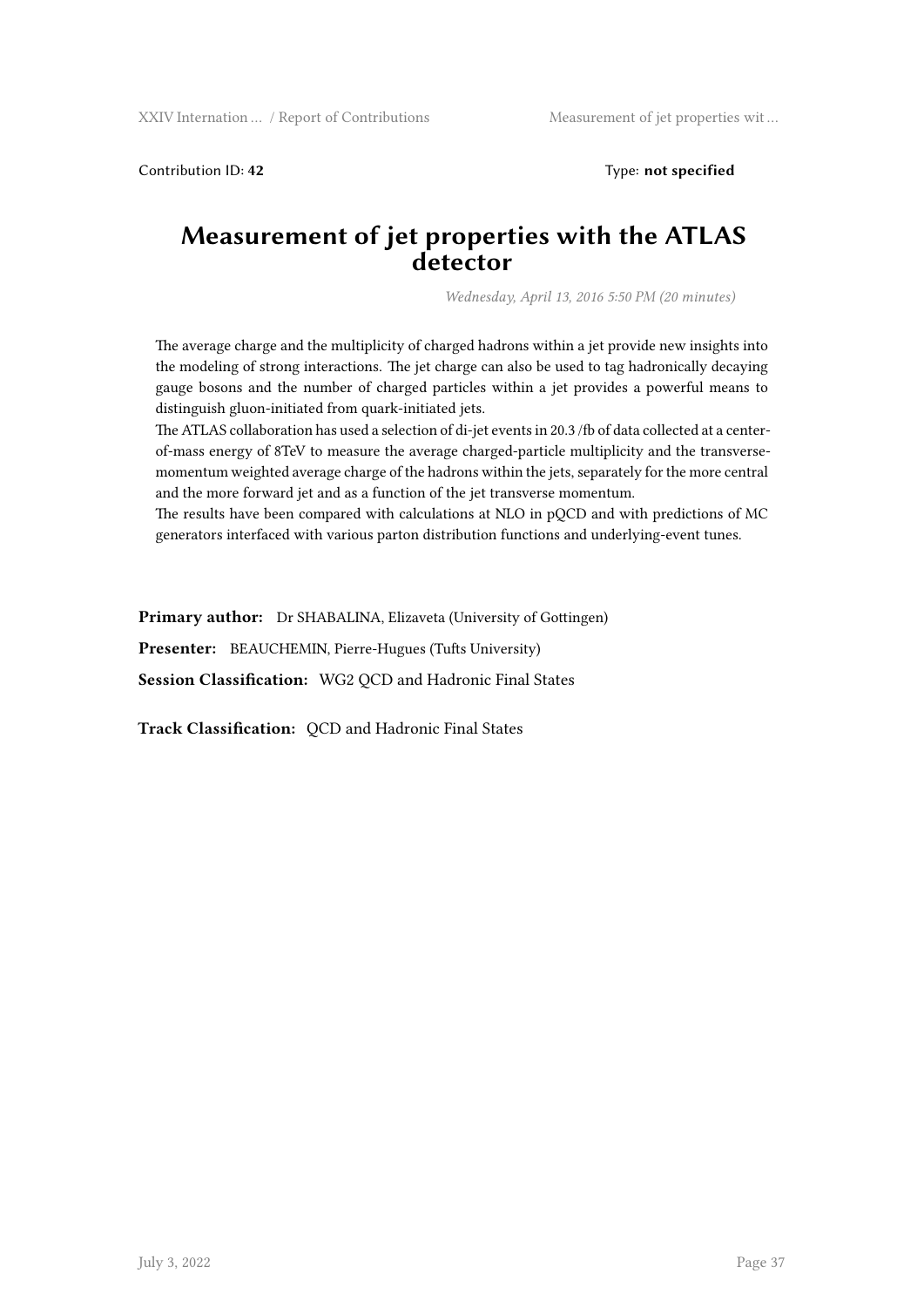Contribution ID: **49** Type: **not specified**

## **Measurements of the charged-particle distributions with the ATLAS detector (WG5)**

*Thursday, April 14, 2016 12:00 PM (15 minutes)*

Inclusive charged-particle measurements at hadron colliders probe the low-energy non-perturbative region of QCD.

The ATLAS collaboration has measured the charged-particle multiplicity and its dependence on transverse momentum and pseudorapidity in special data sets with low LHC beam currents, recorded at center-of-mass energies of 8TeV and 13TeV. The new precise measurements at 8 TeV cover a wide spectrum using charged-particle selections with minimum transverse momentum of both 100MeV and 500MeV and in various phase space regions of low and high charged particle multiplicities. The measurements at 13 TeV present the first detailed studies with a minimum transverse momentum of 500MeV and, if available, will be extended to a lower threshold of 100 MeV.

The measurements are compared with predictions of various MC generators and are found to provide strong constraints on these.

**Primary author:** Dr SHABALINA, Elizaveta (University of Gottingen)

**Presenter:** LUKAS, Wolfgang (University of Innsbruck)

**Session Classification:** WG5 Small-x and Diffraction

**Track Classification:** Small-x, Diffraction and Vector Mesons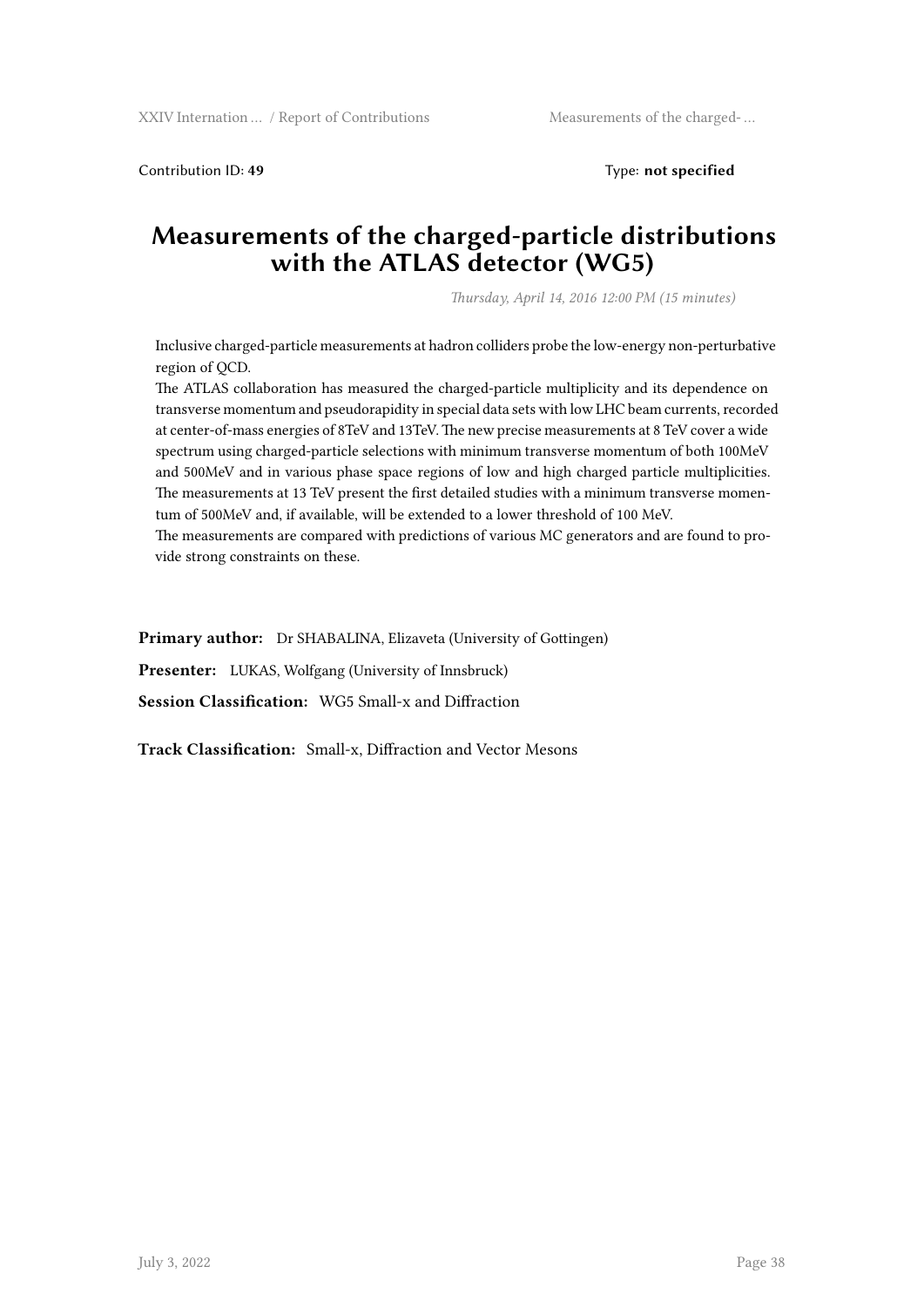Contribution ID: **50** Type: **not specified**

#### **Measurements of the underlying-event properties with the ATLAS detector**

*Thursday, April 14, 2016 9:40 AM (20 minutes)*

A correct modelling of the underlying event in proton-proton collisions is important for the proper simulation of kinematic distributions of high-energy collisions.

The ATLAS collaboration extended previous studies at 7 TeV with a leading track or jet or Z boson by a new study of Drell-Yan events in 1.1 /fb of data collected at a center-of-mass energy of 7TeV. In this new study the distributions of several topological event-shape variables based on charged particles are measured, both integrated and differential in the transverse momentum of the Drell-Yan lepton pair. These measurements are sensitive to the underlying-event as well as the onset of hard emissions. The results have been compared with the predictions of several state-of-the-art MC generators.

The collaboration has also performed a first study of the number and transverse-momentum sum of charged particles as a function of pseudorapidity and azimuthal angle in a special data set taken with low beam currents at a center-of-mass energy of 13TeV.

The results are compared to predictions of several MC generators.

**Primary author:** Dr SHABALINA, Elizaveta (University of Gottingen)

**Presenter:** MILSTEAD, David Anthony (Stockholm University)

**Session Classification:** WG2 QCD and Hadronic Final States

**Track Classification:** QCD and Hadronic Final States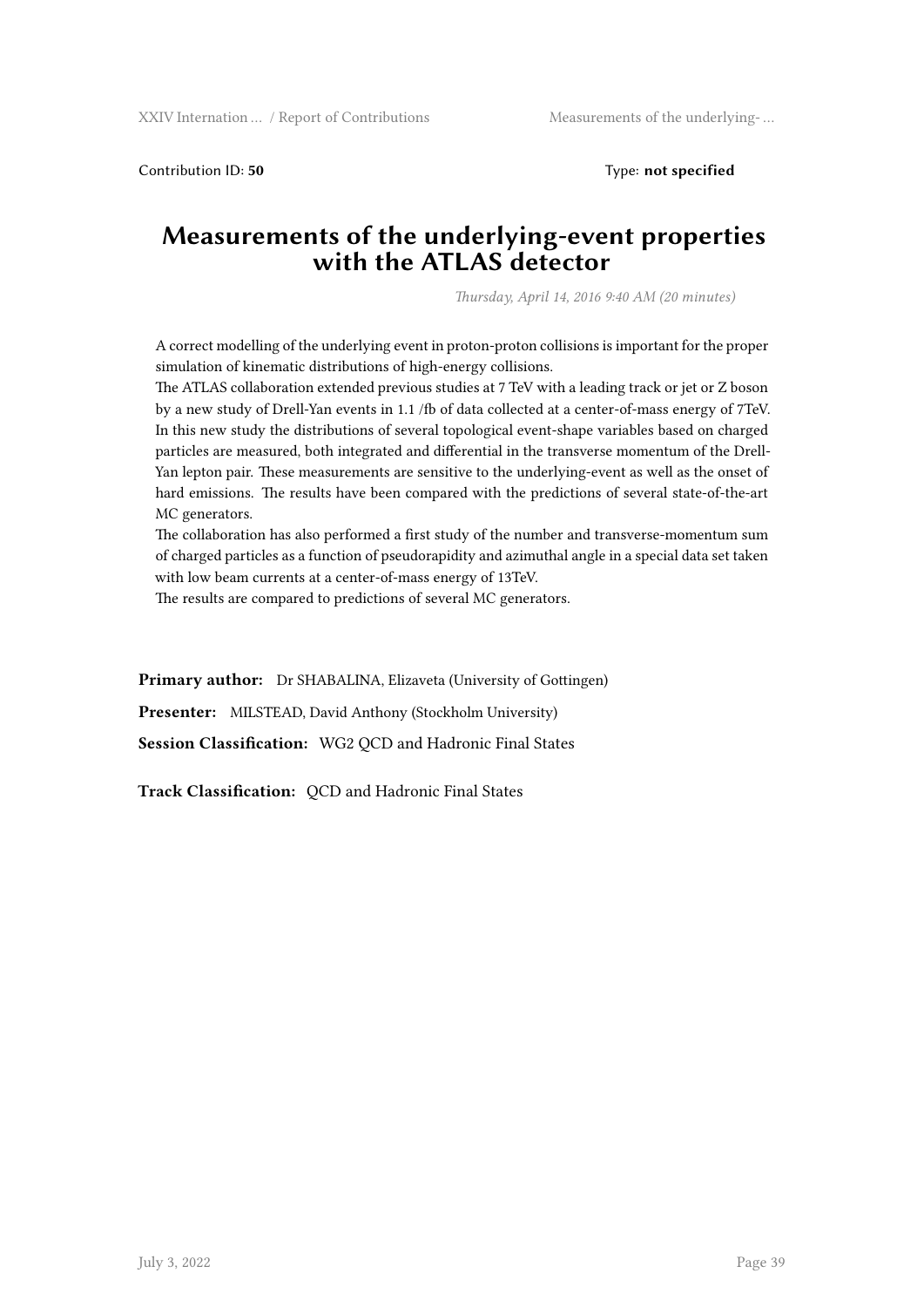XXIV Internation … / Report of Contributions Top quark pairproduction cross- …

Contribution ID: **53** Type: **not specified**

# **Top quark pairproduction crosssection measurements with the ATLAS detector**

*Wednesday, April 13, 2016 9:20 AM (15 minutes)*

Measurements of the inclusive and differential topquark pair cross sections in protonproton collisions at both 8 and 13 TeV with the ATLAS detector at the Large Hadron Collider are presented. The inclusive measurements reach high precision and are compared to the best available theoretical calculations. Differential measurements of the kinematic properties of the top quark production are also discussed. These measurements, including results using boosted tops, probe our understanding of top pair production in the TeV regime. The results, unfolded to particle and parton level, are compared to Monte Carlo generators implementing LO and NLO matrix elements matched with parton showers and NNLO QCD calculations.

**Primary author:** Dr SHABALINA, Elizaveta (University of Gottingen)

**Presenter:** Mr AHMED, Hasib (University of Oklahoma)

**Session Classification:** WG4 Heavy Flavours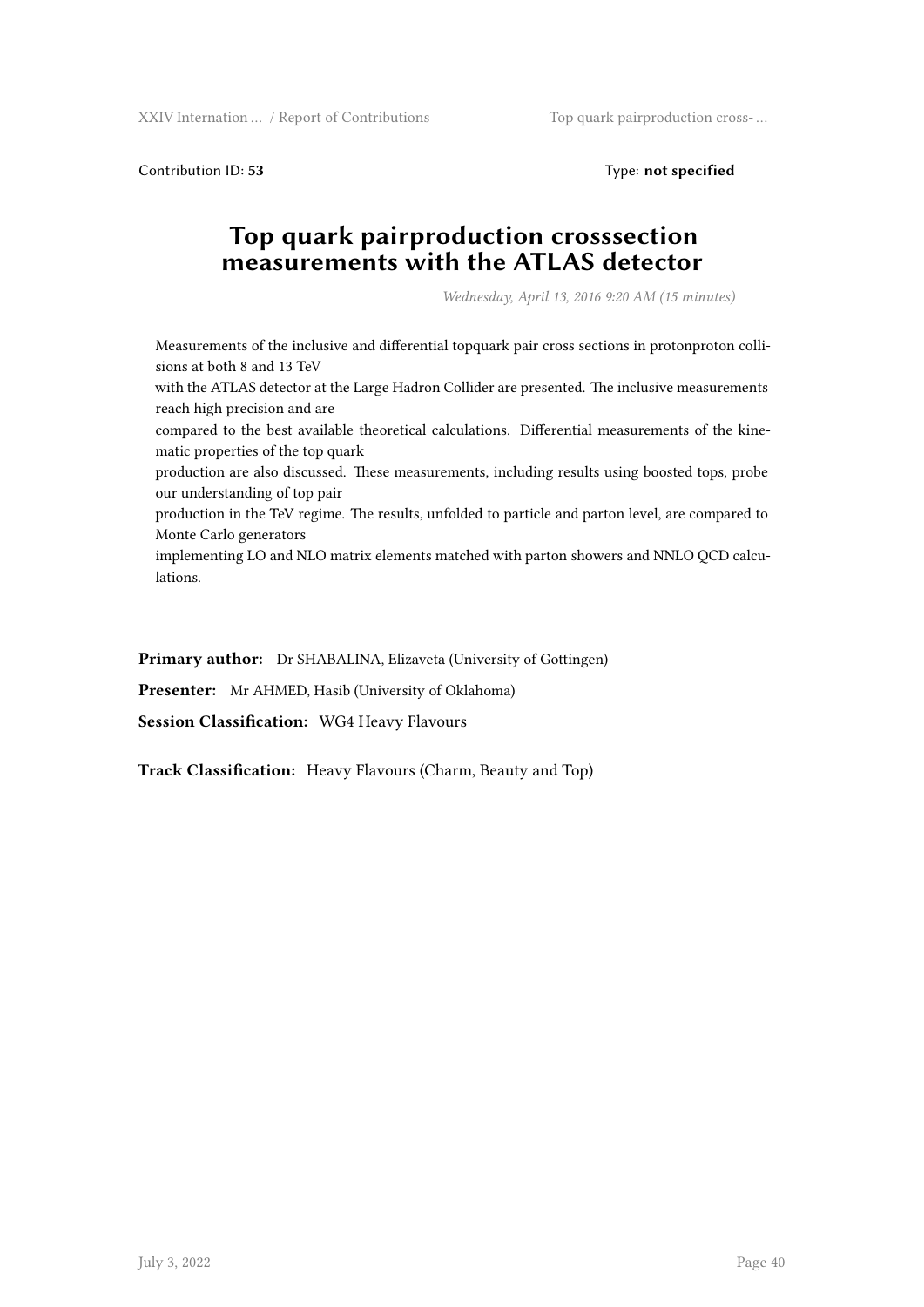Contribution ID: **54** Type: **not specified**

# **Measurements of ttbar+X using the ATLAS detector**

*Wednesday, April 13, 2016 3:10 PM (15 minutes)*

The large centreofmass energy available at the protonproton collider LHC allows for the copious production of top quark pairs

in association with other final state particles at high transverse momentum. The ATLAS experiment has measured several final state

observables that are sensitive to additional radiation in top antitop quark final states. Results on the top production in

association with W and Z bosons at both 8 and 13 TeV are presented along with measurements of the cross section for production

with an associated isolated photon at 8 TeV. Analyses probing the top pair production with additional QCD radiation include the

multiplicity of jets for various transverse momentum thresholds in the 13 TeV data. These measurements are compared to modern

Monte Carlo generators based on NLO QCD matrix element or LO multileg matrix elements.

**Primary author:** Dr SHABALINA, Elizaveta (University of Gottingen)

**Presenter:** KHANOV, Alexander (Oklahoma State)

**Session Classification:** WG4 Heavy Flavours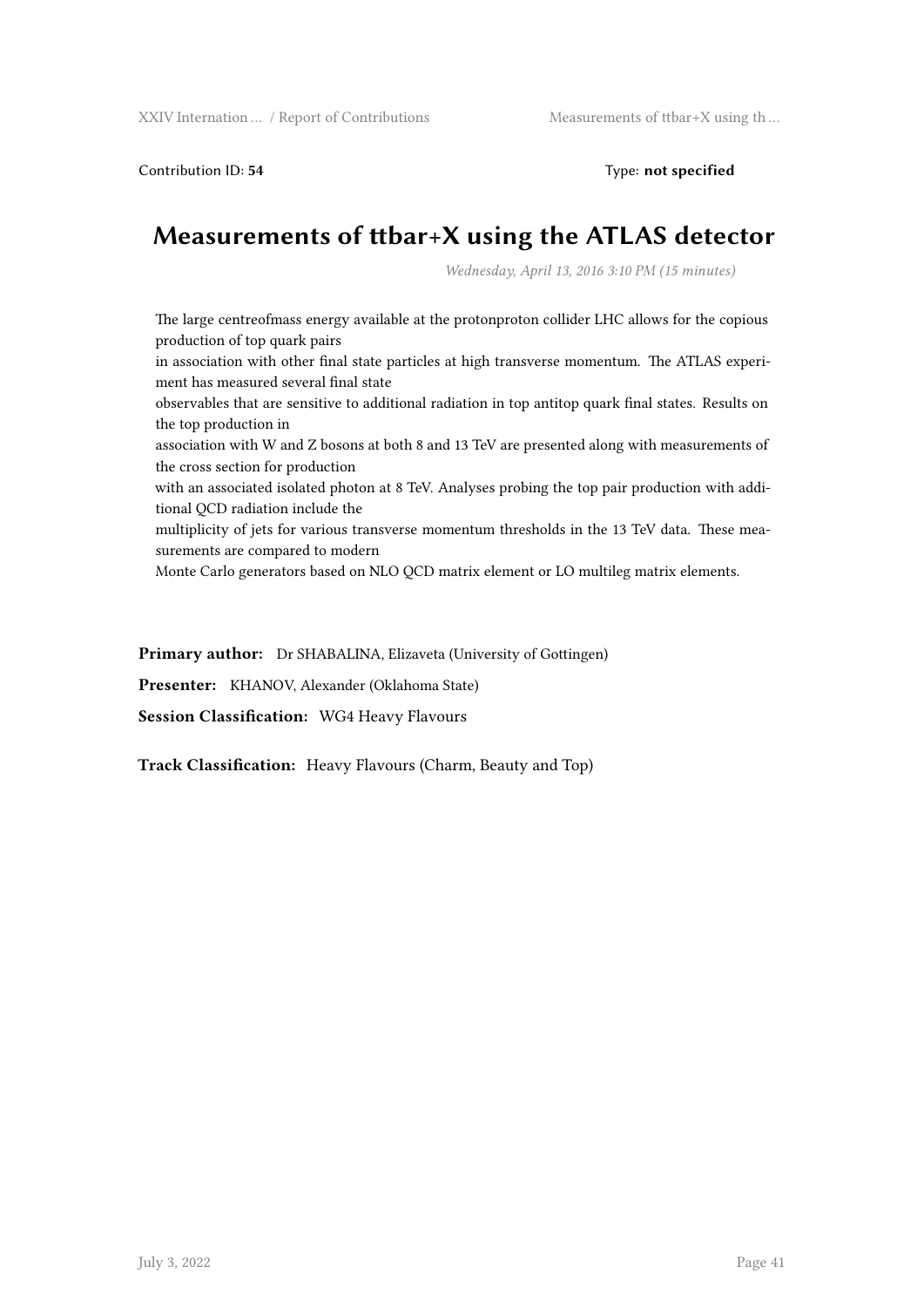Contribution ID: 55 Type: **not specified** 

#### **Top quark pair property measurements using the ATLAS detector at the LHC**

*Wednesday, April 13, 2016 10:00 AM (15 minutes)*

Precise measurements of the properties of the top quark test the Standard Model (SM) and can be used to constrain new physics models.

The top quark pair charge asymmetry is an asymmetry predicted to occur beyond leadingorder QCD in the SM, and may be significantly

enhanced by the presence of new physics. The ttbar production charge asymmetry is measured inclusively and differentially using the

8 TeV ATLAS dataset using both the lepton+jets and dilepton channels, including a dedicated measurement for highly boosted topquarks.

The results are in agreement with the SM and are compared to new physics models. The topquark is predicted in the SM to decay almost

exclusively into a W boson and a bquark. We present a wide range of searches for nonSM top quark decays using the 8 TeV ATLAS

dataset, including t->q H, t->q gamma and t->q Z. In addition, measurements of the Whelicity and spin correlations in ttbar

production are presented.

**Primary author:** Dr SHABALINA, Elizaveta (University of Gottingen)

**Presenter:** KAREEM, Mohammad (Georg-August-Universitaet Goettingen)

**Session Classification:** WG4 Heavy Flavours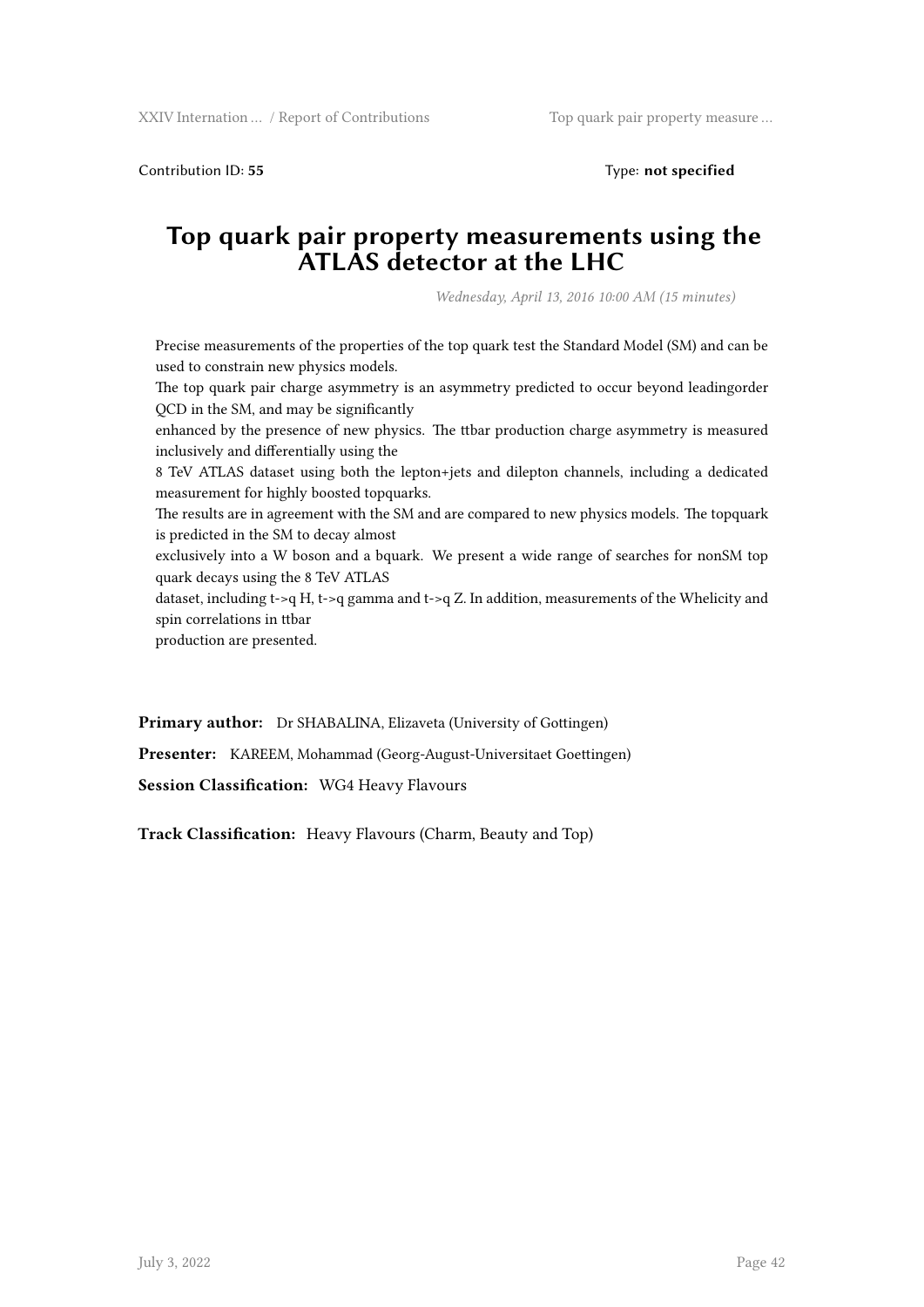Contribution ID: 56 Type: **not specified** 

# **Measurements of the top quark mass using the ATLAS detector at the LHC**

*Wednesday, April 13, 2016 11:20 AM (15 minutes)*

The latest measurements of the top quark mass using the ATLAS experiment are presented. A measurement based on a multidimensional

template fit that can constrain the uncertainties on the energy measurements of jets is presented and combined with a measurement

using dilepton events. A new measurement of the top quark mass using leptonic kinematic variables is presented. The measurement

uses a novel technique to measure the top quark mass with minimal dependence on hadronic jets. In addition, measurements are

presented that use precision theoretical QCD calculations for both inclusive ttbar production and ttbar production with an

additional jet to extract the top quark mass in the polemass scheme.

**Primary author:** Dr SHABALINA, Elizaveta (University of Gottingen)

**Presenter:** BENDER, Michael (LMU München)

**Session Classification:** WG4 Heavy Flavours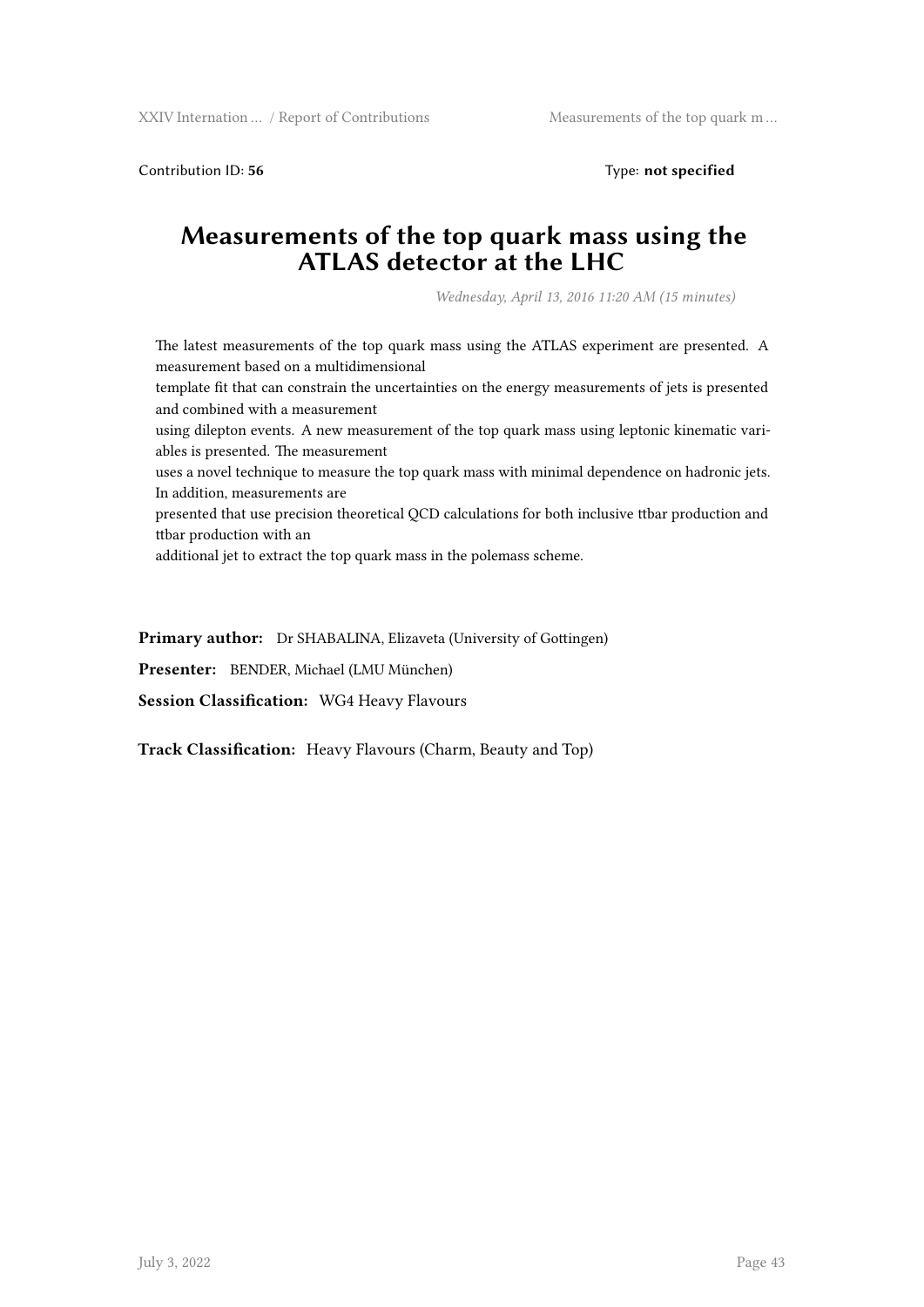Contribution ID: **57** Type: **not specified**

#### **Single Top quark production cross section using the ATLAS detector at the LHC**

*Wednesday, April 13, 2016 2:30 PM (15 minutes)*

Measurements of single topquark production in proton proton collisions are presented. The measurements include the first such measurements from the 13 TeV ATLAS dataset. In the leading order process, a W boson is exchanged in the tchannel. The single topquark and antitop total production cross sections, their ratio, as well as a measurement of the inclusive production cross section is presented. At 8 TeV, differential crosssection measurements of the tchannel process are also presented, these measurements include limits on anomalous contributions to the Wtb vertex. A measurement of the production cross section of a single top quark in association with a W boson, the second largest singletop production mode, is also presented. Finally, evidence for singletop production in the 8 TeV ATLAS dataset is presented. All measurements are compared to stateof theart theoretical calculations.

**Primary author:** Dr SHABALINA, Elizaveta (University of Gottingen)

**Presenter:** Mr RIECK, Patrick (Humboldt-University of Berlin)

**Session Classification:** WG4 Heavy Flavours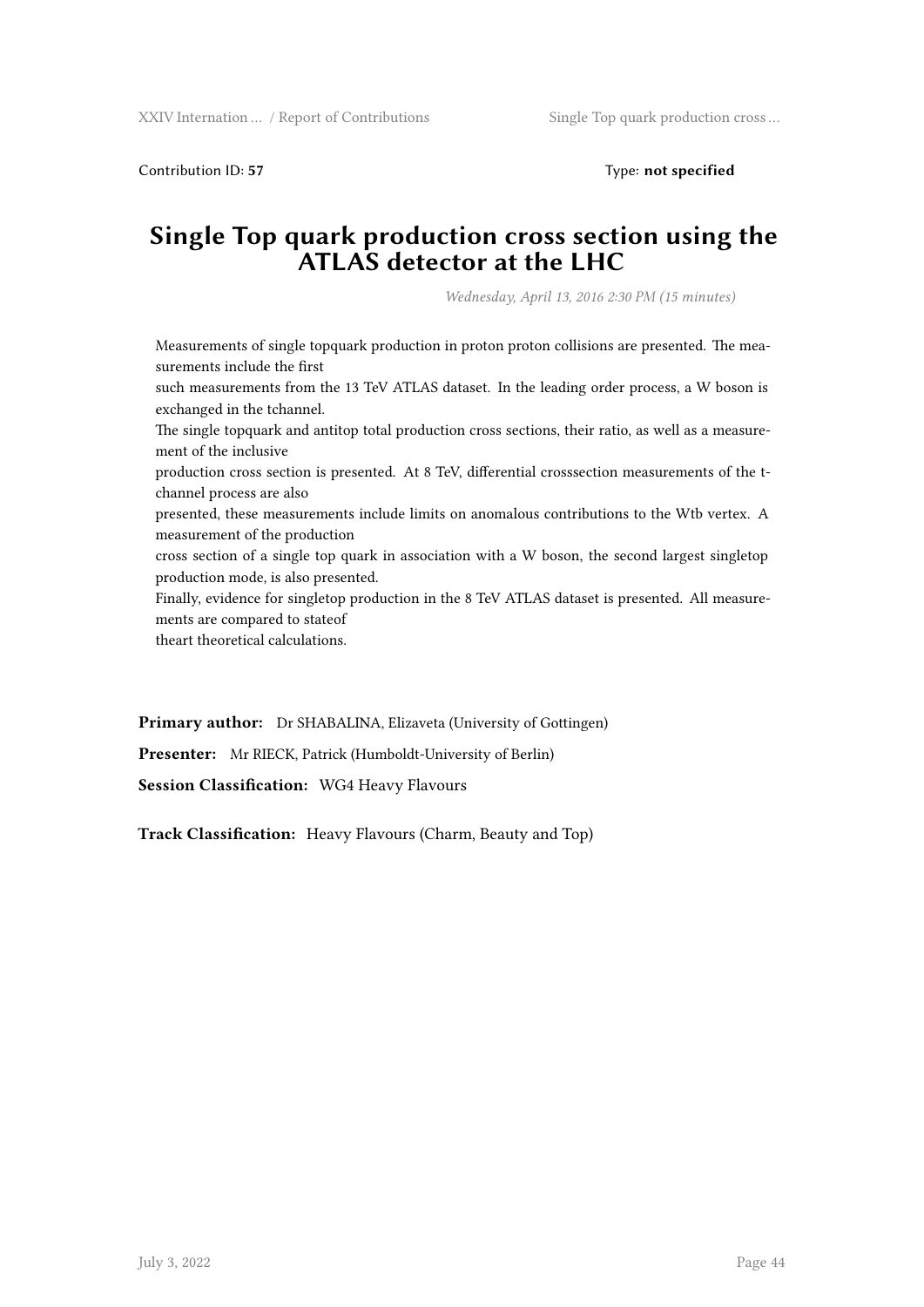Contribution ID: **58** Type: **not specified**

## **Search for squark and gluino production in hadronic final states**

*Tuesday, April 12, 2016 11:00 AM (15 minutes)*

Weak scale supersymmetry is one of the best motivated and studied extensions of the Standard Model. The recent increase in the center of mass energy of the proton-proton collisions gives a unique opportunity to extend the sensitivity to production of supersymmetric particles at the Large Hadron Collider.

This talk summarises recent ATLAS results on searches for supersymmetric squarks and gluinos, including third generation squarks produced directly or via decay of gluinos. The searches involved final states containing jets (possibly identified as coming from b-quarks), missing transverse momentum and no leptons.

**Primary author:** Prof. ORESTANO, Domizia (Roma Tre University and INFN)

**Presenter:** BESJES, Geert Jan (University of Copenhagen)

**Session Classification:** WG3 Electroweak Physics and Beyond the Standard Model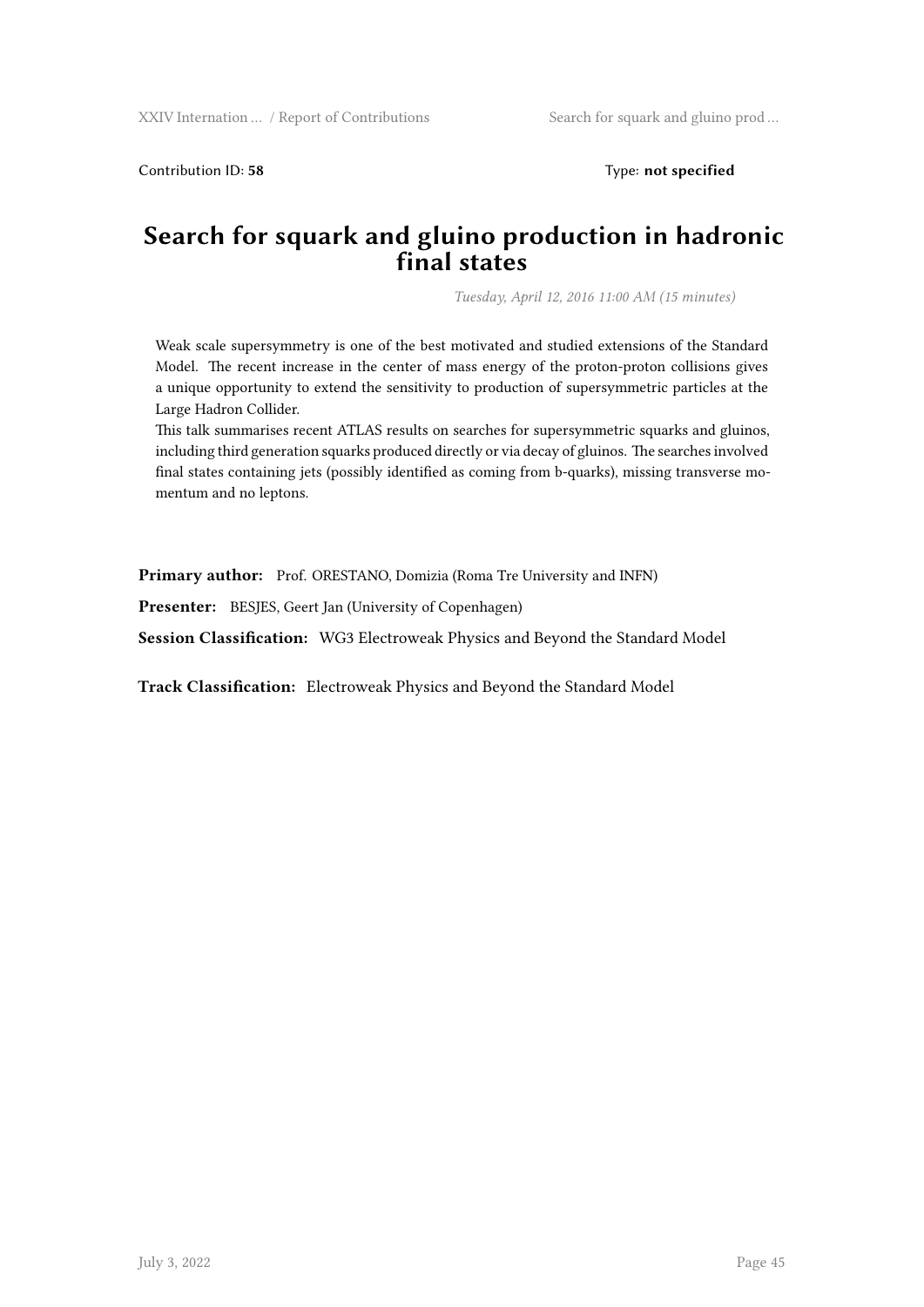Contribution ID: **59** Type: **not specified**

## **Search for squark and gluino production in leptonic final states**

*Tuesday, April 12, 2016 11:20 AM (15 minutes)*

Weak scale supersymmetry is one of the best motivated and studied extensions of the Standard Model. The recent increase in the center of mass energy of the proton-proton collisions gives a unique opportunity to extend the sensitivity to production of supersymmetric particles at the Large Hadron Collider.

This talk summarises recent ATLAS results on searches for supersymmetric squarks and gluinos, including third generation squarks produced directly or via decay of gluinos. The searches involved final states containing jets (possibly identified as coming from b-quarks), missing transverse momentum and leptons.

**Primary author:** Prof. ORESTANO, Domizia (Roma Tre University and INFN)

**Presenter:** KAHN, Sebastien Jonathan (Centre National de la Recherche Scientifique Marseille)

**Session Classification:** WG3 Electroweak Physics and Beyond the Standard Model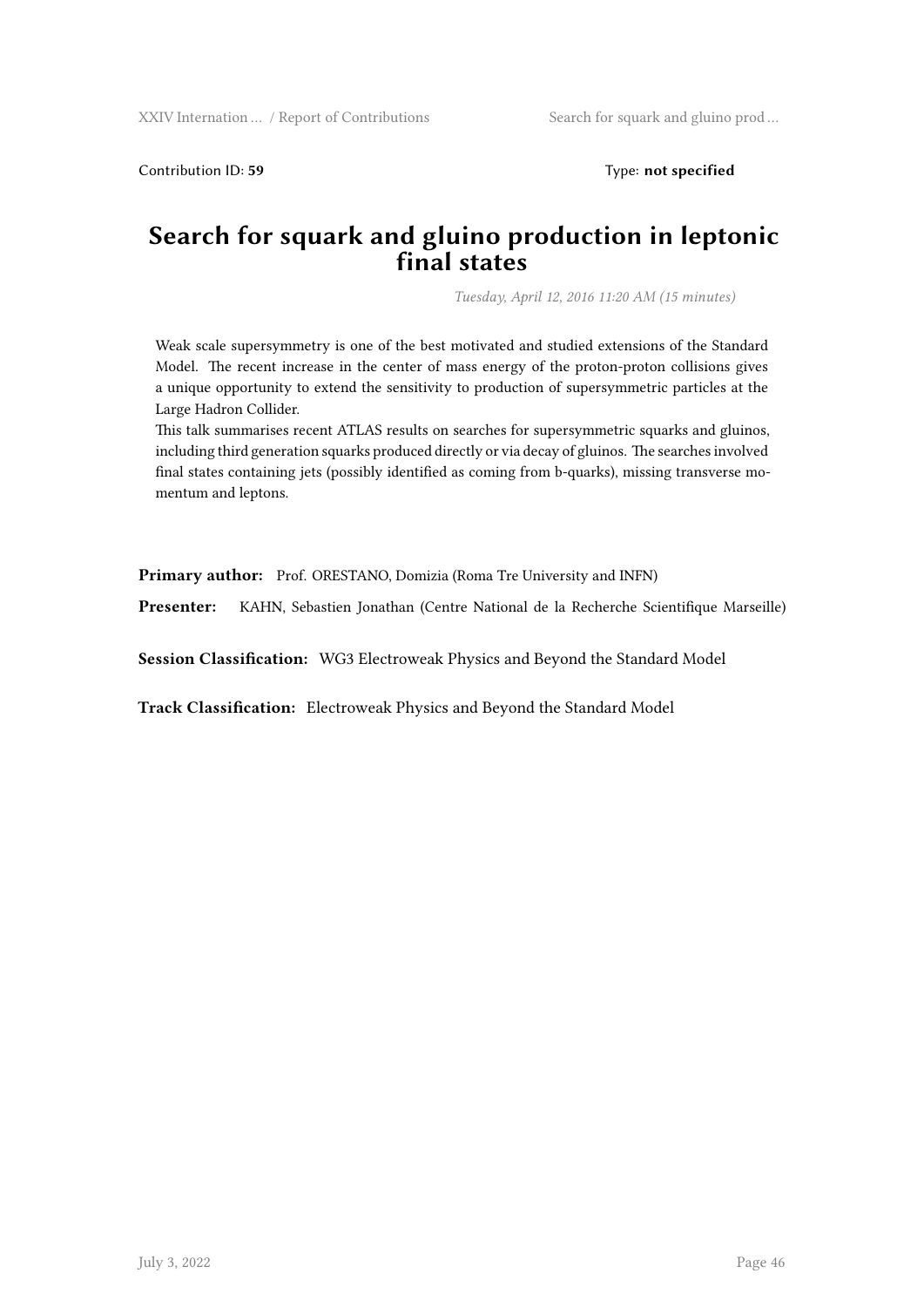Contribution ID: **60** Type: **not specified** 

## **Search for R-parity violating or long-living SUSY particles**

*Tuesday, April 12, 2016 12:40 PM (15 minutes)*

The proton-proton collisions at sqrt $\{s\}$  = 13 TeV at the LHC have increased the ATLAS sensitivity to production of strongly produced supersymmetric particles. If R-parity is not conserved, these particles may decay to jets and leptons, and lightest supersymmetric particles may decay into many leptons with or without missing transverse momentum. Several supersymmetric models also predict massive long-lived supersymmetric particles. Such particles may be detected through abnormal specific energy loss, appearing or disappearing tracks, displaced vertices, long timeof-flight or late calorimetric energy deposits. The talk presents recent results from searches of supersymmetry in resonance production, R-parity violating signatures and events with long-lived particles with the ATLAS detector using LHC Run 2 data.

Primary author: Prof. ORESTANO, Domizia (Roma Tre University and INFN)

**Presenter:** AXEN, Bradley Dean (Lawrence Berkeley National Lab.)

**Session Classification:** WG3 Electroweak Physics and Beyond the Standard Model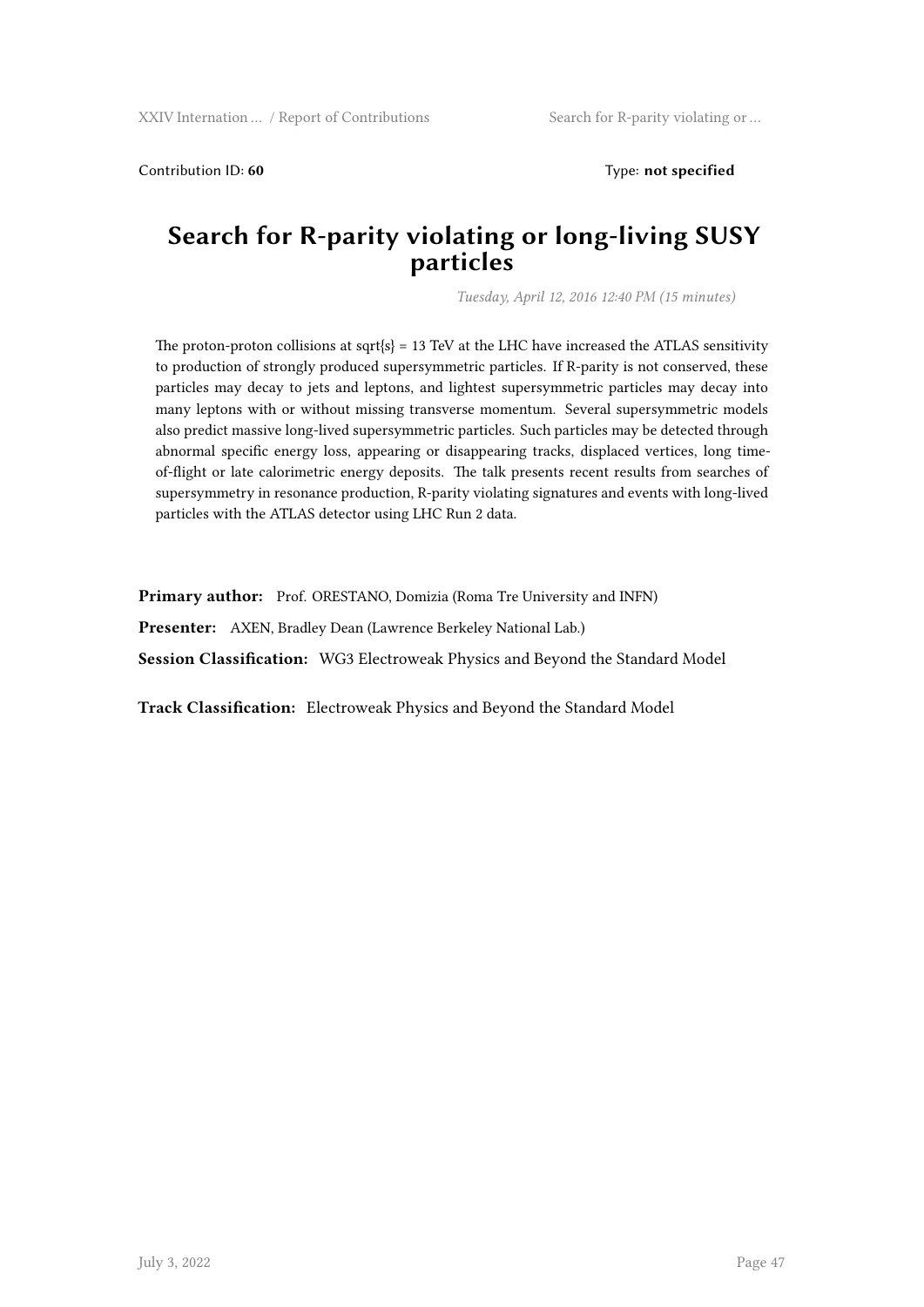Contribution ID: 61 Type: **not specified** 

# **Search for production of SUSY particles produced via electroweak interactions**

*Tuesday, April 12, 2016 12:00 PM (15 minutes)*

Many supersymmetry models feature gauginos and also sleptons with masses less than a few hundred GeV. These can give rise to direct pair production rates at the LHC that can be observed in the data sample recorded by the ATLAS detector. The talk summarises the status of searches for gaugino and slepton pair production in final states with leptons.

**Primary author:** Prof. ORESTANO, Domizia (Roma Tre University and INFN)

**Presenter:** SHEHU, Ciwake (University of Sussex)

**Session Classification:** WG3 Electroweak Physics and Beyond the Standard Model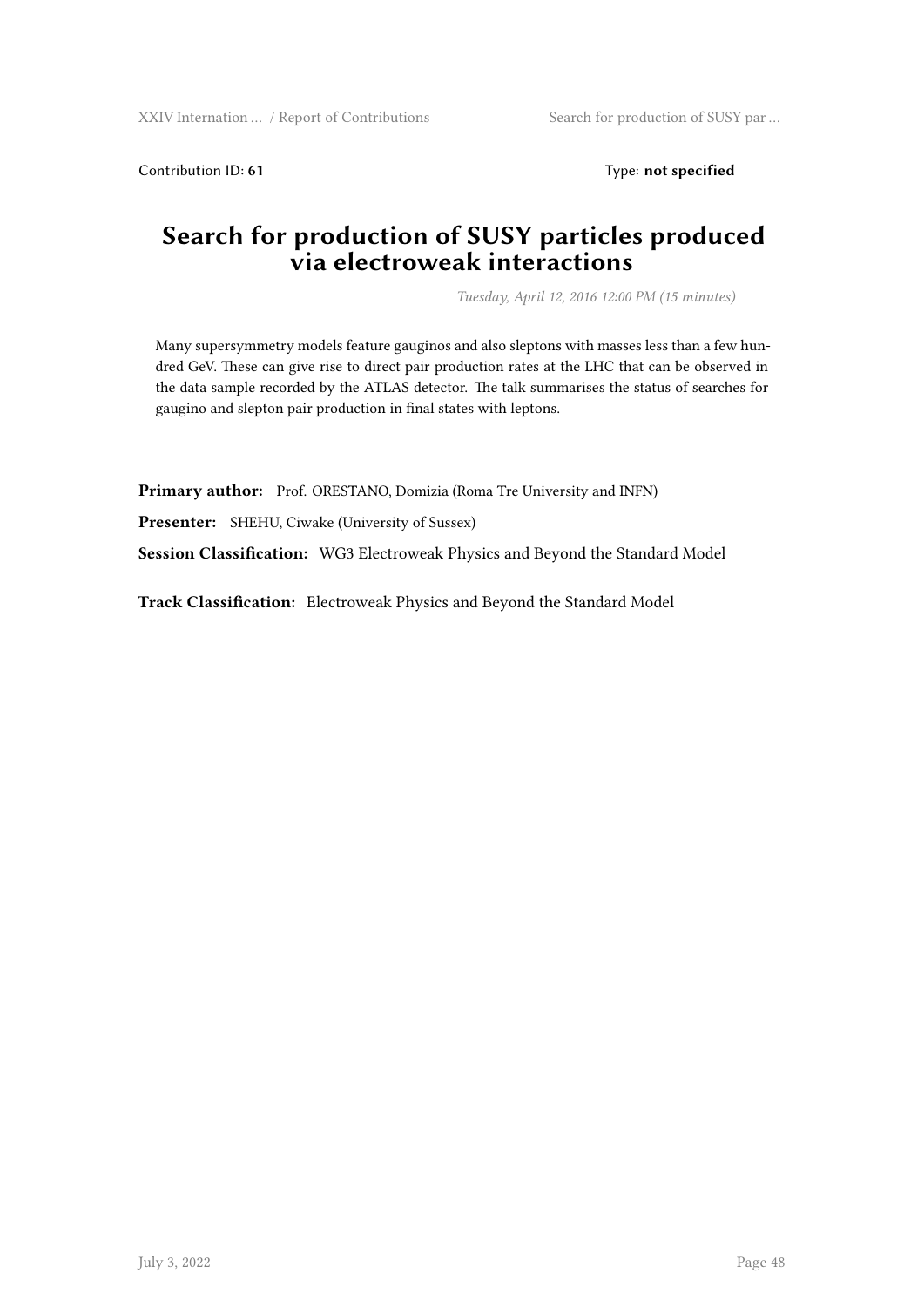Contribution ID: 62 Type: **not specified** 

# **Searches for new physics with third generation quarks using the ATLAS detector at the LHC**

The presence of fermionic top/bottom quark partners, referred to as vector-like quarks (VLQs), may be an important ingredient for mechanism to cancel mass divergence for the Higgs boson required for "natural" theories beyond the Standard Model (SM). The VLQs typically couple preferentially to the third generation SM quarks. In addition, there are many extensions of the SM that predict new particles decaying into a pair of top-quarks, such as Kaluza-Klein excitation of the gluon in a Randall-Sundrum model of extra dimensions. This talk highlights recent ATLAS results for new physics involving third generation quarks at LHC Run 2.

**Primary author:** Prof. ORESTANO, Domizia (Roma Tre University and INFN)

**Presenter:** Dr FERRANDO, James (University of Oxford)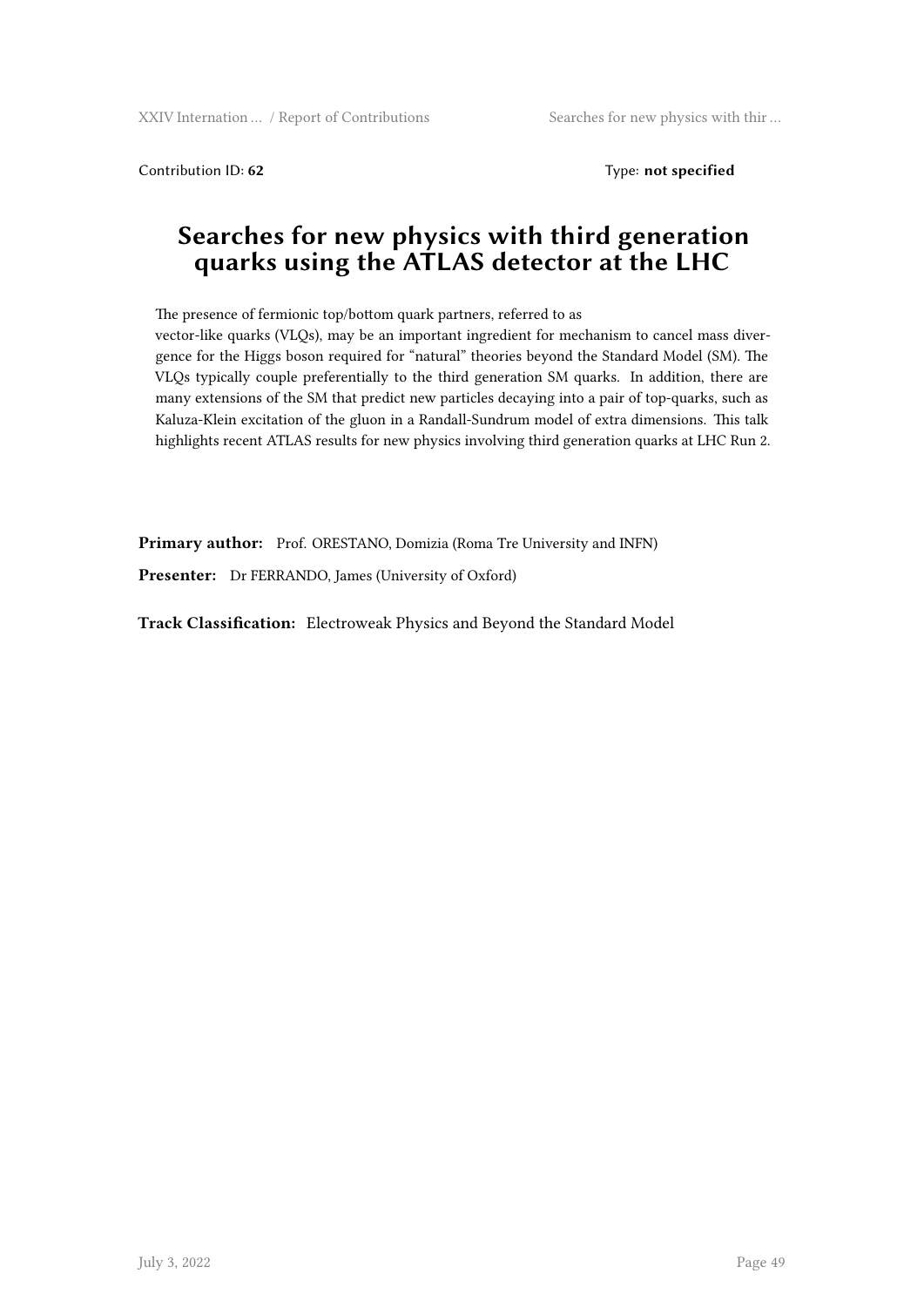XXIV Internation … / Report of Contributions Searches for new physics in high-...

Contribution ID: **63** Type: **not specified**

## **Searches for new physics in high-mass fermionic final states and jets with the ATLAS detector at the LHC**

*Wednesday, April 13, 2016 11:30 AM (15 minutes)*

Many new physics scenarios beyond the Standard Model predict resonant or non-resonant production of high-transverse momentum fermions or gluons. The highmass resonant production of bottom-quark pairs is also a good benchmark process for high-pT b-quark tagging. This talk summarizes Run 2 searches for new physics in fermionic final states and jets at the ATLAS experiment in LHC.

**Primary author:** Prof. ORESTANO, Domizia (Roma Tre University and INFN)

Presenter: Mr VIAZLO, Oleksandr (Lund University)

**Session Classification:** WG3 Electroweak Physics and Beyond the Standard Model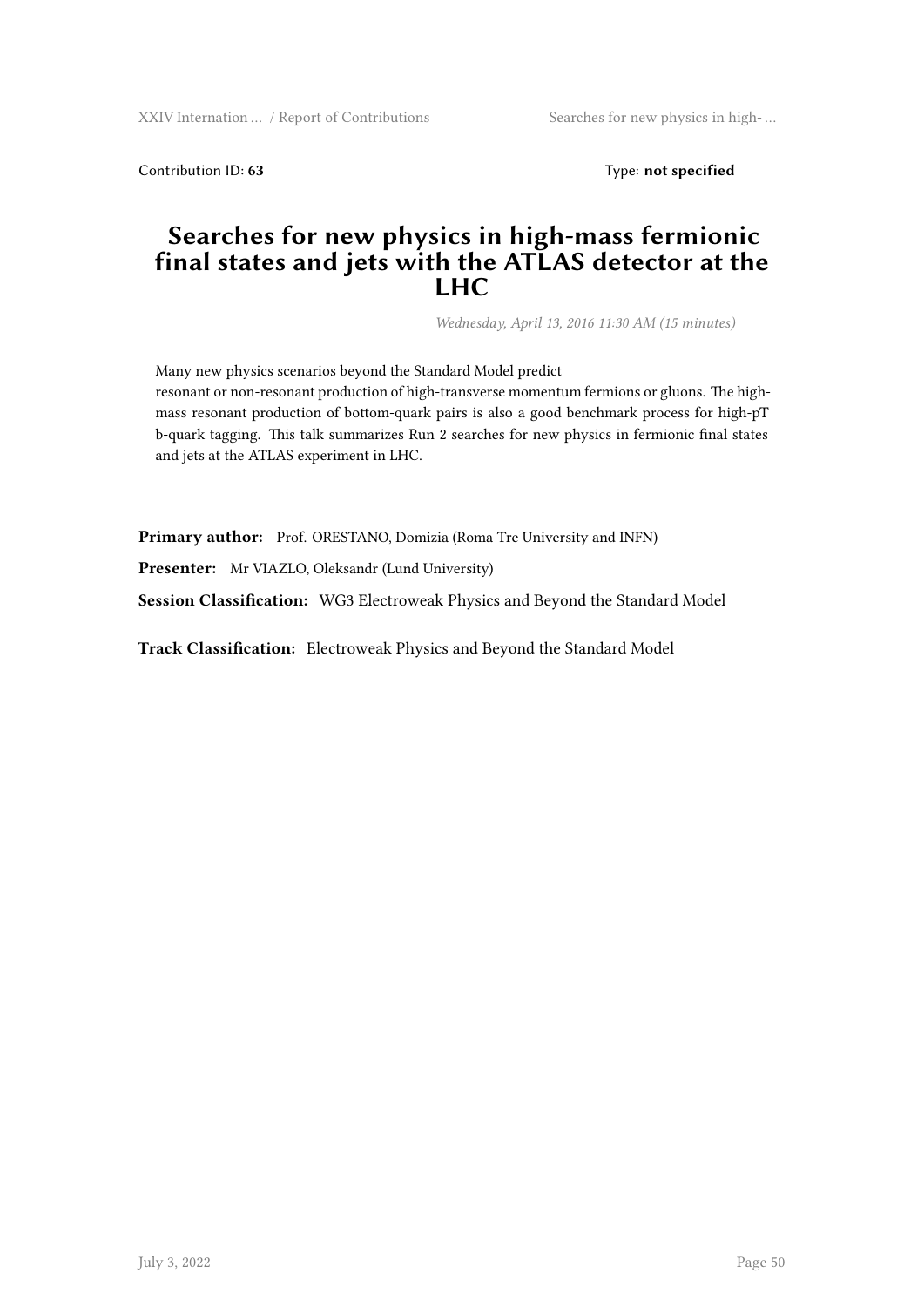Contribution ID: 65 Type: not specified

#### **Dark Matter searches with Mono-X signatures at the ATLAS experiment**

*Wednesday, April 13, 2016 11:00 AM (15 minutes)*

At the LHC dark matter particles can be produced in association with other particles which mainly come from initial state radiation. Searches for such processes are presented using events with jets, photons or massive gauge bosons recoiling against large missing transverse momentum in ATLAS at 13 TeV. These "mono-X" signatures provide powerful probes to dark matter production at the LHC, allowing to interpret results in terms of simplified models with pair production of WIMPs.

**Primary author:** Prof. ORESTANO, Domizia (Roma Tre University and INFN)

**Presenter:** TOLLEY, Emma Elizabeth (Harvard University)

**Session Classification:** WG3 Electroweak Physics and Beyond the Standard Model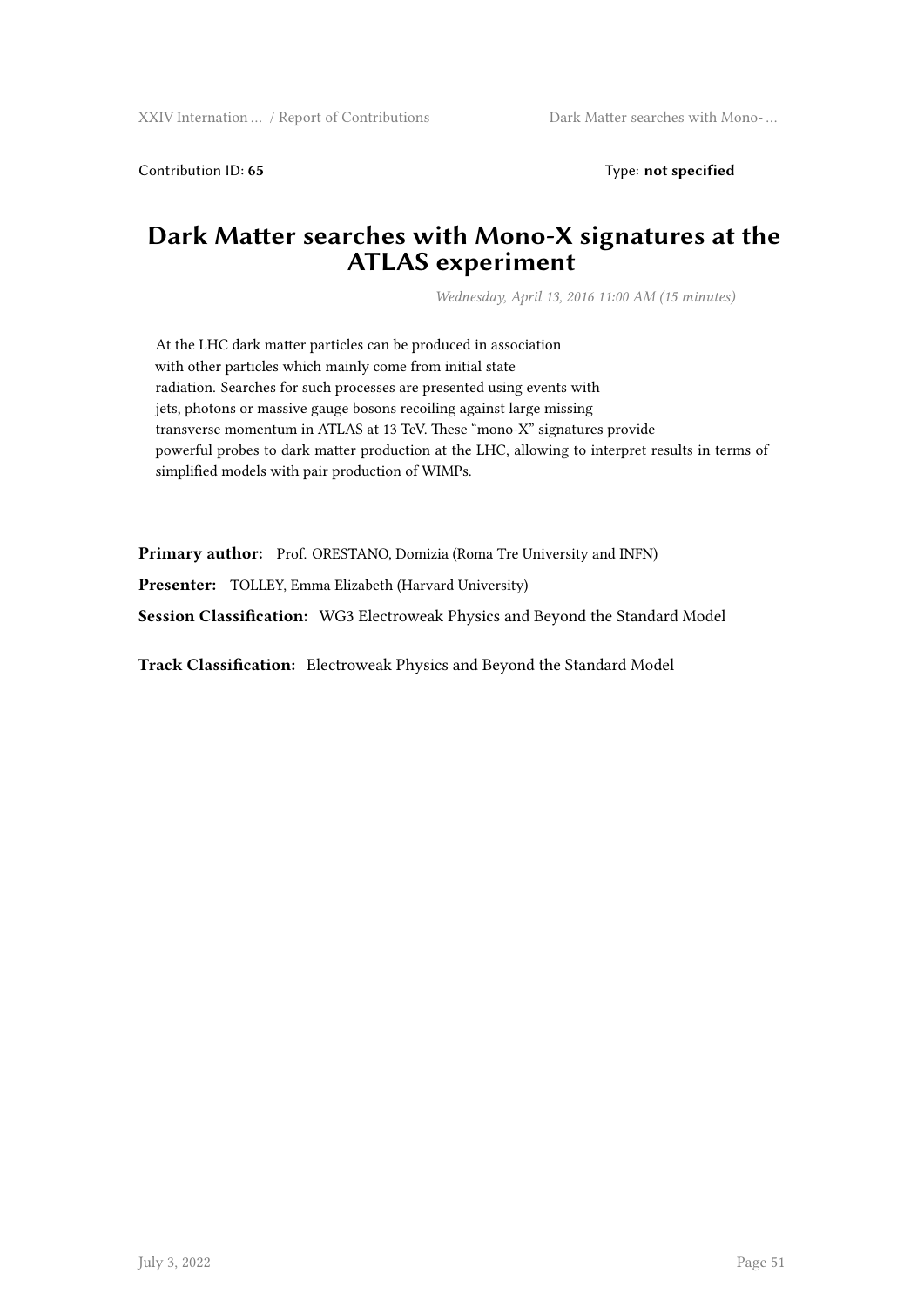Contribution ID: 66 Type: not specified

# **Search for the 125 GeV Higgs Boson at 13 TeV in the diboson decay channels, by the ATLAS collaboration.**

*Tuesday, April 12, 2016 9:00 AM (15 minutes)*

The ATLAS collaboration has searched for the Standard Model Higgs Boson in the first run-2 data using 3.2 fb^(-1) at 13 TeV. Results are presented in terms of central value and limits on the fiducial and total cross-sections.

**Primary author:** Prof. ORESTANO, Domizia (Roma Tre University and INFN) **Presenter:** ALCONADA VERZINI, Maria Josefina (Universidad Nacional de La Plata) **Session Classification:** WG3 Electroweak Physics and Beyond the Standard Model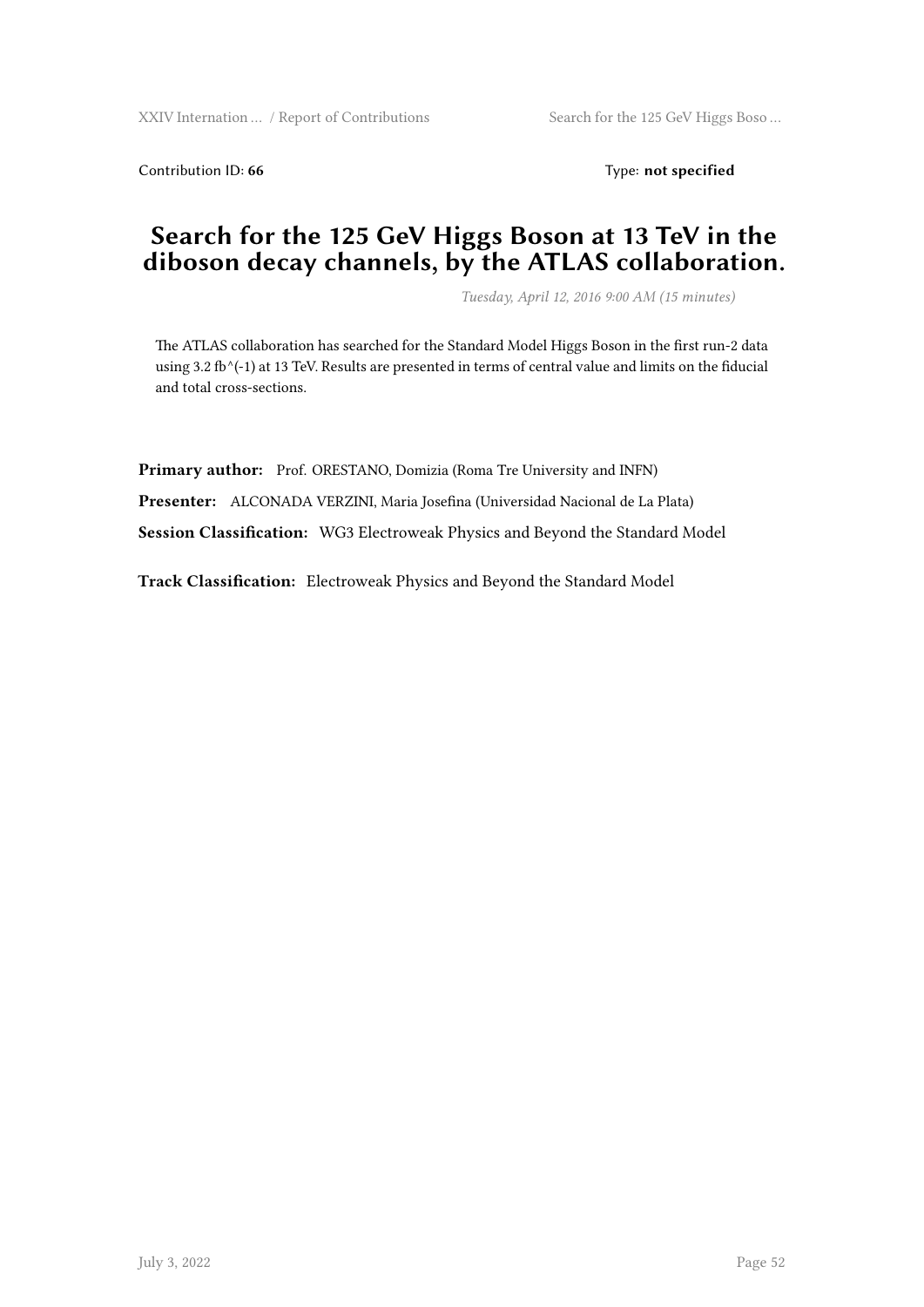Contribution ID: 67 Type: **not specified** 

# **Search for the 125 GeV Higgs Boson produced in association with top quarks: final run-1 results and first run-2 results from the ATLAS collaboration.**

*Tuesday, April 12, 2016 9:40 AM (15 minutes)*

The search for the production of the Higgs Boson with a pair of top-anti-top quarks is both very important and very challenging. The final results from run-1 are presented, with about 20 fb $\hat{ }$ (-1) of data at 8 TeV, as well as first run-2 results with 3.2 fb^(-1) of data at 13 TeV.

**Primary author:** Prof. ORESTANO, Domizia (Roma Tre University and INFN) **Presenter:** BOUMEDIENE, Djamel Eddine (Univ. Blaise Pascal Clermont-Fe. II) **Session Classification:** WG3 Electroweak Physics and Beyond the Standard Model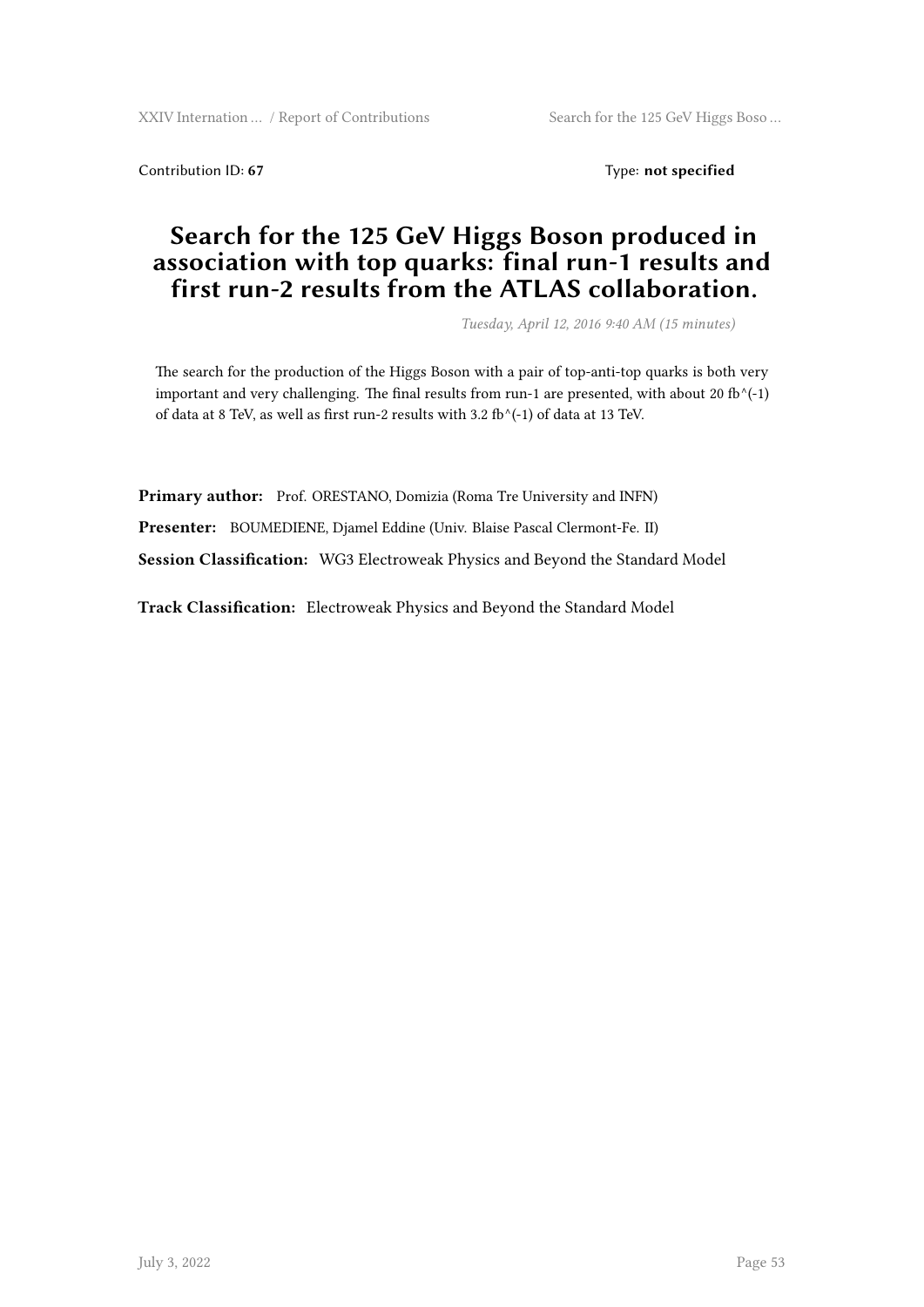Contribution ID: 68 Type: not specified

# **Search for heavy Higgses and di-Higgs resonances in fermionic decay modes, by the ATLAS collaboration.**

*Tuesday, April 12, 2016 2:50 PM (15 minutes)*

Several "Beyond Standard Model" theories predict the existence of additional heavy Higgs particles or di-Higgs resonances, with sizeable contributions of fermionic decay channels. Searches are presented using the first run-2 data of 3.2 fb^(-1) at 13 TeV.

**Primary author:** Prof. ORESTANO, Domizia (Roma Tre University and INFN)

**Presenter:** DUSCHINGER, Dirk (TU Dresden)

**Session Classification:** WG3 Electroweak Physics and Beyond the Standard Model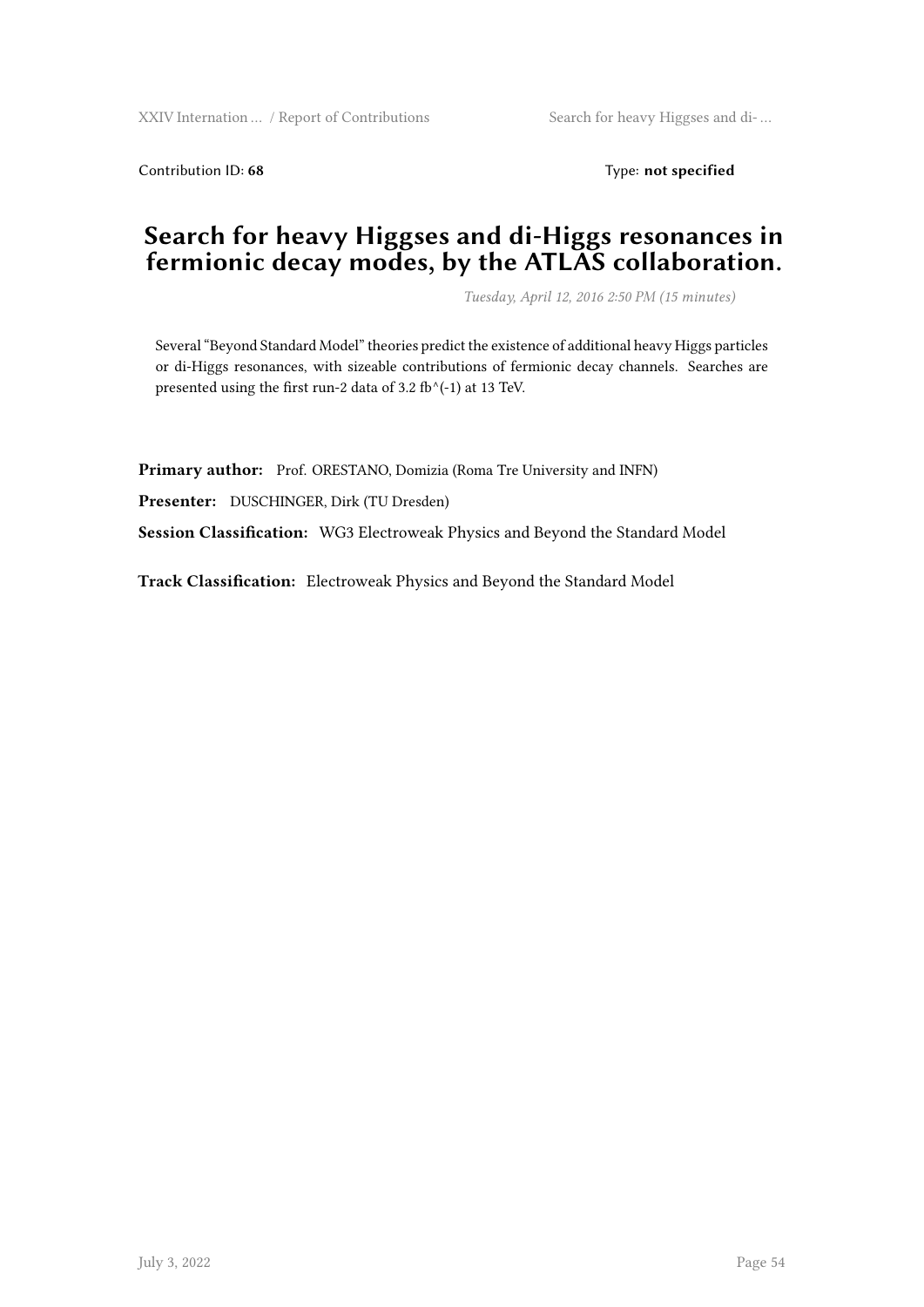Contribution ID: 71 Type: **not specified** 

# **Jet measurements in p+Pb and Pb+Pb with the ATLAS Experiment at the LHC**

*Tuesday, April 12, 2016 11:00 AM (20 minutes)*

Jets provide a powerful tool for probing the dynamics of the quark-gluon plasma created in Pb+Pb collisions at the LHC. The modification of high-pT jets as they propagate in the quark-gluon plasma provides insight on structure of the plasma at short-length scale. Such modifications have been observed in a variety of measurements of single jet, dijet, photon-jet and charged-particle fragmentation functions. Recent results of modifications of jets in proton-lead and Pb+Pb collisions will be presented.

**Primary author:** Dr MARTI, Salvador (IFIC-Valencia (UVEG-CSIC)) **Presenter:** Dr SANTOS, Helena (LIP - Lisboa) **Session Classification:** WG2 QCD and Hadronic Final States

**Track Classification:** QCD and Hadronic Final States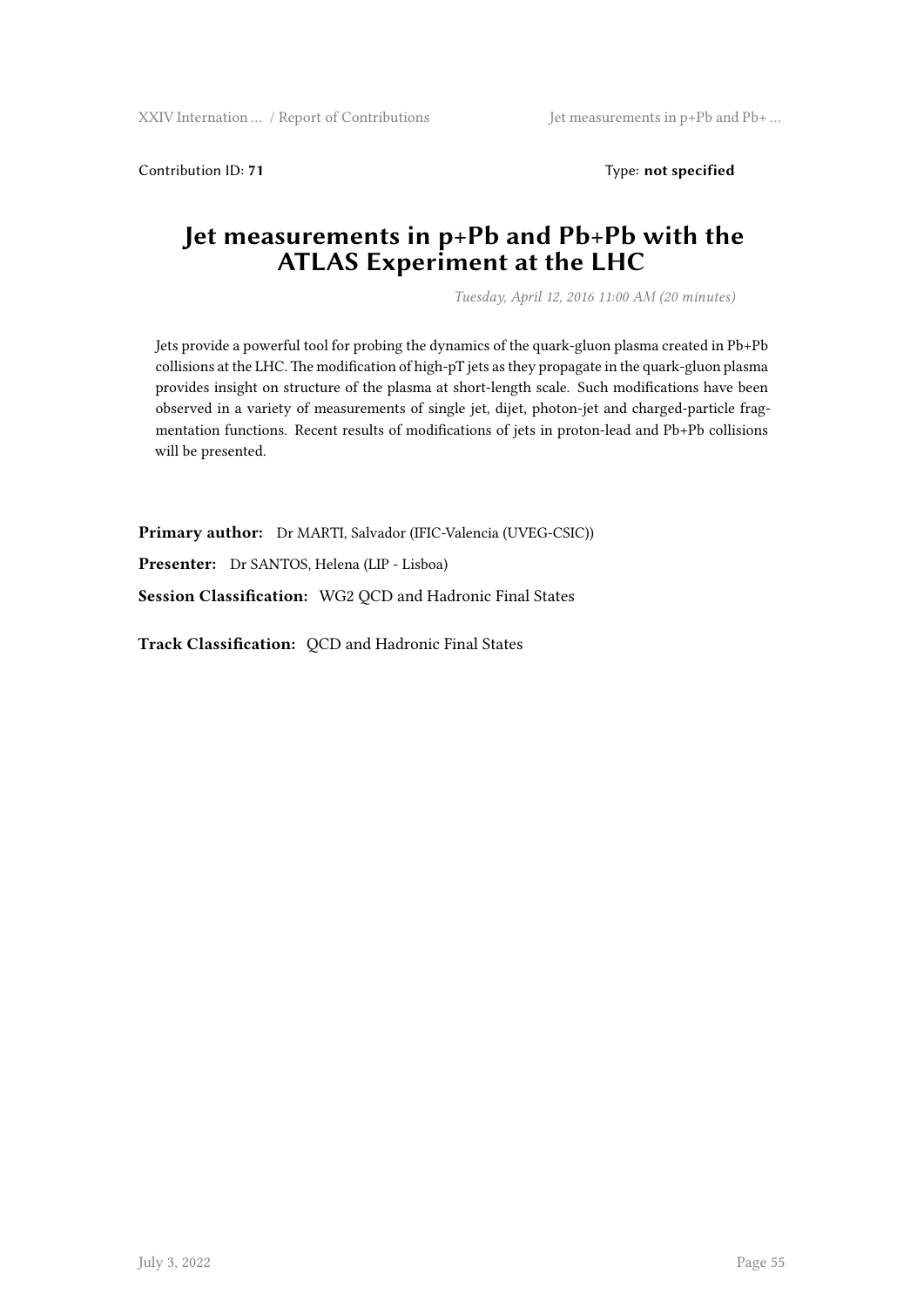Contribution ID: **72** Type: **not specified**

#### **Measurement of the ridge correlations in pp and pPb collisions with the ATLAS detector at the LHC**

*Tuesday, April 12, 2016 9:40 AM (20 minutes)*

ATLAS measurement of azimuthal correlations between particle pairs at large pseudorapidity separation in pp and pPb collisions are presented. The data were collected using a combination of the minimum-bias and high track-multiplicity triggers. A detailed study of the dependence of two-particle correlations on the charged particle multiplicity, transverse momentum of the pair constituents and the pseudorapidity separation between particles forming a pair is shown. Measurements of multi-particle cumulants in the azimuthal angles of produced particles in wide pseudorapidity  $(|n|<2.5)$  and multiplicity ranges, with the aim to extract a single particle anisotropy coefficient, v1-v5, are also presented. These measurements can help to understand the origin of the long-range correlations seen in high-multiplicity pp and p+Pb collisions.

**Primary author:** Dr MARTI, Salvador (IFIC-Valencia (UVEG-CSIC)) **Presenter:** BURKA, Klaudia (Polish Academy of Sciences) **Session Classification:** WG2 QCD and Hadronic Final States

**Track Classification:** QCD and Hadronic Final States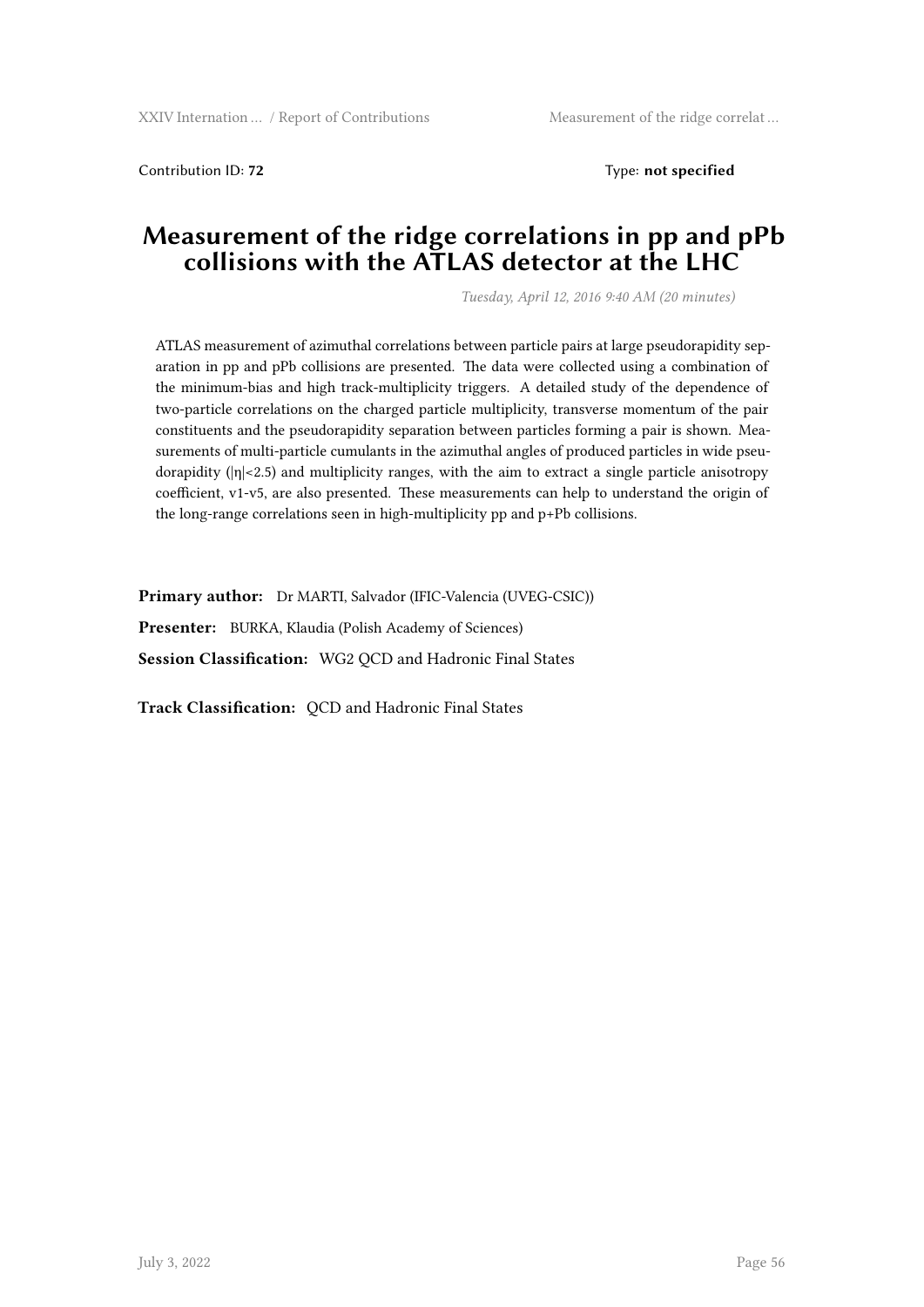Contribution ID: **73** Type: **not specified**

#### **Vector boson and Charmonium production in proton-lead and lead-lead collisions with ATLAS at the LHC**

*Wednesday, April 13, 2016 11:00 AM (15 minutes)*

Photons and weak bosons do not interact strongly with the dense and hot medium formed in the nuclei collisions, thus should be sensitive to the nuclear modification of parton distribution functions (nPDFs). The in-medium modification of heavy Charmonium states plays an important role in studying the hot and dense medium formed in the larger collision systems. The ATLAS detector, optimized for searching new physics in proton-proton collisions, is especially well equipped to measure photons, Z, W bosons and quakonium in the high occupancy environment produced in heavy ion collisions. We will present recent results on the prompt photon, Z and W boson yields as a function of centrality, transverse momentum and rapidity, from the ATLAS experiment.

**Primary author:** Dr MARTI, Salvador (IFIC-Valencia (UVEG-CSIC)) **Presenter:** KOHLER, Markus Konrad (Weizmann Institute of Science) **Session Classification:** WG1 Structure Functions and Parton Densities

**Track Classification:** Structure Functions and Parton Densities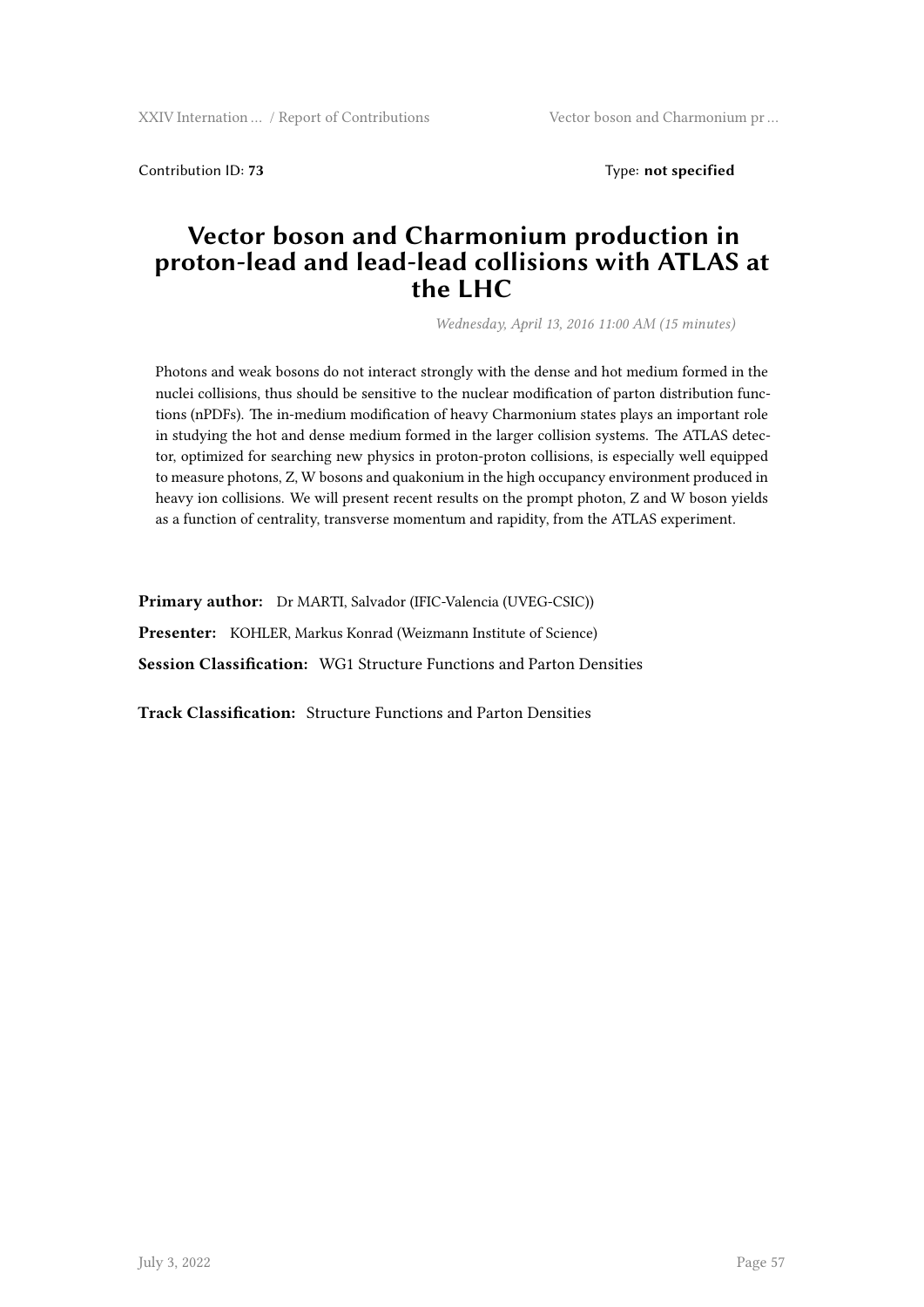Contribution ID: 74 Type: **not specified** 

# **J/psi and Upsilon production cross-sections at the ATLAS experiment**

*Thursday, April 14, 2016 10:00 AM (15 minutes)*

New measurements of prompt and non-prompt J/psi and of Upsilon production at a centre-of mass energy of 13 TeV are presented. Comparisons with theoretical predictions and precision measurements made at energies of 2.76, 7 and 8 TeV are discussed.

**Primary author:** Dr MARTI, Salvador (IFIC-Valencia (UVEG-CSIC)) **Presenter:** CHEATHAM, Susan (Lancaster)

**Session Classification:** WG4 Heavy Flavours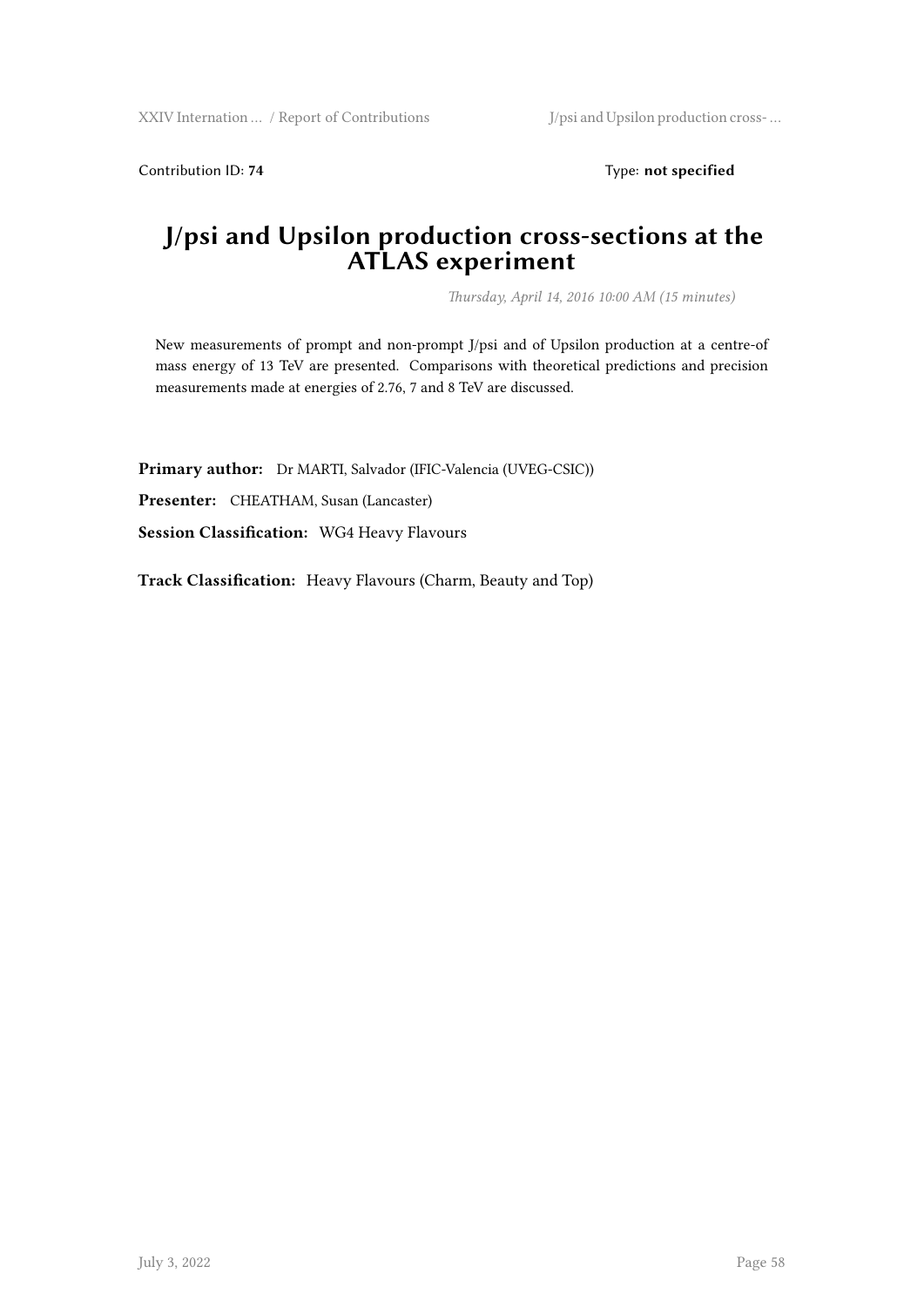Contribution ID: 75 Type: **not specified** 

# **X(3872) and its bottomonium counterpart at ATLAS**

*Thursday, April 14, 2016 9:40 AM (15 minutes)*

We present the measurement of the differential cross-section of the X(3872) state through its decays to J/psi pi pi final state . The cross-section was extracted for both prompt and non-prompt production. The existence of the X(3872) suggests the presence of its bottomonium counterpart X\_b. Search for X\_b with the ATLAS experiment in several final states, including Upsilon pi pi, is presented.

**Primary author:** Dr MARTI, Salvador (IFIC-Valencia (UVEG-CSIC)) **Presenter:** KORDAS, Konstantinos (Aristotle Univ. of Thessaloniki) **Session Classification:** WG4 Heavy Flavours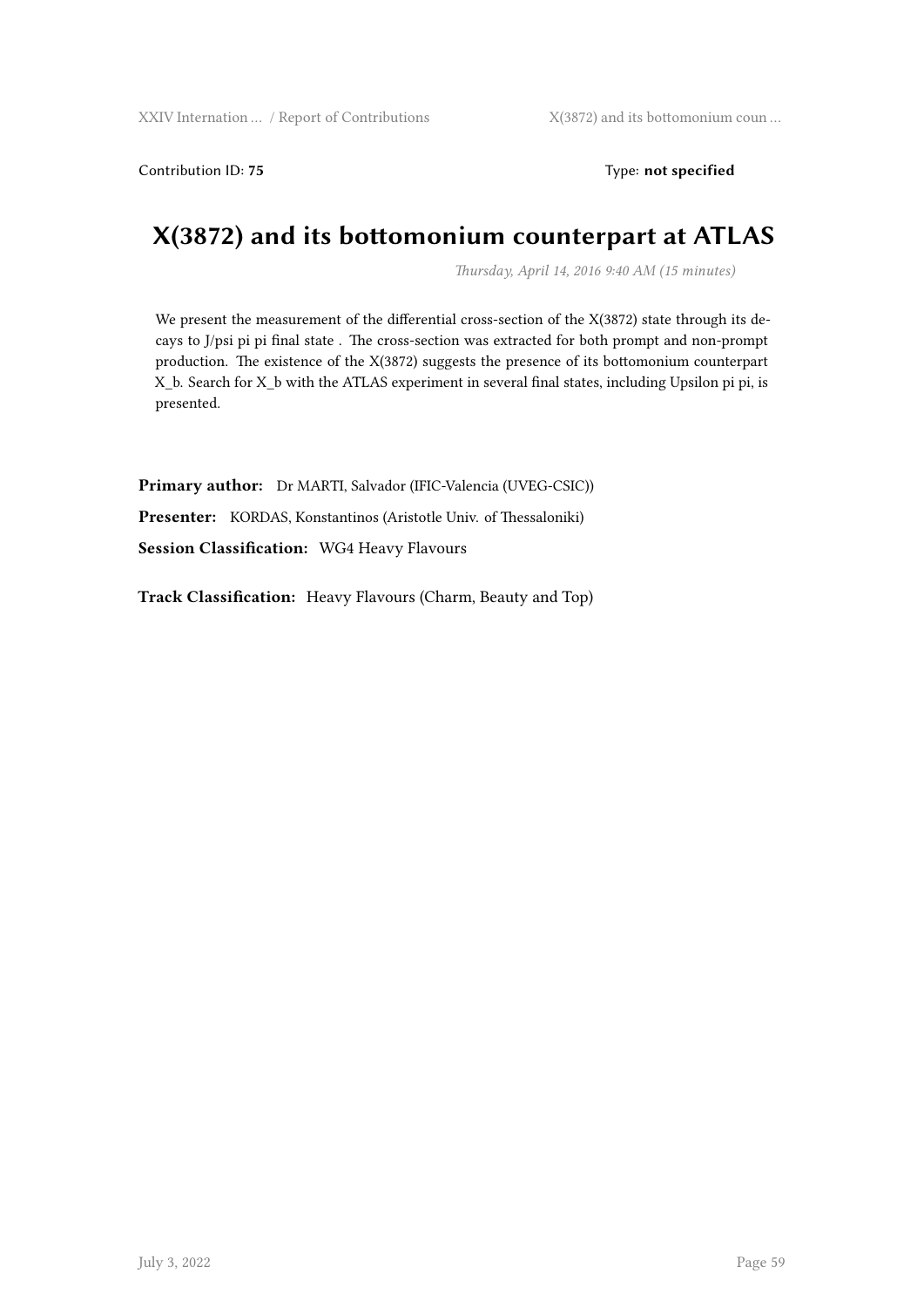Contribution ID: **76** Type: **not specified**

# **Recent results on B-Physics and Quarkonia with the ATLAS detector**

*Tuesday, April 12, 2016 3:10 PM (15 minutes)*

This talk will report on four measurement recently completed by ATLAS:

(a) the decay of Lambda\_b into Lambda and psi(2S), observed for the first time and compared to the decay into Lambda and J/psi;

(b) the decay of Bc into J/psi Ds and J/psi Ds<sup>\*</sup>, including the first polarisation measurement for the latter channel;

(c) the measurement of the ratio of the fragmentation fraction  $f_s/f_d$ , which complements a previous measurement of LHCb over a different range of pT and y;

(d) B+ mass reconstruction in the decay of B+ to J/psi and K+ at ATLAS at 13 TeV pp collisions;

(e) Measurement of the differential non-prompt Jpsi production fraction at 13 TeV

**Primary author:** Dr MARTI, Salvador (IFIC-Valencia (UVEG-CSIC))

**Presenter:** MAEVSKIY, Artem (M.V. Lomonosov Moscow State University)

**Session Classification:** WG4 Heavy Flavours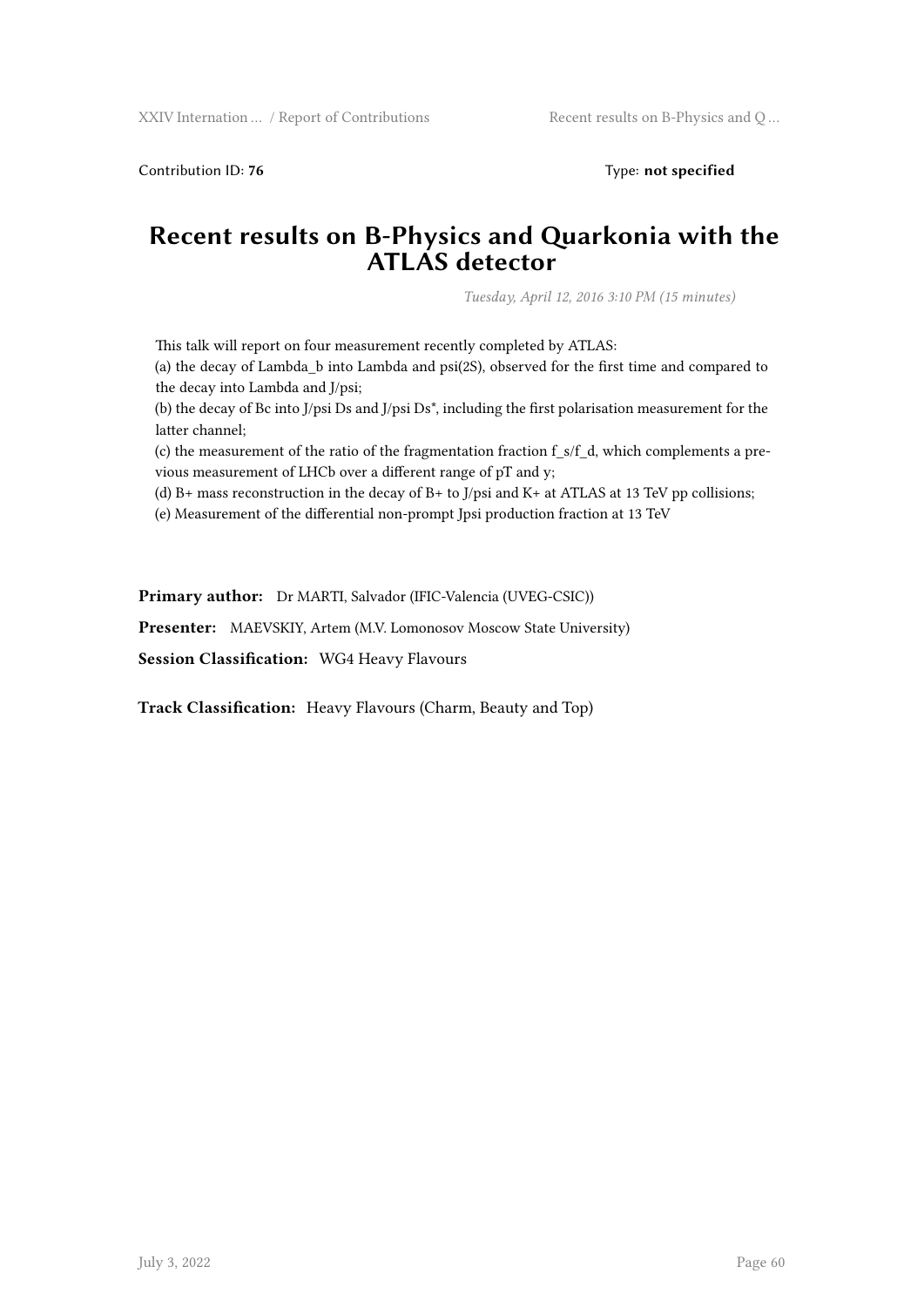Contribution ID: **77** Type: **not specified**

# **Mixing and CP-violation in the Bd and Bs systems**

*Tuesday, April 12, 2016 11:20 AM (15 minutes)*

Search for deviations from the standard model is performed in the systems of the neutral B mesons. The Bs system is studied in the decay into J/psi phi. The mixing phase phi\_s and the width difference DeltaGamma\_s are determined through the simultaneous study of angular distributions in the final state and of the decay time, performed together with flavor tagging at production. ÊThe measurement performed by ATLAS with the full LHC Run-1 sample is discussed and compared to the previous world average.

The width difference DeltaGamma\_d in the Bd system is obtained from the comparison of the decay time distributions in the flavor specific state J/psi K\* and in the CP eigenstate J/psi KS. The result obtained from the full sample of data collected by ATLAS at 7 and 8 TeV is the most accurate single measurement of the width difference currently available.

**Primary author:** Dr MARTI, Salvador (IFIC-Valencia (UVEG-CSIC))

**Presenter:** BORISOV, Guennadi (Lancaster)

**Session Classification:** WG4 Heavy Flavours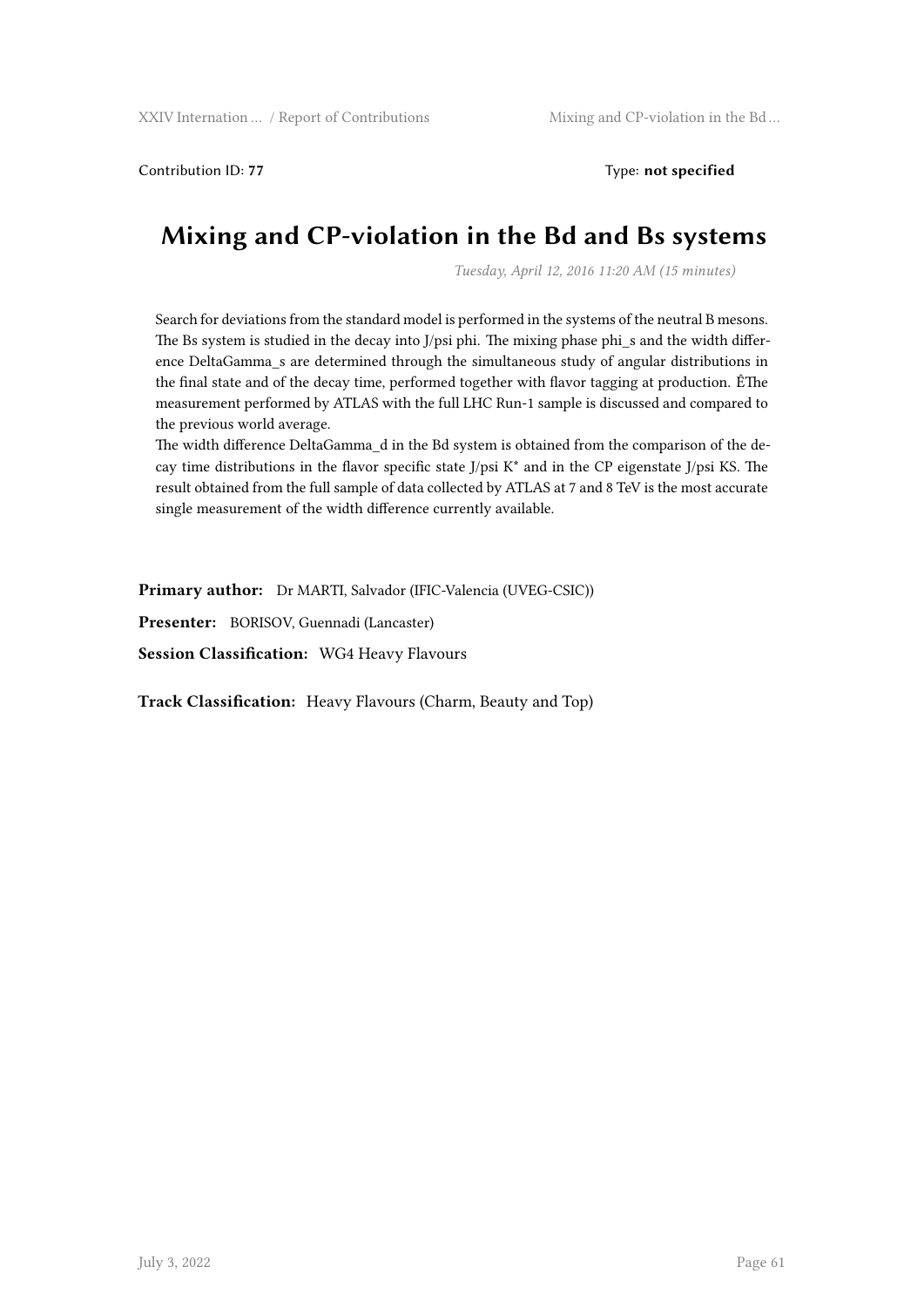Contribution ID: **78** Type: **not specified**

#### **Search for new physics in rare and semi-rare decays of B-mesons**

*Tuesday, April 12, 2016 12:00 PM (15 minutes)*

Processes involving the FCNC transitions in b-hadron decays are suppressed in the SM and are sensitive to new physics.

New results in the search for the rare decays of Bs and Bd into mu+mu- are presented. They are based on the full sample of data collected by ATLAS at 7 and 8 TeV of collision energy. The consistency with the SM and with other available measurements is discussed.

The properties of the decay of the Bd meson into K\*mu+mu- are relevant because of possible deviations from the standard model observed by LHCb. We present recent results obtained by ATLAS, concerning the angular distribution parameters FL,  $S_i$  and  $P_i$  in the region  $Q^{\wedge}2(mu+mu \sec^2 2$ ,

**Primary author:** Dr MARTI, Salvador (IFIC-Valencia (UVEG-CSIC))

**Presenter:** BEVAN, Adrian John (London QUML)

**Session Classification:** WG4 Heavy Flavours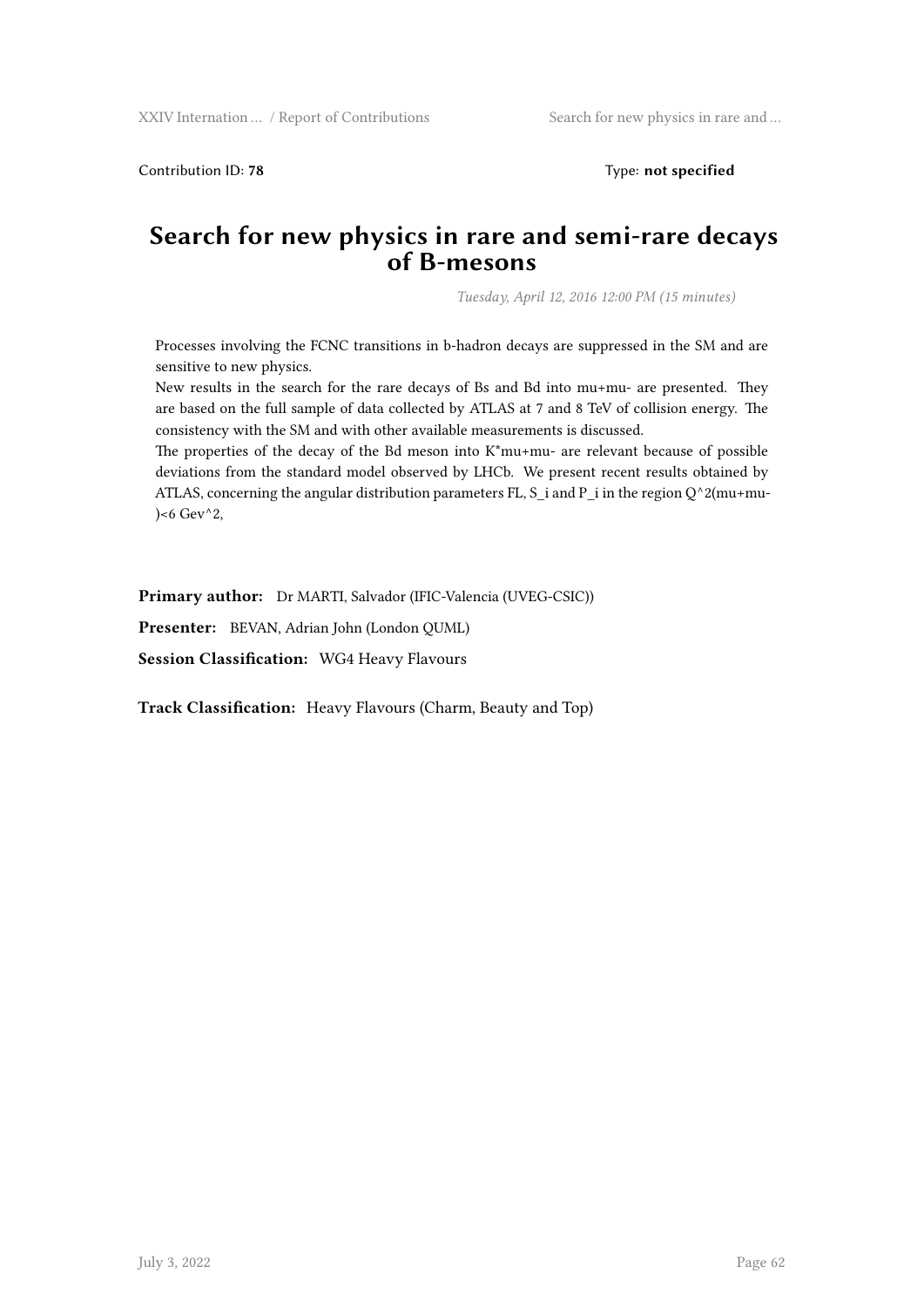Contribution ID: **79** Type: **not specified**

## **High-luminosity LHC prospects with the upgraded ATLAS detector**

*Thursday, April 14, 2016 9:46 AM (20 minutes)*

Run-I at the LHC was very successful with the discovery of a new boson with properties compatible with those of the Higgs boson predicted by Standard Model. Precise measurements of the boson properties, and the discovery of physics beyond the Standard Model, are primary goals of the just restarted LHC running at 13 TeV collision energy and all future running at the LHC. The physics prospects with a pp centre-of-mass energy of 14 TeV are presented for 300 and 3000 fb-1 at the

high-luminosity LHC. The ultimate precision attainable on measurements of the couplings of the 125 GeV boson to elementary fermions and bosons is discussed, as well as perspectives on the searches for partners associated with it.

Supersymmetry is one of the best motivated extensions of the Standard Model. The current searches at the LHC have yielded sensitivity to TeV scale gluinos and 1st and 2nd generation squarks, as well as to 3rd generation squarks and electro-weakinos in the hundreds of GeV mass range. Benchmark studies are presented to show how the sensitivity improves at the future LHC runs. A considerable fraction of the parameter space for a wide variety of other BSM models has been probed with the 8 TeV data and initial 13 TeV data. The prospects of searches for new heavy bosons and dark matter candidates at 14 TeV are explored as well as the sensitivity of searches for anomalous top decays and di-boson production.

For all these studies, a parameterised simulation of the upgraded ATLAS detector is used, taking into account the expected pileup conditions.

Primary author: Prof. ORESTANO, Domizia (Roma Tre University and INFN)

**Presenter:** SLAWINSKA, Magdalena (Nikhef National institute for subatomic physics) **Session Classification:** WG7 Future Experiments

**Track Classification:** Future Experiments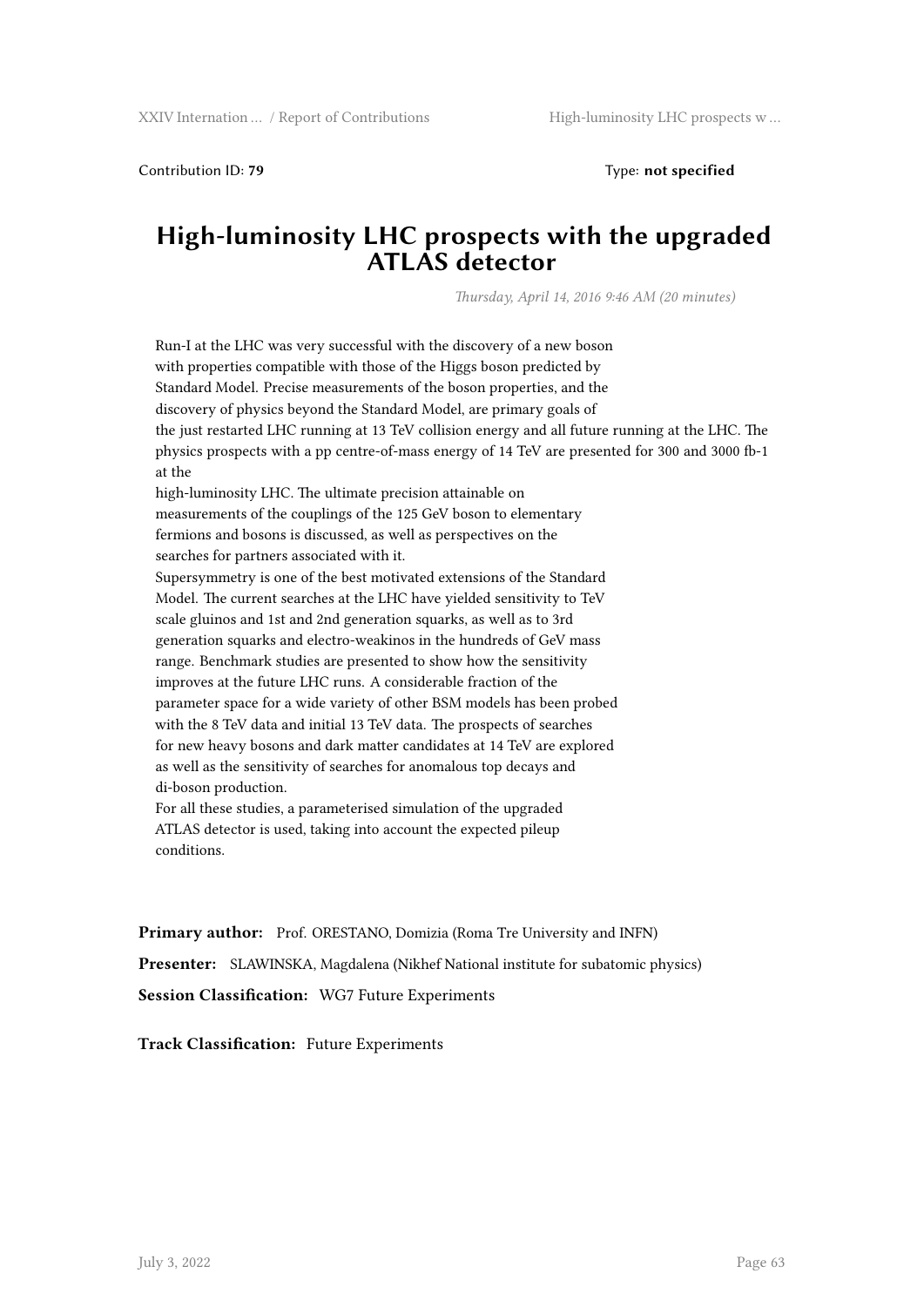Contribution ID: 80 Type: not specified

## **Double Parton Scattering effects in 4 jet production at the LHC**

*Thursday, April 14, 2016 11:24 AM (20 minutes)*

We study both the single and double parton scattering contributions to 4 jet production in ktfactorization using off-shell matrix elements and KMR PDFs. We compare them to the collinear case and find that the expected relevance of the Double Parton Scattering contribution is tamed in the kt-factorization framework: in particular, kinematic cuts should be chosen carefully as we thoroughly discuss.

**Primary author:** Dr SERINO, Mirko (Institute of Nuclear Physics, PAN, Cracow)

**Presenter:** Dr SERINO, Mirko (Institute of Nuclear Physics, PAN, Cracow)

**Session Classification:** WG2 QCD and Hadronic Final States

**Track Classification:** QCD and Hadronic Final States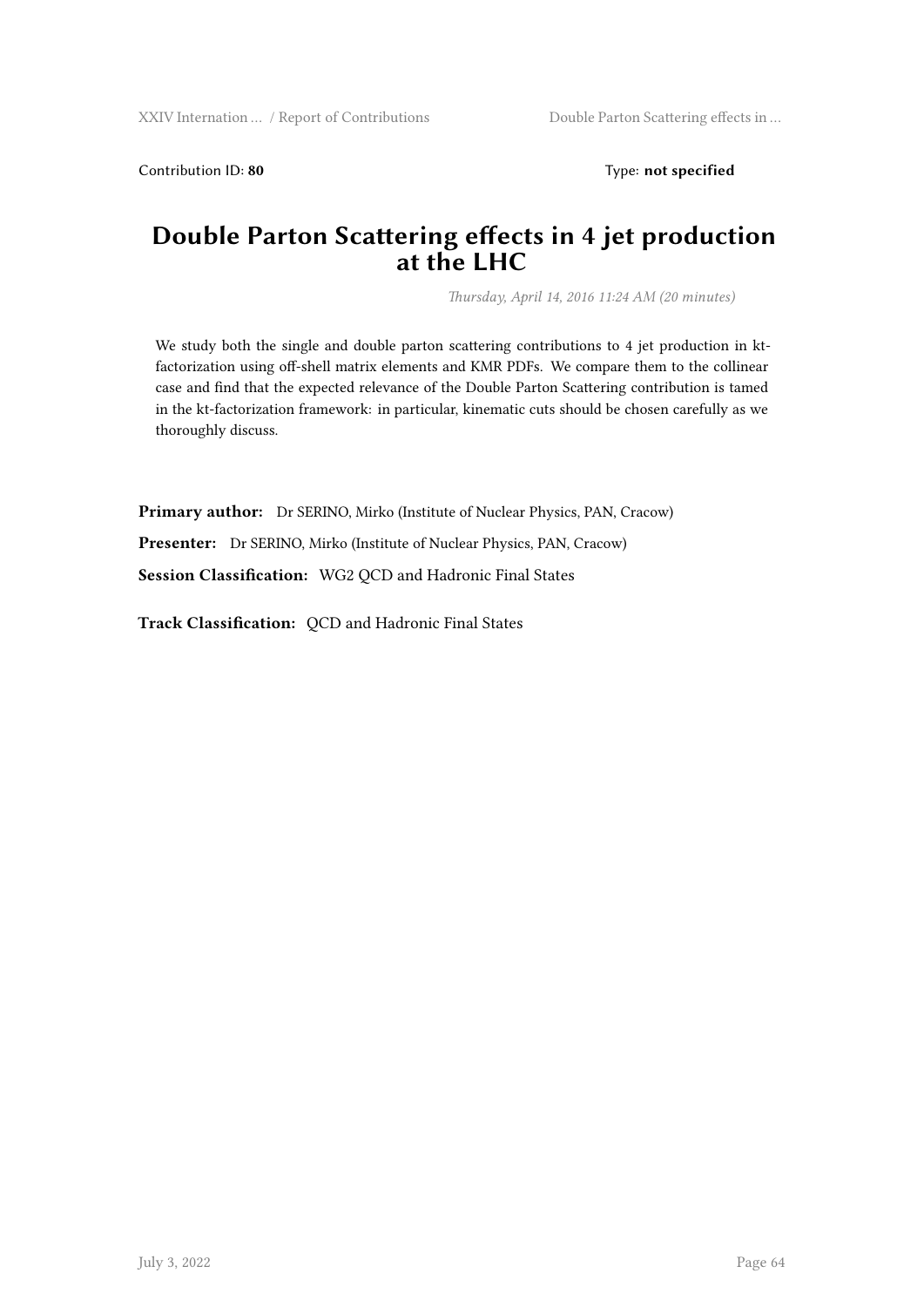XXIV Internation … / Report of Contributions Altarelli prize ceremony

Contribution ID: 81 Type: **not specified** 

# **Altarelli prize ceremony**

*Friday, April 15, 2016 9:30 AM (10 minutes)*

**Session Classification:** Plenary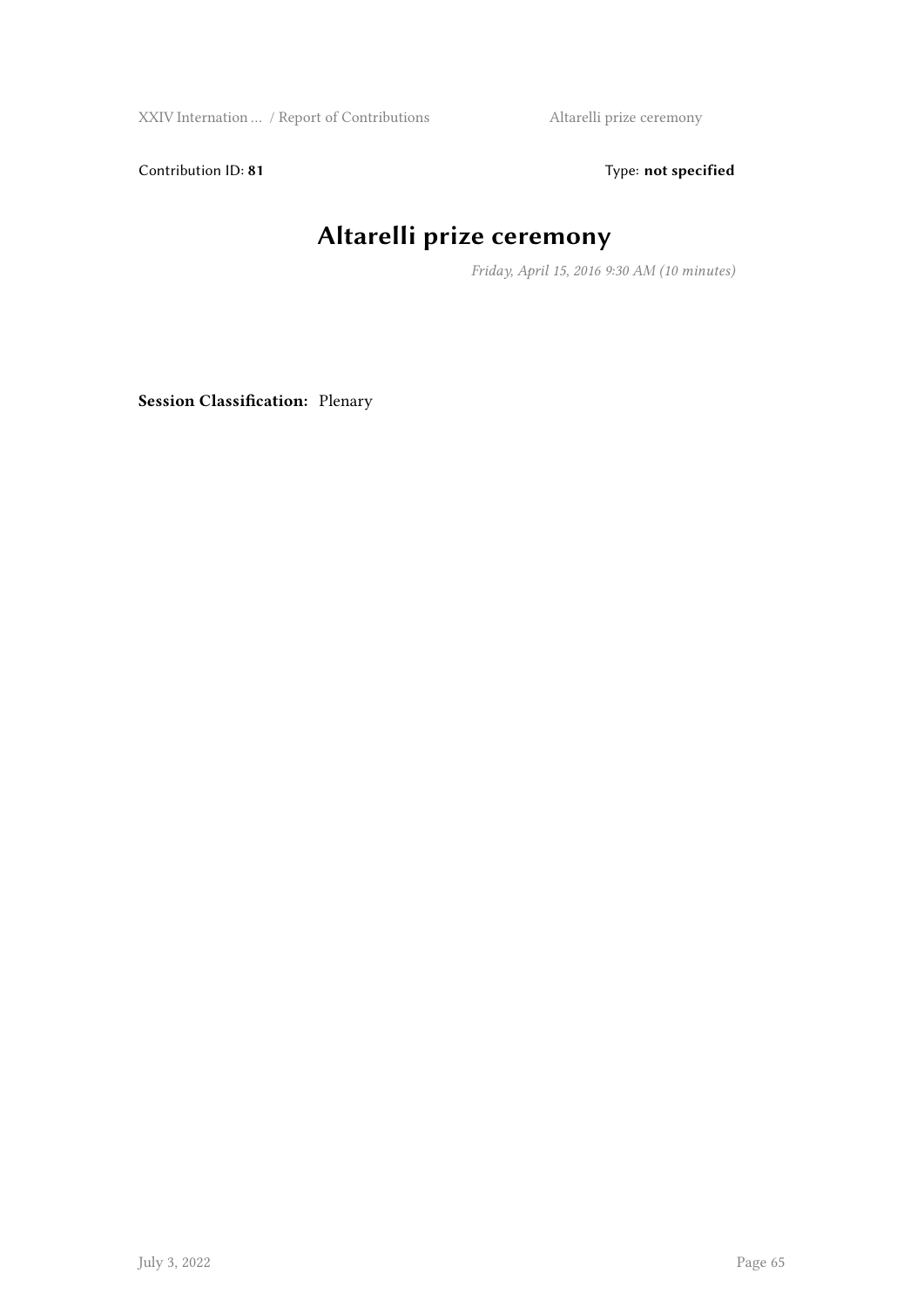Contribution ID: 82 Type: **not specified** 

# **Altarelli prize talk (a)**

*Friday, April 15, 2016 9:45 AM (15 minutes)*

**Presenter:** KRETZSCHMAR, Jan (University of Liverpool) **Session Classification:** Plenary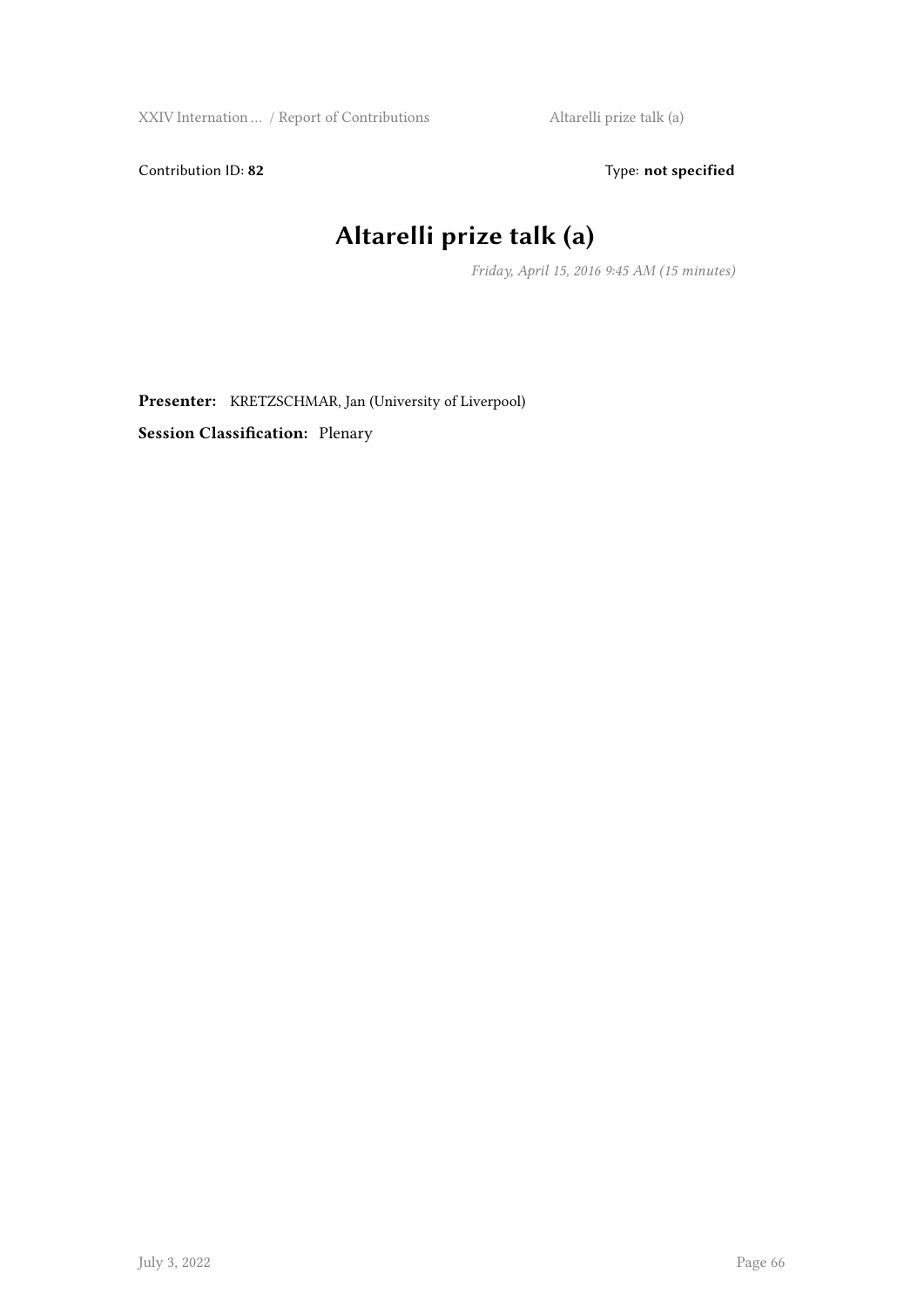Contribution ID: **84** Type: **not specified**

#### **Statistical Hadronisation in ep, ee, pp and AA Collisions**

*Tuesday, April 12, 2016 10:05 AM (20 minutes)*

It has been shown that power-law hadron spectra observed in jets stemming from high-energy ee and pp collisions can be described by a statistical hadronisation model based on microcanonical statistics and superimposed Negative-Binomial (NBD) multiplicity fluctuations [1,2,3]. In this talk, applications of this model to ep DIS are discussed: fits to fragmentation functions and multiplicity distributions are presented. Besides, applications of such fragmentation model to heavy-ion collisions are also discussed based on [4,5].

Refs.:

[1] Phys. Lett. B, 718 (2012) 125-129, arXiv:1204.1508

[2] Phys. Lett. B, 701 (2011) 111-116, arXiv:1101.3023

[3] Acta Phys.Polon.Supp. 5 (2012) 363-368

[4] Phys.Lett. B689 (2010) 14-17, arXiv:0911.1411

[5] J.Phys.Conf.Ser. 612 (2015) 1, 012048

**Primary author:** URMOSSY, Karoly (Shandong University, Jinan China; Wigner RCP Hungary)

**Presenter:** URMOSSY, Karoly (Shandong University, Jinan China; Wigner RCP Hungary)

**Session Classification:** WG2 QCD and Hadronic Final States

**Track Classification:** QCD and Hadronic Final States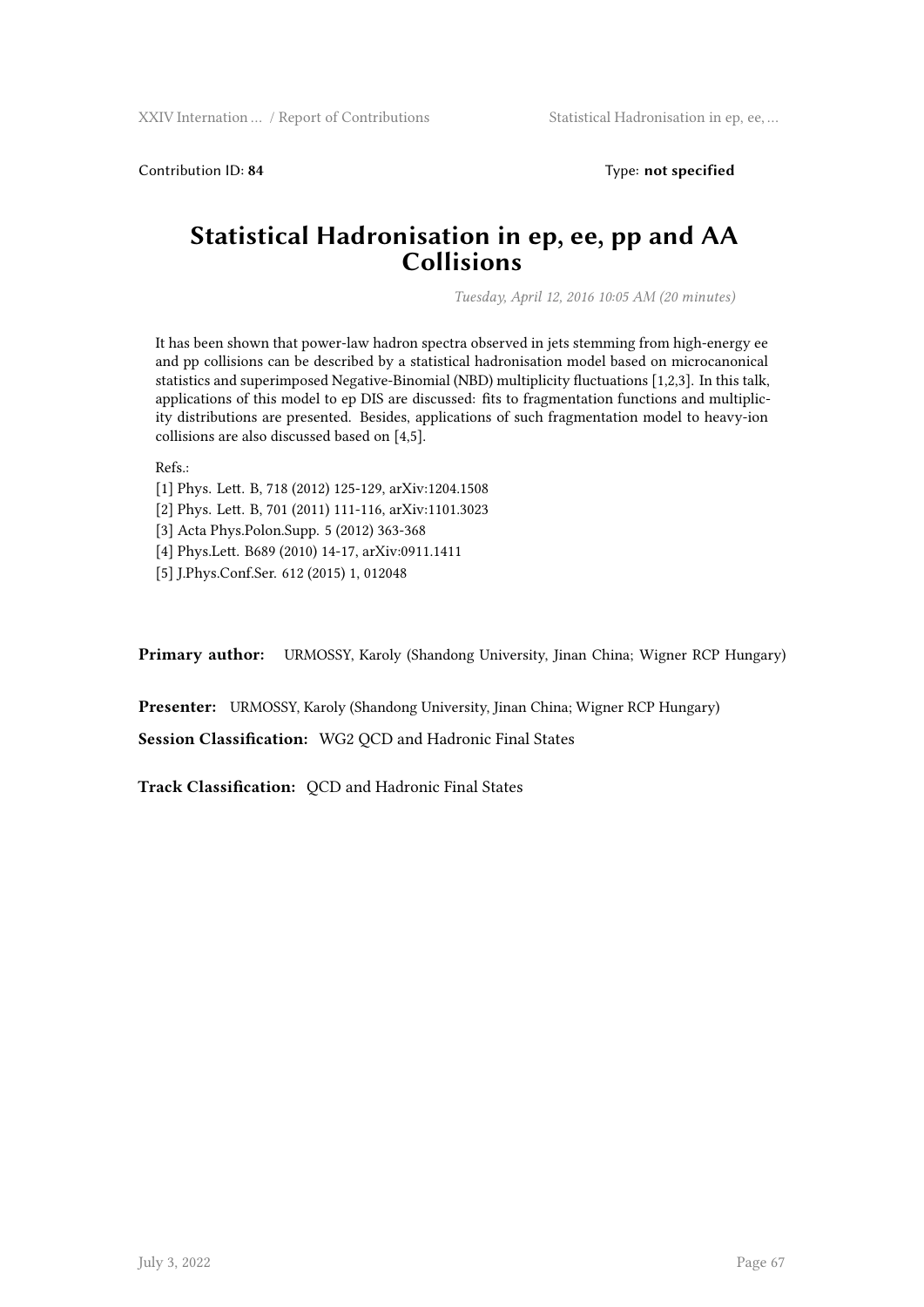Contribution ID: 85 Type: not specified

# **Top quark event modelling and generators in CMS**

*Wednesday, April 13, 2016 3:30 PM (15 minutes)*

State-of-the-art theoretical predictions accurate to next-to-leading order QCD interfaced with Pythia8 and Herwig++ event generators are tested by comparing the unfolded ttbar differential data collected with the CMS detector at 8 TeV. These predictions are also compared with the underlying event activity distributions in ttbar events using CMS proton-proton data collected in 2015 at a center of mass energy of 13 TeV.

Primary author: Prof. CMS, Collaboration (CINCO)

**Presenter:** BILIN, Bugra (Middle East Technical University, Physics Department in Ankara, Turkey.)

**Session Classification:** WG4 Heavy Flavours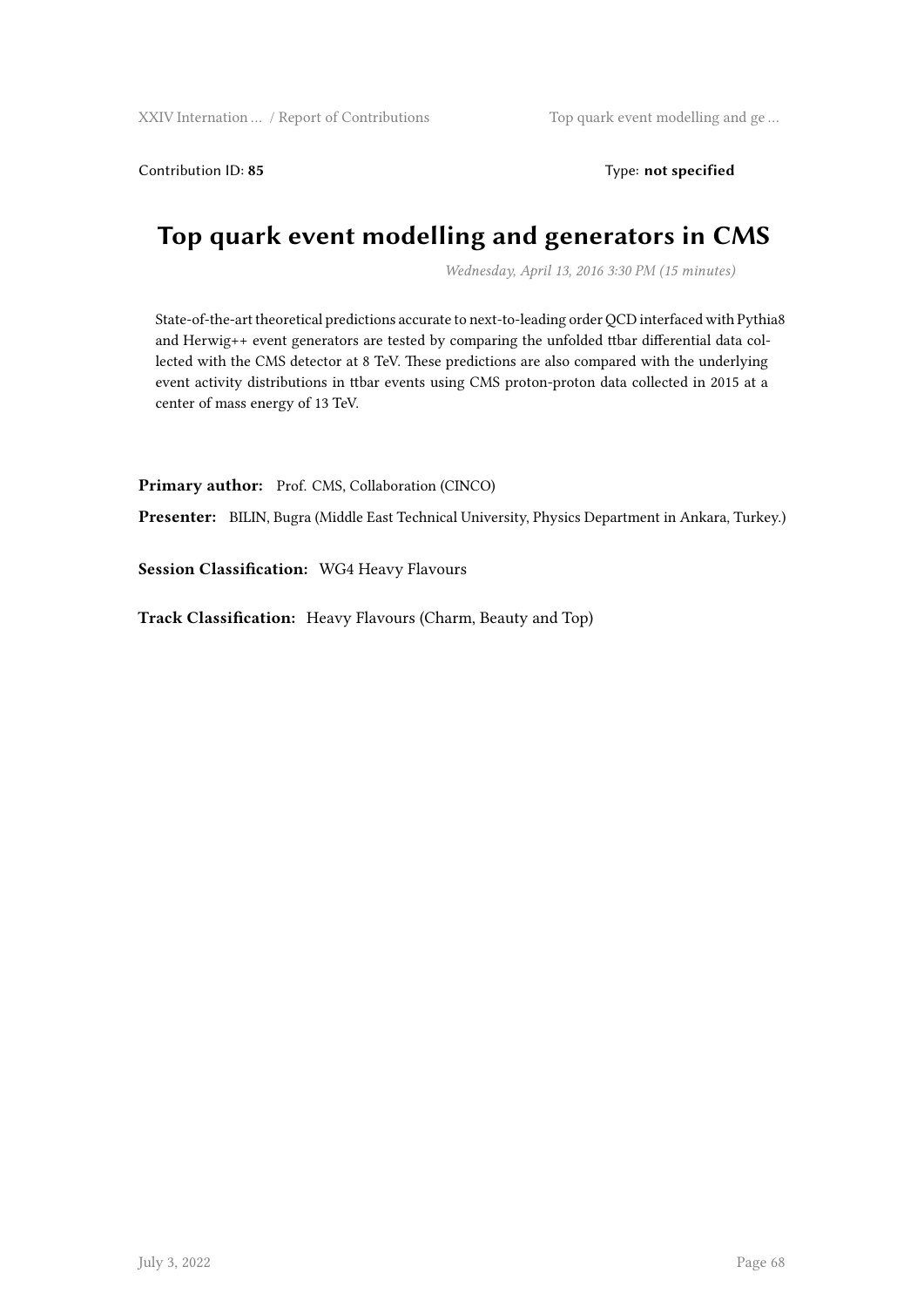Contribution ID: 86 Type: **not specified** 

# **Top quark cross section measurements with CMS**

*Wednesday, April 13, 2016 9:00 AM (15 minutes)*

Measurements of the inclusive and differential top quark pair production cross section at 7 TeV, 8 TeV and 13 TeV are presented, performed using CMS data collected in 2011, 2012 and 2015. The total cross section is measured in the lepton+jets, dilepton and fully hadronic channels, including the tau-dilepton and tau+jets modes. Indirect constraints on both the top quark mass and alpha\_s are obtained through their relation to the inclusive cross section. First measurements of top quark pair production with additional b-quarks in the final state are also presented. Differential cross sections are measured and are given as functions of various kinematic observables, including the transverse momentum and rapidity of the (anti)top quark and the top-antitop system and the jets and leptons of the event final state. Multiplicity and kinematic distributions of the jets produced in addition to the top pair are also investigated. The results are combined and confronted with precise theory calculations.

Primary author: Prof. CMS, Collaboration (CINCO) **Presenter:** Mr BARTOSIK, Nazar (DESY) **Session Classification:** WG4 Heavy Flavours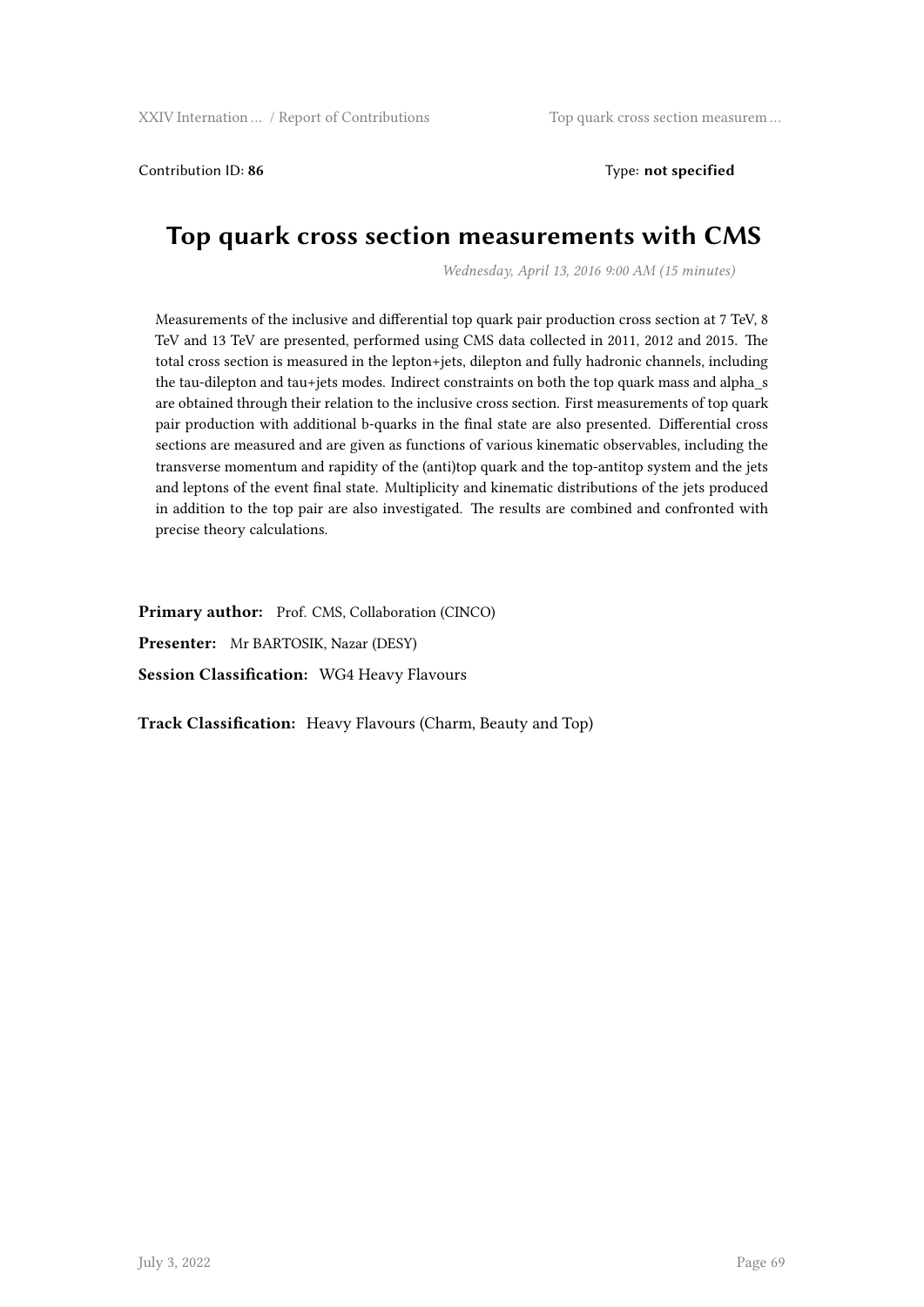XXIV Internation … / Report of Contributions Top quark mass measurements wi …

Contribution ID: 87 Type: not specified

# **Top quark mass measurements with CMS**

*Wednesday, April 13, 2016 11:40 AM (15 minutes)*

Measurements of the top quark mass are presented, obtained from CMS data collected in proton proton collisions at the LHC at centre-of-mass energies of 7 TeV and 8 TeV. The mass of the top quark is measured using several methods and channels, including the reconstructed invariant mass distribution of the top quark, an analysis of endpoint spectra as well as measurements from shapes of top quark decay distributions. The dependence of the mass measurement on the kinematic phase space is investigated. The results of the various channels are combined and compared to the world average. The top mass and also alpha\_s are extracted from the top pair cross section measured at CMS.

Primary author: Prof. CMS, Collaboration (CINCO) **Presenter:** Mr SPANNAGEL, Simon (DESY - CMS) **Session Classification:** WG4 Heavy Flavours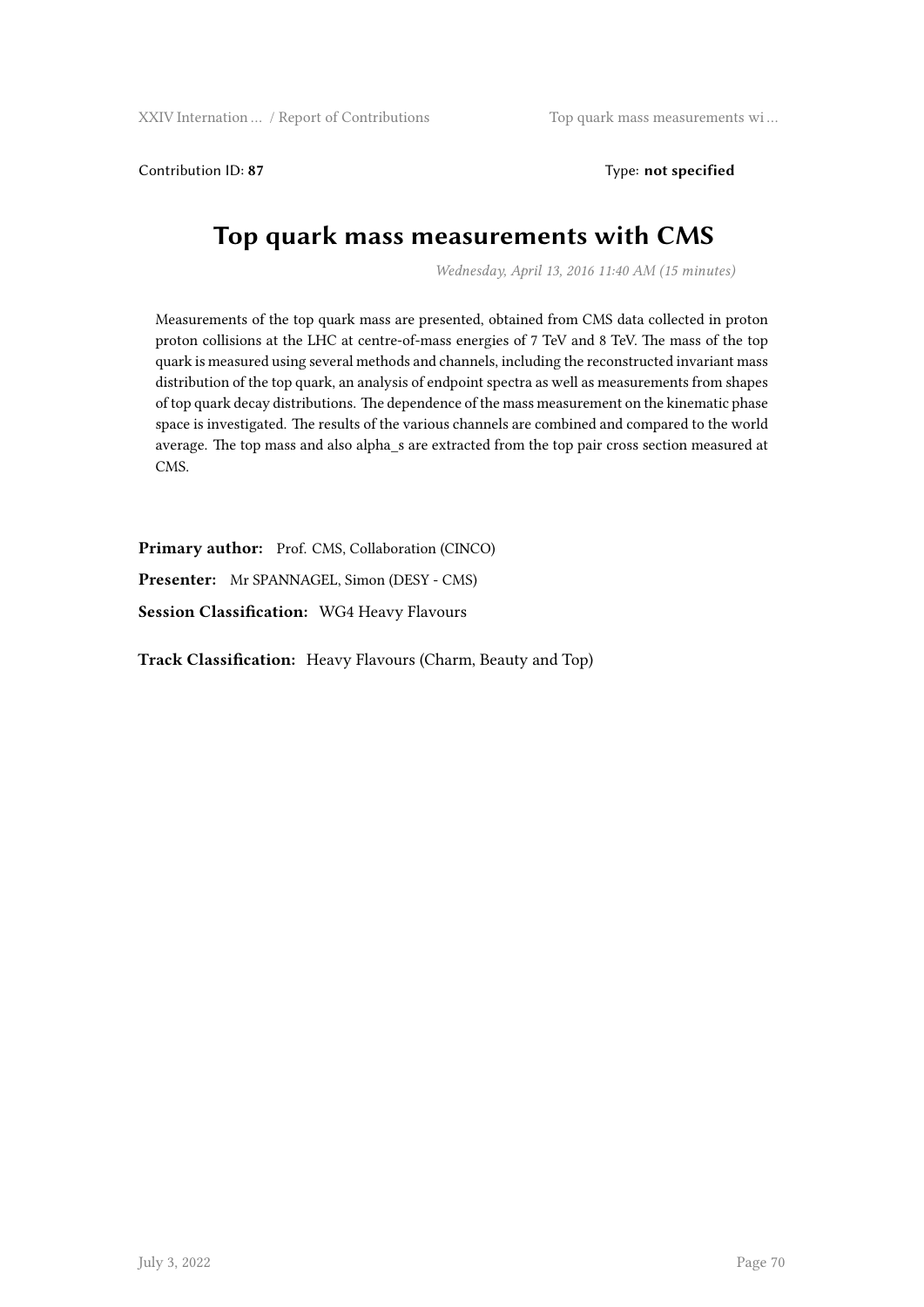Contribution ID: **88** Type: **not specified**

# **Single top quark production with CMS**

*Wednesday, April 13, 2016 2:50 PM (15 minutes)*

Measurements of single top quark production are presented, performed using CMS data collected in 2011, 2012 and 2015 at centre-of-mass energies of 7, 8 and 13 TeV respectively. The cross sections for the electroweak production of single top quarks in the t-channel and in association with W-bosons is measured and the results are used to place constraints on the CKM matrix element Vtb. In the t-channel the ratio of top and anti-top production cross sections is determined and compared with predictions from different parton density distribution functions. In the same channel, the inclusive cross-section in the fiducial volume is also measured. Measurements of top quark properties in single top quark production are also presented, such as the top-quark polarisation, the probe of tWb vertex through the W-helicity measurement in top quark decay and the searched for anomalous couplings to gluons, photons or Z bosons. A search for the s-channel is also performed.

**Primary author:** Prof. CMS, Collaboration (CInco)

**Presenter:** MITRA, Soureek (Tata Institute of Fundamental Research in Mumbai, India) **Session Classification:** WG4 Heavy Flavours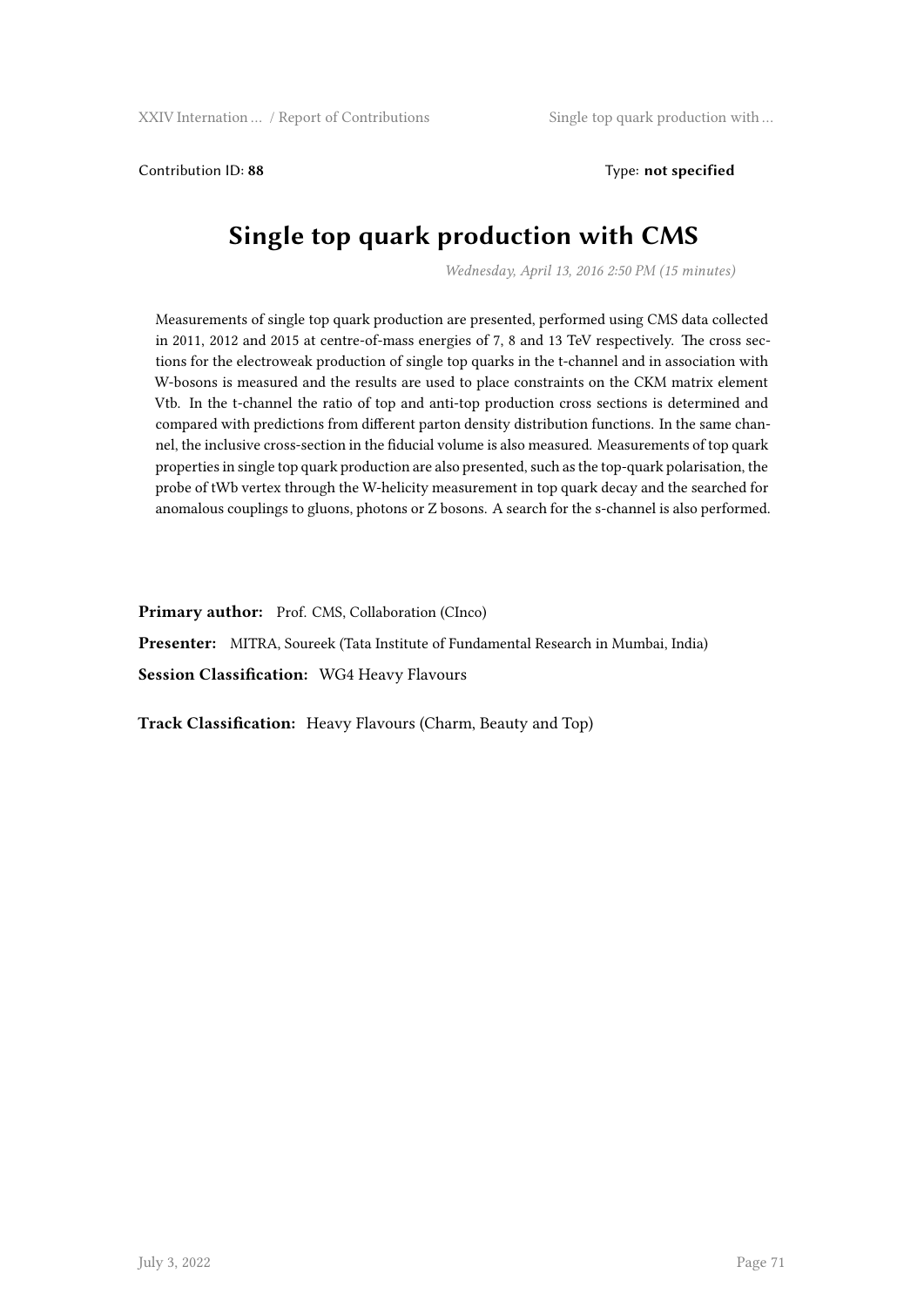Contribution ID: **89** Type: **not specified**

### **Measurements of the top-quark properties in the production and decays of ttbar events at CMS**

*Wednesday, April 13, 2016 9:40 AM (15 minutes)*

Measurements of several top-quark properties are presented, obtained from the CMS data collected at various centre-of-mass energies. The results include measurements of the top pair charge asymmetry, the W helicity in top decays, the top quark charge, the ttbar spin correlation, of the top polarisation and the search for anomalous couplings. The results are compared with predictions from the standard model as well as new physics models. The cross section of ttbar events produced in association with a W, Z boson or a photon is also measured.

Primary author: Prof. CMS, Collaboration (CINCO) **Presenter:** POYRAZ, Deniz (Ghent University in Ghent, Belgium) **Session Classification:** WG4 Heavy Flavours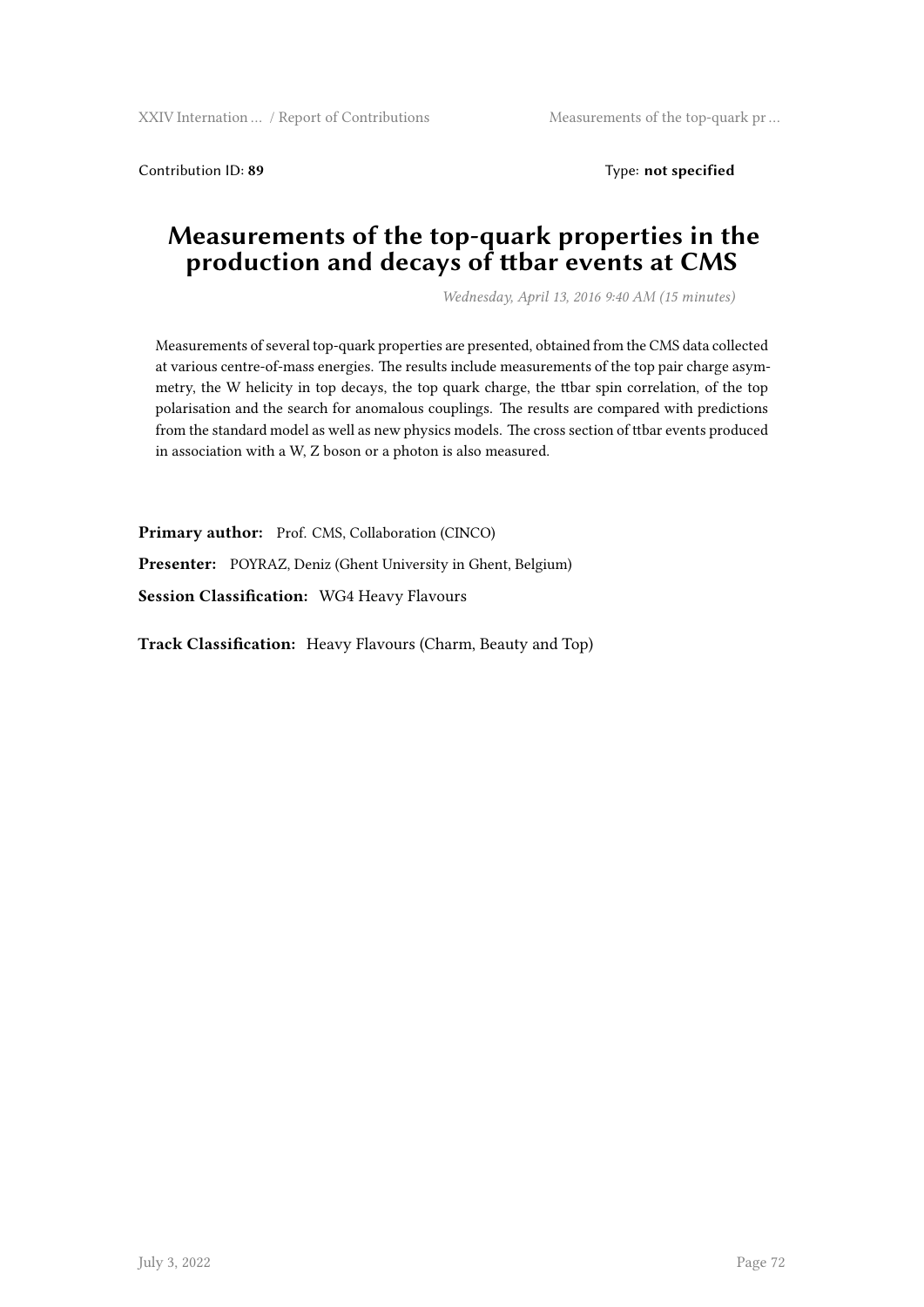Contribution ID: 90 **Type: not specified** 

#### **Distributions of charged particles at 13 TeV with CMS**

*Thursday, April 14, 2016 12:20 PM (15 minutes)*

Pseudorapidity and transverse momentum distributions of charged-particles produced in pp collisions at 13 TeV will be presented for different event categories: an inclusive, inelastic enhanced, SD enhanced and NSD enhanced event samples. The measurements are compared to MC predictions tuned to describe the Underlying Event properties at 7 TeV.

Primary author: Prof. CMS, Collaboration (CINCO)

**Presenter:** Mr GRADOS LUYANDO, Juan Manuel (DESY)

**Session Classification:** WG5 Small-x and Diffraction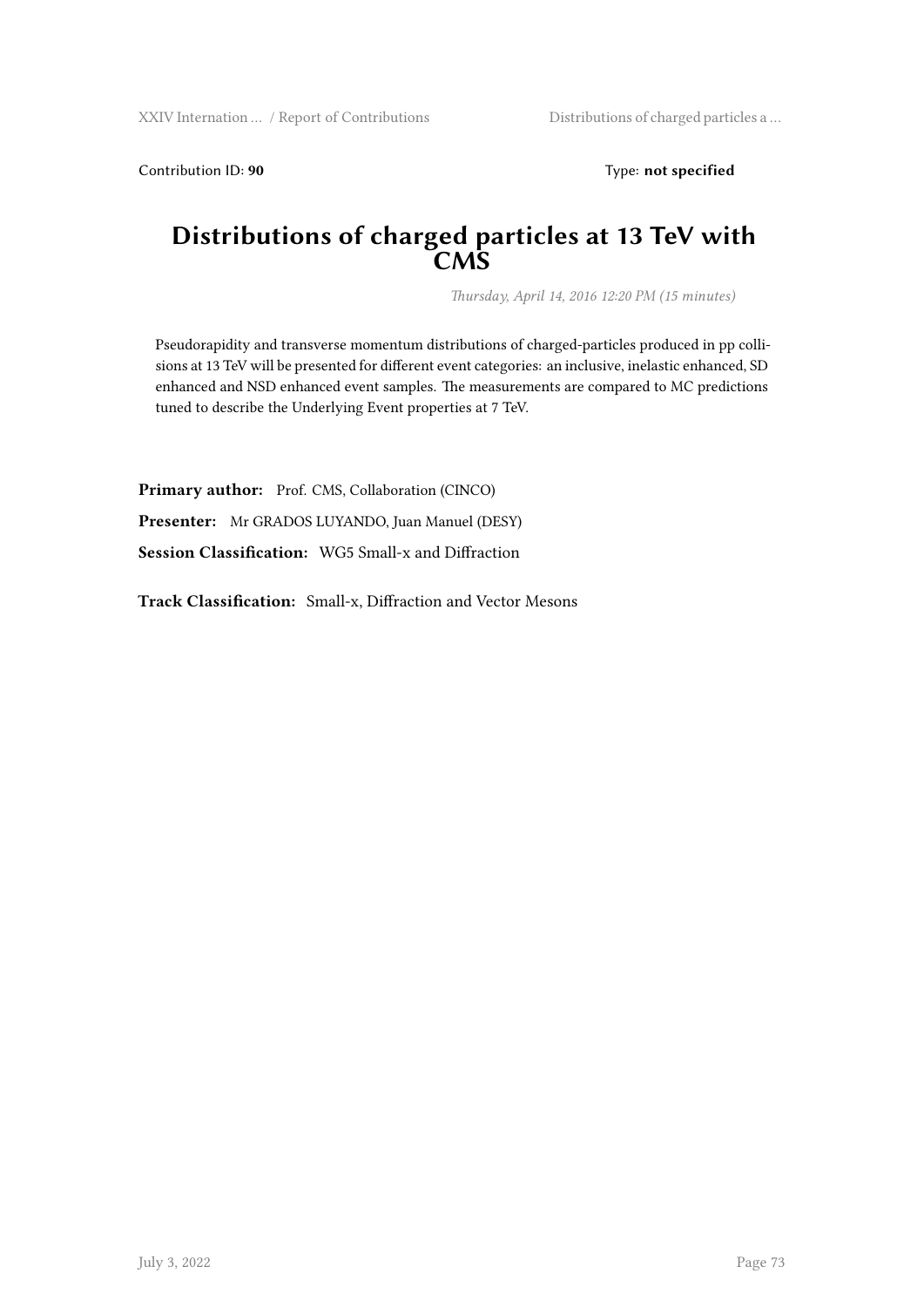Contribution ID: 91 Type: **not specified** 

# **Jet measurements at 2.76, 7 and 8 TeV from CMS**

*Tuesday, April 12, 2016 4:55 PM (20 minutes)*

We present recent jets results from CMS at at 2.76, 7 and 8 TeV and show comparison to theory calculations. Inclusive jet cross sections as well as azimuthal correlations between jets are presented.

Primary author: Prof. CMS, Collaboration (CINCO) **Presenter:** Mr GUNNELLINI, Paolo (Deutsches Elektronen Synchrotron (DESY)) **Session Classification:** WG1/WG2 joint session (QCD and PDF)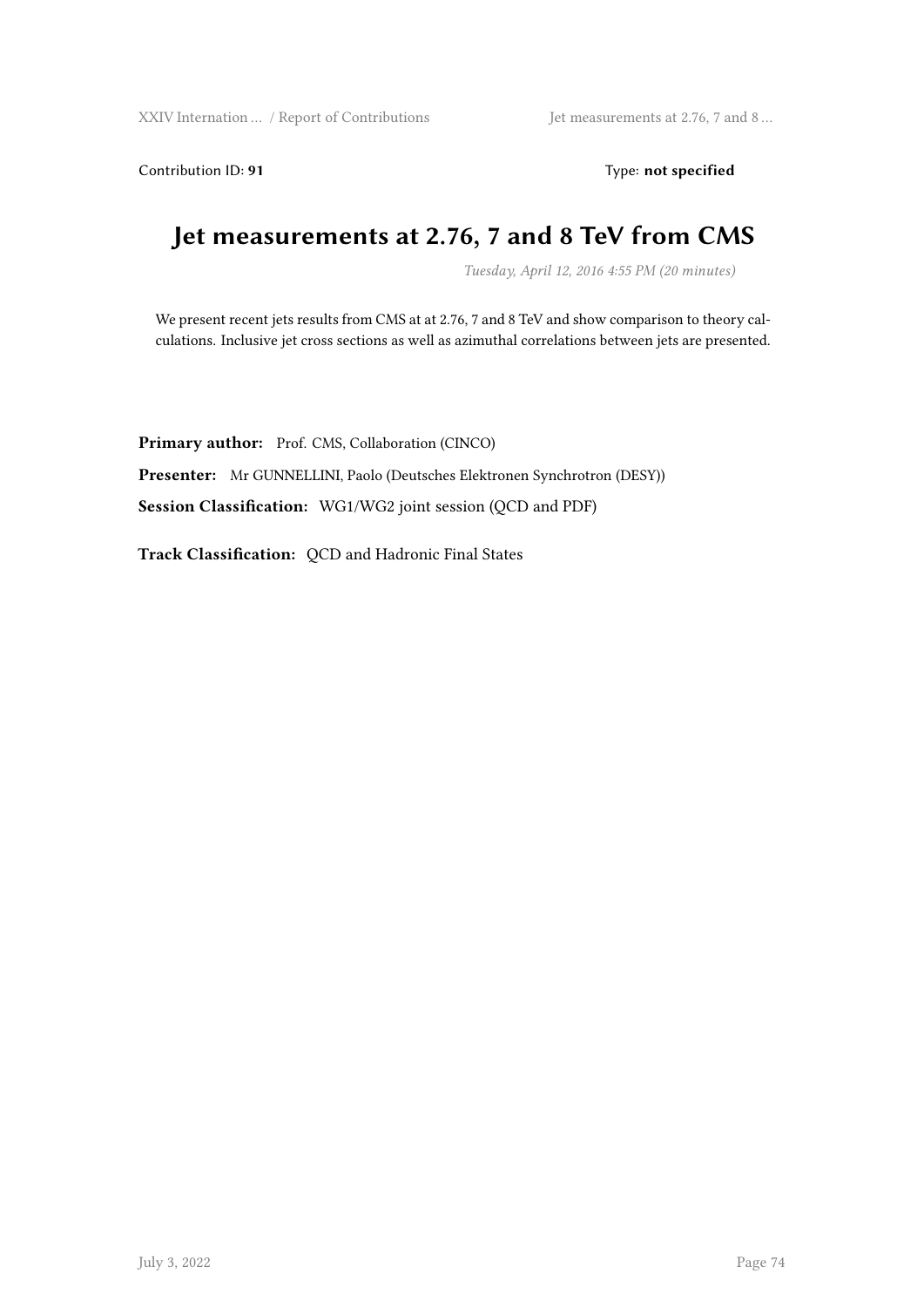XXIV Internation ... / Report of Contributions PDF constraints and a\_s results fro ...

Contribution ID: 92 Type: **not specified** 

# **PDF constraints and a\_s results from CMS**

*Tuesday, April 12, 2016 5:20 PM (20 minutes)*

We present and discuss the impact of the most recent CMS data on the precision measurement of a\_s and parton density functions.

Primary author: Prof. CMS, Collaboration (CINCO) **Presenter:** Mr EREN, Engin (DESY) **Session Classification:** WG1/WG2 joint session (QCD and PDF)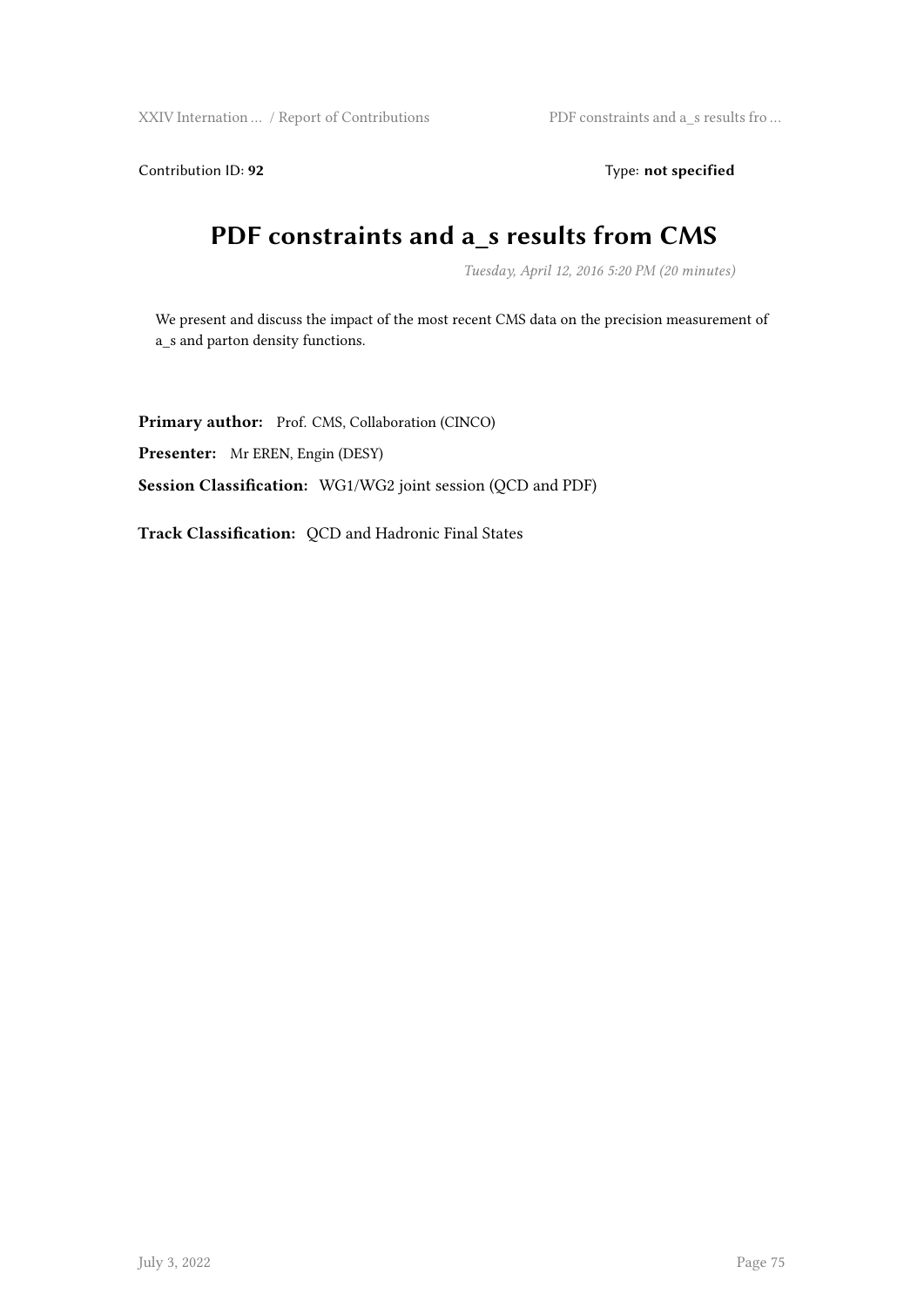XXIV Internation ... / Report of Contributions Multiboson measurements from C ...

Contribution ID: 94 Type: **not specified** 

# **Multiboson measurements from CMS (Run I)**

*Tuesday, April 12, 2016 5:30 PM (15 minutes)*

Overview of the latest legacy measurements of multibosons with CMS

Primary author: Prof. CMS, Collaboration (CINCO)

Presenter: LI, Jing (Peking University in Beijing, China)

**Session Classification:** WG3 Electroweak Physics and Beyond the Standard Model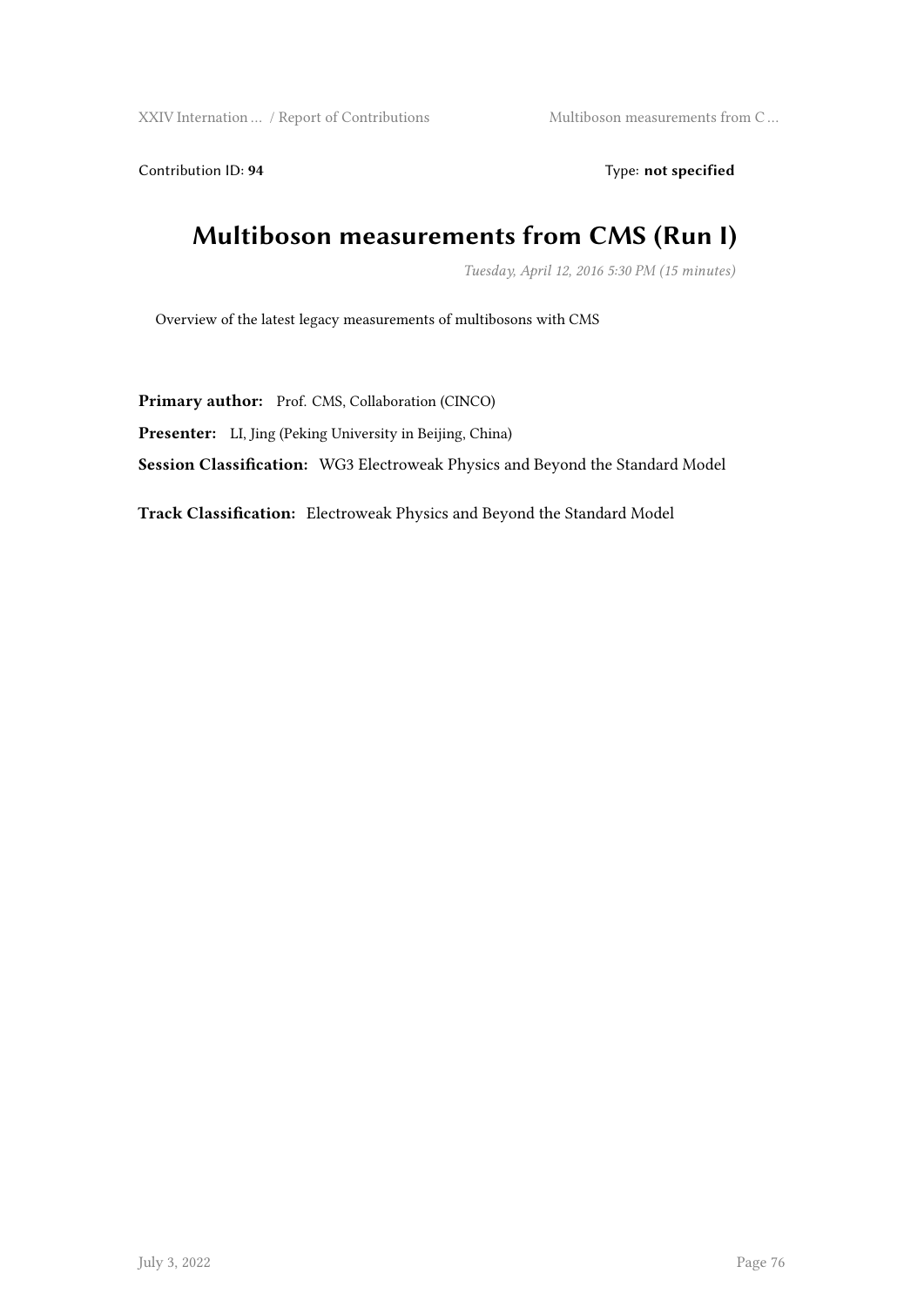XXIV Internation  $\dots$  / Report of Contributions  $\hfill$  Multiboson measurements from C  $\dots$ 

Contribution ID: 95 Type: **not specified** 

# **Multiboson measurements from CMS (Run II)**

*Tuesday, April 12, 2016 5:50 PM (15 minutes)*

Early results from Run II multiboson measurements with CMS

Primary author: Prof. CMS, Collaboration (CINCO)

**Presenter:** COUBEZ, Xavier (Institut Pluridisciplinaire Hubert Curien, IN2P3-CNRS - ULP, UHA Mulhouse in Strasbourg, France)

**Session Classification:** WG3 Electroweak Physics and Beyond the Standard Model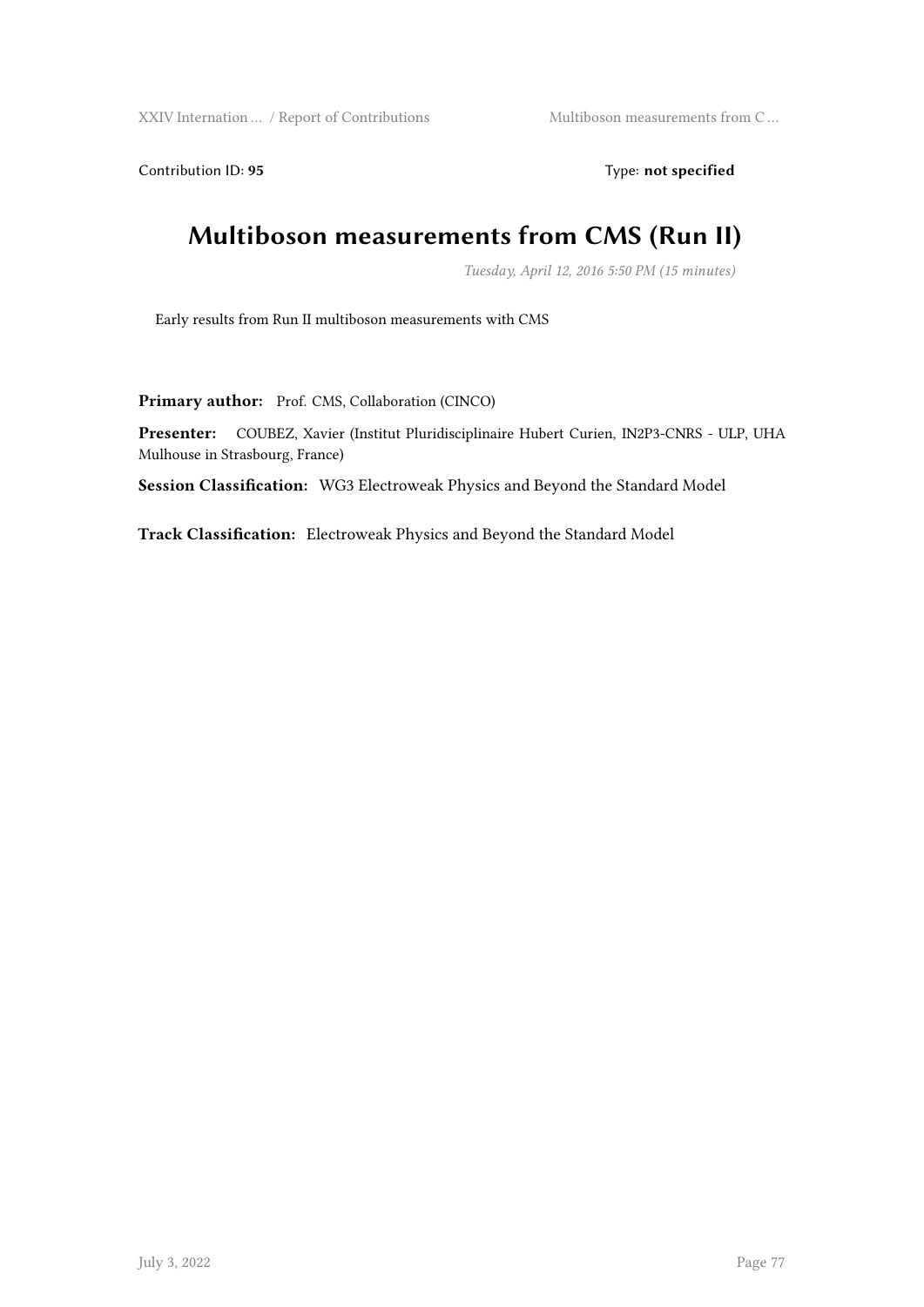XXIV Internation ... / Report of Contributions V+jets from CMS

Contribution ID: 96 Type: **not specified** 

# **V+jets from CMS**

*Wednesday, April 13, 2016 10:10 AM (15 minutes)*

Run I & II measurements of a vector boson (V=W, Z and photon) produced in association with jets from CMS

Primary author: Prof. CMS, Collaboration (CINCO)

**Presenter:** Mr ZHANG, Fengwangdong (CERN)

**Session Classification:** WG2/WG3 joint session (QCD+EW)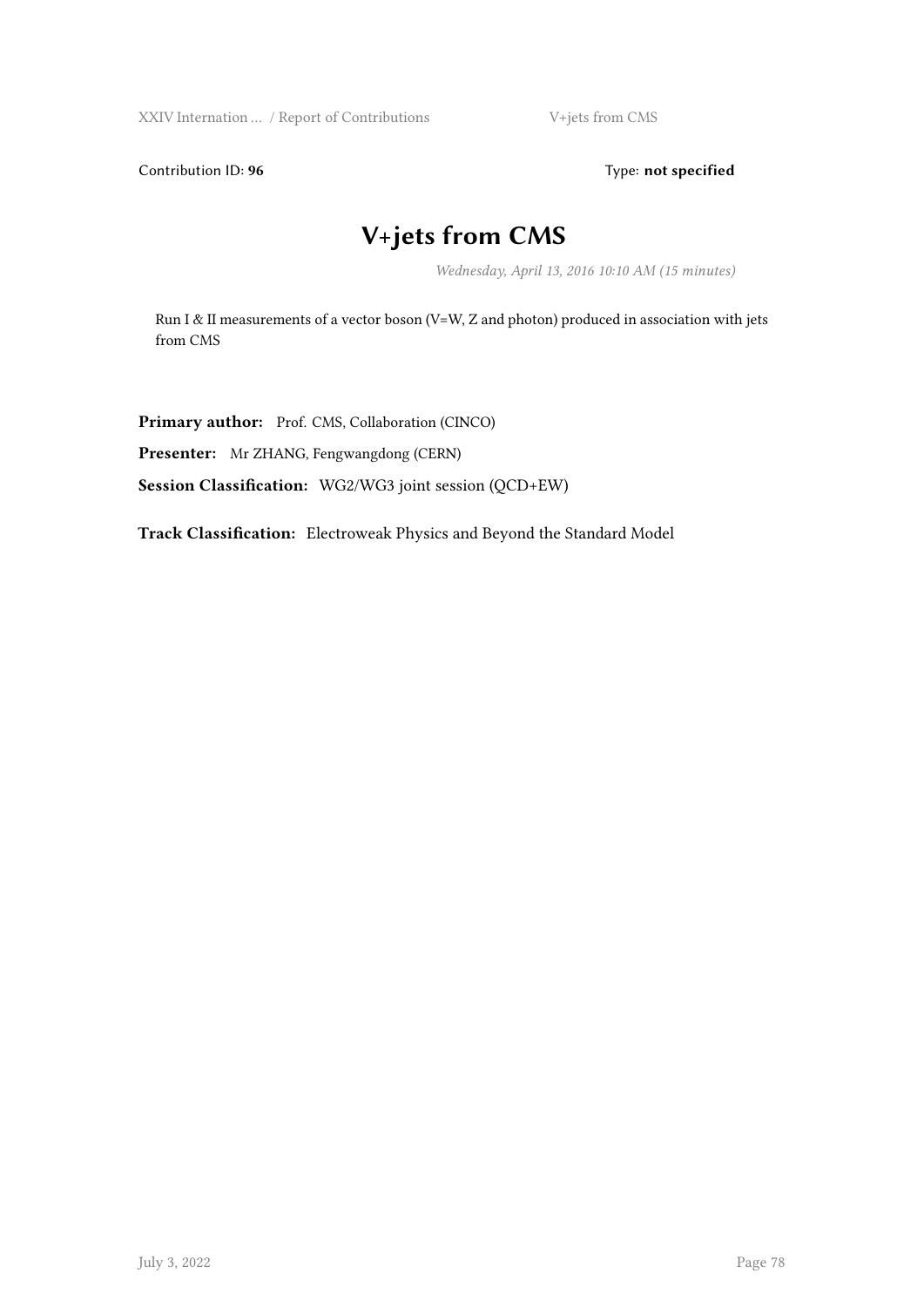XXIV Internation ... / Report of Contributions Vector boson (W, Z) studies with C ...

Contribution ID: 97 Type: **not specified** 

# **Vector boson (W, Z) studies with CMS**

*Wednesday, April 13, 2016 9:25 AM (20 minutes)*

Run I & II electroweak studies of vector boson production

Primary author: Prof. CMS, Collaboration (CINCO)

**Presenter:** Dr HAN, Ji Yeon (University of Rochester in Rochester, NY, United States)

**Session Classification:** WG2/WG3 joint session (QCD+EW)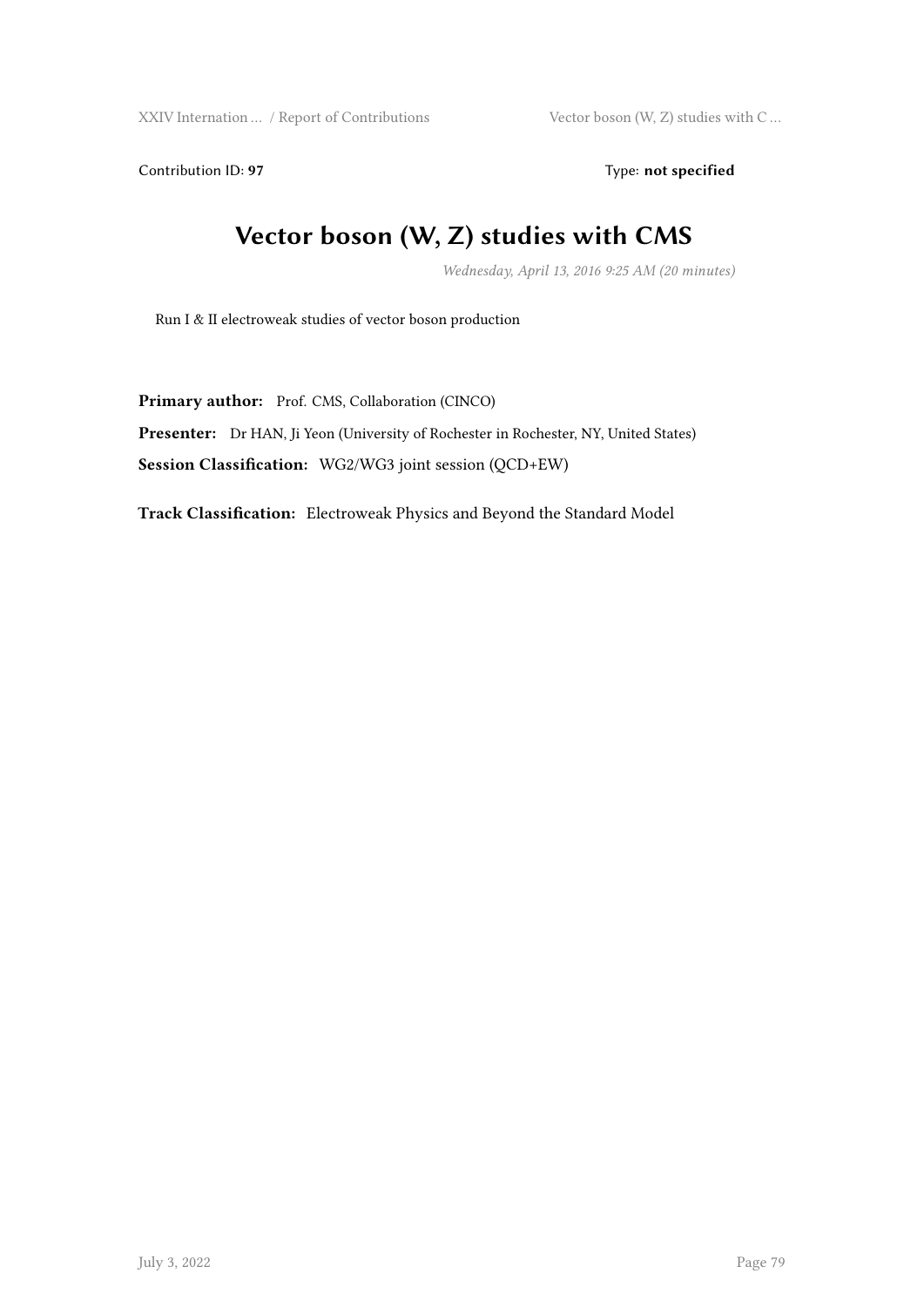Contribution ID: **99** Type: **not specified**

### **Search for SM and MSSM dimuon Higgs decay channel with CMS**

*Tuesday, April 12, 2016 9:20 AM (15 minutes)*

The search for the Higgs boson dimuon decay in standard model (SM) and its minimal supersymmetric extension (MSSM) based on the proton-proton collision data collected with the CMS detector at LHC is presented. To enhance the sensitivity of the search, events are categorised according to different production mechanisms and the dimuon invariant mass. Upper limits on the production cross section at 95% confidence level are reported for Higgs bosons masses in the range from 120 to 150 GeV for the SM search while for the MSSM case the mass range is extended from 115 to 300 GeV. An independent model search in the dimuon final state is also presented. The limits in the independent model search cover the mass range from 115 GeV to 500 GeV.

Primary author: Prof. CMS, Collaboration (CINCO)

**Presenter:** Dr PERIEANU, Adrian (CMS)

**Session Classification:** WG3 Electroweak Physics and Beyond the Standard Model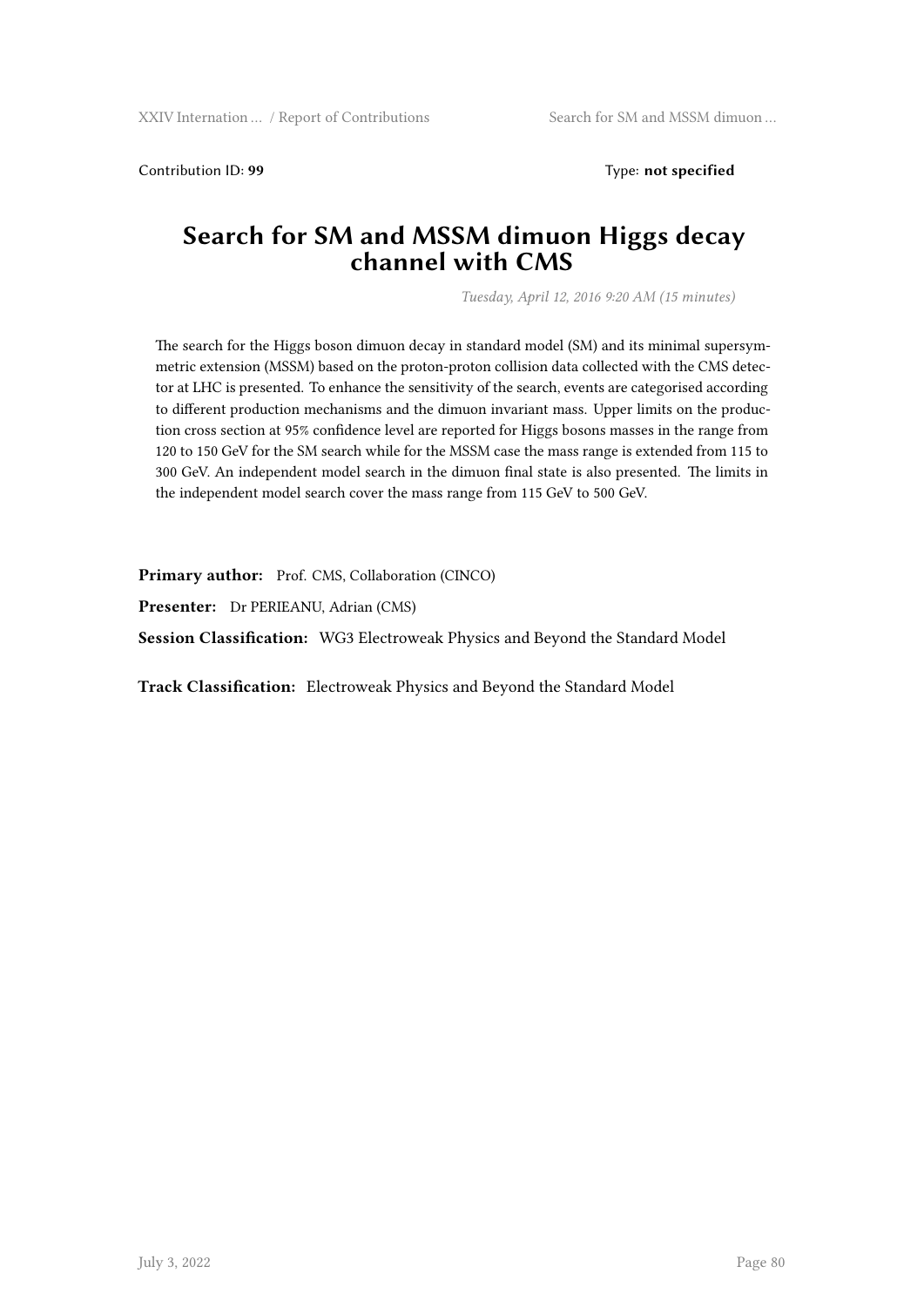Contribution ID: **100** Type: **not specified**

# **Exclusive pi+ pi- production at 7TeV**

*Tuesday, April 12, 2016 5:10 PM (15 minutes)*

We report a measurement of exclusive pion pair production in proton-proton collisions, dominated by  $p + p \rightarrow p^{(*)} + \pi^+ \pi^- + p^{(*)}$ , where the  $\pi^+ \pi^-$  pair is produced at central rapidities *y* and the incident protons stay intact or dissociate without being detected. The measurement is performed with the CMS detector at the LHC, using an integrated luminosity of 450~*µb−*<sup>1</sup> collected at a centerof-mass energy of  $\sqrt{s}$  = 7 \TeV in 2010. The cross section measured in the phase space defined by  $p_T(\pi) > 0.2$ ~GeV/c and  $|y(\pi)| < 2$  is 20.5  $\pm$  0.3 (stat)  $\pm$  3.1 (syst)  $\pm$  0.8 (lumi)  $\mu$ b. The differential  $\pi^+\pi^-$  cross sections as a function of invariant mass,  $p_T$ , and  $y$ , and the single  $\pi$  cross section as a function of  $p_T$ , are also shown and compared to model predictions.

Primary author: Prof. CMS, Collaboration (CINCO)

**Presenter:** KHAKZAD, Mohsen (Institute for Studies in Theoretical Physics & Mathematics (IPM) in Tehran, Iran)

**Session Classification:** WG5 Small-x and Diffraction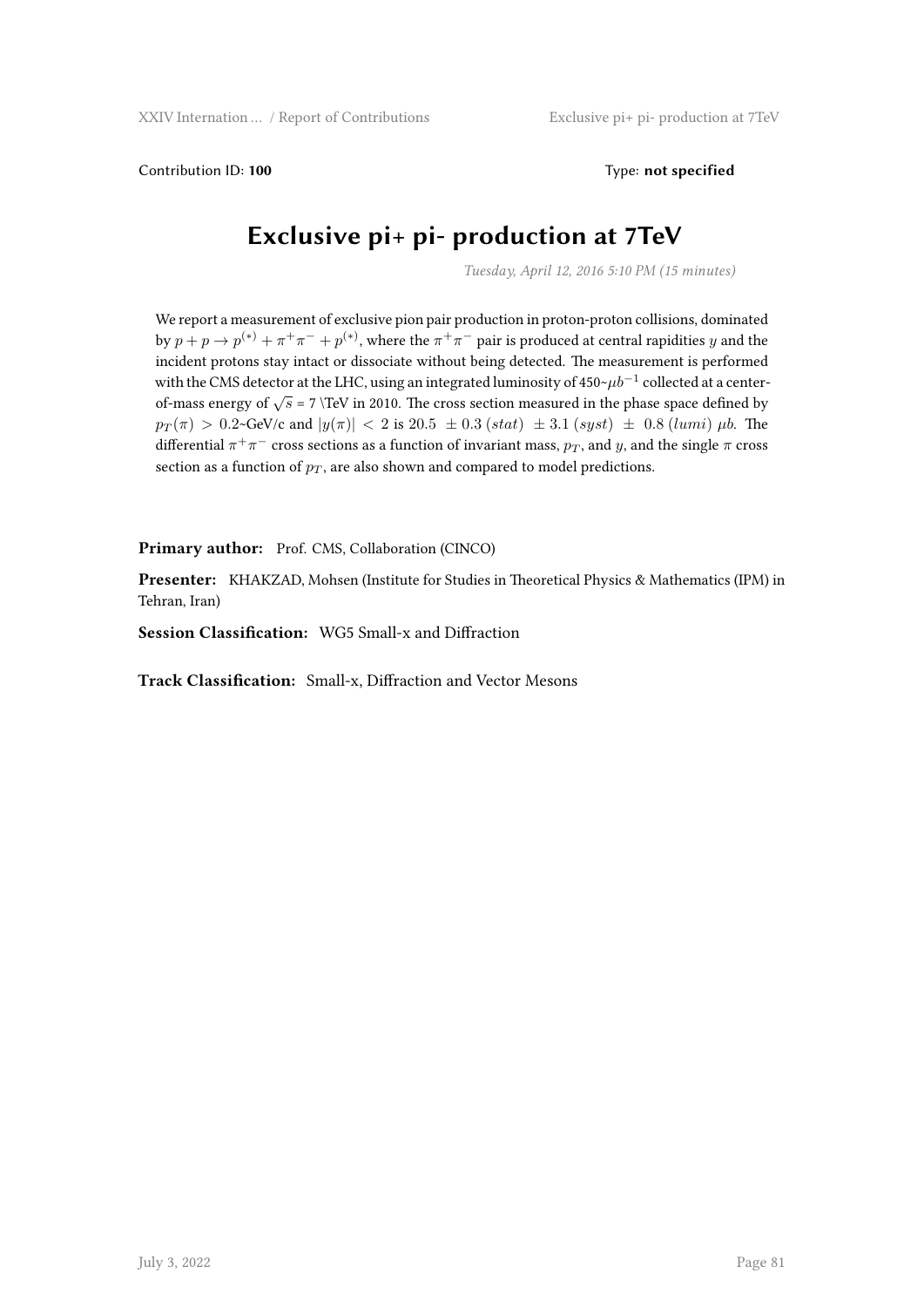Contribution ID: 101 **Type: not specified** 

### **Soft and Hard Diffraction at 7TeV observed with CMS**

*Thursday, April 14, 2016 11:20 AM (15 minutes)*

The measurement of the soft diffractive cross sections in single- and double-diffractive final states is presented at 7TeV. Furthermore, also the jet-gap-get production is discussed.

Primary author: Prof. CMS, Collaboration (CINCO) **Presenter:** Dr RUSPA, Marta (Univ Piemonte Orientale) **Session Classification:** WG5 Small-x and Diffraction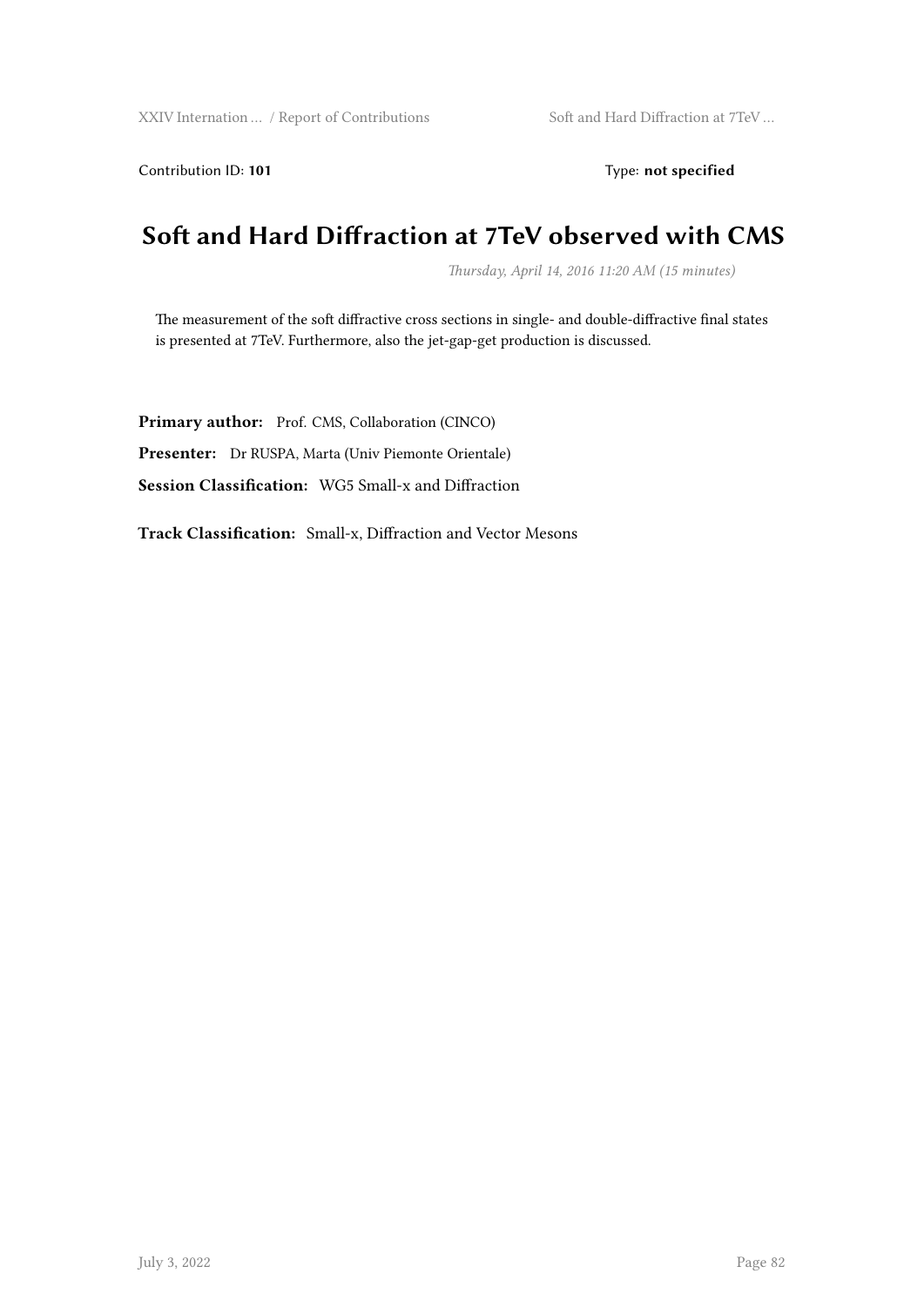Contribution ID: 102 **Type: not specified** 

### **Exclusive production observed at the CMS experiment**

*Tuesday, April 12, 2016 4:30 PM (15 minutes)*

Exclusive W+ W- pair production in photon-photon collisions during the pp runs at 7 and 8TeV are observed and used to put constraints on the Anomalous Quartic Gauge Couplings. During the proton lead collisions in photon-induced vector meson production is observed via the decay of Ypsilon into two muons. The slope of the squared pT distribution is measured to determine the size of the production region.

**Primary author:** Prof. CMS, Collaboration (CINCO)

**Presenter:** CHUDASAMA, Ruchi (Bhabha Atomic Research Centre in Mumbai, India)

**Session Classification:** WG5 Small-x and Diffraction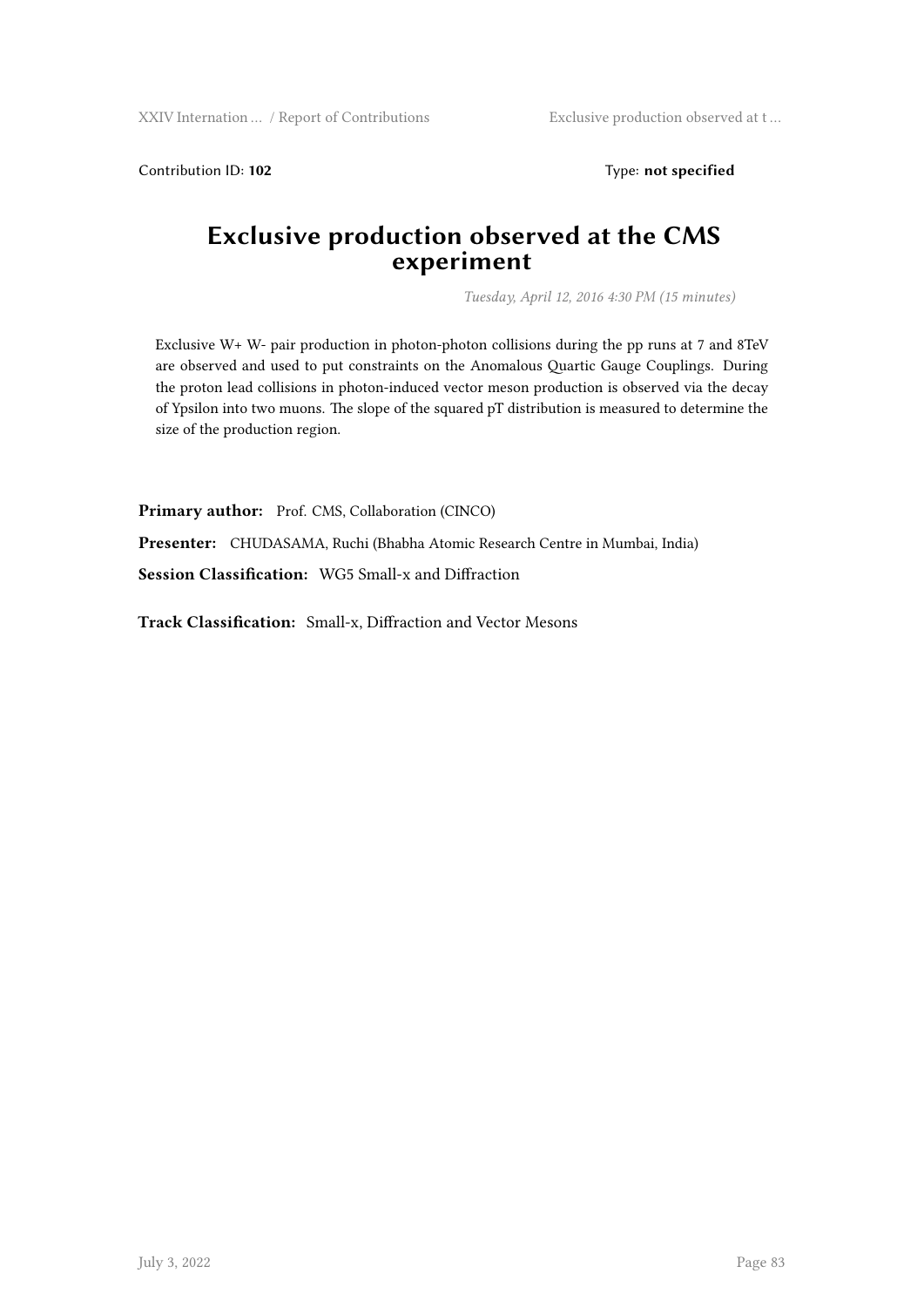Contribution ID: 103 Type: **not specified** 

## **Results from combined CMS-TOTEM data**

*Thursday, April 14, 2016 12:40 PM (15 minutes)*

The successful combined data taking of the CMS and TOTEM experiments allows to characterize hadronic final states of an extremely wide pseudo-rapidity range. The measurement of the charged particles distributions over |eta<6.6| is a very important example that puts strong constraints on interaction models.

Primary author: Prof. CMS, Collaboration (CINCO) Presenter: SEN, Sercan (Istanbul Technical University in Istanbul, Turkey) **Session Classification:** WG5 Small-x and Diffraction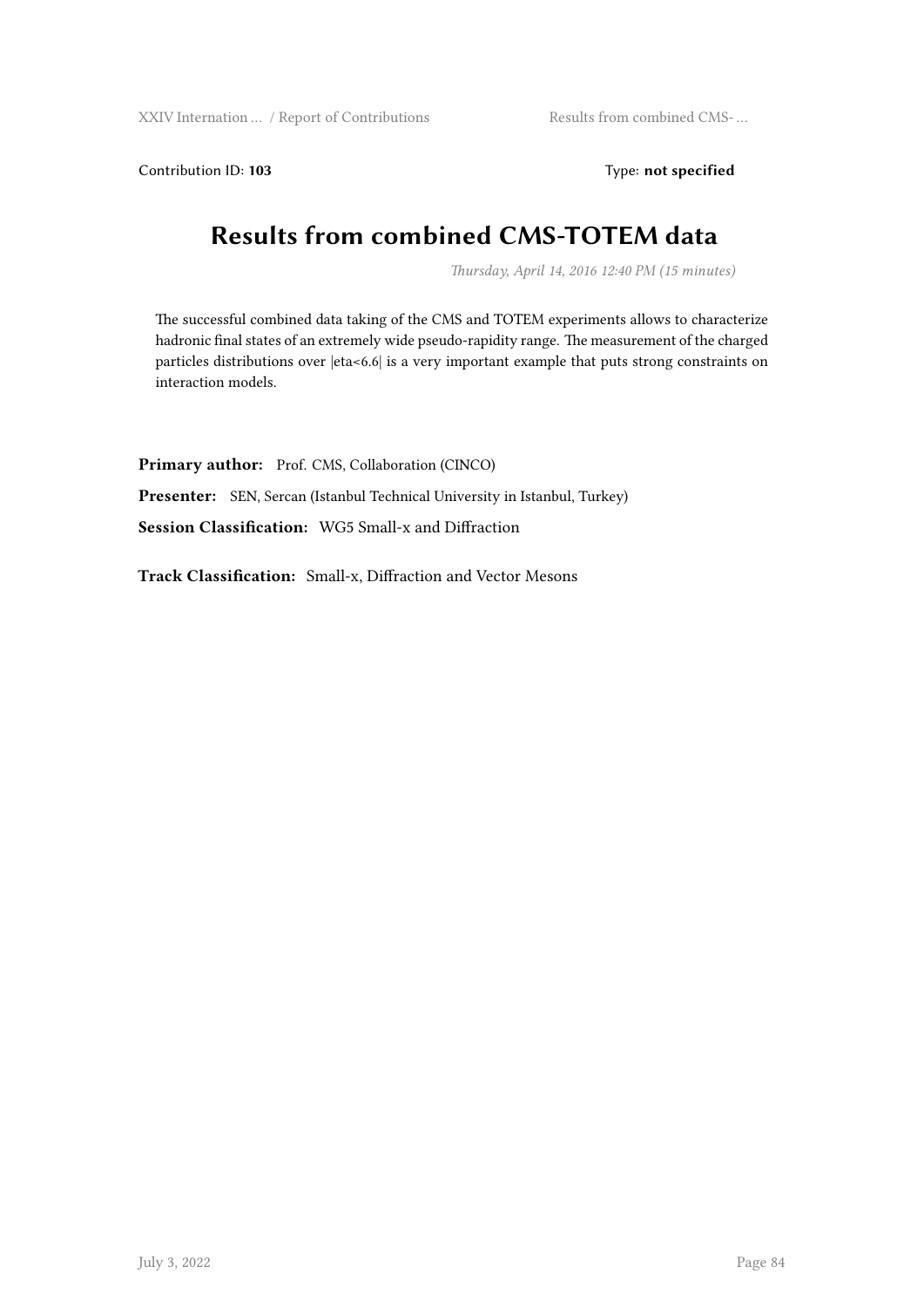Contribution ID: **104** Type: **not specified**

# **Multi-jet production and jet correlations at CMS**

*Wednesday, April 13, 2016 3:15 PM (20 minutes)*

Hadronic jet production at LHC is an excellent testing ground for QCD. Essential components of QCD, necessary for the description of hadronic jet data, are hard parton radiation and multiple parton interactions. The importance of these components increases for final states including multiple jets. We will show results of one observables sensitive to the hard parton radiation, which is the azimuthal correlation between jets. Measurements of multi-jet production in specific topologies is particularly sensitive to multiple parton interactions. In this report measurements of multi-jet production performed with the CMS detector at LHC with pp collision data are summarized.

Primary author: Prof. CMS, Collaboration (CINCO) **Presenter:** VERES, Gabor (CERN) **Session Classification:** WG2 QCD and Hadronic Final States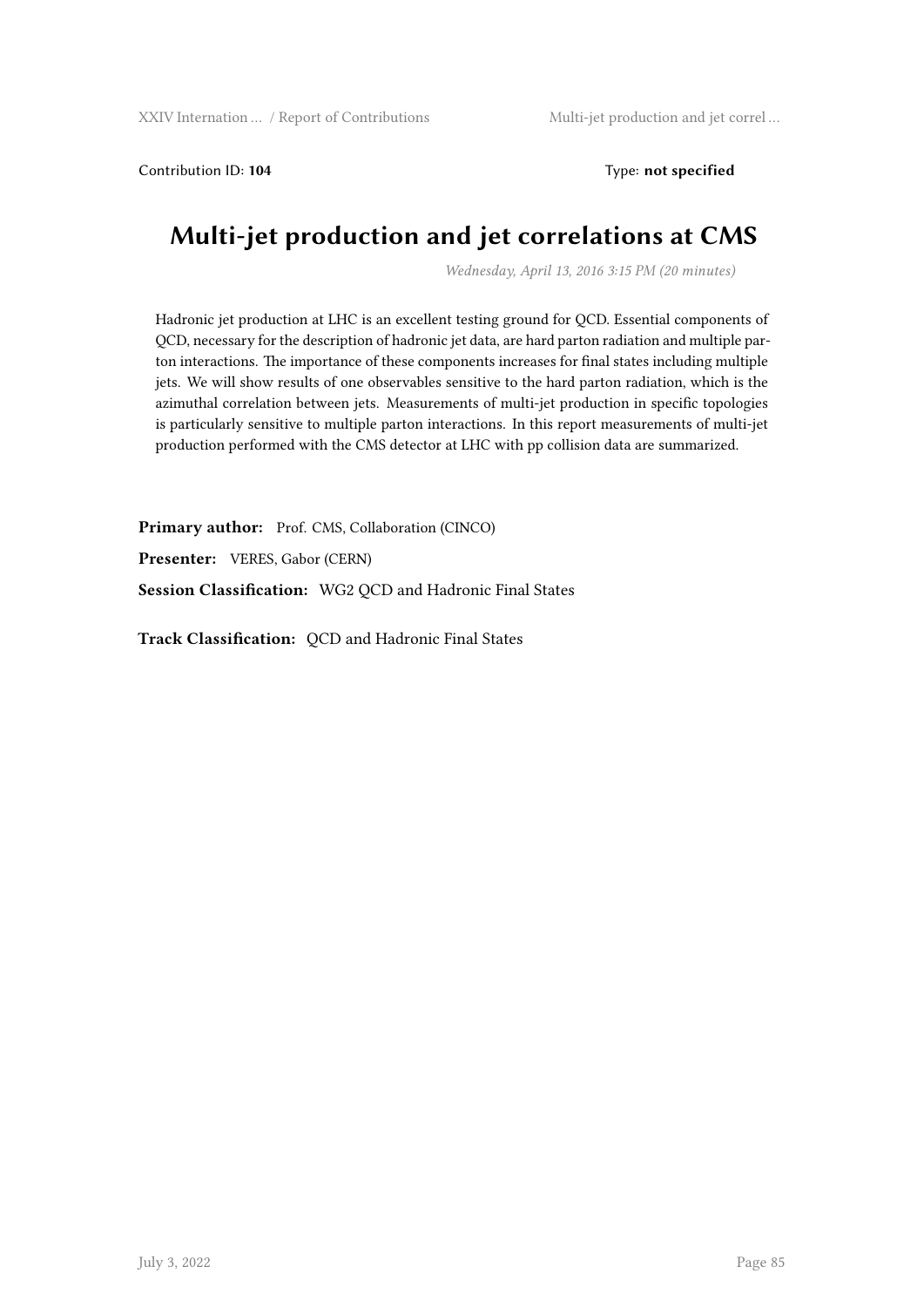Contribution ID: 105 Type: not specified

# **Measuremennt of the inelastic cross section at 13TeV**

*Thursday, April 14, 2016 11:40 AM (15 minutes)*

The inelastic hadronic cross section is measured at 13TeV with the CMS experiment. Different detectors are used to study the dependence on the proton momentum loss, xi. The result is given in different visible acceptance regions as well as extrapolated to the full acceptance.

Primary author: Prof. CMS, Collaboration (CINCO) **Presenter:** Dr VAN HAEVERMAET, Hans (DESY/University of Antwerp) **Session Classification:** WG5 Small-x and Diffraction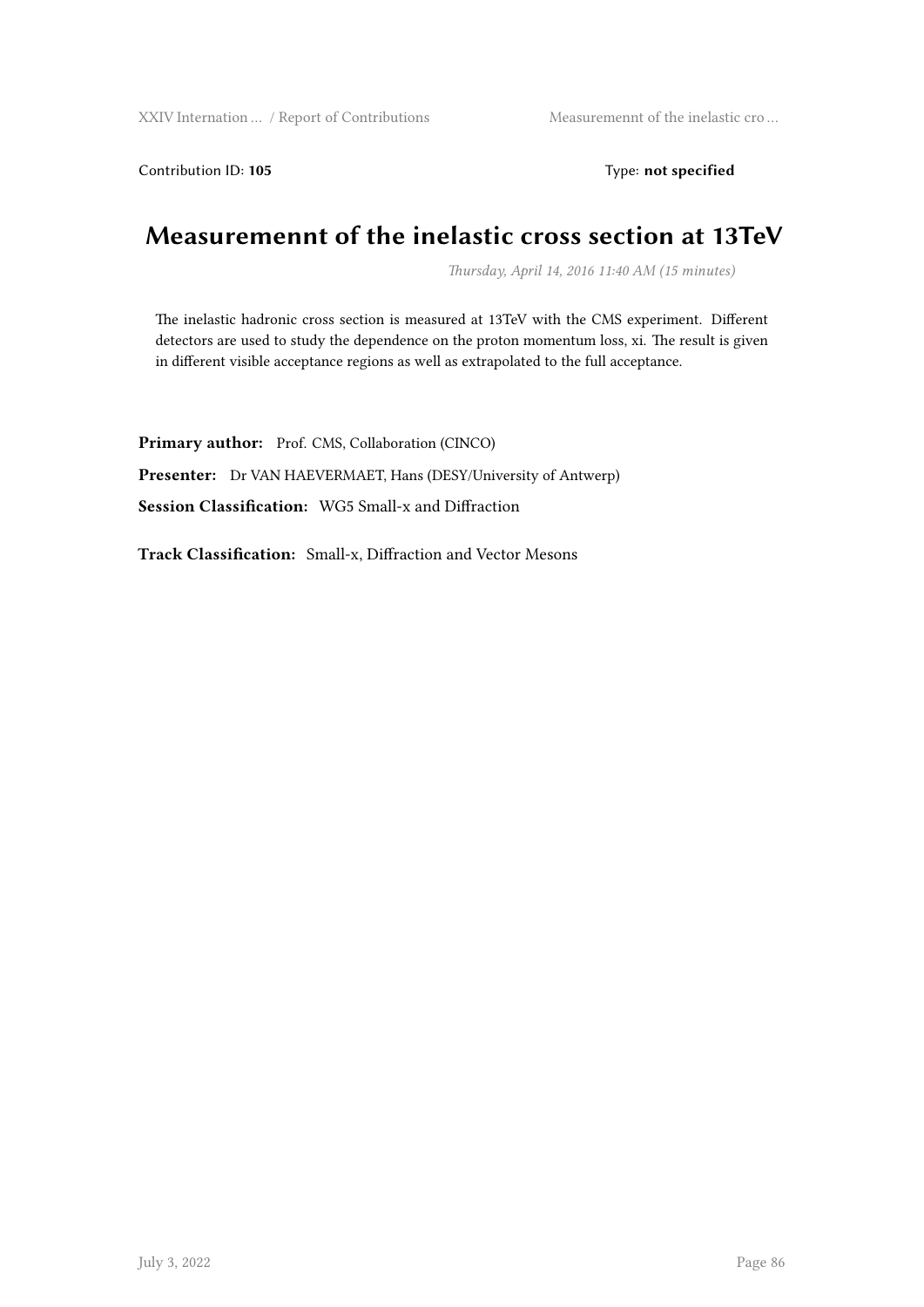XXIV Internation ... / Report of Contributions Very forward energy distributions ...

Contribution ID: 106 **Type:** not specified

### **Very forward energy distributions and jet production observed with CASTOR in CMS**

*Thursday, April 14, 2016 9:00 AM (15 minutes)*

The distribution of electromagnetic and hadronic energy in the very forward phase-space is measured with the CASTOR calorimeters located at a pseudorapidity of -5.2 to -6.6 in the very forward region of CMS. The energy distributions are very powerful benchmarks to study the performance of MPI in hadronic interactions models at 13TeV collision energy. Furthermore, also the jet-spectra for very low-pt jets in 7 and 13TeV pp collisions are obtained with CASTOR and compared to model predictions.

Primary author: Prof. CMS, Collaboration (CINCO)

**Presenter:** VAN SPILBEECK, Alex Beaudoin E (Universiteit Antwerpen in Wilrijk, Belgium)

**Session Classification:** WG5 Small-x and Diffraction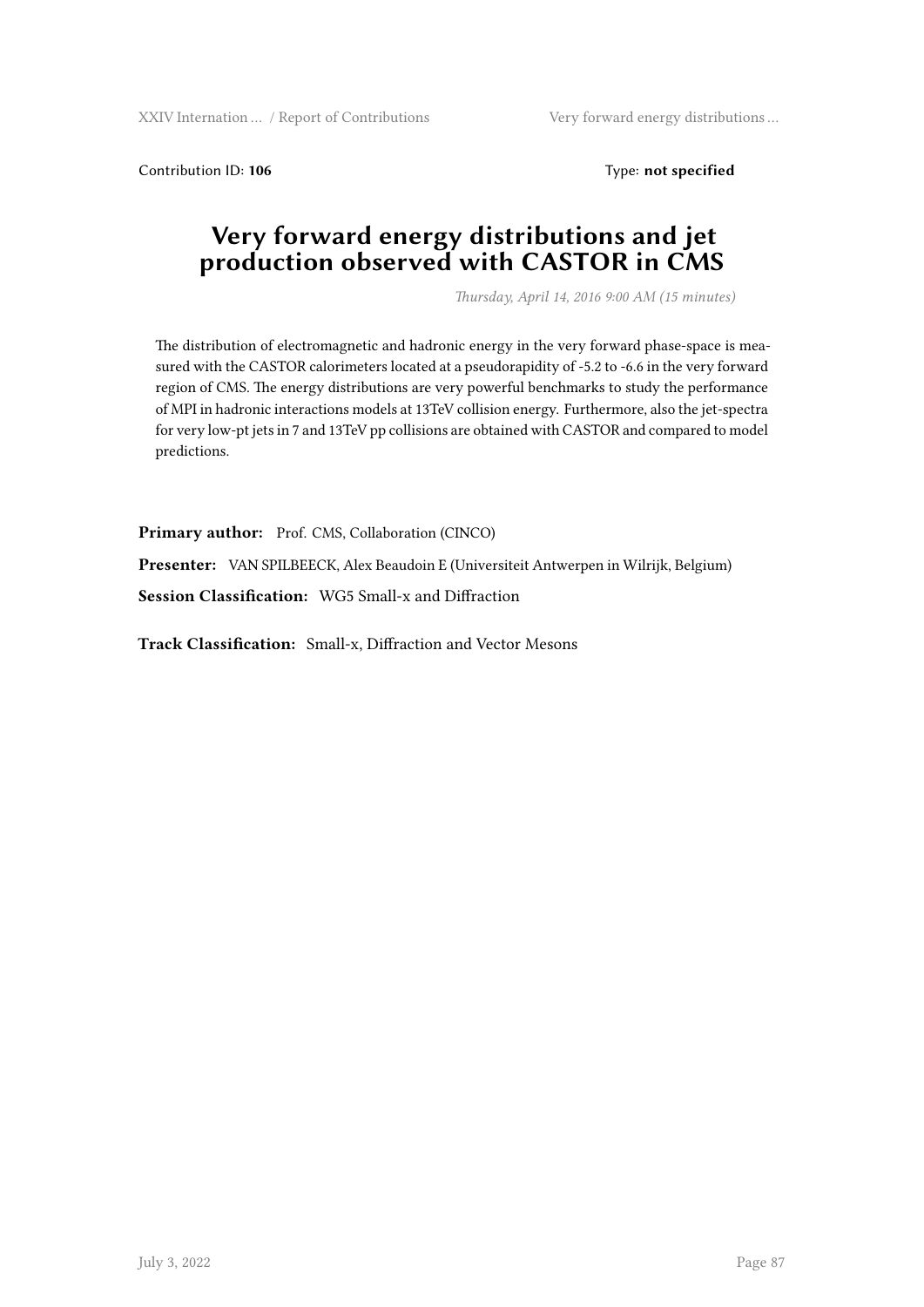XXIV Internation ... / Report of Contributions Forward energy density per pseud ...

Contribution ID: **107** Type: **not specified**

### **Forward energy density per pseudorapdidty and limiting fragmentation studied with CMS at 13TeV**

*Thursday, April 14, 2016 9:20 AM (15 minutes)*

The forward (HF) and very-forward (CASTOR) calorimeters of CMS are used to measure the density of energy per unit of pseudorapiditdy up to eta of 6.6 at 13TeV. The measurements are compared to model predictions. Furthermore, the corresponding data of transverse energy are compared to CMS measurements at lower center-of-mass energies, where all data are shifted by the beam rapidity. The result is a demonstration of limiting fragmentation in pp collisions over a wide range of energies.

Primary author: Prof. CMS, COllaboration (CINCO) **Presenter:** KATKOV, Igor (DESY) **Session Classification:** WG5 Small-x and Diffraction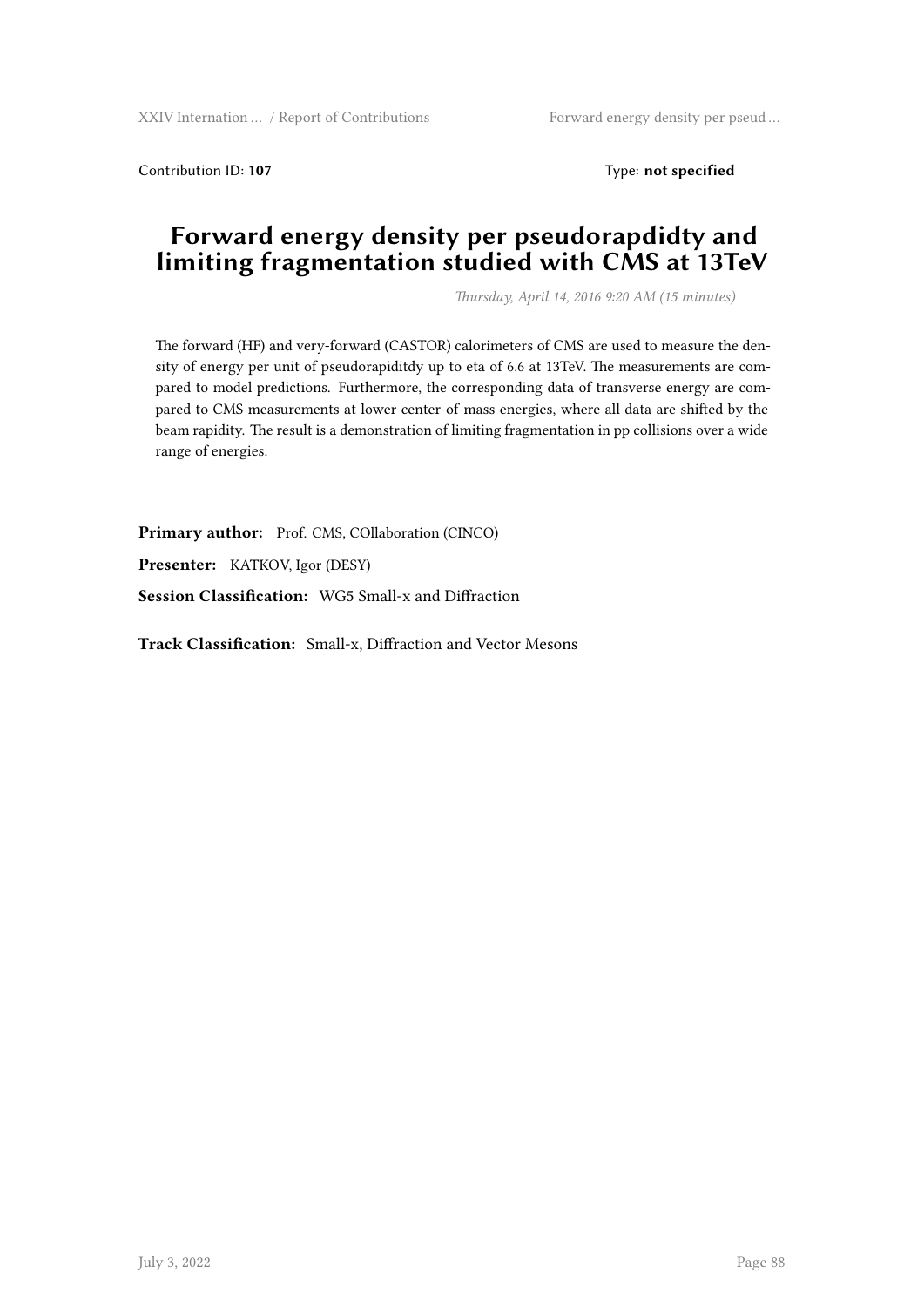Contribution ID: 108 Type: not specified

### **Measurement of the underlying event at 13TeV with the CMS experiment**

*Thursday, April 14, 2016 9:15 AM (20 minutes)*

The measurements of the underlying events (UE) in the event topology of leading jet and leading track are presented. UE activities are quantified in term of particle and energy density. The UE observables are calculated in the transverse region with respect to the direction highest pT jet/track. These UE observables are measured as a as function of the pT of the leading track and jet.

Primary author: Prof. CMS, Collaboration (CINCO)

**Presenter:** Prof. SOLANO, Ada (Torino University and INFN)

**Session Classification:** WG2 QCD and Hadronic Final States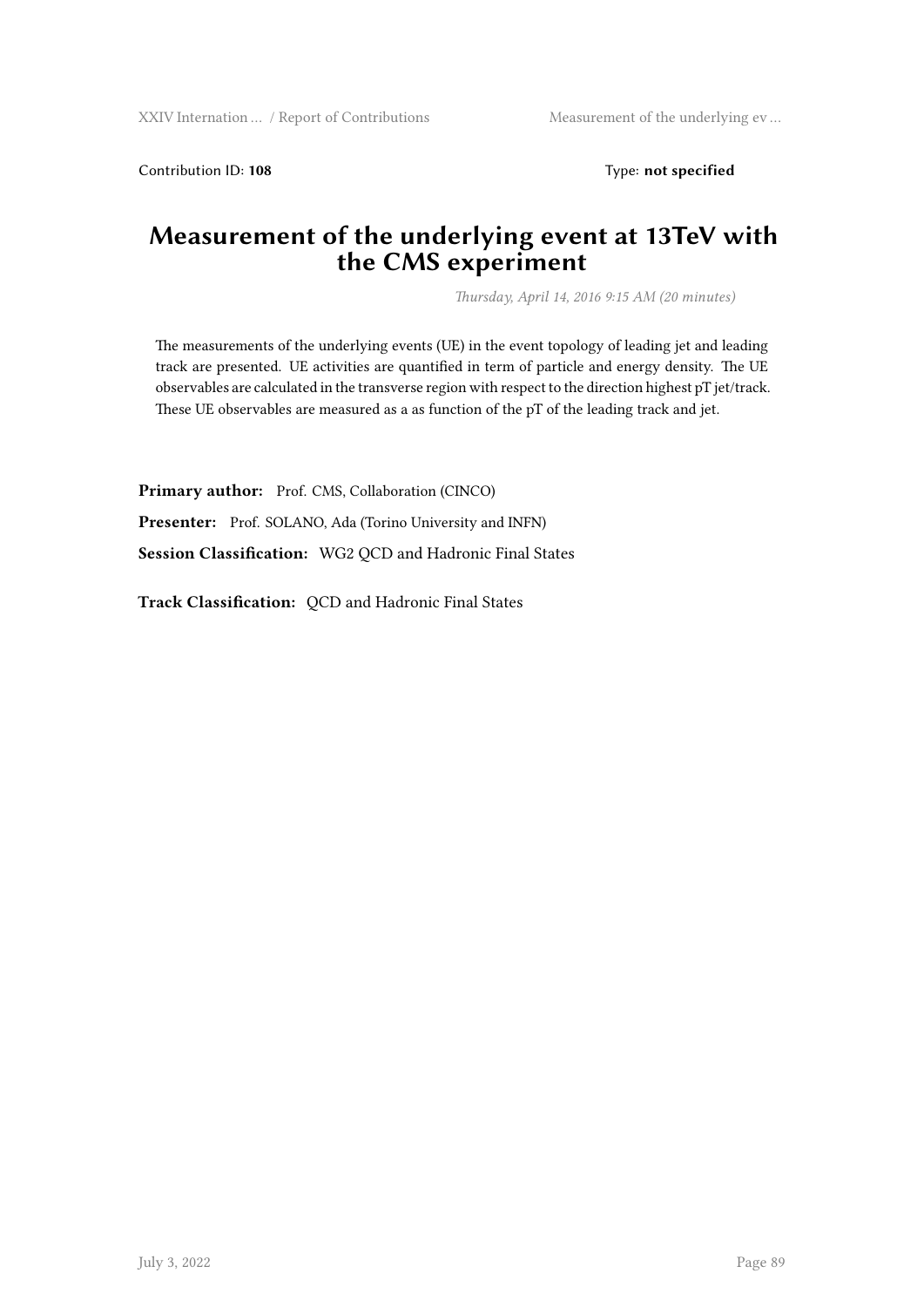Contribution ID: 109 Type: not specified

# **Double parton scattering results obtained by CMS**

*Thursday, April 14, 2016 11:00 AM (20 minutes)*

The double parton scattering (DPS) in proton-proton collisions at a center-of-mass energy of 8 TeV has been investigated using various final states. Multi-Jet, including b-jets, photon-jets as well as same-sign W bosons with each W boson decaying into muon and associated neutrino. The observables most sensitive to double parton scattering are defined and studied. A multivariate analysis is developed in order to enhance the DPS sensitivity. A limit on the DPS yield has been evaluated.

Primary author: Prof. CMS, Collaboration (CINCO)

**Presenter:** ALVES, Gilvan Augusto (Centro Brasileiro de Pesquisas Fisicas in Rio de Janeiro, Brazil)

**Session Classification:** WG2 QCD and Hadronic Final States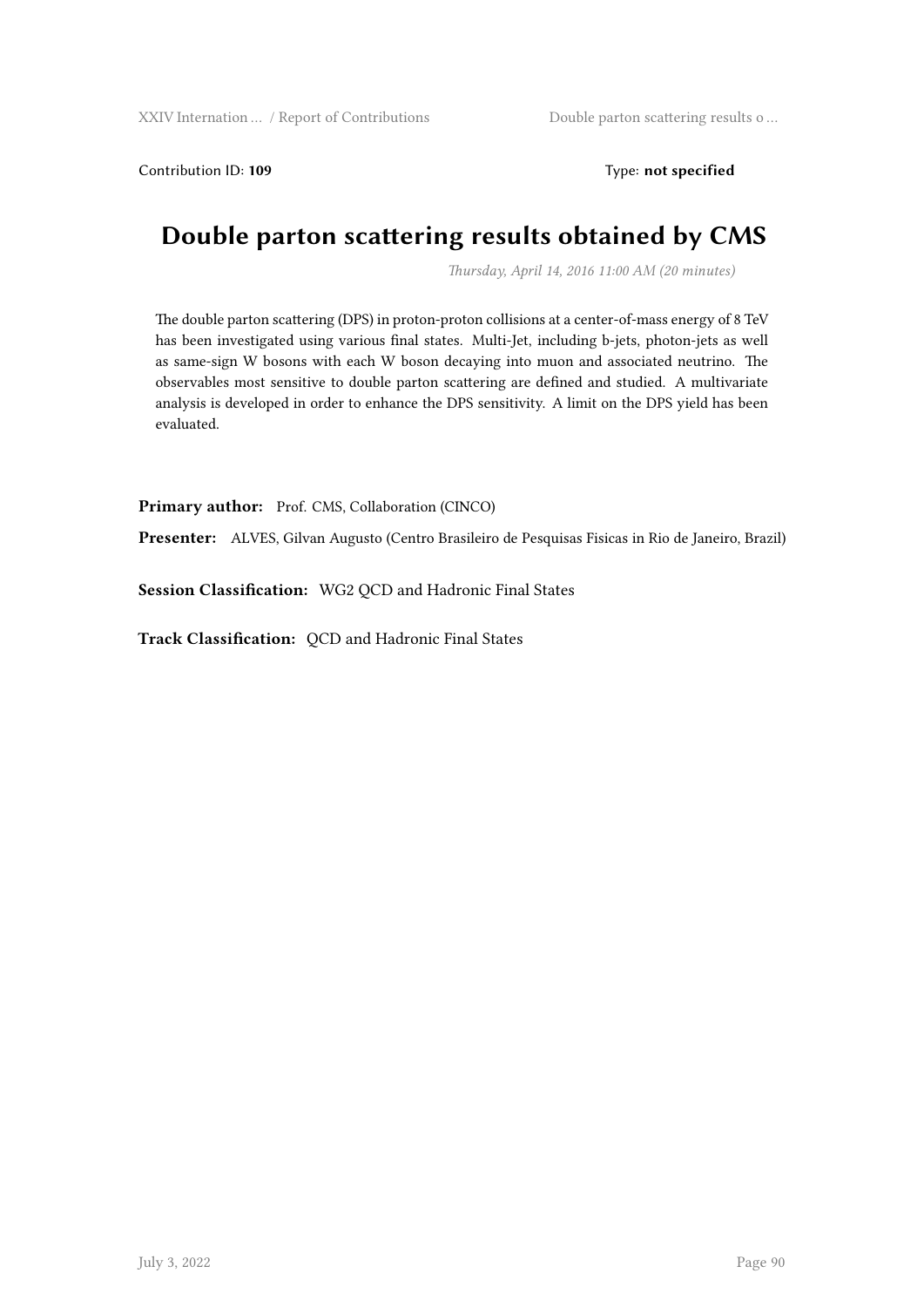Contribution ID: 110 Type: not specified

### **Resummations in PDF fits**

*Wednesday, April 13, 2016 4:30 PM (15 minutes)*

I will discuss the inclusion in PDF fits of two resummations in QCD: threshold (large x) and highenergy (small x). I will present published results for threshold resummation on a global NNPDF, and implication for phenomenology (as well as future plans).

I will then show preliminary results on the effect of resumming small-x logarithms in PDF fits, again in the context of the NNPDF methodology.

**Primary author:** Dr BONVINI, Marco (University of Oxford)

**Presenter:** Dr BONVINI, Marco (University of Oxford)

**Session Classification:** WG1 Structure Functions and Parton Densities

**Track Classification:** Structure Functions and Parton Densities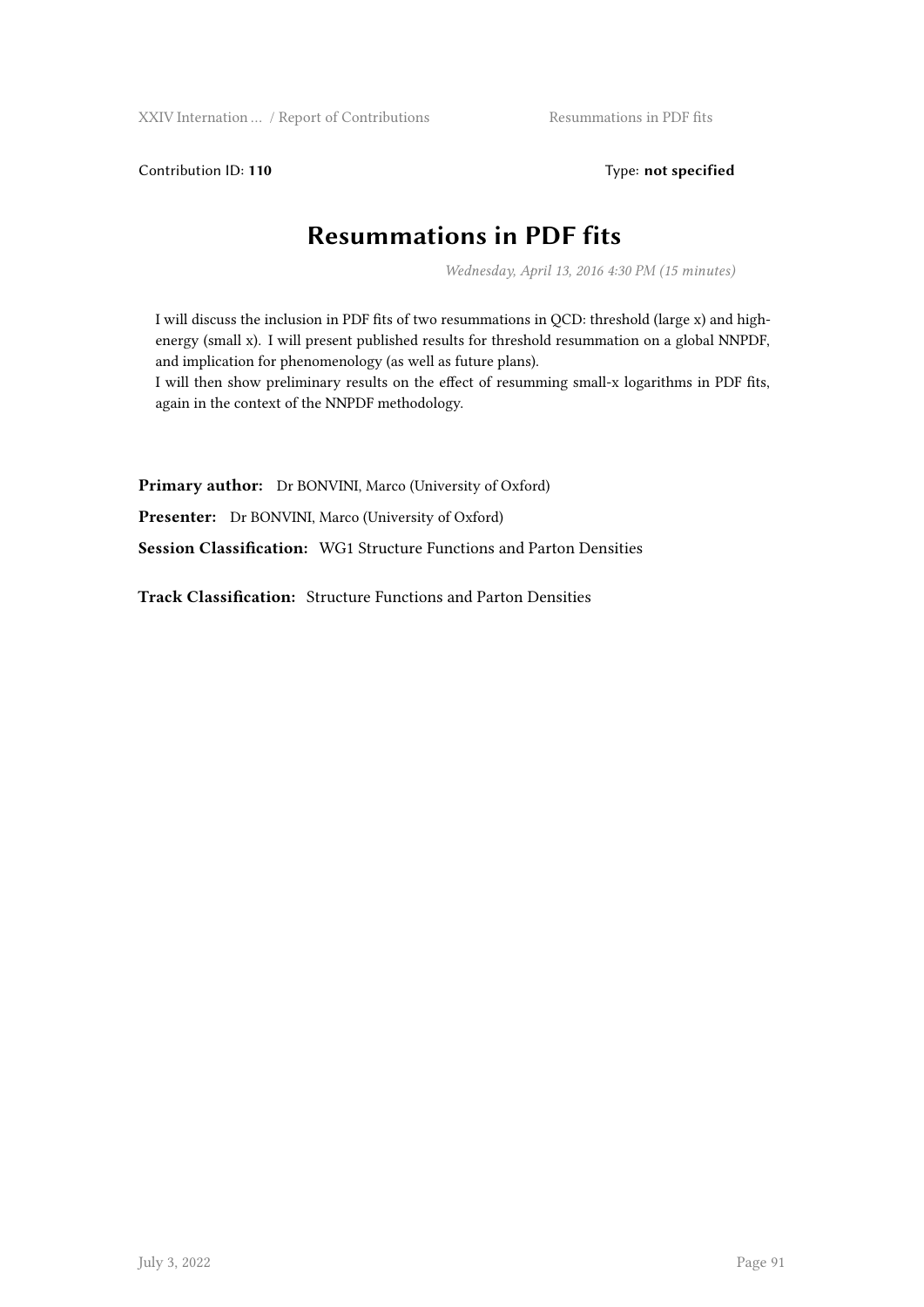Contribution ID: **111** Type: **not specified**

### **Factorization and resummation for massive quark effects in exclusive Drell-Yan**

*Wednesday, April 13, 2016 11:30 AM (20 minutes)*

Exclusive 0-jet processes at hadron colliders are nowadays studied at an unprecedented precision in theory and experiment. Within the framework of Soft-Collinear Effective Theory we discuss how to incorporate massive bottom quark effects in the resummed cross section for Drell-Yan, where as specific examples for a measured exclusive observable we consider the transverse momentum of the electroweak boson and beam thrust. At NNLL' order, i.e. including matrix elements at O(alphas^2) and NNLL resummation, one has to account for both heavy quark initiated (primary) corrections to the hard scattering process as well as secondary radiation effects. The theoretical description depends on the hierarchy between the involved scales, ranging from the decoupling limit for large masses to the massless limit for small masses, and involves quark mass dependent beam functions/TMDs and soft functions in between.

**Primary authors:** SPIERING, Anne (HU Berlin); SAMITZ, Daniel (University of Vienna); TACK-MANN, Frank (DESY); PIETRULEWICZ, Piotr (DESY)

**Presenter:** PIETRULEWICZ, Piotr (DESY)

**Session Classification:** WG2 QCD and Hadronic Final States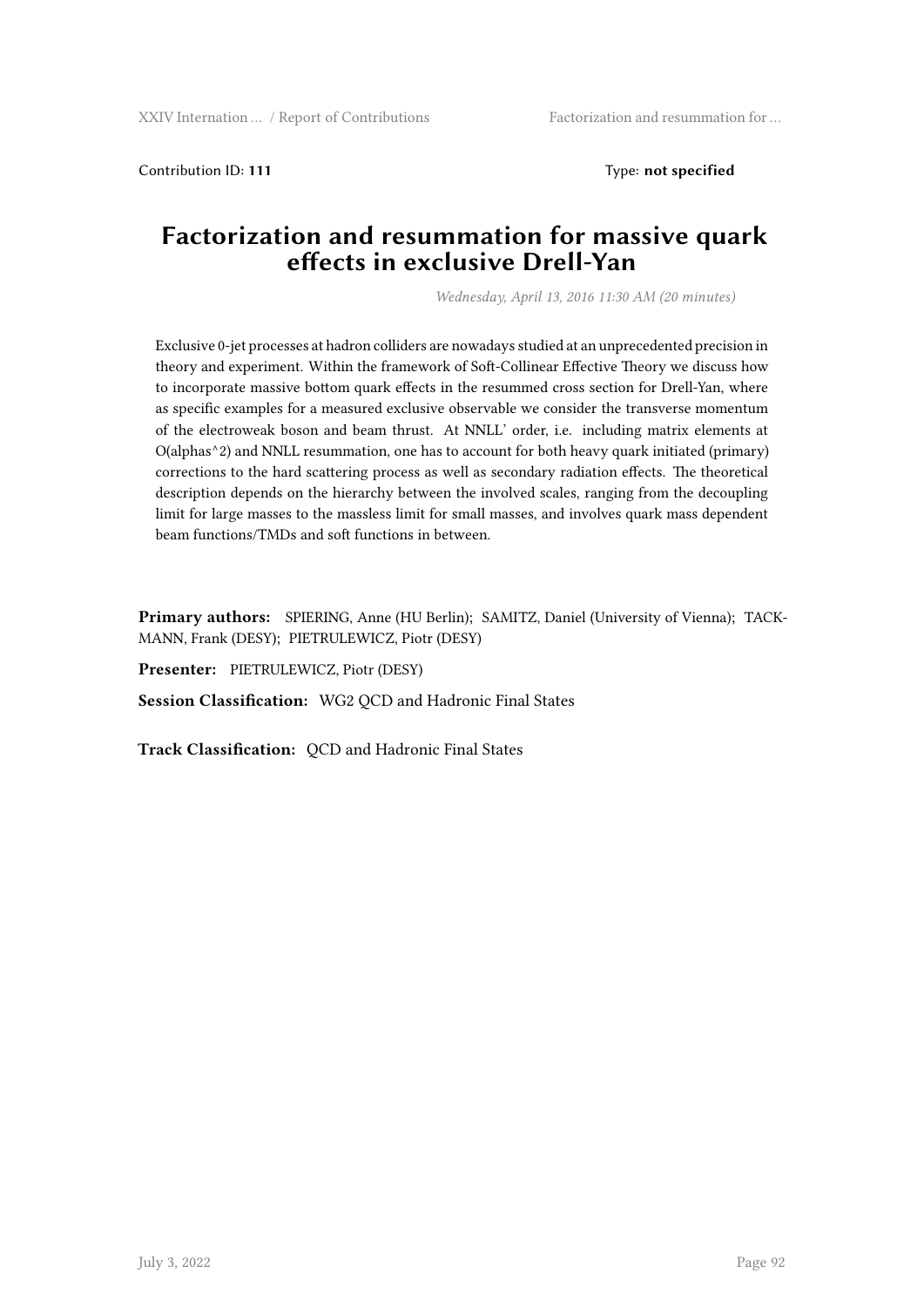Contribution ID: **112** Type: **not specified** 

### **Combined QCD and electroweak analysis of HERA data**

*Wednesday, April 13, 2016 3:20 PM (15 minutes)*

A simultaneous fit of parton distribution functions (PDFs) and electroweak parameters to HERA data on deep inelastic scattering is presented. The input data are the neutral current and charged current inclusive cross sections which were previously used in the QCD analysis leading to the HERAPDF2.0 PDFs. In addition, the polarisation of the electron beam was taken into account for the ZEUS data recorded between 2004 and 2007. Results on the vector and axial-vector couplings of the Z boson to u- and d-type quarks, on the value of the electroweak mixing angle and the mass of the W boson are presented. The values obtained for the electroweak parameters are in agreement with Standard Model predictions. The resulting sets of PDFs, ZEUS-EW, are in agreement with HERAPDF2.0 and give a good description of ZEUS data with polarisation taken into account.

**Primary authors:** WING, Matthew (UCL); Mr MYRONENKO, Volodymyr (DESY) **Presenter:** Mr MYRONENKO, Volodymyr (DESY) **Session Classification:** WG1/WG3 joint session (EW+PDF)

**Track Classification:** Structure Functions and Parton Densities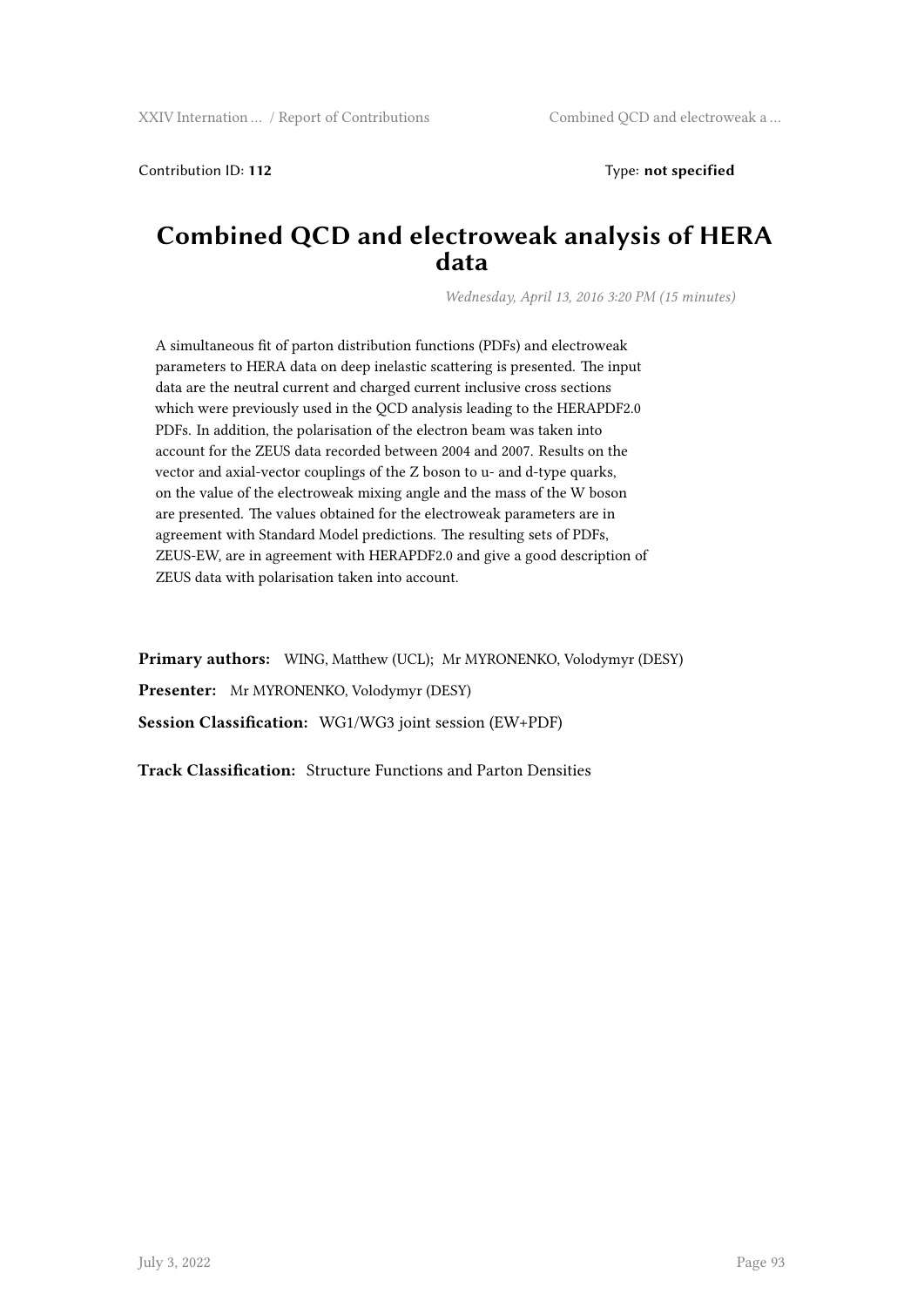Contribution ID: **113** Type: **not specified**

### **Search for a narrow baryonic state decaying to pKS0 and \bar{p}KS0 in deep inelastic scattering with the HERA II data**

*Tuesday, April 12, 2016 3:13 PM (20 minutes)*

A search for a narrow baryonic state in the pKS0 and \bar{p}KS0 system has been performed in ep collisions at HERA with the ZEUS detector using an integrated luminosity of 358 pb−1 taken in 2003-2007. The search was performed with deep inelastic scattering (DIS) events at an ep centre-of-mass energy of 318 GeV for exchanged photon virtuality, Q2, between 20 and 100 GeV2. Contrary to evidence presented for such a state around 1.52 GeV in a previous ZEUS analysis using a sample of 121 pb−1, taken in 1995–2000, no resonance peak is found in the  $p(\bar{p})K$ S0 invariant-mass distribution in the range 1.45–1.7 GeV. Upper limits on the production cross section are set for different assumptions on the width of the resonance.

**Primary authors:** WING, Matthew (UCL); Mr HORI, Ryuma (KEK) **Presenter:** Mr HORI, Ryuma (KEK) **Session Classification:** WG2 QCD and Hadronic Final States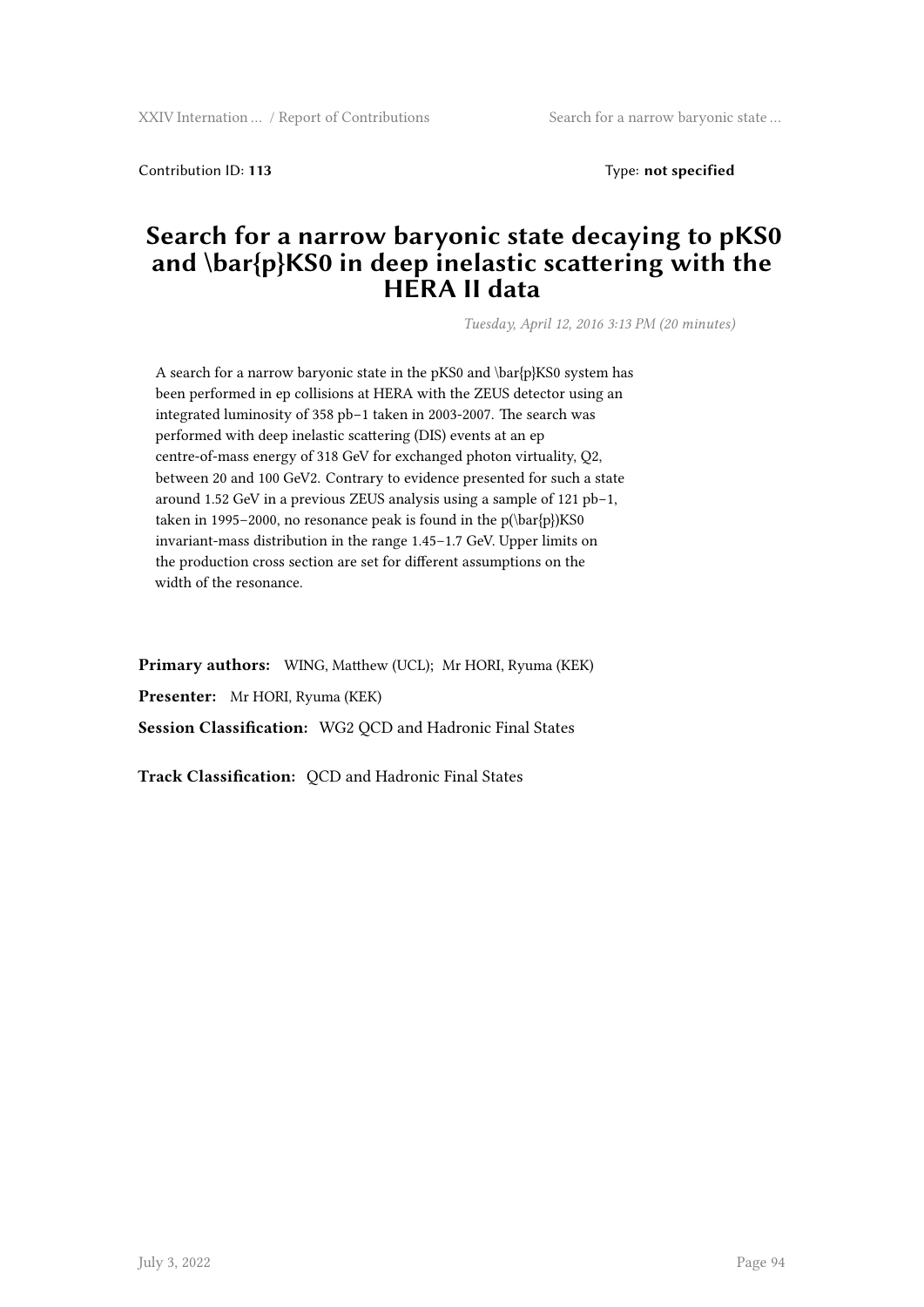XXIV Internation ... / Report of Contributions Prompt photon production in deep ...

Contribution ID: 114 Type: **not specified** 

### **Prompt photon production in deep inelastic scattering at HERA**

*Tuesday, April 12, 2016 12:12 PM (20 minutes)*

Following earlier measurements of prompt photon production in DIS, the ZEUS collaboration at HERA presents measurements of new kinematic variables. These include the azimuthal separations of the recoil electron, the outgoing photon and an accompanying jet, and the fraction of the incoming virtual photon energy that is taken by the outgoing photon and the jet.

Primary authors: WING, Matthew (UCL); Ms HLUSHCHENKO, Olena (ZEUS, qcd working group)

Presenter: Ms HLUSHCHENKO, Olena (ZEUS, qcd working group)

**Session Classification:** WG2 QCD and Hadronic Final States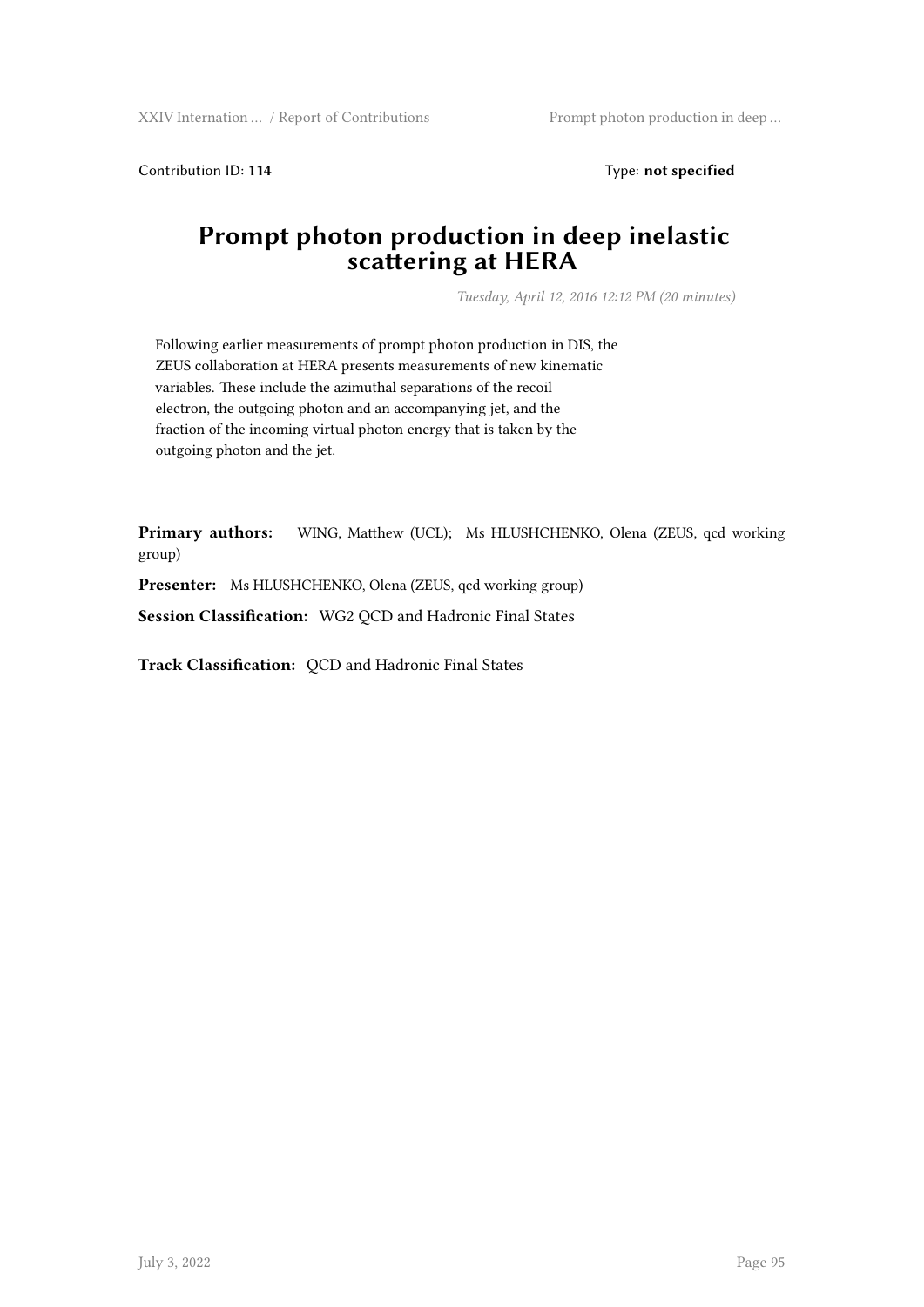Contribution ID: **115** Type: **not specified**

#### **Measurement of the cross-section ratio sigma(psi(2S))/sigma(J/psi(1S)) in deep inelastic exclusive ep scattering at HERA**

*Tuesday, April 12, 2016 11:20 AM (15 minutes)*

The exclusive deep inelastic electroproduction of  $psi(2S)$  and  $J/\psi(1S)$ at an ep centre-of-mass energy of 317 GeV has been studied with the ZEUS detector at HERA in the kinematic range  $2 < Q$ 2 < 80 GeV2, 30 < W < 210 GeV and  $|t|$  < 1 GeV2, where Q2 is the photon virtuality, W is the photon–proton centre-of-mass energy and t is the squared four-momentum transfer at the proton vertex. The data for 2 < Q2 < 5 GeV2 were taken in the HERA I running period and correspond to an integrated luminosity of 114 pb-1. The data for 5 < Q2 < 80 GeV2 are from both HERA I and HERA II periods and correspond to an integrated luminosity of 468 pb-1. The decay modes analysed were mu+ muand J/psi(1S) pi+ pi- for the psi(2S) and mu+ mu- for the J/psi(1S). The cross-section ratio sigma(psi(2S))/sigma(J/psi(1S)) has been measured as a function of Q2, W, and t. The results are compared to predictions of QCD-inspired models of exclusive vector-meson production.

**Primary authors:** WING, Matthew (UCL); Ms KOVALCHUK, Nataliia (UNI/EXP CMS) **Presenter:** Ms KOVALCHUK, Nataliia (UNI/EXP CMS) **Session Classification:** WG5 Small-x and Diffraction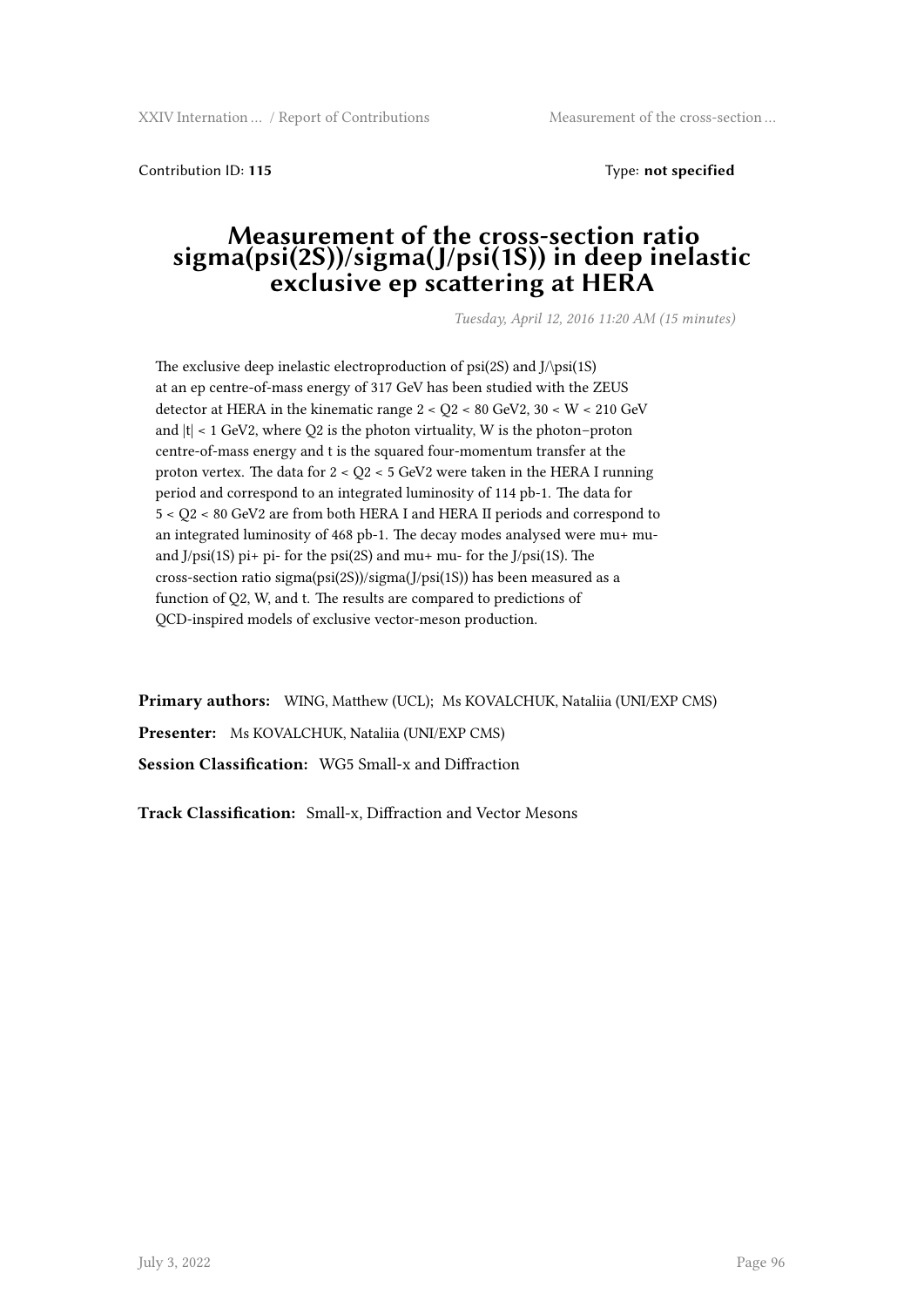Contribution ID: **117** Type: **not specified**

### **Limits on the effective quark radius from inclusive ep scattering at HERA**

*Thursday, April 14, 2016 9:40 AM (15 minutes)*

The high precision HERA combined measurement of inclusive deep inelastic cross sections in neutral and charged current ep scattering, corresponding to a luminosity of about 1 fb-1, permits searches for new contributions to electron-quark scattering beyond the Standard Model up to TeV scales. A new approach to beyond the Standard Model analysis of the inclusive ep data is presented; simulataneous fits of parton distribution functions and contributions of "new physics" processes were performed. Results are presented considering a finite radius of quarks within the quark form-factor model. The resulting 95% C.L. upper limit on the effective quark radius is  $0.43 \times 10^{(-16)}$  cm.

**Primary authors:** WING, Matthew (UCL); Mr TURKOT, Oleksii (DESY)

**Presenter:** Mr TURKOT, Oleksii (DESY)

**Session Classification:** WG3 Electroweak Physics and Beyond the Standard Model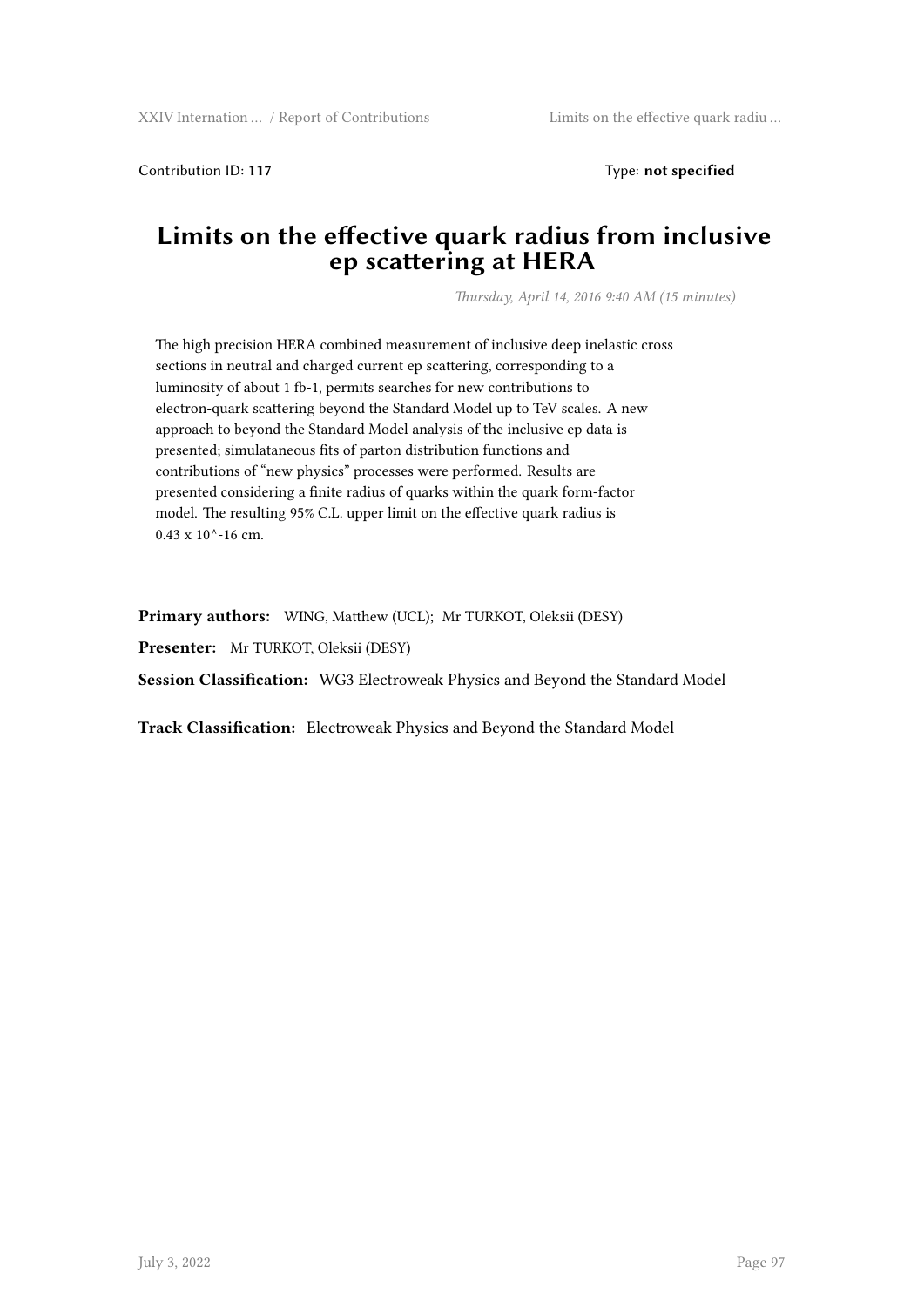Contribution ID: **118** Type: **not specified**

## **Bottom-quark mass effects in bbH production.**

*Tuesday, April 12, 2016 5:50 PM (15 minutes)*

After carefully explaining how fixed and variable flavour schemes arise in the context of DIS, I will discuss how one can consistently combine the merits of the two. The final matched result includes the full power corrections of the fixed-flavour scheme and resums the potentially large logs. I will then talk about the application of this approach to the case of bbH at the LHC and present a fair and thorough comparison to the other existing predictions in the literature.

**Primary author:** PAPANASTASIOU, Andrew (Cavendish Laboratory, University of Cambridge)

**Co-author:** BONVINI, Marco (University of Oxford)

**Presenter:** PAPANASTASIOU, Andrew (Cavendish Laboratory, University of Cambridge)

**Session Classification:** WG4 Heavy Flavours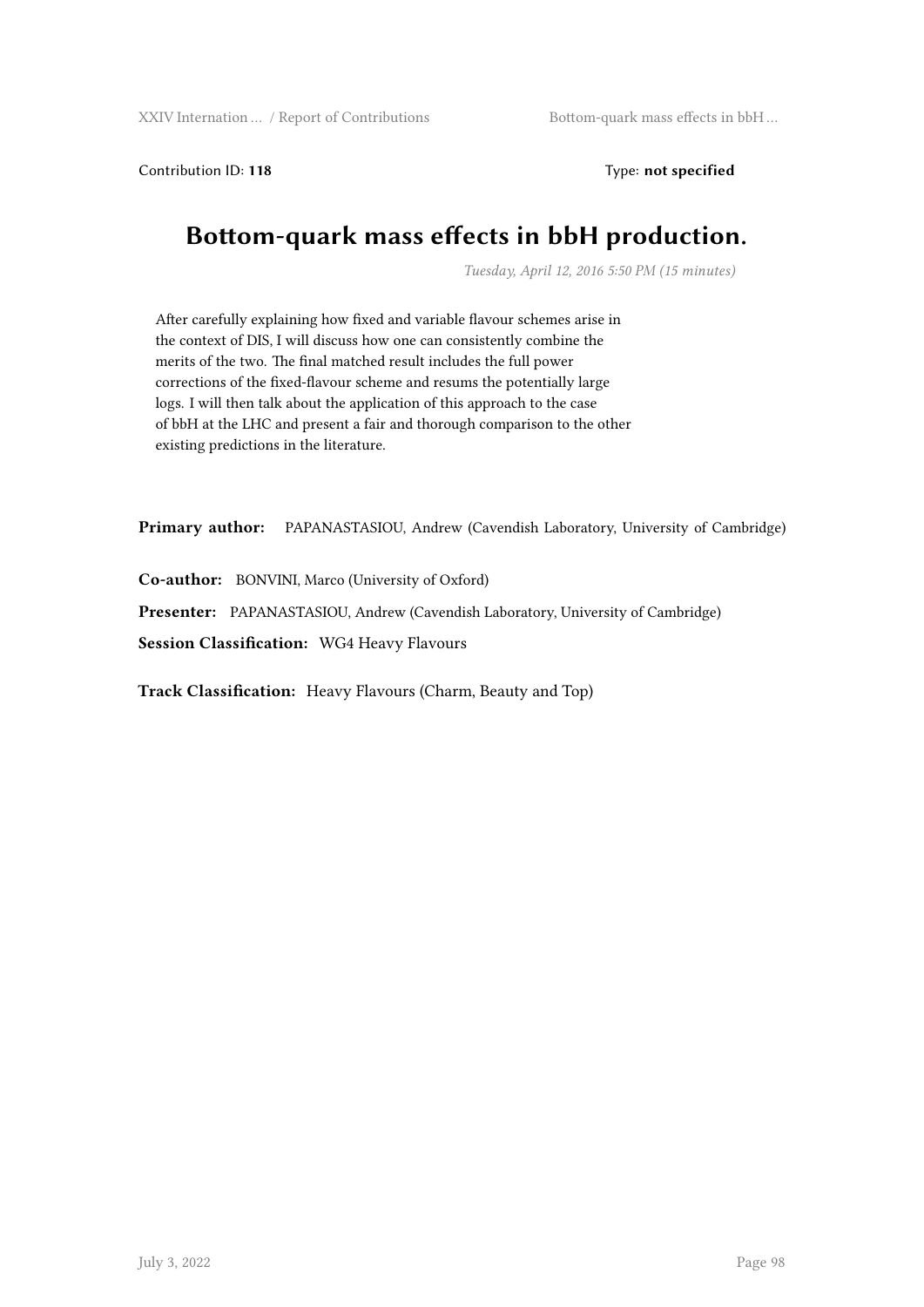Contribution ID: **119** Type: **not specified**

### **Exploring Anomalous** *HZγ* **Couplings in** *γ***-proton Collisions at the LHC**

*Wednesday, April 13, 2016 5:10 PM (15 minutes)*

The anomalous  $HZ\gamma$  couplings, which are dominated by the new physics effects, through the process  $pp \rightarrow p\gamma p \rightarrow pHX$  at the LHC are studied. To this purpose, an effective Lagrangian, in a model independent approach, with dimension six operators is considered in this paper. New interaction terms regarding beyond the standard model physics include the Higgs particle anomalous vertices in both CP-even and CP-odd structures. A detailed numerical analysis is performed to scrutinize the accurate constraints on the effective *HZγ* couplings and to discus how far the corresponding bounds can be improved. This is achieved by testing all the possible Higgs decay channels and increasing the luminosity at three different forward detector acceptance regions. The numerical results propose that the Higgs photoproduction at the LHC, as a complementary channel, has a great potential of exploring the *HZγ* couplings.

**Primary author:** Dr TAHERI MONFARED, Sara (IPM)

**Co-authors:** Dr MOHAMMADI NAJAFABADI, Mojtaba (IPM); Dr FAYAZBAKHSH, Shima (IPM)

**Presenter:** Dr TAHERI MONFARED, Sara (IPM)

**Session Classification:** WG3 Electroweak Physics and Beyond the Standard Model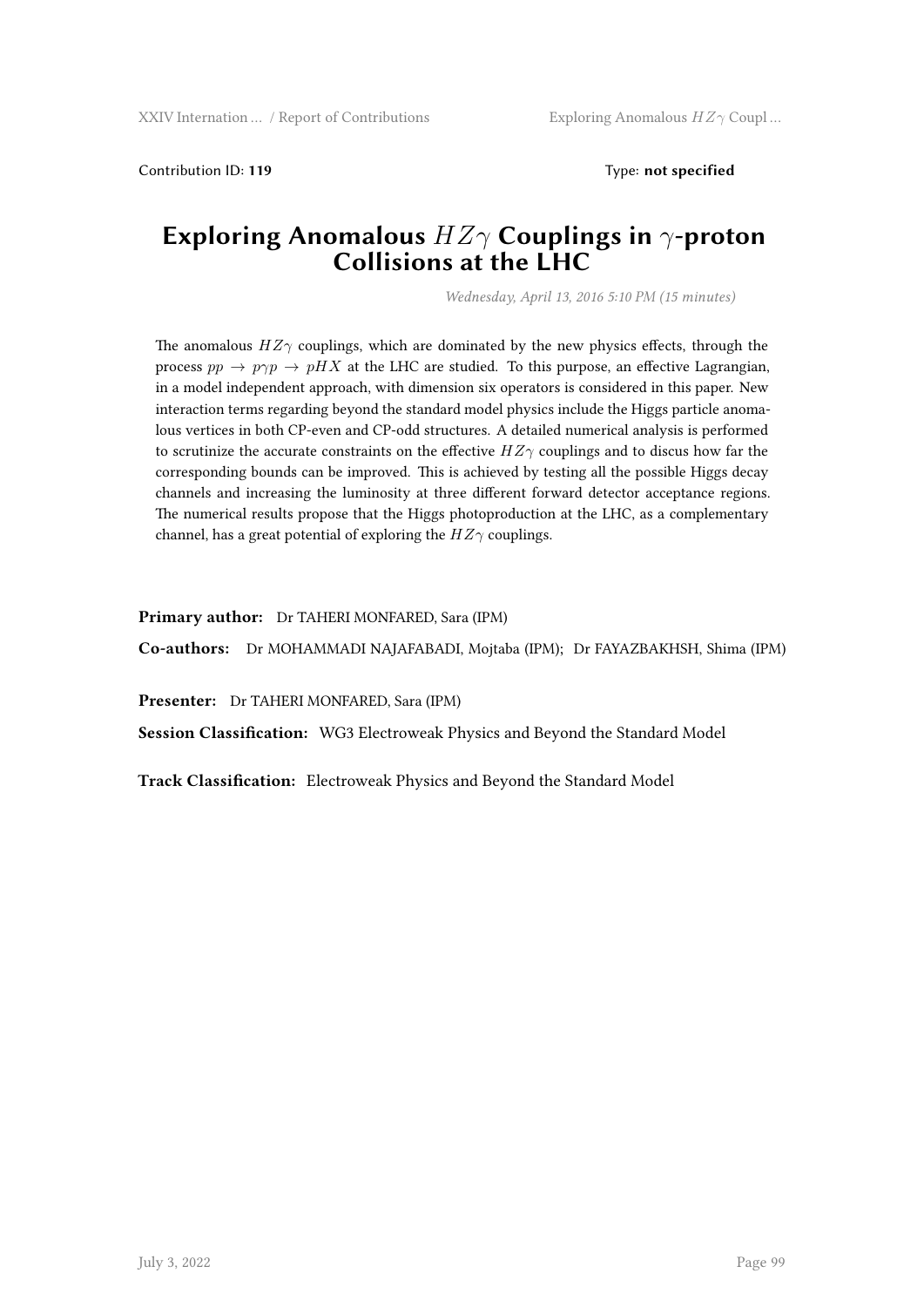XXIV Internation … / Report of Contributions The atmospheric prompt neutrino …

Contribution ID: 120 **Type: not specified** 

# **The atmospheric prompt neutrino flux revisited**

*Thursday, April 14, 2016 11:00 AM (15 minutes)*

I will present a state-of-the-art prediction for the prompt atmospheric neutrino flux in the framework of perturbative QCD. The calculation was performed using a gluon PDF constrained at smallx by the inclusion of charm production measurements from the LHCb experiment at 7 TeV, and recently validated with the corresponding 13 TeV data [arXiv:1511.06346, arXiv:1506.08025]

**Primary author:** Mr ROTTOLI, Luca (University of Oxford) **Presenter:** Mr ROTTOLI, Luca (University of Oxford) **Session Classification:** WG1 Structure Functions and Parton Densities

**Track Classification:** Structure Functions and Parton Densities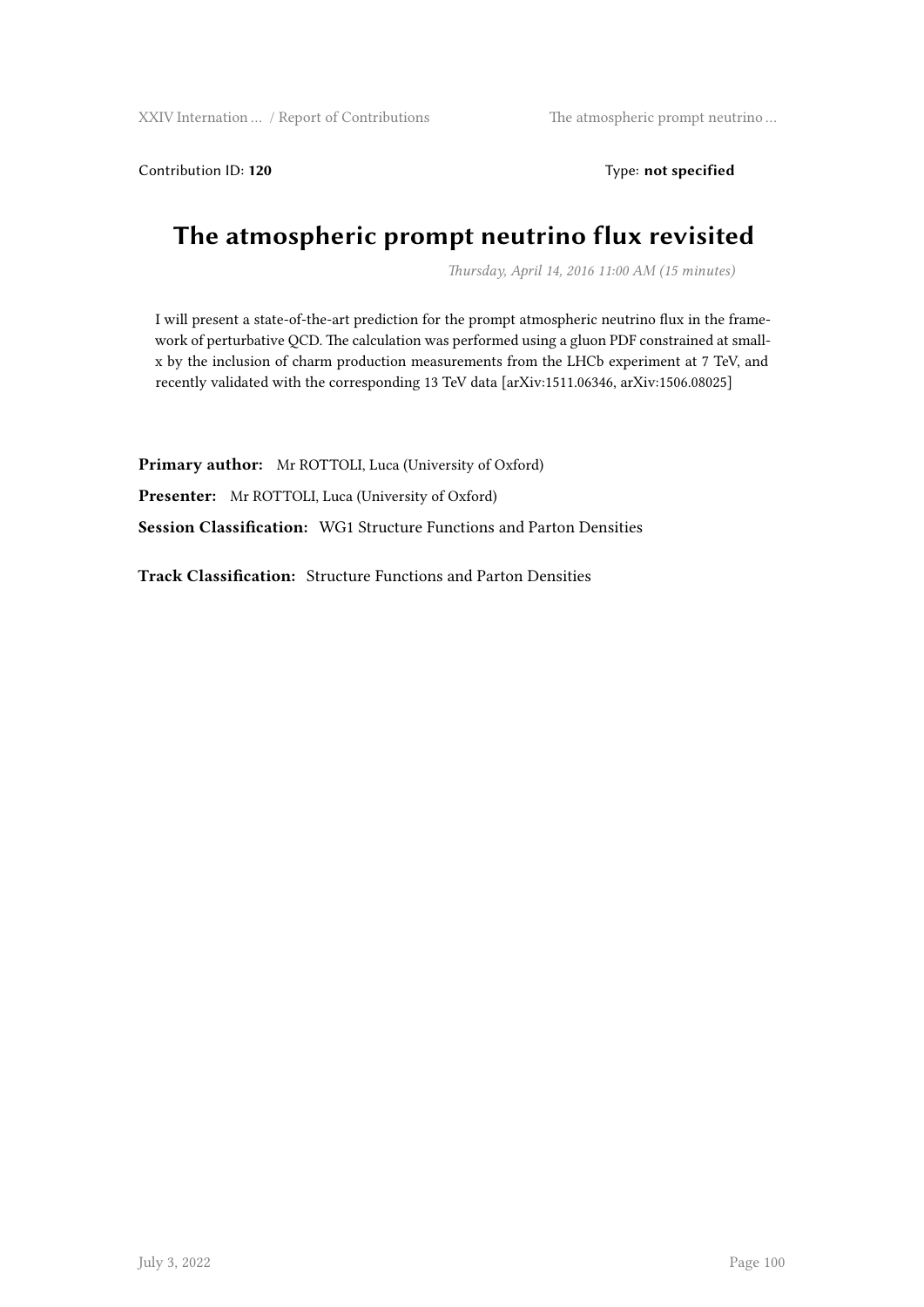Contribution ID: **121** Type: **not specified**

### **Threshold resummation for polarized high-p\_T hadron production at COMPASS**

*Wednesday, April 13, 2016 10:10 AM (15 minutes)*

We study the cross section for the photoproduction process gamma  $N \rightarrow h X$  where the incident photon and nucleon are longitudinally polarized and a hadron h is observed at high transverse momentum. Specifically, we address the "direct" part of the cross section, for which the photon interacts in a pointlike way. For this contribution we perform an all-order resummation of logarithmic threshold corrections generated by soft or collinear gluon emission to next-to-leading logarithmic accuracy. We present phenomenological results relevant for the COMPASS experiment and compare to recent COMPASS data.

**Primary author:** Ms UEBLER, Claudia (University of Regensburg) **Presenter:** Ms UEBLER, Claudia (University of Regensburg) **Session Classification:** WG6 Spin Physics

**Track Classification:** Spin Physics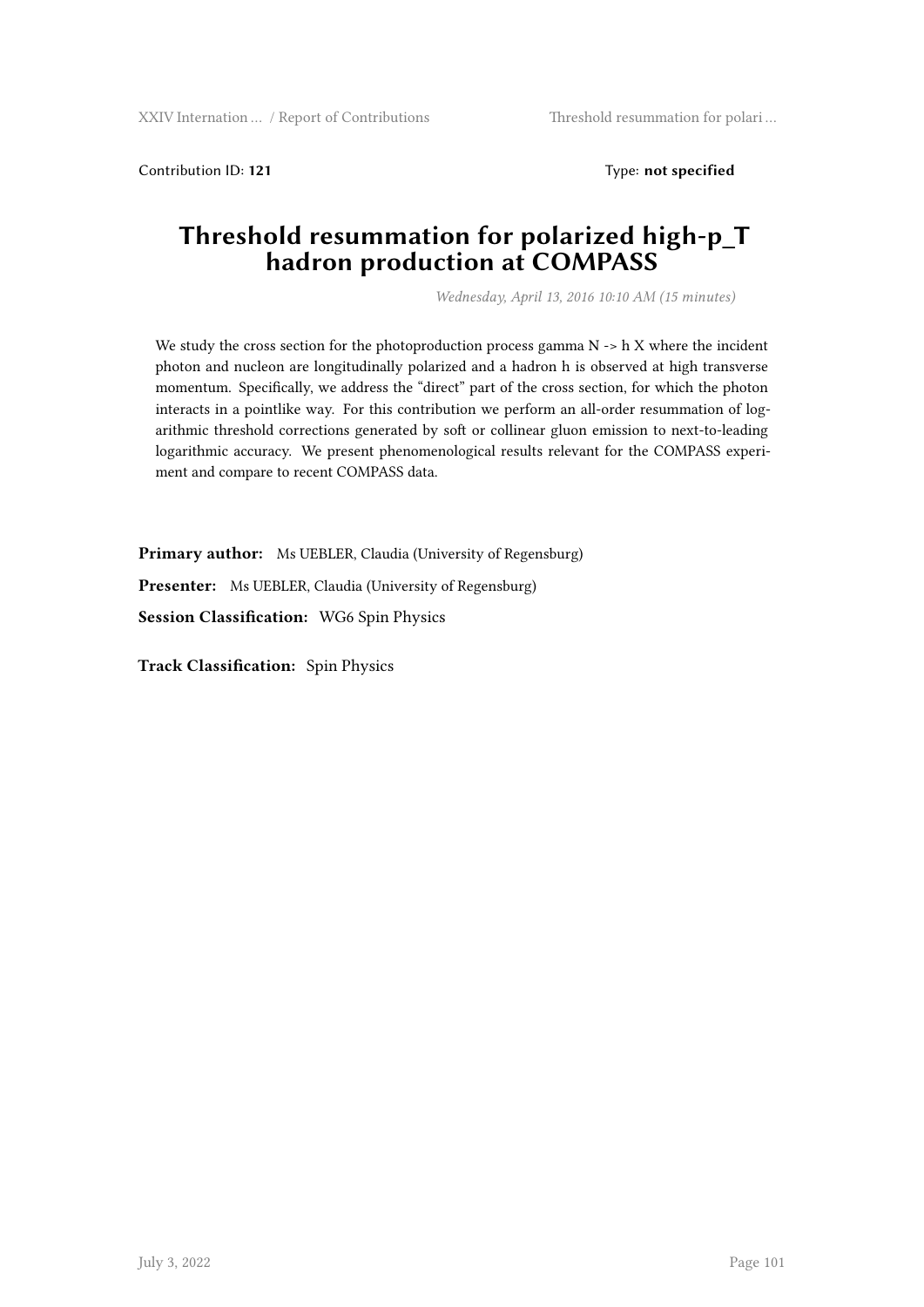XXIV Internation ... / Report of Contributions Combined analysis of charm-quark ...

Contribution ID: 122 Type: **not specified** 

### **Combined analysis of charm-quark fragmentation-fraction measurements**

*Tuesday, April 12, 2016 4:30 PM (15 minutes)*

A summary of measurements of the fragmentation of charm quarks into a specific hadron is given. Measurements performed in photoproduction and deep inelastic scattering in e+-p, pp and e+e- collisions are compared, using up-to-date branching ratios. Within uncertainties, all measurements agree, supporting the hypothesis that fragmentation is independent of the specific production process. Compared to individual measurements, the averaged fragmentation fractions have significantly reduced uncertainties. Implications of results for other physical quantities are considered.

**Primary author:** Dr ZENAIEV, Oleksandr (DESY)

**Co-authors:** Dr VERBYTSKYI, Andrii (Max-Planck-Institut für Physik); Dr LISOVYI, Mikhailo (Physikalisches Institut der Universität Heidelberg)

**Presenter:** Dr ZENAIEV, Oleksandr (DESY)

**Session Classification:** WG4 Heavy Flavours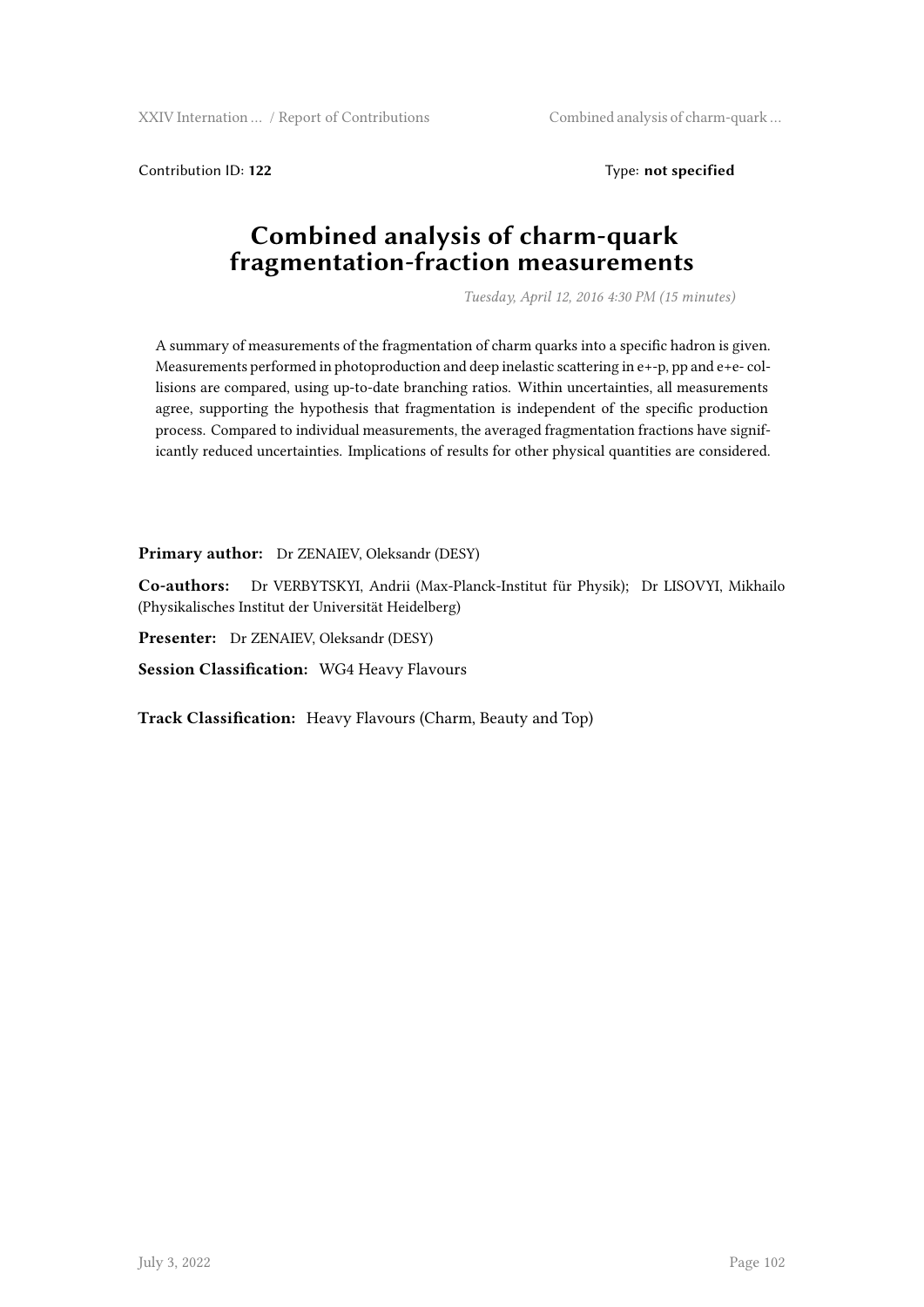Contribution ID: 124 Type: **not specified** 

### **Measurements of CP violation in charm decays at LHCb**

*Tuesday, April 12, 2016 10:00 AM (15 minutes)*

Most recent results on CP violation searches in the charm sector are presented. These include the world's most precise measurements of direct and indirect CP asymmetries in the singly-Cabibbosuppressed modes D0->pipi and D0->KK, based on the 3/fb data sample collected by LHCb during Run I.

Primary author: VECCHI, stefania (infn - Ferrara)

**Presenter:** Mr MARINO, Pietro (SNS and INFN-Pisa)

**Session Classification:** WG4 Heavy Flavours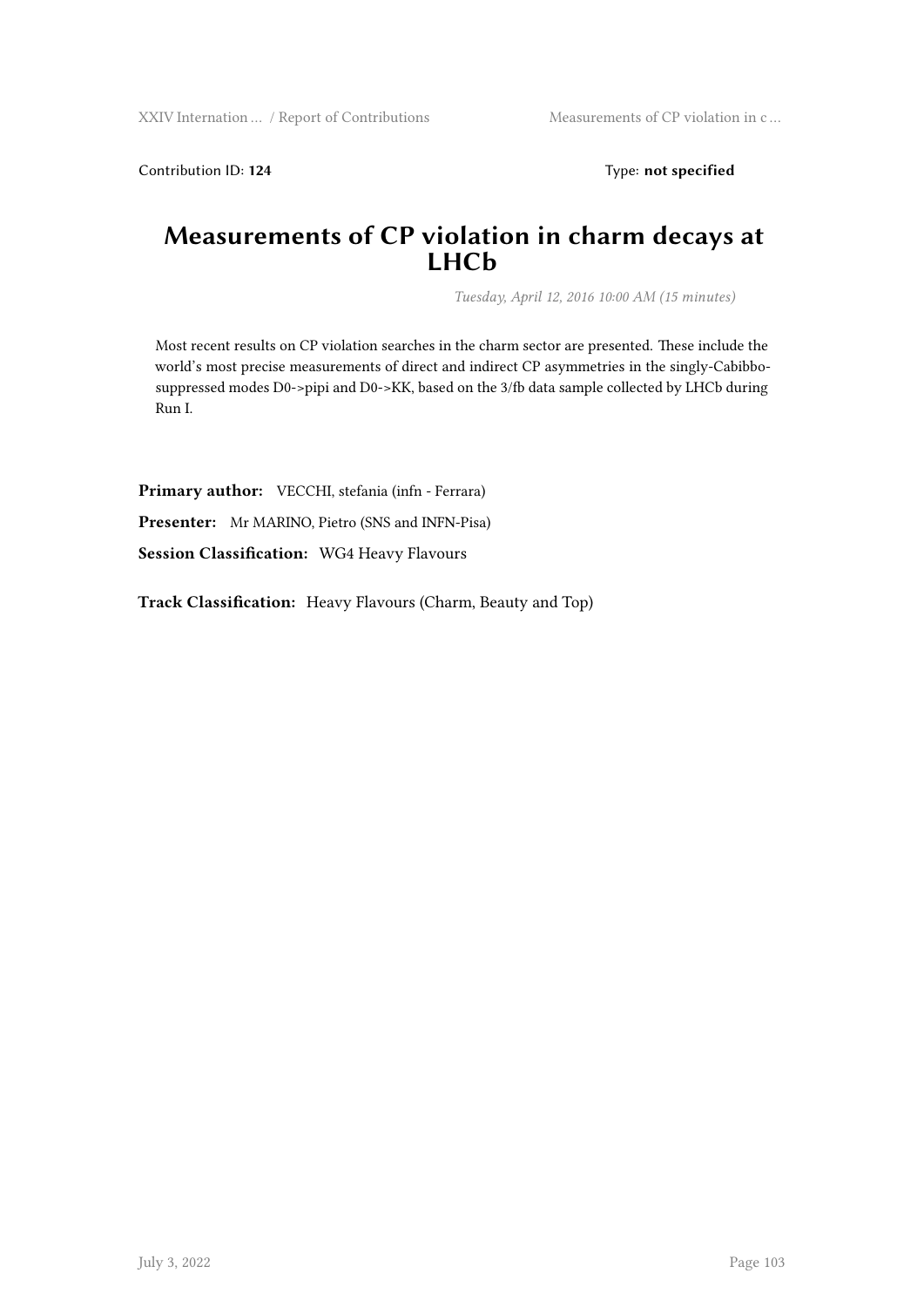Contribution ID: 125 Type: **not specified** 

### **Recent results on Bc properties and decays from LHCb**

*Tuesday, April 12, 2016 12:40 PM (15 minutes)*

Precision measurements of the Bc mass, lifetime and relative production cross-section, and the observation of several new decay modes were achieved using the 3 fb-1 of data collected by the LHCb experiment during the first run of the LHC. These results provide useful input for QCD effective models.

Primary author: VECCHI, stefania (infn - Ferrara)

**Presenter:** Dr YIN, Hang (Central China Normal Univerisity)

**Session Classification:** WG4 Heavy Flavours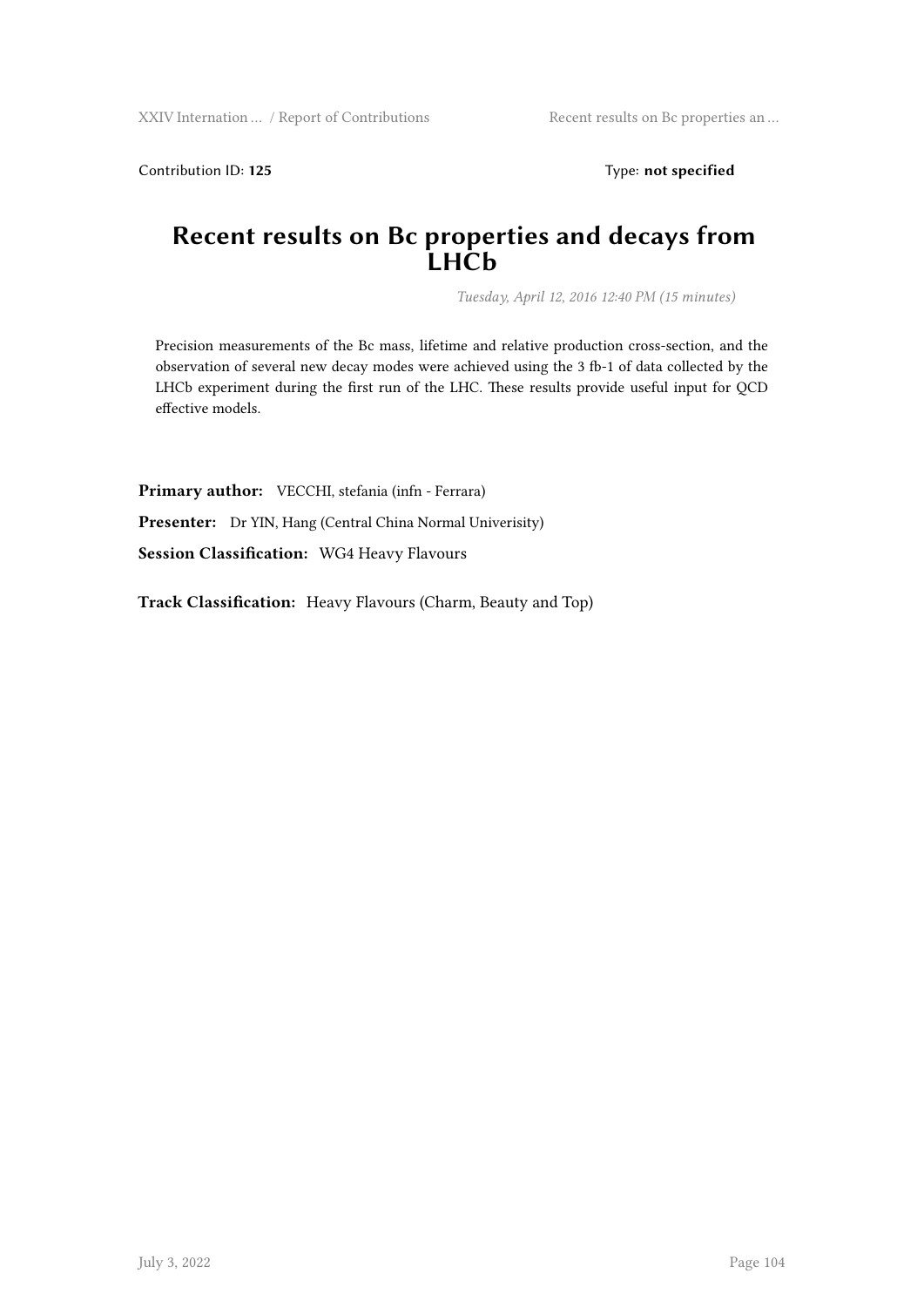Contribution ID: 126 **Type:** not specified

### **DDbar and DD pair production at the LHCb in the parton Reggeization approach**

*Tuesday, April 12, 2016 9:00 AM (15 minutes)*

We study the inclusive DDbar and DD pair production in proton-proton collisions at the LHC at leading order of the parton Reggeization approach endowed with universal scale-depended fragmentation functions for c-quark to D-meson and for gluon to D-meson transitions. We have described DDbar and DD correlations in azimuthal angle, as well as transverse momentum, rapidity, and invariant mass distributions measured in the forward region of rapidity by the LHCb Collaboration at the LHC  $(2 < y < 4)$  without free parameters. We have used Reggeized amplitudes for the processes RR->gg and RR->ccbar which are obtained accordingly to Feynman rules of the L.N. Lipatov effective theory of Reggeized partons, and Kimber-Martin-Ryskin model for unintegrated gluon distribution function in a proton with Martin-Stirling-Thorne-Watt collinear parton distributions as inputs.

**Primary author:** Mr KARPISHKOV, Anton (Samara State Aerospace University)

**Co-authors:** Dr SHIPILOVA, Aleksandra (Samara State Aerospace University); Prof. SALEEV, Vladimir (Samara State Aerospace University)

**Presenter:** Mr KARPISHKOV, Anton (Samara State Aerospace University)

**Session Classification:** WG4 Heavy Flavours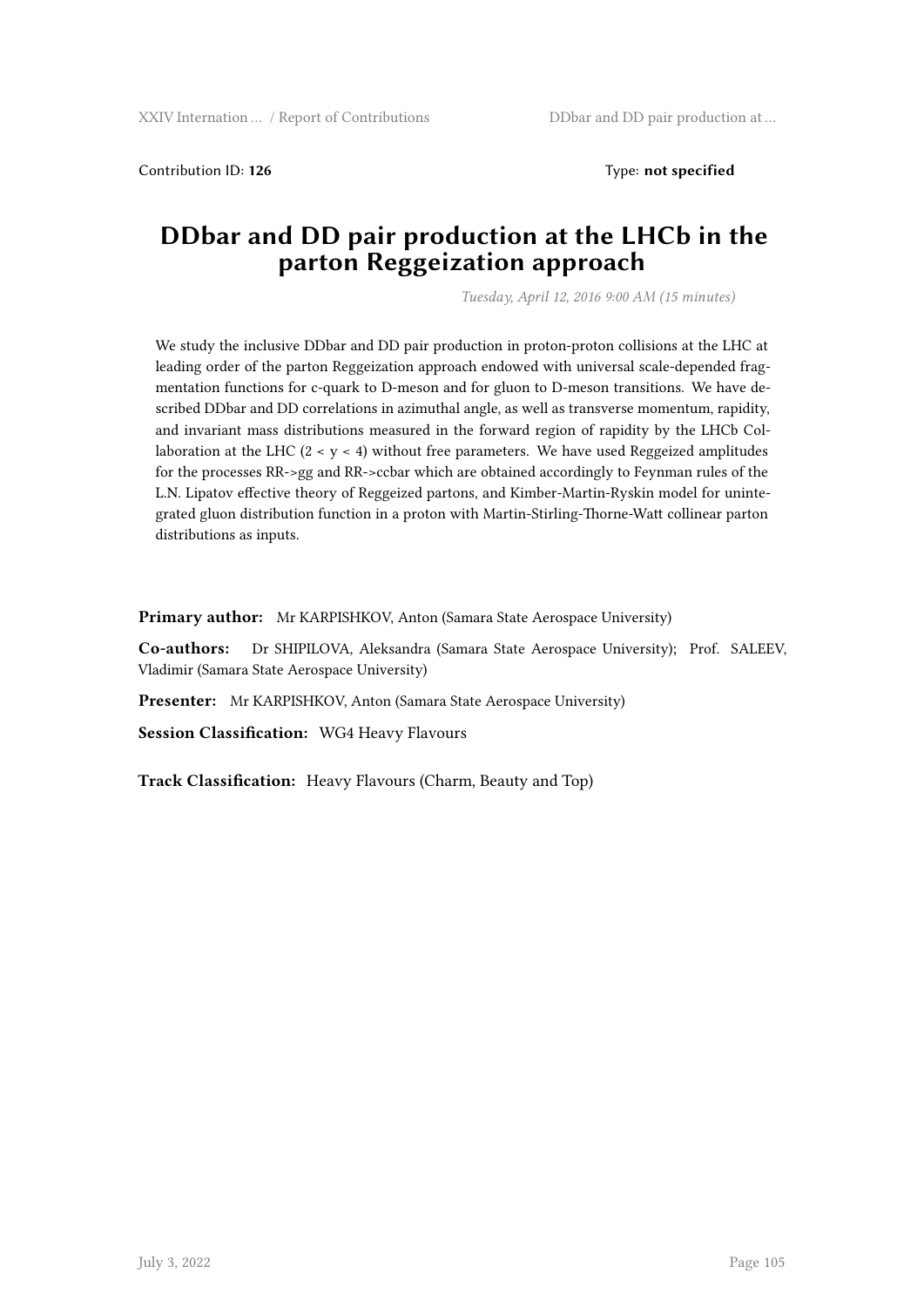Contribution ID: 127 Type: **not specified** 

# **Central Exclusive production at LHCb**

*Tuesday, April 12, 2016 4:50 PM (15 minutes)*

The cross-section for central exclusive production of J/psi and Psi(2S) mesons at 13 TeV is measured using the LHCb detector. Proton dissociative backgrounds are significant reduced compared to previous measurements through the use of forward shower counters, recently installed for Run 2. Cross-section ratios to previous measurements at 7 TeV allow more precise tests of theoretical predictions and constraints on the parton distribution functions

Primary author: VECCHI, stefania (infn - Ferrara) Presenter: Prof. MCNULTY, Ronan (University College Dublin) **Session Classification:** WG5 Small-x and Diffraction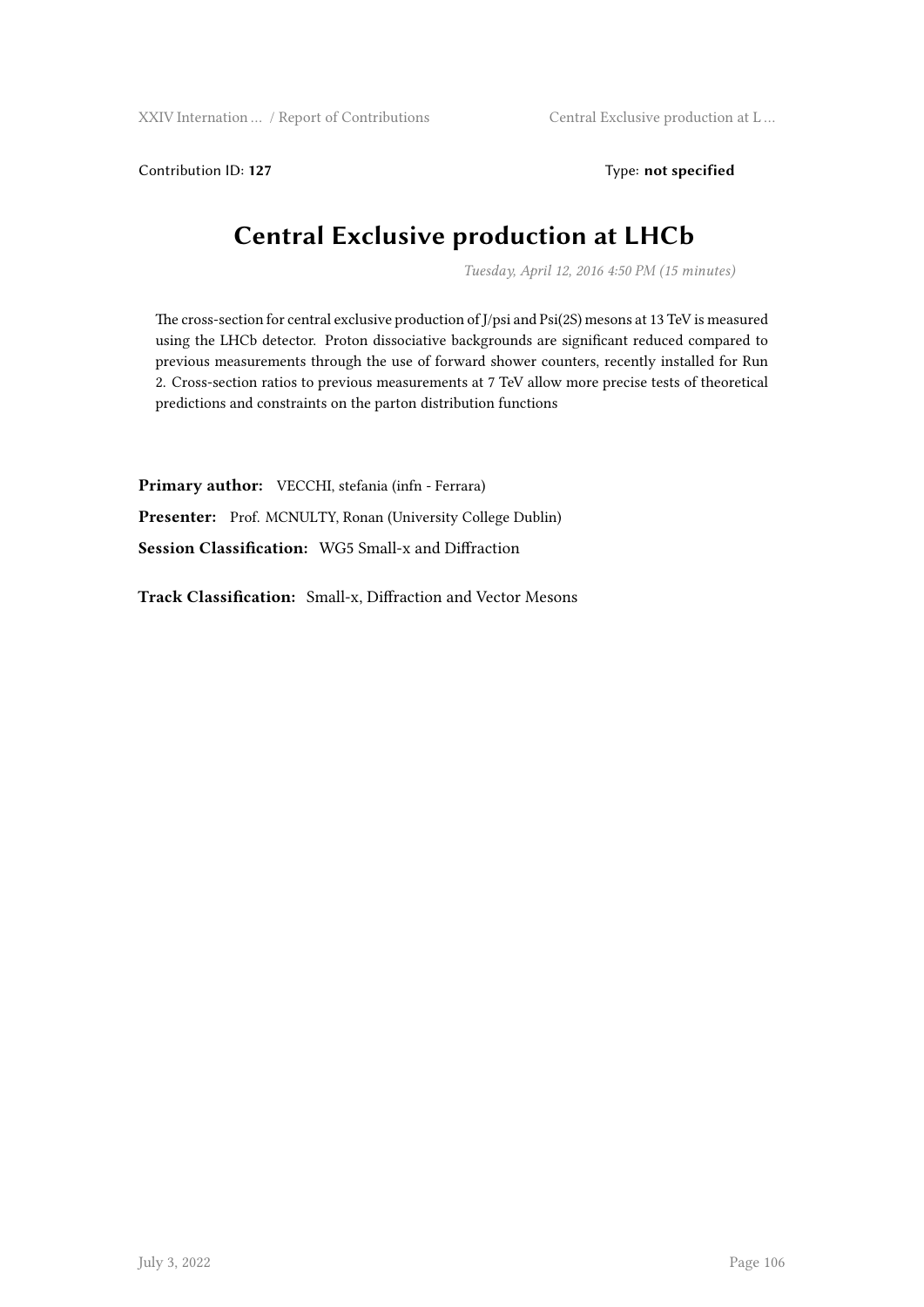XXIV Internation ... / Report of Contributions W, Z and top production measure ...

Contribution ID: 128 Type: not specified

# **W, Z and top production measurements at LHCb**

*Wednesday, April 13, 2016 3:40 PM (15 minutes)*

LHCb's unique forward acceptance allow for measurements of EW and hard QCD processes at large rapidity. In this talk the latest LHCb results on W, Z and top production are presented.

Primary author: VECCHI, stefania (infn - Ferrara) **Presenter:** SESTINI, Lorenzo (Padova) **Session Classification:** WG1/WG3 joint session (EW+PDF)

**Track Classification:** Structure Functions and Parton Densities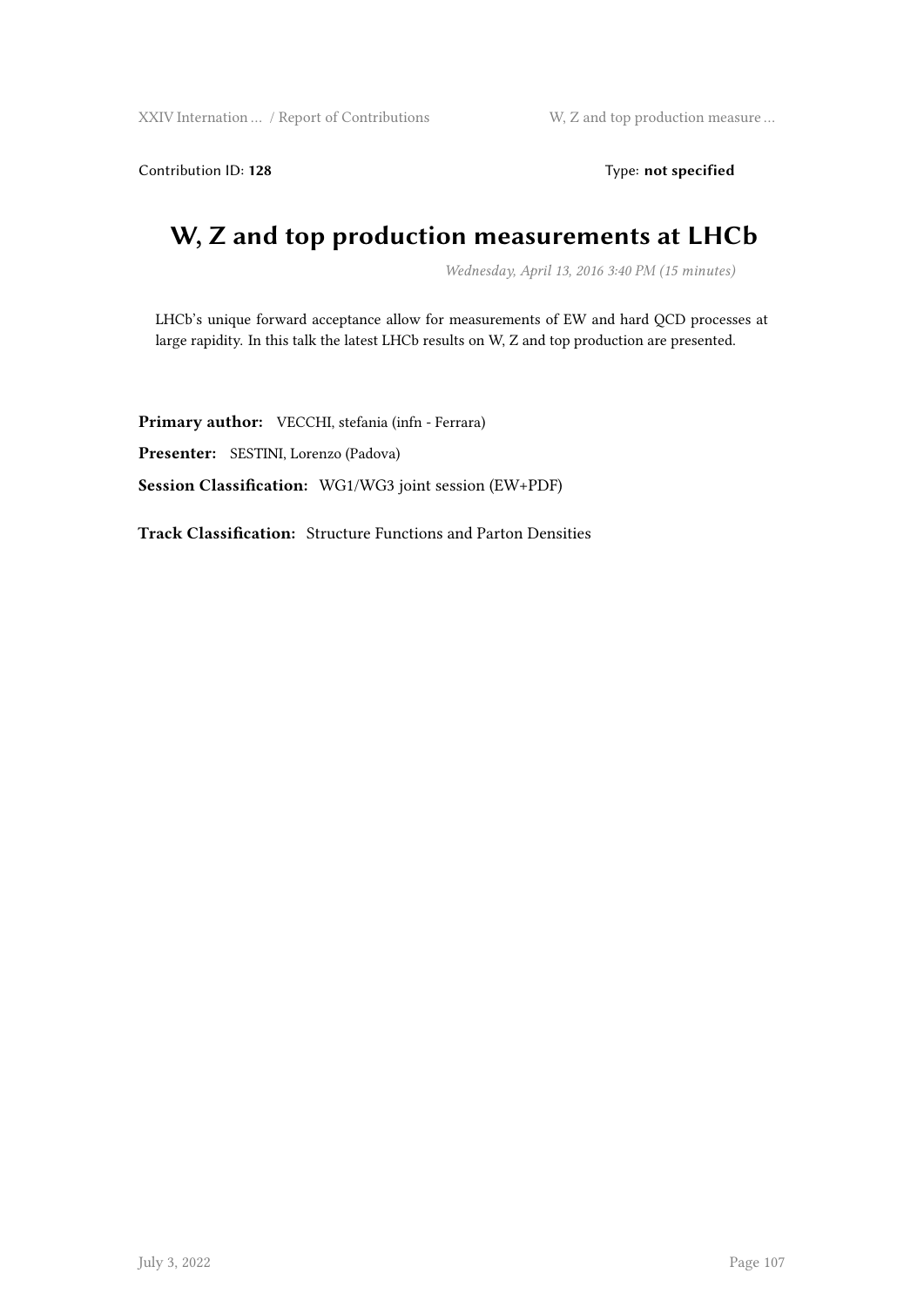Contribution ID: 129 **Type: not specified** 

### **13 TeV cross-section measurements at LHCb**

*Tuesday, April 12, 2016 2:30 PM (15 minutes)*

By using the very first proton-proton collision data of the LHC Run II, LHCb performed a series of measurements, notably including the cross-sections for heavy boson, quarkonia, beauty and charm productions. The results have been carried out by exploiting a new scheme for the LHCb software trigger that gives the possibility to finalise physics analyses directly from data objects produced by the online reconstruction. Physics results will be discussed with some emphasis on the performance and technical implementation of this novel trigger approach.

Primary author: VECCHI, stefania (infn - Ferrara) **Presenter:** SZUMIAK, Tomasz (Cracow-AGH) **Session Classification:** WG4 Heavy Flavours

**Track Classification:** Heavy Flavours (Charm, Beauty and Top)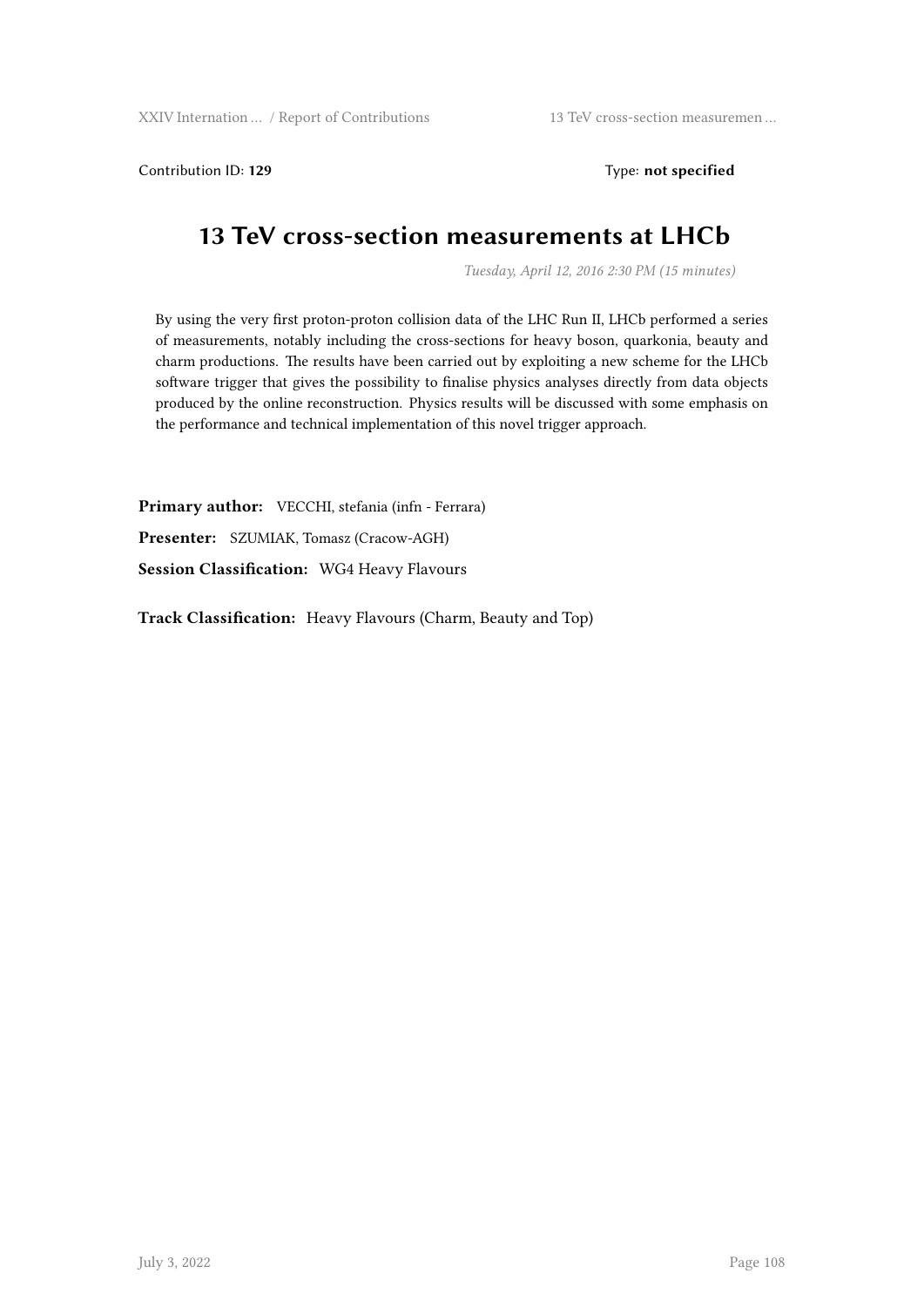Contribution ID: **130** Type: **not specified**

### **Recent developments in APFEL**

*Wednesday, April 13, 2016 4:50 PM (15 minutes)*

APFEL is a numerical code specialized for PDF fits that provides a fast and accurate solution of the DGLAP equations up to NNLO in QCD and LO in QED. In addition to PDF evolution, APFEL also provides a module that computes deep-inelastic scattering cross sections in several mass schemes up to NNLO in QCD. In this contribution I will present the most recent developments carried out in the APFEL framework. They include: the implementation of the intrinsic charm contributions to the FONLL structure functions, the computation of the polarized evolution up to NNLO in QCD, the small-x resummed evolution up to NLL, the implementation of the single-inclusive cross sections needed for the determination of fragmentation functions (FFs). APFEL is currently used by the NNPDF collaboration and is interfaced to the xFitter public code and thus all these developments are or will be used to improve the determination of PDFs and FFs.

**Primary author:** Dr BERTONE, Valerio (University of Oxford) **Presenter:** Dr BERTONE, Valerio (University of Oxford) **Session Classification:** WG1 Structure Functions and Parton Densities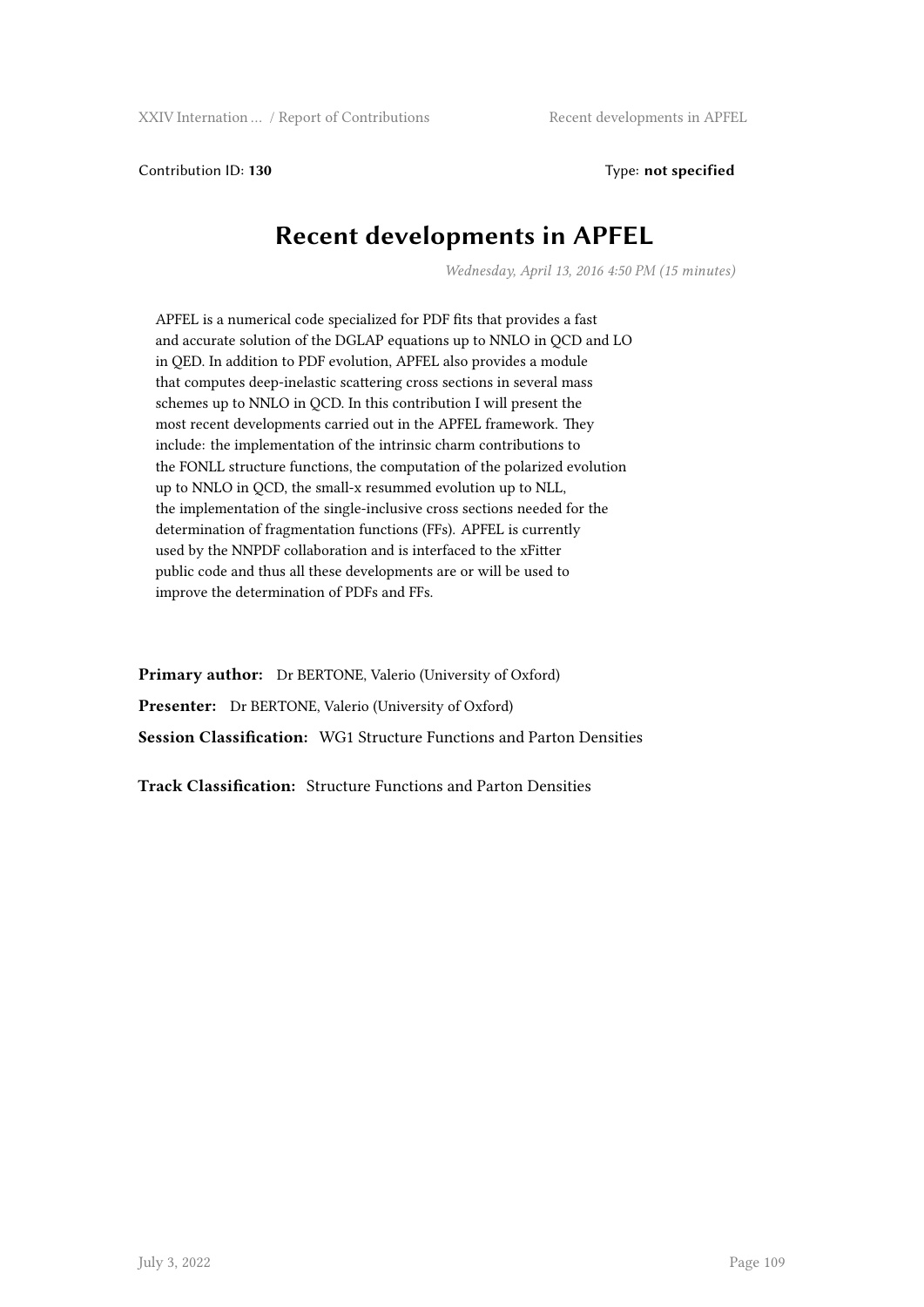Contribution ID: **131** Type: **not specified**

### **The ATLAS Tile Calorimeter, its performance with 13 TeV proton-proton collisions, and its upgrades for the high luminosity LHC**

*Thursday, April 14, 2016 9:23 AM (20 minutes)*

The Tile Calorimeter (TileCal) is the central hadronic calorimeter of the ATLAS experiment at the LHC. Jointly with the other calorimeters it is designed for reconstruction of hadrons, jets, tauparticles and missing transverse energy. It also assists in the muon identification. A summary of the upgrades and performance results for TileCal using pp collisions from the initial LHC Run II at 13 TeV will be presented. For the high luminosity era a major upgrade of the TileCal electronics is planned, and the ongoing developments for on- and off-detector systems, together with expected performance characteristics and recent beam tests of prototypes, will be described.

**Primary author:** Prof. WHITE, Andy (University of Texas at Arlington)

**Presenter:** DAVIDEK, Tomas (Charles University, Prague)

**Session Classification:** WG7 Future Experiments

**Track Classification:** Future Experiments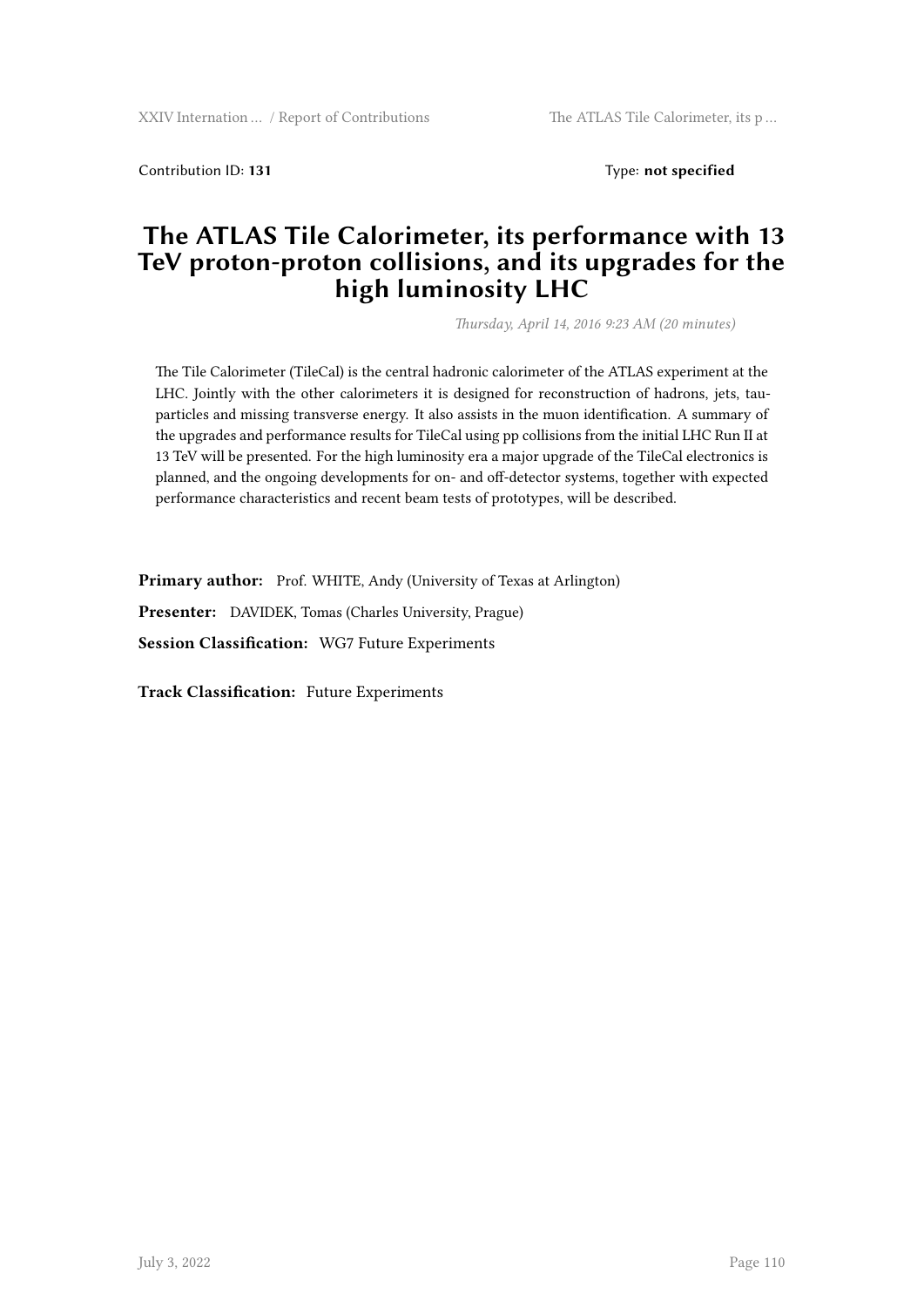Contribution ID: **132** Type: **not specified** 

## **The Mu2e Experiment at Fermilab**

*Wednesday, April 13, 2016 4:30 PM (20 minutes)*

The Mu2e Experiment at Fermilab will search for coherent, neutrinoless conversion of muons into electrons in the field of a nucleus with a sensitivity improvement of a factor of 10,000 over previous experiments. Such a charged lepton flavor-violating reaction probes new physics at a scale inaccessible with direct searches at either present or planned high energy colliders. The experiment both complements and extends the current search for muon decay to electron+gamma at MEG and searches for new physics at the LHC. We will present the physics motivation for Mu2e, the novel design of the muon beamline and the detector, and the current status of the experiment.

#### **Summary**

We will present the physics motivation and status of the Mu2e experiment at Fermilab.

**Primary author:** CORCORAN, Marjorie (Rice University) **Presenter:** MORESCALCHI, Luca (Pisa) **Session Classification:** WG7 Future Experiments

**Track Classification:** Future Experiments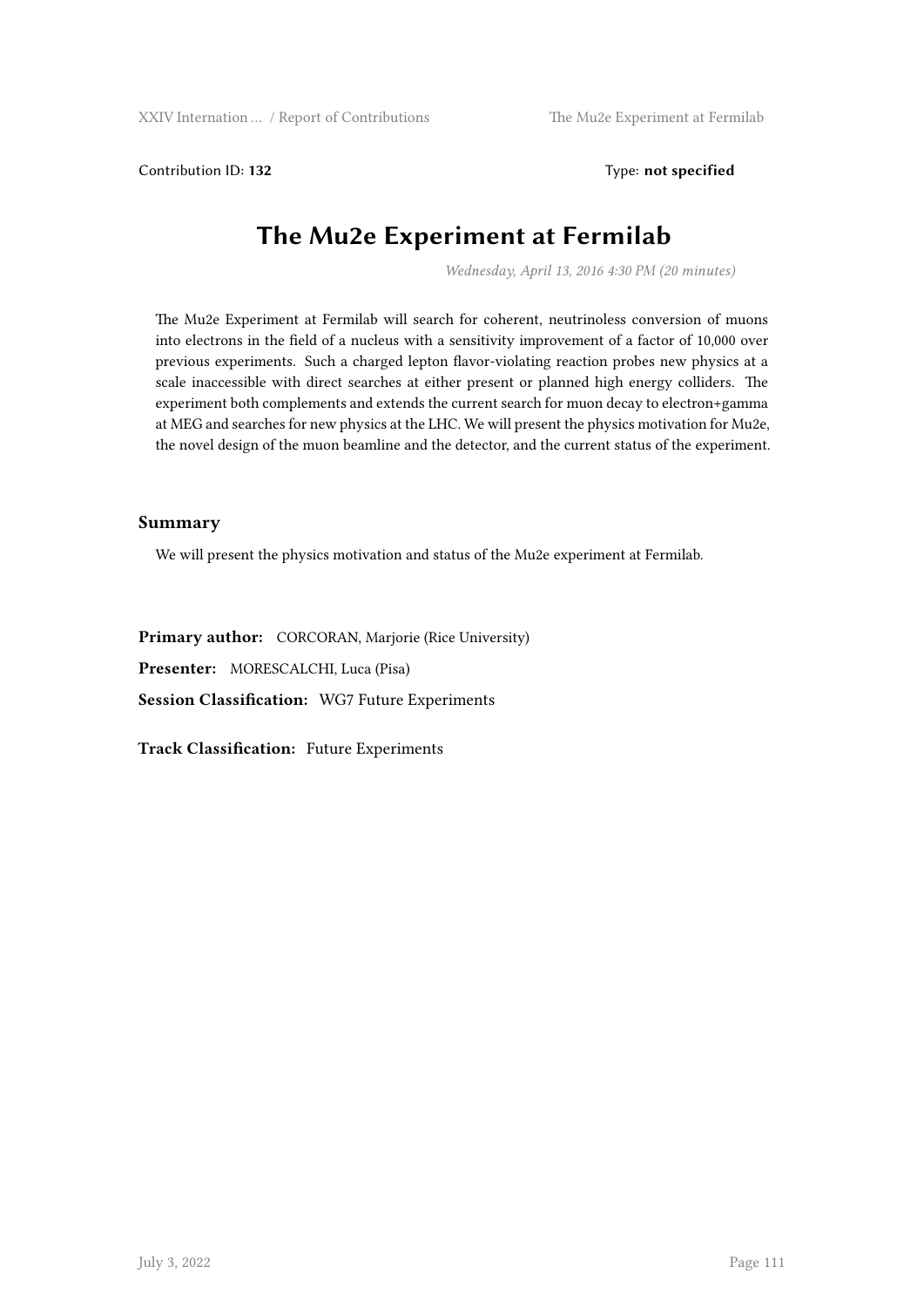Contribution ID: **133** Type: **not specified**

### **Charm hadroproduction in the atmosphere, QCD and neutrino astronomy**

*Tuesday, April 12, 2016 3:30 PM (15 minutes)*

We update predictions for lepton fluxes from the hadroproduction of charm quarks in the scattering of primary cosmic rays with the Earth's atmosphere. The calculation of charm-pair hadroproduction applies the latest results from perturbative QCD through next-to-next-to-leading order and modern parton distributions, together with estimates on various sources of uncertainties. Our predictions for the lepton fluxes turn out to be compatible, within the uncertainty band, with recent results in the literature. However, by taking into account contributions neglected in previous works, our total uncertainties are much larger. The predictions are crucial for the interpretation of results from neutrino experiments like IceCube, when disentangling signals of neutrinos of astrophysical origin from the atmospheric background.

**Primary author:** MOCH, Sven-Olaf (UHH) **Presenter:** MOCH, Sven-Olaf (UHH) **Session Classification:** WG4 Heavy Flavours

**Track Classification:** Heavy Flavours (Charm, Beauty and Top)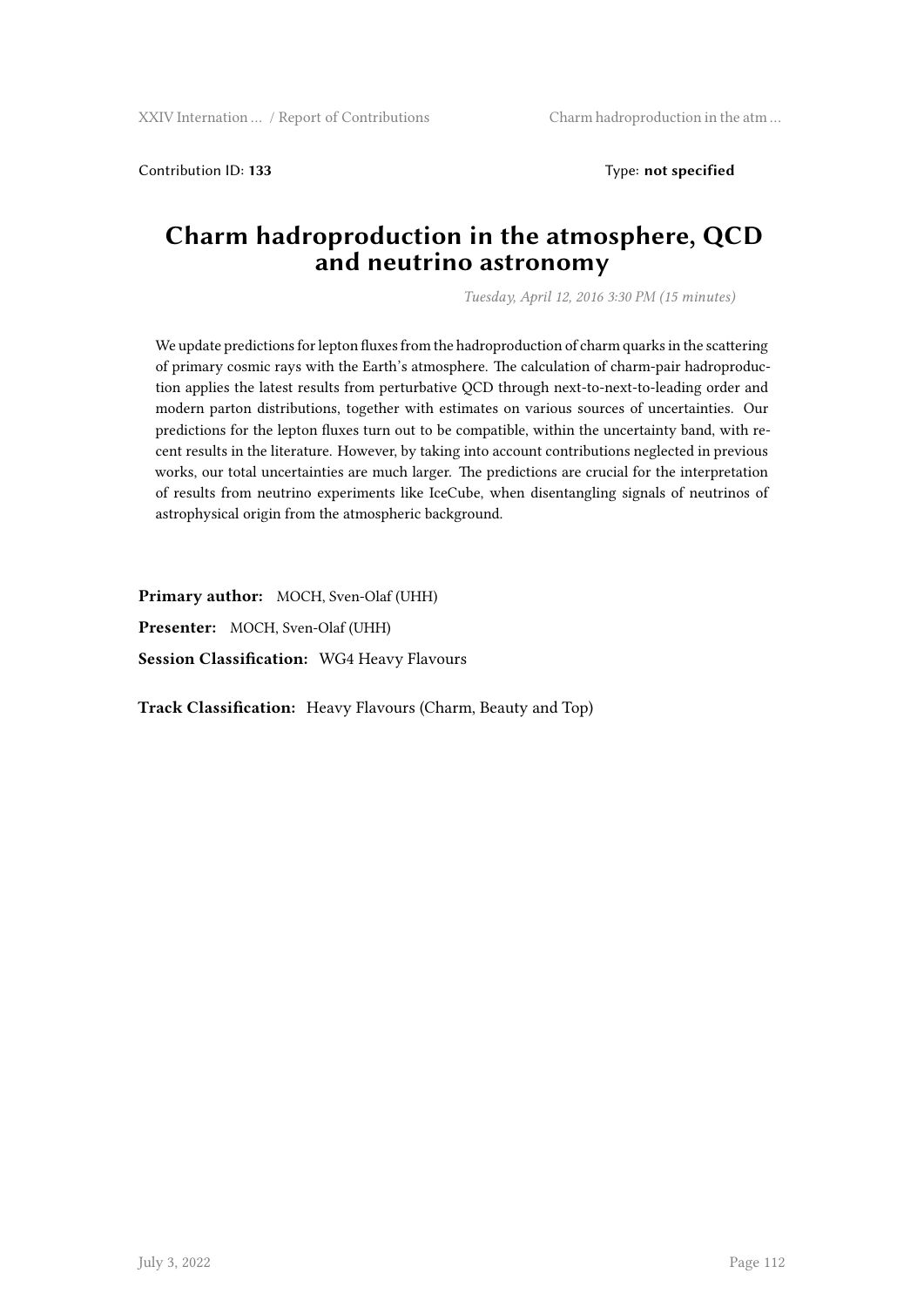Contribution ID: 134 Type: **not specified** 

#### **PDF4LHC recommendations for LHC Run II: A critical appraisal**

*Tuesday, April 12, 2016 12:20 PM (15 minutes)*

We review the current status in the determination of parton distribution functions in view of the precision requirements for LHC in the run II.

**Primary author:** MOCH, Sven-Olaf (UHH) **Presenter:** Mrs PLACAKYTE, Ringaile (DESY) **Session Classification:** WG1 Structure Functions and Parton Densities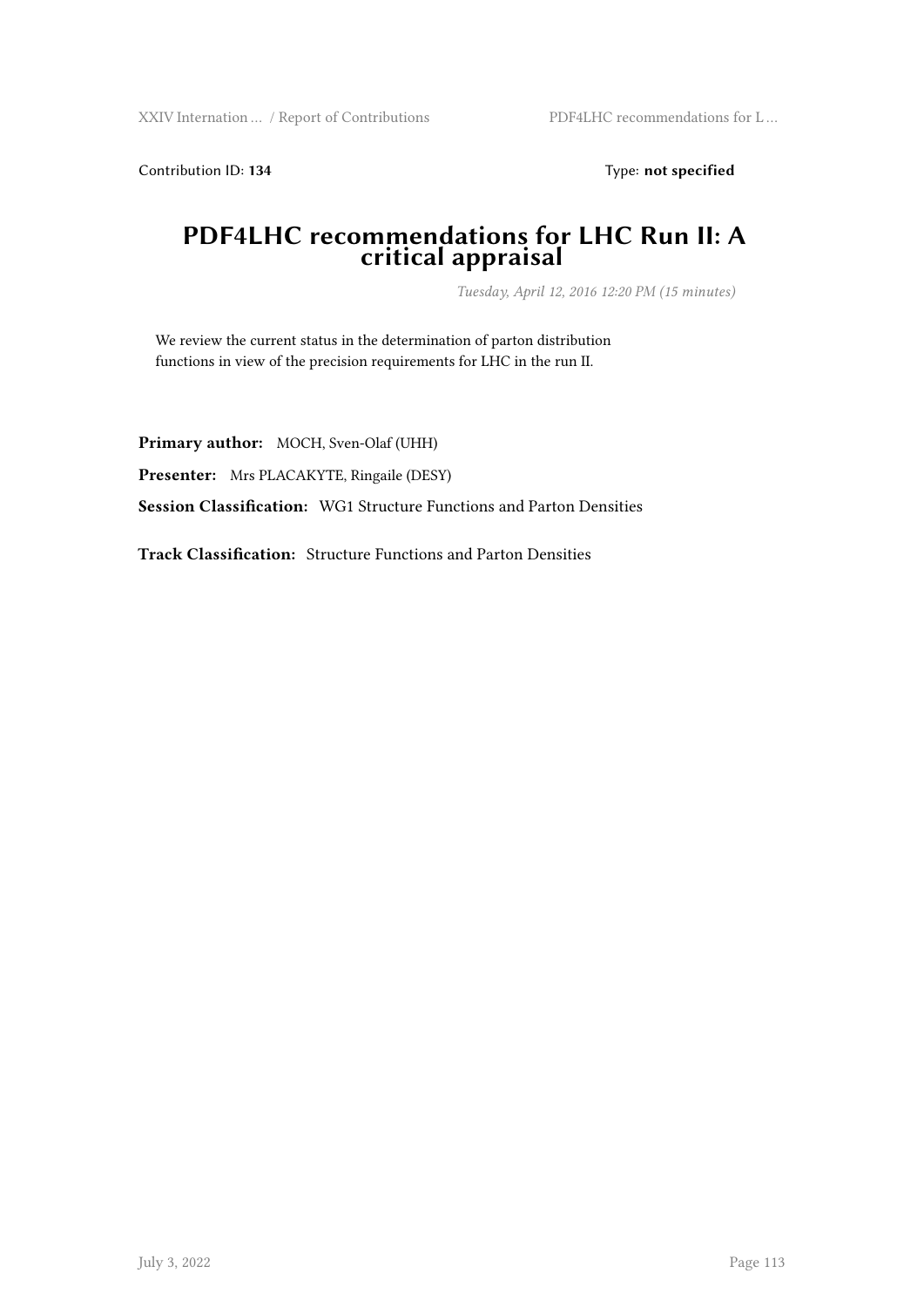Contribution ID: 135 Type: **not specified** 

### **Update of MMHT PDFs**

*Tuesday, April 12, 2016 9:00 AM (15 minutes)*

We present continuing work on the the MMHT PDFs. We discuss the changes in the PDFs and predictions due to variation in heavy quark masses. We present in detail the impact of the final combined HERA cross section data, and examine the fit quality. We also highlight plans for the future, in particular the potential impact of data sets not included in the current fit, and of new theoretical calculations.

#### **Summary**

Update of MMHT PDFs.

Primary author: Prof. THORNE, Robert (University College London)

**Co-authors:** Prof. MARTIN, Alan (IPPP, Durham); Dr HARLAND-LANG, Lucian (University College London); Dr MOTYLINSKI, Patrick (University College London)

**Presenter:** Prof. THORNE, Robert (University College London)

**Session Classification:** WG1 Structure Functions and Parton Densities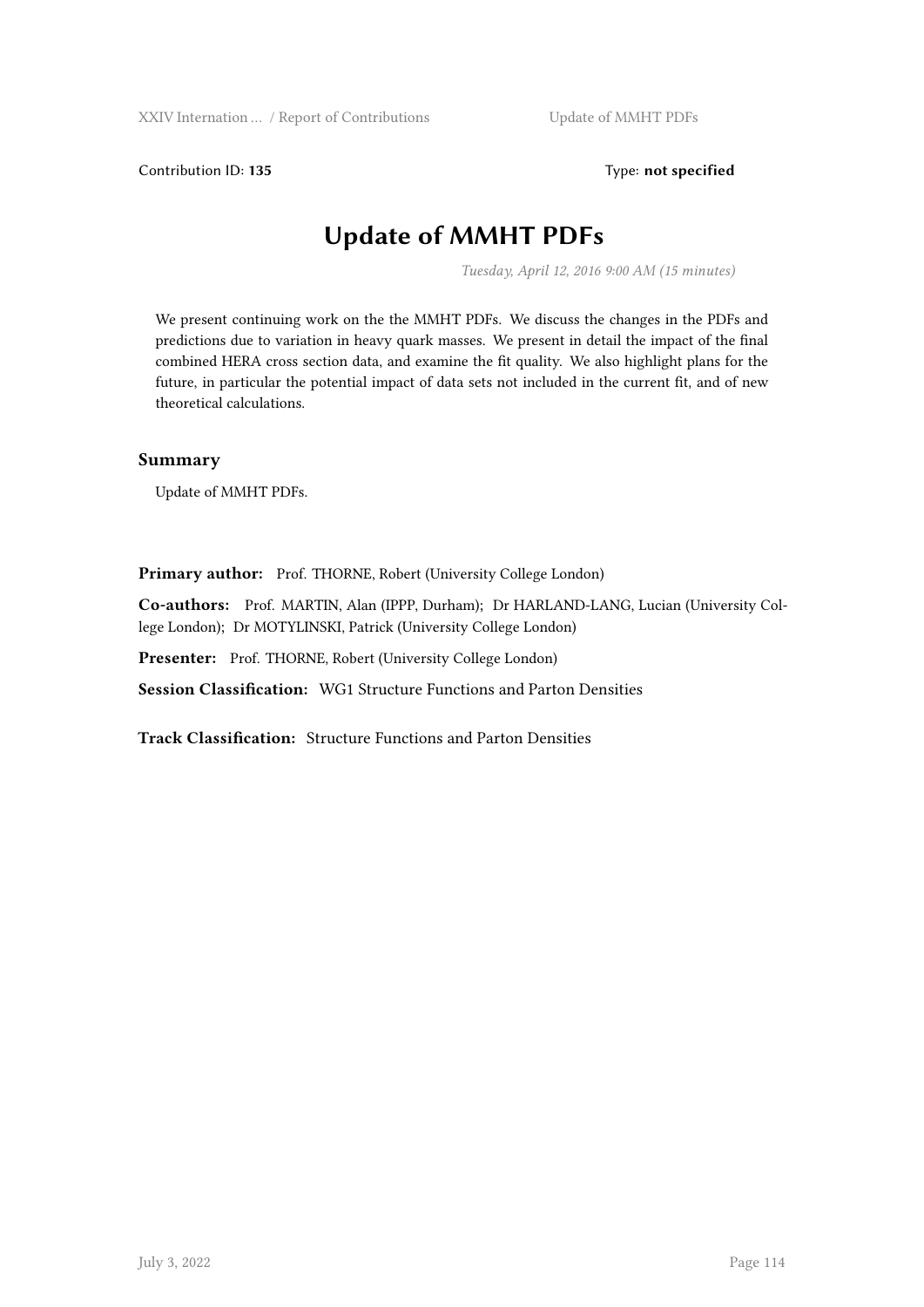Contribution ID: **136** Type: **not specified**

### **Determination of the top-quark mass from single top-quark production in hadronic collisions**

*Wednesday, April 13, 2016 12:20 PM (15 minutes)*

We determine the mass of the top quark from cross section data for the hadro-production of single top quarks in the *t*- and *s*-channel reactions. We apply QCD perturbative corrections up to next-to-next-to-leading order terms from soft-gluon resummation to extract the top-quark mass in well-defined renormalization schemes. The cross section for the production of single top quarks is dominated by the light quark-flavor distributions in the proton, which allows for a mass determination largely independent of the gluon distribution.

**Primary authors:** Dr ALEKHIN, Sergey (Universität Hamburg); Dr THIER, Stephan (Universität Hamburg); Prof. MOCH, Sven-Olaf (Universität Hamburg)

**Presenter:** Dr THIER, Stephan (Universität Hamburg)

**Session Classification:** WG4 Heavy Flavours

**Track Classification:** Heavy Flavours (Charm, Beauty and Top)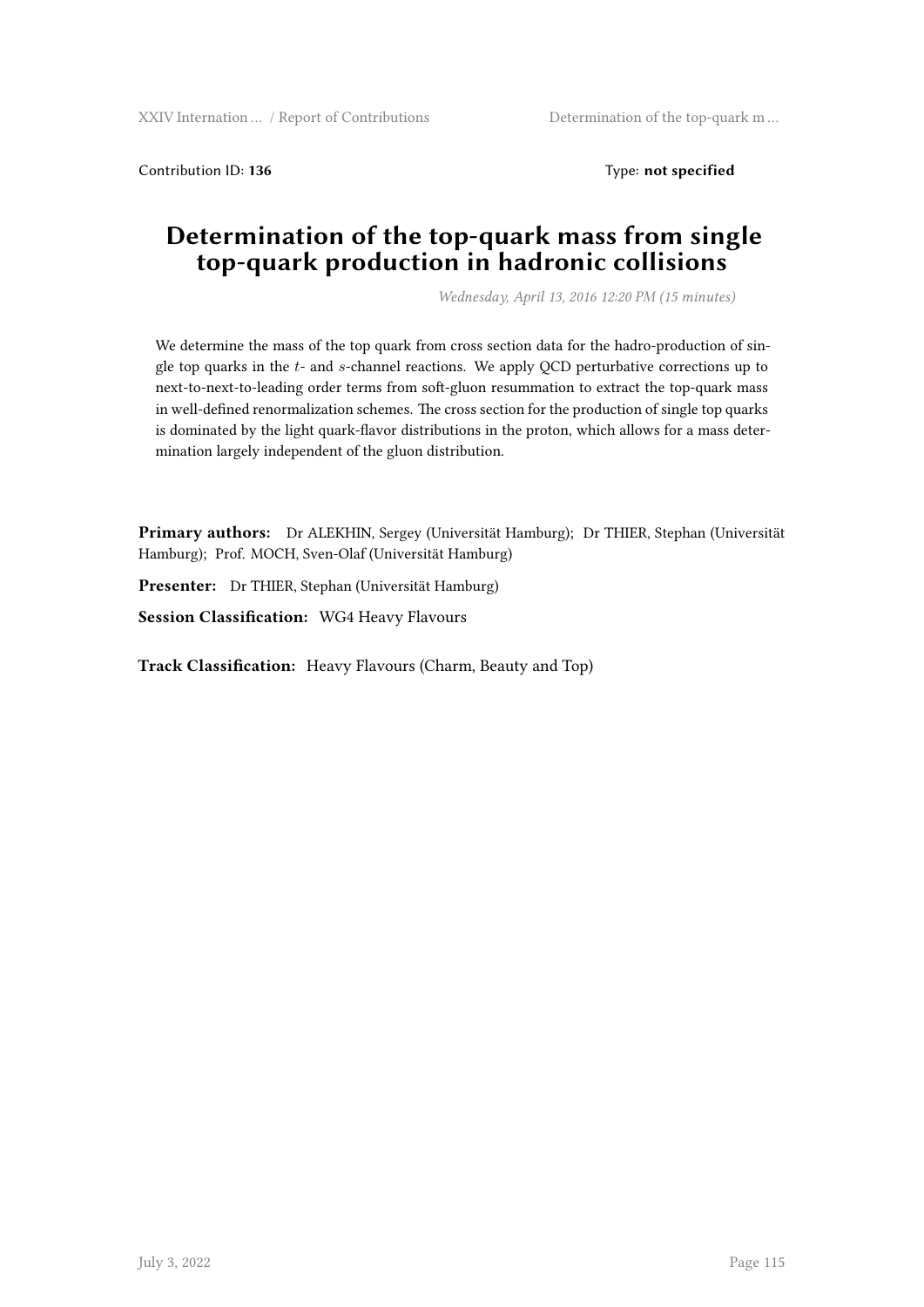Contribution ID: **137** Type: **not specified**

### **New observables in quarkonium production**

*Thursday, April 14, 2016 12:00 PM (20 minutes)*

In this talk, I will focus on the study of associated-quarkonium production in a number of channels at the LHC. First, I will address the case of quarkonium-pair production [1,2,3] which has recently been studied by LHCb [4], CMS [5] and D0 [6,7]. I will argue that the inclusion of Double-Parton Scattering (DPS) and Next-to-Leading Order (NLO) contributions are necessary to account for the existing data. I will then address the case of quarkonium + vector boson [8,9,10] which has recently been studied by ATLAS [11,12].

References:

[1] J/Psi -pair production at large momenta: Indications for double parton scatterings and large alpha\_s^5 contributions. By J.P. Lansberg, H.S. Shao. arXiv:1410.8822 [hep-ph]. Phys.Lett. B751 (2015) 479-486.

[2] Production of J/psi+eta(c) vs. J/psi+J/psi at the LHC: Impact of Real alpha\_s^5 corrections. By J.P. Lansberg, H.-S. Shao. [arXiv:1308.0474 [hep-ph]]. Phys.Rev.Lett. 111 (2013) 122001.

[3] Double-quarkonium production at a fixed-target experiment at the LHC (AFTER@LHC). By J.P. Lansberg, H.S. Shao. arXiv:1504.06531 [hep-ph]. Nucl.Phys. B900 (2015) 273-294.

[4] Observation of J/psi pair production in pp collisions at sqrt{s}=7 TeV. By LHCb Collaboration. arXiv:1109.0963 [hep-ex]. Phys.Lett. B707 (2012) 52-59.

[5] Measurement of prompt J/psi pair production in pp collisions at sqrt $\{s\} = 7$  TeV. By CMS Collaboration. arXiv:1406.0484 [hep-ex]. JHEP 1409 (2014) 094.

[6] Observation and studies of double J/psi production at the Tevatron. By D0 Collaboration. arXiv:1406.2380 [hep-ex]. Phys.Rev. D90 (2014) 11, 111101.

[7] Evidence for simultaneous production of J/psi and Upsilon mesons. By D0 Collaboration. [arXiv:1511.02428 [hep-ex]].

[8] Next-to-leading-order QCD corrections to the yields and polarisations of J/Psi and Upsilon directly produced in association with a Z boson at the LHC. By B. Gong, J.P. Lansberg, C. Lorce, J.X. Wang. [arXiv:1210.2430 [hep-ph]]. JHEP 1303 (2013) 115.

[9] Reassessing the importance of the colour-singlet contributions to direct J/psi + W production at the LHC and the Tevatron. By J.P. Lansberg, C. Lorce. [arXiv:1303.5327 [hep-ph]]. Phys.Lett. B726 (2013) 218-222.

[10] Next-to leading order QCD corrections to quarkonium + vector bosons hadroproduction. J.P. Lansberg, H.S. Shao, L.P. Sun (work in progress).

[11] Observation and measurements of the production of prompt and non-prompt J/psi mesons in association with a Z boson in pp collisions at sqrt{s} = 8 TeV with the ATLAS detector. By ATLAS Collaboration. arXiv:1412.6428 [hep-ex]. Eur.Phys.J. C75 (2015) 5, 229.

[12] Measurement of the production cross section of prompt J/psi mesons in association with a  $W^+$ -/- boson in pp collisions at sqrt{s} = 7 TeV with the ATLAS detector. By ATLAS Collaboration. arXiv:1401.2831 [hep-ex]. JHEP 1404 (2014) 172.

**Primary author:** LANSBERG, Jean-Philippe (IPN Orsay - Paris Sud U. - CNRS/IN2P3)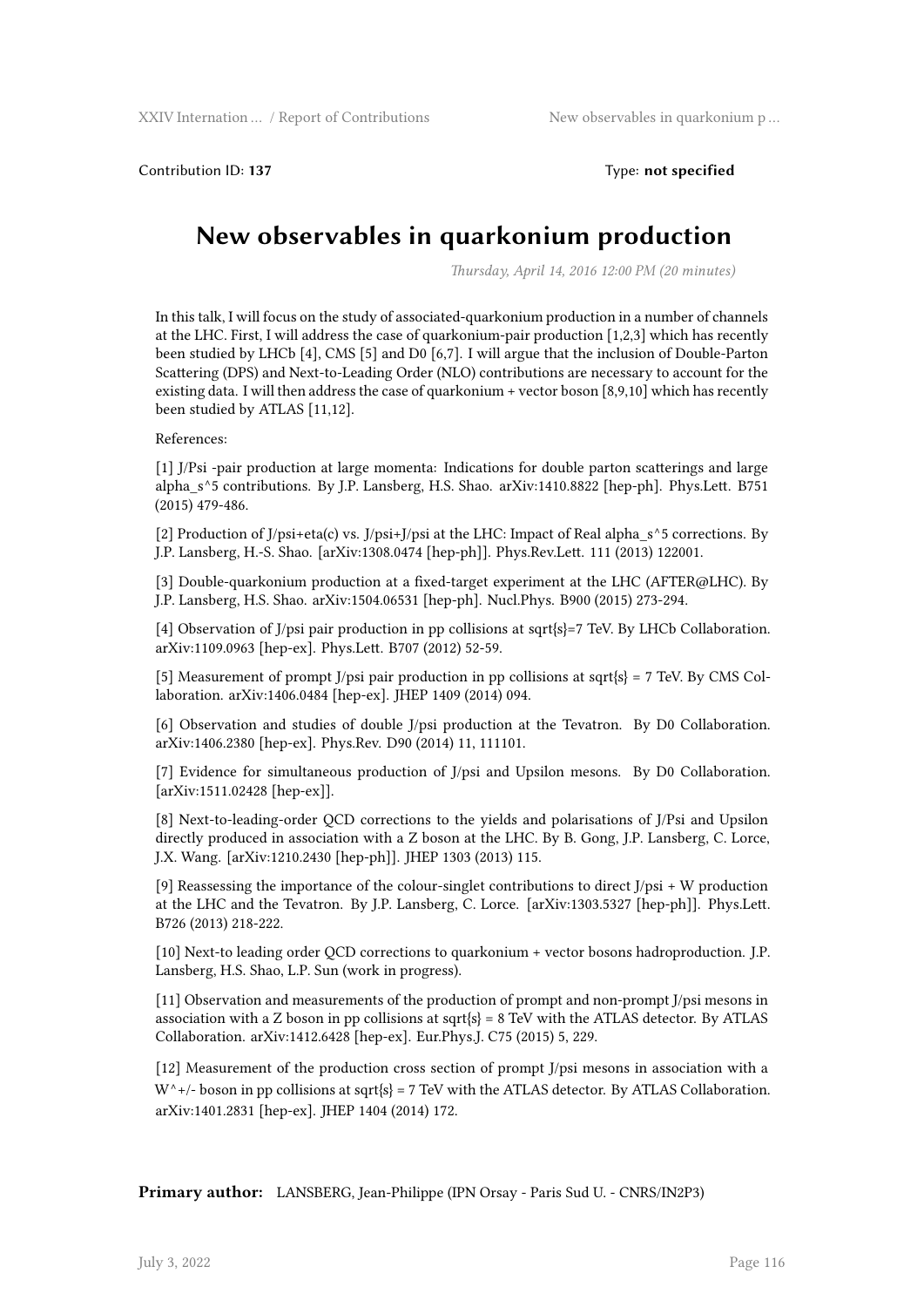XXIV Internation … / Report of Contributions New observables in quarkonium p …

**Presenter:** LANSBERG, Jean-Philippe (IPN Orsay - Paris Sud U. - CNRS/IN2P3) **Session Classification:** WG4 Heavy Flavours

**Track Classification:** Heavy Flavours (Charm, Beauty and Top)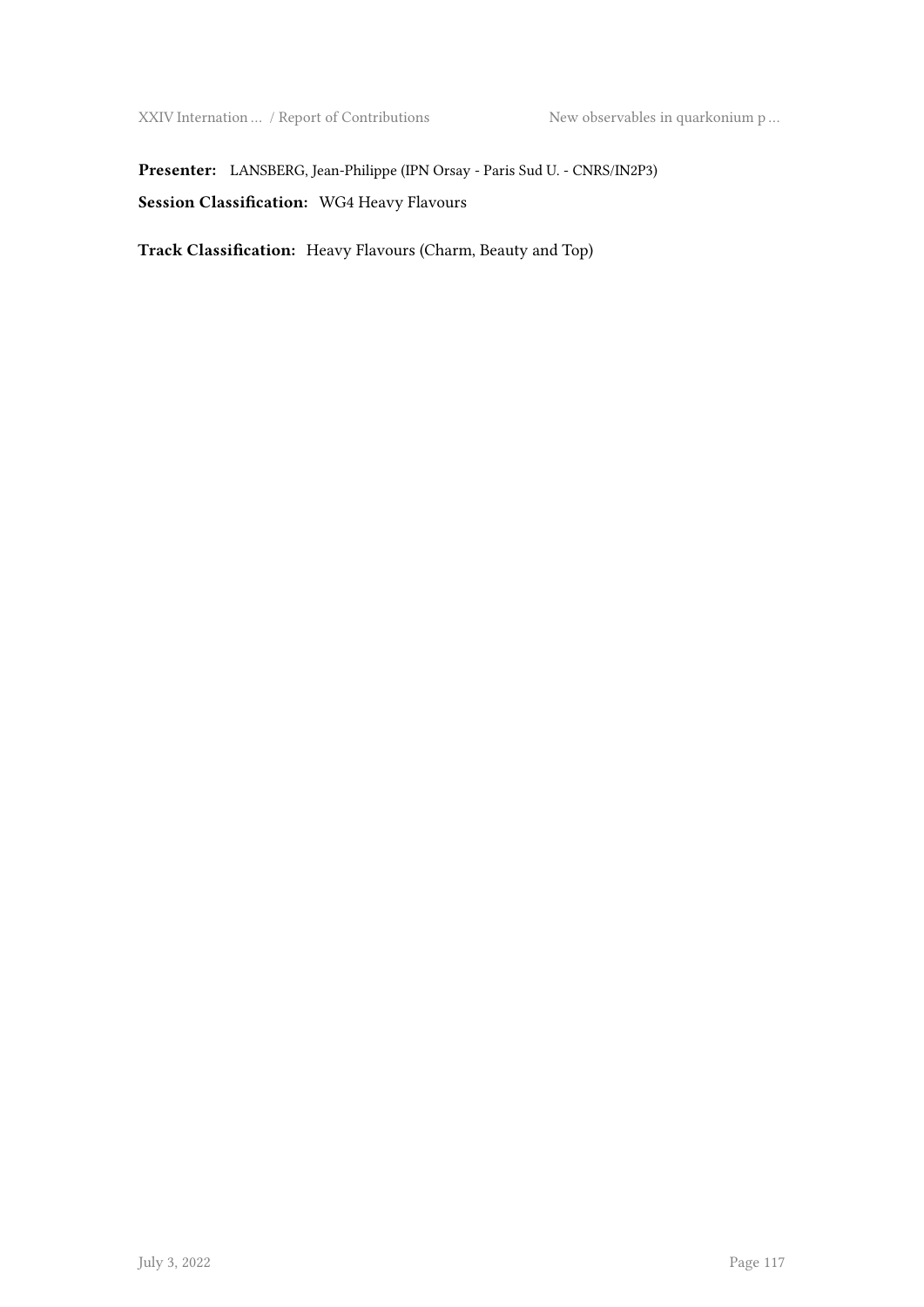Contribution ID: **138** Type: **not specified**

#### **Incoherent diffraction and structure fluctuations at small x**

*Tuesday, April 12, 2016 11:00 AM (15 minutes)*

Exclusive vector meson production can be used to directly probe the gluon density of a hadron. Measuring the cross section differentially in the momentum transfer t makes it possible to determine the transverse density profile (via coherent diffraction) and density fluctuations (incoherent diffraction) of the target hadron. This knowledge on the geometric fluctuations of the proton is particularly important for understanding collective phenomena observed in proton-nucleus collisions.

We calculate coherent and incoherent diffractive vector meson production in photon-proton and photon-nucleus scattering. The dipole model used in the calculation is constrained by the proton structure function data. By implementing sub-nucleon scale fluctuations using the constituent quark model or the IP-glasma framework we demonstrate that incoherent gamma-p scattering is sensitive to small-scale fluctuations. We discuss to what extent the current HERA diffractive deep inelastic scattering data can be used to constrain the proton structure fluctuations and how an Electron Ion Collider (EIC) can improve the picture.

Before an EIC, the only processes that can be used to study diffraction with nuclear targets at high energy are ultraperipheral heavy ion collisions. We present an updated CGC calculation where a dipole model constrained by more precise combined HERA structure function data is used, and calculate diffractive cross sections at sqrt(s)=5 TeV. We discuss how access to the ultraperipheral cross section at different energies can help to study the nuclear wave function and its fluctuations.

**Primary author:** Dr MÄNTYSAARI, Heikki (Brookhaven National Laboratory)

**Co-authors:** Dr SCHENKE, Björn (Brookhaven National Laboratory); Dr LAPPI, Tuomas (University of Jyväskylä)

**Presenter:** Dr MÄNTYSAARI, Heikki (Brookhaven National Laboratory)

**Session Classification:** WG5 Small-x and Diffraction

**Track Classification:** Small-x, Diffraction and Vector Mesons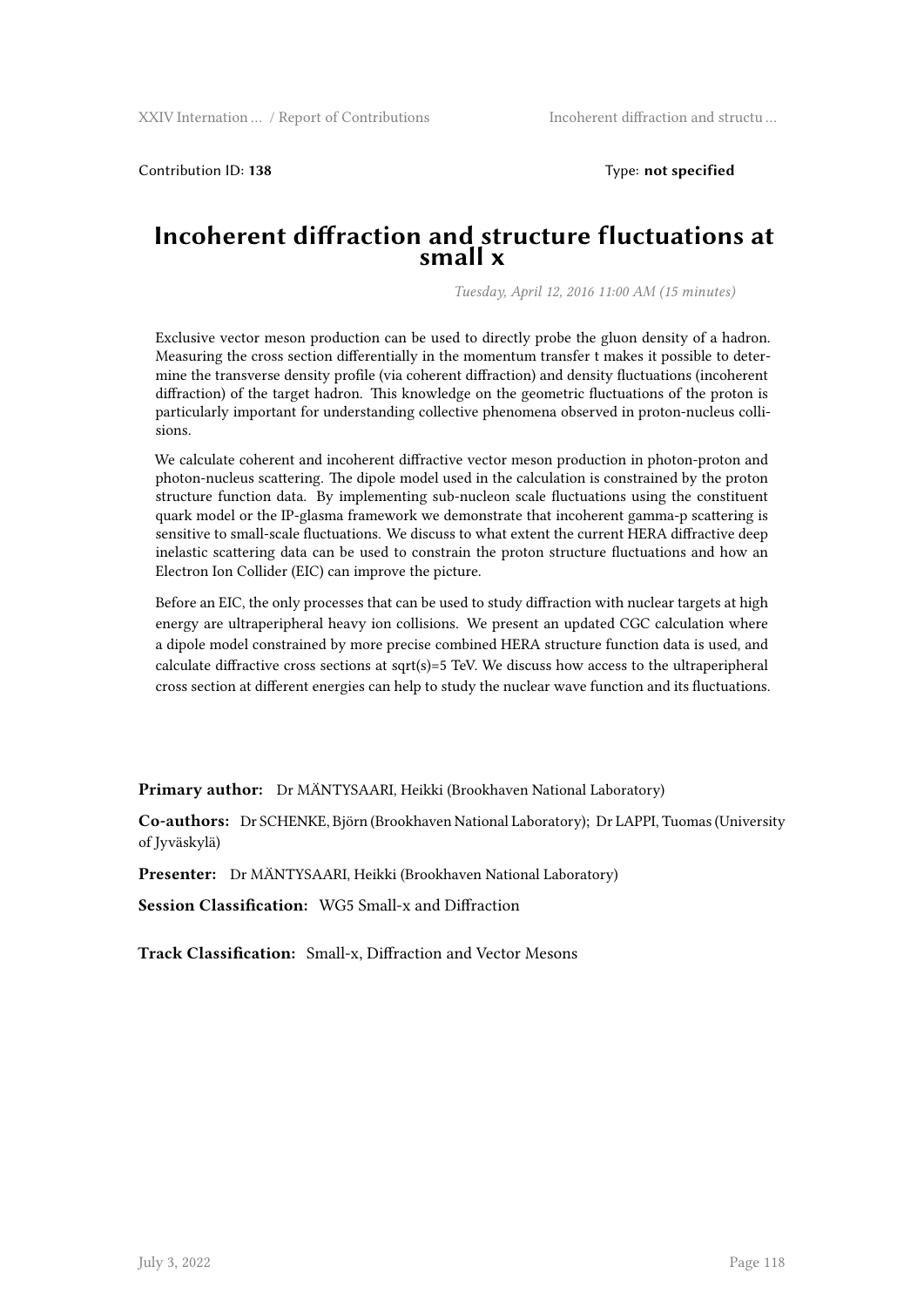Contribution ID: **139** Type: **not specified**

#### **Next-to-leading order Balitsky-Kovchegov equation with resummation**

*Tuesday, April 12, 2016 9:40 AM (15 minutes)*

The Color Glass Condensate framework has been successfully applied to many high-energy scattering processes, and it has also been seen as a powerful tool to describe initial state of heavy ion collisions. An important next step for the CGC phenomenology is to perform these calculations at next-to-leading order accuracy, which would allow a qualitative test of the saturation picture. A necessary ingredient in these calculations is the solution to the CGC evolution equation, the Balitsky-Kovchegov (BK) equation, at NLO accuracy.

In our previous work [1] it was shown that the NLO BK equation is unstable and results in an unintegrated gluon distribution to decrease as momentum fraction x decreases. It could also drive the dipole amplitude to become negative even with physically relevant initial conditions. We show that when large single and double logarithmic corrections [2,3] are resumed in the equation, the evolution becomes stable and a physical solution is obtained. We determine the optimal way to include a maximal amount of full NLO result in the resummation by fixing the constant under the resummed large transverse logarithm.

By direct numerical solution we show that the as  $\alpha$ <sup>2</sup> terms that are not enhanced by large logarithms can be neglected at large saturation scales (late in the evolution). However, these numerically demanding terms have a significant effect close to phenomenologically relevant initial conditions. The NLO evolution obtained in this work should be suitable for phenomenological calculations with NLO cross sections.

The work presented in this talk is published in [4].

References

[1] T. Lappi and H. Mäntysaari, Direct numerical solution of the coordinate space Balitsky-Kovchegov equation at next to leading order, Phys. Rev. D91 (2015)

[arXiv:1502.02400 [hep-ph]]

[2] E. Iancu, J. D. Madrigal, A. H. Mueller, G. Soyez and D. N. Triantafyllopoulos, Resumming double logarithms in the QCD evolution of color dipoles, Phys. Lett. B744 (2015) 293 [arXiv:1502.05642 [hep-ph]].

[3] E. Iancu, J. D. Madrigal, A. H. Mueller, G. Soyez and D. N. Triantafyllopoulos, Collinearlyimproved BK evolution meets the HERA data, arXiv:1507.03651 [hep-ph].

[4] T. Lappi, H. Mäntysaari, Next-to-leading order Balitsky-Kovchegov equation with resummation. arXiv:1601.06598

**Primary author:** Dr MÄNTYSAARI, Heikki (Brookhaven National Laboratory)

**Co-author:** Dr LAPPI, Tuomas (University of Jyväskylä)

**Presenter:** Dr MÄNTYSAARI, Heikki (Brookhaven National Laboratory)

**Session Classification:** WG5 Small-x and Diffraction

**Track Classification:** Small-x, Diffraction and Vector Mesons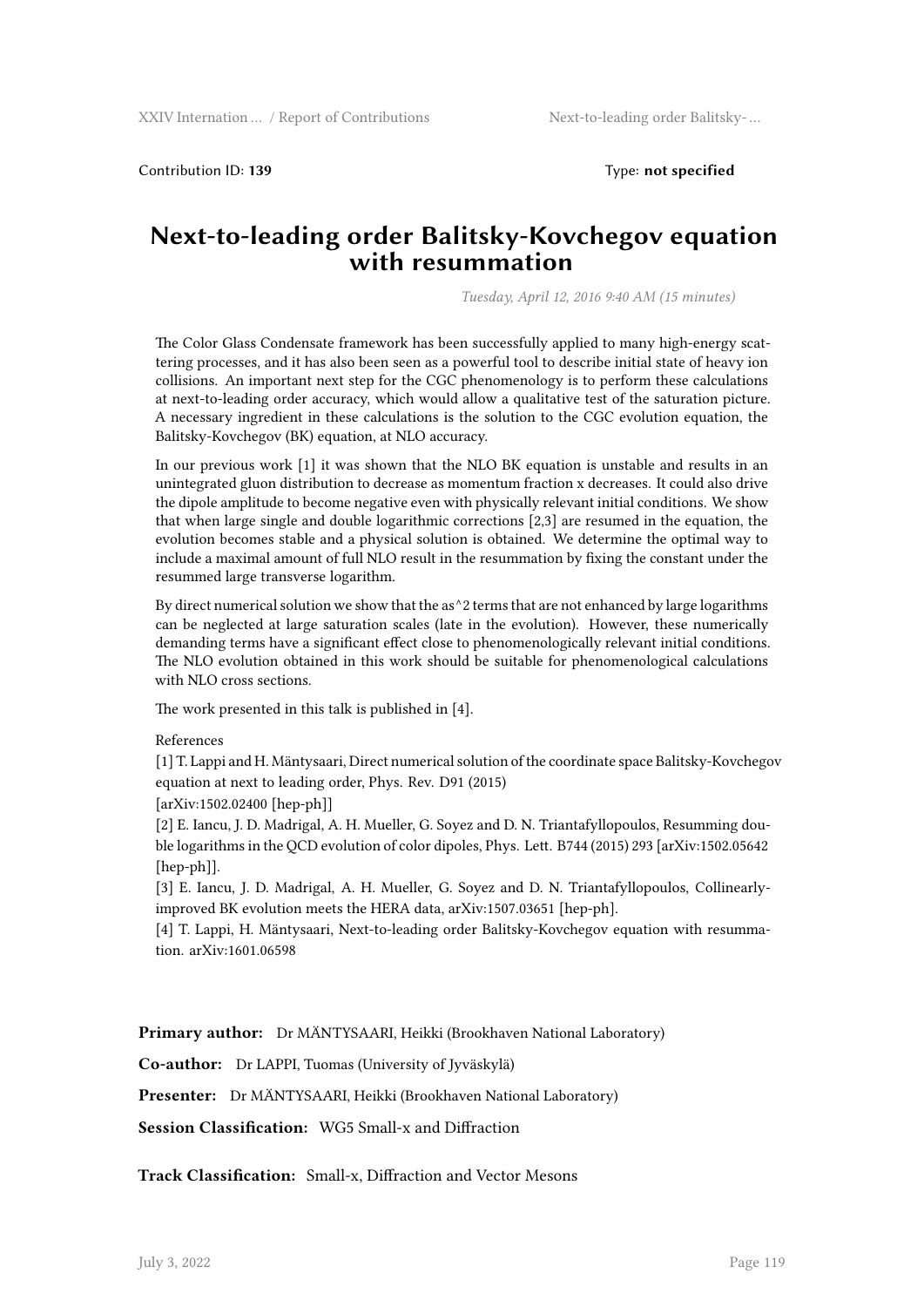Contribution ID: **140** Type: **not specified**

## **Search for SUSY in jets+ MET final state**

*Tuesday, April 12, 2016 11:40 AM (15 minutes)*

The results of inclusive searches for supersymmetry with all-hadronic events produced in protonproton collision at 13 TeV are summarized. The data sample corresponds to an integrated luminosity of 2.3 fb-1 collected in 2015. The searches are based on jet multiplicity, bottom-quark jet multiplicity, and variables characterizing total event energy and missing transverse momentum. The results are interpreted in models of gluino pair production

Primary author: Prof. CMS, Collaboration (CINCO)

**Presenter:** MAHAKUD, Bibhuprasad (Tata Institute of Fundamental Research-A in Mumbai, India)

**Session Classification:** WG3 Electroweak Physics and Beyond the Standard Model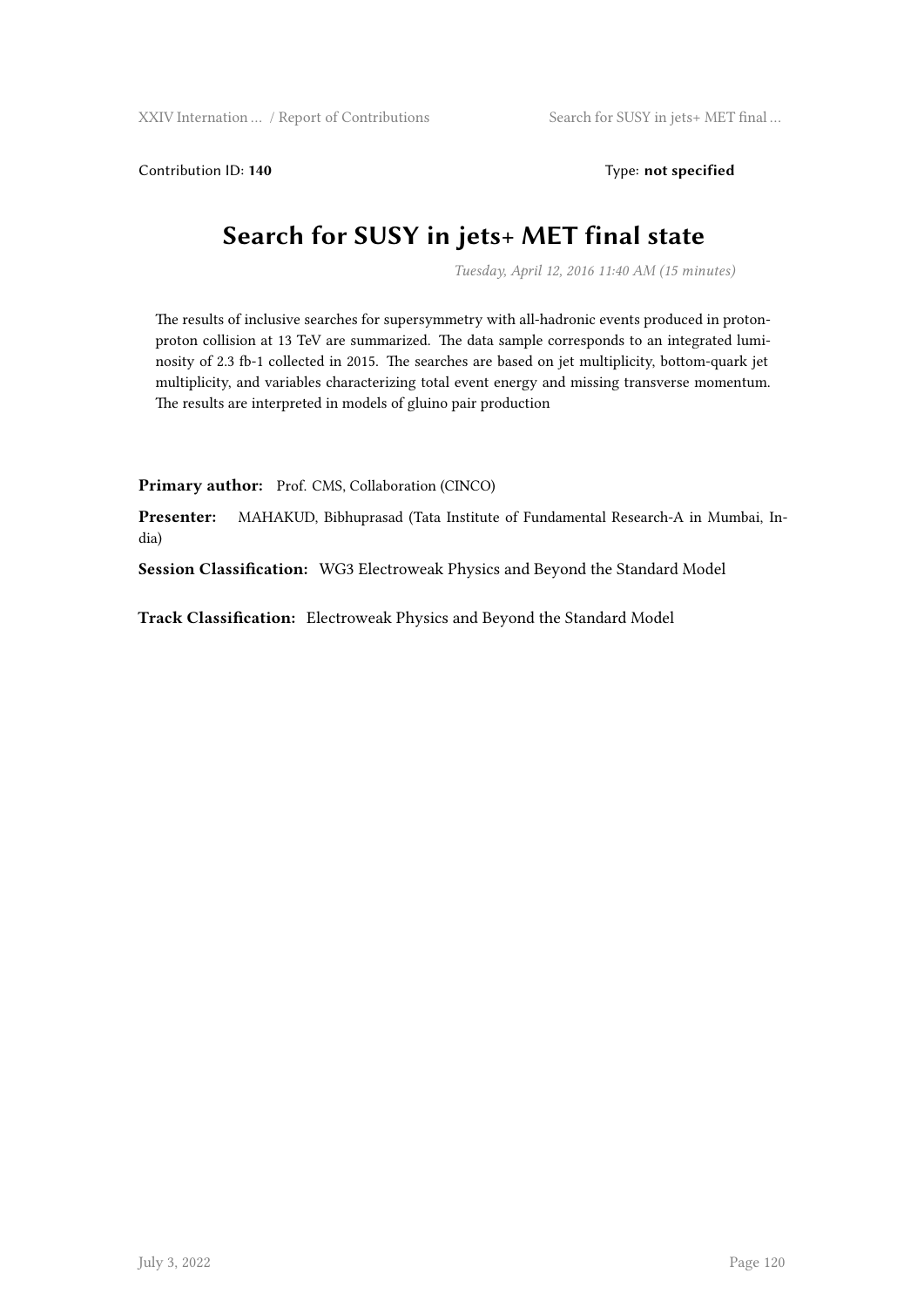Contribution ID: **141** Type: **not specified**

### **Electroweak production of SUSY in diTau final states**

*Tuesday, April 12, 2016 12:20 PM (15 minutes)*

A search for electroweak production of supersymmetric particles is performed with two tau leptons in the final state. These results are based on 18.1 to 19.6 fb*−*<sup>1</sup> of proton-proton collisions at *√ s* = 8\TeV collected with the CMS detector at the CERN Large Hadron Collider. The observed events are found to be consistent with the standard model prediction. Upper limits are set on the masses of the lightest chargino and the lightest neutralino, assuming the third generation sleptons are the lightest sleptons and their masses are at a middle point between the chargino and the neutrralino.

Primary author: Prof. CMS, Collaboration (CINCO)

**Presenter:** BAKHSHIANSOHI, Hamed (Institute for Studies in Theoretical Physics & Mathematics (IPM) in Tehran, Iran)

**Session Classification:** WG3 Electroweak Physics and Beyond the Standard Model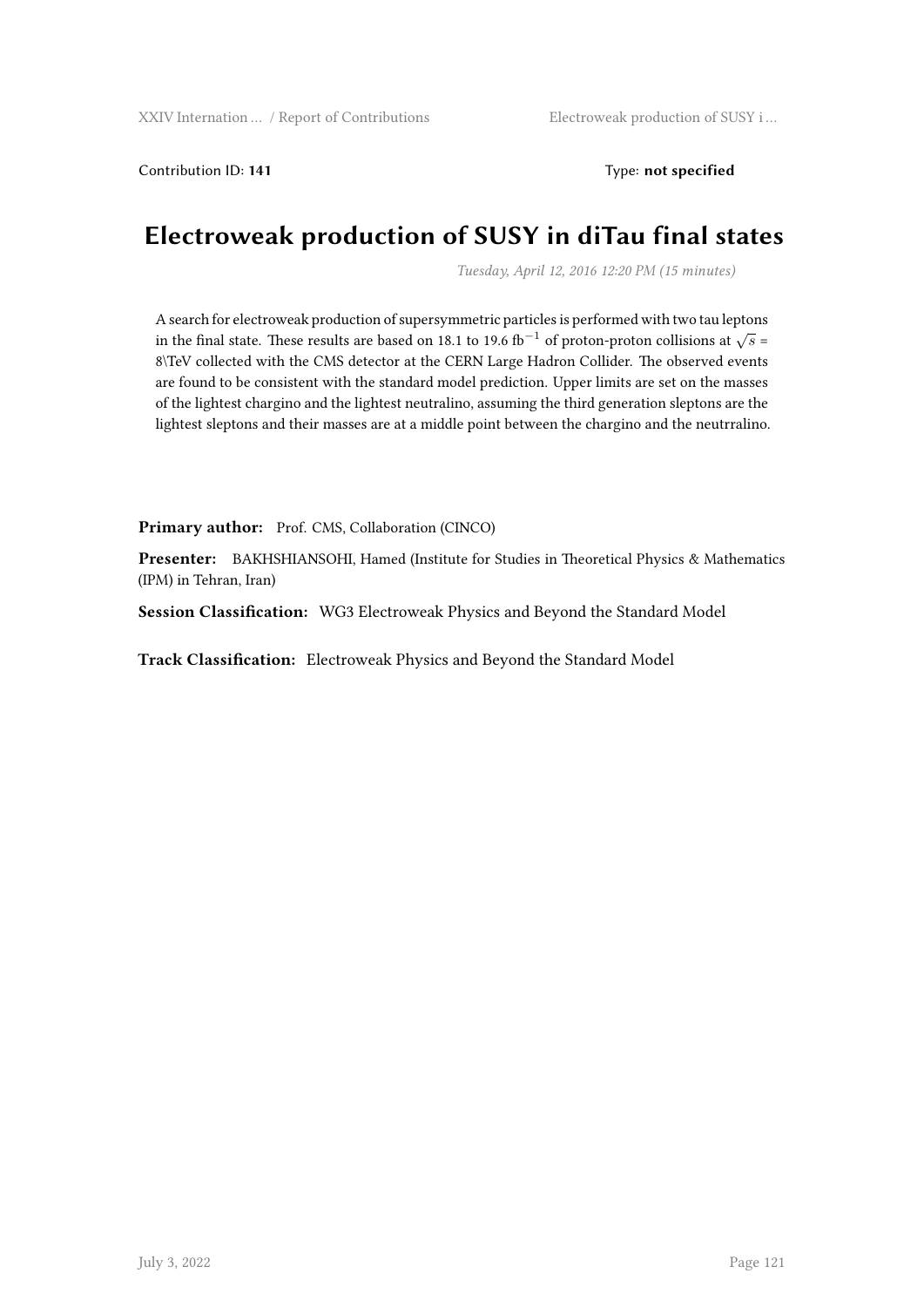Contribution ID: **142** Type: **not specified**

#### **Search for low mass Higgs-boson like resonances at CMS**

*Tuesday, April 12, 2016 2:30 PM (15 minutes)*

A search is performed on the 8 TeV LHC data for additional scalars and pseudoscalar with masses below the newly discovered higgs boson h(125). These searches are motivated within several BSM theories, most significantly extensions of the non mininal extensions of the MSSM like the NMSSM, where additional scalar and pseudoscalar states are expected. The mass range from 350 MeV to 110 GeV is explored with different final states. The current status of these searches will be reviewed and prospects will be given to extend these searches in the Run2 of the LHC.

Primary author: Prof. CMS, Collaboration (CINCO)

**Presenter:** COURBON, Benoit (Institut de Physique Nucléaire, IN2P3-CNRS)

**Session Classification:** WG3 Electroweak Physics and Beyond the Standard Model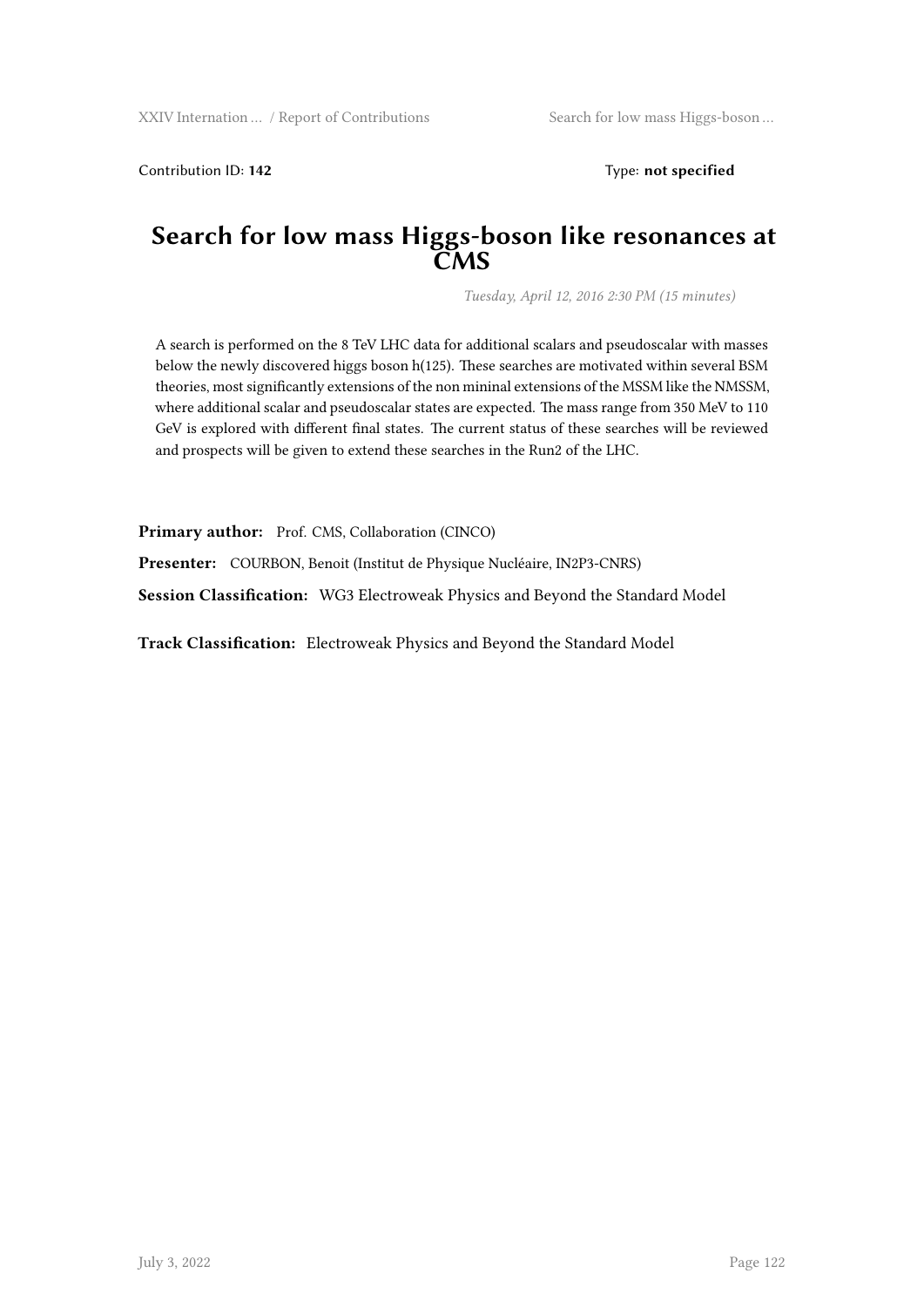Contribution ID: 143 Type: **not specified** 

### **Search for additional heavy scalar/pseudoscalar neutral Higgs bosons at CMS**

*Tuesday, April 12, 2016 3:10 PM (15 minutes)*

Recent results on searches for additional scalar and pseudo-scalar neutral Higgs bosons are presented. These searches are well motivated within a variety of BSM models, from the MSSM or NMSSM to more general two Higgs doublet models. Heavy neutral scalar higgs (H) or pseudoscalar (A) are searched in different final states. These studies are based on pp collision data collected at centre-of-mass energies of 7 and 8 TeV by the CMS collaboration at the LHC.

Primary author: Prof. CMS, Collaboration (CINCO)

**Presenter:** DEWANJEE, Ram Krishna (Tata Institute of Fundamental Research in Mumbai, India)

**Session Classification:** WG3 Electroweak Physics and Beyond the Standard Model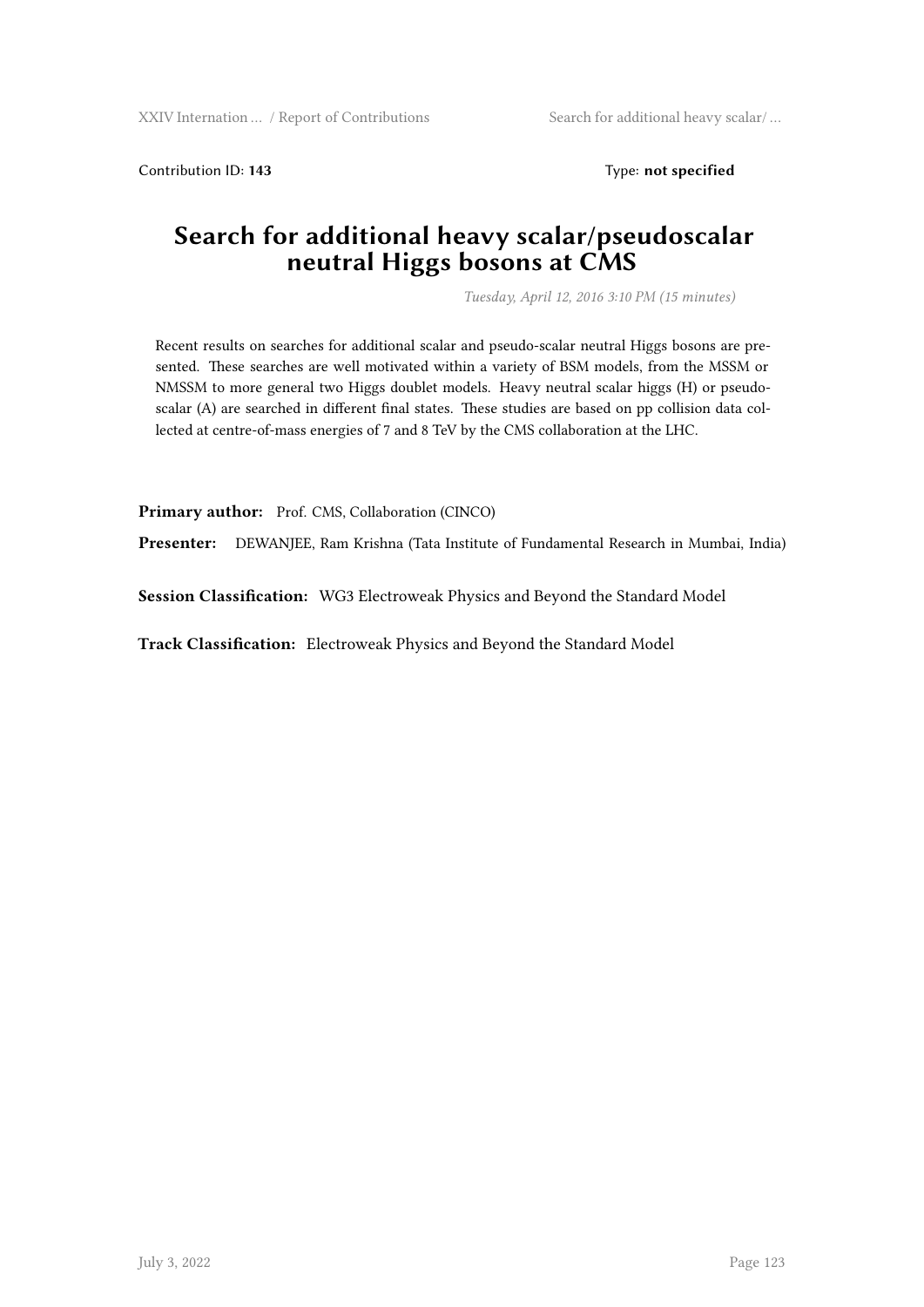Contribution ID: 144 **Type: not specified** 

#### **Search for exotic and rare Higgs boson decays at CMS**

*Tuesday, April 12, 2016 10:00 AM (15 minutes)*

Recent results on searches for exotic production and rare decays of the Higgs boson H(125) are presented. The current status of the searches for invisible and quasi invisible decays, decays to J/Psi+Gamma, and lepton flavour violation (emu, etau, mutau) decays of the boson will be reviewed, based on pp collision data collected at centre-of-mass energies of 7 and 8 TeV by the CMS collaboration at the LHC. Prospects will be given to extend these searches in the Run2 of the LHC.

Primary author: Prof. CMS, Collaboration (CINCO)

**Presenter:** Mr TROENDLE, Daniel (Uni Hamburg)

**Session Classification:** WG3 Electroweak Physics and Beyond the Standard Model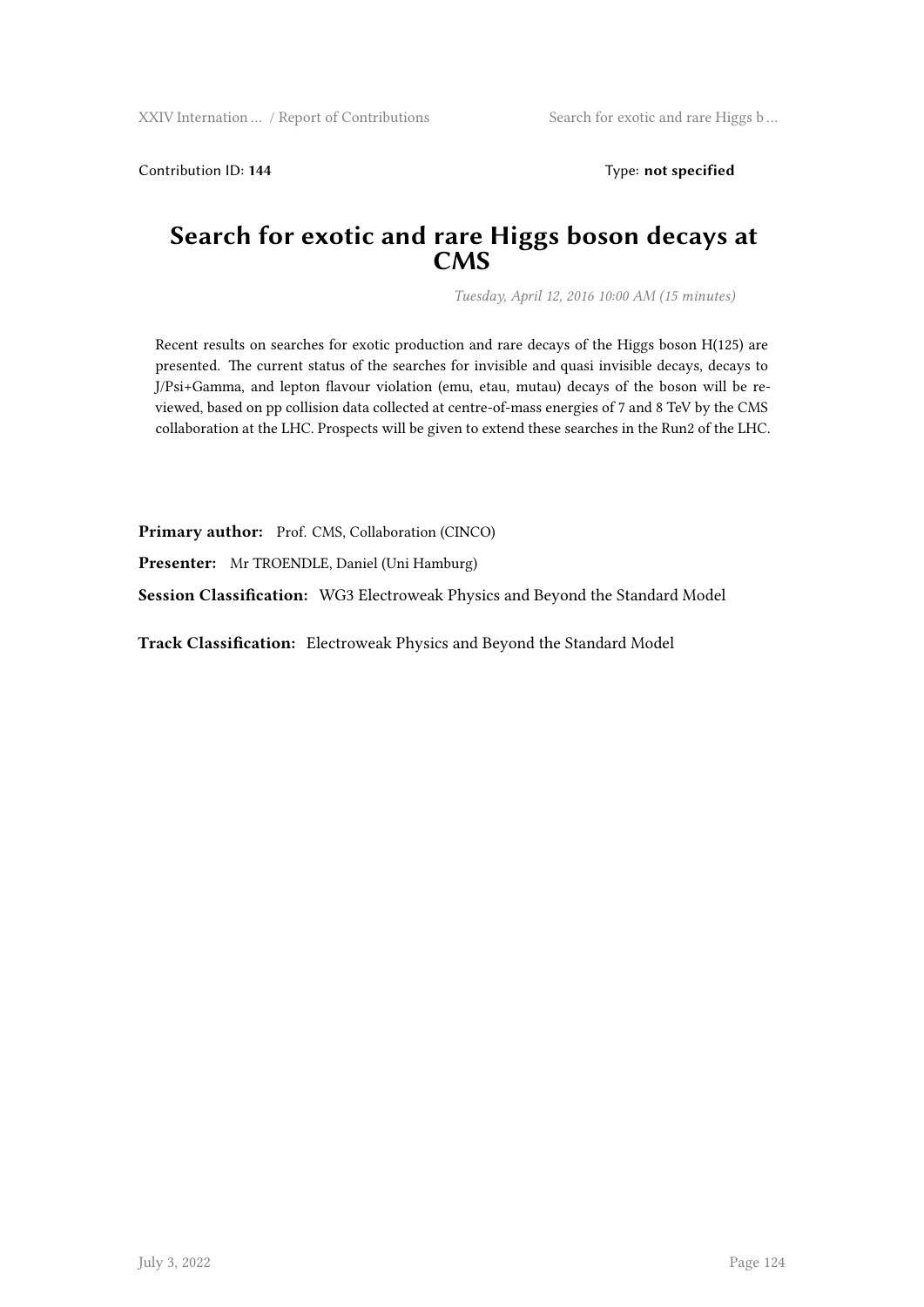Contribution ID: 145 Type: not specified

#### **Searches for BSM physics in diphoton final state at CMS**

*Wednesday, April 13, 2016 11:15 AM (15 minutes)*

Many physics scenarios beyond the standard model predict the existence of heavy resonances decaying to diphotons. This talk presents searches for BSM physics in the diphoton final state at CMS, focusing on the recent results obtained using data collected at the LHC in 2015.

Primary author: Prof. CMS, Collaboration (CINCO)

**Presenter:** QUITTNAT, Milena Eleonore (Institute for Particle Physics, ETH Zürich in Zürich, Switzerland)

**Session Classification:** WG3 Electroweak Physics and Beyond the Standard Model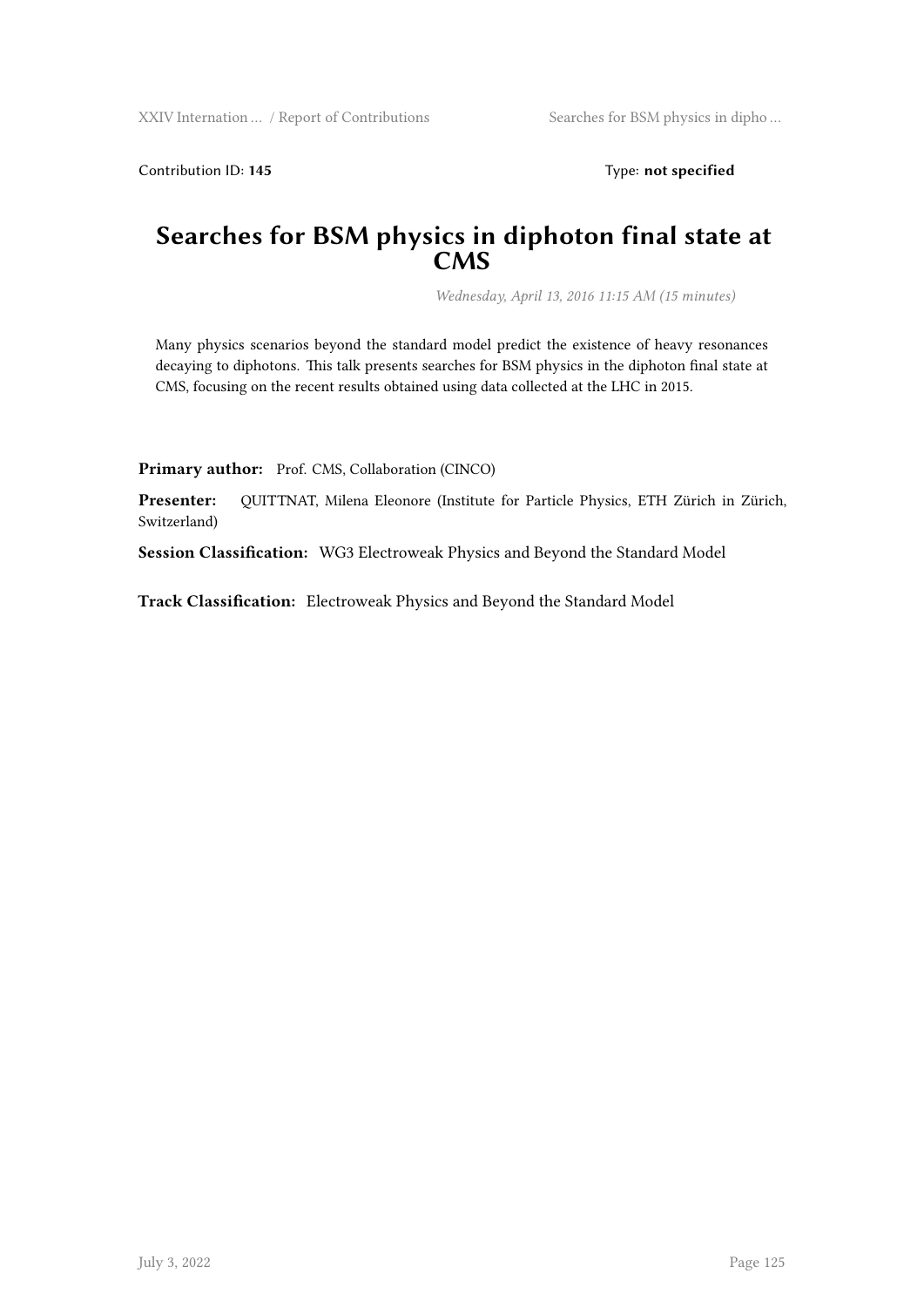Contribution ID: 146 Type: not specified

### **Searches for BSM physics in dilepton, multilepton, and lepton+MET final states at CMS**

*Wednesday, April 13, 2016 12:00 PM (15 minutes)*

Many physics scenarios beyond the standard model predict the existence of new particles decaying to dilepton, multilepton, and lepton+MET final states. This talk presents searches for BSM physics in these three final states at CMS, focusing on the recent results obtained using data collected at the LHC in 2015.

Primary author: Prof. CMS, Collaboration (CINCO)

**Presenter:** THOMAS, Laurent (University of Florida in Gainesville, FL, United States)

**Session Classification:** WG3 Electroweak Physics and Beyond the Standard Model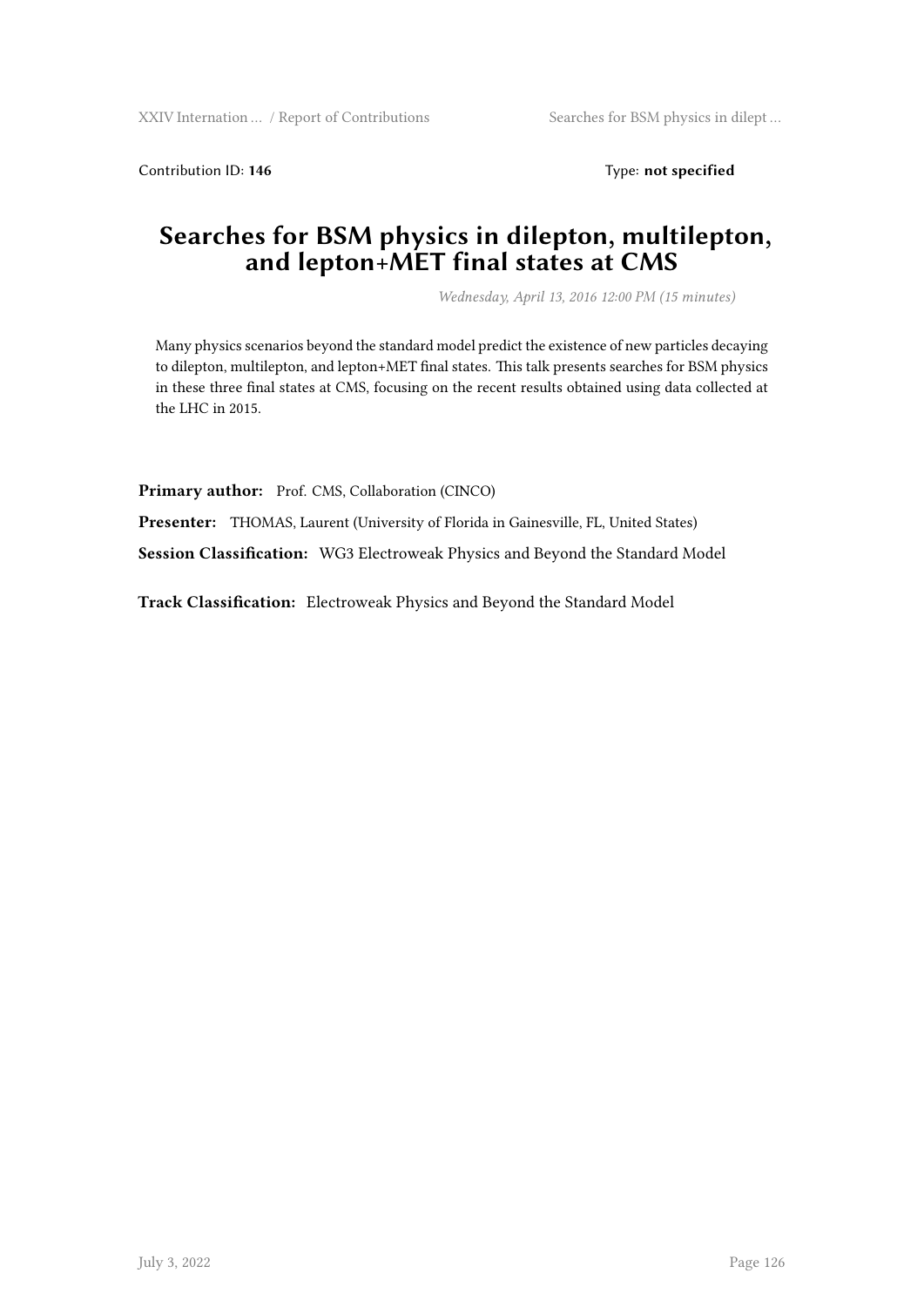XXIV Internation ... / Report of Contributions Searches for dark matter at CMS

Contribution ID: 147 Type: **not specified** 

# **Searches for dark matter at CMS**

*Wednesday, April 13, 2016 11:45 AM (15 minutes)*

Many theories predict candidates to the dark matter particles that are light enough to be produced at the LHC. This talk presents the searches for dark matter at CMS, focusing on the recent results obtained using data collected in 2015.

Primary author: Prof. CMS, Collaboration (CINCO)

**Presenter:** SRIMANOBHAS, Phat (Chulalongkorn University in Bangkok, Thailand)

**Session Classification:** WG3 Electroweak Physics and Beyond the Standard Model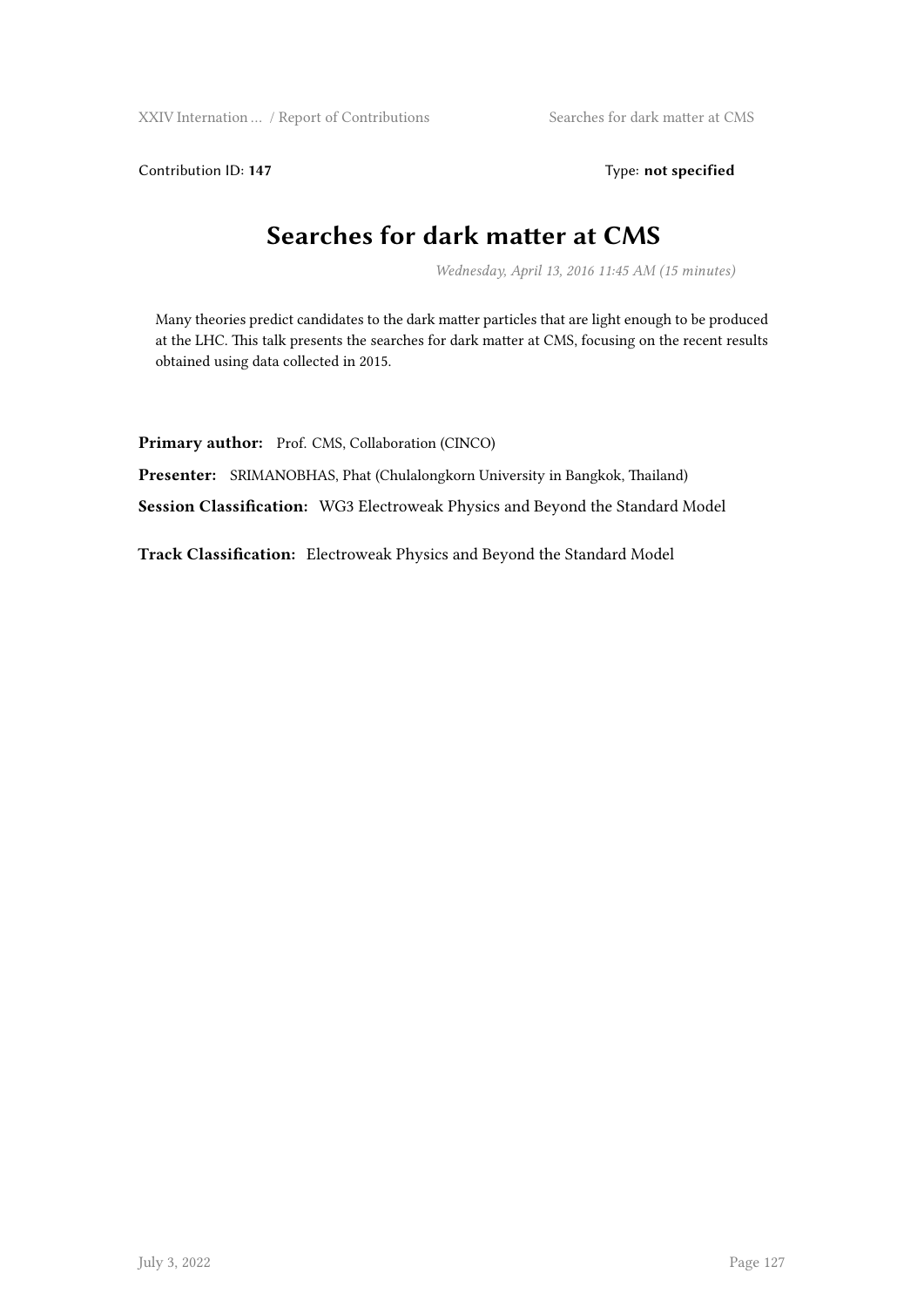Contribution ID: 150 Type: **not specified** 

### **An investigation of the HERA combined data at low Q^2**

*Tuesday, April 12, 2016 9:40 AM (15 minutes)*

In the HERAPDF2.0 PDF analysis it was noted that the fit *chi*<sup>2</sup> worsens significantly at low  $Q^2$  for both NLO and NNLO fits. The turn over of the reduced cross section at low-*x* and low *Q*<sup>2</sup> due to the contribution of the longitudinal cross section *F<sup>L</sup>* is also not very well described. In this paper the prediction for *F<sup>L</sup>* is highlighted and the corresponding extraction of  $F_2$  from the data is further investigated, showing discrepancies with description of HERAPDF2.0 at low  $x$  and  $Q^2$ . The effect of adding a simple higher twist term of the form ~constant/ $Q^2$  to the description of  $F_L$  is investigated. This results in a significantly better description of the reduced cross-sections, F2 and FL at low x,  $Q^2$  and a significantly lower  $\chi^2$  for the NNLO fit as compared to the NLO fit. This is not the case if the higher twist term is added to  $F_2$ .

**Primary authors:** Prof. COOPER-SARKAR, Amanda (Oxford); Prof. FOSTER, Brian (Hamburg University, Oxford); Dr ABT, Iris (MPI); Dr WICHMANN, Katarzyna (DESY); Prof. WING, Matthew (UCL); Mr MYRONENKO, Volodymyr (DESY)

**Presenters:** Prof. COOPER-SARKAR, A. (Oxford); Prof. COOPER-SARKAR, Amanda (Oxford); Prof. COOPER-SARKAR, Amanda (Oxford University)

**Session Classification:** WG1 Structure Functions and Parton Densities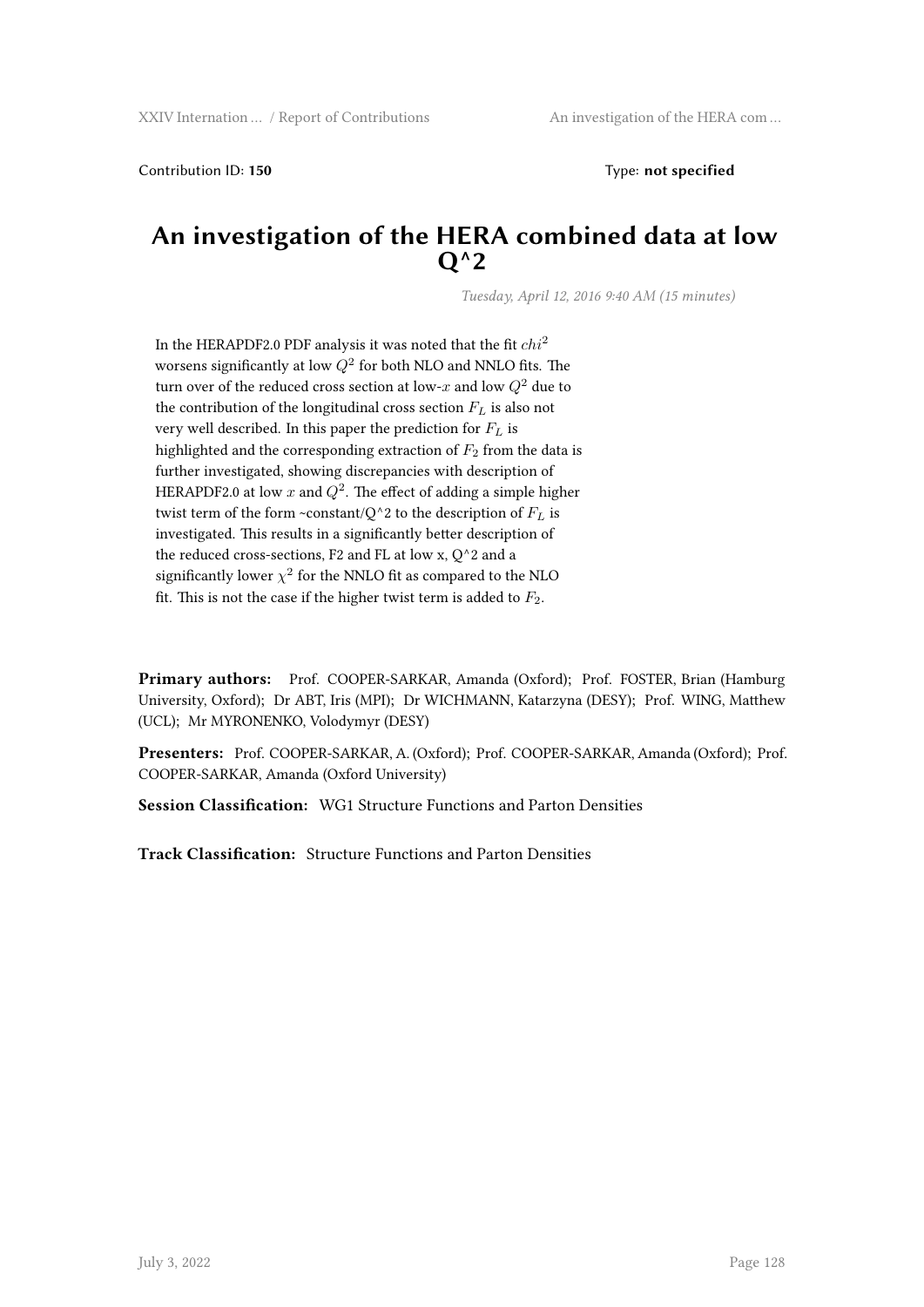Contribution ID: 151 Type: **not specified** 

## **Charm in Deep-Inelastic Scattering**

*Wednesday, April 13, 2016 5:10 PM (15 minutes)*

I will discuss the extension of the FONLL variable flavour number scheme to account for a possible intrinsic component of the charm PDF. I will present the results of a PDF fit which includes a fitted charm PDF in the NNPDF framework, and discuss phenomenological implications.

**Primary author:** Mr ROTTOLI, Luca (University of Oxford) **Presenter:** Mr ROTTOLI, Luca (University of Oxford) **Session Classification:** WG1 Structure Functions and Parton Densities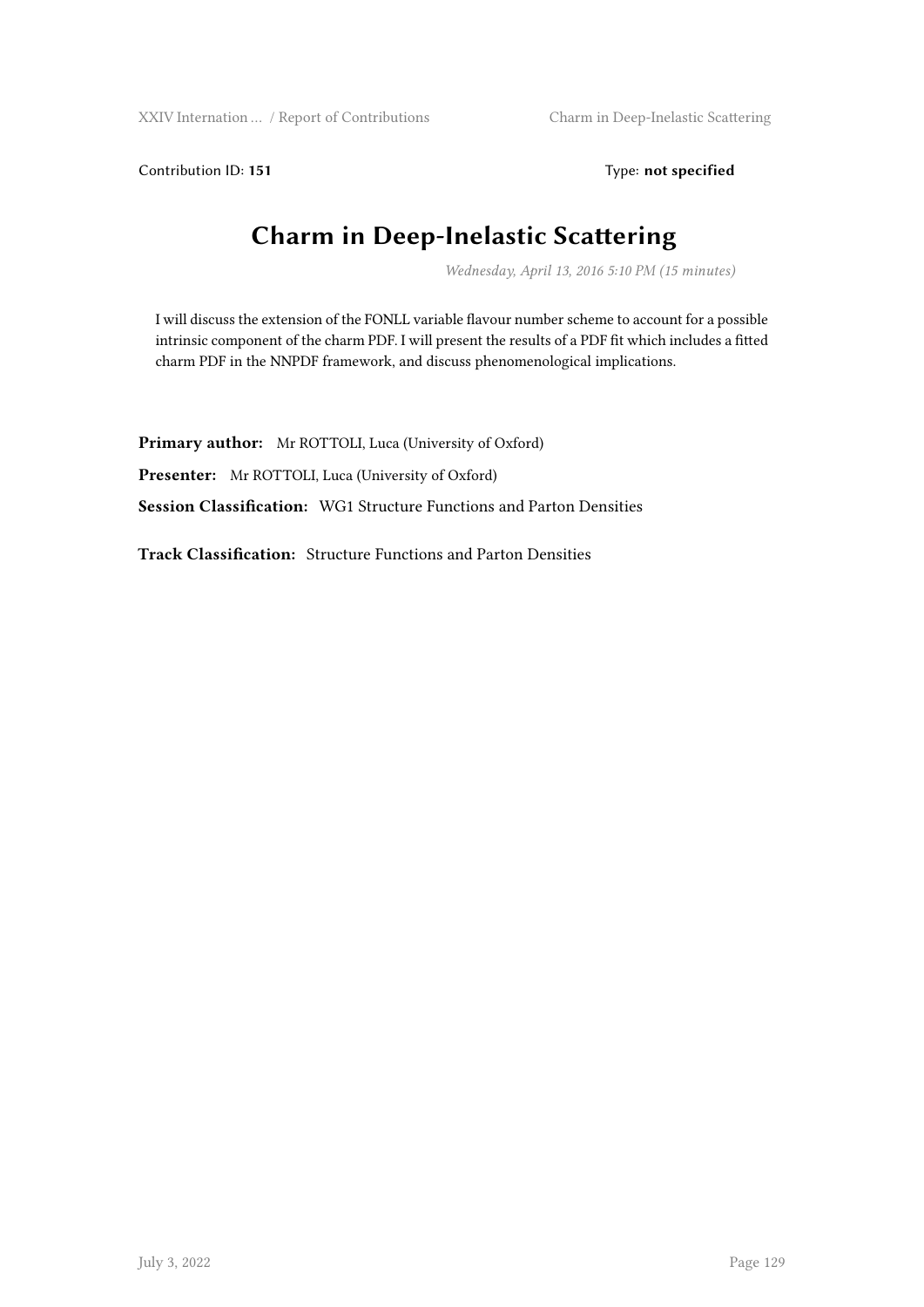Contribution ID: 152 Type: **not specified** 

### **Coherent photo-nuclear production of vector mesons at mid-rapidities in Pb-Pb collisions**

*Wednesday, April 13, 2016 4:50 PM (15 minutes)*

ALICE has measured the coherent photo-nuclear production of  $\rho^0$ , J/ $\psi$  and  $\psi(2S)$  vector mesons at mid-rapidity in ultra-peripheral collisions of lead nuclei. These processes provide information on the gluon structure of the nuclear target at low Bjorken-*x*. The talk will cover the results from LHC Run1 data, as well as discuss the current status and prospects for analyses with LHC Run2 data.

Primary author: Prof. CONTRERAS, Guillermo (Czech Technical University) Presenter: Prof. CONTRERAS, Guillermo (Czech Technical University) **Session Classification:** WG4/WG5 joint session (HF+diffraction)

**Track Classification:** Small-x, Diffraction and Vector Mesons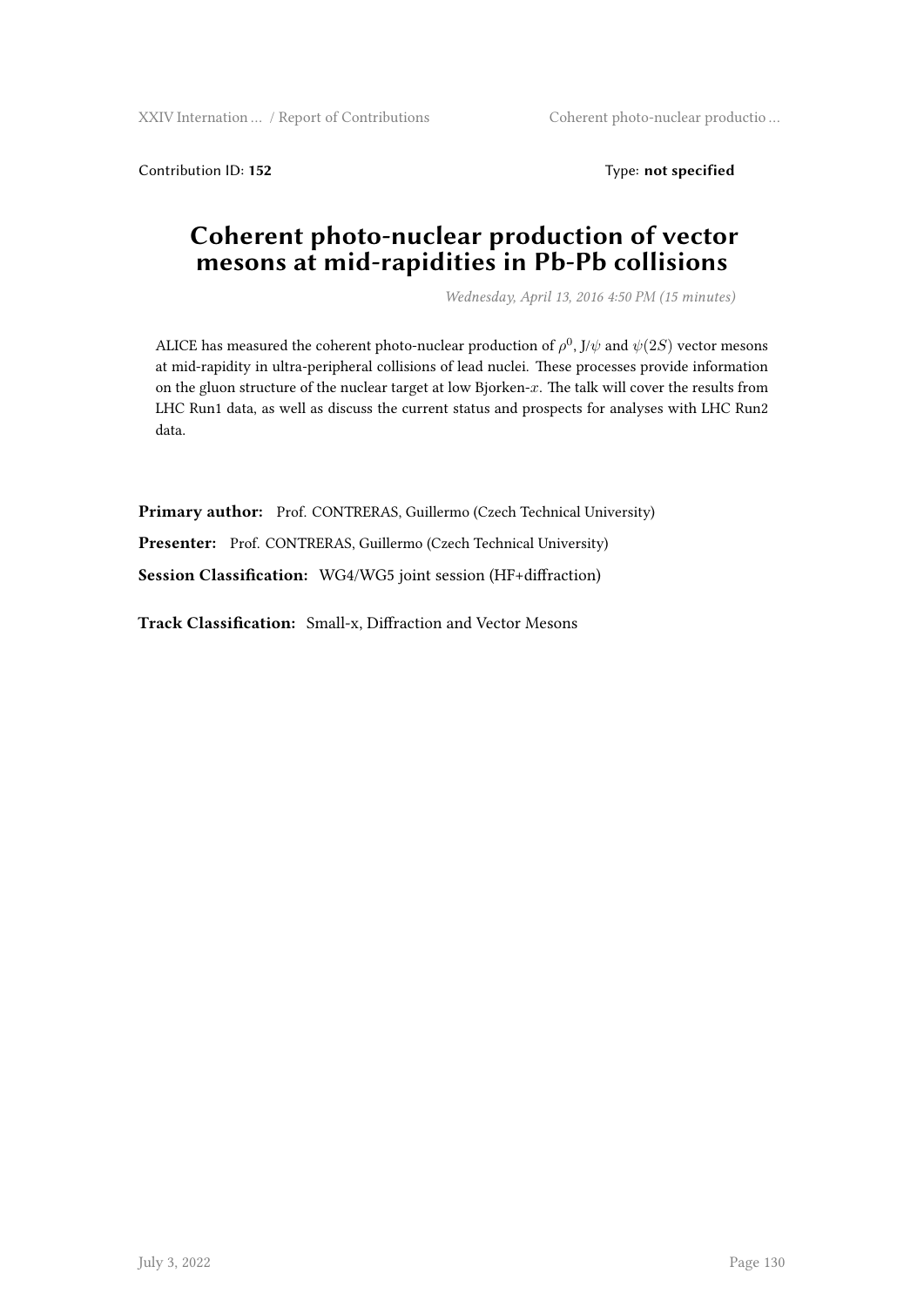Contribution ID: **153** Type: **not specified**

### **Iterative Monte Carlo analysis of spin-dependent parton distributions**

*Wednesday, April 13, 2016 9:50 AM (15 minutes)*

We present a comprehensive new global QCD analysis of polarized inclusive deep-inelastic scattering, including the latest high-precision data on longitudinal and transverse polarization asymmetries from Jefferson Lab and elsewhere. The analysis is performed using a new iterative Monte Carlo fitting technique which generates stable fits to polarized parton distribution functions (PDFs) with statistically rigorous uncertainties. Inclusion of the Jefferson Lab data leads to a reduction in the PDF errors for the valence and sea quarks, as well as in the gluon polarization uncertainty at x > 0.1. The study also provides the first determination of the flavor-separated twist-3 PDFs and the d 2 moment of the nucleon within a global PDF analysis.

**Primary authors:** ACCARDI, Alberto (Hampton University); ETHIER, Jacob (College of William and Mary); KUHN, Sebastian (Old Dominion University); MELNITCHOUK, Wally (jefferson lab); SATO, nobuo (jefferson lab)

**Presenter:** SATO, nobuo (jefferson lab)

**Session Classification:** WG6 Spin Physics

**Track Classification:** Spin Physics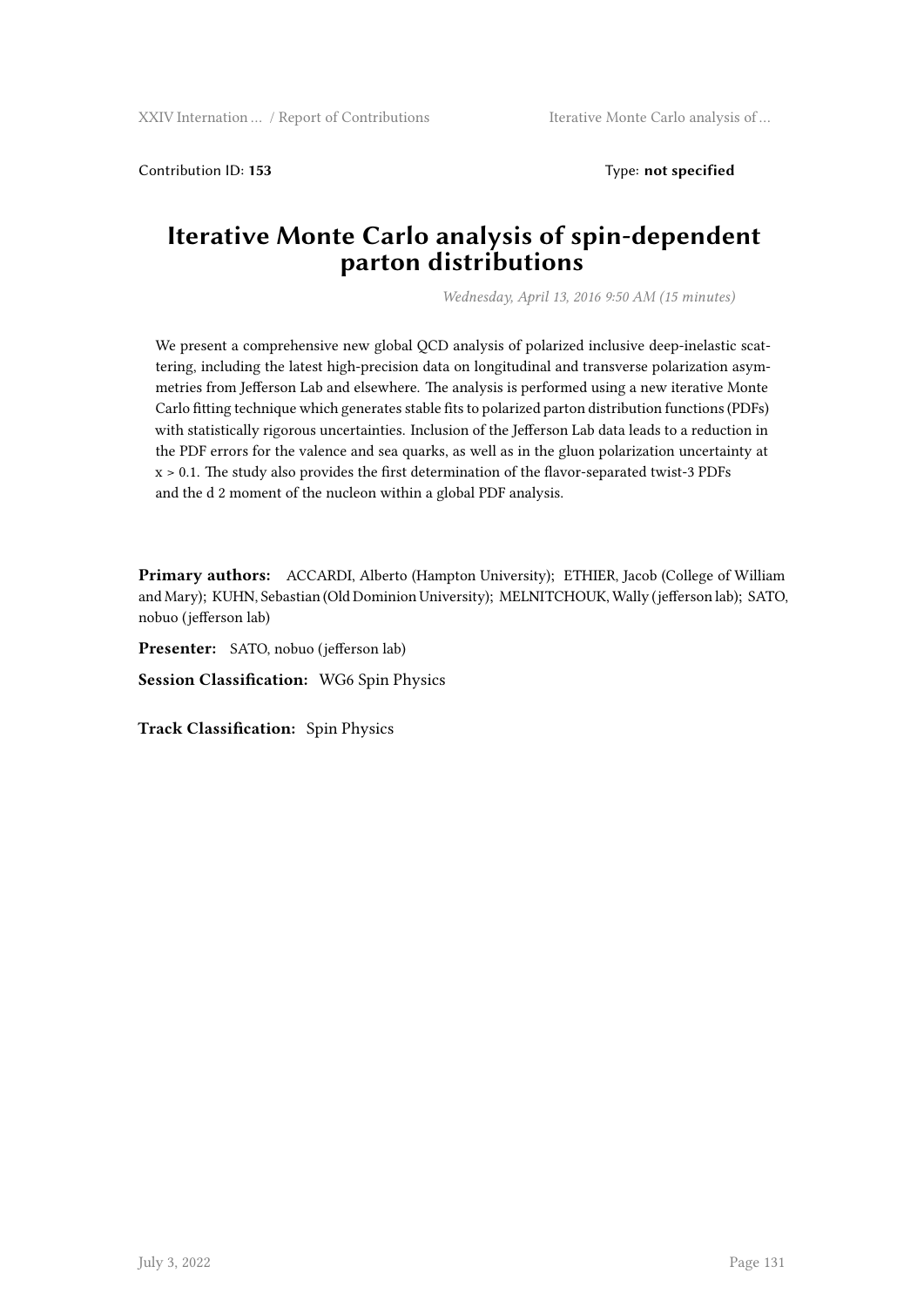Contribution ID: **154** Type: **not specified**

### **New results from the NA48 experiment at CERN**

*Thursday, April 14, 2016 9:00 AM (15 minutes)*

Searches for lepton number violation and resonances in the K+- –>pi mu mu decays at the NA48/2 experiment

The NA48/2 experiment at CERN collected a large sample of charged kaon decays into final states with multiple charged particles in 2003-2004.

A new upper limit on the rate of the lepton number violating decay  $K_{+}$  –> pi-+ mu+- mu+- obtained from this sample is reported:  $8.6 \times 10^{\circ}$  -{11} at 90% CL, which improves by more than an order of magnitude

upon the previous measurements. Searches for two-body resonances in the K+- –>pi mu mu decays (including heavy neutral leptons and inflatons) in the accessible range of masses and lifetimes are also presented.

**Primary author:** Dr LAZZERONI, Cristina (University of Birmingham, UK)

**Presenter:** MARCHEVSKI, Radoslav (Johannes-Gutenberg-Universitaet Mainz)

**Session Classification:** WG3 Electroweak Physics and Beyond the Standard Model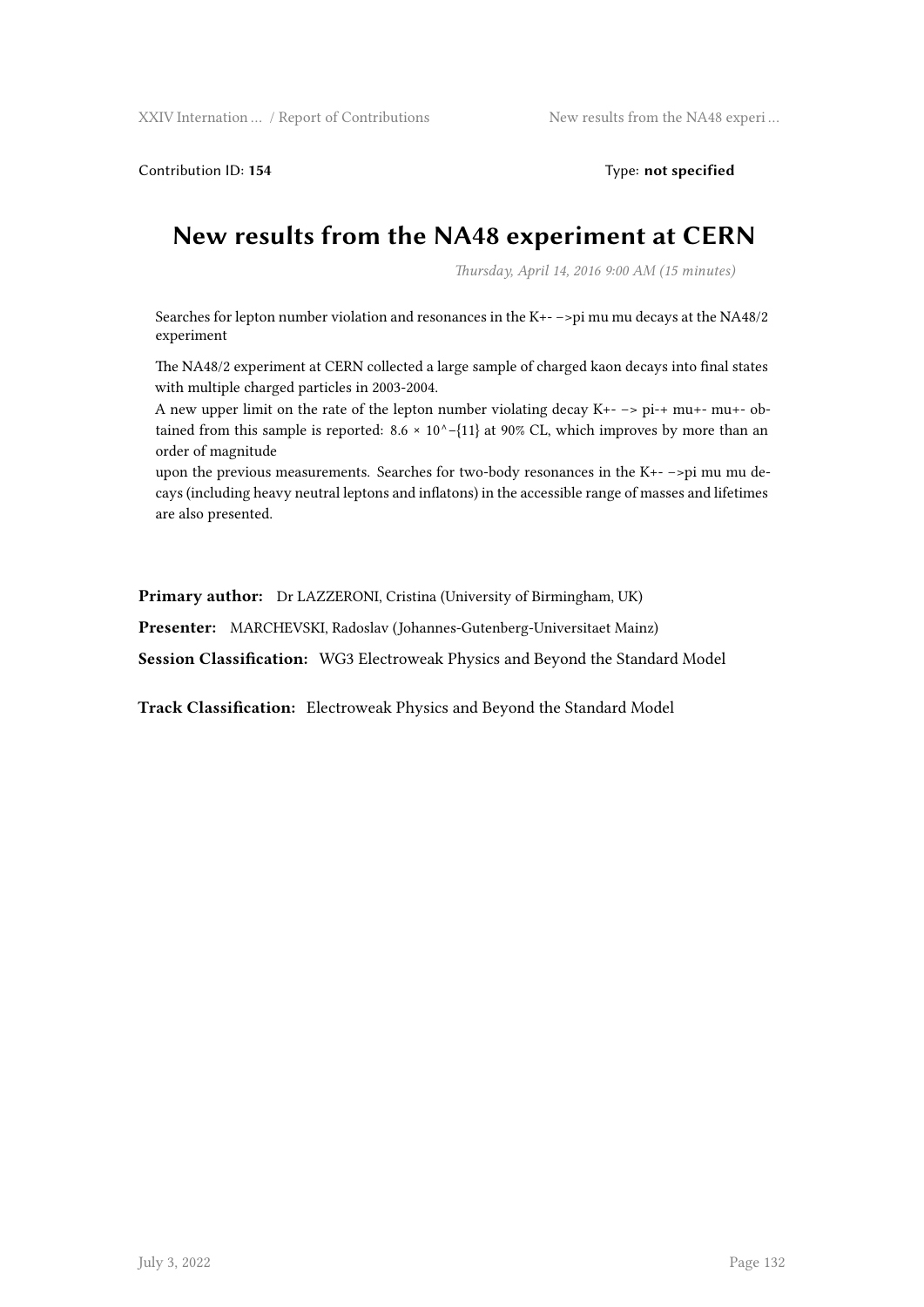Contribution ID: **155** Type: **not specified**

## **Recent results from the NA62 experiment at CERN**

*Thursday, April 14, 2016 9:20 AM (15 minutes)*

Neutral pion form factor measurement by the NA62 experiment

**The NA62 experiment at CERN collected a large sample of charged kaon decays with a highly efficient trigger for decays into electrons in 2007. The kaon beam represents a source of tagged neutral pion decays in vacuum. A measurement of the electromagnetic transition form factor slope of the neutral pion in the time-like region from ~1 million fully reconstructed pi0 Dalitz decay is presented. The limits on dark photon production in pi0 decays from the earlier kaon experiment at CERN, NA48/2, are also reported.**

Search for K+ to pi+ nu nu at NA62

K+->pi+nunu is one of the theoretically cleanest meson decay where to look for indirect effects of new physics complementary to LHC searches. The NA62 experiment at CERN SPS is designed to measure the branching ratio of this decay with 10% precision. NA62 took data in pilot runs in 2014 and 2015 reaching the final designed beam intensity. The quality of data acquired in view of the final measurement will be presented.

**Primary author:** Dr LAZZERONI, Cristina (University of Birmingham, UK)

**Presenter:** ALIBERTI, Riccardo (Mainz University)

**Session Classification:** WG3 Electroweak Physics and Beyond the Standard Model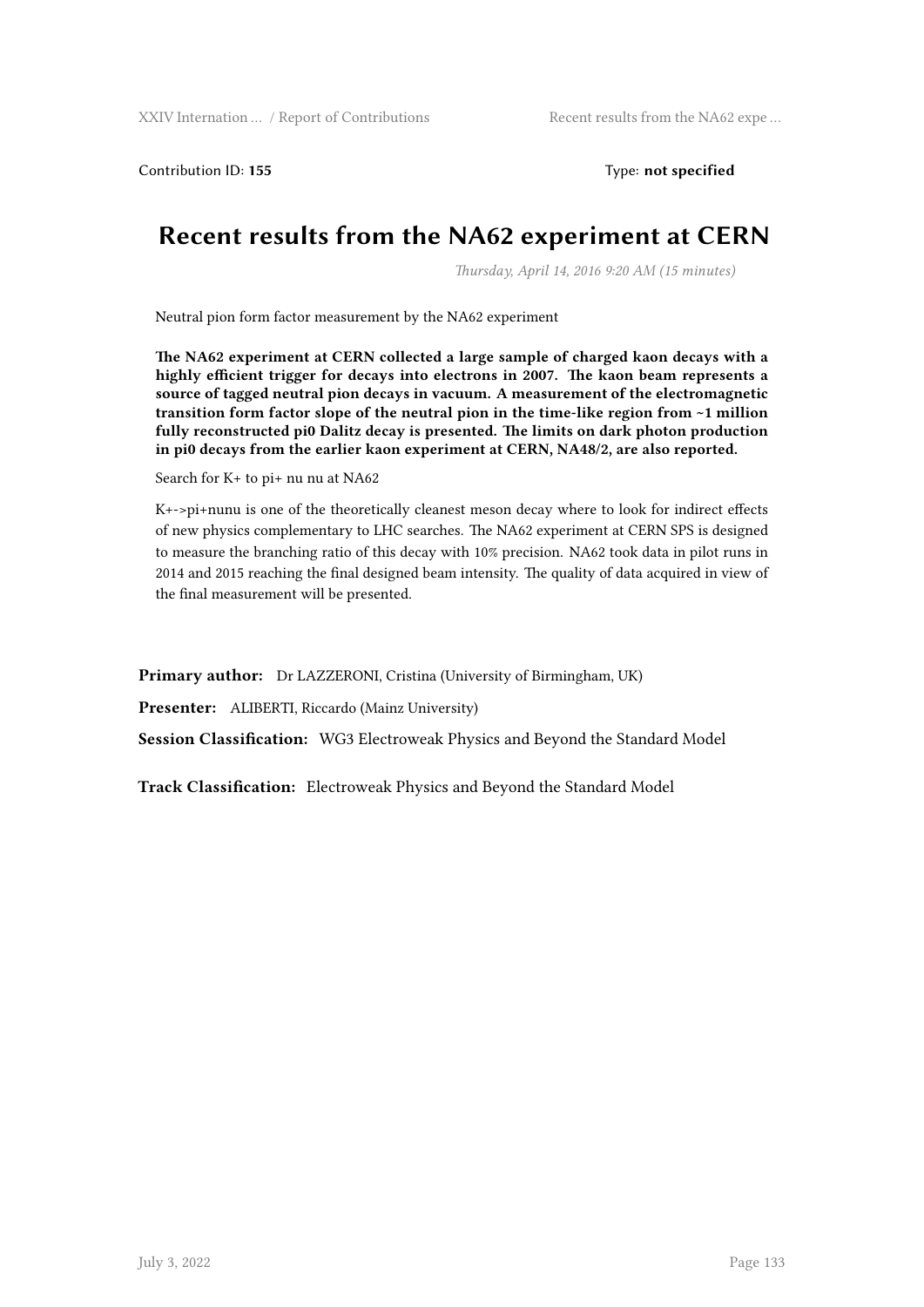Contribution ID: 156 Type: **not specified** 

#### **Probing Gluon Helicity with Dijets from √s = 510 GeV Polarized Proton Collisions at STAR**

*Wednesday, April 13, 2016 12:00 PM (15 minutes)*

The production of jets in polarized proton collisions at STAR is dominated by quark-gluon and gluon-gluon scattering processes. The dijet longitudinal double-spin asymmetry (A\_LL) is sensitive to the polarized parton distributions and may be used to extract information about the gluon helicity contribution ( $\Delta G$ ) to the spin of the proton. Previous STAR jet measurements at  $\sqrt{s} = 200$ GeV show evidence of polarized gluons for gluon momentum fractions above 0.05. The measurement of dijet A\_LL at  $\sqrt{s}$  = 510 GeV will extend the current constraints on  $\Delta G$  to lower gluon momentum fractions and allow for the reconstruction of the partonic kinematics at leading order. Preliminary results from the dijet A\_LL measurements from ~80 pb^(-1) of ~53% polarized proton data taken during the 2012 RHIC run will be presented.

**Primary author:** RAMACHANDRAN, Suvarna (STAR Collaboration, University of Kentucky)

**Presenter:** RAMACHANDRAN, Suvarna (STAR Collaboration, University of Kentucky)

**Session Classification:** WG6 Spin Physics

**Track Classification:** Spin Physics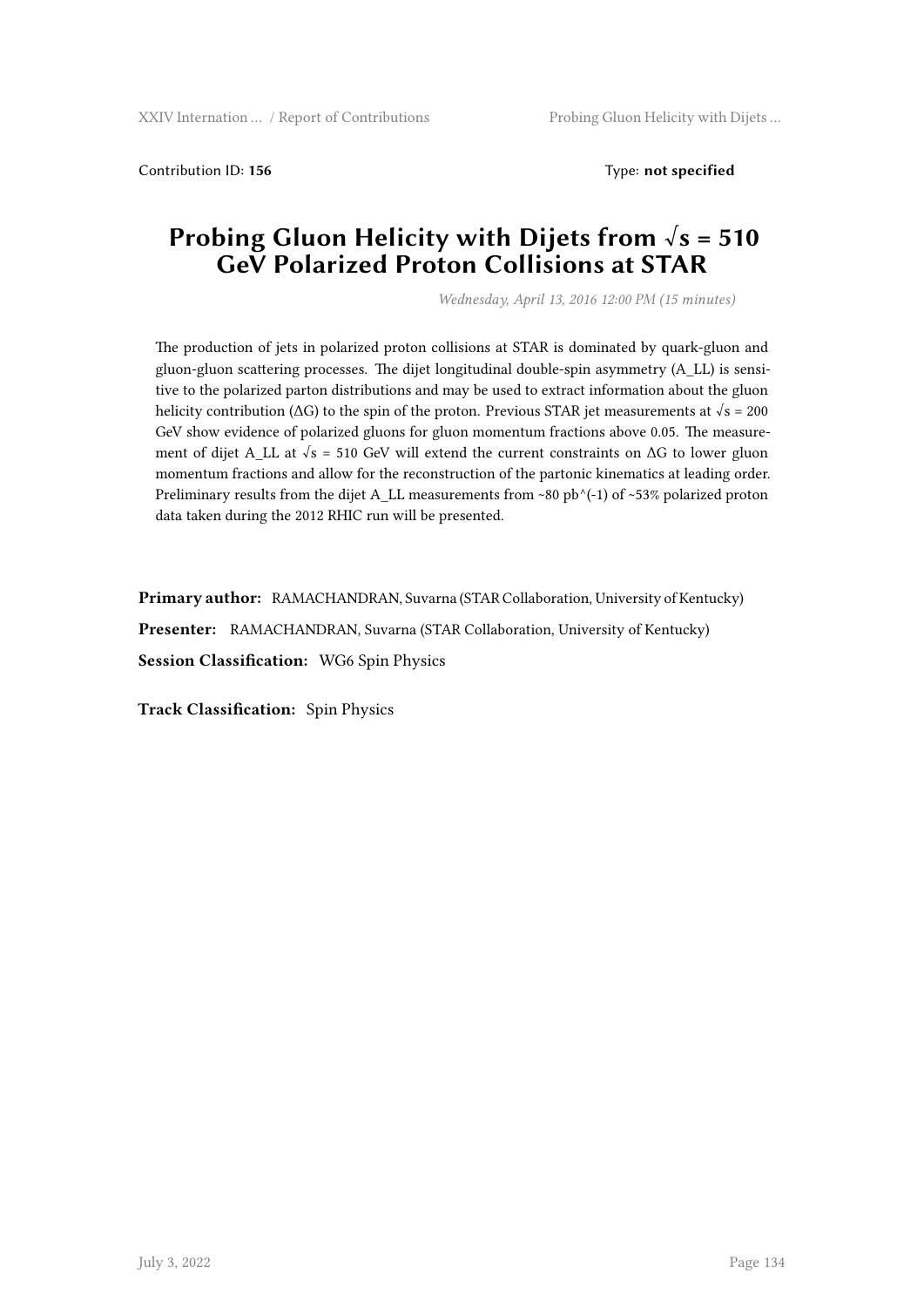Contribution ID: 157 Type: **not specified** 

# **Progress in the NNPDF global analysis**

*Tuesday, April 12, 2016 9:20 AM (15 minutes)*

In this talk we present recent progress in the NNPDF global analysis, in particular work towards an updated NNPDF3.1 release. Recent developments include the inclusion of the combined HERA data and of several new LHC and Tevatron experiments, theoretical improvements such as the FONLL GM-VFN scheme with heavy quark masses, fits with heavy quark mass variations and with intrinsic charm, and updates in fitting methodology.

**Primary author:** Mr NNPDF, Collaboration (University of Oxford)

**Presenter:** Dr ROJO, Juan (University of Oxford)

**Session Classification:** WG1 Structure Functions and Parton Densities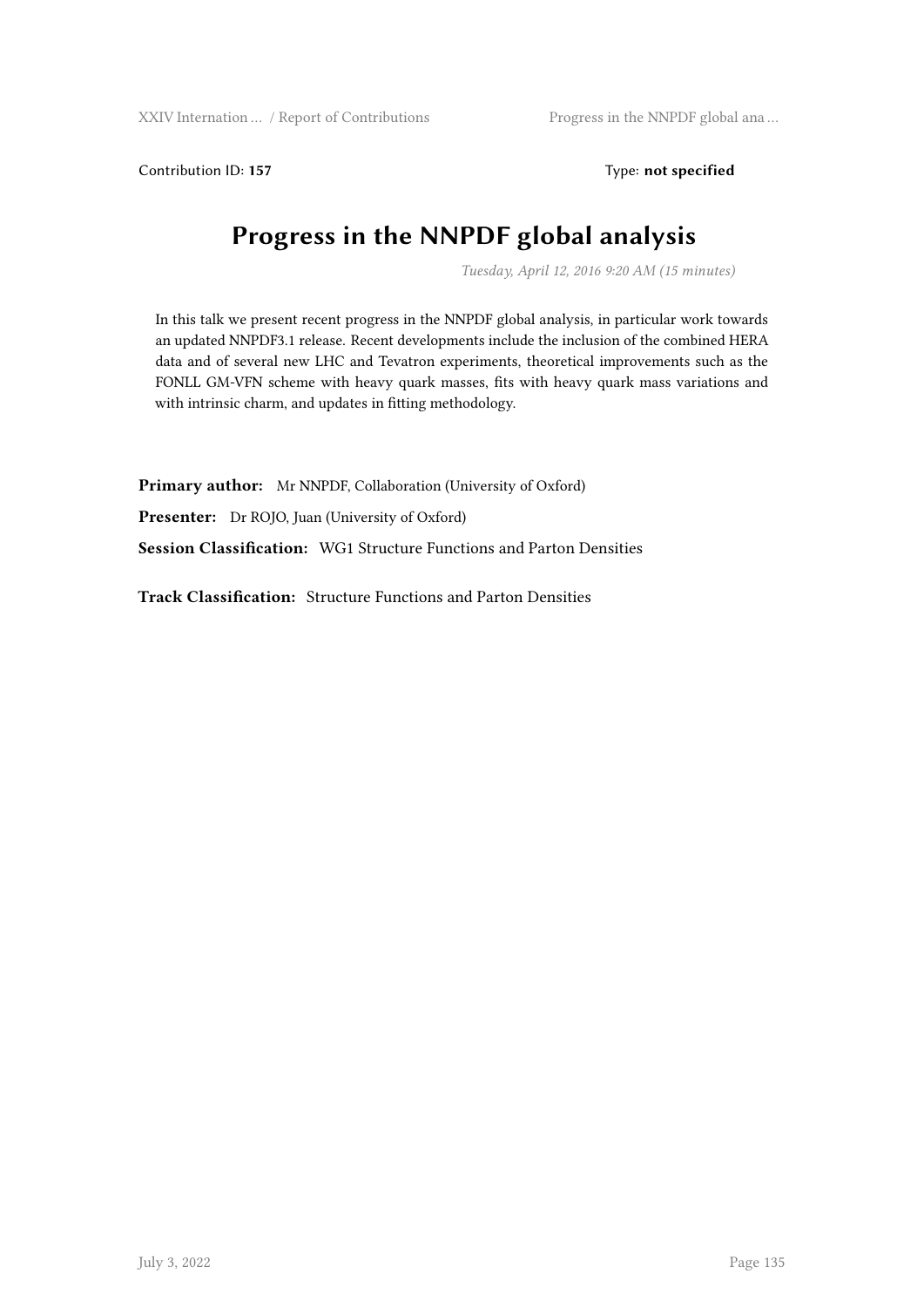Contribution ID: **158** Type: **not specified**

## **Dipole model analysis of the new HERA data**

*Tuesday, April 12, 2016 10:00 AM (15 minutes)*

I analyse, within a dipole model, the inclusive DIS cross section data, obtained from the last HERA measurements (2015). I show that these

high precision data are very well described within the dipole model framework, which is complemented with a valence quark structure functions. I also discuss the role of higher twist corrections to the standard PDFs fit.

This analysis I have done in collaboration with Henri Kowalski and we are going to publish it soon.

#### **Summary**

Description within dipole model of the new HERA data Higher twist correction to the standard PDFs fit

**Primary author:** Dr LUSZCZAK, Agnieszka (Institute of Nuclear Physics)

**Presenters:** Dr LUSZCZAK, Agnieszka (Institute of Nuclear Physics); LUSZCZAK, agnieszka (Cracow university)

**Session Classification:** WG1 Structure Functions and Parton Densities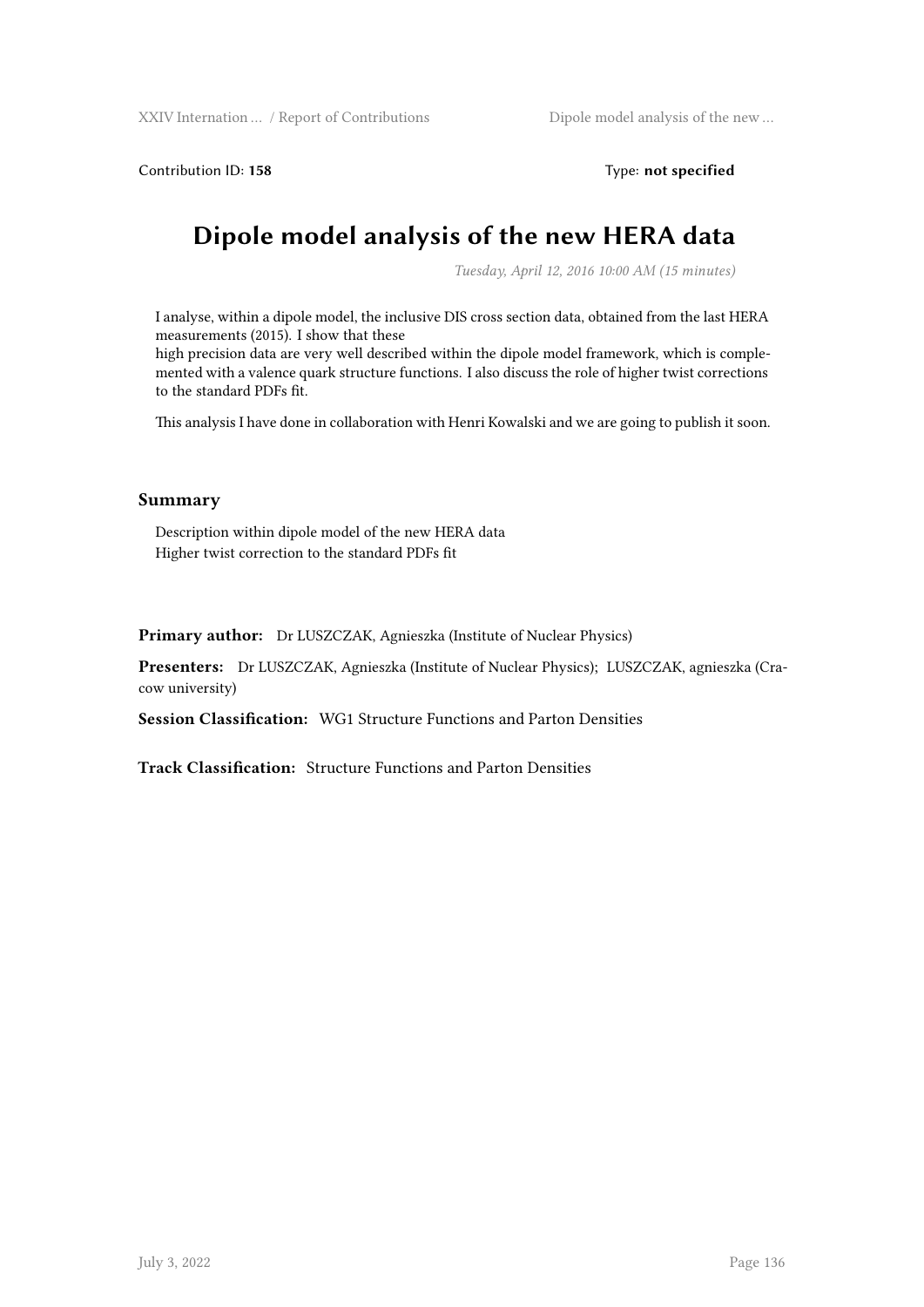Contribution ID: 159 Type: not specified

### **Ultra-Peripheral J/Psi Production at Forward Rapidities in Pb-Pb Interactions**

*Wednesday, April 13, 2016 3:10 PM (15 minutes)*

Ultra-Peripheral Pb-Pb collisions, in which the two nuclei pass close to each other but at an impact parameter greater than the sum of their radii, provide information about the initial state of nuclei. In particular, J/psi production in such collisions proceeds by photon-gluon interactions, and gives access to nuclear PDFs. The ALICE collaboration has published measurements of UPC J/Psi production in LHC Run 1 in the rapidity range -4.0 < y < -2.5, and has obtained a substantially larger data set in 2015 from LHC Run 2. In this talk, the latest available results will be given.

**Primary author:** Ms GRAHAM, Katie (University of Birmingham) **Presenter:** Ms GRAHAM, Katie (University of Birmingham) **Session Classification:** WG5 Small-x and Diffraction

**Track Classification:** Small-x, Diffraction and Vector Mesons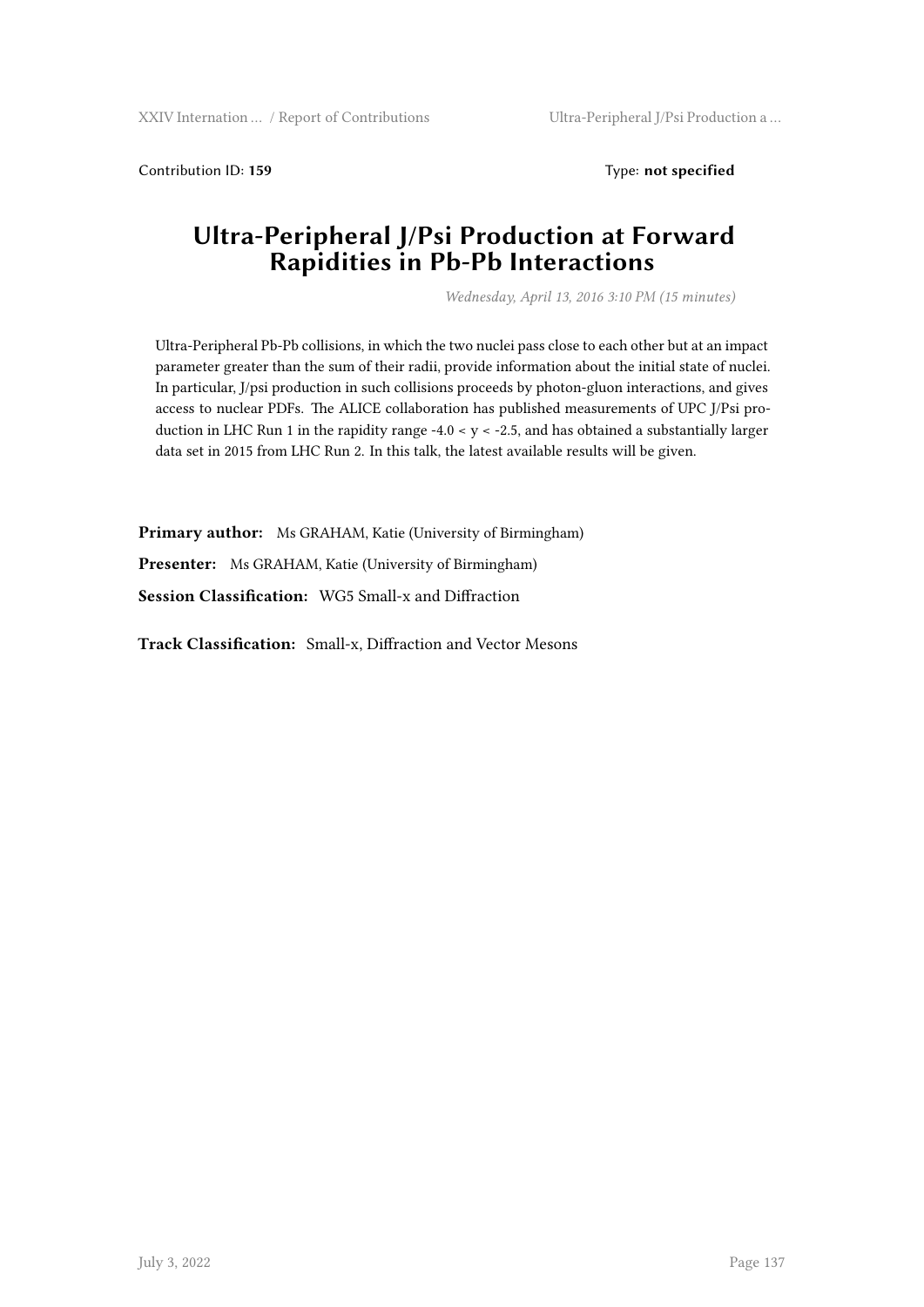Contribution ID: 160 **Type:** not specified

### **Vector meson photoproduction in ultra-peripheral p-Pb collisions measured using the ALICE detector**

*Wednesday, April 13, 2016 9:40 AM (15 minutes)*

The strong electromagnetic fields generated by ultra-relativistic heavy ions offer the possibility to study

gamma-gamma, gamma-nucleus and gamma-proton processes at the LHC in ultra-peripheral Pb-Pb and p-Pb collisions (UPC).

As exclusive photoproduction of vector mesons is sensitive to the gluon distribution of the interacting target it

allows one to study saturation and shadowing phenomena.

Here we report on the ALICE measurement of vector meson photoproduction in p-Pb UPC at  $sqrt(s_NN) = 5.02$  TeV.

In these asymmetric collisions, the photon is most likely coming from the Pb nucleus. As a result, the center-of-mass energy

of the photon-proton system is constrained by the the rapidity of the vector meson which is measured in the laboratory frame

with respect to the proton beam direction. We present the results on vector meson photoproduction in several intervals

of the photon-proton center-of-mass energy.

**Primary author:** ADAM, Jaroslav (FNSPE CTU in Prague)

**Presenter:** ADAM, Jaroslav (FNSPE CTU in Prague)

**Session Classification:** WG5 Small-x and Diffraction

**Track Classification:** Small-x, Diffraction and Vector Mesons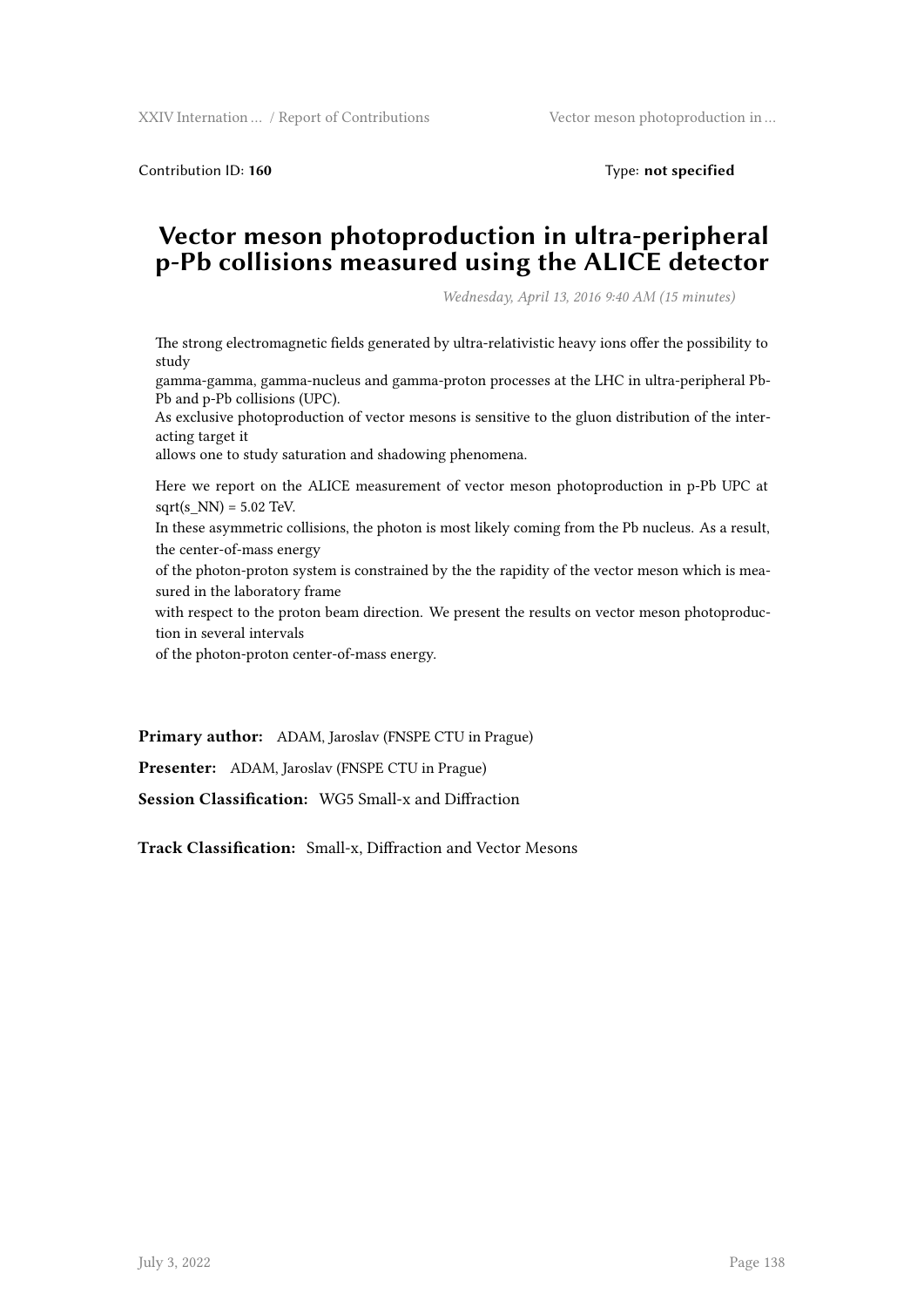Contribution ID: **161** Type: **not specified**

### **Diffractive production of heavy mesons at the LHC within k\_t -factorization approach**

*Wednesday, April 13, 2016 4:30 PM (15 minutes)*

We discuss diffractive production of open charm and bottom mesons at the LHC [1]. The differential cross sections for single- and central-diffractive mechanisms for  $\bar{c}$  c and  $\bar{b}$  b pair production are calculated in the framework of the Ingelman-Schlein model corrected for absorption effects. In this approach one assumes that the pomeron has a well defined partonic structure, and that the hard process takes place in a pomeron-proton or proton-pomeron (single diffraction) or pomeronpomeron (central diffraction) processes. Here, leading-order

gluon-gluon fusion and quark-antiquark anihilation partonic subprocesses are taken into consideration. Both pomeron flux factors as well as parton distributions in the pomeron are taken from the H1 Collaboration analysis of diffractive structure function and diffractive dijets at HERA. The extra corrections from subleading reggeon exchanges are explicitly calculated and are also taken into consideration. Predictions for single- and central-diffractive

production in the case of inclusive D and B mesons, as well as D<sup>-</sup>D correlations are presented, including detector acceptance of the ATLAS, CMS and LHCb Collaborations. The experimental aspects of possible standard and dedicated measurements are carefully discussed.

For the first time, the differential cross sections for the diffractive  $\bar{c}c$  pair production are calculated in the framework of the k\_t -factorization approach, i.e. effectively including higher-order corrections. The unintegrated (transverse momentum dependent) diffractive parton distributions in proton are calculated with the help of the Kimber-Martin-Ryskin prescription where collinear diffractive PDFs are used as input. The latter are obtained

by means of the Ingelman-Schlein model. Several quark-level differential cross sections are shown, including one-dimensional distribution and two-dimensional correlation distributions

(e.g.  $\varphi_{\text{I}}$  {c<sup>-</sup>c} - azimuthal angle correlations or pair transverse momentum p\_t distributions. The hadronization of charm quarks is taken into account by means of fragmentation function technique. Predictions for single-diffractive production of D^0 meson including detector

acceptance of the ATLAS experiment are presented. Crucial aspects of possible standard and dedicated measurements within the ATLAS detector are also discussed.

[1] M. Luszczak, R. Maciula and A. Szczurek,

Single- and central-diffractive production of open

charm and bottom mesons at the LHC: theoretical predictions and experimental capabilities, Phys. Rev. D 91 (2015), 054024.

[2] M. Luszczak, R. Maciula, A. Szczurek and M. Trzebinski, Diffractive charm production at the LHC within k\_t -factorization approach,

a paper in preparation. E-mail:

luszczak@ur.edu.pl

**Primary author:** Dr LUSZCZAK, Marta (University of Rzeszow)

**Co-authors:** Prof. SZCZUREK, Antoni (Institute of Nuclear Physics, Polish Academy of Sciences); Dr MACIULA, Rafal (Institute of Nuclear Physics, Polish Academy of Sciences)

**Presenter:** Dr LUSZCZAK, Marta (University of Rzeszow)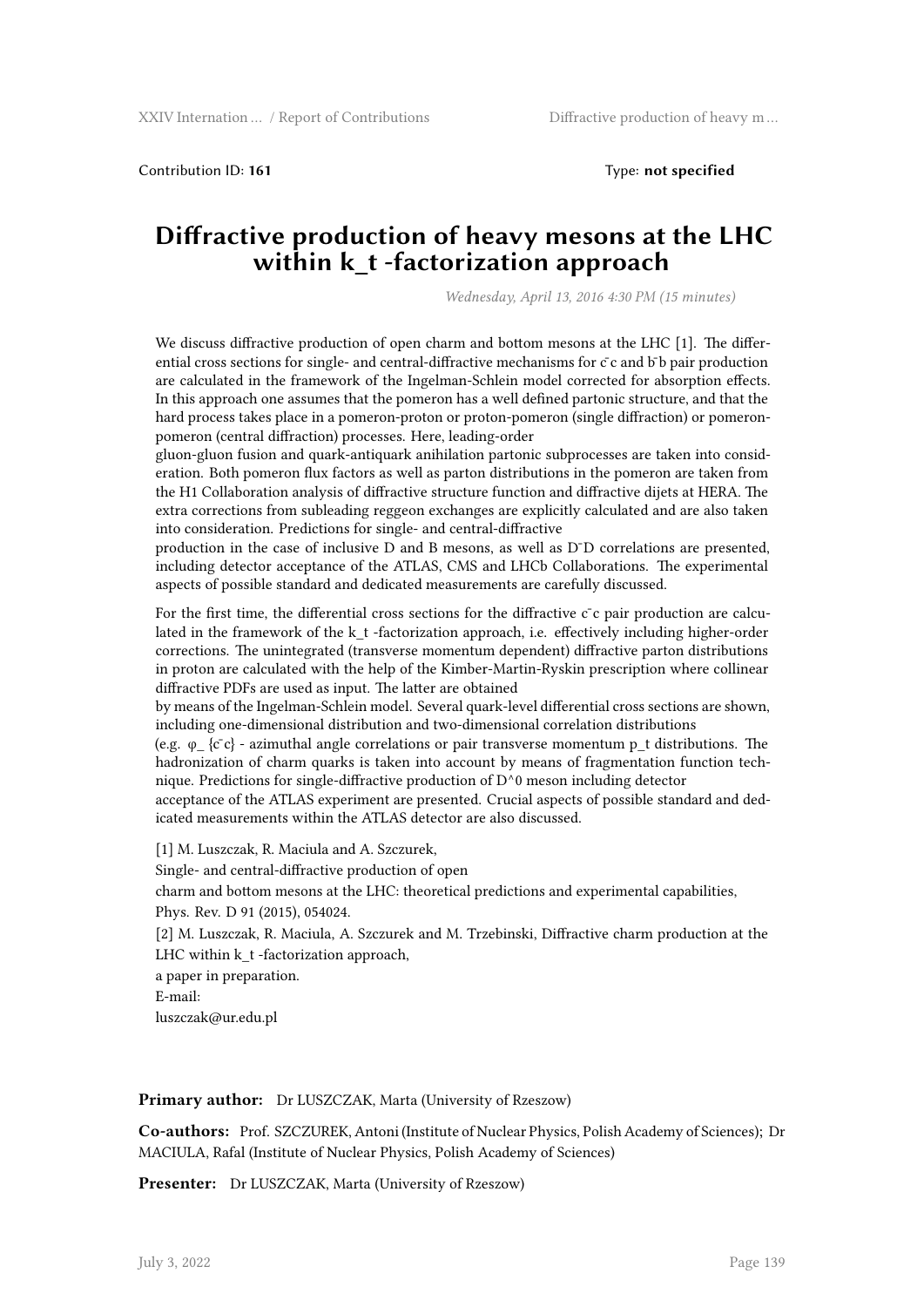XXIV Internation … / Report of Contributions Diffractive production of heavy m …

#### **Session Classification:** WG4/WG5 joint session (HF+diffraction)

**Track Classification:** Small-x, Diffraction and Vector Mesons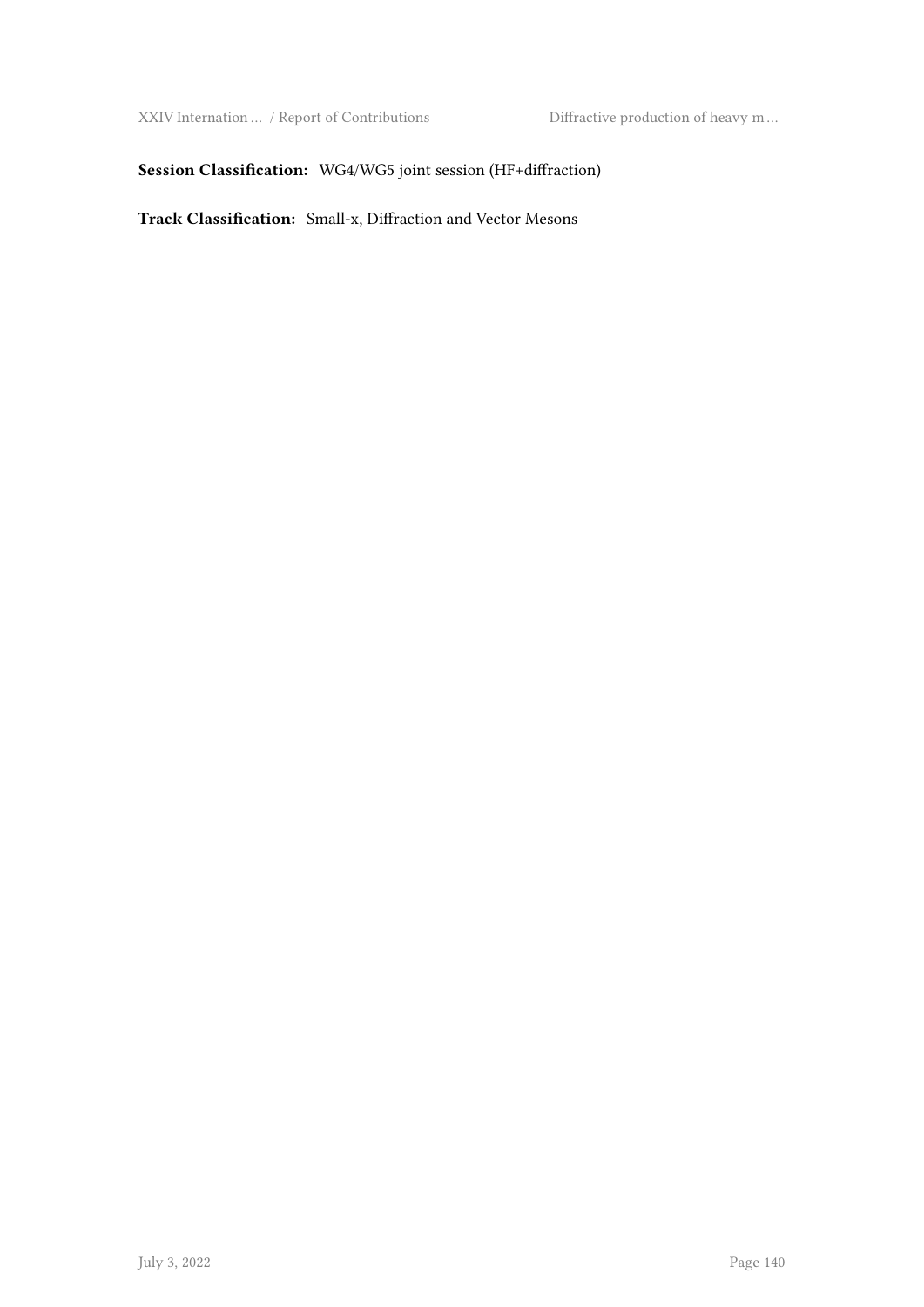Contribution ID: **162** Type: **not specified**

#### **From deep-inelastic structure functions to two-photon dilepton production in proton-proton collisions**

*Thursday, April 14, 2016 11:20 AM (15 minutes)*

We investigate different methods to incorporate the effect of photons in hard processes. We compare two different approaches used for calculating cross sections for two-photon  $pp \to l^+l^-X$  process. In one of the approaches photon is treated as a collinear parton in the proton. In the second approach recently proposed a *kt*-factorization method is used. We discuss how results of the collinear parton model depend on the initial condition for the QCD evolution and discuss an approximate treatment where photon is excluded from the combined QCD-QED evolution. We demonstrate that it is not necessary to put photon into the evolution equation as often done recently but it is sufficient to use a simplified approach in which photon couples to quarks and antiquarks which by themselves undergo DGLAP evolution equations. Our  $k_t$ -factorization results (inelastic photon fluxes in the nucleon) depend on deep-inelastic structure function. We discuss sensitivity of the results to the choice of structure function parametrization and experimental cuts in the  $k_t$ -factorization approach. We find that results are sensitive to the region of  $x$  and  $Q^2$  where pQCD DGLAP evolution does not apply. We compare results of our calculations with recent experimental data for dilepton production and find that in most cases the contribution of the photon-photon mechanism is rather small. We discuss how to enhance the photon-photon contribution. We also compare our results to those of recent measurements of exclusive and semi-exclusive  $e^+e^-$  pair production with new experimental data obtained by the CMS collaboration. The presentation will be based on our recent papers [1], [2]. [1] G.~G.~da Silveira, L.~Forthomme, K.~Piotrzkowski, W.~Sch\"afer and A.~Szczurek, "Central  $\mu^+ \mu^-$  production via photon-photon fusion in proton-proton collisions with proton dissociation," JHEP {\bf 1502}, 159 (2015) [arXiv:1409.1541 [hep-ph]].

[2] M. {\L}uszczak, W. Sch\"afer and A. Szczurek, "Two-photon dilepton production in proton-proton collisions: two alternative approaches," [arXiv:1510.00294 [ hep-ph]].

**Primary author:** Prof. SZCZUREK, Antoni (Institute of Nuclear Physics, Polish Academy of Sciences)

**Co-authors:** Dr LUSZCZAK, Marta (University of Rzeszow); Dr SCHAFER, Wolfgang (Institute of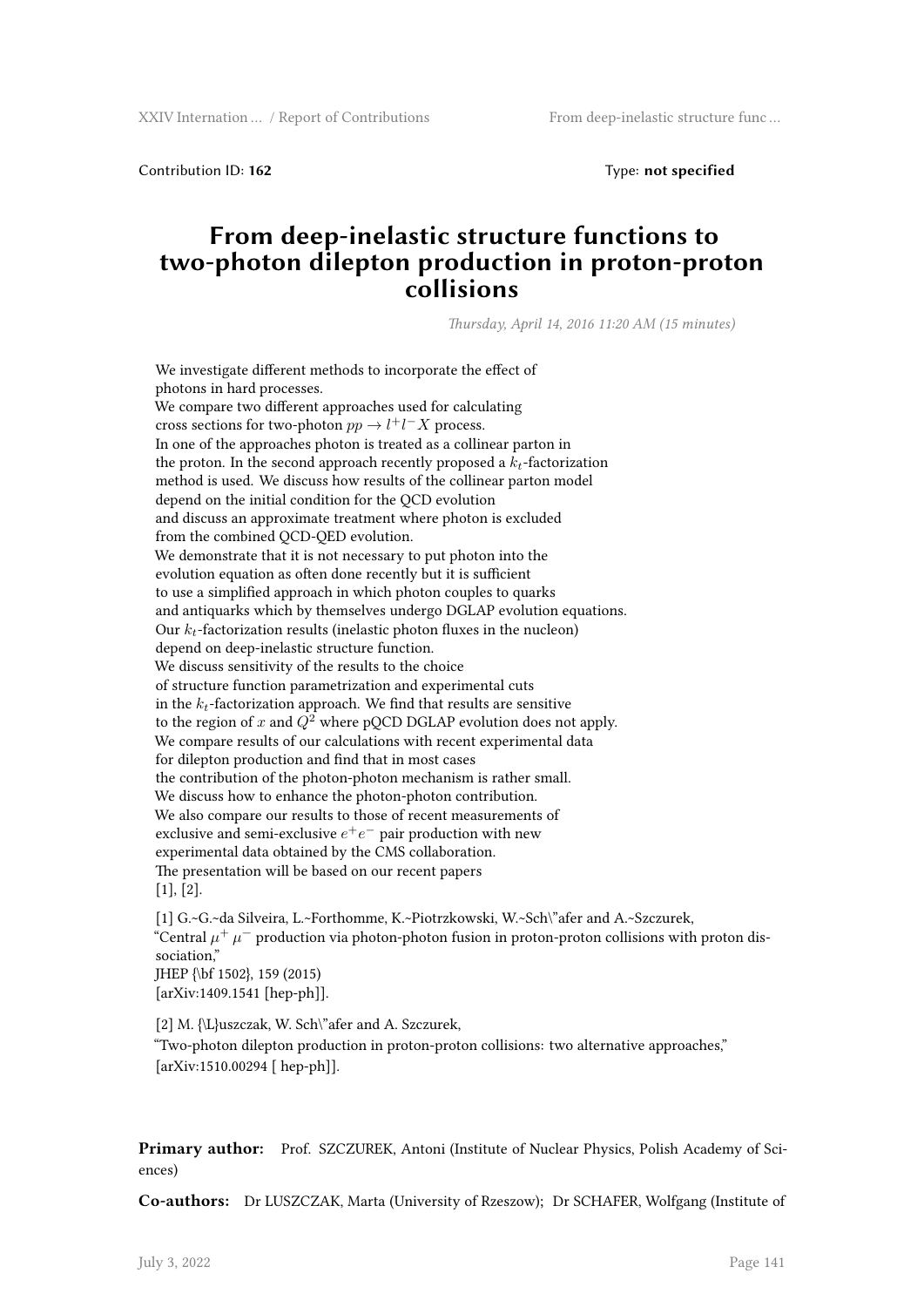XXIV Internation … / Report of Contributions From deep-inelastic structure func …

Nuclear Physics, Polish Academy of Sciences)

Presenter: Prof. SZCZUREK, Antoni (Institute of Nuclear Physics, Polish Academy of Sciences)

**Session Classification:** WG1 Structure Functions and Parton Densities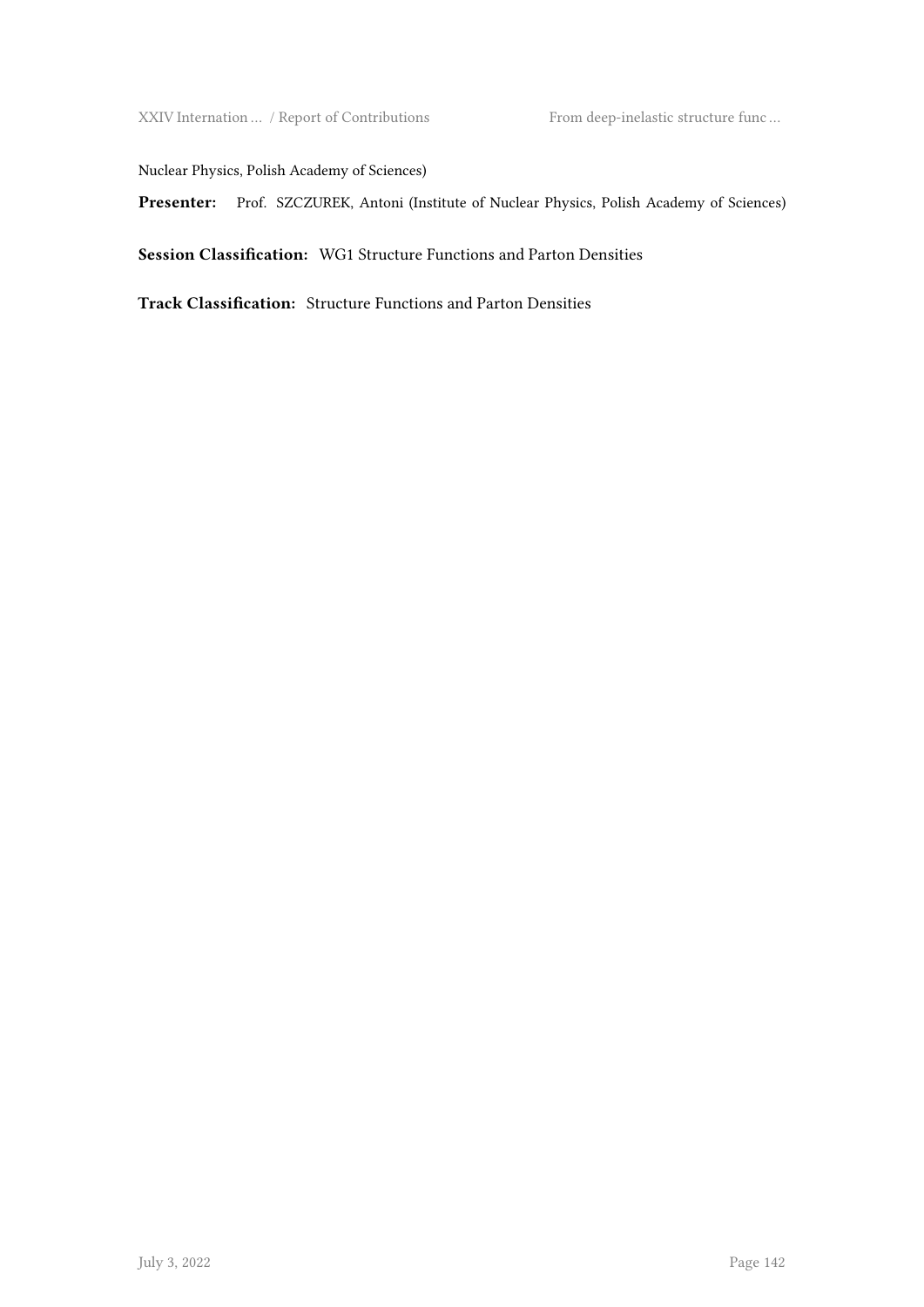Contribution ID: **163** Type: **not specified**

### **JLEIC – A High Luminosity Polarized Electron-Ion Collider at Jefferson Lab**

*Wednesday, April 13, 2016 9:23 AM (20 minutes)*

The new NSAC Long Range Plan endorses construction of a high energy high luminosity polarized electron-ion collider in US for reaching new QCD frontier. JLEIC, a Jefferson Lab ring-ring design of electron-ion collider based on the CEBAF recirculating linac, will enable collisions of electrons with energy up to 10 GeV and either protons with energy up to 100 GeV, or heavy ions with energy up to 40 GeV/u. Both the proton beam and the light-ion beams will have high polarization above 70%. JLEIC will accommodate two physics detectors, a primary one with full acceptance and a secondary high-luminosity one with less demanding specification. By implementing the multiphase traditional electron cooling in both the ion booster ring and the ion collider ring, ultrahigh luminosity close to 1034 cm-2s-1 per detector with large acceptance can be achieved. We will present the recent progress in the JLEIC design.

**Primary author:** Dr ZHANG, Yuhong (Jefferson Lab) **Presenter:** Dr ZHANG, Yuhong (Jefferson Lab) **Session Classification:** WG7 Future Experiments

**Track Classification:** Future Experiments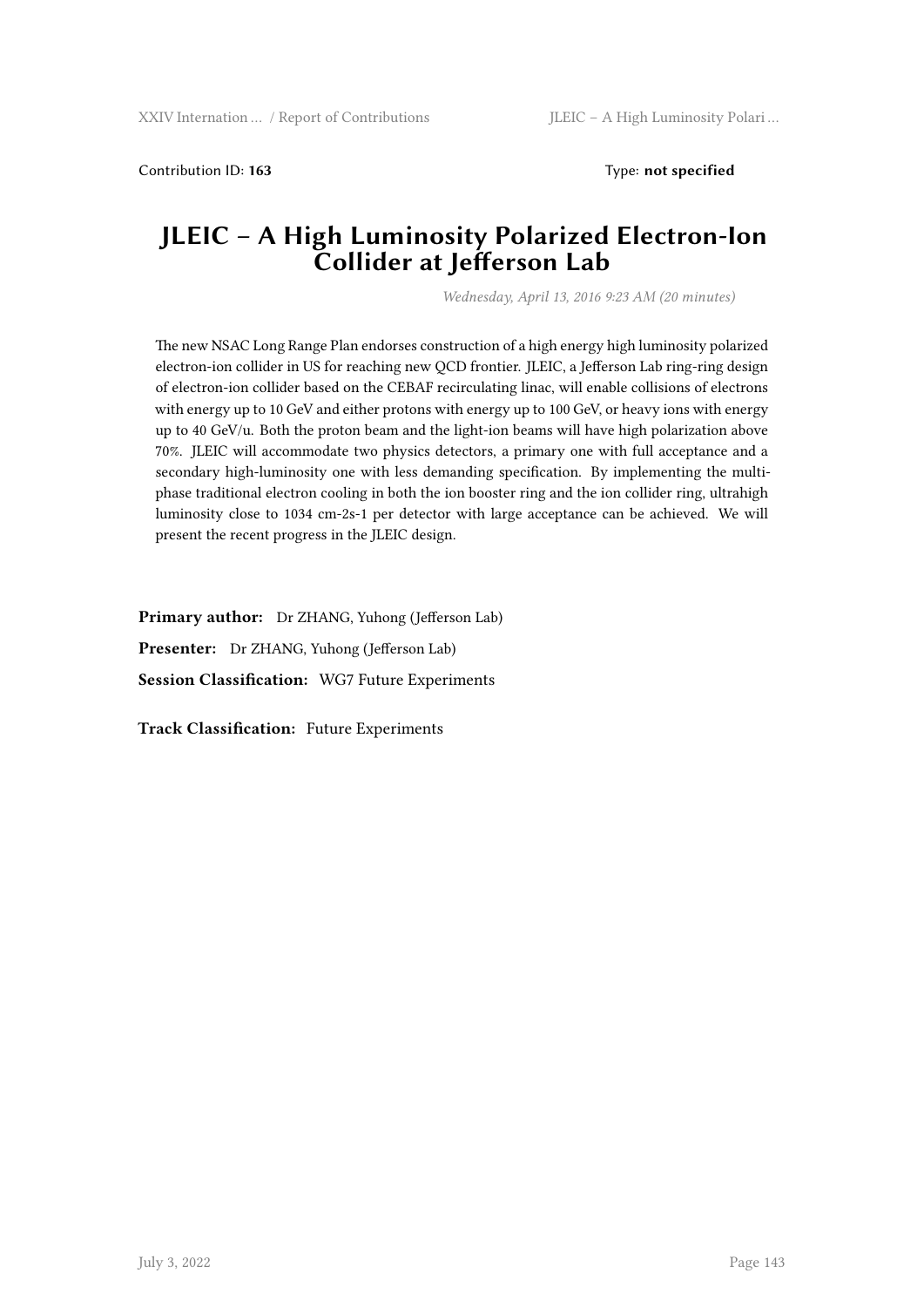### Contribution ID: **164** Type: **not specified**

# **A High Energy e-p/A Collider Based on CepC-SppC**

*Wednesday, April 13, 2016 9:46 AM (20 minutes)*

The recent proposal of CepC and SppC, the next energy frontier e+e- and pp circular colliders by IHEP, China, in a common accelerator complex, provides an opportunity to realize collisions of protons or ions with electrons or positrons in an ultra-high range of center-of-mass energy up to 4.2 TeV. This paper presents a preliminary design study of this high energy e-p/A collider based on the CepC-SppC facility. The design parameters for different operational scenarios and anticipated luminosities (up to middle of  $10^{\text{A}}33 \text{ cm}^2$ -2 s<sup> $\text{A}-1$ </sup>) will be given. We also discuss two staging approaches to realize this collider with a low cost and at an earlier time. The both firstphase approaches will be able to cover the well-studied science program of LHeC, with a luminosity several times higher than LHeC.

**Primary author:** Dr ZHANG, Yuhong (Jefferson Lab) **Presenter:** Dr ZHANG, Yuhong (Jefferson Lab) **Session Classification:** WG7 Future Experiments

**Track Classification:** Future Experiments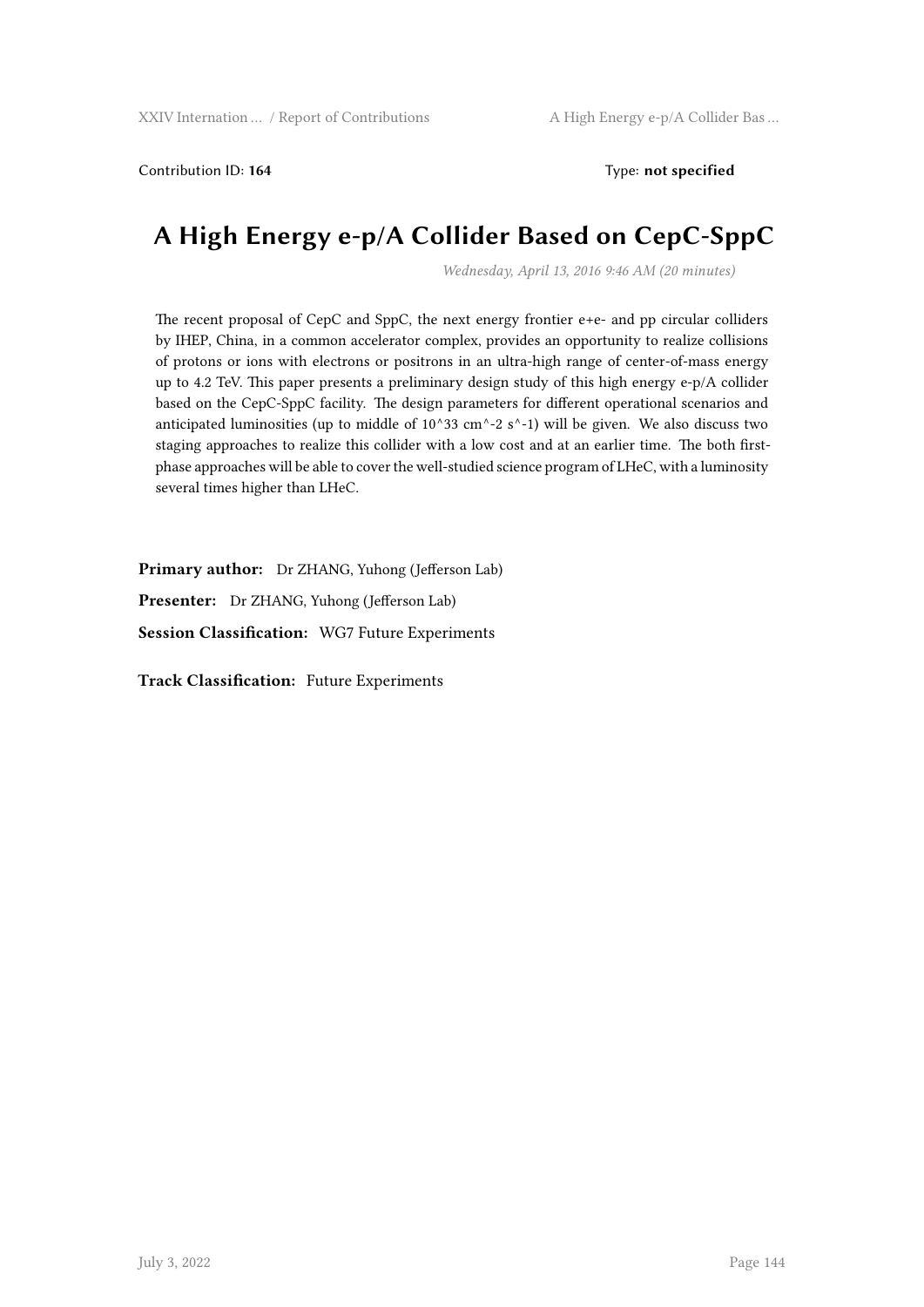Contribution ID: **165** Type: **not specified**

# **Associated production of electroweak bosons and heavy mesons at LHCb and prospects to observe double parton interactions**

*Thursday, April 14, 2016 12:12 PM (20 minutes)*

The production of weak gauge bosons in association with heavy flavored mesons at the LHCb conditions is considered, and a detailed study of the different contributing processes is presented including single and double parton scattering mechanisms. We conclude finally, that double parton scattering dominates the production of same-sign WD states, as well as the production of Wbosons associated with B-mesons. The latter processes can thus be regarded as new useful DPS indicators.

**Primary author:** Dr MALYSHEV, Maxim (SINP MSU)

**Co-authors:** Dr SNIGIREV, Alexander (SINP MSU); Dr LIPATOV, Artem (SINP MSU); Dr BARANOV, Sergey (Lebedev Institute of Physics)

**Presenter:** Dr MALYSHEV, Maxim (SINP MSU)

**Session Classification:** WG2 QCD and Hadronic Final States

**Track Classification:** QCD and Hadronic Final States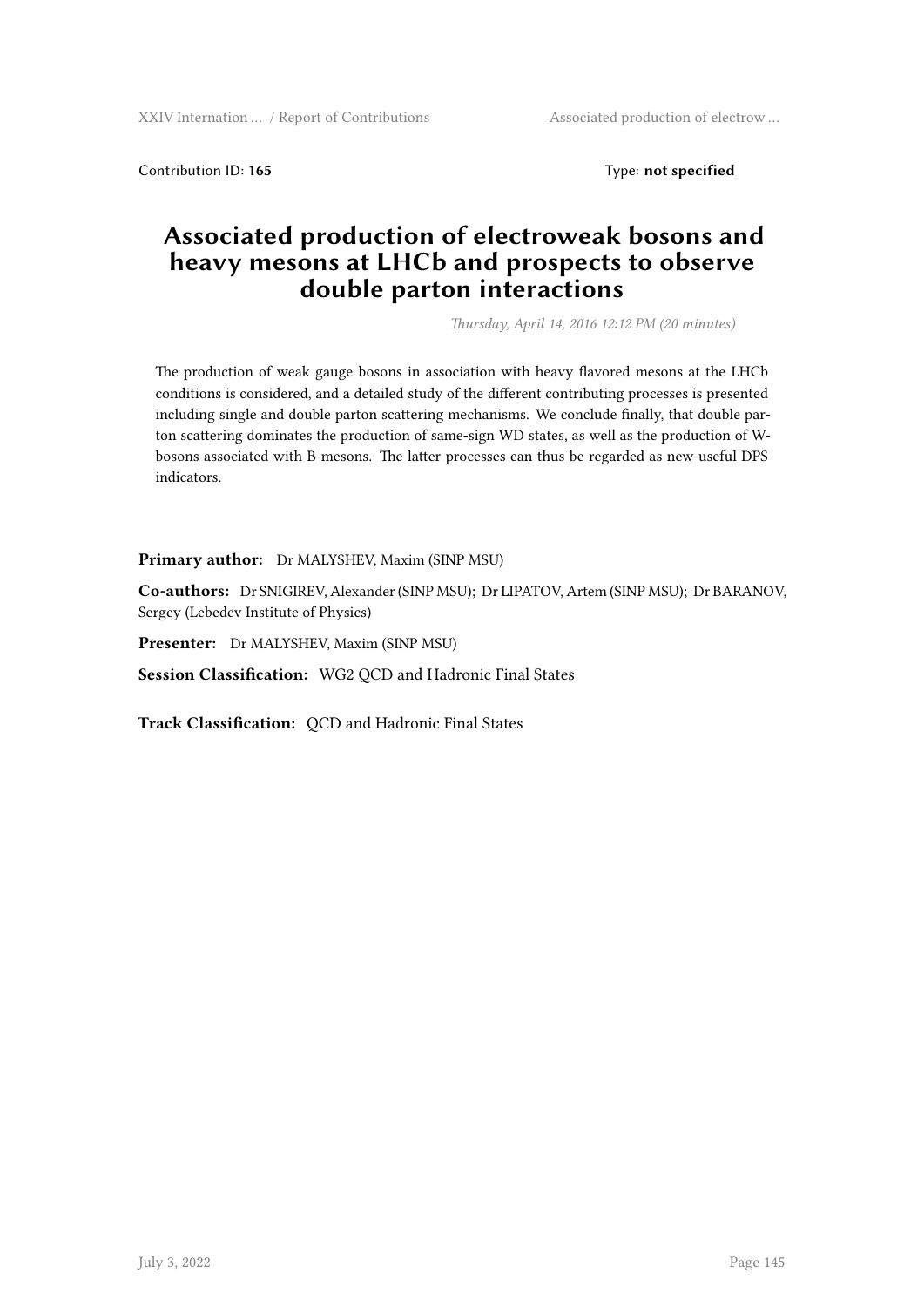Contribution ID: **166** Type: **not specified**

# **Exclusive diffractive production of** *π* +*π <sup>−</sup>* **pairs within tensor pomeron approach**

*Tuesday, April 12, 2016 5:30 PM (15 minutes)*

We discuss exclusive central diffractive dipion production in the reactions  $pp \rightarrow pp\pi^{+}\pi^{-}$  and  $p\bar{p} \rightarrow p\bar{p}\pi^{+}\pi^{-}$  at high energies. The calculation is based on a tensor pomeron model and the amplitudes for the processes are formulated in an effective field-theoretic approach [1]. We include the purely diffractive dipion continuum, and the scalar and tensor resonances decaying into the  $\pi^+\pi^-$  pairs [2, 3] as well as the photoproduction contribution ( $\rho^0$ , Drell-S\"oding) [4]. We discuss how two pomerons couple to tensor meson  $f_2(1270)$  and the interference effects of resonance and dipion continuum for the first time. The theoretical results are compared with existing STAR, CDF, and CMS experimental data. Predictions for planned or being carried out experiments (ALICE, ATLAS) are presented. We show the influence of the experimental cuts on the integrated cross section and on various differential distributions for outgoing particles. Distributions in rapidities and transverse momenta of outgoing protons and pions as well as correlations in azimuthal angle between them are presented. We find that the relative contribution of resonant  $f_2(1270)$  and dipion continuum strongly depends on the cut on proton transverse momenta (or four-momentum transfer squared  $t_{1,2}$ ) which may explain some controversial observations made by different ISR experiments in the past. The cuts may play then the role of a  $\pi\pi$  resonance filter. We suggest some experimental analyses to fix model parameters

related to the pomeron-pomeron-meson coupling.

### References

- 1. C. Ewerz, M. Maniatis, and O. Nachtmann, Annals Phys. 342 (2014) 31
- 2. P. Lebiedowicz, O. Nachtmann, and A. Szczurek, Annals Phys. 344 (2014) 301
- 3. P. Lebiedowicz, O. Nachtmann, and A. Szczurek, arXiv:hep-ph/1601.04537
- 4. P. Lebiedowicz, O. Nachtmann, and A. Szczurek, Phys. Rev. D91 (2015) 074023

**Primary author:** Dr LEBIEDOWICZ, Piotr (Institute of Nuclear Physics, Polish Academy of Sciences)

**Co-authors:** Prof. SZCZUREK, Antoni (Institute of Nuclear Physics, Polish Academy of Sciences); Prof. NACHTMANN, Otto (Institut fur Theoretische Physik, Universitat Heidelberg)

**Presenter:** Dr LEBIEDOWICZ, Piotr (Institute of Nuclear Physics, Polish Academy of Sciences)

**Session Classification:** WG5 Small-x and Diffraction

**Track Classification:** Small-x, Diffraction and Vector Mesons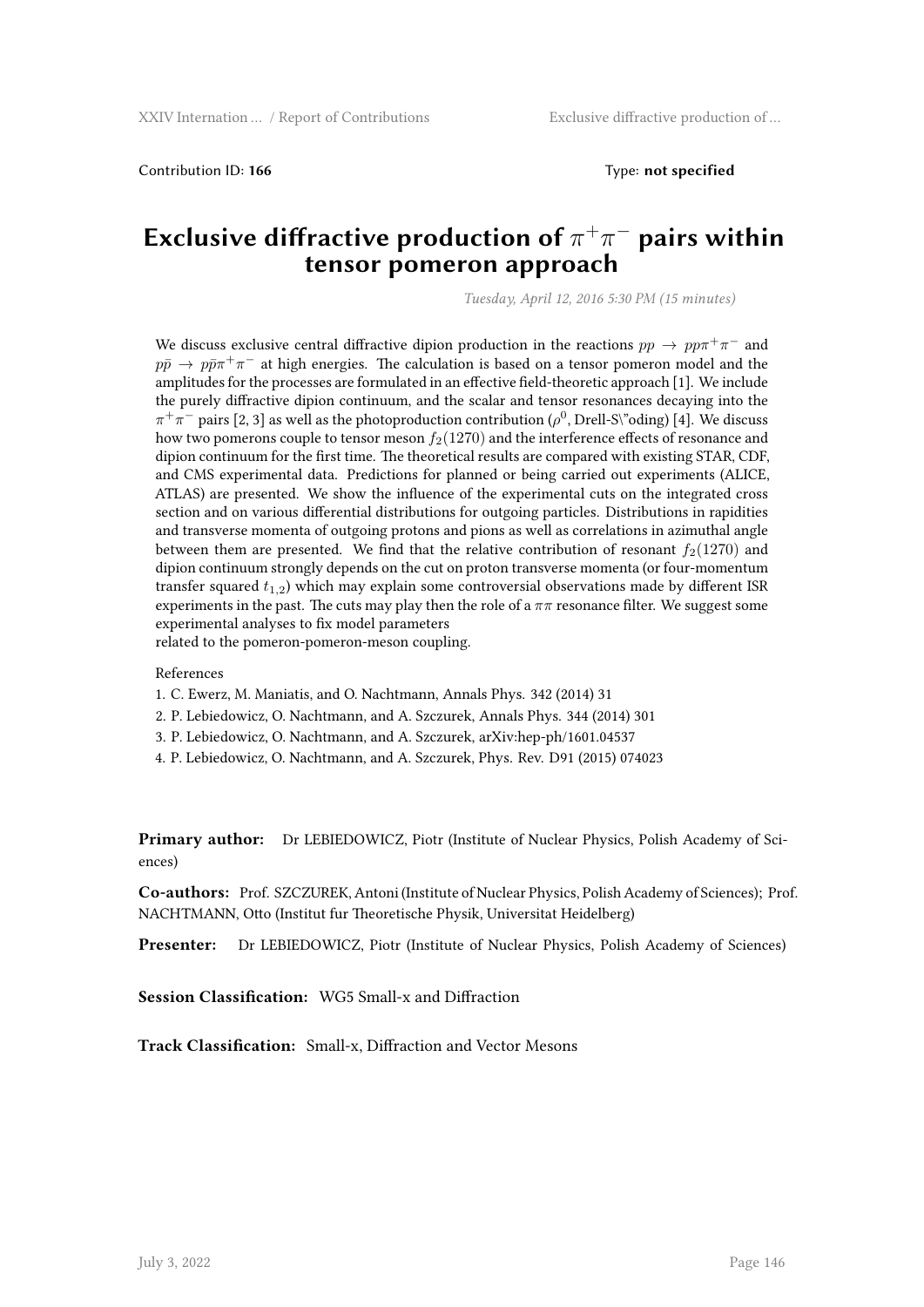Contribution ID: 167 Type: **not specified** 

# **The PDF4LHC 2015 recommendations for Run II**

*Tuesday, April 12, 2016 12:00 PM (15 minutes)*

We present an updated recommendation for the usage of sets of parton distribution functions at the LHC Run II. We propose a new prescription for the combination of a suitable subset of the available PDF sets, which is presented in terms of a single combined PDF set. We discuss tools which allow for the delivery of this combined set in terms of optimized sets of Hessian eigenvectors or Monte Carlo replicas, and their usage, and provide some examples of their application to LHC phenomenology, with particular emphasis on the implications of the PDF4LHC15 combined sets Higgs physics.

**Primary authors:** Dr ROJO, Juan (University of Oxford); Prof. NADOLSKY, Pavel (Southern Methodist University); Prof. THORNE, Robert (University College London); Dr CARRAZZA, Stefano (CERN)

**Presenter:** Dr ROJO, Juan (University of Oxford)

**Session Classification:** WG1 Structure Functions and Parton Densities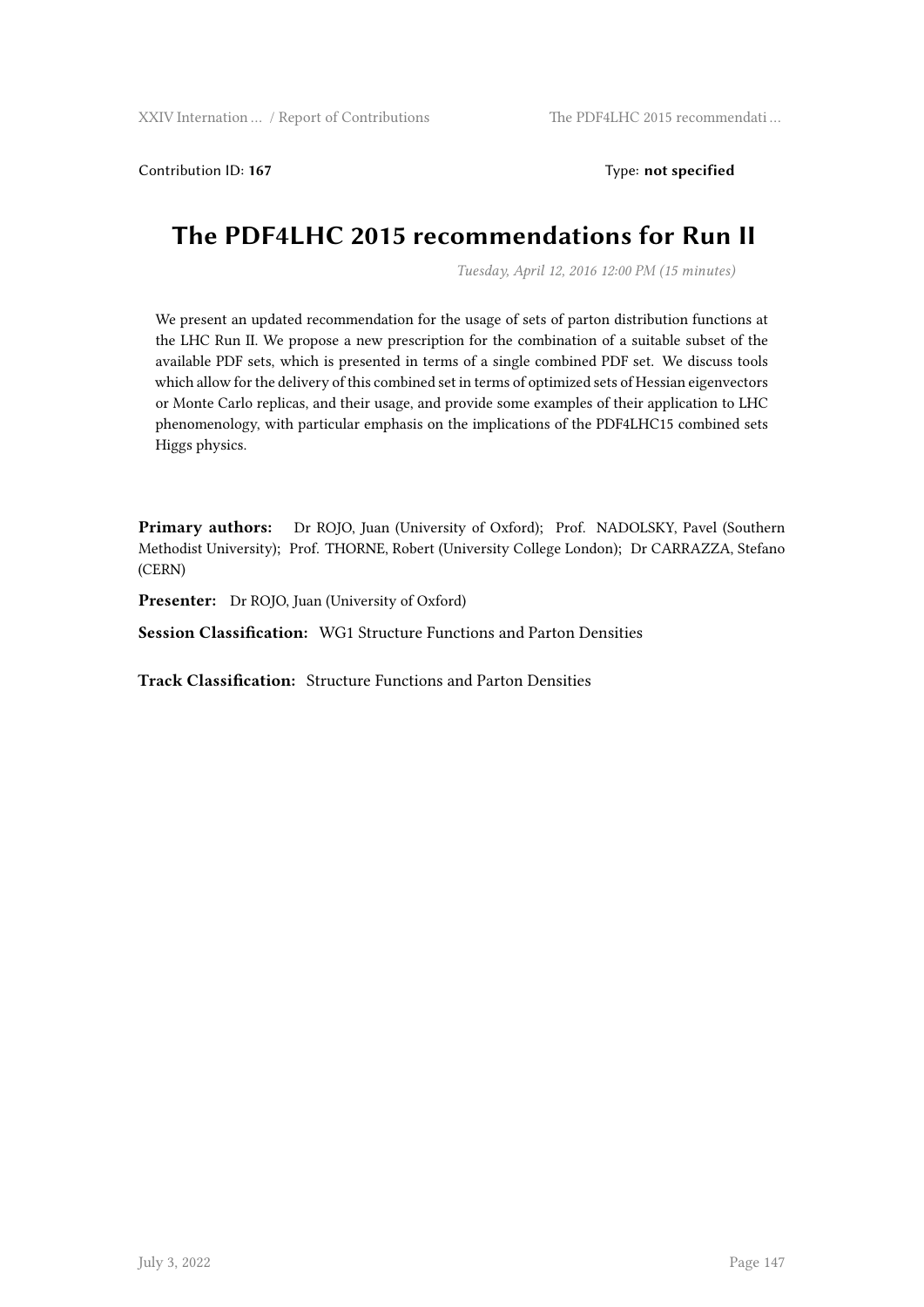Contribution ID: **168** Type: **not specified**

# **Final results on the spin dependent structure function g\_1^d from COMPASS**

*Wednesday, April 13, 2016 11:00 AM (15 minutes)*

The COMPASS experiment at CERN SPS has taken data with a polarised muon beam scattering off a polarised LiD target from 2002-2004. The same measurement was also performed in 2006 increasing the statistics by roughly a factor of two.

The new results from 2006 data on the longitudinal double spin asymmetry  $A_1^A$  on the spin dependent structure function  $g_1$ <sup> $\wedge$ </sup>d will be shown and compared to the previous results from 2002-2004. Using the combined data set the first moment of  $g_1^A$  is calculated. This quantity is used to calculate the singlet axial charge a 0, which is equal to Delta Sigma in the MSbar scheme. Using also the axial charges a 3 and a 8 the first moments of the quark helicity distributions are obtained. In addition the influence on the Bjorken sum rule will be discussed. Supported by BMBF and GRK Symmetry Breaking (DFG/GRK 1581)

**Primary author:** Mr WILFERT, Malte (Johannes-Gutenberg-Universitaet Mainz)

**Presenter:** Mr WILFERT, Malte (Johannes-Gutenberg-Universitaet Mainz)

**Session Classification:** WG6 Spin Physics

**Track Classification:** Spin Physics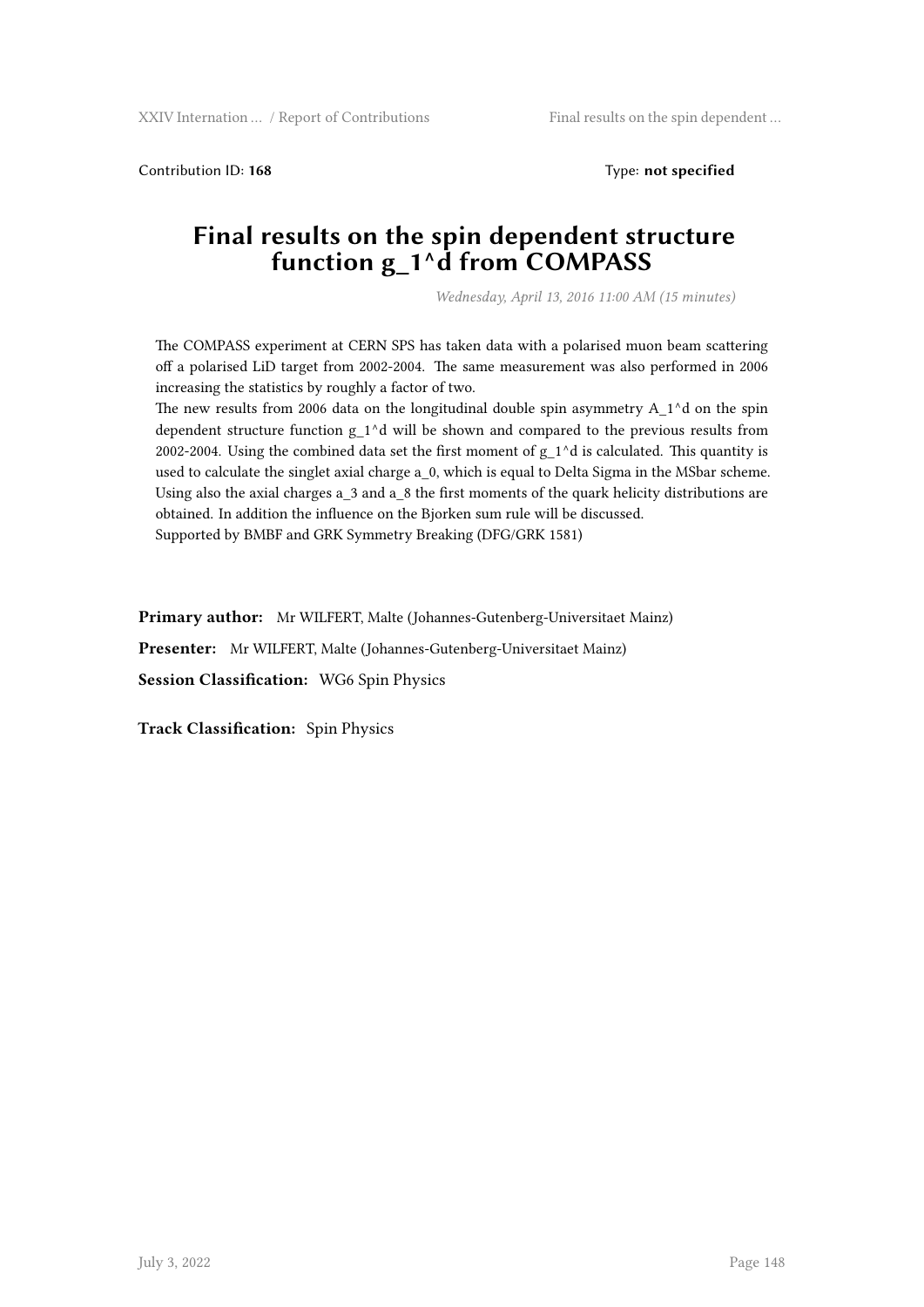### Contribution ID: 169 Type: not specified

# **The CJ15 PDFs**

*Tuesday, April 12, 2016 11:40 AM (15 minutes)*

We present a new set of leading twist parton distribution functions, referred to as "CJ15", which take advantage of developments in the theoretical treatment of nuclear corrections as well as new data. The analysis includes for the first time data on the free neutron structure function from Jefferson Lab and new high-precision charged lepton and W -boson asymmetry data from Fermilab. These significantly reduce the uncertainty on the  $d/u$  ratio at large values of x and provide new insight on the partonic structure of bound nucleons.

**Primary author:** ACCARDI, Alberto (Hampton U. and Jefferson Lab) **Co-authors:** OWENS, Jeff (Florida State U.); MELNITCHOUK, Wally (Jefferson Lab) **Presenter:** ACCARDI, Alberto (Hampton U. and Jefferson Lab) **Session Classification:** WG1 Structure Functions and Parton Densities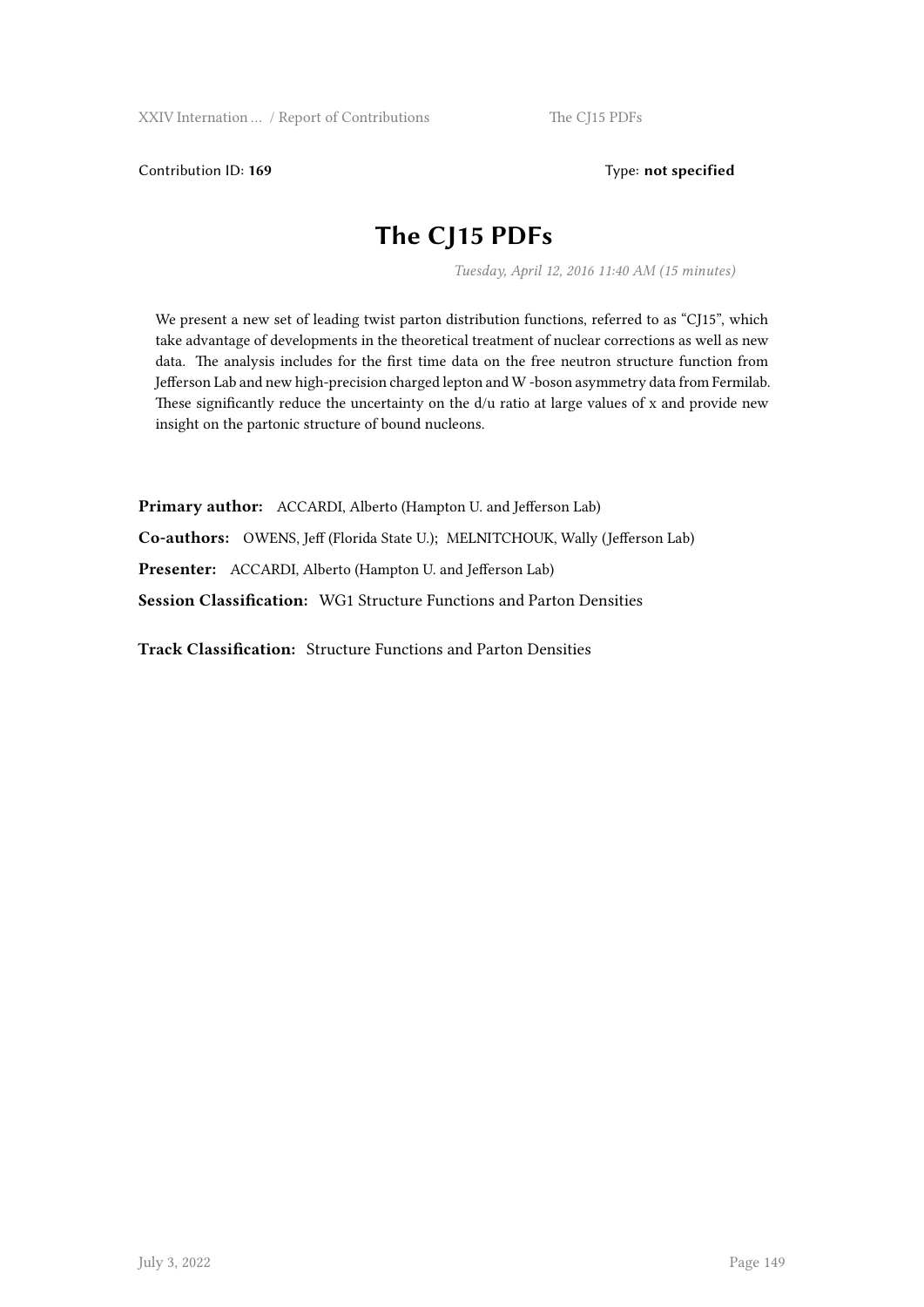Contribution ID: **170** Type: **not specified**

# **Pion structure function from leading neutron electroproduction and SU(2) flavor asymmetry**

*Wednesday, April 13, 2016 12:40 PM (15 minutes)*

We examine the efficacy of pion exchange models to simultaneously describe leading neutron electroproduction at HERA and the d-bar - u-bar flavor asymmetry in the proton. A detailed chi^2 analysis of the ZEUS and H1 cross sections, when combined with constraints on the pion flux from Drell-Yan data, allows regions of applicability of one-pion exchange to be delineated. The analysis disfavors several models of the pion flux used in the literature, and yields an improved extraction of the pion structure function and its uncertainties at parton momentum fractions in the pion of 4 x  $10^{4}-4$  < x\_pi < 0.05 at a scale of  $Q^2=10$  GeV $^2$ . Based on the fit results, we provide estimates for leading proton structure functions in upcoming tagged deep-inelastic scattering experiments at Jefferson Lab on the deuteron with forward protons.

**Primary author:** Dr MELNITCHOUK, Wally (Jefferson Lab)

**Co-authors:** JI, Chueng-Ryong (North Carolina State University); MCKENNEY, Joshua (University of North Carolina); SATO, Nobuo (Jefferson Lab)

**Presenter:** Dr MELNITCHOUK, Wally (Jefferson Lab)

**Session Classification:** WG1 Structure Functions and Parton Densities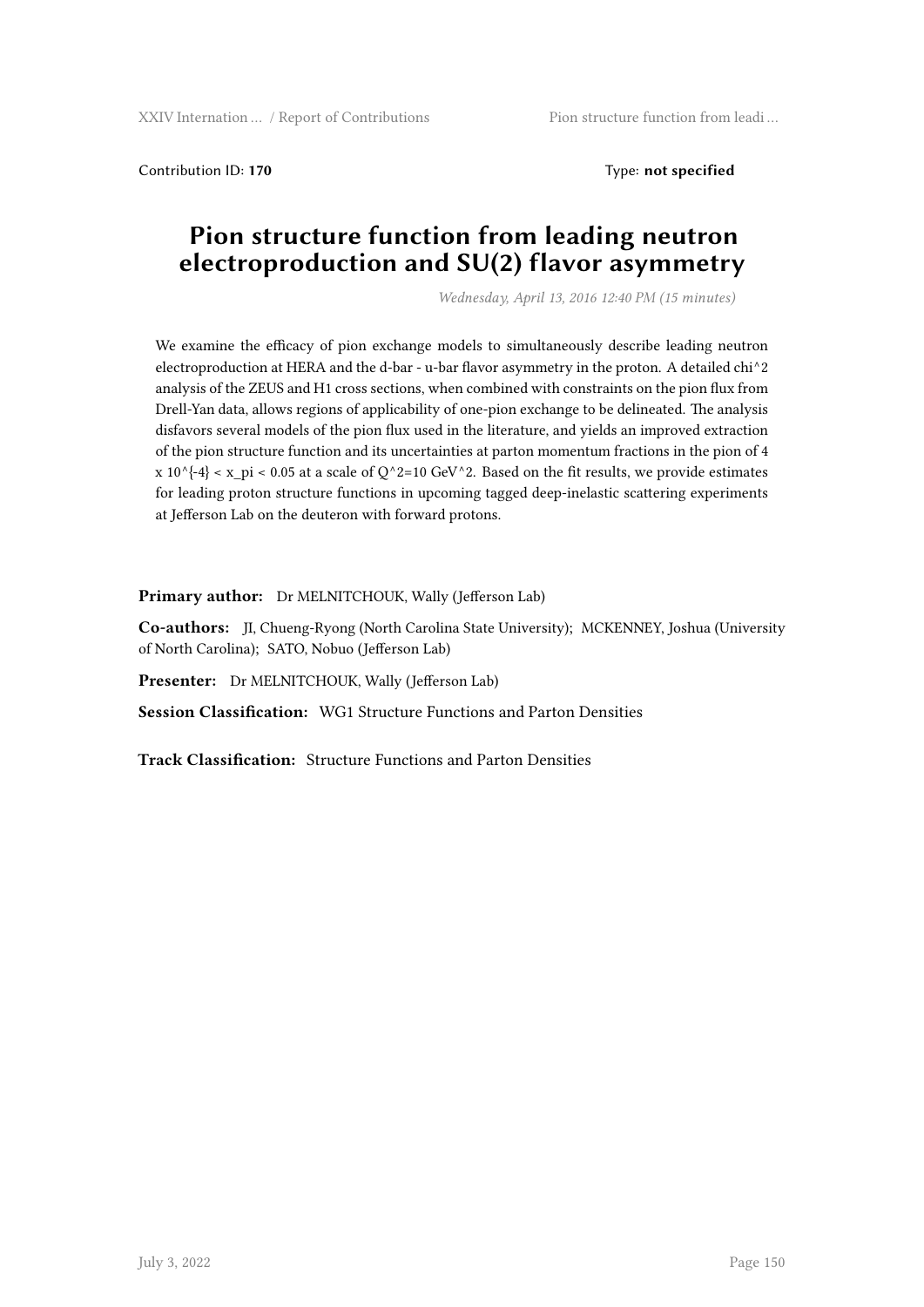Contribution ID: **171** Type: **not specified**

# **Significance of gluon density for soft and hard processes at LHC**

*Thursday, April 14, 2016 9:45 AM (15 minutes)*

We study the role of the non-perturbative input to the transverse momentum dependent (TMD) gluon density in hard processes at the LHC. We derive the input TMD gluon distribution at a low scale  $\mu_0^2 \sim 1$ ~GeV<sup>2</sup> from a fit of inclusive hadron spectra measured at low transverse momenta in *pp* collisions at the LHC and demonstrate that the best description of these spectra for larger hadron transverse momenta can be achieved by matching the derived TMD gluon distribution with the exact solution of the Balitsky-Fadin-Kuraev-Lipatov (BFKL) equation obtained at low *x* and small gluon transverse momenta outside the saturation region, see for example [1]. Then, we extend the input TMD gluon density to higher  $\mu^2$  numerically using the Catani-Ciafoloni-Fiorani-Marchesini (CCFM) gluon evolution equation. Special attention is paid to phenomenological applications of the obtained TMD gluon density to some LHC processes, which are sensitive to the gluon content of a proton [2]. References. [1] Yu.V.Kovchegov, Phys. Rev. D61, 074018 (2000). [2] A.A.Grinyuk, A.V.Lipatov, G.I.Lykasov, N.P.Zotov, Phys. Rev. D93, 014035 (2016).

### **Summary**

The new unintegrated gluon density (MD2015) is proposed. Its application to the analysis of the DIS and inelastic p-p processes at the LHC energies allows us to describe rather satisfactorily the charm and beauty contribution to the proton structure function F2 and the longitudinal structure function FL, and many observables on the soft and hard p-p reactions.

**Primary authors:** Dr LIPATOV, Artem (Skobeltsyn Institute of Nuclear Physics, Lomonosov Moscow State University, 119991 Moscow, Russia); Prof. LYKASOV, Gennady (JINR)

**Co-authors:** Mr GRINYUK, Andrei (JINR); Dr ZOTOV, Nikolai (Skobeltsyn Institute of Nuclear Physics, Lomonosov Moscow State University, 119991 Moscow, Russia)

**Presenter:** Prof. LYKASOV, Gennady (JINR)

**Session Classification:** WG1 Structure Functions and Parton Densities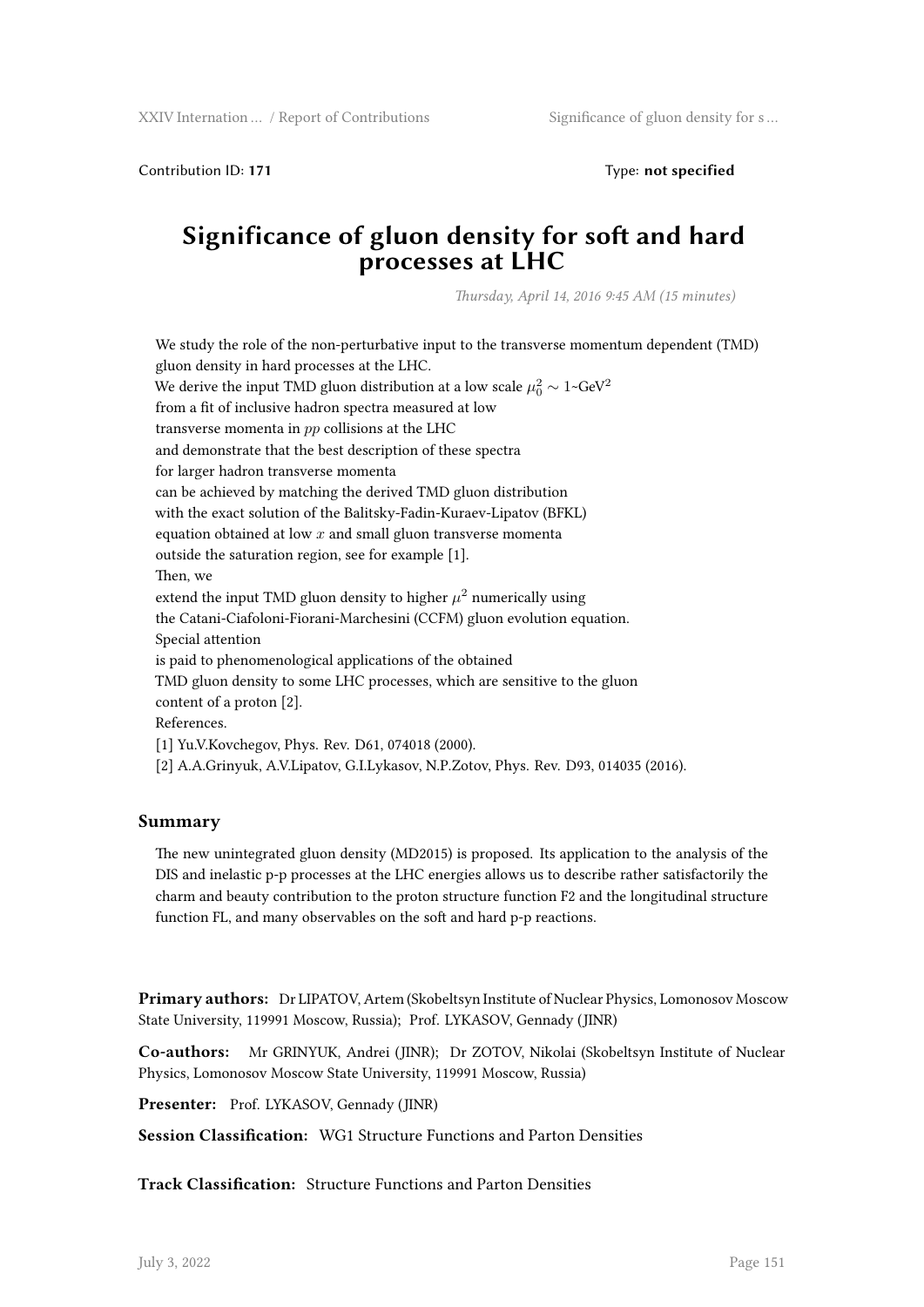Contribution ID: **172** Type: **not specified**

# **Light-by-light scattering in UPC at the LHC**

*Wednesday, April 13, 2016 9:00 AM (15 minutes)*

We will discuss diphoton semi(exclusive) production in ultraperipheral *PbPb* collisions at energy of  $\sqrt{s_{NN}} = 5.5$  TeV (LHC). The calculation is based on equivalent photon approximation in the impact parameter space. The cross sections for elementary *γγ → γγ* subprocess are calculated including two different mechanisms: \begin{itemize} \item box diagrams with leptons and quarks in the loops and \item a vector-meson dominance (VDM-Regge) contribution with virtual intermediate hadronic (vector-like) excitations of the photons. \end{itemize} We get much higher cross sections in *PbPb* collisions (310 nb) than in earlier calculation from the literature 35*±*7 nb\footnote{D. d'Enterria and G.G. da Silveira, Phys. Rev. Lett. \textbf{111} (2013) 080405}. This opens a possibility to study the  $\gamma\gamma \rightarrow \gamma\gamma$ (quasi)elastic scattering at the LHC.

We will present many interesting differential distributions which could be measured by the ALICE, CMS or ATLAS Collaborations. We will show the range of energy  $W_{\gamma\gamma}$  where elastic *γγ* scattering could be measured in the heavy-ion collisions.

\vspace{2cm} This talk will be based on our recent paper:\\ - M. K{\l}usek-Gawenda, P. Lebiedowicz and A. Szczurek, arXiv/nucl-th:1601.07001.

**Primary author:** Dr KLUSEK-GAWENDA, Mariola (Institute of Nuclear Physics, Polish Academy of Sciences)

**Co-authors:** Prof. SZCZUREK, Antoni (Institute of Nuclear Physics, Polish Academy of Sciences); Dr LEBIEDOWICZ, Piotr (Institute of Nuclear Physics, Polish Academy of Sciences)

**Presenter:** Dr KLUSEK-GAWENDA, Mariola (Institute of Nuclear Physics, Polish Academy of Sciences)

**Session Classification:** WG5 Small-x and Diffraction

**Track Classification:** Small-x, Diffraction and Vector Mesons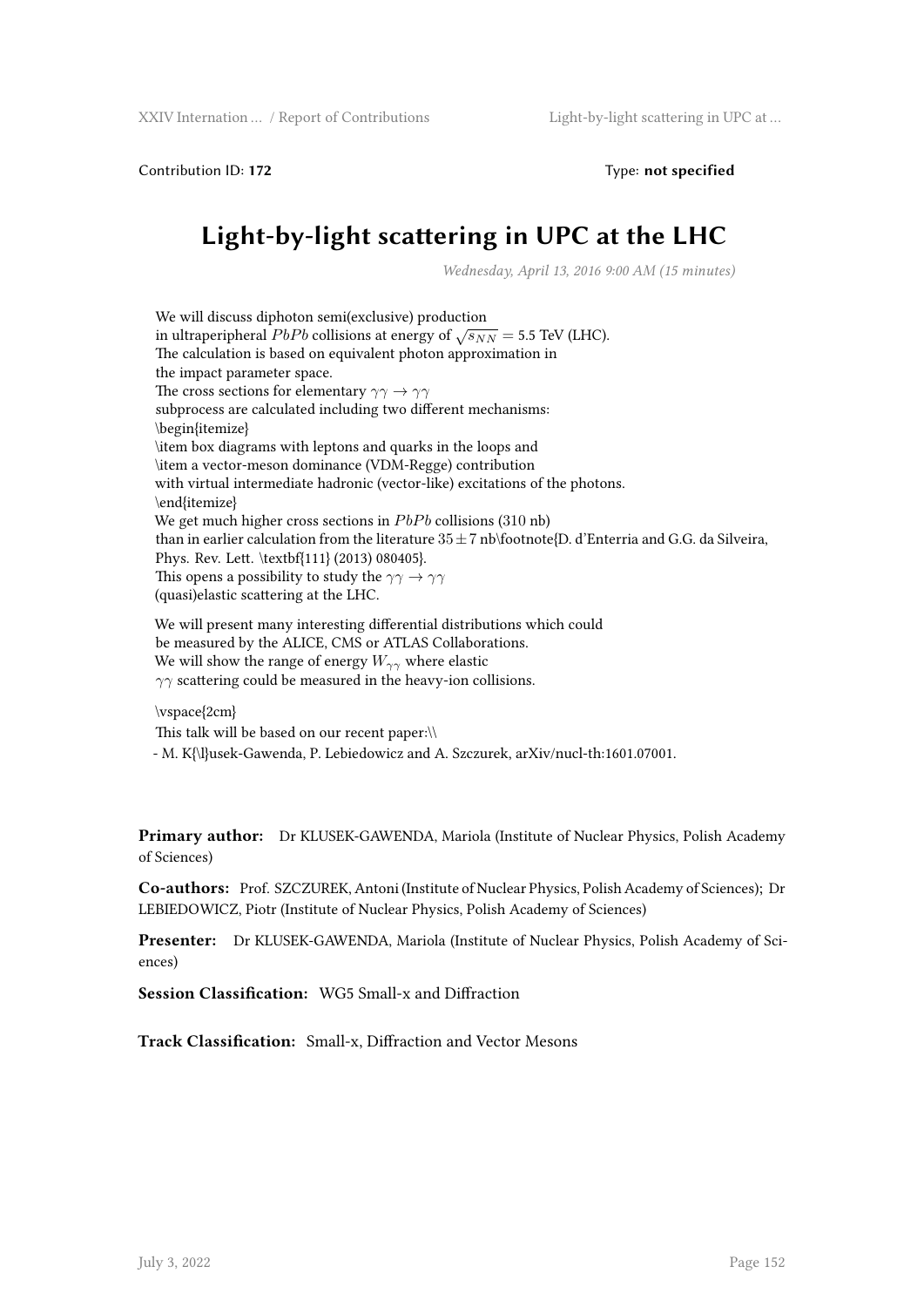Contribution ID: **173** Type: **not specified**

# **Forward production of Drell-Yan dileptons at high energies and low dilepton invariant masses in a** *kt***-factorization approach: Do we see onset of saturation?**

*Thursday, April 14, 2016 9:40 AM (15 minutes)*

We discuss Drell-Yan production of dileptons at high energies in forward rapidity region in a hybrid high-energy approach which uses unintegrated gluon distributions in one proton and collinear quark/antiquark distributions in the second proton. Corresponding momentum-space formula for the differential cross sections in high-energy approximation has been derived and will be presented. The relation to the commonly used dipole approach is discussed. We conclude and illustrate that some results of the dipole approaches are too approximate, as far as kinemtics is considered, and in fact cannot be used when comparing with real experimental data. We find that the dipole formula is valid only in very forward/backward rapidity regions ( $|y| > 5$ ) that cannot be studied experimentally in the moment. We performed calculations of some differential cross sections for low-mass dilepton production by the LHCb and ATLAS collaborations. In distinction to most dipole approaches, we include all the four Drell-Yan structure functions, although the impact of interference structure functions is rather small for the relevant experimental cuts. We find that both side contributions ( $qq/\bar{q}$  and  $q/\bar{q}q$ ) have to be included even for the LHCb rapidity coverage which is in contradiction with what is usually done in the dipole approach. We present results for different unintegrated gluon distributions from

the literature (some of them include saturation effects).

We see no clear hints of saturation even at small *Mll*

when comparing with the LHCb data.

The presentation will be based on our upcoming paper [1].

### $\lceil 1 \rceil$

W. Sch\"afer and A. Szczurek, a paper in preparation, to appear 02/16.

**Primary author:** Prof. SZCZUREK, Antoni (Institute of Nuclear Physics PAN, Krakow and Rzeszow University, Rzeszow)

**Co-author:** SCHAFER, Wolfgang (Institute of Nuclear Physics PAN, Krakow)

**Presenters:** Prof. SZCZUREK, Antoni (Institute of Nuclear Physics PAN, Krakow and Rzeszow University, Rzeszow); SCHAFER, Wolfgang (Institute of Nuclear Physics PAN, Krakow)

**Session Classification:** WG5 Small-x and Diffraction

**Track Classification:** Small-x, Diffraction and Vector Mesons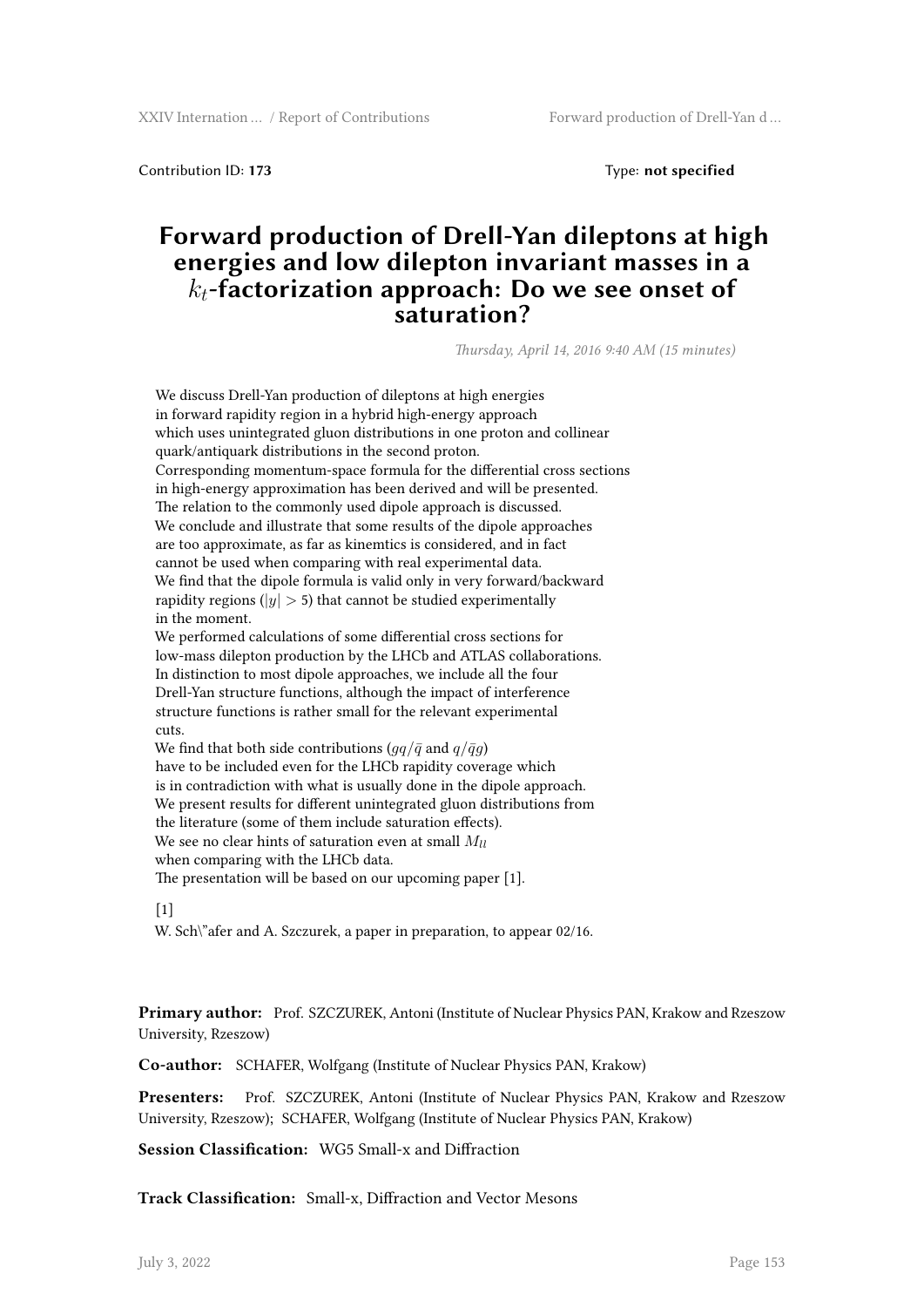Contribution ID: **174** Type: **not specified**

# **Charged-Current Deep Inelastic Scattering at Third Order**

*Tuesday, April 12, 2016 12:36 PM (20 minutes)*

For Deep Inelastic neutrino-proton scattering in the combination  $vP - \bar{v}P$ , we compute the exact  $\mathcal{O}(\alpha_s^3)$  perturbative QCD corrections to the charged-current structure functions  $F_2$ ,  $F_L$  and *F*3. These results supersede previous approximations based on the first few Mellin moments by providing all-*N* expressions for the coefficient functions. We discuss the numerical size of the third-order corrections and their behaviour in the threshold and high-energy limits.

**Primary authors:** Prof. VOGT, Andreas (University of Liverpool); Dr VERMASEREN, Jos (nikhef); Mr DAVIES, Joshua (University of Liverpool); Prof. MOCH, Sven-Olaf (University of Hamburg)

**Presenter:** Mr DAVIES, Joshua (University of Liverpool)

**Session Classification:** WG2 QCD and Hadronic Final States

**Track Classification:** QCD and Hadronic Final States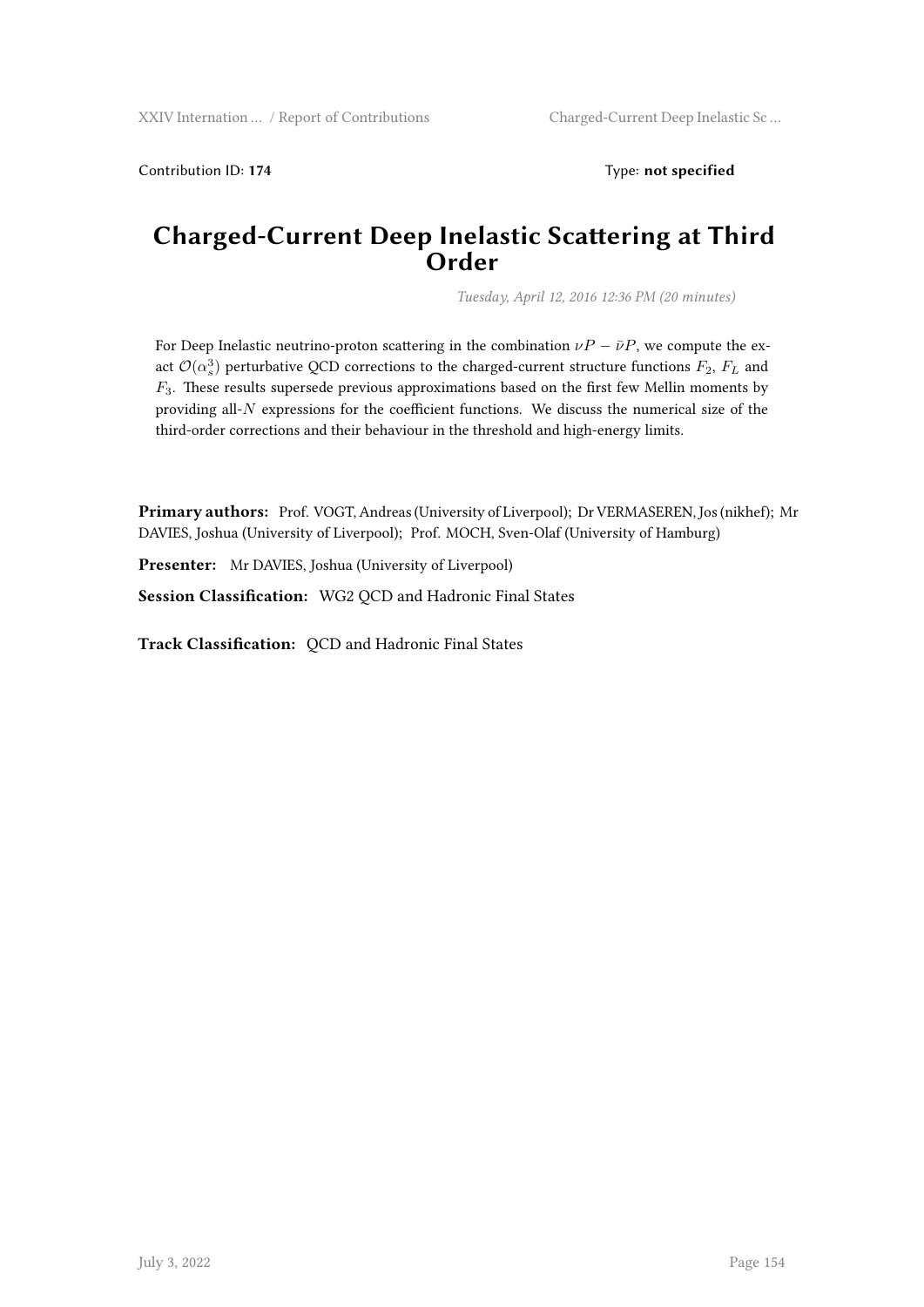Contribution ID: **175** Type: **not specified**

# **Searching for optimal conditions for exploration of double-parton scattering in four-jet production at the LHC**

*Thursday, April 14, 2016 11:48 AM (20 minutes)*

Double-parton scattering (DPS) effects were discussed recently for different reactions. So far no clear and spectacular effect was observed for jet production where single-parton scattering (SPS) contributions dominate. We discuss four-jet production at the LHC. We calculate cross section for both single-parton scattering (SPS) using the ALPGEN code and for double-parton scattering (DPS) in collinear approach [1] as well as in *kt*-factorization approach [2]. Our results are compared with experimental data obtained recently by the CMS Collaboration [3]. We show that the ALPGEN code relatively well describes distributions in rapidity of each of the four jets ordered by their transverse momenta. The SPS mechanism does not explain the distributions at large rapidity for the leading, second, third and fourth jet. The DPS mechanism improves the agreement with the experimental data in this corner of the phase space. We try to find better conditions where the relative DPS contribution is enhanced. This would open a possibility to explore the DPS effects experimentally. The total cross sections for the DPS mechanism obtained witin the *kt*-factorization approach are slightly smaller than in the case of the collinear approach. Application of the *kt*factorization framework extends our former analysis of different correlation observables that may be useful for further experimental identification of the DPS effects in four-jet sample \cite{MS2016}. Results obtained in the two approaches are compared and appearing differences are discussed.

[1] R. Maciula and A. Szczurek, Searching for and exploring double-parton scattering effects in four-jet production at the LHC, Phys. Lett. B 749 (2015) 57-62.

[2] R. Maciula et al., a paper in preparation.

[3] S. Chatrchyan et al. [CMS Collaboration], Measurement of four-jet production in protonproton collisions at *√ s* = 7 TeV, Phys. Rev. D 89, 092010 (2014).

**Primary authors:** Prof. SZCZUREK, Antoni (the Institute of Nuclear Physics PAS); Dr MACIULA, Rafal (the Institute of Nuclear Physics PAS)

**Presenter:** Dr MACIULA, Rafal (the Institute of Nuclear Physics PAS)

**Session Classification:** WG2 QCD and Hadronic Final States

**Track Classification:** QCD and Hadronic Final States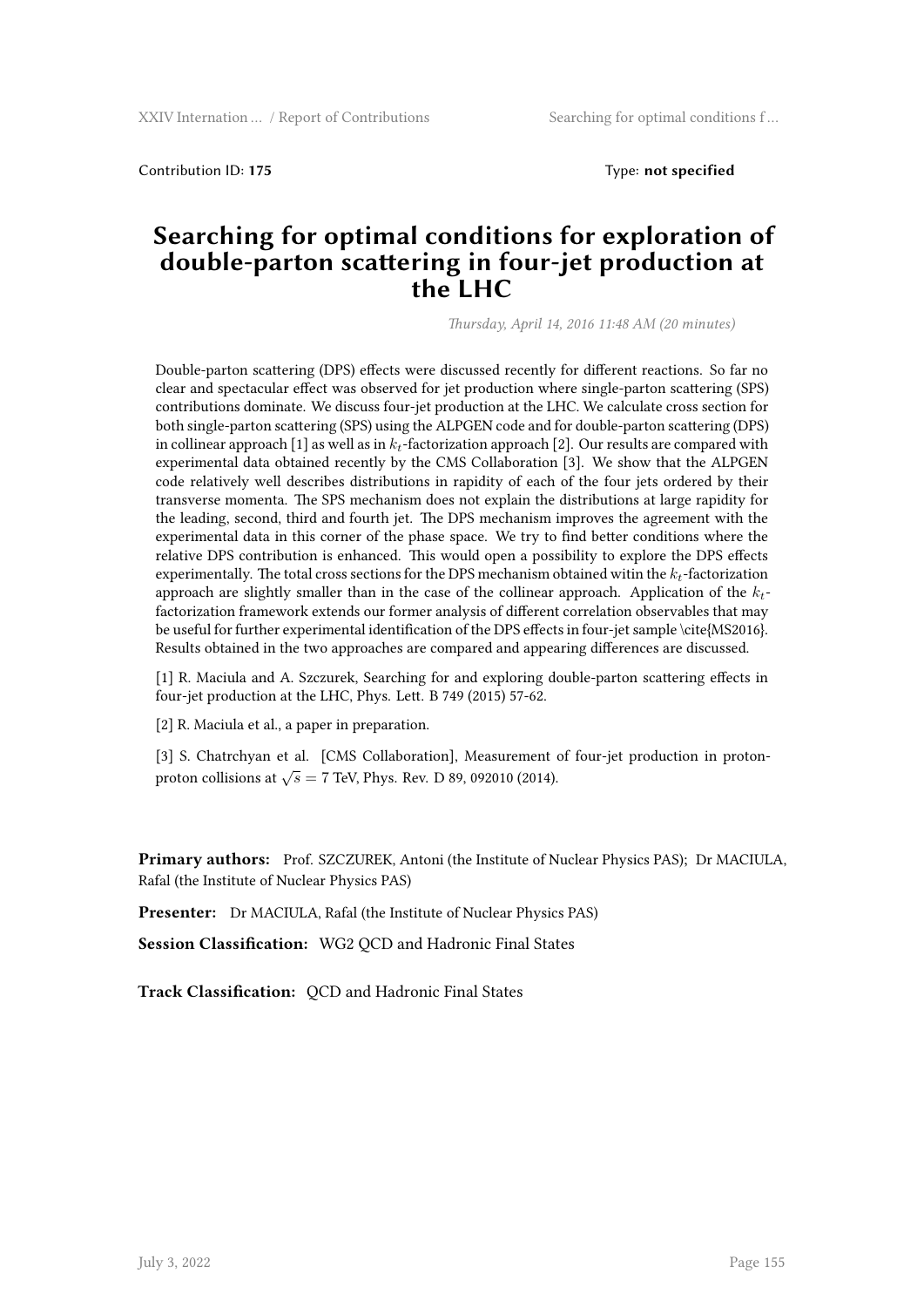Contribution ID: **176** Type: **not specified**

# **The ZEUS data preservation project**

*Thursday, April 14, 2016 9:00 AM (20 minutes)*

The ZEUS data preservation (ZEUS DP) project assures continued access to the data and documentation related to the experiment.

It aims to provide the ability to continue the generation of valuable scientific results from these data in the future.

This talk presents analysis opportunities within the ZEUS DP project and its benefits for the physics community.

The implications of the preserved data are discussed in the context of current data analyses, verification of contemporary and future theoretical models and the planning of future experiments and analyses.

The detailed documentation on the data preservation effort can serve as an example for the data preservation efforts in current and future experiments.

**Primary author:** Dr VERBYTSKYI, Andrii (Max-Planck Institut für Physik)

**Presenter:** Dr VERBYTSKYI, Andrii (Max-Planck Institut für Physik)

**Session Classification:** WG7 Future Experiments

**Track Classification:** Future Experiments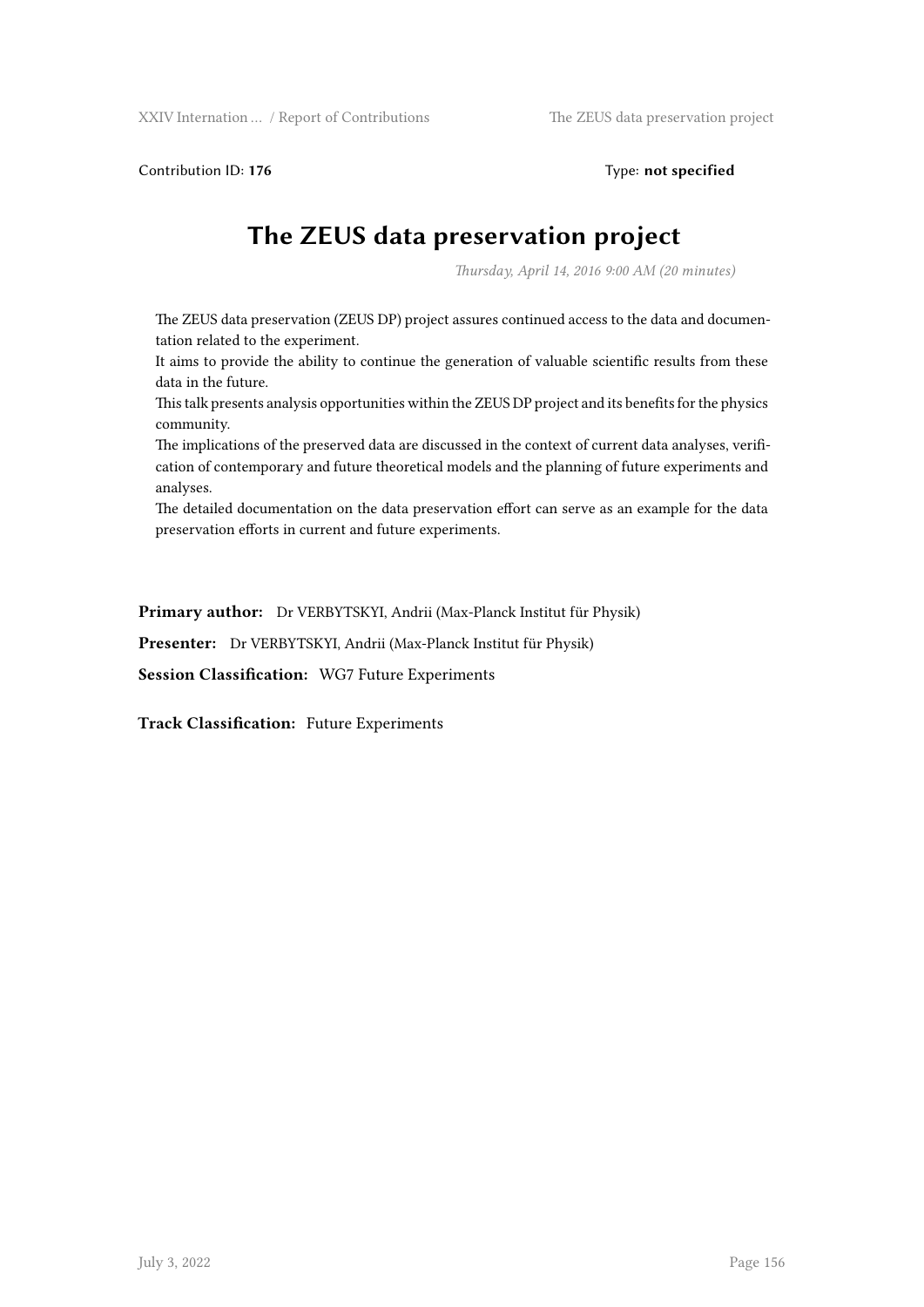Contribution ID: **177** Type: **not specified**

# **Interpreting the 750 GeV diphoton signal as technipion**

*Wednesday, April 13, 2016 4:30 PM (15 minutes)*

We discuss a scenario in which the enhancement in the diphoton final state at  $M_{\gamma\gamma}$  = 750 GeV, recently observed by the ATLAS and CMS collaborations, is a technipion. We consider two different detailed minimal scenarios. In a first one (vector-like technicolor model) we assume that the vector-boson fusion is a dominant production mechanism. In a second one (one family walking technicolor model) the technipion is produced dominantly by the gluon-gluon fusion. We adjust parameters of the model (coupling constant) to the size of the signal at  $\sqrt{s}$  = 13 TeV and discuss the size of the signal at lower energies (LHC, Tevatron) for  $\gamma\gamma$  and jet-jet final states, where it was not observed and check consistency with the existing data. The signal is compared with the background diphoton contributions. As background contributions we include  $q\bar{q}$  annihilation, gluon-gluon fusion via quark boxes, as well as photon-photon fusion via lepton, quark and *W*-bosons boxes. In the latter case (background) as well as for the technipion production (signal) we include elastic-elastic, elastic-inelastic, inelastic-elastic and inelastic-inelastic photon-photon processes, where "inelastic" means associated e.m. dissociation of a proton. In both cases we observe the dominance of inelastic-inelastic processes. We consider also an alternative partonic approach with  $2\to 3$ subprocess (with off-shell photons) and compare it to the approach with on shell photons. We predict the signal cross section for purely exclusive  $pp \rightarrow pp\gamma\gamma$  procesess at  $\sqrt{s}$  = 13 TeV to be about 0.5 fb. Such a cross section would be measurable with integrated luminosity about 20 fb*−*<sup>1</sup> . In all considered cases (other experiments) the signal is below the background or/and below the threshold set by statistics although some tension can be seen. The presentation will be based on our upcoming paper [1].

[1] P. Lebiedowicz, M. {\L}uszczak, R. Pasechnik and A. Szczurek, a paper in preparation.

**Primary author:** Prof. SZCZUREK, Antoni (Institute of Nuclear Physics PAN, Krakow and Rzeszow University, Rzeszow)

**Co-authors:** Dr LUSZCZAK, Marta (Rzeszow University, Rzeszow); Dr LEBIEDOWICZ, Piotr (Institute of Nuclear Physics PAN, Krakow); Dr PASECHNIK, Roman (Lund University, Sweden)

**Presenter:** Prof. SZCZUREK, Antoni (Institute of Nuclear Physics PAN, Krakow and Rzeszow University, Rzeszow)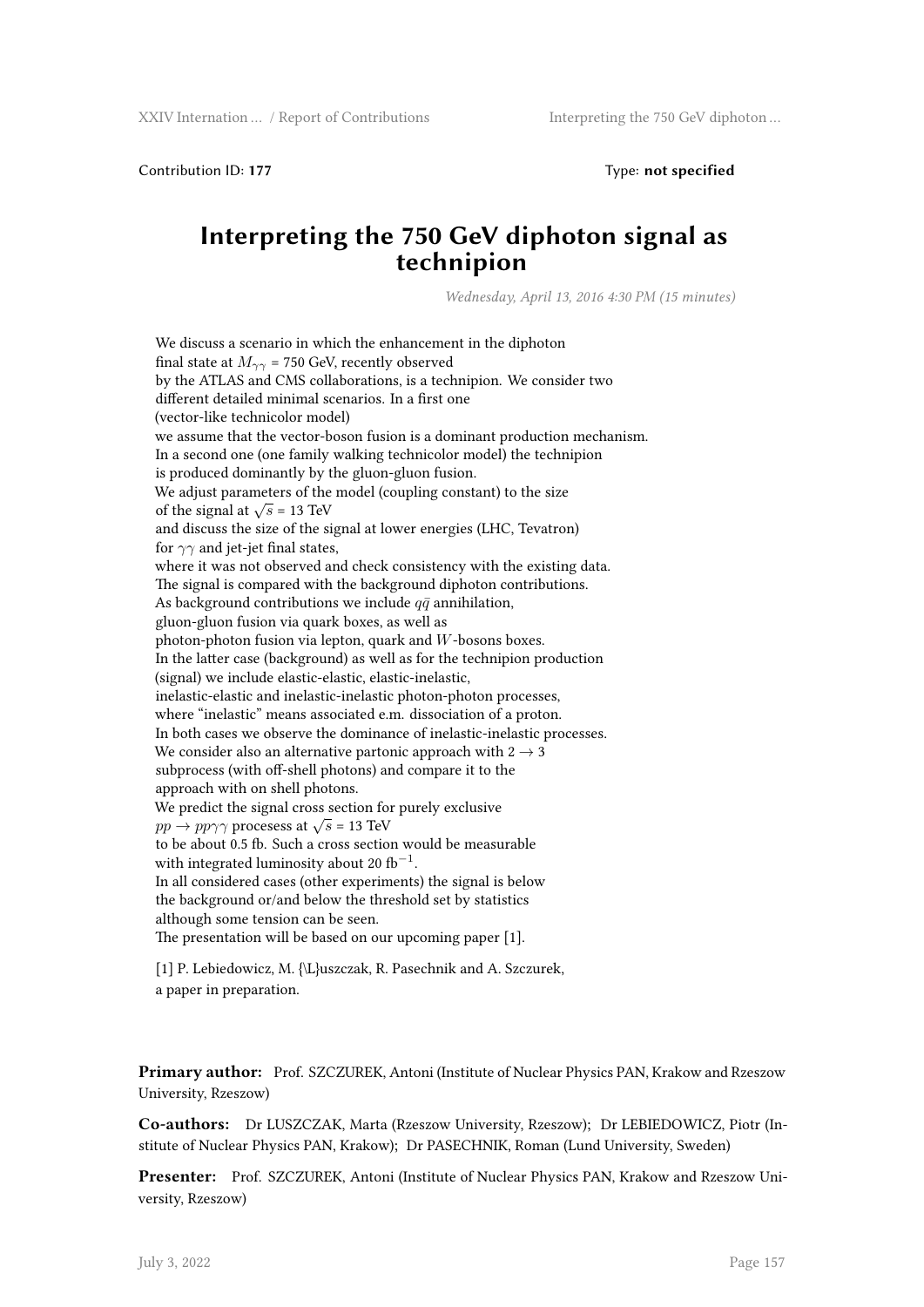### **Session Classification:** WG3 Electroweak Physics and Beyond the Standard Model

**Track Classification:** Electroweak Physics and Beyond the Standard Model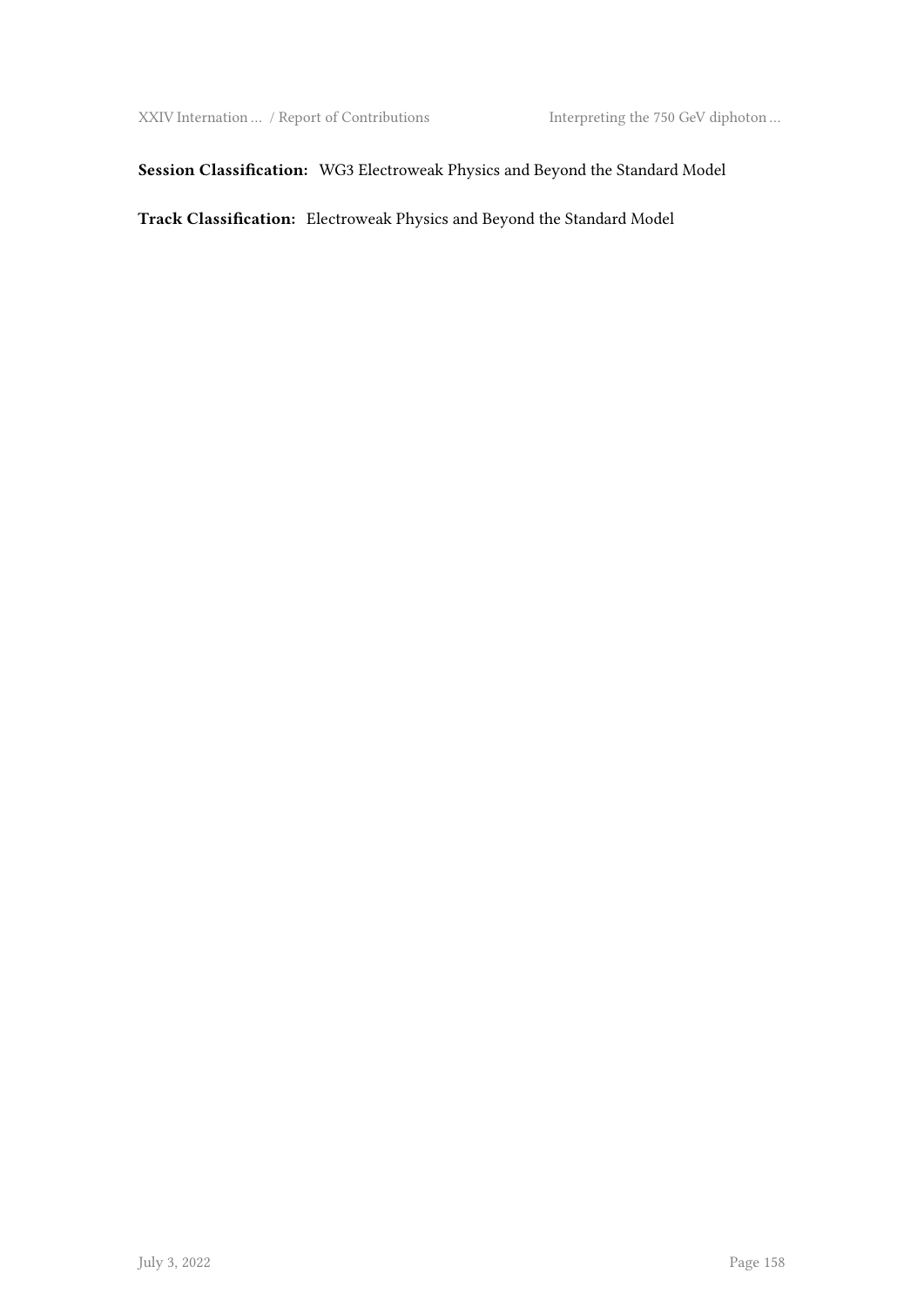Contribution ID: **178** Type: **not specified**

### **New single- and double-parton scattering mechanisms for double charmed meson production**

*Tuesday, April 12, 2016 9:20 AM (15 minutes)*

Some time ago two of us predicted that at large energies relevant for the LHC the production of double charm should be dominated by the double-parton scattering (DPS) mechanism [1]. Those studies of double  $c\bar{c}$  production was extended next to the  $k_t$ -factorization approach which includes effectively higher-order QCD effects [2,3]. A relatively good description of the LHCb experimental data [4] was achieved for both the total yield and the dimeson correlation observables. The singleparton scattering (SPS)  $gg \rightarrow c\bar{c}c\bar{c}$  contribution was discussed carefully in both collinear [3] and  $k_t$ -factorization [5] approaches. Their contribution to the  $c\bar{c}c\bar{c}$  cross section was found to be rather small and was not able to describe details of the LHCb data.

Here we discuss production of  $D^0 D^0$  (and  $\bar{D}^0 \bar{D}^0$ ) pairs within an alternative approach where  $g \rightarrow D$  fragmentation is included [6]. We consider double-parton scattering (DPS) mechanisms of double  $c\bar{c}$  production and subsequent  $cc \to D^0 D^0$  hadronization as well as double *g* and mixed *gcc* production with  $gg \to D^0 D^0$  and  $gc \to D^0 D^0$  hadronization calculated with the help of the scale dependent hadronization functions of Kniehl et al. Single-parton scattering (SPS) mechanism of digluon production is also taken into account. We compare our results with several correlation observables in azimuthal angle  $\varphi_{D^0D^0}$  between *D*<sup>0</sup> mesons or in dimeson invariant mass *M*<sub>*D*<sup>0</sup>*D*<sup>0</sup>.</sub> The inclusion of new mechanisms with  $g \to D^0$  fragmentation leads to larger cross sections, than when including only DPS mechanism with standard scale independent  $cc \to D^0 D^0$  fragmentation functions. Some consequences of the presence of the new mechanisms are discussed. In particular a larger  $\sigma_{eff}$  is needed to describe the LHCb data. There is a signature that  $\sigma_{eff}$  may depend on transverse momentum of  $c$  quarks and/or  $\bar{c}$  antiquarks.

[1] M. Luszczak, R. Maciula and A. Szczurek, Production of two *cc*¯pairs in double-parton scattering, Phys. Rev. D 85, 094034 (2012).

[2] R. Maciula and A. Szczurek, Production of  $c\bar{c}c\bar{c}$  in double-parton scattering within  $k_t$ -factorization approach - meson-meson correlations, Phys. Rev. D 87, 074039 (2013).

[3] A. van Hameren, R. Maciula and A. Szczurek, Single-parton scattering versus double-parton scattering in the production of two  $c\bar{c}$  pairs and charmed meson correlations at the LHC, Phys. Rev. D 89, 094019 (2014).

[4] R. Aaij et al. [LHCb Collaboration], Observation of double charm production involving open charm in pp collisions at *√ s* = 7 TeV, J. High Energy Phys. 06, 141 (2012); [J. High Energy Phys. 03, 108 (2014)].

[5] A. van Hameren, R. Maciula and A. Szczurek, Production of two charm quark-antiquark pairs in single-parton scattering within the *kt*-factorization approach, Phys. Lett. B 748, 167 (2015).

[6] R. Maciula and V. A. Saleev, A. V. Shipilova and A. Szczurek, arXiv:1601.06981 [hep-ph].

**Primary authors:** Prof. SZCZUREK, Antoni (the Institute of Nuclear Physics PAS); Dr MACIULA, Rafal (the Institute of Nuclear Physics PAS); Dr ALEXANDRA, Shipilova (Samara State Aerospace University); Prof. SALEEV, Vladimir (Samara State Aerospace University)

Presenter: Prof. SZCZUREK, Antoni (the Institute of Nuclear Physics PAS)

**Session Classification:** WG4 Heavy Flavours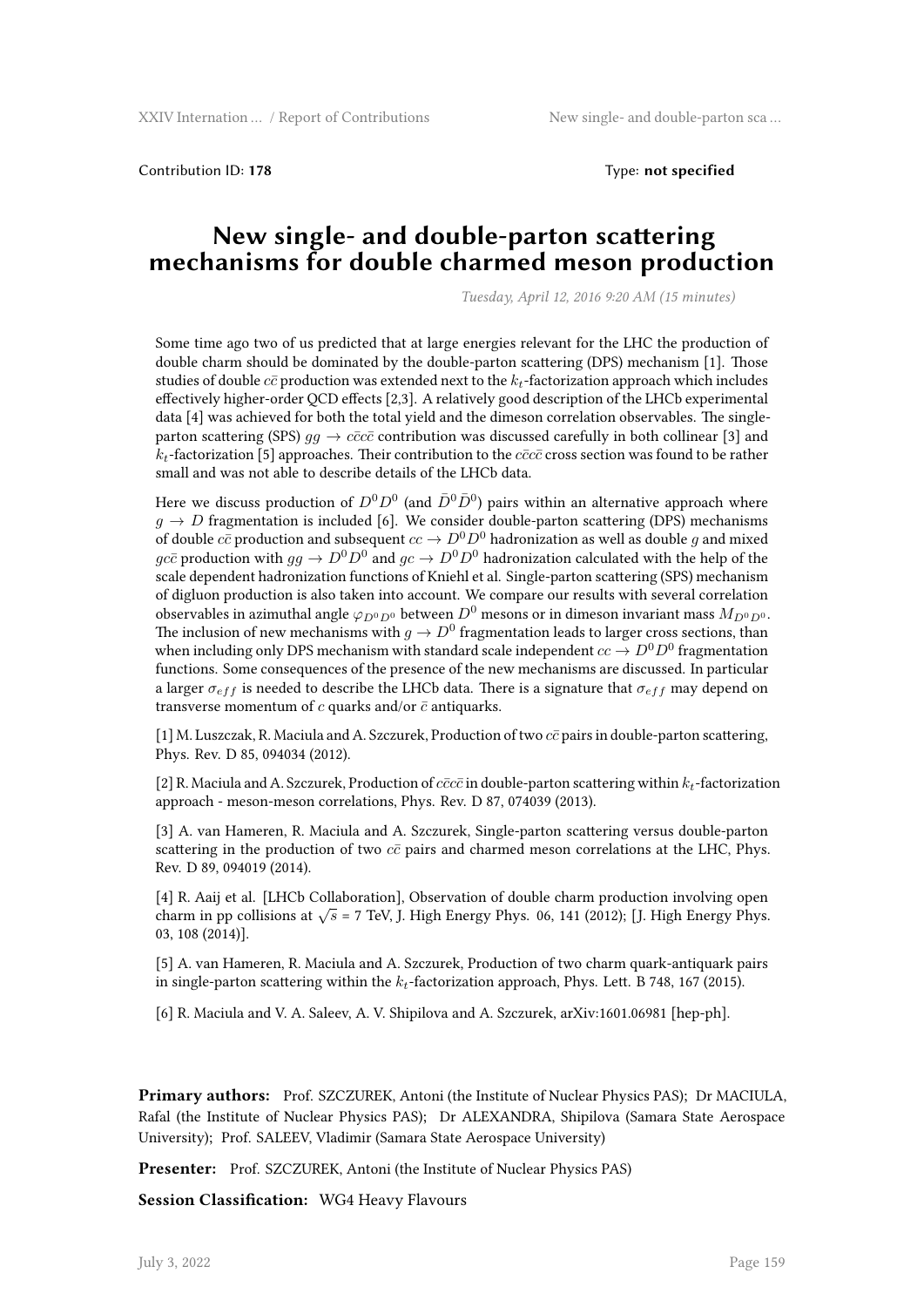XXIV Internation … / Report of Contributions New single- and double-parton sca …

### **Track Classification:** Heavy Flavours (Charm, Beauty and Top)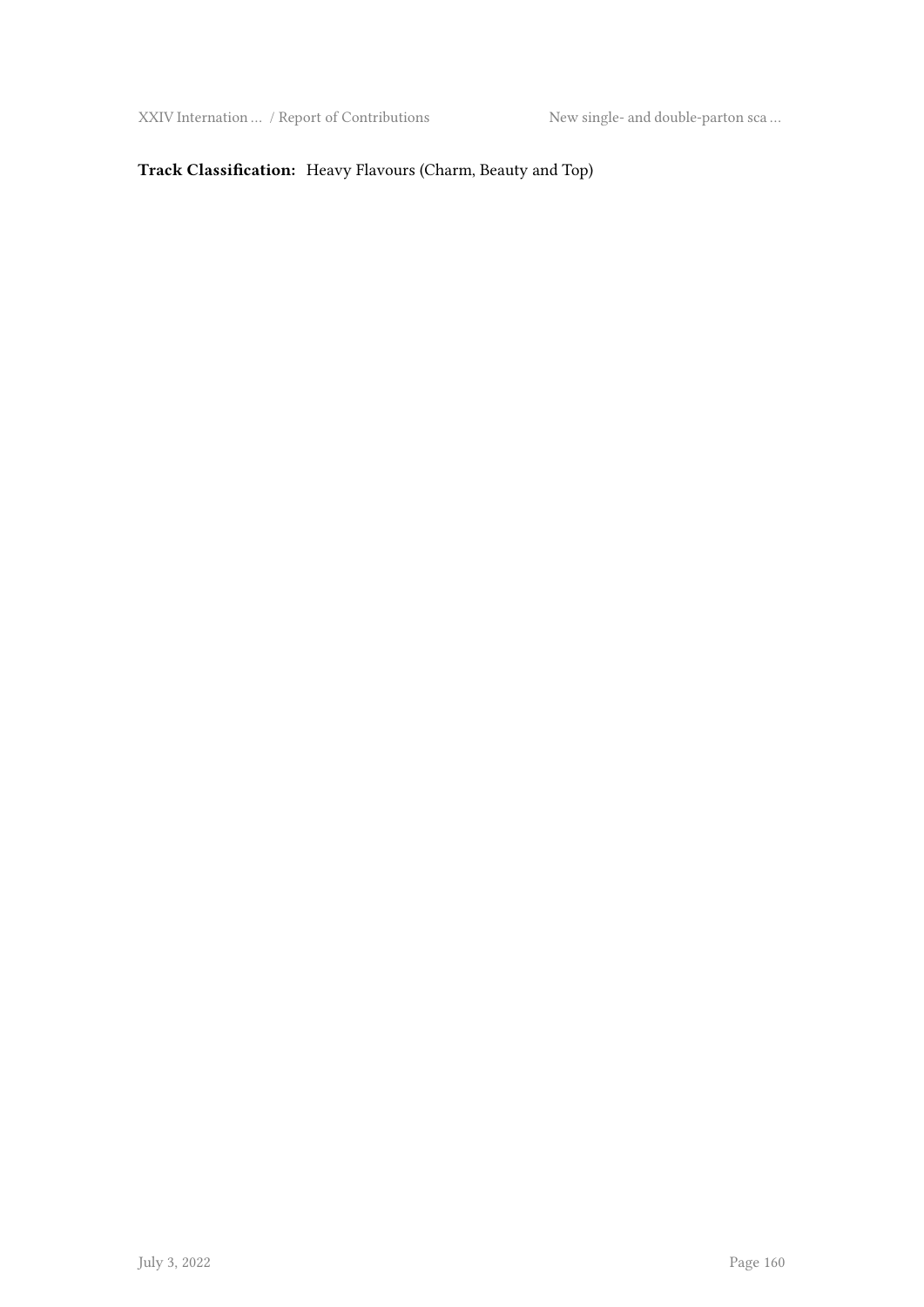Contribution ID: **179** Type: **not specified**

# **Electron Polarimetry at JLEIC**

*Thursday, April 14, 2016 12:09 PM (20 minutes)*

Polarized beams will play a crucial role in the physics program planned for future electron-ion colliders. The large luminosities available at these facilities imply excellent statistical precision; hence it is important to have comparable precision in the experimental systematic uncertainties. Knowledge of the polarization of the electron and ion beams is one such key systematic uncertainty.

This presentation will focus on the design of a Compton polarimeter to measure the electron beam polarization at the Electron Ion Collider at Jefferson Lab (JLEIC). The JLEIC Compton polarimeter builds on techniques developed at Jefferson Lab, which have resulted in measurements of electron beam polarization to better than 1% (dP/P). The JLEIC polarimeter makes use of a dipole chicane which will also be used as part of a low-Q2 electron tagger. This chicane facilitates the detection of both the Compton scattered electron and the backscattered photon. The initial design has emphasized electron detection. A Compton polarimeter emphasizing detection of the backscattered photon is also under consideration for a possible second interaction region.

Options for the Compton polarimeter laser system, the polarimeter design and layout, and initial background simulations will be discussed.

**Primary author:** Dr GASKELL, Dave (Jefferson Lab) **Presenter:** Dr GASKELL, Dave (Jefferson Lab) **Session Classification:** WG7 Future Experiments

**Track Classification:** Future Experiments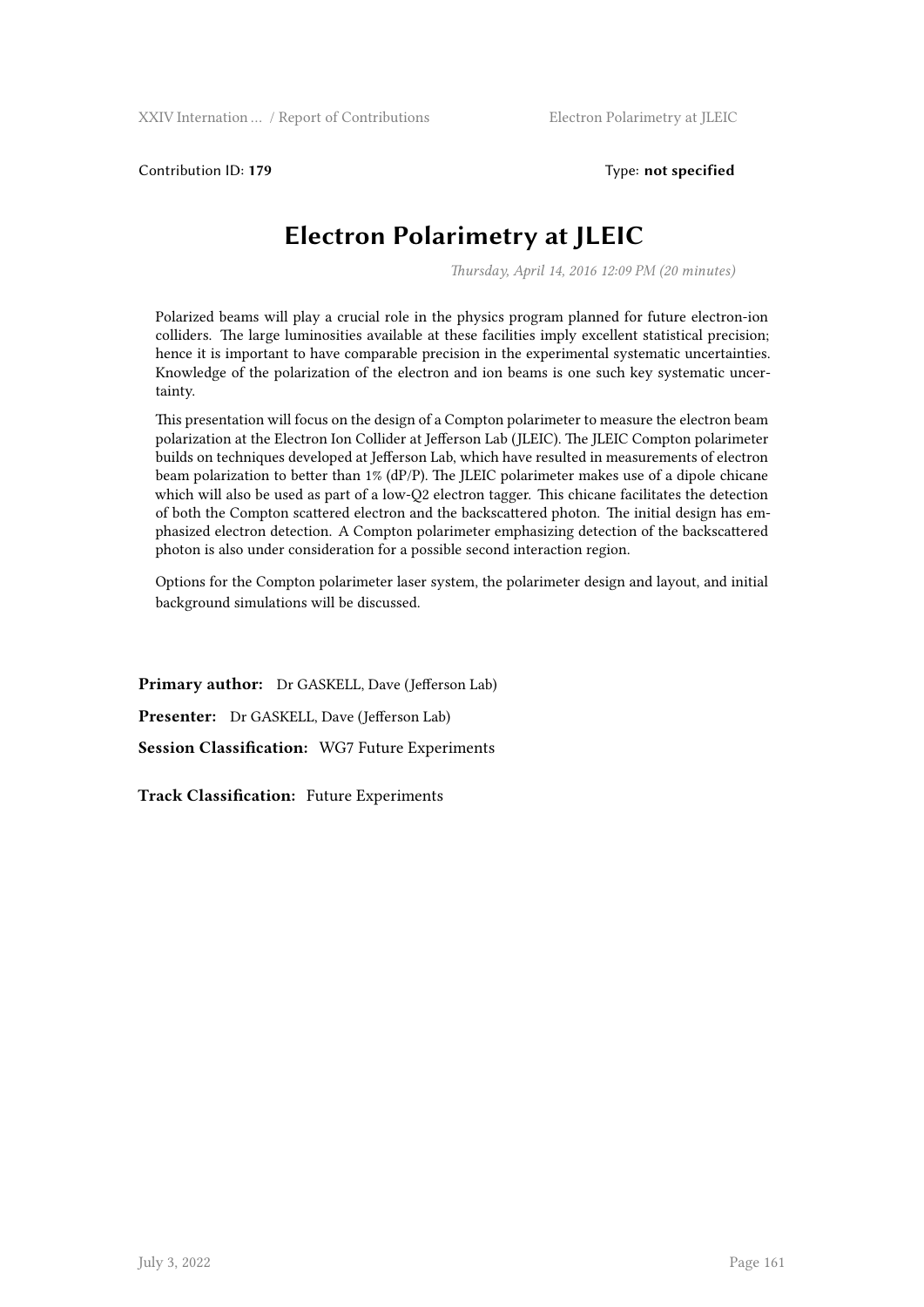Contribution ID: **180** Type: **not specified**

# **xFitter project**

*Wednesday, April 13, 2016 5:30 PM (15 minutes)*

An accurate knowledge of the Parton Distribution Functions (PDF) plays a critical role for the precision tests of the Standard Model (SM) and impact substantially the theory predictions of Beyond SM high mass production.

We present the xFitter project (former HERAFitter) which provides a unique open-source software framework for the determination of the proton's PDFs and for the interpretation of the physics analyses in the context of Quantum Chromodynamics.

We highlight the new xFitter software release which includes many new features and additions, e.g. the possibility of the inclusion of photon PDF, updated variable and fixed-flavour schemes for heavy quarks, interface to the APFEL library and n-space evolution program MELA, updates to the latest theory calculations, fast grid tools and many more.

We will also report the highlighted results based on the xFitter functionalities, as well as novel studies performed by xFitter.

**Primary authors:** Dr PLACAKYTE, Ringaile (DESY); Dr RADESCU, Voica (Oxford)

**Presenter:** Mr ZENAIEV, Oleksandr (DESY)

**Session Classification:** WG1 Structure Functions and Parton Densities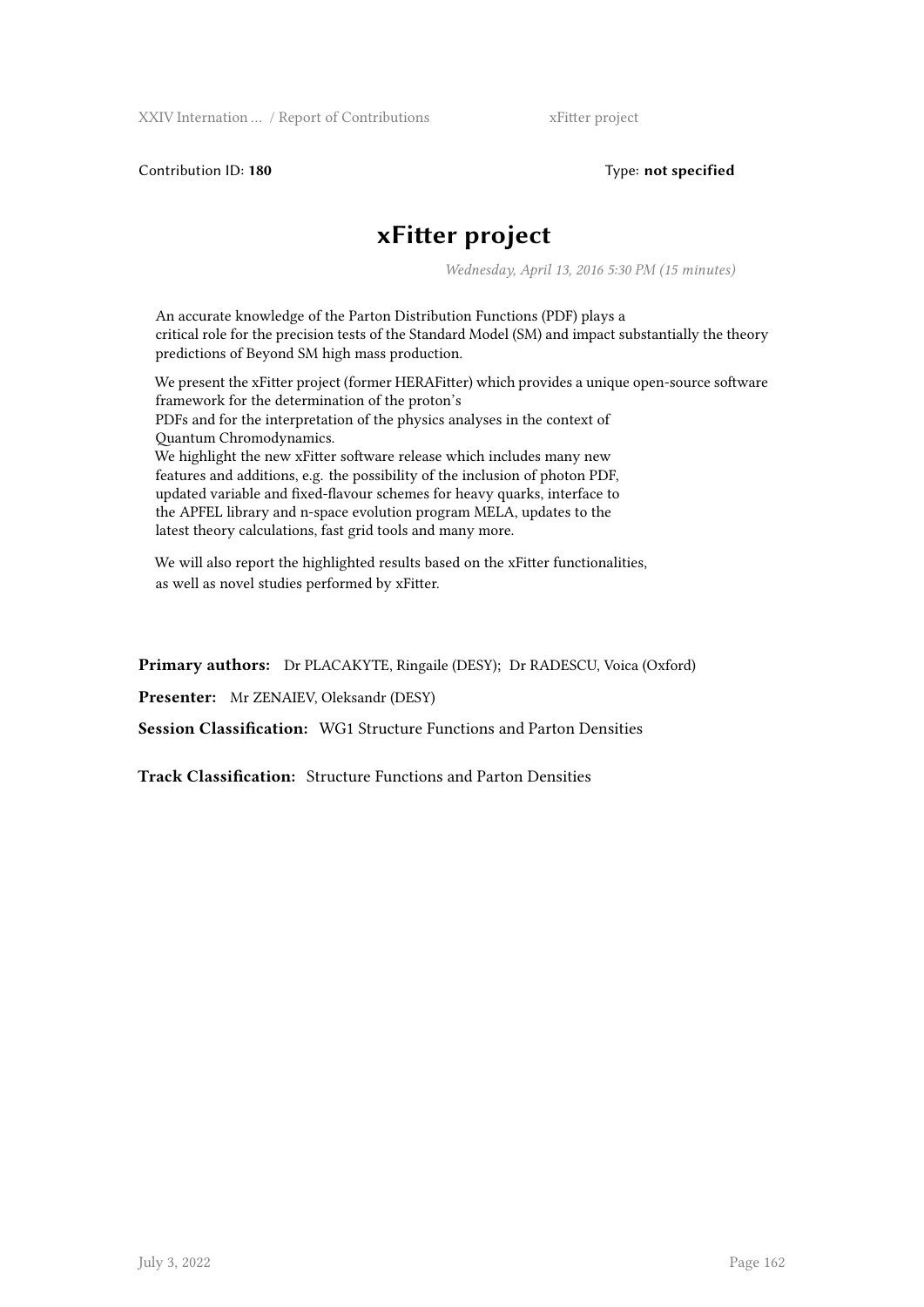Contribution ID: **181** Type: **not specified**

# Boosting Higgs pair production in the  $b\bar{b}b\bar{b}$  final state **with multivariate techniques**

*Wednesday, April 13, 2016 5:30 PM (15 minutes)*

The measurement of Higgs pair production will be a cornerstone of the LHC program in the coming years. Double Higgs production provides a crucial window upon the mechanism of electroweak symmetry breaking and has a unique sensitivity to the Higgs trilinear coupling. We study the feasibility of a measurement of Higgs pair production in the b ̄bb ̄b final state at the LHC. Our analysis is based on a combination of traditional cut- based methods with state-of-the-art multivariate techniques. We account for all relevant backgrounds, including the contributions from light and charm jet mis-identification, which are ultimately comparable in size to the irreducible 4b QCD background. We demonstrate the robustness of our analysis strategy in a high pileup environment. For an integrated luminosity of L = 3 ab−1, a signal significance of S/ $\sqrt{B} \boxtimes 3$  is obtained, indicating that the b bb is final state alone could allow for the observation of double Higgs production at the High Luminosity LHC.

**Primary author:** Dr HARTLAND, Nathan (Oxford)

**Presenter:** Dr HARTLAND, Nathan (Oxford)

**Session Classification:** WG3 Electroweak Physics and Beyond the Standard Model

**Track Classification:** Electroweak Physics and Beyond the Standard Model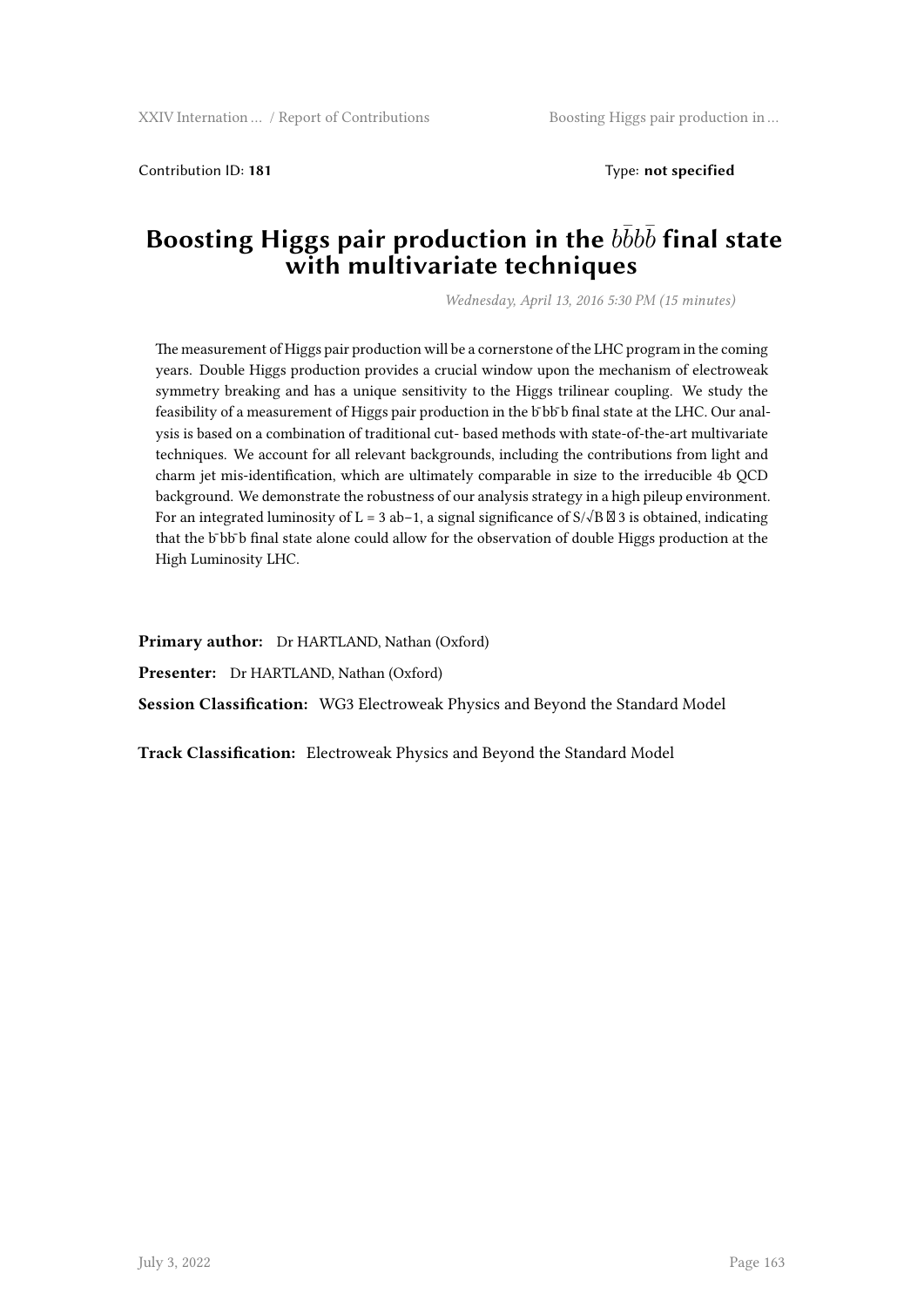Contribution ID: 182 **Type:** not specified

# **Recent BABAR results on charmed mesons**

*Tuesday, April 12, 2016 11:00 AM (15 minutes)*

Based on the full data set recorded with the BABAR detector at center-of-mass energies at and near the Upsilon(4S) resonance, and corresponding to an integrated luminosity of approximately 468 fb-1, we measure the D0-D0bar mixing parameters using a time-dependent amplitude analysis of the decay D0 -> pi+pi-pi0.

With the same BABAR data set, we also measure the mass difference, Delta m, between the D*(2010)+ and the D+ using the decay chain D*(2010)+ -> D+ pi0 with D+ -> K- pi+ pi+. We additionally combine this result with a previous BABAR measurement of  $m(D^*(2010)+)$  -  $m(D0)$  and obtain results that are approximately seven times more precise than the present world averages.

**Primary author:** Dr ANULLI, fabio (INFN Sezione di Roma)

**Presenter:** BEVAN, Adrian John (Queen Mary University of London)

**Session Classification:** WG4 Heavy Flavours

**Track Classification:** Heavy Flavours (Charm, Beauty and Top)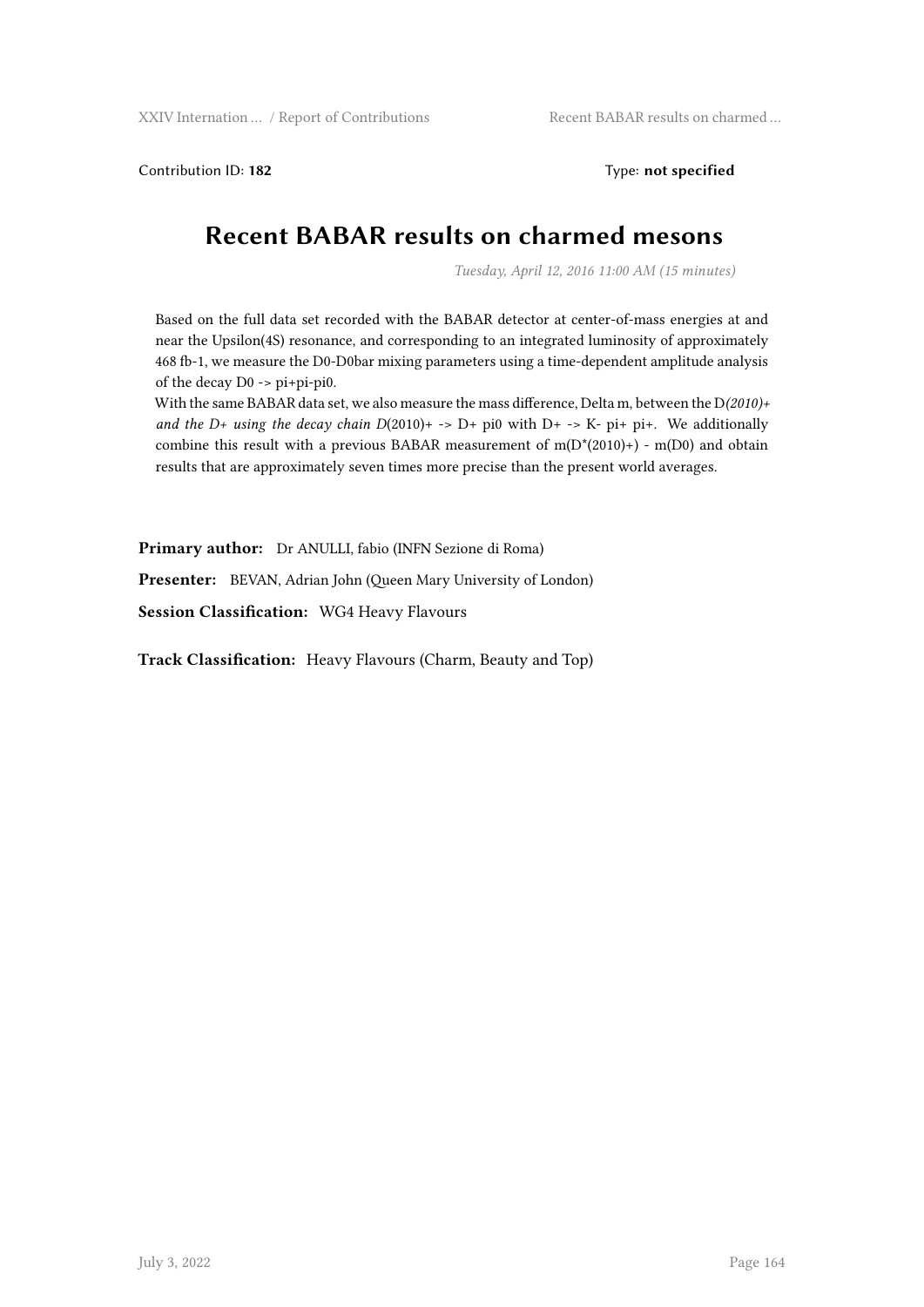Contribution ID: **183** Type: **not specified**

# **Study of three-body charmonium decays in BABAR**

*Thursday, April 14, 2016 12:20 PM (20 minutes)*

We study the reaction e+ e− -> gamma\_ISR J/psi, where J/psi -> pi+ pi- pi0, and J/psi -> K+ Kpi0, using events obtained from the Initial State Radiation process. We measure the relative J/psi branching fraction and perform a Dalitz plot analysis of both J/psi decay modes using an isobar and a Veneziano model.

We present also an analysis of the process gamma gamma -> K anti-K pi. We observe the decays eta\_c -> K\_S K+- pi-+ and eta\_c -> K+ K- pi0 and perform a Dalitz analysis of both eta\_c decay modes. We also extract the mass dependent K\_pi S-wave amplitude and phase using a modelindependent partial wave analysis approach.

These studies have been performed using the entire BABAR dataset collected at the PEP-II e+ecollider.

**Primary author:** Dr ANULLI, fabio (INFN Sezione di Roma)

**Presenter:** FIORAVANTI, Elisa (INFN and Uniersity of Ferrara)

**Session Classification:** WG4 Heavy Flavours

**Track Classification:** Heavy Flavours (Charm, Beauty and Top)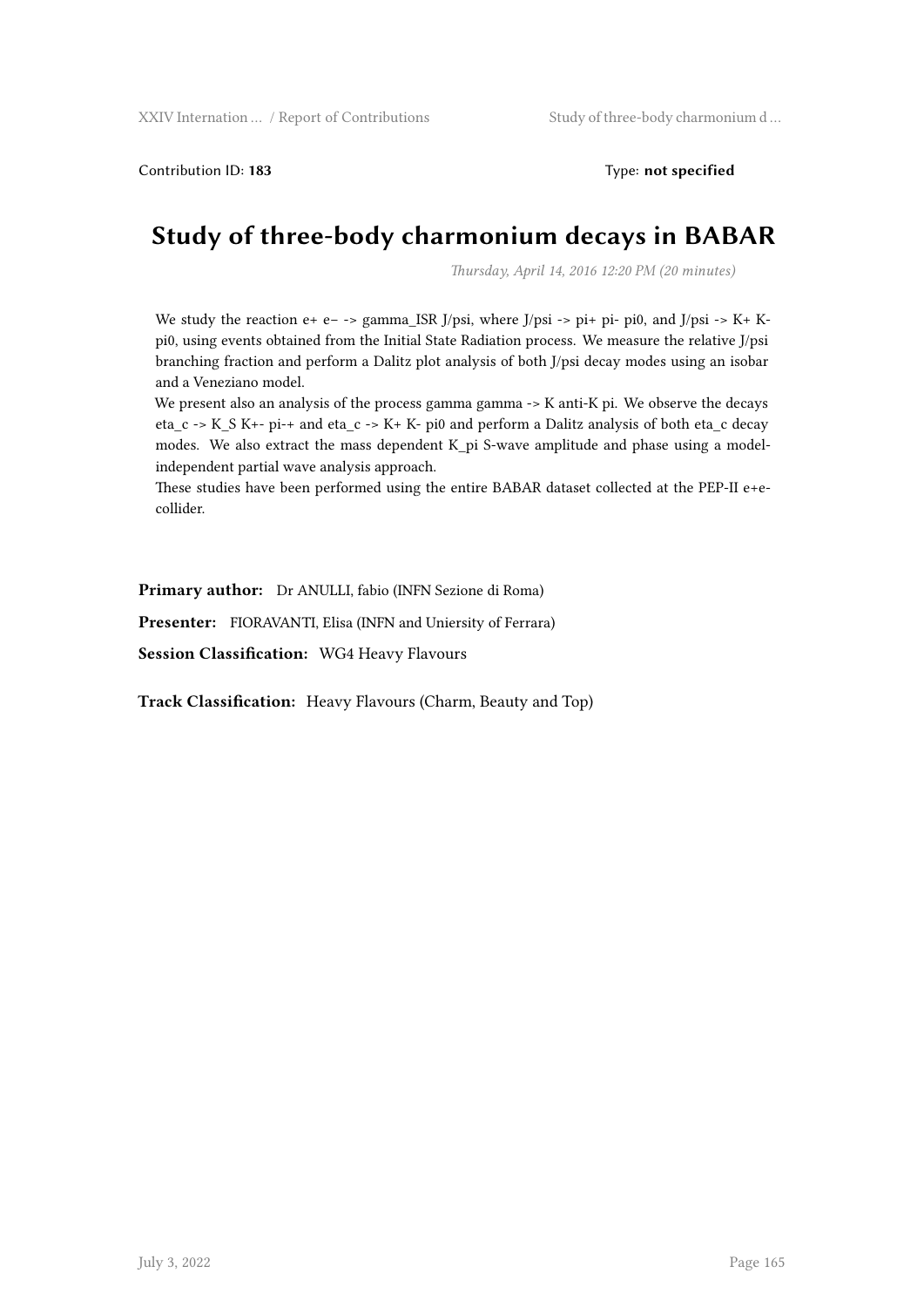XXIV Internation ... / Report of Contributions Low-energy hadronic cross sectio ...

Contribution ID: **184** Type: **not specified**

# **Low-energy hadronic cross sections measurements at BABAR, and implication for the g-2 of the muon**

*Thursday, April 14, 2016 10:00 AM (15 minutes)*

The BABAR Collaboration has an intensive program studying hadronic cross sections at lowenergy e+e- annihilation, accessible via initial-state radiation. Our measurements allow significant improvements in the precision of the predicted value of the muon anomalous magnetic moment. These improvements are necessary for shedding light on the current ~3 sigma difference between the predicted and the experimental values.

We have published results on a number of processes with two to six hadrons in the final state, and other final state are currently under investigation. We report here on the most recent results obtained by analysing the entire BABAR dataset.

**Primary author:** Dr ANULLI, fabio (INFN Sezione di Roma)

**Presenter:** BERNARD, Denis (Ecole Polytechnique)

**Session Classification:** WG3 Electroweak Physics and Beyond the Standard Model

**Track Classification:** Electroweak Physics and Beyond the Standard Model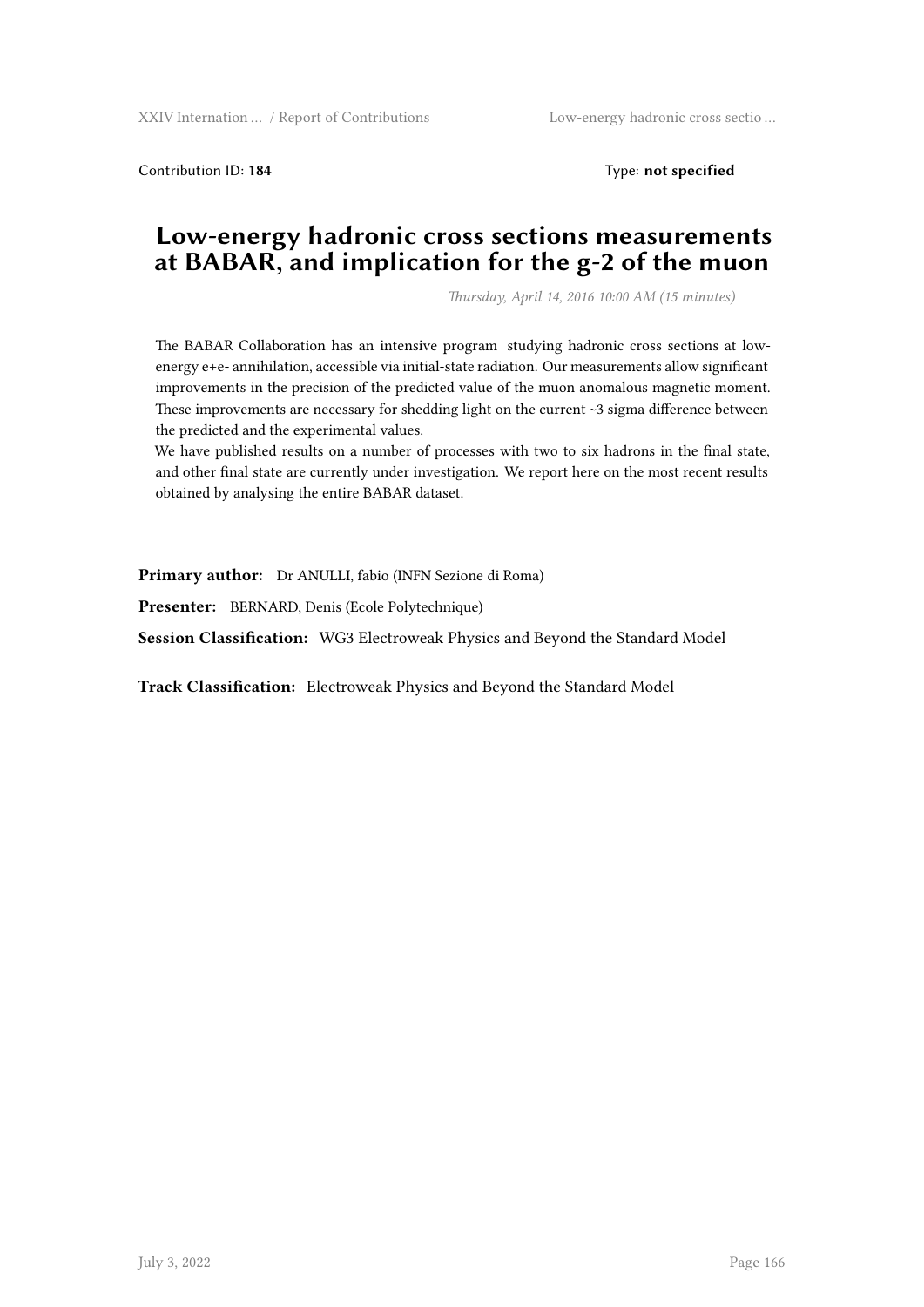XXIV Internation … / Report of Contributions Photoproduction of *J*/*ψ* and …

Contribution ID: **185** Type: **not specified**

# **Photoproduction of** *J*/*ψ* **and** *Upsilon* **states in exclusive and proton-dissociative diffractive events**

*Wednesday, April 13, 2016 5:30 PM (15 minutes)*

The amplitude for  $\gamma p \to Vp$ , where *V* is a  $J/\psi$  or  $\Upsilon$  ground state or excited vector meson, is calculated in a pQCD *k<sup>T</sup>* -factorization approach.

We use this amplitude to predict

the cross section for exclusive photoproduction of  $J/\psi, psi', \Upsilon$  mesons in proton-proton collisions. Calculations are performed for a variety of unintegrated gluon distributions, and we compare to LHCb data.

Here we especially focus on the possibilty of constraining saturation effects.

Compared to earlier calculations we include both Dirac and Pauli electromagnetic form factors. We discuss the role of the  $Q\bar{Q}$  light-cone wave

functions for differential distributions for ratios

such as  $\sigma(\psi')/\sigma(J/\psi)$ .

Absorption effects are always taken into account.

We also discuss the related diffractive production in proton dissociative events.

Here special emphasis is put on electromagnetic dissociation , which is calculable without additional free parameters.

Besides being of interest in their own right, dissociative events constitute an important experimental background to exclusive production.

We also comment on the role of dissociative photoproduction for other states, e.g. light vector mesons.

The talk will be based on

A. Cisek, W. Scha\"fer and A. Szczurek, JHEP 1504 (2015) 159 and ongoing work by the same authors.

**Primary authors:** Dr CISEK, Anna (University of Rzeszow); Prof. SZCZUREK, Antoni (Institute of Nuclear Physics PAN); Dr SCHAFER, Wolfgang (Institute of Nuclear Physics PAN)

**Presenter:** Dr SCHAFER, Wolfgang (Institute of Nuclear Physics PAN)

**Session Classification:** WG4/WG5 joint session (HF+diffraction)

**Track Classification:** Small-x, Diffraction and Vector Mesons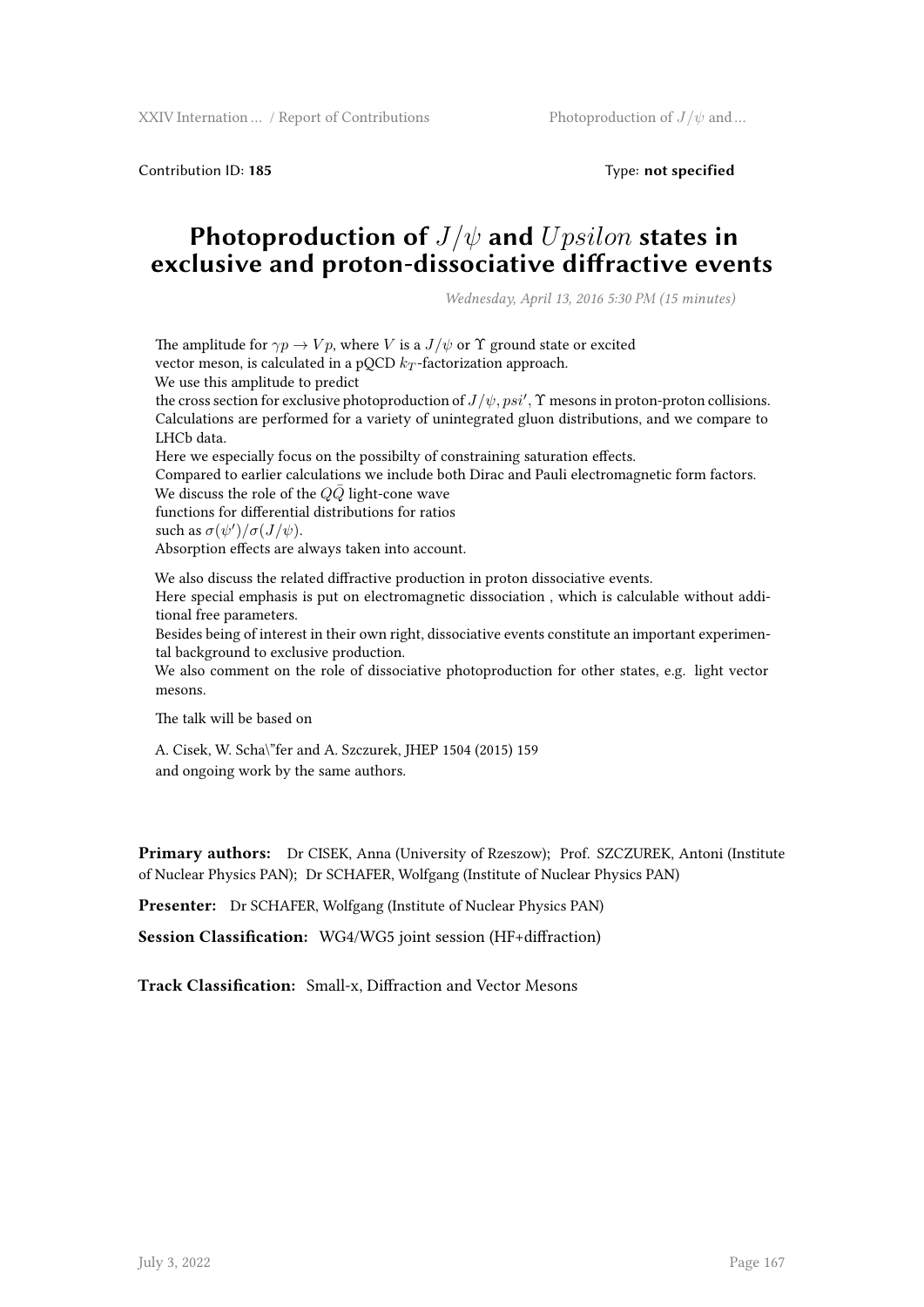Contribution ID: **187** Type: **not specified**

# **The Gottfried Sum Rule Revisited**

*Wednesday, April 13, 2016 9:00 AM (15 minutes)*

Significant progress has recently been made, both experimentally and theoretically, in extracting the neutron structure function from deuterium data. Of particular note are the new CTEQ-JLab (CJ) nuclear corrections for large x PDF extraction, and the Jefferson Lab "BONUS" experiment, where a novel tagged proton spectator approach was employed to isolate the neutron target in electron-deuteron scattering. The BONUS data, combined with a wealth of precision deuterium data from Jefferson Lab, SLAC, and NMC, the latter now all with state-of-the-art CJ nuclear corrections applied, has been used to re-evaluate the Gottfried Sum rule integrand F2n-F2p. Results of this analysis will be presented, and compared with the well-known results from NMC which lacked precision neutron extraction.

Primary author: Prof. NICULESCU, Ioana (James Madison University)

**Co-authors:** Prof. ACCARDI, Alberto (Hampton University); Dr KEPPEL, Cynthia (Thomas Jefferson National Accelerator Facility); Prof. NICULESCU, Gabriel (James Madison University); Dr MEL-NITCHOUK, Wally (Thomas Jefferson National Accelerator Facility)

**Presenter:** Dr KEPPEL, Cynthia (Thomas Jefferson National Accelerator Facility)

**Session Classification:** WG1 Structure Functions and Parton Densities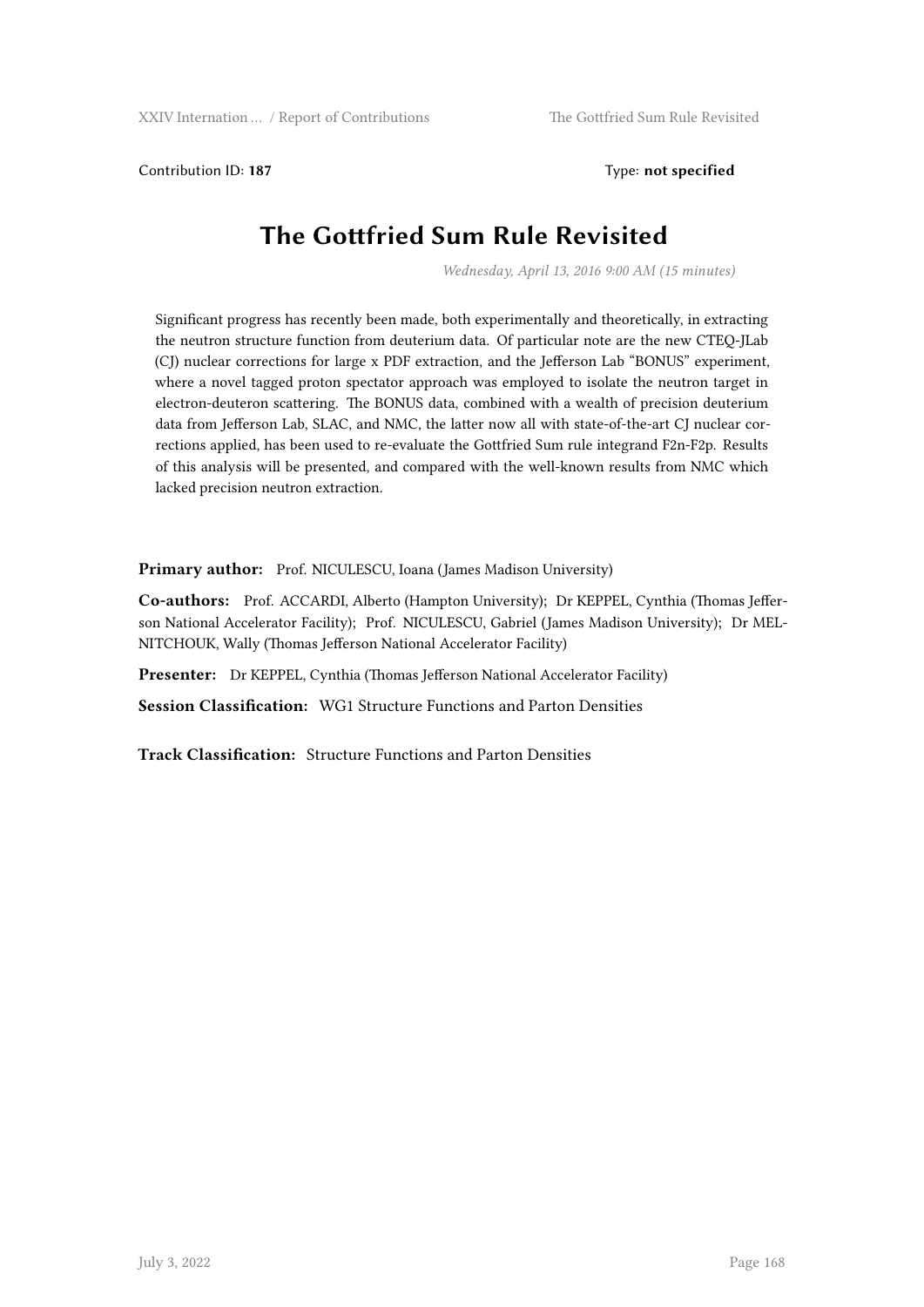Contribution ID: **188** Type: **not specified**

# **Angular Distributions of Drell-Yan Dimuons at Fermilab Experiment 906/SeaQuest**

*Wednesday, April 13, 2016 9:20 AM (15 minutes)*

The Lam-Tung relation, a pertubative QCD, "Callan-Gross-like" correlation of the azimuthal and polar angles of leptonic products relative to the initial hadronic plane in multiple frames, defines a standard component of any analysis using Drell-Yan as a nucleon probe. In at least three experiments involving Drell-Yan between various species of pions and nuclei at CERN and Fermilab, the existence of what appears to be (at leading-order) a double-spin flip in a single photon process manifests itself as a cosine modulation in dilepton azimuthal distributions. This modulation suggests significant non-perturbative effects, including the Boer-Mulders distribution, a nonzero correlation between the motion and spin of transversely polarized (anti)quarks within their encompassing unpolarized nucleon. Fermilab Experiment 866/NuSea saw a Lam-Tung violation in proton-induced Drell-Yan characterized by a smaller cosine dilepton azimuthal modulation relative to previous experiments conducted with pions and heavier nuclear targets with lower energy beams from the SPS at CERN. SeaQuest is investigating the difference with greater precision and at a higher x range than any previous Drell-Yan experiment. Studies of the angular distributions of dimuons in SeaQuest will be presented.

**Primary author:** Mr RAMSON, Bryan (University of Michigan) **Presenter:** Mr RAMSON, Bryan (University of Michigan) **Session Classification:** WG1 Structure Functions and Parton Densities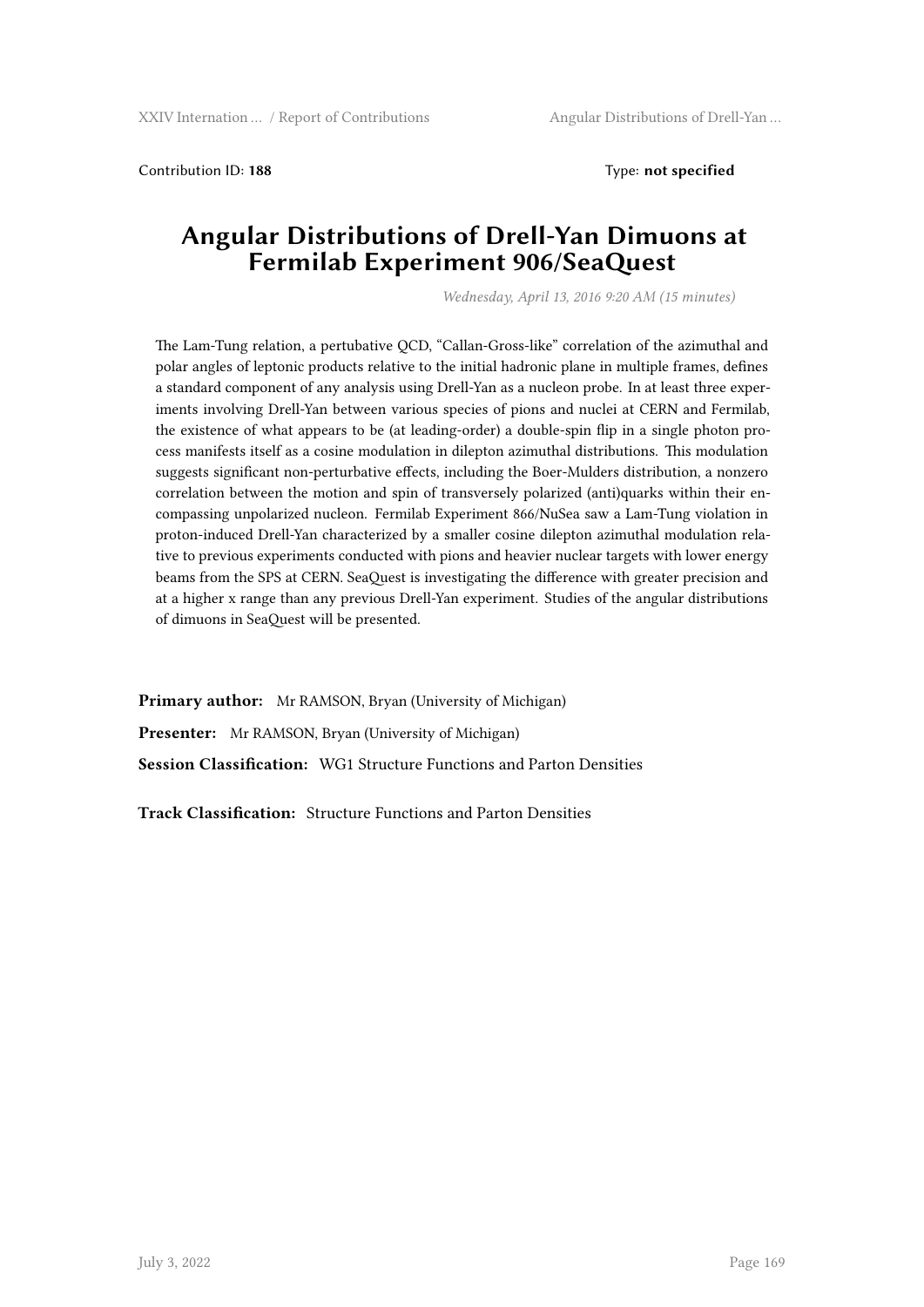Contribution ID: **189** Type: **not specified**

# **Comparison of the F2 Structure Function in Iron as Measured by Charged Lepton and Neutrino Probes**

*Wednesday, April 13, 2016 11:20 AM (15 minutes)*

World data for the F2 structure function for Iron, as measured by multiple charged lepton and neutrino scattering experiments, are compared. Data obtained from charged lepton and neutrino scattering at larger values of x are in remarkably good agreement with a simple invocation of the 18/5 rule, while a discrepancy in the behavior of the data obtained from the different probes well beyond the data uncertainties is observed in the shadowing/anti-shadowing transition region where the Bjorken scaling variable x is less than 0.15. The data are compared to theoretical calculations. Details and results of the data comparison will be presented.

**Primary author:** Dr CYNTHIA, Keppel (Thomas Jefferson National Accelerator Facility)

**Co-authors:** Prof. CHRISTY, M. Eric (Hampton University); Dr KALANTARIANS, Narbe (Hampton University)

**Presenter:** Dr CYNTHIA, Keppel (Thomas Jefferson National Accelerator Facility)

**Session Classification:** WG1 Structure Functions and Parton Densities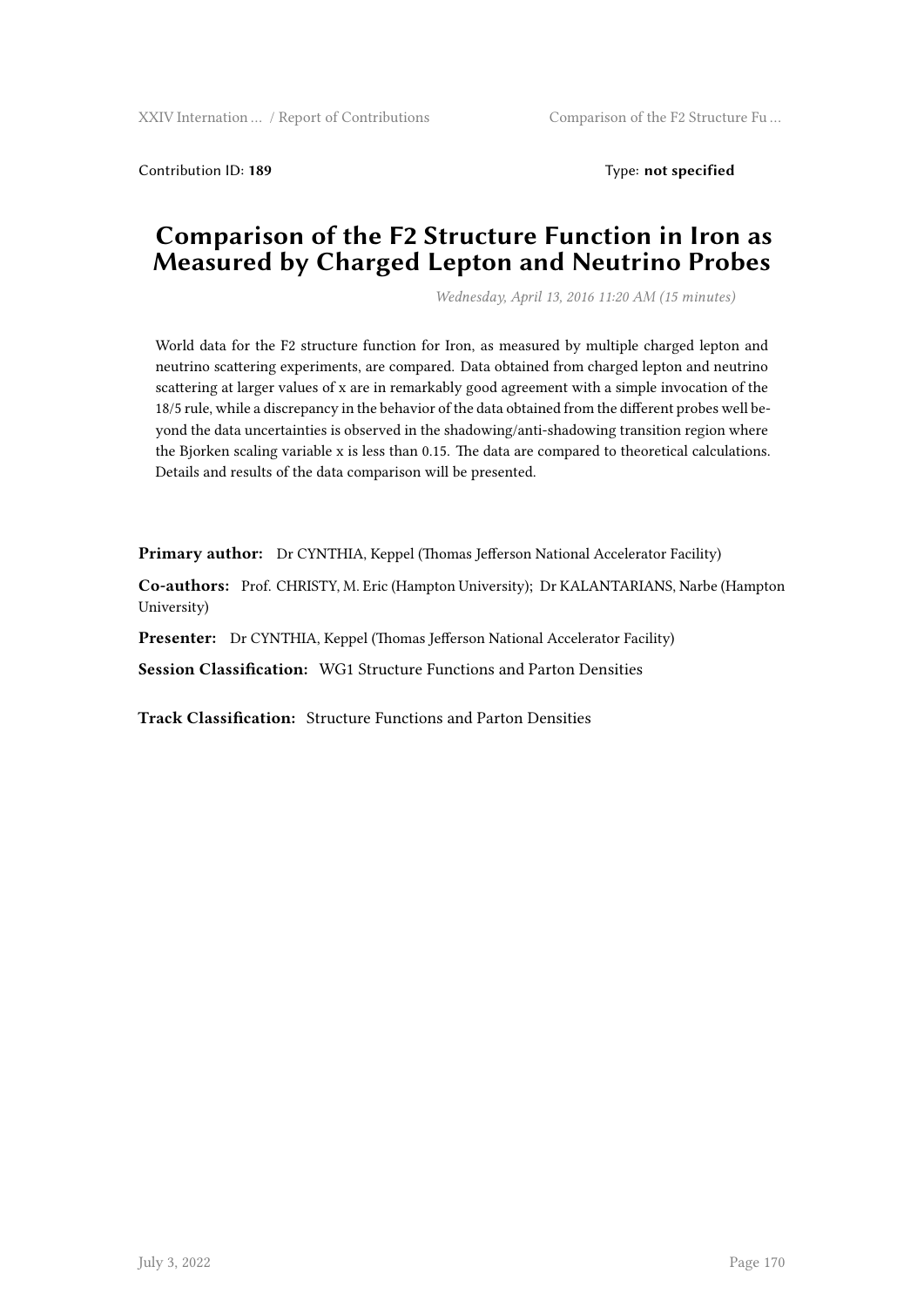Contribution ID: **190** Type: **not specified**

# **Ultra-Peripheral Collisions with gold ions in STAR**

*Wednesday, April 13, 2016 10:00 AM (15 minutes)*

In 2010 and 2011, the STAR Collaboration collected a large sample of triggers for ultra-peripheral collisions.In this talk, I will present several new results involving photonuclear interactions in ultra-peripheral relativistic heavy ion collisions (UPCs). I will present an analysis of 384,000 photoproduced pion pairs, coming from rho, omega and direct pion pair production.The omega component is clearly visible through its interference with the rho peak. Measurements of the relative amplitudes of the three components will be presented, along with the phase angle between the rho and omega components. The squared momentum transfer (t) spectrum shows coherent and incoherent components. The coherent component exhibits visible diffraction minima, characteristic of the gold target nucleus. The large data sample also allows us to explore higher mass final states.I will present measurements of J/psi photoproduction and of a high-mass dipion final state.

Primary author: Dr KLEIN, Spencer (Lawrence Berkeley National Laboratory) Presenter: Dr KLEIN, Spencer (Lawrence Berkeley National Laboratory) **Session Classification:** WG5 Small-x and Diffraction

**Track Classification:** Small-x, Diffraction and Vector Mesons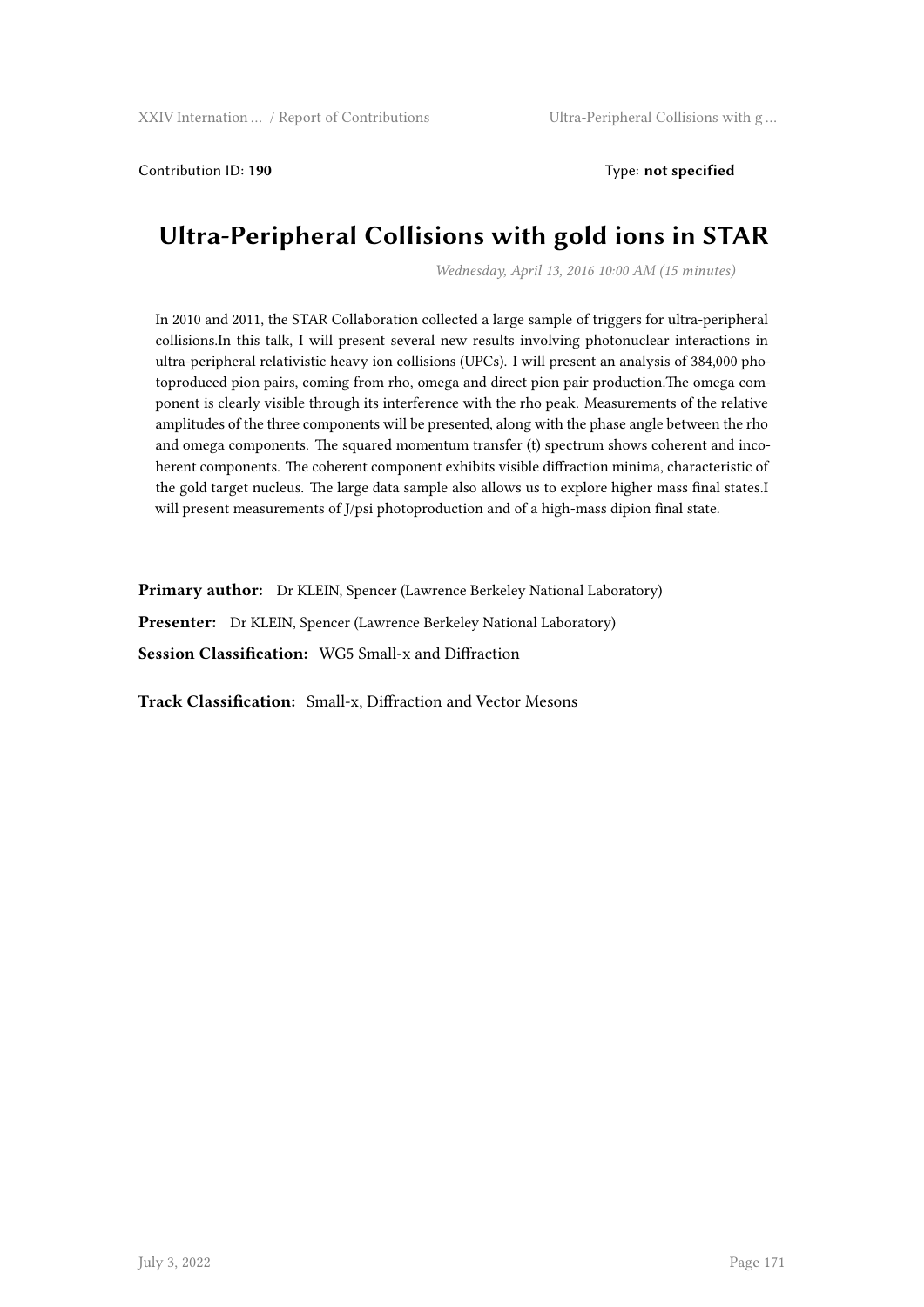Contribution ID: **191** Type: **not specified**

# **Extracting Spin Dependent Parton Distributions from Deeply Virtual Scattering Processes**

*Thursday, April 14, 2016 11:30 AM (15 minutes)*

Spin and transverse momentum dependent parton distributions - GPDs, TMDs and GTMDs - are at the interface between the non-perturbative regime of QCD hadron structure and observable quantities. The distributions appear as linear superpositions and convolutions within helicity amplitudes for parton-nucleon scattering processes, which, in turn, occur in amplitudes for leptoproduction processes. The phenomenological extraction of the amplitudes, and hence the distributions, is a challenging task. We will present relations between crucial quark-nucleon or gluon-nucleon helicity amplitudes and the rich array of angular distributions in Deeply Virtual Compton Scattering, Time-like Compton Scattering and novel Multi-hadron photon processes. These provide an important window into the spin structure of the nucleons.

**Primary author:** Prof. GOLDSTEIN, Gary (Tufts University) **Co-author:** Prof. LIUTI, Simonetta (University of Virginia) Presenter: Prof. GOLDSTEIN, Gary (Tufts University) **Session Classification:** WG6 Spin Physics

**Track Classification:** Spin Physics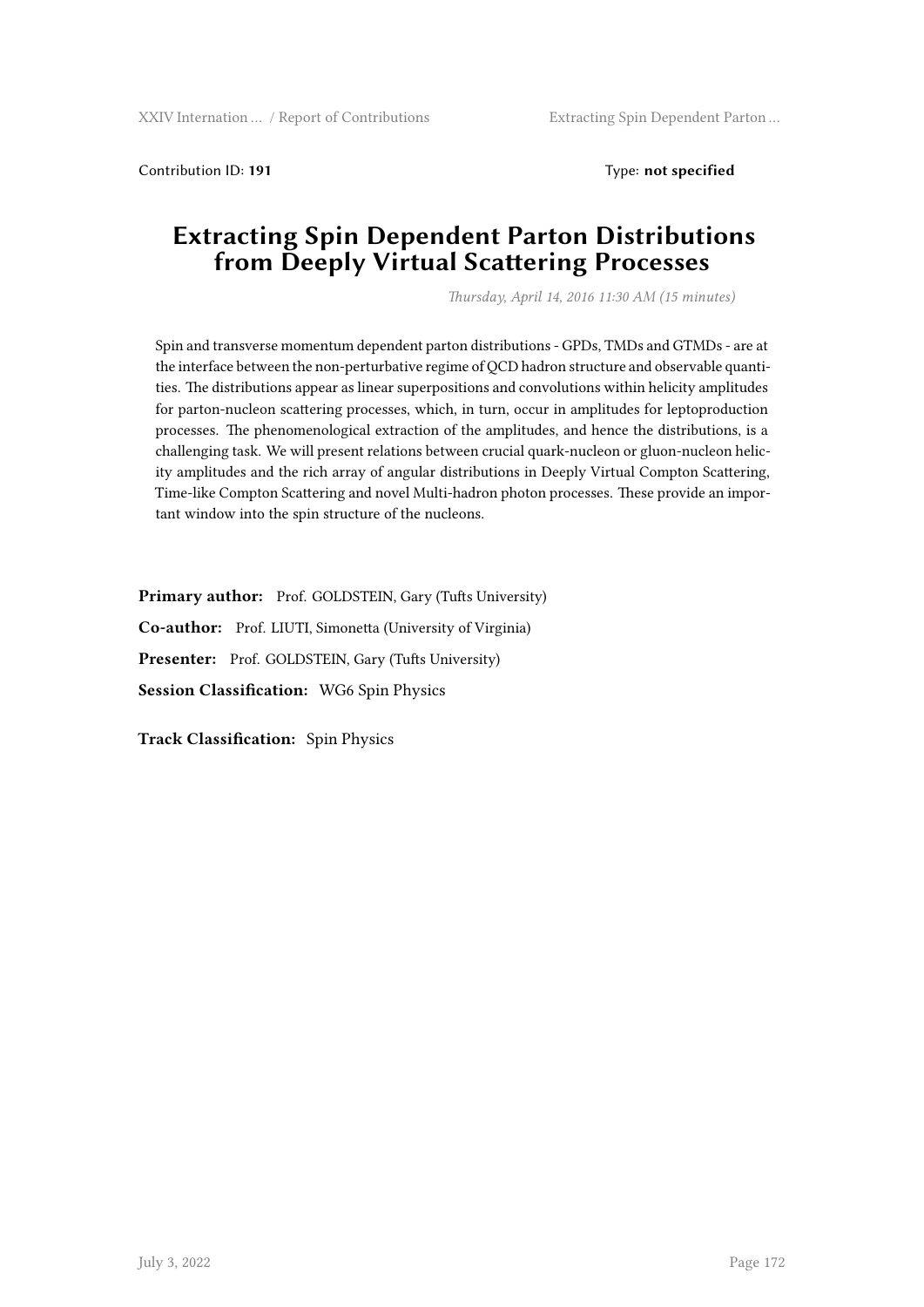Contribution ID: **192** Type: **not specified**

# **The evolution of the virtual photon-proton cross section with coherence length**

*Tuesday, April 12, 2016 9:00 AM (15 minutes)*

Assuming the form  $\sigma^{\gamma P} \propto l^{\lambda_{\rm eff}}$  at fixed  $Q^2$  for the behavior of the virtual-photon proton scattering cross section, where *l* is the coherence length of the photon fluctuations, it is seen that the extrapolated values of  $\sigma^{\gamma P}$  for different  $Q^2$  cross for  $l \approx 10^8$ ~fm. It is argued that this behavior is not physical, and that the behavior of the cross sections must change before this coherence length *l* is reached. The behavior is compared to expectations to expectations from various models.

**Primary author:** CALDWELL, Allen (Max Planck Institute) **Presenter:** CALDWELL, Allen (Max Planck Institute) **Session Classification:** WG5 Small-x and Diffraction

**Track Classification:** Small-x, Diffraction and Vector Mesons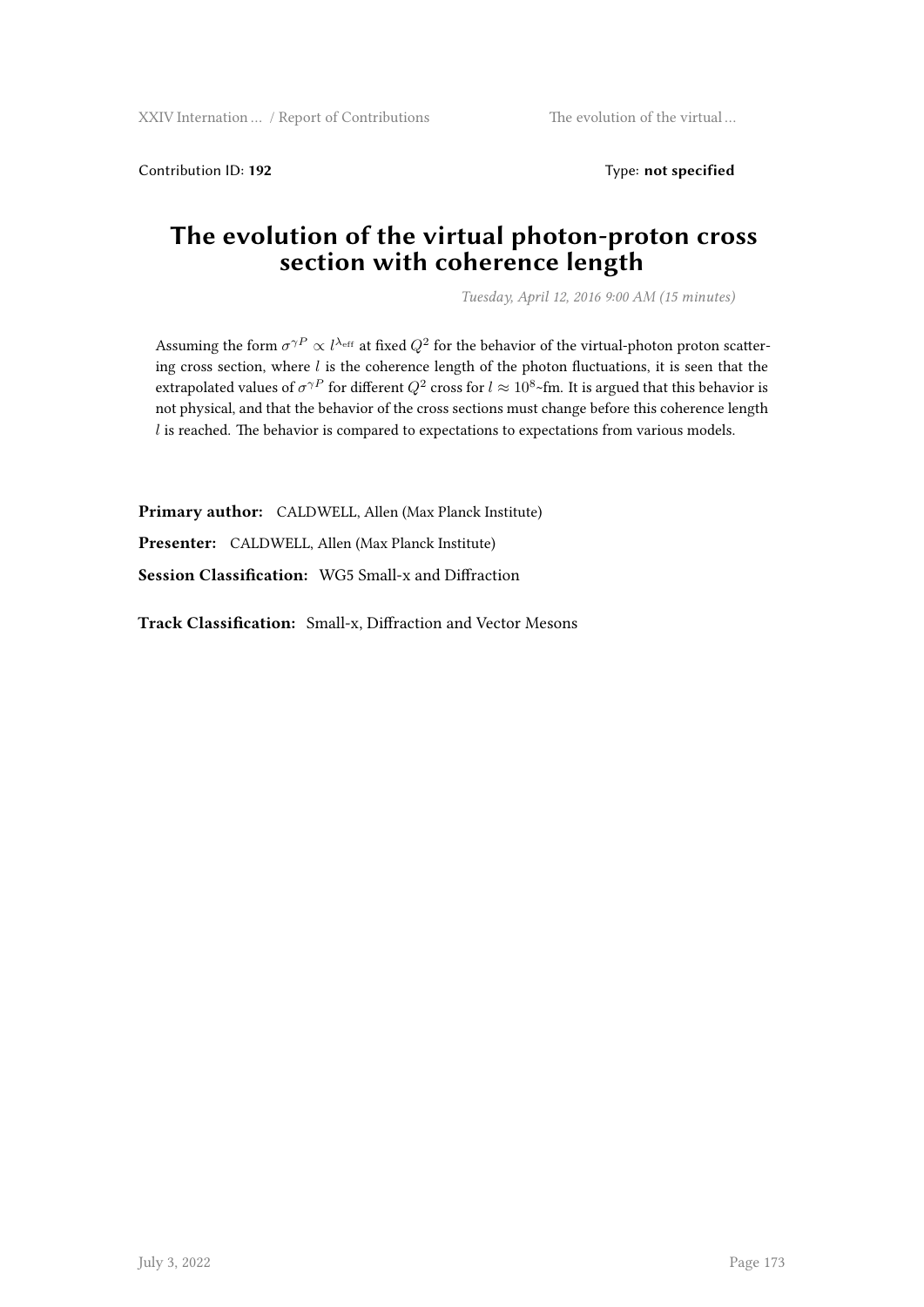Contribution ID: **193** Type: **not specified**

### **Resonance production in Pomeron-Pomeron collisions at the LHC**

*Tuesday, April 12, 2016 5:50 PM (15 minutes)*

A Regge pole model for Pomeron-Pomeron total cross section in the resonance region  $\sqrt{M^2} \leq$  5 GeV is presented. The cross section is saturated by direct-channel contributions from the Pomeron as well as from two different *f* trajectories, accompanied by the isolated  $f_0(500)$  resonance dominating the  $\sqrt{M^2} \le 1$  GeV region. A slowly varying background is taken into account. The calculated Pomeron-Pomeron total cross section cannot be measured directly, but is an essential part of central diffractive processes. In preparation of future calculations of central resonance production at the hadron level,

and corresponding measurements at the LHC, we normalize the Pomeron-Pomeron cross section at large masses  $\sigma_t^{PP}(\sqrt{M^2} \to \infty) \approx 1$  mb as suggested by QCD-motivated estimates.

**Primary author:** Dr SCHICKER, Rainer (Phys. Inst., Heidelberg)

**Co-authors:** Prof. JENKOVSZKY, Laszlo (Bogolyubov Inst. for Theor. Physics, Kiev); Prof. FIORE, Roberto (Dept. of Physics, Nat. Inst. of Nuclear Physics, University of Calabria)

**Presenter:** Dr SCHICKER, Rainer (Phys. Inst., Heidelberg)

**Session Classification:** WG5 Small-x and Diffraction

**Track Classification:** Small-x, Diffraction and Vector Mesons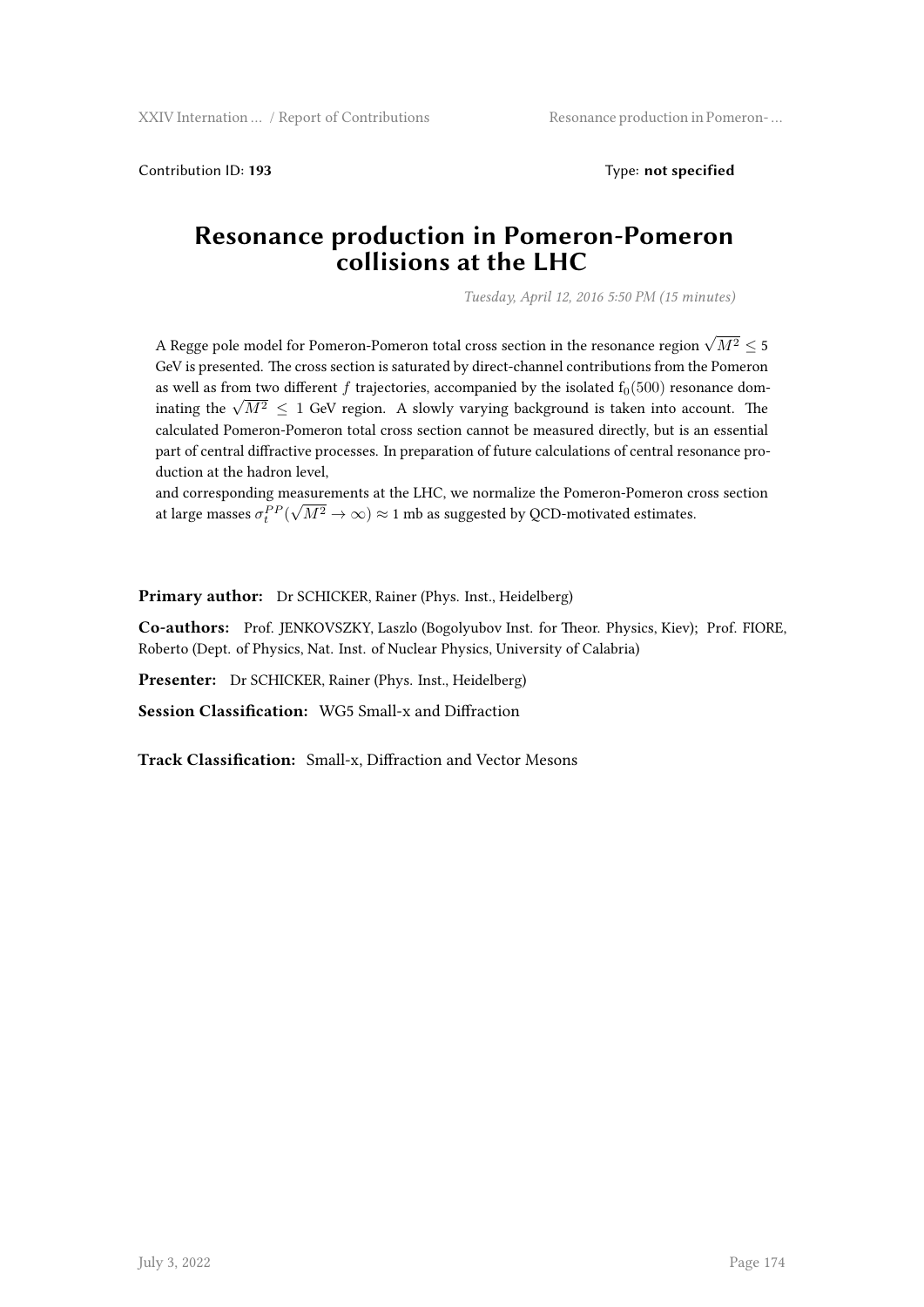Contribution ID: **194** Type: **not specified**

### **Polarised Drell-Yan Process in the COMPASS Experiment**

*Tuesday, April 12, 2016 3:00 PM (15 minutes)*

The COMPASS experiment at CERN has been contributing to the knowledge on the nucleon structure, and its description in terms of the Transverse Momentum Dependent Parton Distribution Functions (TMD PDFs), accessed through the SIDIS process. In 2014/2015 the data taking was dedicated to the polarised Drell-Yan (DY) measurement with a negative pion beam and a transversely polarised proton target, as well as unpolarised nuclear targets. These data are now being analysed. The predicted sign

change in the Sivers distribution when accessed from DY with respect to SIDIS will be measured. The details on the experimental setup, the covered phase space, a preliminary first look into data distributions and predictions for the full data sample will be presented.

**Primary author:** QUARESMA, Márcia (LIP - Lisbon) **Presenter:** QUARESMA, Márcia (LIP - Lisbon) **Session Classification:** WG6 Spin Physics

**Track Classification:** Spin Physics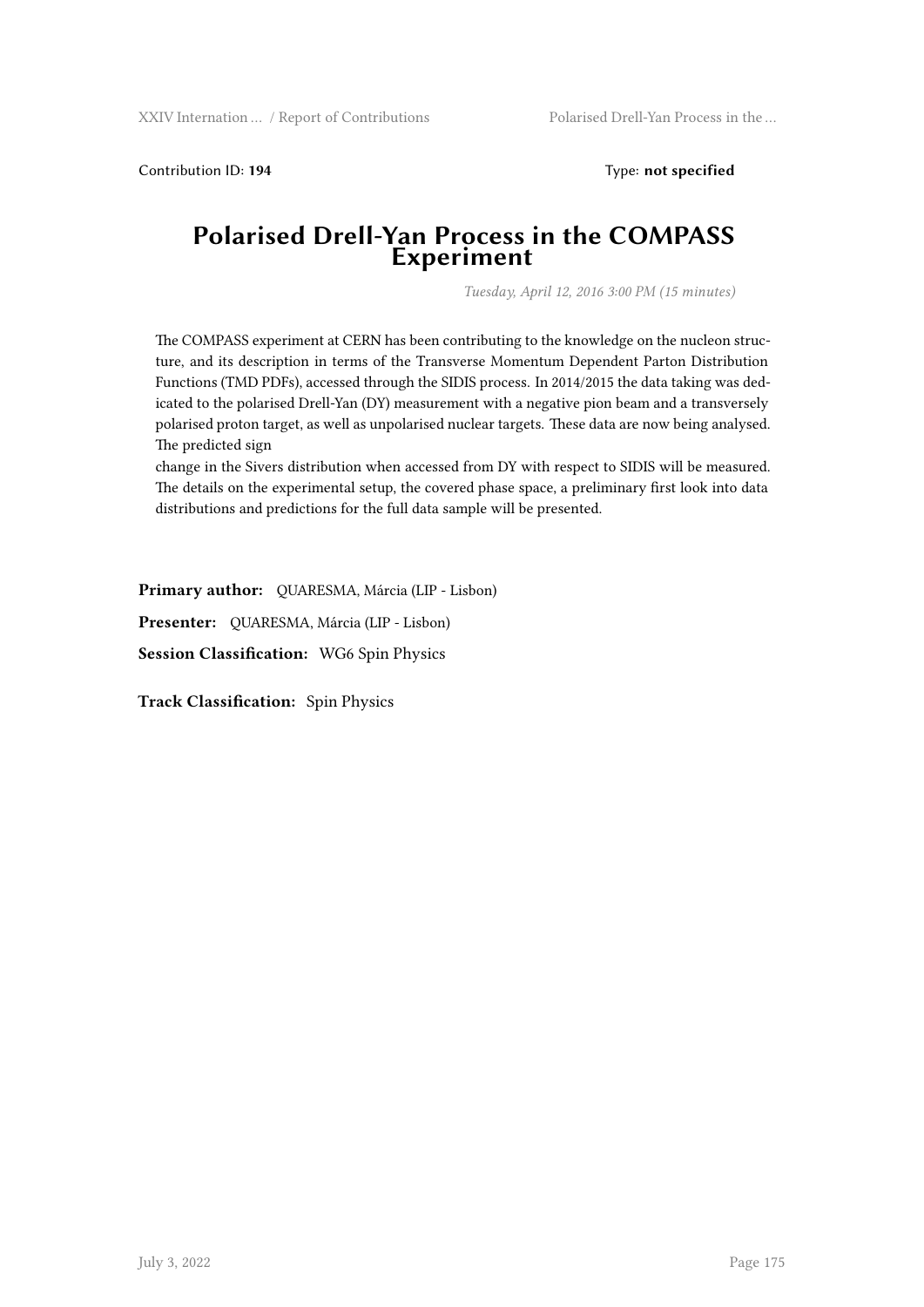Contribution ID: **196** Type: **not specified**

# **Quark and Gluon collinear and TMD parton distributions from HERA DIS data**

*Thursday, April 14, 2016 9:00 AM (20 minutes)*

We describe a new approach to solve the coupled quark and gluon evolution DGLAP evolution equations with a Monte Carlo method. We show that this method is equivalent to other methods. We apply this method to extract quark and gluon parton densities collinear and as transverse momentum dependent (TMD) distributions using the precision HERA DIS data.

The Monte Carlo method for the solution of the evolution equation allows to estimate also large x threshold resummation effects.

**Primary author:** JUNG, Hannes (DESY)

**Co-authors:** LELEK, Aleksandra (DESY); HAUTMANN, Francesco (Oxford University)

**Presenter:** LELEK, Aleksandra (DESY)

**Session Classification:** WG1 Structure Functions and Parton Densities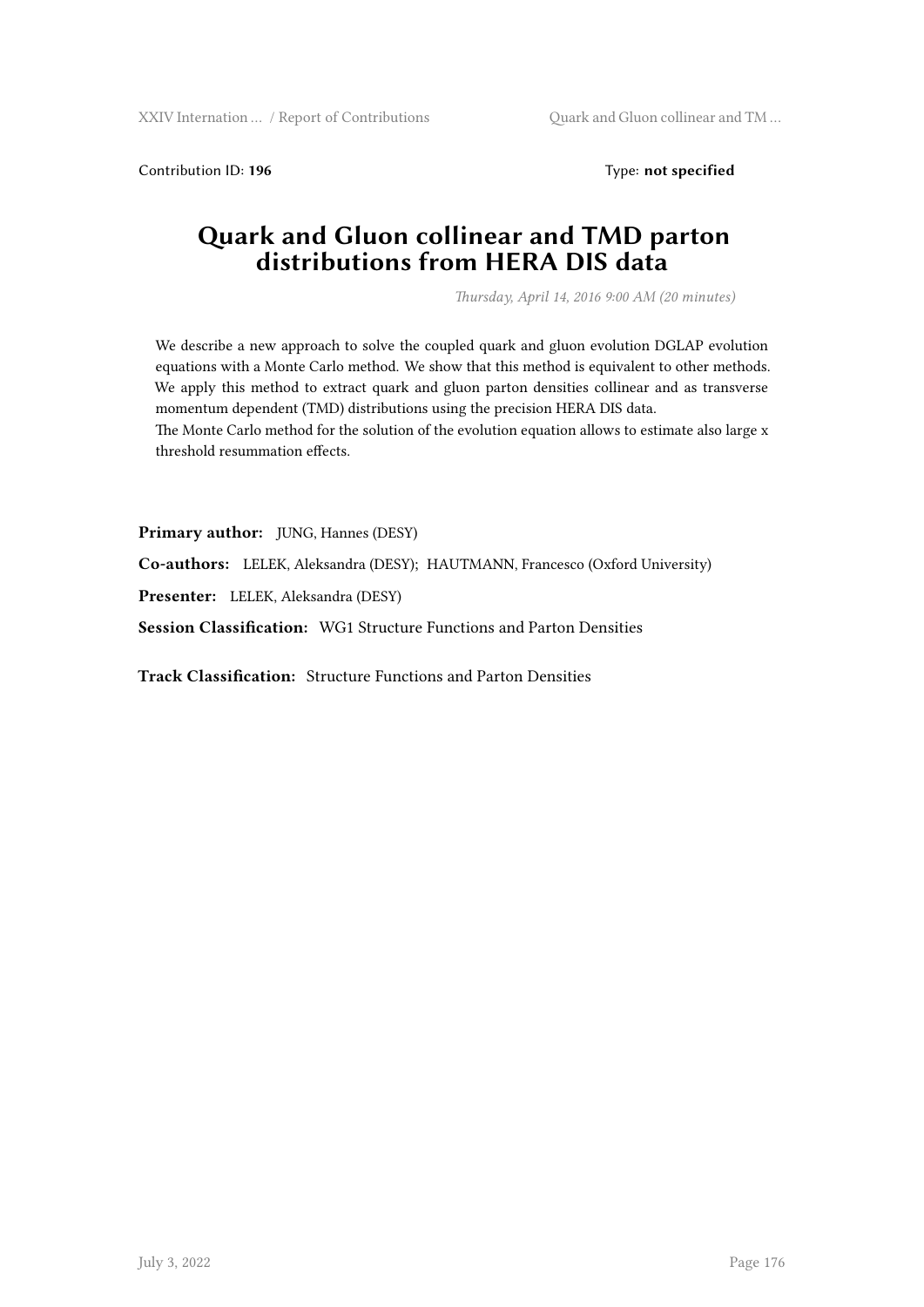Contribution ID: **197** Type: **not specified**

# **Physics case of the very high energy electron-proton collider**

*Tuesday, April 12, 2016 5:44 PM (21 minutes)*

The possibility of using plasma wakefield acceleration to build an electron-proton collider (VHEeP) at a centre-of-mass energy of 9 TeV was presented at the DIS2015 workshop. In this talk, the physics case is further developed, with more detailed studies at low parton momentum fractions, x, down to 10^-8. The VHEeP collider also has sensitivity to the production of leptoquarks approaching the kinematic limit and thus extends the reach currently accessible. Other exotic physics such as a quark sensitivity can also be probed at higher energies or smaller distances. These and other studies are presented, demonstrating that an ep collider with an energy a factor of 30 above HERA has sensitivity to new physical phenomena.

**Primary authors:** CALDWELL, Allen (MPI Munich); WING, Matthew (UCL) **Presenter:** WING, Matthew (UCL) **Session Classification:** WG7 Future Experiments

**Track Classification:** Future Experiments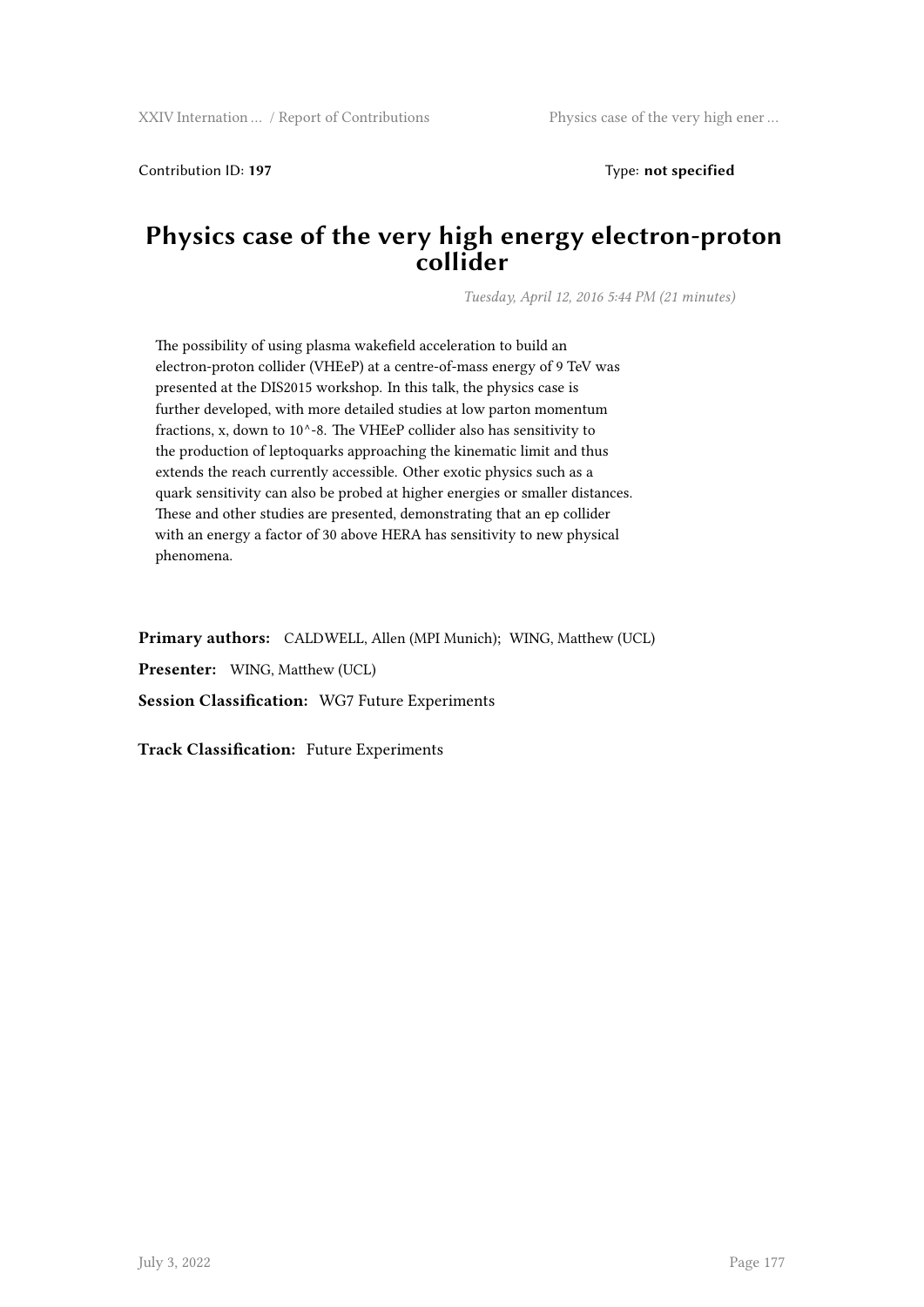Contribution ID: **198** Type: **not specified**

### **The t-dependence of the pure DVCS cross-section at COMPASS**

*Wednesday, April 13, 2016 5:20 PM (15 minutes)*

A major part of the COMPASS-II program will be dedicated to the investigation of generalized parton distributions (GPDs)

and transverse momentum dependent parton distributions (TMDs), which aim for the most complete

description of the partonic structure of the nucleon.

GPDs are experimentally accessible via lepton-induced exclusive reactions, in particular the Deeply Virtual Compton Scattering (DVCS)

and Deeply Virtual Meson Production (DVMP). At COMPASS, those processes are investigated using an high intensity

muon beam of 160 GeV and a 2.5 m-long liquid hydrogen target. In order to optimize the selection of exclusive reactions at those

energies, the target is surrounded by a new barrel-shaped time-of-flight system to detect the recoiling particles.

COMPASS-II covers the up to now unexplored  $x_{Bj}$  domain ranging from 0.01 to 0.15.

The option to change simultaneously the charge and polarization of the muon beam allows to perform DVCS measurements on a proton target and to

access the Compton form factor related to the dominant GPD *H*, and thus to provide new experimental constraints

on the theoretical GPD models in the intermediate  $x_{Bj}$  regime.

From the sum of cross-sections measured with positive and negative beam polarity, the pure DVCS cross-section can be extracted.

Pilot measurements for the COMPASS II program allow for an extraction of the *t*-dependence of the pure DVCS cross-section in a single  $x_{Bj}$  bin.

This provides first information on the nucleon transverse size in an up to now uncharted *xBj* regime.

**Primary author:** Mr JÖRG, Philipp (University of Freiburg)

**Presenter:** Mr JÖRG, Philipp (University of Freiburg)

**Session Classification:** WG6 Spin Physics

**Track Classification:** Spin Physics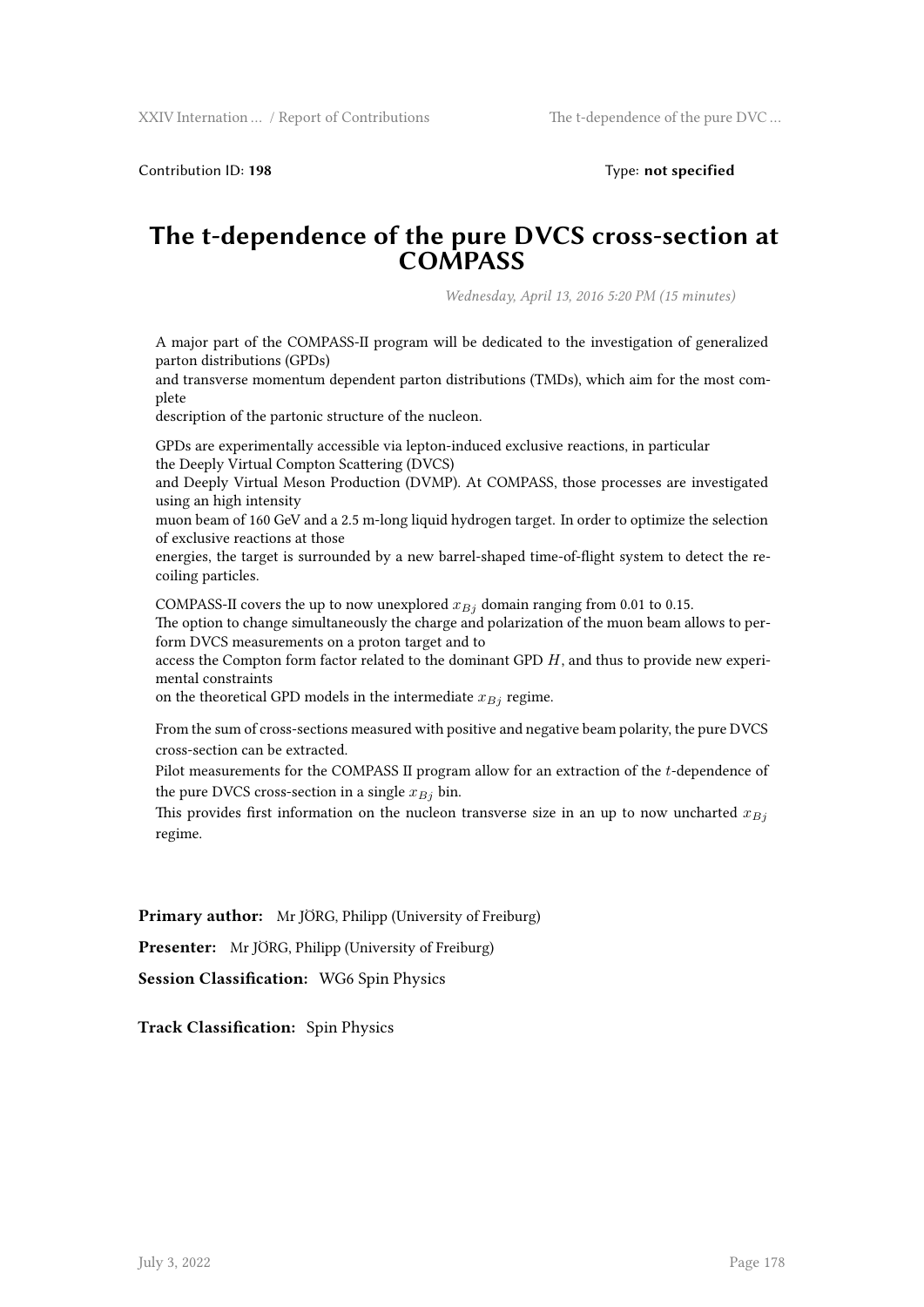Contribution ID: **199** Type: **not specified**

# **Measurement of double helicity asymmetries (***ALL***) in** *π* <sup>0</sup> **and** *π <sup>±</sup>* **production at mid-rapidity in longitudinally polarized**  $p + p$  **collisions at**  $\sqrt{s}$  = 510 **GeV with PHENIX experiment**

*Wednesday, April 13, 2016 11:40 AM (15 minutes)*

One of the main goals of the RHIC spin program is the determination of the gluon helicity contribution to the proton spin. This can be accessed by measuring double spin asymmetries  $(A_{LL})$  of pion production at mid-rapidity in longitudinally polarized proton collisions with the PHENIX experiment. The ordering of the asymmetries with the charge of the final state pions can in addition directly infer the sign of the gluon spin contribution.

Charged and neutral pions are reconstructed in the central PHENIX tracking system and electromagnetic calorimeters, respectively. The asymmetries are evaluated between collisions of bunches with the same and opposite helicity after correcting for differences in luminosity and for beam polarizations.

The  $A_{LL}$  measurements of pion production at  $\sqrt{s}$  = 200 GeV have been published previously. To extend our understanding of the gluon polarization to a lower gluon momentum fraction (*x*), high statistics data was collected at a higher  $\sqrt{s}$  = 510 GeV in 2012-2013. We present the recently published  $\pi^0$  production results and the status of the  $\pi^{\pm}$  *A<sub>LL</sub>* measurements at mid-rapidity at  $\sqrt{s}$  = 510 GeV. The neutral pion result confirms a positive contribution of the gluon spins to the proton spin for *x >* 0.05 and provides additional constraints on the gluon polarization down to *x ∼* 0.01.

**Primary author:** Mr MOON, Taebong for the PHENIX collaboration (Yonsei Univ./RIKEN)

**Presenter:** SEIDL, Ralf (RIKEN)

**Session Classification:** WG6 Spin Physics

**Track Classification:** Spin Physics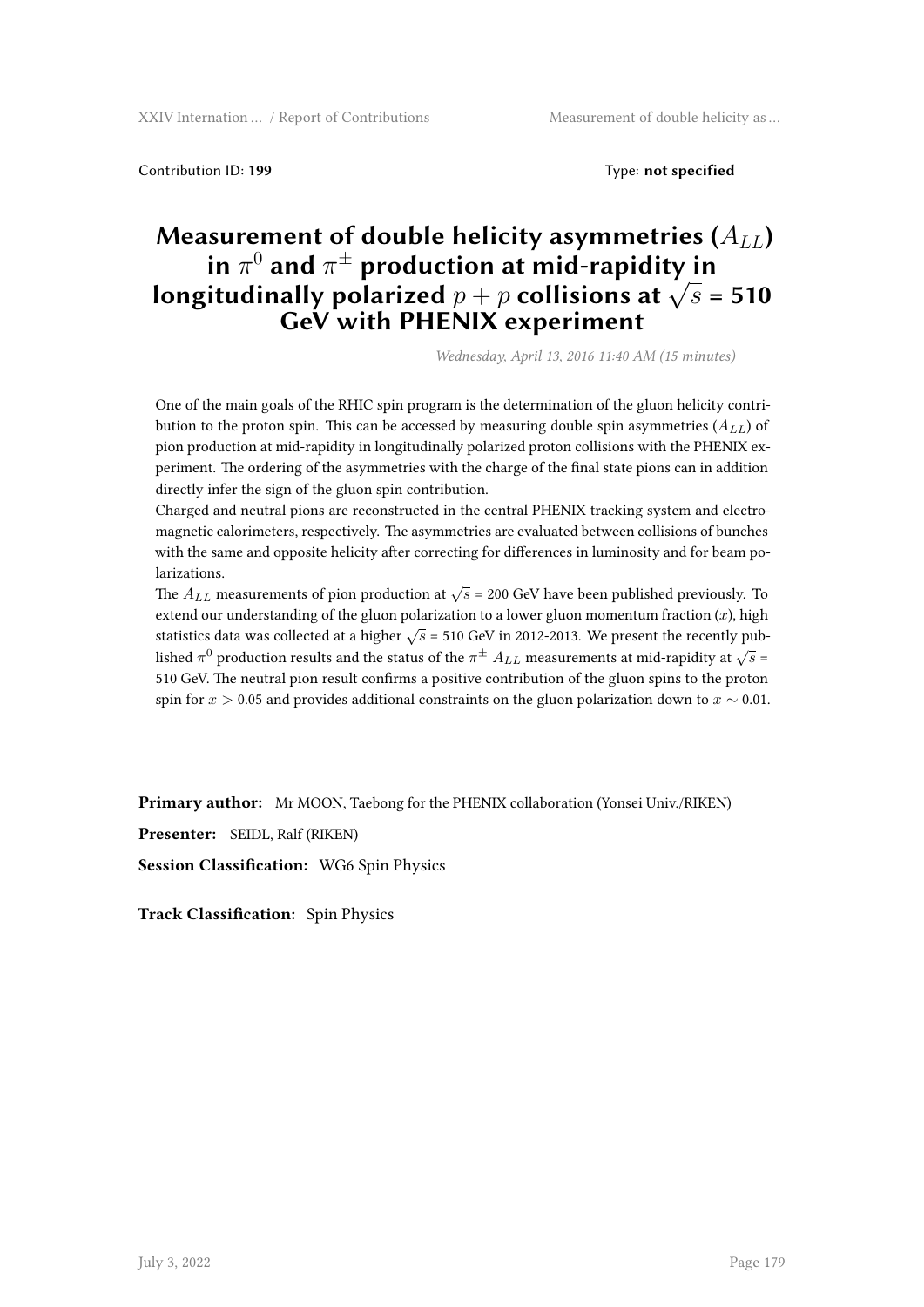Contribution ID: **200** Type: **not specified**

## **Measurement of forward direct photon production in p–A at LHC with ALICE – a probe for nuclear PDFs and saturation**

*Tuesday, April 12, 2016 2:28 PM (20 minutes)*

Direct photon production at forward rapidity is a promising probe for the gluon content of protons and nuclei at small x. In particular, the measurement of the nuclear modification factor for direct photons in p–A collisions at the LHC should provide a crucial test for gluon saturation. We discuss the unique role of such a photon measurement in the context of other measurements at the LHC and also of possible future measurements at EIC. To allow us to perform this measurement, a new forward calorimeter (FoCal) is proposed as an upgrade to the ALICE experiment. The proposed detector covers the range 3.5 < eta $\mathbb{Z}$  < 5 which probes the gluon distributions at x ~ 10^-5 and  $Q \sim pT > 4$  GeV. We will discuss performance studies of such a detector, which demonstrate that extremely high-granularity calorimetry is required for a successful measurement, and show a few recent results from R&D for this project.

**Primary author:** Prof. PEITZMANN, Thomas (Utrecht University) Presenter: Prof. PEITZMANN, Thomas (Utrecht University) **Session Classification:** WG1/WG7 joint session (PDF+future exp.)

**Track Classification:** Future Experiments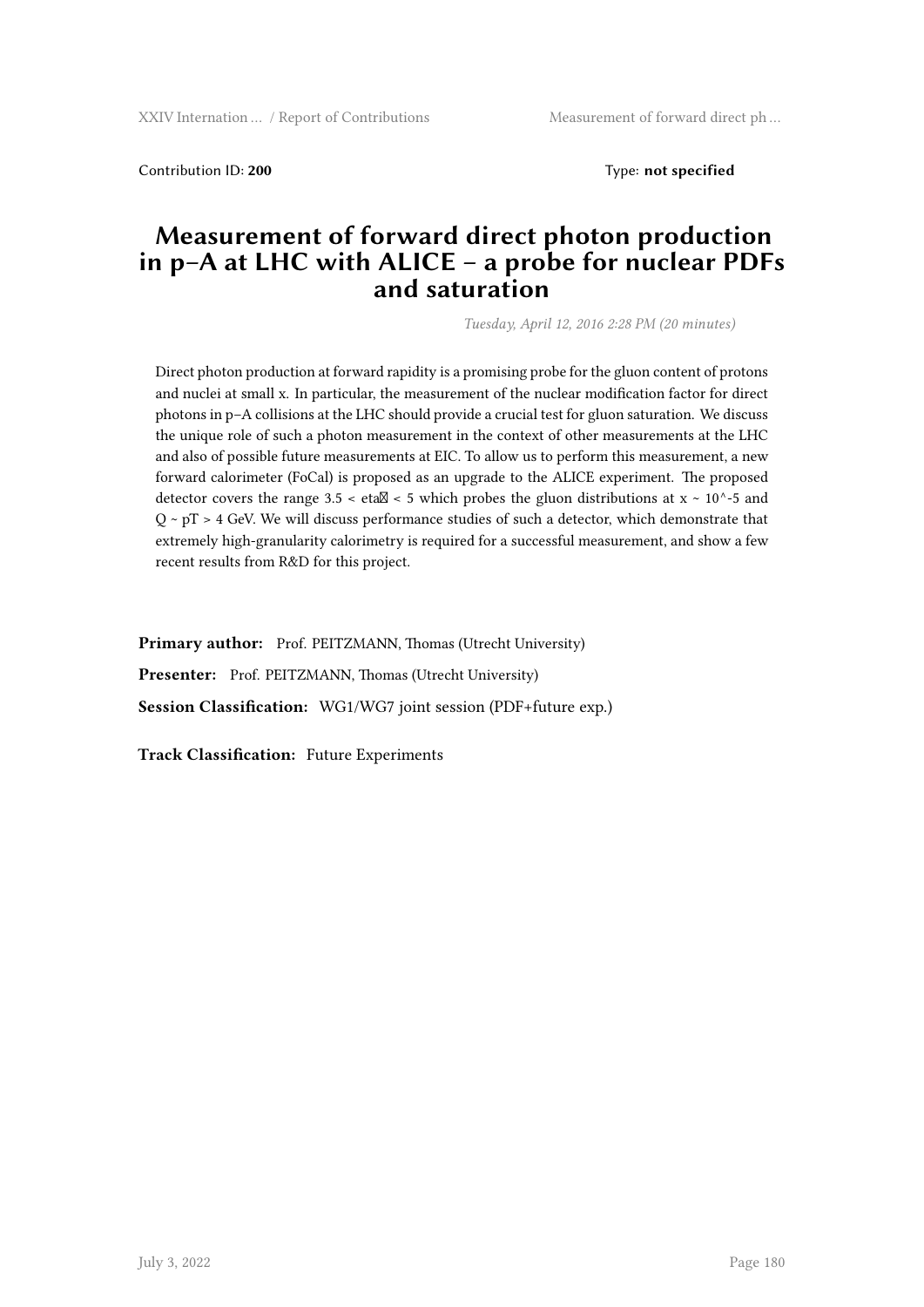Contribution ID: **201** Type: **not specified**

# **Charged pion, kaon, and unidentified hadron multiplicities in semi-inclusive deep-inelastic scattering (SIDIS) from COMPASS**

*Tuesday, April 12, 2016 5:30 PM (15 minutes)*

The latest measurements of charged pion, kaon, and unidentified hadron multiplicities in semiinclusive deep-inelastic scattering from the COMPASS experiment at CERN are presented. The data were collected using a 160 GeV muon beam incident on an isoscalar 6LiD target. The large statistics collected cover a wide kinematic range in photon virtuality:  $1 < Q$ 2 < 50 (GeV/c)2, relative virtual-photon energy:  $0.1 < y < 0.7$ , Bjorken scaling variable:  $0.004 < x < 0.4$ , and relative hadron energy:  $0.2 < z < 0.85$ . In addition, we present the charge sum of the multiplicities integrated over z. The results of the pion and unidentified hadron sums are in very good agreement with LO expectations, while the results of the kaon sum show a different x dependence than that predicted using the current DSS ratio of fragmentation functions Dstr/Dfav.

**Primary author:** Dr KUNNE, Fabienne (CEA Saclay DSM/IRFU/SPhN/LSN)

**Presenter:** Dr SEDER, Erin (CEA Saclay DSM/IRFU/SPhN/LSN)

**Session Classification:** WG6 Spin Physics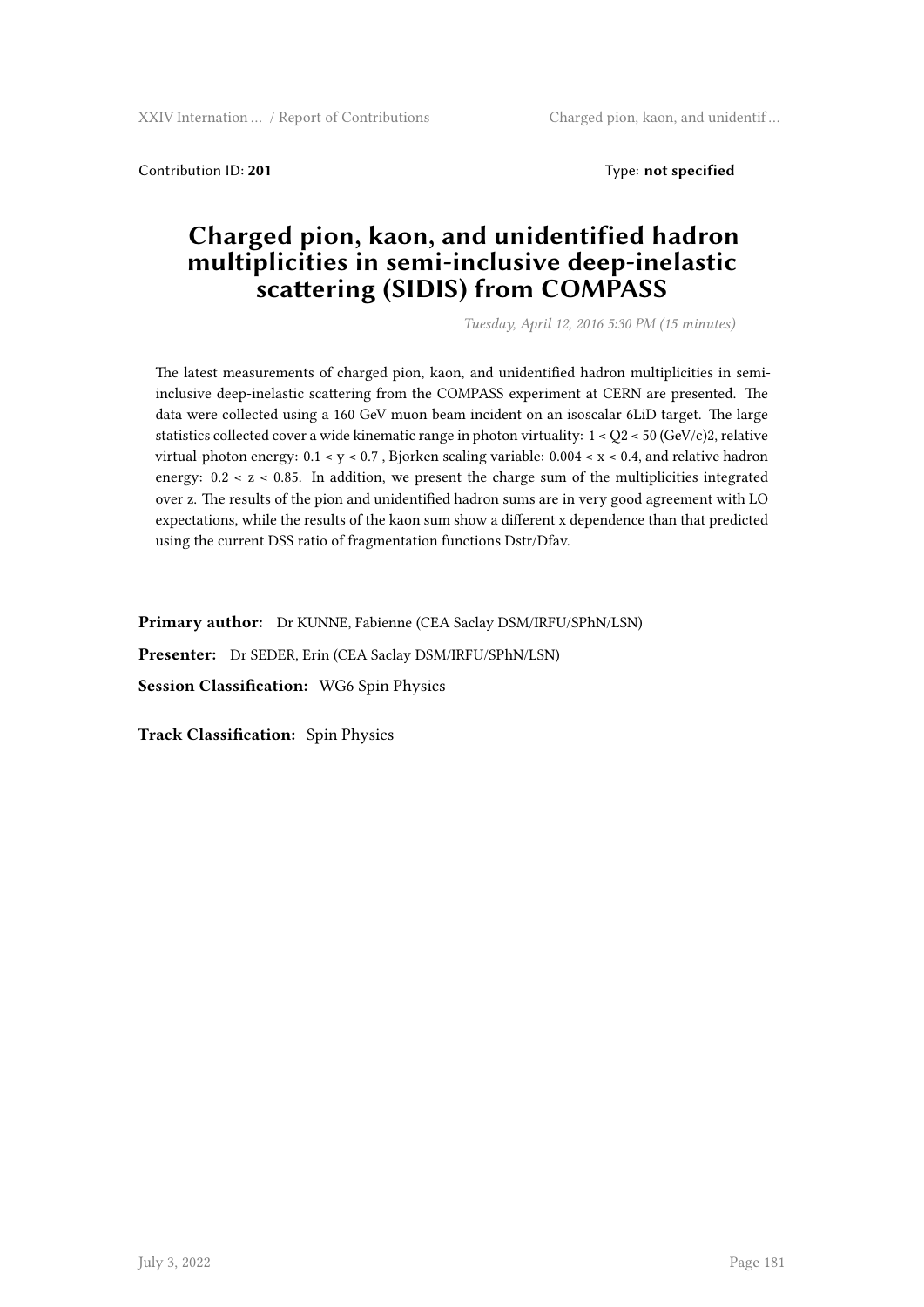Contribution ID: **203** Type: **not specified**

### **Prompt double J/ψ production in proton-proton collisions at the LHC**

*Thursday, April 14, 2016 11:40 AM (20 minutes)*

We provide a detailed study of prompt double  $J/\psi$  production within the non-relativistic QCD (NRQCD) framework in proton-proton collisions at the LHC. We confront the recent LHC data with the results obtained at leading-order (LO) in the NRQCD framework within two approaches of the collinear factorization and the kT-factorization. We show that the LHCb data can be fairly described within the kT-factorized LO NRQCD, while the collinearly factorized LO NRQCD significantly overshoots the LHCb data at low J/ψ-pair invariant mass. We show that the LO NRQCD formalism cannot describe the recent CMS data, with about one order of magnitude discrepancy. If the CMS data are confirmed, this indicates rather large higher-order corrections for prompt double J/ψ production. We provide various predictions which can further test the NRQCD-based approach at the LHC in a kinematic region that LO contributions dominate.

**Primary author:** REZAEIAN, Amir (niversidad Tecnica Federico Santa Maria)

**Co-author:** BARANOV, Sergey (Lebedev Institute of Physics)

**Presenter:** BARANOV, Sergey (Lebedev Institute of Physics)

**Session Classification:** WG4 Heavy Flavours

**Track Classification:** Heavy Flavours (Charm, Beauty and Top)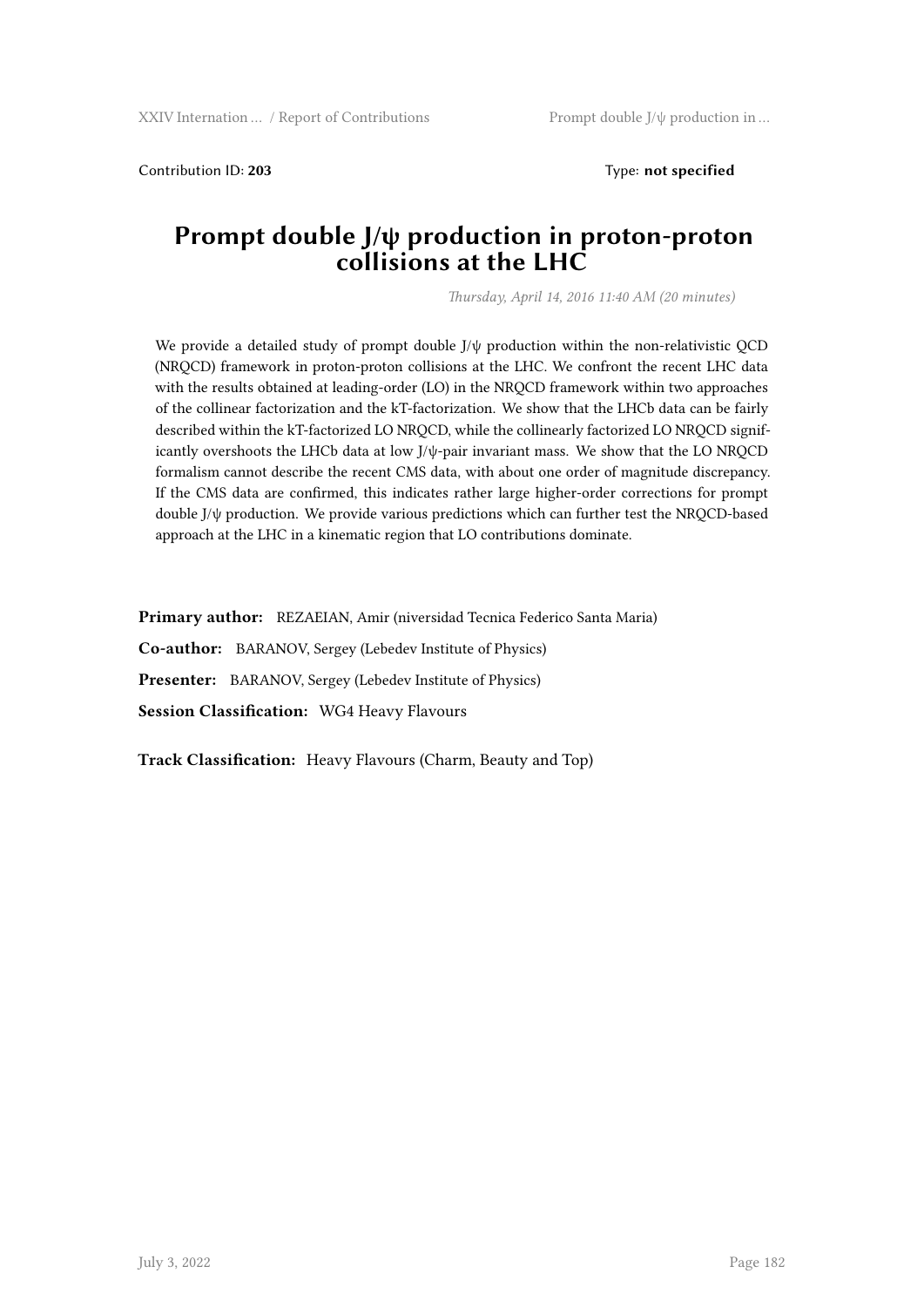XXIV Internation ... / Report of Contributions Single spin asymmetries of forwar ...

Contribution ID: **204** Type: **not specified**

# **Single spin asymmetries of forward neutron production in polarized p+p and p+A collisions at sqrt(s)=200 GeV**

*Tuesday, April 12, 2016 11:00 AM (15 minutes)*

In high-energy hadron collisions, most energy goes into the forward region. However, particle production mechanisms in the forward region are not well understood as perturbative QCD is not applicable at small momentum transfers. We study single spin asymmetries (A\_N) of forward neutron production in the PHENIX experiment using a transversely polarized proton beam. In 2015, we took data for  $p + A$  collisions for the first time with Au and Al beams at sqrt(s\_NN)= 200 GeV and observed a surprising A dependence. The results will be presented in the conference together with discussions on possible mechanisms that could explain the A\_N results of forward neutron production.

**Primary author:** Dr TANIDA, Kiyoshi (Japan Atomic Energy Agency) **Presenter:** Dr TANIDA, Kiyoshi (Japan Atomic Energy Agency) **Session Classification:** WG6 Spin Physics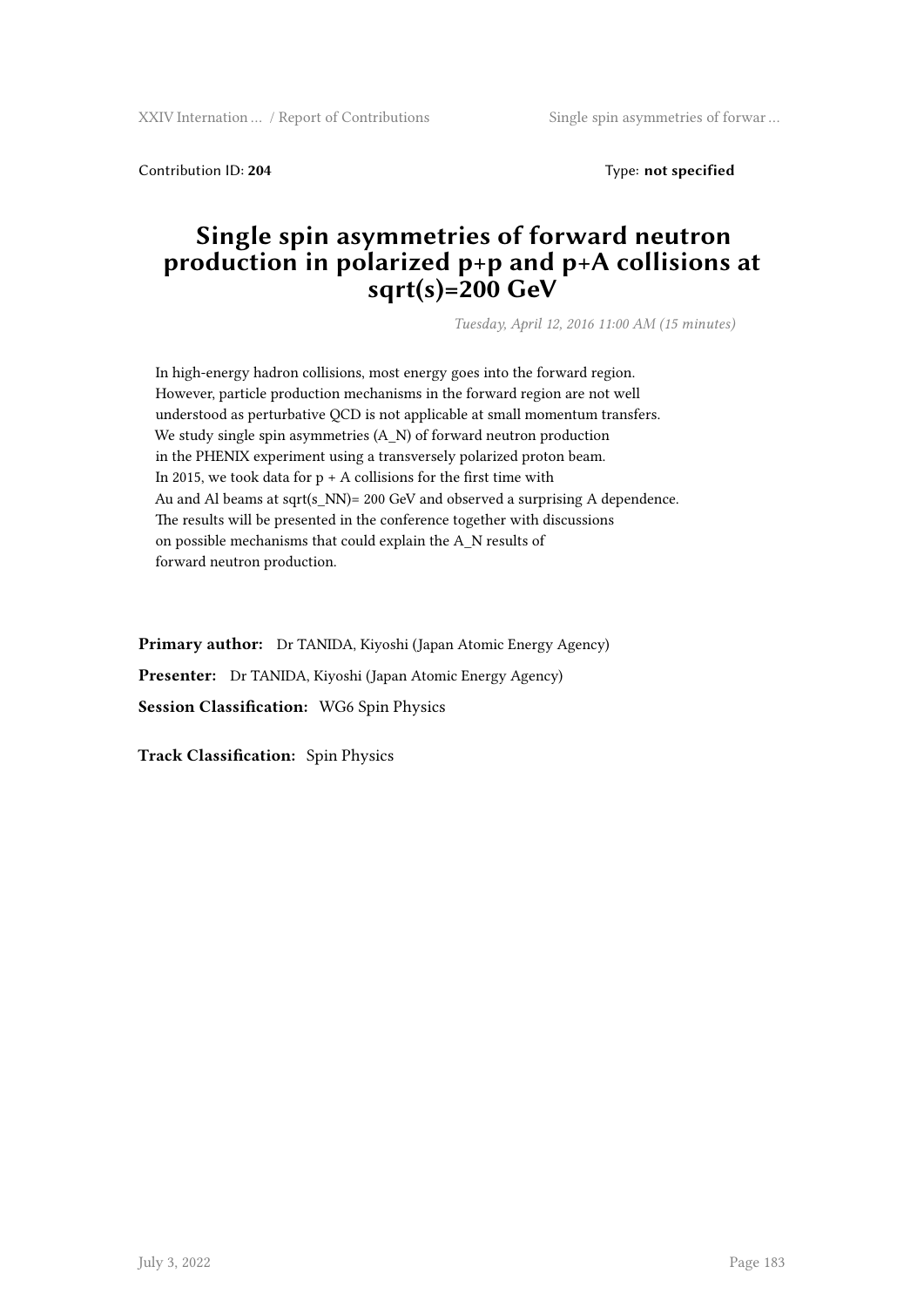Contribution ID: **205** Type: **not specified**

### **The gluon Sivers asymmetry measurements at COMPASS**

*Tuesday, April 12, 2016 3:20 PM (15 minutes)*

The Sivers effect describes the correlation between the spin of the nucleon and the orbital motion of partons. For gluons it has been measured at COMPASS via *J*/Ψ production and via high-*p<sup>T</sup>* hadron pair production in Semi-Inclusive Deep Inelastic Scattering of a 160 GeV/*c* muon beam off transversely polarised proton and deuteron targets by determining the amplitude of the modulation of the Sivers angle  $\phi^{Siv}$  distribution. Both the approach using  $J/\Psi$  channel and high- $p_T$ hadron pair selection will be described in detail and the results given.

**Primary author:** Mr SZABELSKI, Adam (University of Trieste) **Presenter:** Mr SZABELSKI, Adam (University of Trieste) **Session Classification:** WG6 Spin Physics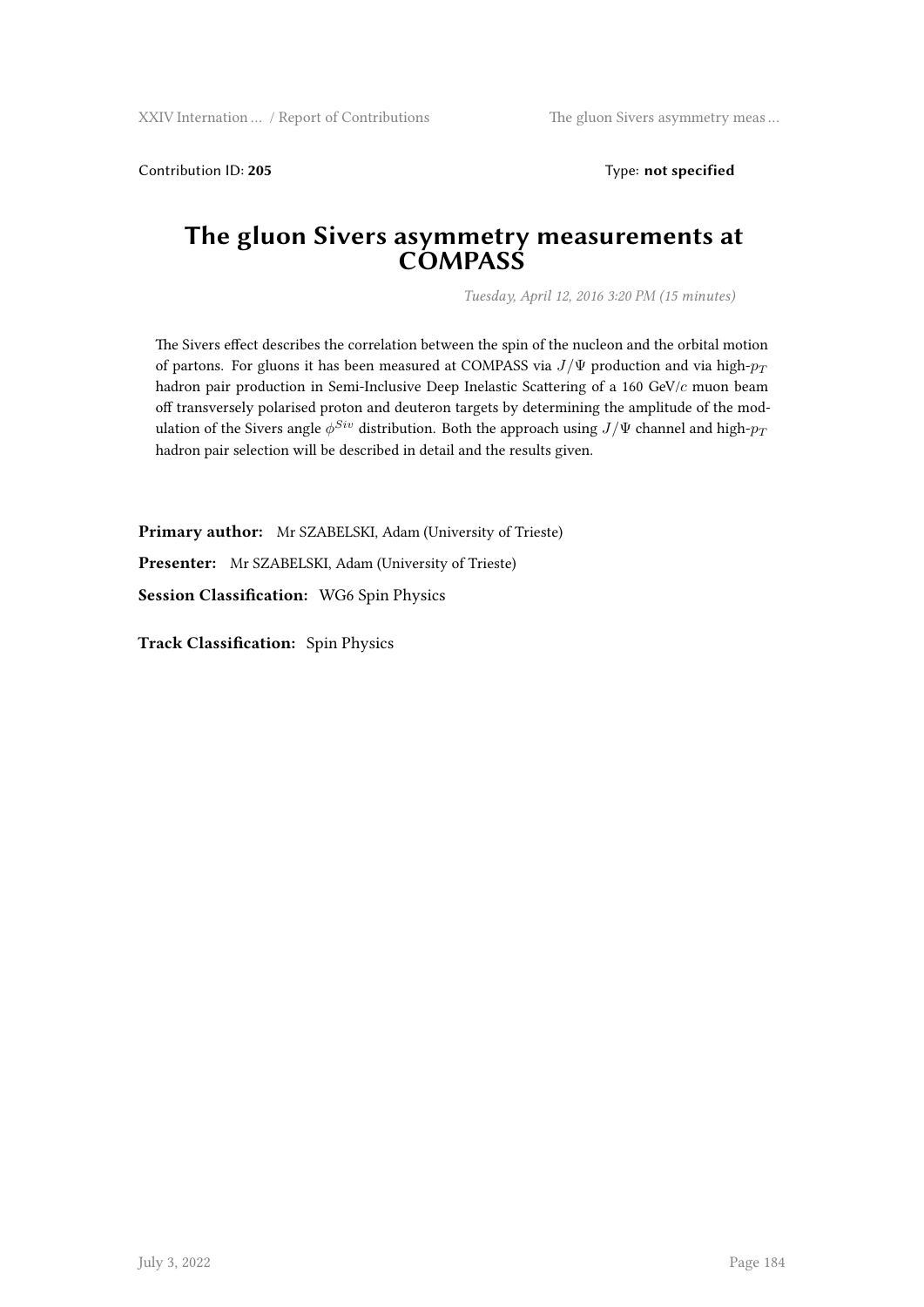Contribution ID: 206 **Type: not specified** 

# **Nuclear parton distributions from the nCTEQ group**

*Wednesday, April 13, 2016 11:40 AM (15 minutes)*

We present the nCTEQ15 global analysis of nuclear parton distribution functions (nPDFs). The main addition to the previous nCTEQ analysis is

the introduction of PDF uncertainties based on a modified Hessian method. Another important improvement is the inclusion of pion production data from RHIC providing additional constraints on gluon PDF. In this presentation we briefly discuss the framework of our analysis and concentrate on the comparison of our results with those of other groups providing nPDFs. Additionally we present predictions for selected results from the LHC heavy ion collisions.

**Primary author:** KUSINA, Aleksander (LPSC Grenoble)

**Presenter:** KUSINA, Aleksander (LPSC Grenoble)

**Session Classification:** WG1 Structure Functions and Parton Densities

**Track Classification:** Structure Functions and Parton Densities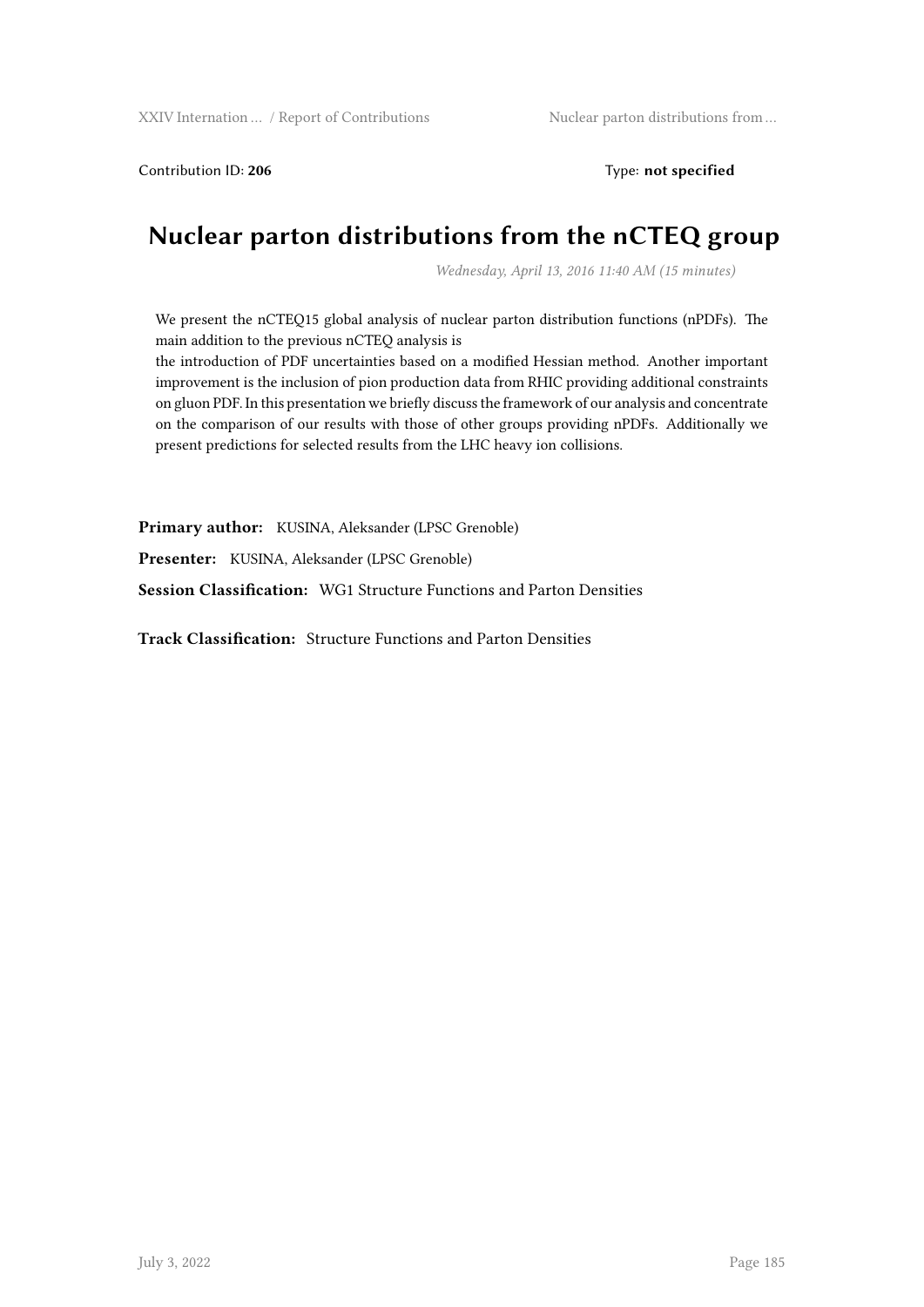Contribution ID: **207** Type: **not specified**

# **The CT14 MC replicas**

*Wednesday, April 13, 2016 5:50 PM (15 minutes)*

The Parton Distribution Functions(PDFs) are the non-perturbative input of the theoretical calculation of physical observable in a hadron collider. In the era of precision measurement, the uncertainty estimation of the PDFs is sensitive to the searching of new physics. In this talk, the CT14 Monte Carlo replica and its comparison with the CT14 Hessian sets would be presented.

**Primary author:** Dr HOU, Tie-Jiun (Southern Methodist University)

**Co-authors:** Prof. YUAN, C.–P. (Michigan State University); Prof. SCHMIDT, Carl (Michigan State University); Prof. STUMP, Daniel (Michigan State University); Prof. HUSTON, Joey (Michigan State University); Prof. PUMPLIN, Jon (Michigan State University); Dr GAO, Jun (Argonne National Laboratory); Dr GUZZI, Marco (University of Manchester); Prof. NADOLSKY, Pavel (Southern Methodist University); Prof. DULAT, Sayipjamal (Xinjiang University)

**Presenter:** Dr HOU, Tie-Jiun (Southern Methodist University)

**Session Classification:** WG1 Structure Functions and Parton Densities

**Track Classification:** Structure Functions and Parton Densities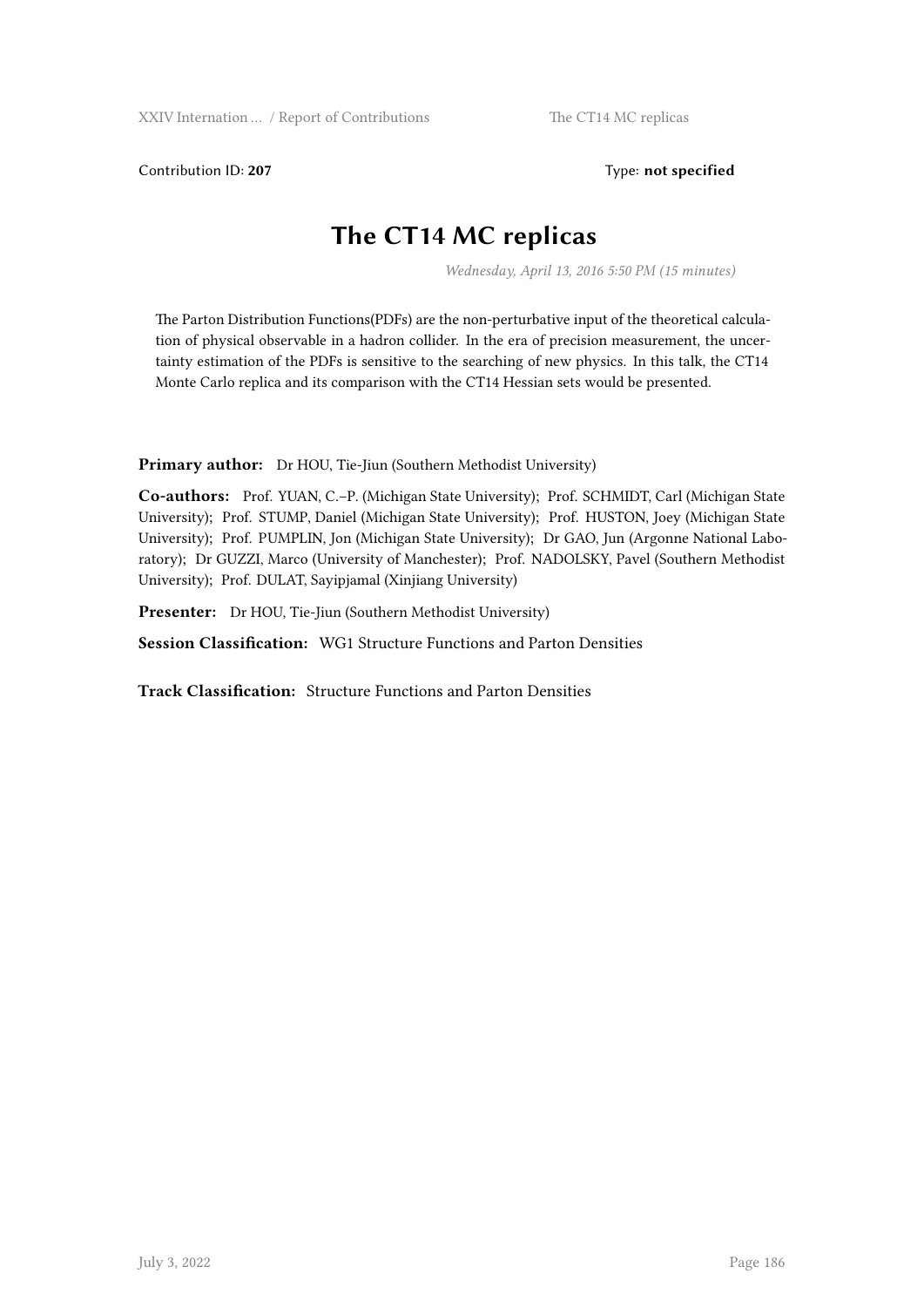Contribution ID: **208** Type: **not specified**

# **A determination of mc(mc) from HERA data using a matched heavy quark scheme**

*Tuesday, April 12, 2016 5:10 PM (15 minutes)*

In this talk I will present a novel determination of the mass of the charm quark extracted by analyzing the statistical quality of fits of parton distribution functions (PDFs) to inclusive and exclusive charm deep-inelastic scattering (DIS) cross-section data from Runs I and II of the HERA collider. We employ the running mass definition in the MSbar scheme, which improves the perturbative stability as compared to the pole-mass definition, in the framework of the FONLL general-mass scheme. The analysis is based on the xFfitter framework, with structure functions computed in the FONLL scheme as implemented in the APFEL code.

**Primary author:** Dr BERTONE, Valerio (University of Oxford) **Presenter:** Dr BERTONE, Valerio (University of Oxford) **Session Classification:** WG4 Heavy Flavours

**Track Classification:** Heavy Flavours (Charm, Beauty and Top)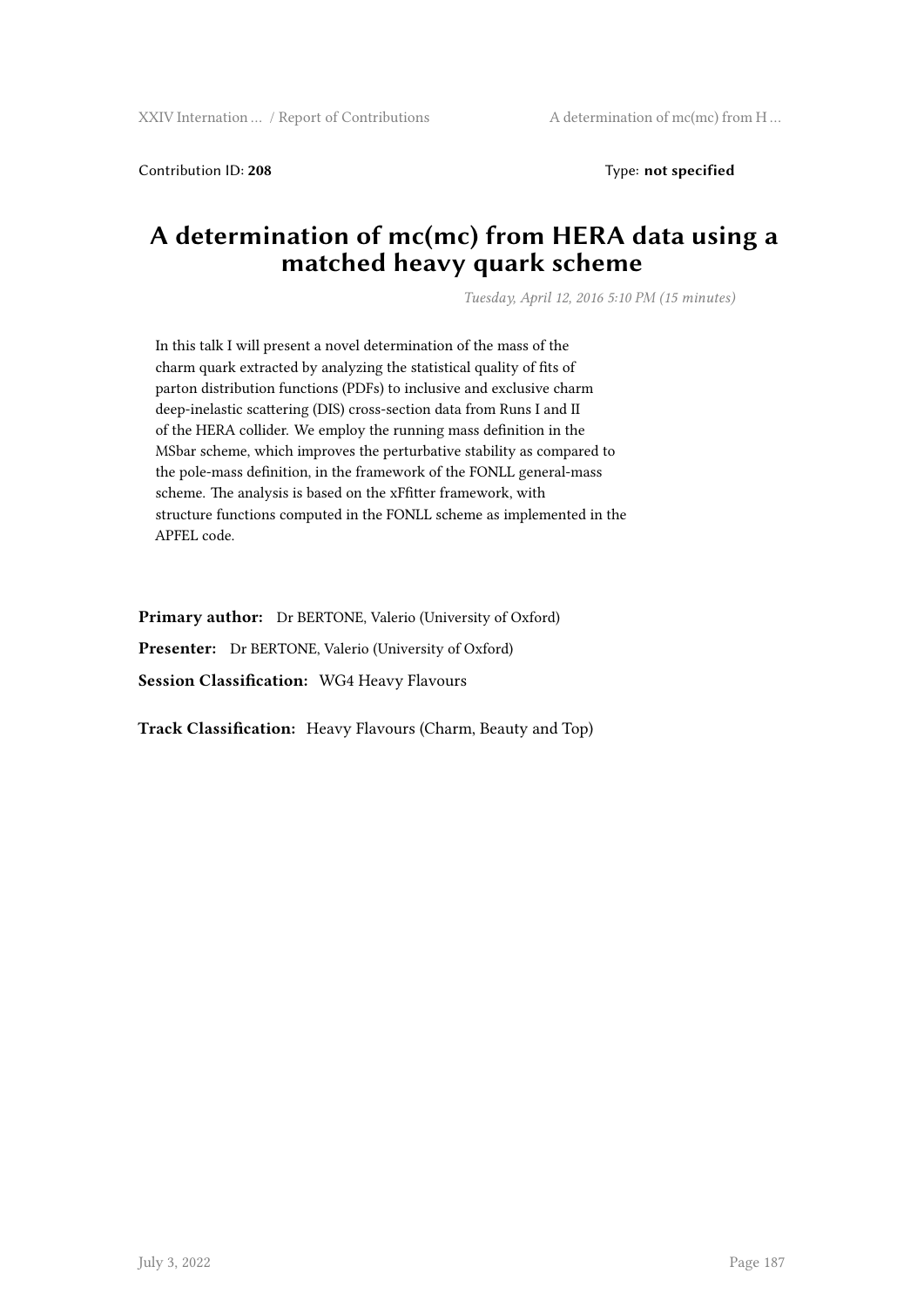Contribution ID: 209 Type: not specified

# **TMDlib and TMDplotter**

*Thursday, April 14, 2016 10:05 AM (12 minutes)*

We present the TMDlib project which contains a collection on transverse momentum dependent (TMD) parton distributions obtained in different frameworks. The TMDplotter is a a web based plotting tool for TMD parton distributions as well as for collinear parton distributions included in LHAPDF. TMDplotter has additional plotting features, such as parton luminosities for collinear and TMD parton distributions.

**Primary author:** JUNG, Hannes (DESY)

**Co-authors:** HAUTMANN, Francesco (Oxford University); SCHELLER, Johannes (DESY); CON-NOR, Patrick (DESY)

**Presenter:** CONNOR, Patrick (DESY)

**Session Classification:** WG1 Structure Functions and Parton Densities

**Track Classification:** Structure Functions and Parton Densities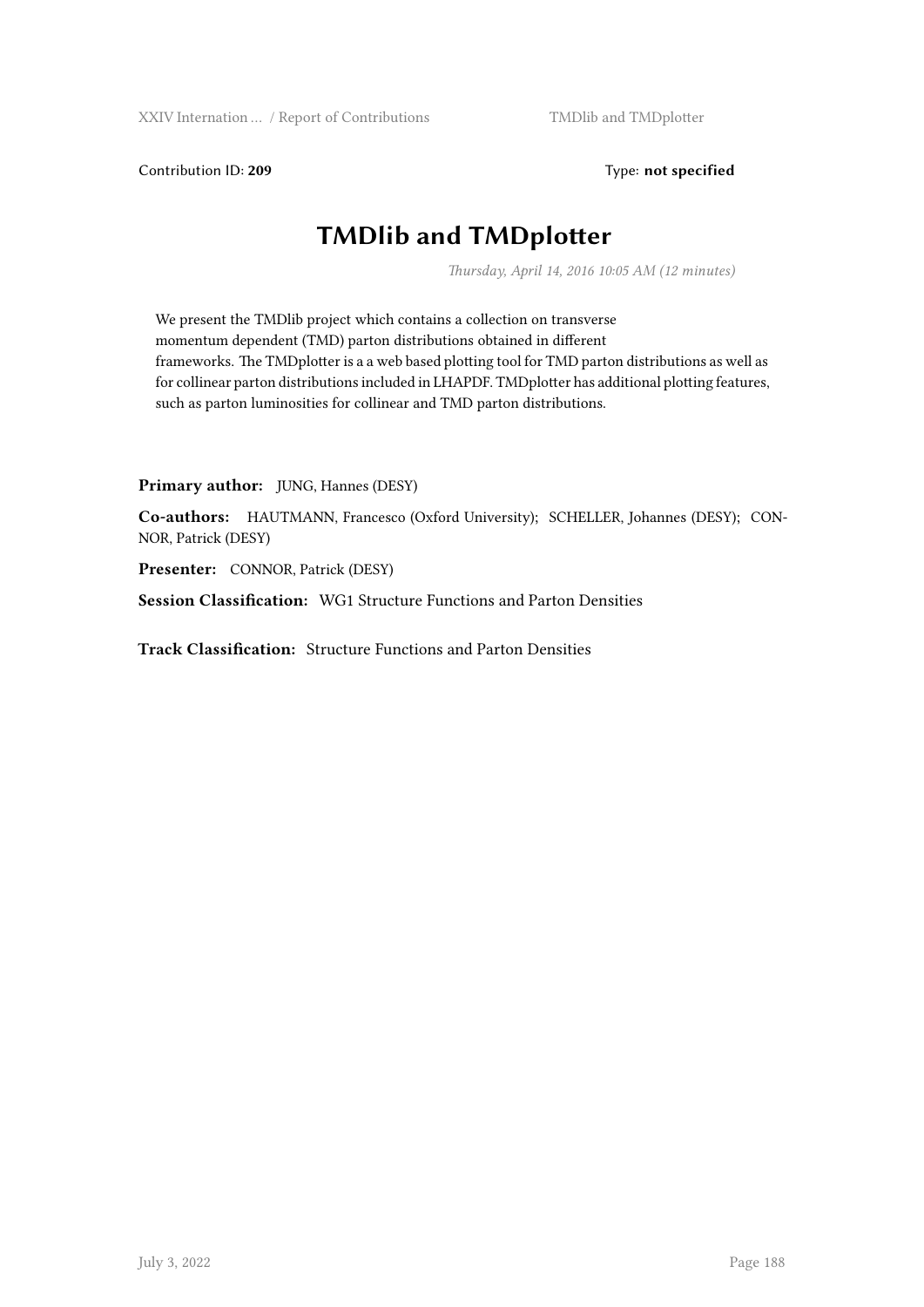Contribution ID: **210** Type: **not specified**

### **TMD studies with a fixed-target experiment using the LHC beams**

*Wednesday, April 13, 2016 2:30 PM (20 minutes)*

We report on the opportunities for spin physics and Transverse-Momentum Dependent distribution (TMD) studies at a future multi-purpose fixed-target experiment using the proton LHC beams extracted by a bent crystal or using an internal gas target. The LHC multi-TeV beams allow for the most energetic fixed-target experiments ever performed, opening new domains of particle and nuclear physics and complementing that of collider physics, in particular that of RHIC and the EIC projects. The luminosity achievable with AFTER@LHC surpasses that of RHIC by more that 3 orders of magnitude in a similar energy region. In unpolarised proton-proton collisions, AF-TER@LHC allows for measurements of TMDs such as the Boer-Mulders quark distributions, the distribution of unpolarised and linearly polarised gluons in unpolarised protons. Using polarised targets, one can measure transverse single-spin asymmetries (SSA) of quark and gluon sensitive probes, such as, respectively, Drell-Yan pair and quarkonium production. The fixed-target mode has the advantage to allow for measurements in the target-rapidity region, namely at large x in the polarised nucleon. We will present figures-of-merit for Drell-Yan SSA and prospects for SSA for gluon sensitives probes.

**Primary author:** LANSBERG, Jean-Philippe (IPN Orsay - Paris Sud U. - CNRS/IN2P3) **Presenter:** LANSBERG, Jean-Philippe (IPN Orsay - Paris Sud U. - CNRS/IN2P3) **Session Classification:** WG6/WG7 joint session (spin+future exp.)

**Track Classification:** Future Experiments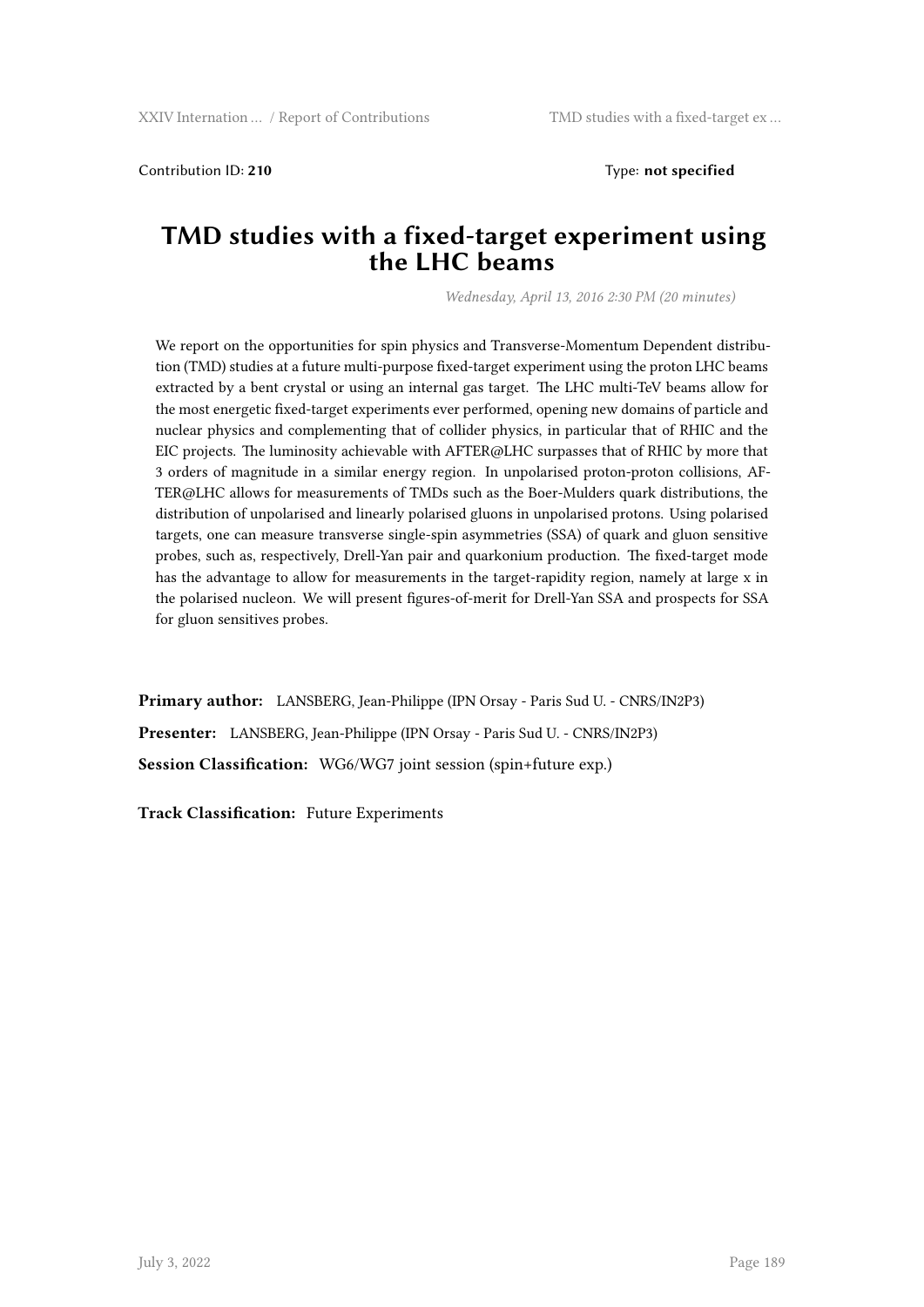Contribution ID: 211 Type: **not specified** 

# **The Higgs singlet extension at LHC Run 2**

*Wednesday, April 13, 2016 4:50 PM (15 minutes)*

I discuss the current status of theoretical and experimental constraints on the real Higgs singlet extension of the Standard Model. For the second neutral (non-standard) Higgs boson the full mass range from 1 GeV to 1 TeV accessible at past and current collider experiments is considered. I present benchmark scenarios for searches for an additional Higgs state in the real Higgs singlet extension of the Standard Model in Run 2 of the LHC.I will furthermore discuss electroweak corrections to the H to hh partial decay width within this model.

**Primary author:** Dr ROBENS, Tania (IKTP, TU Dresden)

**Presenter:** Dr ROBENS, Tania (IKTP, TU Dresden)

**Session Classification:** WG3 Electroweak Physics and Beyond the Standard Model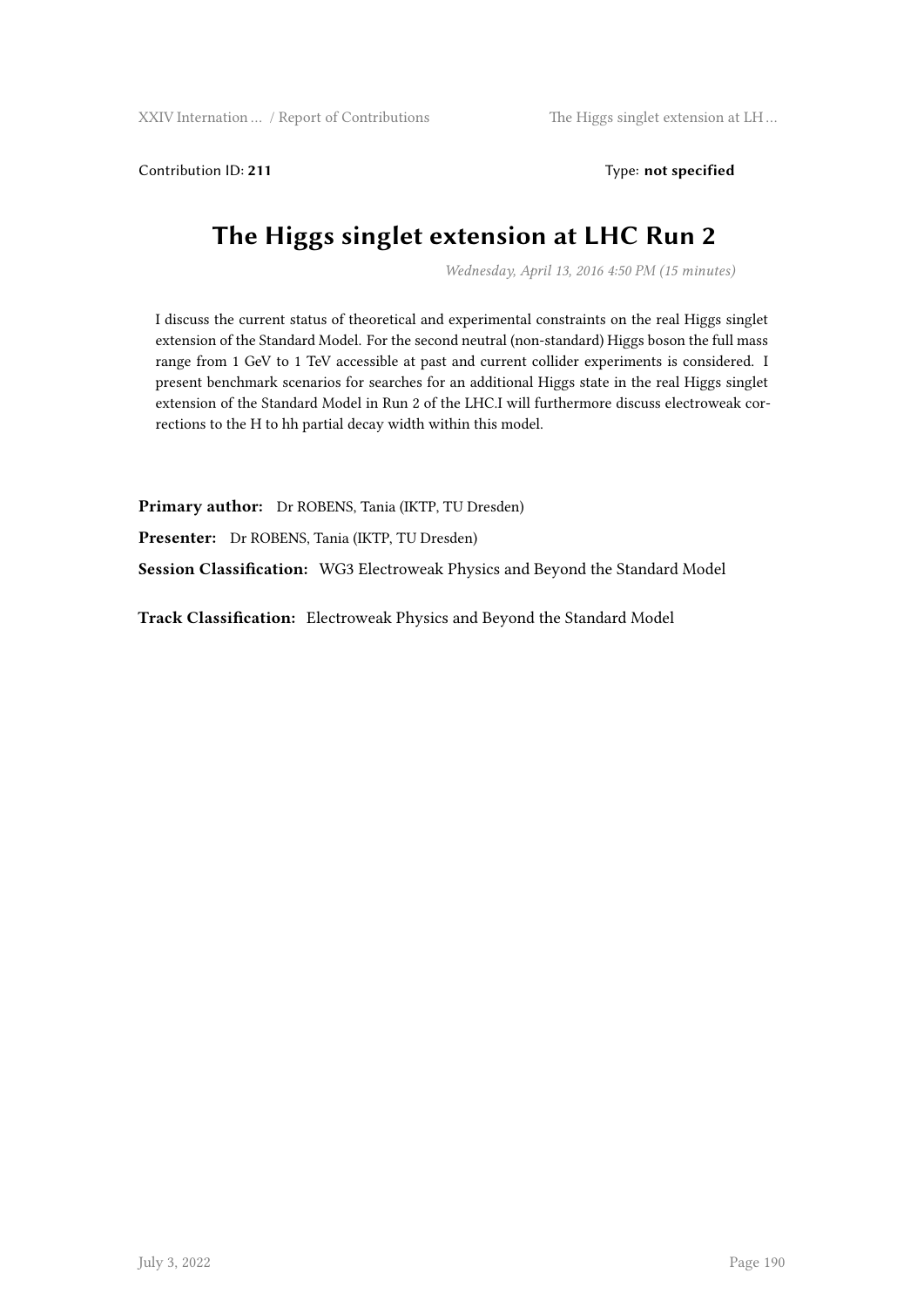Contribution ID: 213 Type: **not specified** 

# **AdS/QCD predictions for diffractive** *ϕ* **meson production**

*Tuesday, April 12, 2016 11:40 AM (15 minutes)*

We use the holographic light front wavefunction for the  $\phi$  meson obtained from AdS/QCD, in conjunction with the Color Glass Condensate dipole cross-section whose parameters are fitted to the most recent precise combined HERA data on inclusive Deep Inelastic Scattering, to compute the rate for diffractive *ϕ* electro-production. Our predictions are in good agreement with the available data collected at the HERA collider.

Primary author: Prof. AHMADY, Mohammad (Mount Allison University)

**Co-authors:** Dr SHARMA, Neetika (Indian Institute of Science Education and Research Mohali); Dr SANDAPEN, Ruben (Acadia University)

Presenter: Prof. AHMADY, Mohammad (Mount Allison University)

**Session Classification:** WG5 Small-x and Diffraction

**Track Classification:** Small-x, Diffraction and Vector Mesons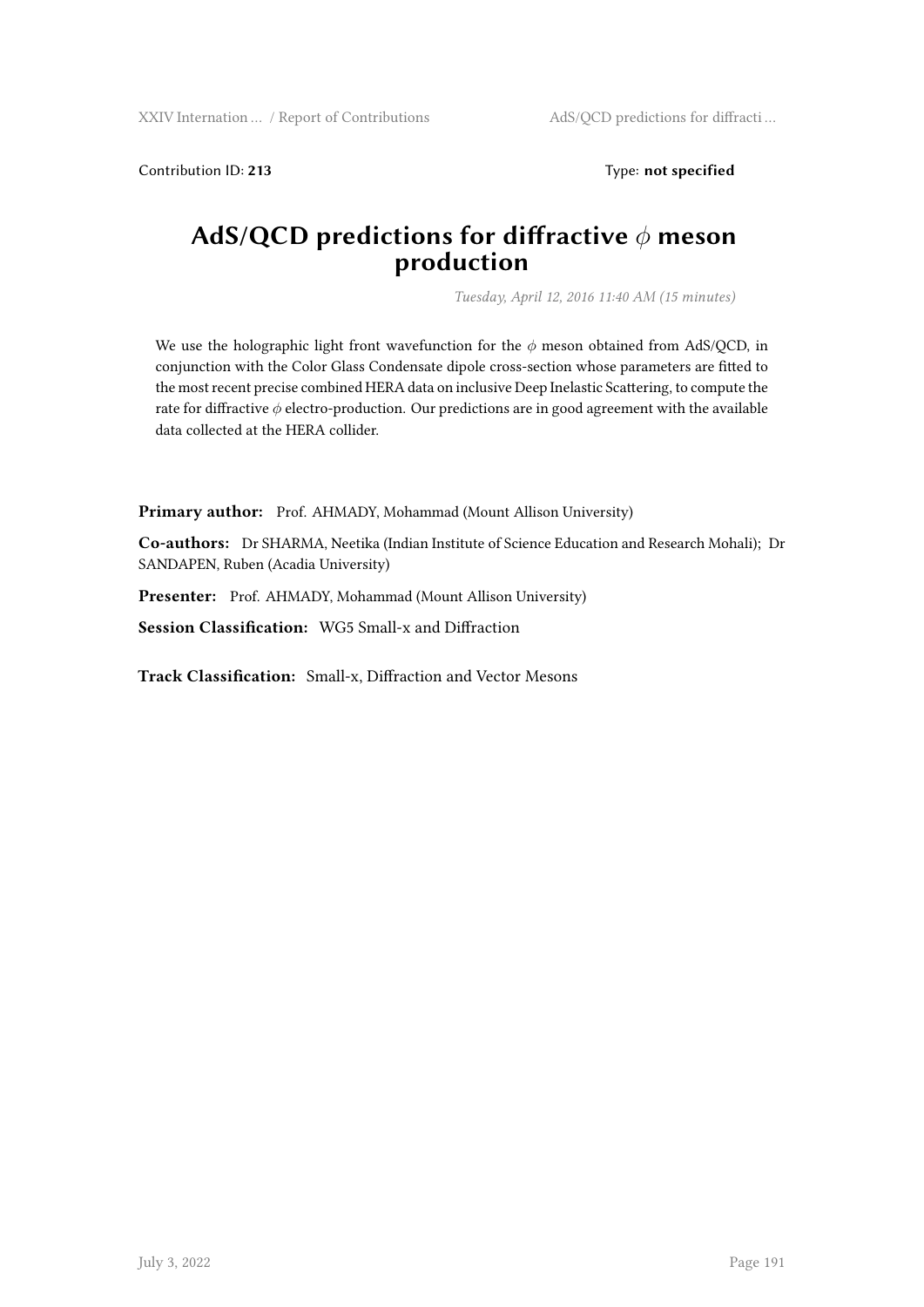Contribution ID: **214** Type: **not specified**

## **On the asymptotic behaviour of parton distribution functions at small and large x**

*Wednesday, April 13, 2016 6:10 PM (15 minutes)*

The behaviour of parton distribution functions (PDFs) at sufficiently small and large values of momentum fractions is expected to be governed by a power law, as a result of Regge theory and spectator counting rules respectively. I investigate in which regions of momentum fraction and energy such an asymptotic behaviour emerges, based on recent determinations of PDFs from a global analysis of experimental data. I discuss how these compare with theoretical expectations provided by perturbative and non-perturbative quantum chromodynamics (QCD) and models of nucleon structure, I examine how much the latter can be discriminated by the data, and I comment on how these are related to our first-principle understanding of QCD.

**Primary author:** Dr NOCERA, Emanuele Roberto (Rudolf Peierls Centre for Theoretical Physics University of Oxford)

**Presenter:** Dr NOCERA, Emanuele Roberto (Rudolf Peierls Centre for Theoretical Physics University of Oxford)

**Session Classification:** WG1 Structure Functions and Parton Densities

**Track Classification:** Structure Functions and Parton Densities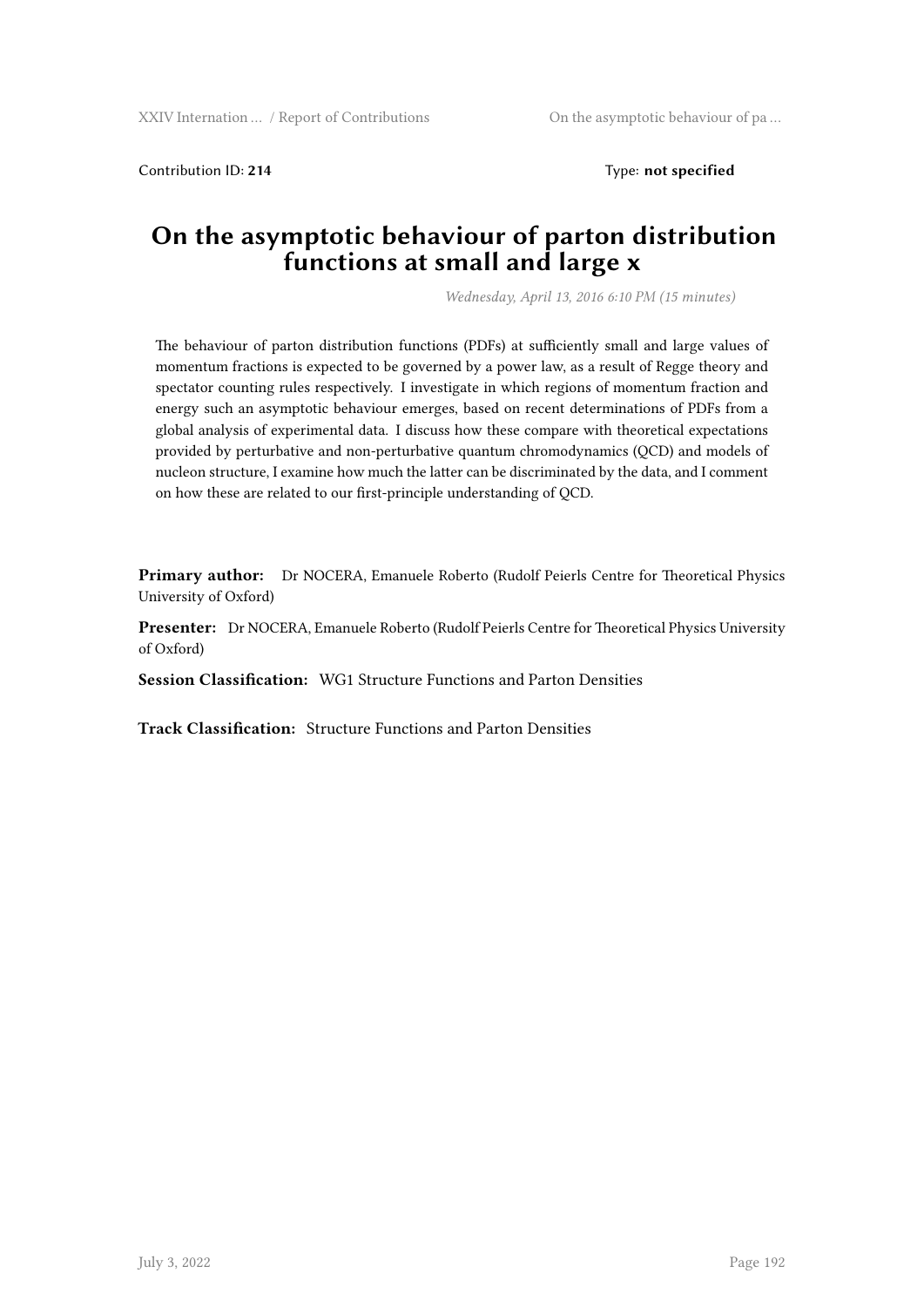Contribution ID: 215 Type: **not specified** 

# **Stability structure of the GLR equation**

*Thursday, April 14, 2016 12:40 PM (15 minutes)*

We investigate the stability of the saturation regime of the Gribov-Levin-Ryskin equation against azimuthal perturbations, and argue that the appearance of unstable modes could lead to the "spontaneus symmetry breaking" of azimuthal symmetry in high energy pp and AA collisions. We discuss the phenomenology of this hypothesis in light of the "harmonic flow" observable seen in heavy ion collisions.

**Primary authors:** Prof. TORRIERI, Giorgio (IfgW-Unicamp); Mr GAMBINI, Guillermo (IFGW-Unicamp)

**Presenter:** Mr GAMBINI, Guillermo (IFGW-Unicamp)

**Session Classification:** WG1 Structure Functions and Parton Densities

**Track Classification:** Structure Functions and Parton Densities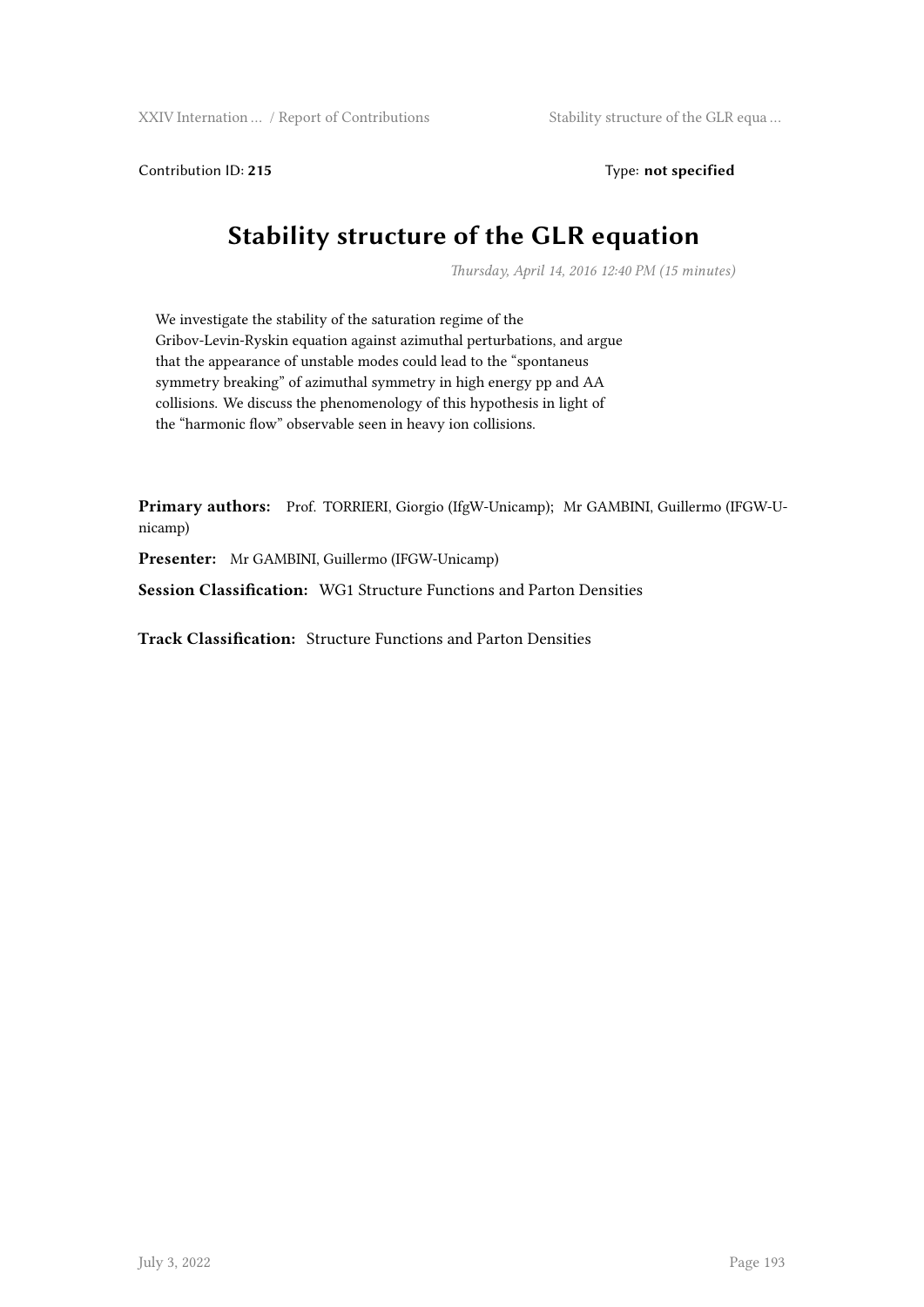Contribution ID: **216** Type: **not specified**

# **The spin structure of the proton at low x and low Q2 in two-dimensional grids from COMPASS**

*Wednesday, April 13, 2016 11:20 AM (15 minutes)*

The longitudinal double spin asymmetries  $\langle i \rangle A \langle i \rangle \langle \langle s \rangle A \langle j \rangle \langle s \rangle$  and the longitudinal double spin asymmetries  $\langle i \rangle A \langle j \rangle \langle s \rangle$ spin dependent structure function of the proton  $\langle i \rangle g \langle i \rangle \langle s \rangle$  sub $\langle i \rangle g \langle j \rangle \langle s \rangle = \langle j \rangle g \langle j \rangle$  were extracted from COMPASS data in the region of low *<i>x</i>* and low *<i>Q*</i></u>><sup>2</sup>. The data were taken on 2007 and 2011 from scattering of polarised muons off polarised protons, resulting in a sample that is 150 times larger than the one from the previous experiment SMC that pioneered searches in this kinematic region.

For the first time,  $\langle i \rangle A \langle j \rangle \langle sub \rangle = \langle |i \rangle \langle sub \rangle$  and  $\langle i \rangle \langle sub \rangle = \langle ib \rangle \langle sub \rangle = \langle sub \rangle \langle sub \rangle$ were evaluated in this region in two-dimensional grids of kinematic variables:  $\langle$ *z*,*z*/ $\langle$ *i*>,*zi*> $Q$ *</i>* $\langle$ *z*/ $\langle$ *sup>2</sup>*), (v, \lefta i>Q\lefta i>Sup>2\lefta i\tip (\lefta i\tip control), (\lefta i>Suppermum (i) and (\lefta i>Q\lefta i>Q\lefta integration, \lefta integration, \end{math}\$ \cdot i\_{\lefta i\tip control). The following kinematic region was investigated:  $4.0x10 \leq \frac{\text{sup}}{2}$  -5</sup>  $\frac{\text{sup}}{2}$  -x<sup>2</sup>/i> $\frac{\text{sup}}{2}$  -2</sup>  $2\frac{\text{sup}}{2}$  -2</sup> $\frac{\text{sup}}{2}$  -2</sup> $\frac{\text{sup}}{2}$  -2</sup>2</sup>2</sup>2 (GeV/<i>c</i>)<sup>2</sup> and 14<ν<194 GeV. The obtained results can be confronted with theoretical models.

**Primary author:** NUNES, Ana Sofia (LIP-Lisbon) **Presenter:** NUNES, Ana Sofia (LIP-Lisbon) **Session Classification:** WG6 Spin Physics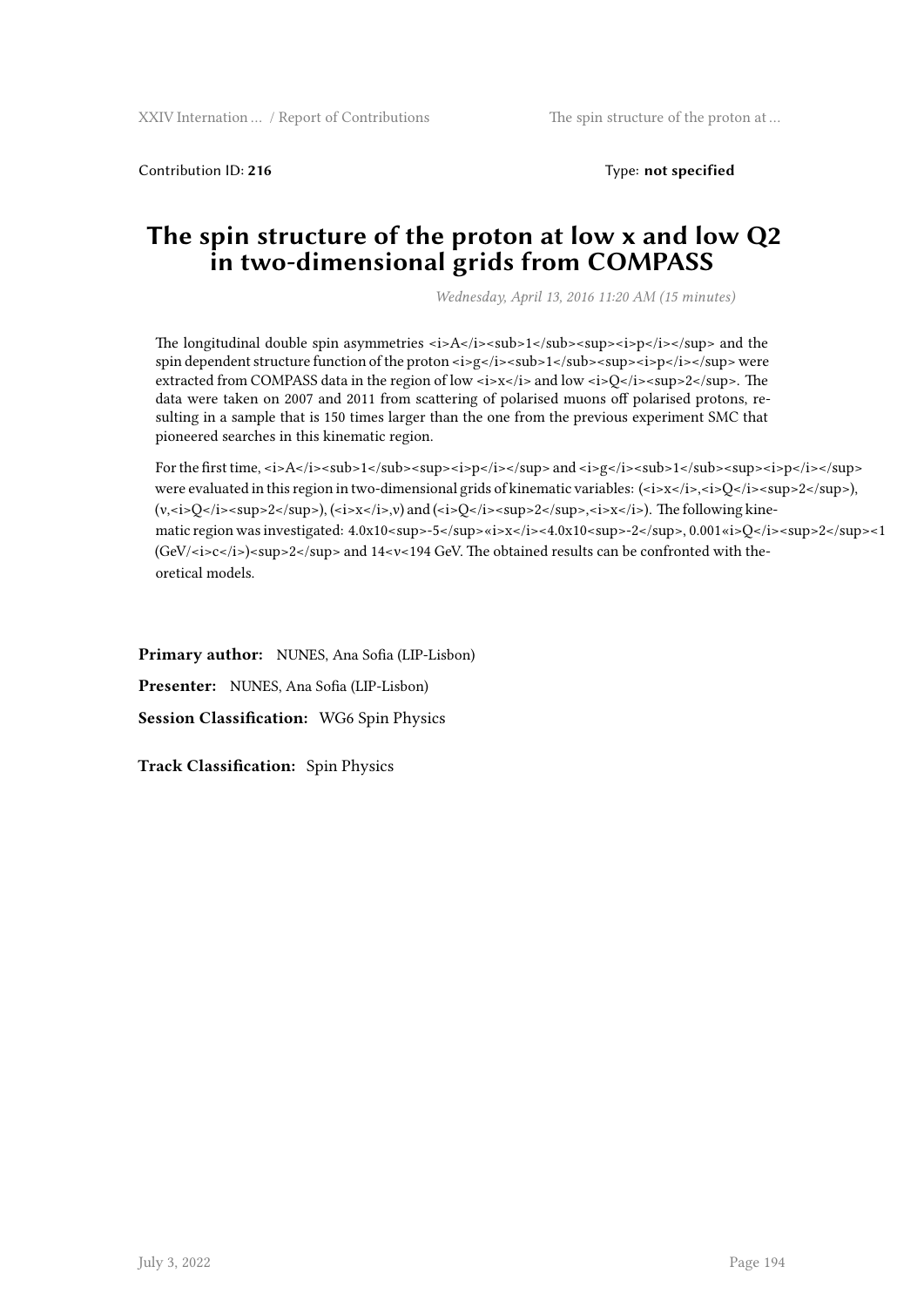Contribution ID: **217** Type: **not specified**

### **The path through sPHENIX and fsPHENIX toward an EIC detector at eRHIC**

*Wednesday, April 13, 2016 11:23 AM (20 minutes)*

eRHIC is one of the options proposed as a high luminosity, polarized Electron-Ion Collider (EIC) that is based on using one of the RHIC hadron rings and a multipass Energy Recovery Linac. A beam of polarized electrons with an energy up to 21 GeV would collide with a variety of ion species, from polarized protons with a top energy of 250 GeV to fully-stripped uranium ions with energies up to 100 GeV/u. It will allow for covering a center-of-mass energy range up to 145 GeV for polarized e+p, and up to 90 GeV for e+A (for large A) collisions. One of the possible detectors to perform precision studies of the partonic structure of hadronic matter will be an upgraded PHENIX detector. The path will lead through the detector that will be built around the BaBar magnet, sPHENIX, with its components at midrapidity |*η*|<1 followed by an sPHENIX-Forward upgrade and additional modifications specific to the successive EIC detector. We will discuss the approach that leads to that EIC detector and present goals and requirements for a broad set of measurements from day-1 of eRHIC.

**Primary author:** Dr DEHMELT, Klaus (Stony Brook University) **Presenter:** Dr DEHMELT, Klaus (Stony Brook University) **Session Classification:** WG7 Future Experiments

**Track Classification:** Future Experiments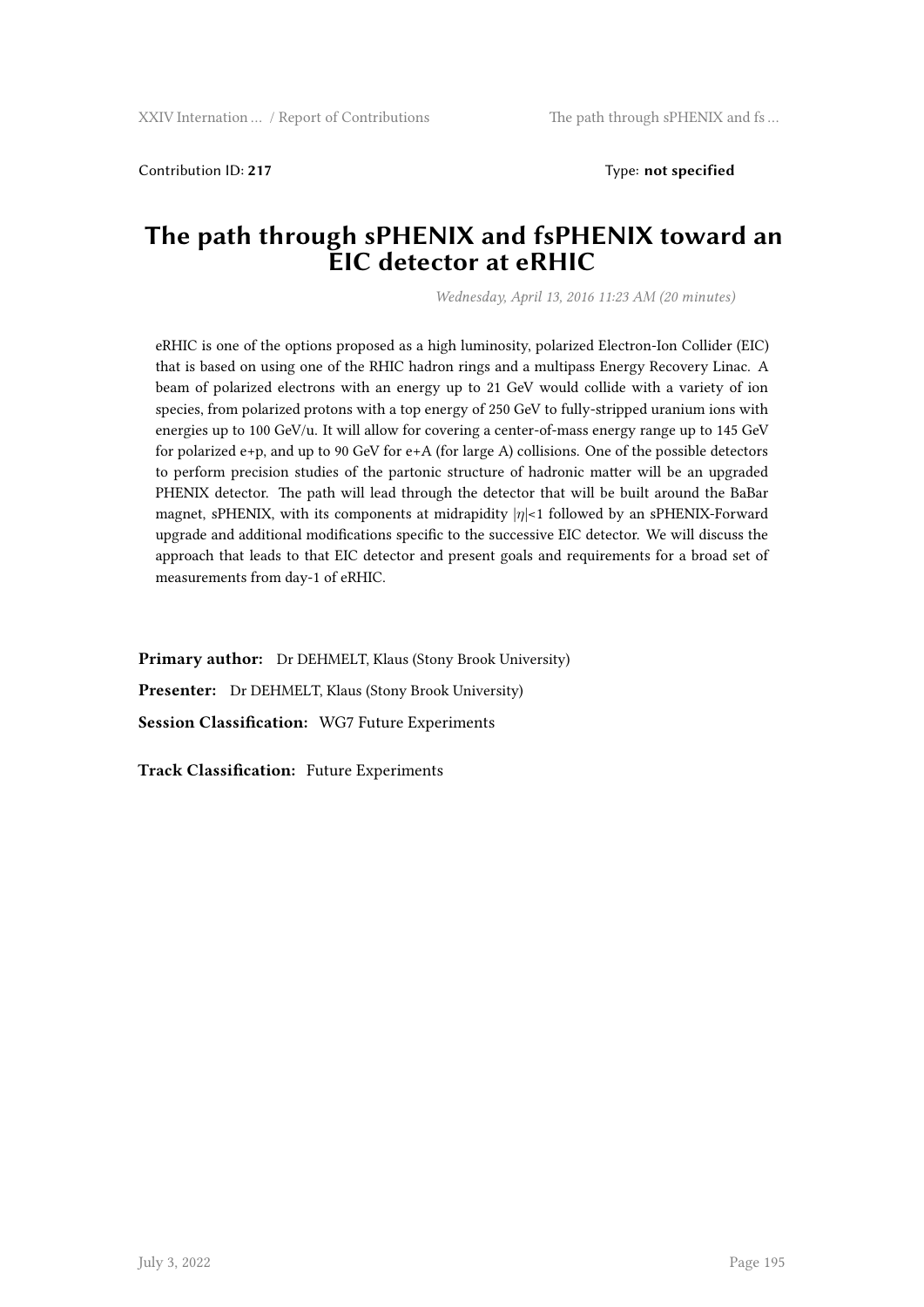XXIV Internation … / Report of Contributions Double parton interactions in diph …

Contribution ID: **219** Type: **not specified**

# **Double parton interactions in diphoton + dijet events, J/ψi+J/ψ events, and J/ψ+Υ events in proton-antiproton collisions at √s=1.96 TeV**

*Thursday, April 14, 2016 12:36 PM (20 minutes)*

We use a sample of diphoton + dijet events collected using the D0 detector at the Fermilab Tevatron Collider to measure the effective cross section of double parton interactions in proton-antiproton collisions at √s=1.96 TeV. We also study the simultaneous production of two heavy quarkonia (two J/ψ or J/ψ and Υ) to extract the effective cross section of double parton interactions. We report the first evidence for the simultaneous production of J/ψ and Υ.

**Primary authors:** Mr TUCHMING, Boris (CEA Saclay); Mr BERTRAM, Iain (Lancaster University)

**Presenter:** Mr BERTRAM, Iain (Lancaster University)

**Session Classification:** WG2 QCD and Hadronic Final States

**Track Classification:** QCD and Hadronic Final States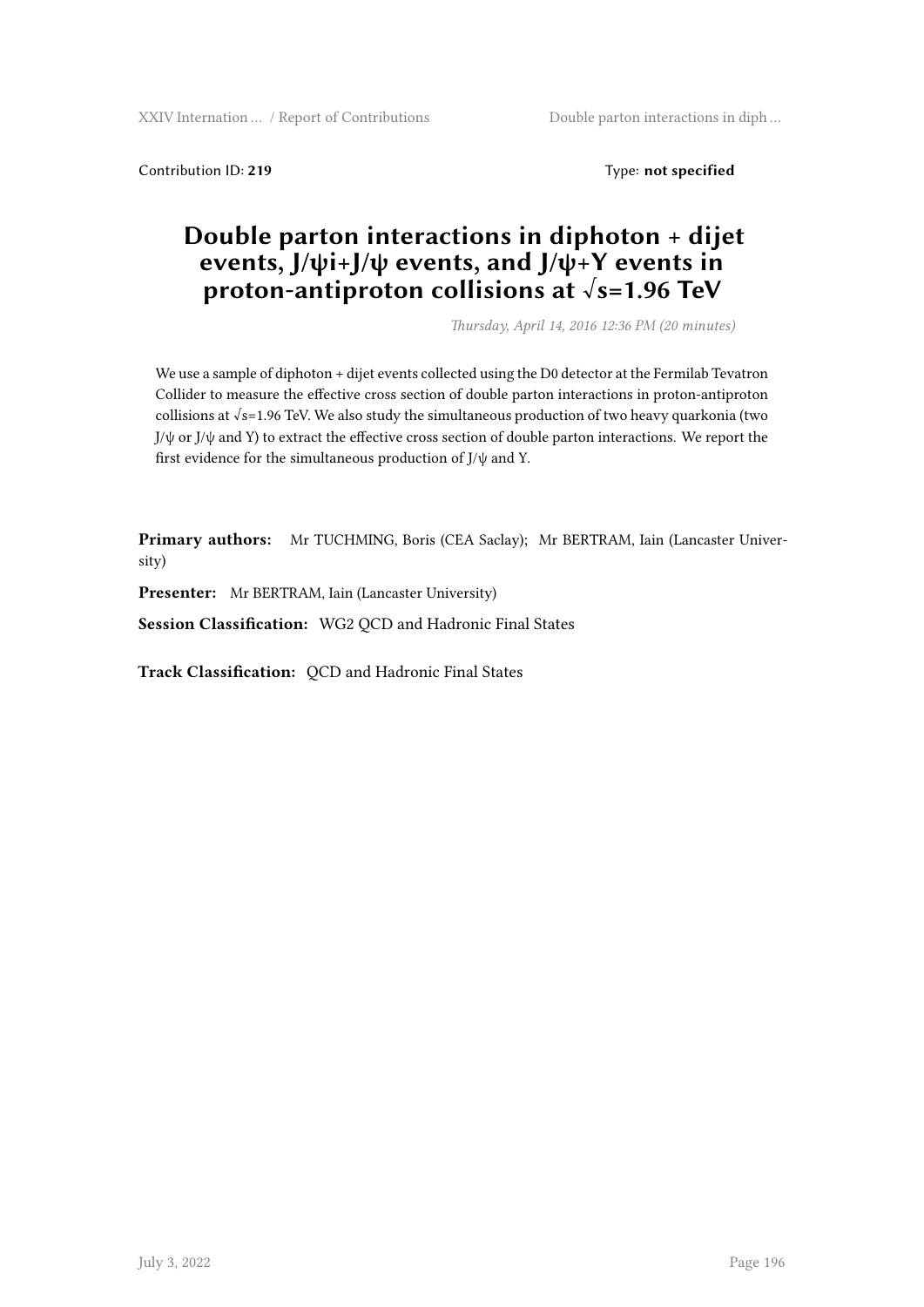XXIV Internation ... / Report of Contributions Search for new exotic QCD states ...

Contribution ID: 220 Type: **not specified** 

## **Search for new exotic QCD states in proton-antiproton collisions at D0**

*Thursday, April 14, 2016 9:20 AM (15 minutes)*

We have used the full D0 dataset consisting of 10.4 fb-1 of proton-antiproton collision data to search for new exotic QCD states. We report on the results in specific channels.

**Primary authors:** Mr TUCHMING, Boris (CEA Saclay); Mr BERTRAM, Iain (Lancaster University)

**Presenter:** Mr BERTRAM, Iain (Lancaster University)

**Session Classification:** WG4 Heavy Flavours

**Track Classification:** Heavy Flavours (Charm, Beauty and Top)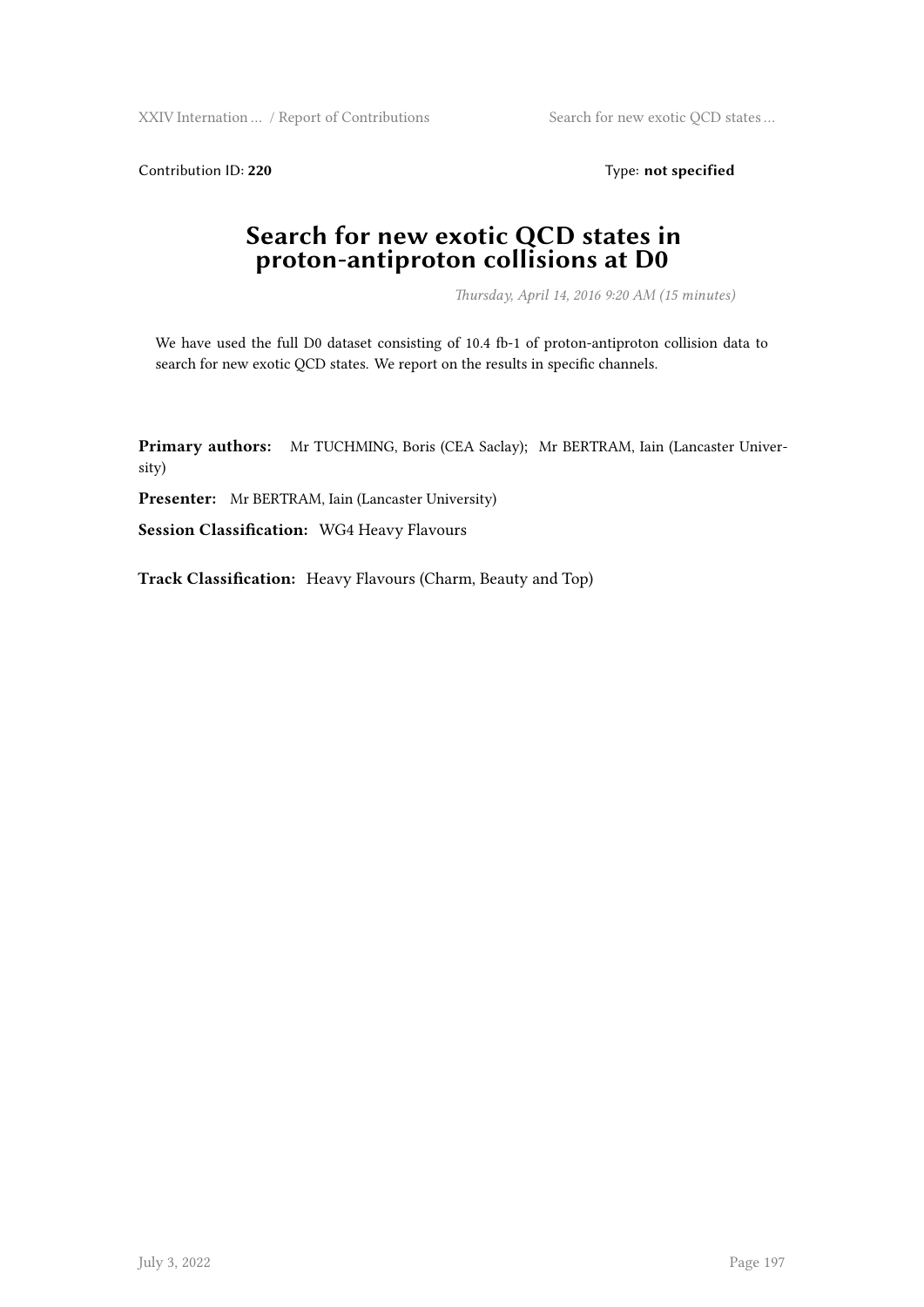Contribution ID: **221** Type: **not specified**

### **Correlations in back-to-back hadron production in SIDIS**

*Tuesday, April 12, 2016 12:00 PM (15 minutes)*

The Deep Inelastic Scattering (DIS) proved to be a great tool in testing

the theory of strong interactions, which was a major focus in last decades.

Semi-Inclusive DIS (SIDIS), with detection of an additional hadron, allowed first studies of 3D structure of the nucleon, moving the main focus from testing the QCD to understanding of strong interactions and quark-gluon dynamics

to address a number of puzzles accumulated in recent years. Detection of two hadrons in SIDIS, which is even more complicated, provides access to details of quark-gluon interactions inaccessible in single-hadron SIDIS, providing a new avenue to study the complex nucleon structure. Although, the Target Fragmentation Region (TFR) of DIS, when the hadrons are created from the target remnant, carries important information about the spin and flavor structure of

the nucleon, it has not been studied systematically in experiments due to lack of experimental data and theory fundamentals.

In this contribution we present first measurements of single spin asymmetry in semi-inclusive production of protons and charged pions in hard scattering kinematics ( $Q2 > 1$  GeV2,  $W2 > 4$  GeV2), performed by the CLAS collaboration using 5.5 GeV and 5.7 GeV longitudinally polarized electron beams

scattering off the unpolarized liquid-hydrogen target. The large acceptance of the CLAS detector at Jefferson Lab, allowing detection of two hadrons produced back-to-back in the current and target fragmentation regions, provides

a unique possibility to study the nucleon structure in target fragmentation region, and to explore the presence of possible correlations of target and current fragmentation regions.

**Primary authors:** AVAGYAN, Harut (JLab); MIRAZITA, Marco (LNF-INFN); PISANO, Silvia (LN-F-INFN)

**Presenter:** AVAGYAN, Harut (JLab)

**Session Classification:** WG6 Spin Physics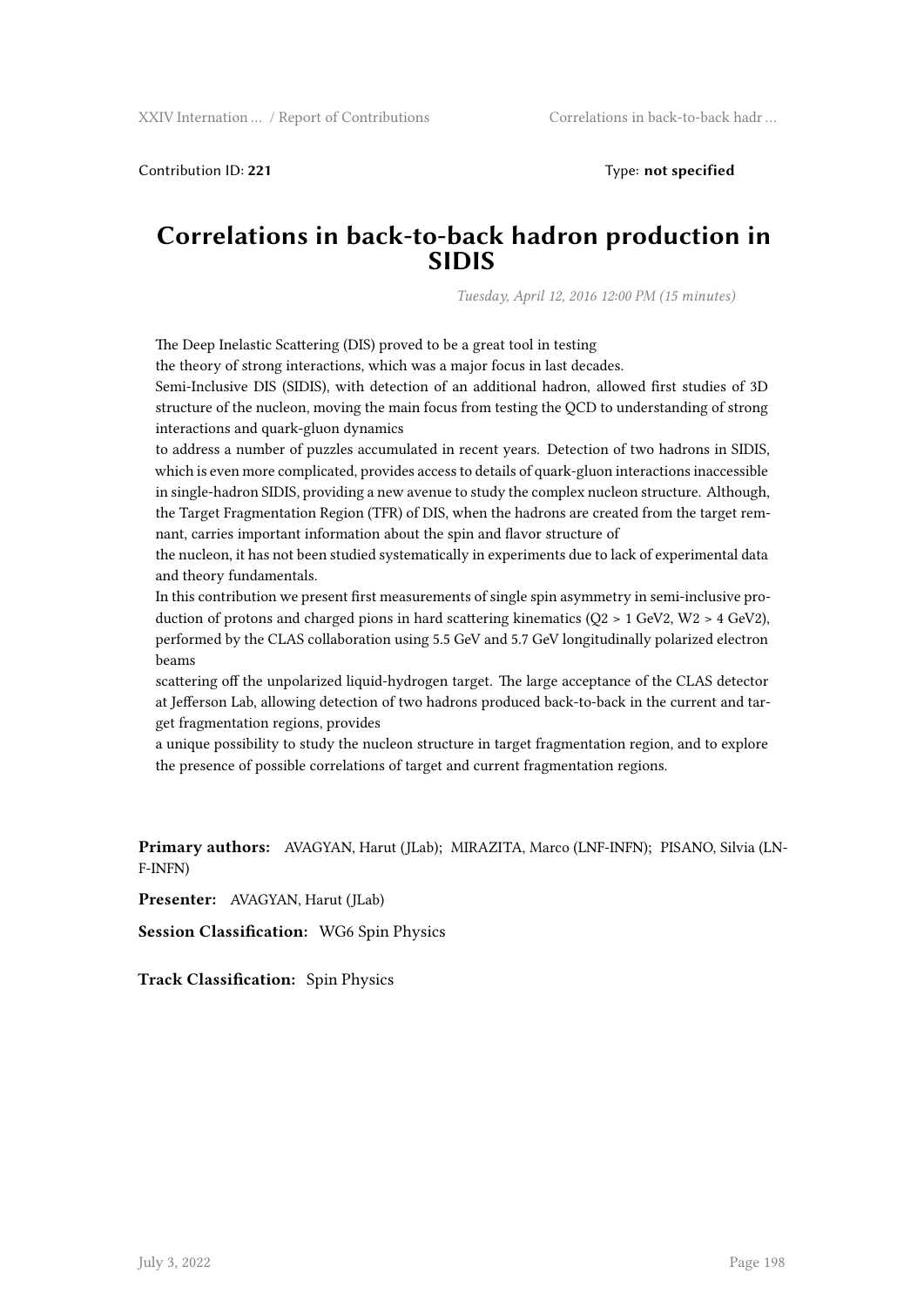Contribution ID: **222** Type: **not specified**

# **Azimuthal distributions in unpolarized SIDIS**

*Tuesday, April 12, 2016 12:20 PM (15 minutes)*

Studies of spin-azimuthal asymmetries in semi-inclusive production of hadrons have been widely recognized as key objectives of the JLab 12 GeV upgrade and a driving force behind the construction of the Electron Ion Collider. Various assumptions involved in preliminary extraction of underlying transverse momentum dependent partonic distributions (TMDs) from available data, have yet to allow credible estimates of systematic errors associated with those assumptions.

One of the challenges in extraction of underlying transverse momentum dependent partonic distributions from precision measurements of hard scattering processes is the clear understanding of the QCD fundamentals of quark-gluon correlations and higher twist effects.

In recent years it became clear, that observables which are constructed by taking ratios are not ideal grounds for studies of TMDs, and in particular transverse momentum of TMDs and their evolution effects, which are the most intriguing part of 3D non-perturbative partonic distributions. The high-statistics data samples from HERMES and COMPASS collaborations have been used in phenomenological analyses to extract information on the flavor dependence of unpolarized TMD distribution and fragmentation functions. The hadron multiplicities study is now being extended to a multi-dimensional analysis, in particular looking to the transverse momentum dependence and its correlations

with other kinematic variables, including the azimuthal angle between lepton scattering and hadron production planes.

In this contribution we present recent studies of azimuthal dependences of charged pion distributions in SIDIS using the CLAS data at 5.5 GeV, and comparison with measurements performed at higher energy by the HERMES

collaboration.

**Primary authors:** AVAGYAN, Harut (JLab); JOO, Kyungseon (UConn); HARRISON, Nathan (UConn)

**Presenter:** AVAGYAN, Harut (JLab)

**Session Classification:** WG6 Spin Physics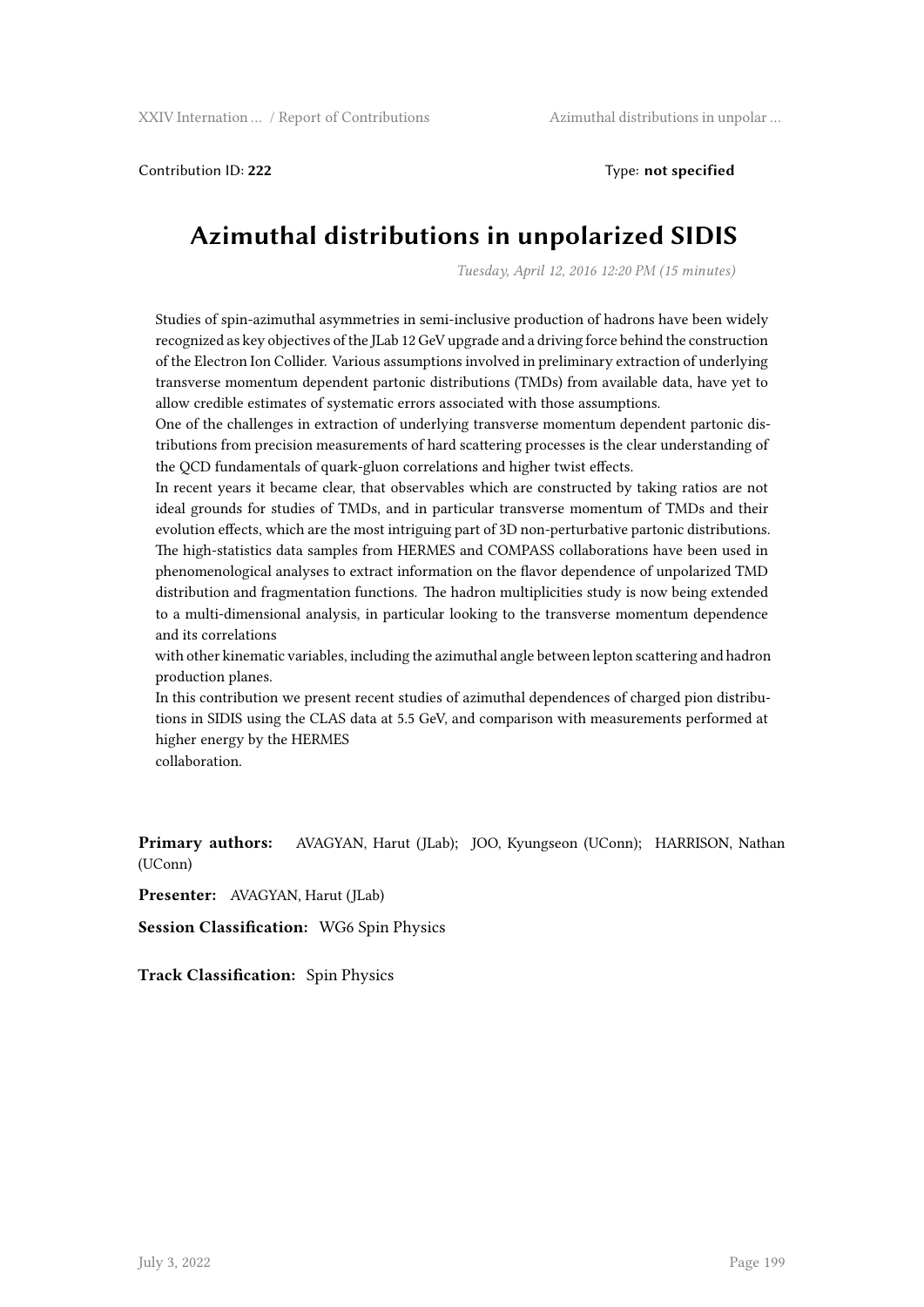Contribution ID: 223 Type: **not specified** 

# **Saturation effect in TMD parton distributions obtained from HERA data**

*Thursday, April 14, 2016 9:25 AM (12 minutes)*

We apply a MC method to solve the evolution equations but use a gluon density from saturation models as input. The sea and valence quark disributions are obtained from fits to HERA precision data. We obtain TMD parton distributions (gluon and quarks) satisfying saturation conditions.

**Primary author:** JUNG, Hannes (DESY)

**Co-authors:** HAUTMANN, Francesco (Oxford University); TAHERI MONFARED, Sara (IPM Istanbul)

**Presenter:** TAHERI MONFARED, Sara (IPM Istanbul)

**Session Classification:** WG1 Structure Functions and Parton Densities

**Track Classification:** Structure Functions and Parton Densities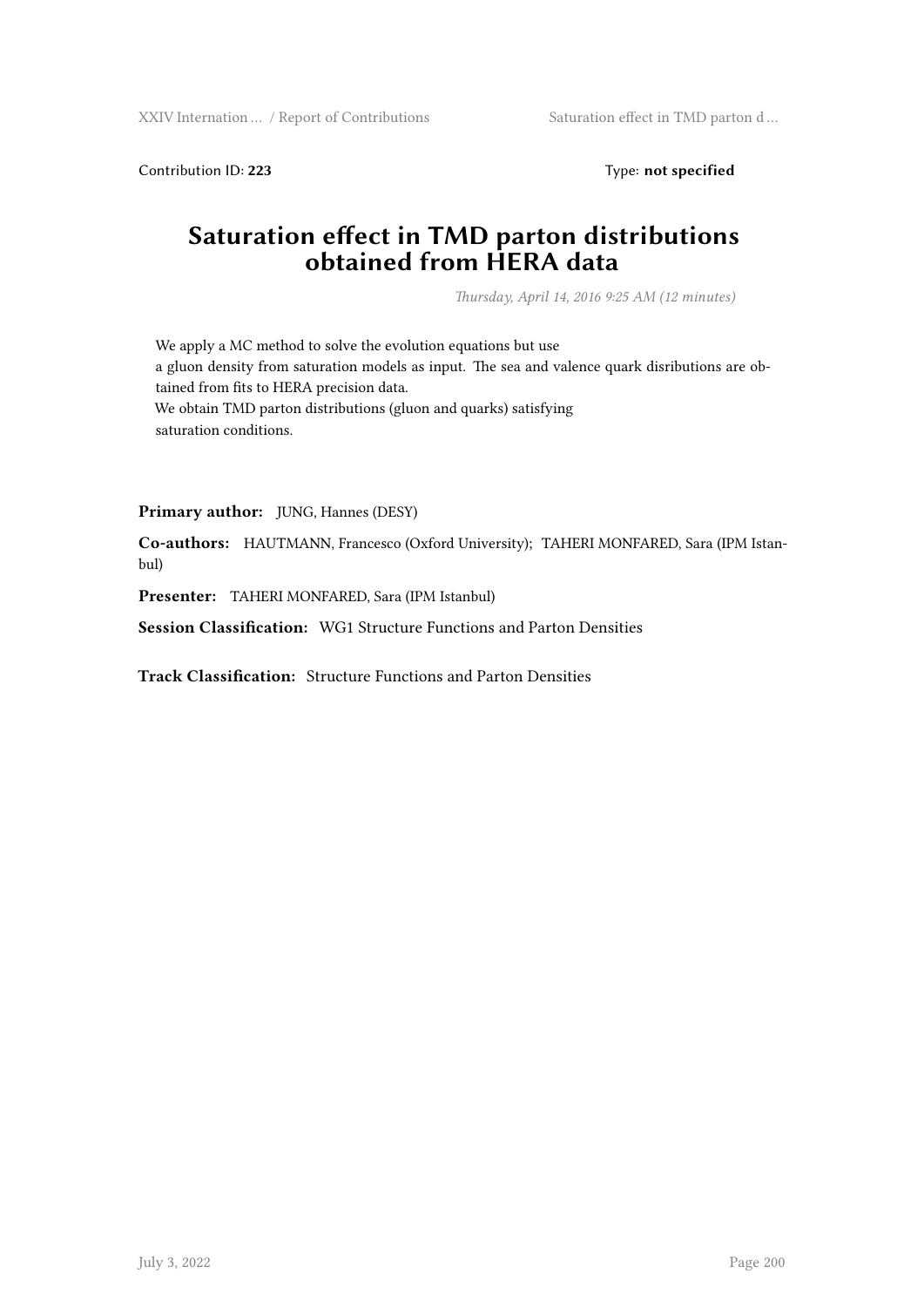Contribution ID: **225** Type: **not specified**

## **Inclusive cross sections for pairs of identified light charged hadrons and single protons from Belle e+e− annihilation data**

*Tuesday, April 12, 2016 5:50 PM (15 minutes)*

Inclusive cross sections and azimuthal asymmetries were extracted from e+e− annihilation data collected with the Belle detector. These data were taken at the KEKB e+e− collider at a center-of-mass energy of around  $sart(s) = 10.58$  GeV. The cross sections for single-hadron and hadron-pair production provide very clean information on the spin-independent fragmentation functions, which describe the spinindependent hadronization of quarks into final-state hadrons. The cross-section measurement for single protons extend the earlier measurements of single-pion and single-kaon production, providing new constraints on the fragmentation functions. Measurements of single-hadron cross sections, however, do not distinguish between favored and disfavored fragmentation. Measurements of hadron pairs, where the hadrons are nearly back to back, do provide sensitivity to favored and disfavored fragmentation, thereby providing additional invaluable input for the analysis of the nucleon structure studied in semi-inclusive deep-inelastic scattering and proton-proton collisions The recent status of the Belle measurement for single-proton cross sections and cross sections for various combinations of pairs of pions and kaons as well as of azimuthal asymmetries will be presented.

**Primary author:** Ms VAN HULSE, Charlotte (University of the Basque Country) **Presenter:** Ms VAN HULSE, Charlotte (University of the Basque Country) **Session Classification:** WG6 Spin Physics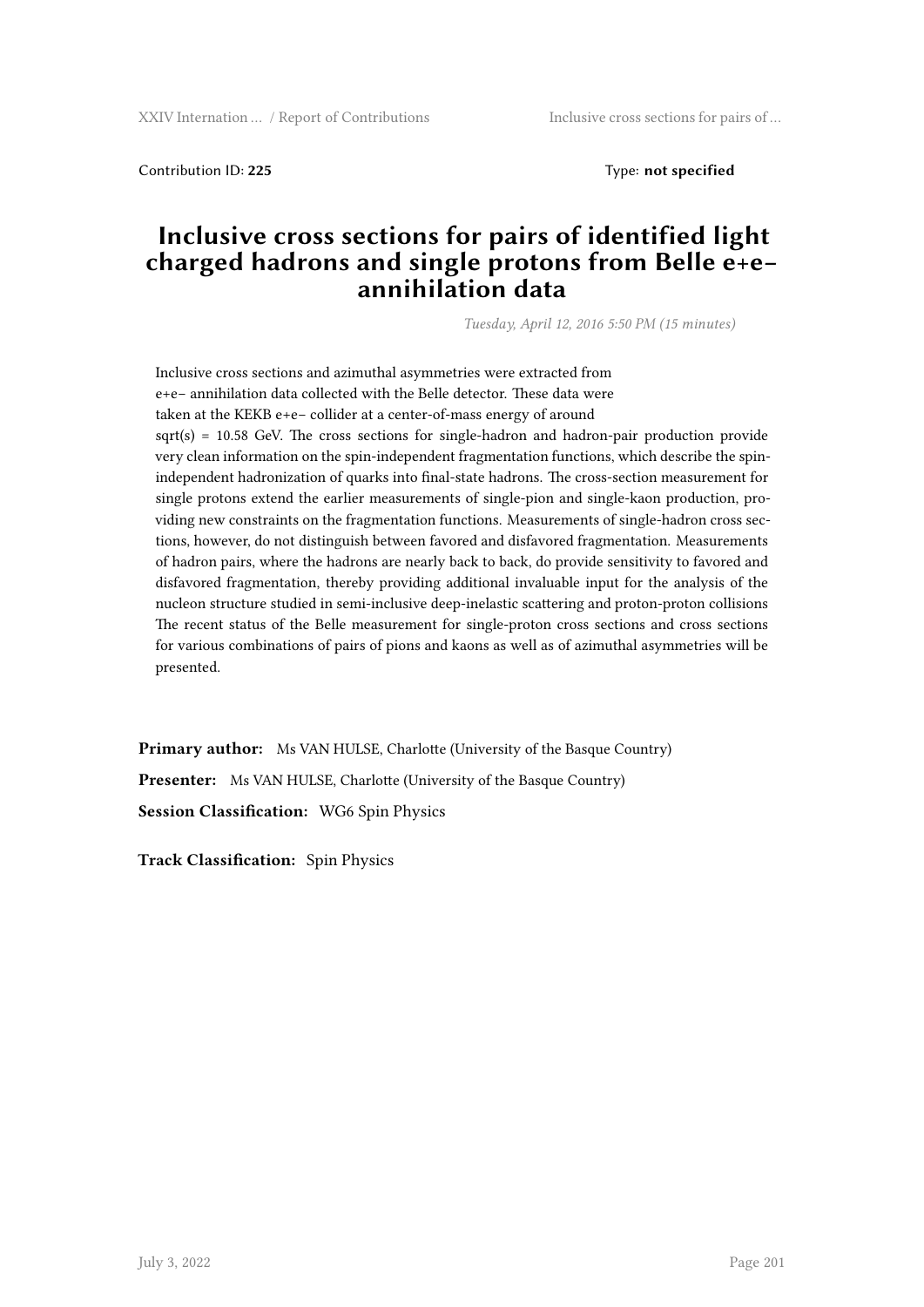XXIV Internation ... / Report of Contributions Exclusive meson production at HE ...

Contribution ID: 226 Type: **not specified** 

# **Exclusive meson production at HERMES**

*Wednesday, April 13, 2016 5:40 PM (15 minutes)*

The HERMES experiment has extensively studied exclusive meson production in deep-inelastic scattering of the 27.6 GeV electron/positron beam of HERA by various gaseous targets internal to the storage ring. Recent results on exclusive omega production are presented: spin-density matrix elements using unpolarized and longitudinally polarized leptons and unpolarized hydrogen and deuterium targets, and azimuthal distributions for scattering from transversely polarized protons. In addition, an analysis of ratios of helicity-amplitudes for exclusive production of rho mesons from transversely polarized protons is presented.

**Primary author:** Mr SCHNELL, Gunar (University of the Basque Country Bilbao)

**Presenter:** MANAENKOV, Sergey (B.P. Konstantinov Petersburg Nuclear Physics Institute - PNPI)

**Session Classification:** WG6 Spin Physics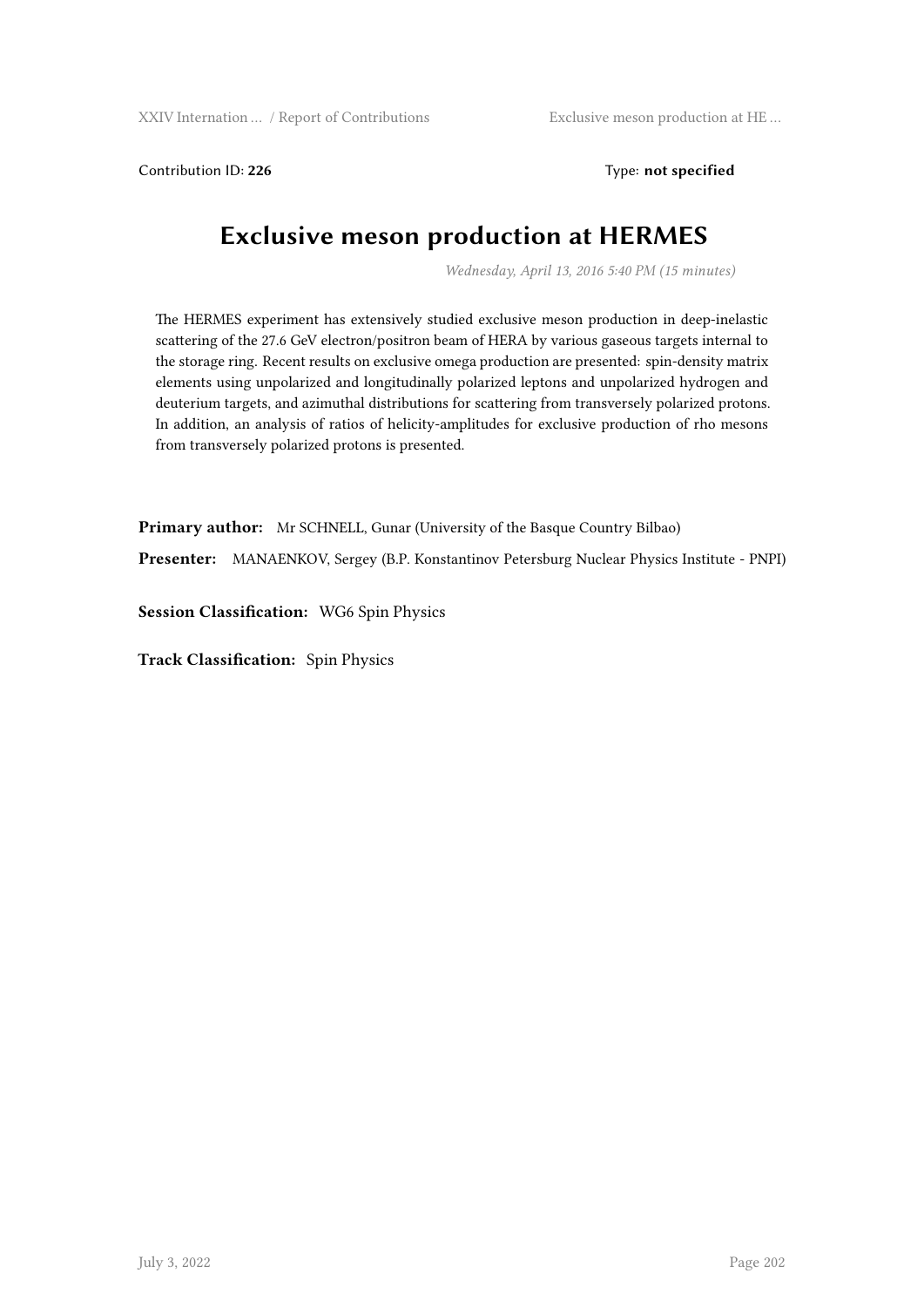Contribution ID: **227** Type: **not specified**

### **Transverse-momentum dependent semi-inclusive deep-inelastic scattering at HERMES**

*Tuesday, April 12, 2016 12:40 PM (15 minutes)*

Semi-inclusive deep-inelastic lepton-nucleon scattering provides a powerful tool for unraveling the multi-dimensional internal spin-momentum structure of the nucleon. In particular, the dependence on transverse momentum of the produced hadron allows the study of numerous novel effects like the Sivers and Collins mechanism. The HERMES experiment, with its versatile gas target internal to the HERA lepton storage ring, had taken data with various polarized and unpolarized nuclear-polarized gas targets. Results are presented on the azimuthal distribution of identified hadrons (pions, kaons, and protons) from scattering longitudinally polarized leptons by unpolarized protons and deuterons as well as from scattering both unpolarized and longitudinally polarized leptons by transversely polarized protons. Emphasis is given on the multi-dimensional dependences of these single- and double-spin asymmetries.

**Primary author:** Mr SCHNELL, Gunar (University of the Basque Country Bilbao) **Presenter:** Ms VAN HULSE, Charlotte (University of the Basque Country) **Session Classification:** WG6 Spin Physics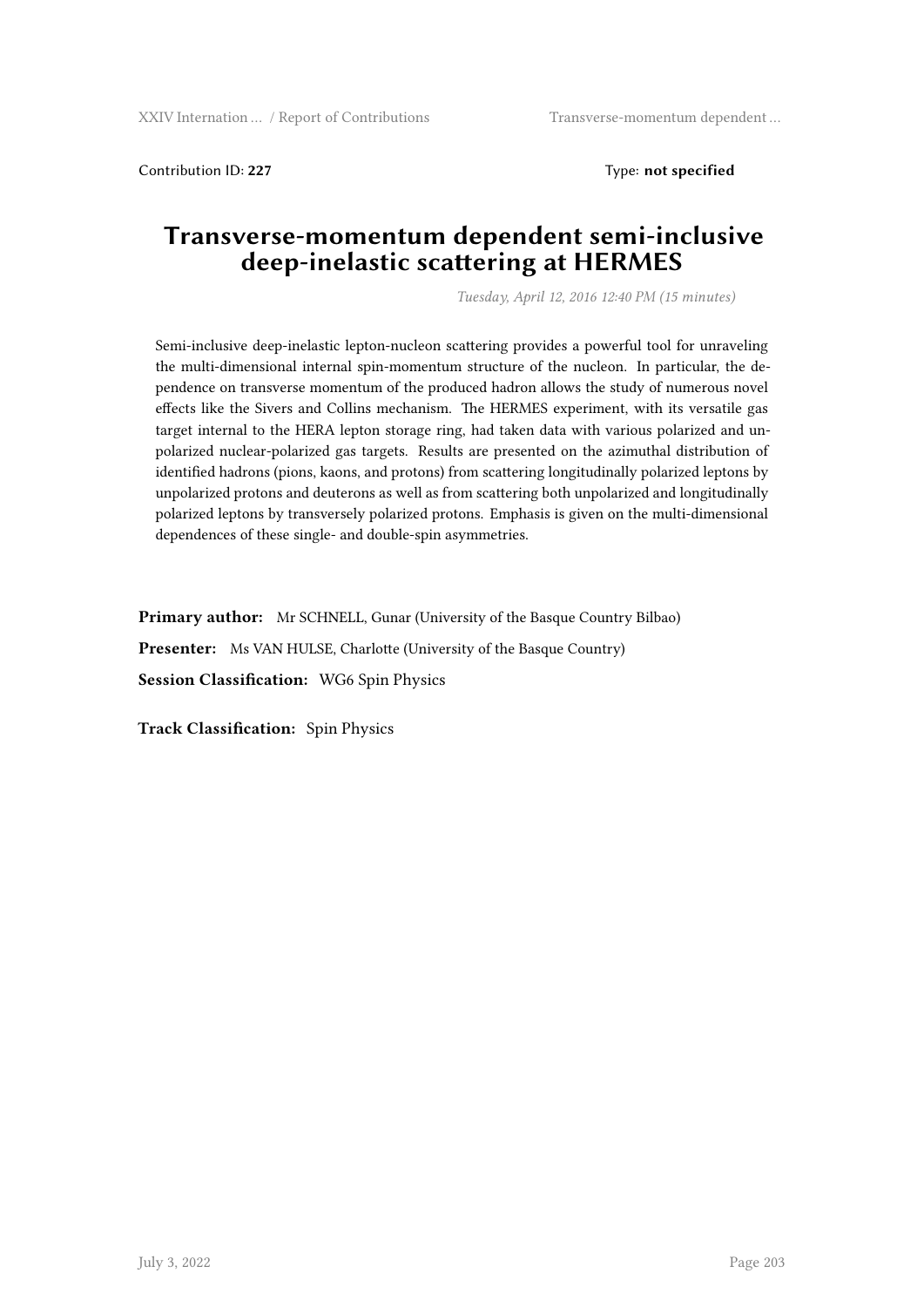Contribution ID: **228** Type: **not specified**

#### **Bose–Einstein correlations in hadron-pairs from lepto-production on nuclei ranging from hydrogen to xenon**

*Tuesday, April 12, 2016 9:15 AM (20 minutes)*

Bose–Einstein correlations of like-sign charged hadrons produced in deep-inelastic electron and positron scattering are studied in the HERMES experiment using nuclear targets of 1H, 2H, 3He, 4He, N, Ne, Kr, and Xe. A Gaussian approach is used to parametrize a two-particle correlation function determined from events with at least two charged hadrons of the same sign charge. This correlation function is compared to two different empirical distributions that do not include the Bose–Einstein correlations. Clear signals of Bose–Einstein correlations for all target nuclei without a significant variation with the nuclear target mass are found. Also, no evidence for a dependence on the invariant mass W of the photon-nucleon system is found when the results are compared to those of previous experiments.

**Primary author:** Mr SCHNELL, Gunar (University of the Basque Country Bilbao) **Presenter:** Dr KARYAN, Gevorg (Yerevan Physics Institute) **Session Classification:** WG2 QCD and Hadronic Final States

**Track Classification:** QCD and Hadronic Final States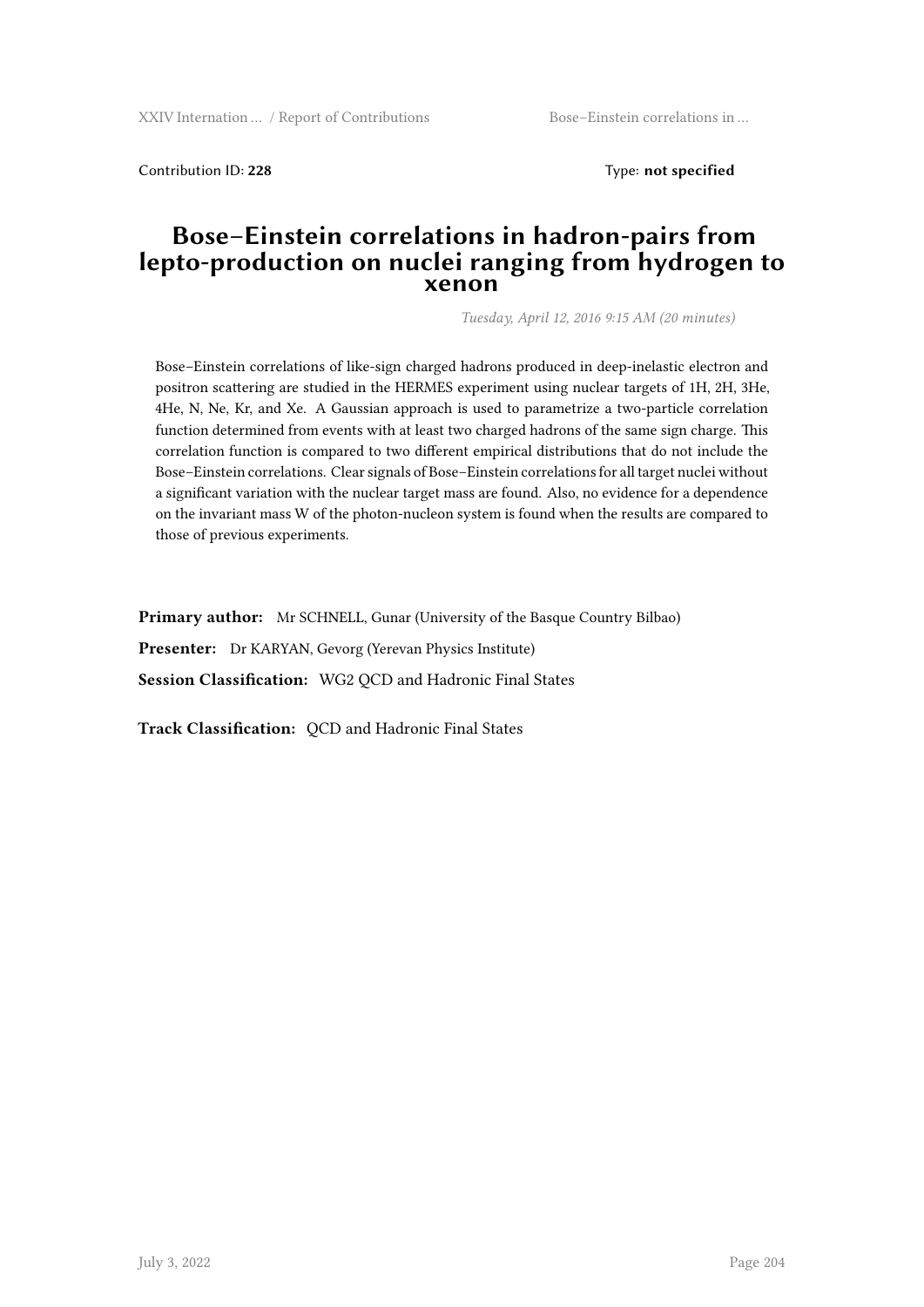Contribution ID: **229** Type: **not specified**

### **Next-generation nuclear DIS with spectator tagging at EIC**

*Wednesday, April 13, 2016 12:09 PM (20 minutes)*

An Electron-Ion Collider (EIC) would enable next-generation measurements of DIS on light nuclei (deuteron, 3He, …) with detection of nucleons and fragments in the forward region and measurement of their recoil momentum ("spectator tagging"). Such experiments allow one to control the nuclear configuration during the high-energy process and could be used for (a) precision measurements of neutron spin structure using in electron-deuteron DIS with proton tagging, eliminating nuclear binding through on-shell extrapolation in the recoil momentum; (b) controlled measurements

of the nuclear modifications of quark/gluon densities (EMC effect) in defined nuclear configurations; (c) novel studies of diffraction and nuclear shadowing at x « 0.1. We review the physics applications of spectator tagging at EIC, summarize the experimental and theoretical challenges, and report process simulations and physics impact studies from a dedicated R&D project.

**Primary author:** Mr WEISS, Christian (Jefferson Lab)

**Co-authors:** HYDE, Charles (Old Dominion University); HIGINBOTHAM, Doug (Jefferson Lab); PARK, Kijun (Old Dominion University); STRIKMAN, Mark (Penn State University); SARGSIAN, Misak (Florida International University); NADEL-TURONSKI, Pawel (Jefferson Lab); GUZEY, Vadim (Petersburg NPI); COSYN, Wim (Ghent University)

**Presenter:** COSYN, Wim (Ghent University)

**Session Classification:** WG7 Future Experiments

**Track Classification:** Future Experiments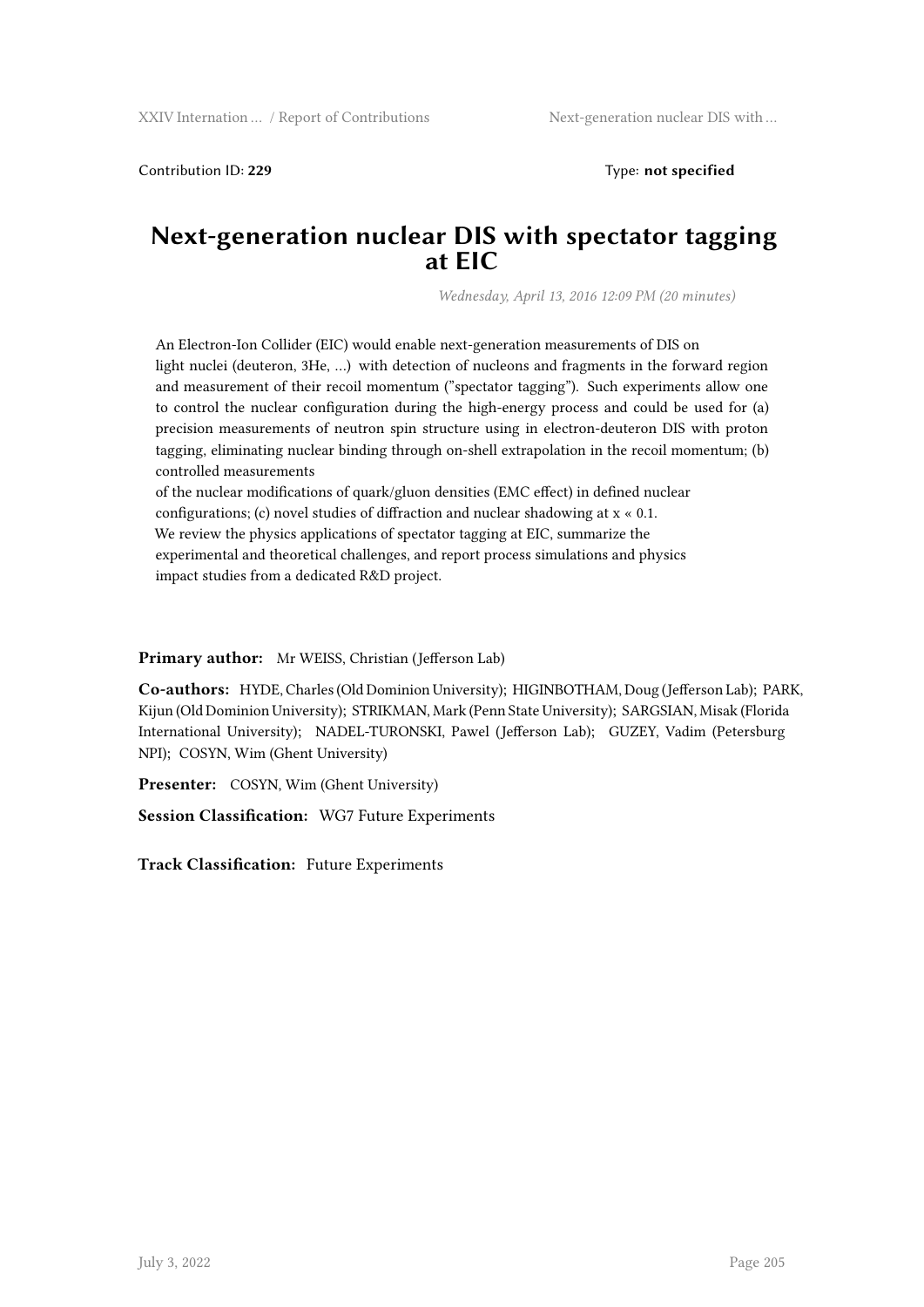Contribution ID: 230 Type: **not specified** 

# **Beyond CT14: Hera 2 data, special PDF sets and more**

*Tuesday, April 12, 2016 11:00 AM (15 minutes)*

We discuss recent activities of the CT global analysis group. This includes an update of CT14 to include the HERA1+2 combined data set, discussion of CT14 special sets such as CT14QED, intrinsic charm or asymmetric strange studies, and other current analyses based on CT14.

**Primary author:** SCHMIDT, Carl (Michigan State University) **Presenter:** SCHMIDT, Carl (Michigan State University) **Session Classification:** WG1 Structure Functions and Parton Densities

**Track Classification:** Structure Functions and Parton Densities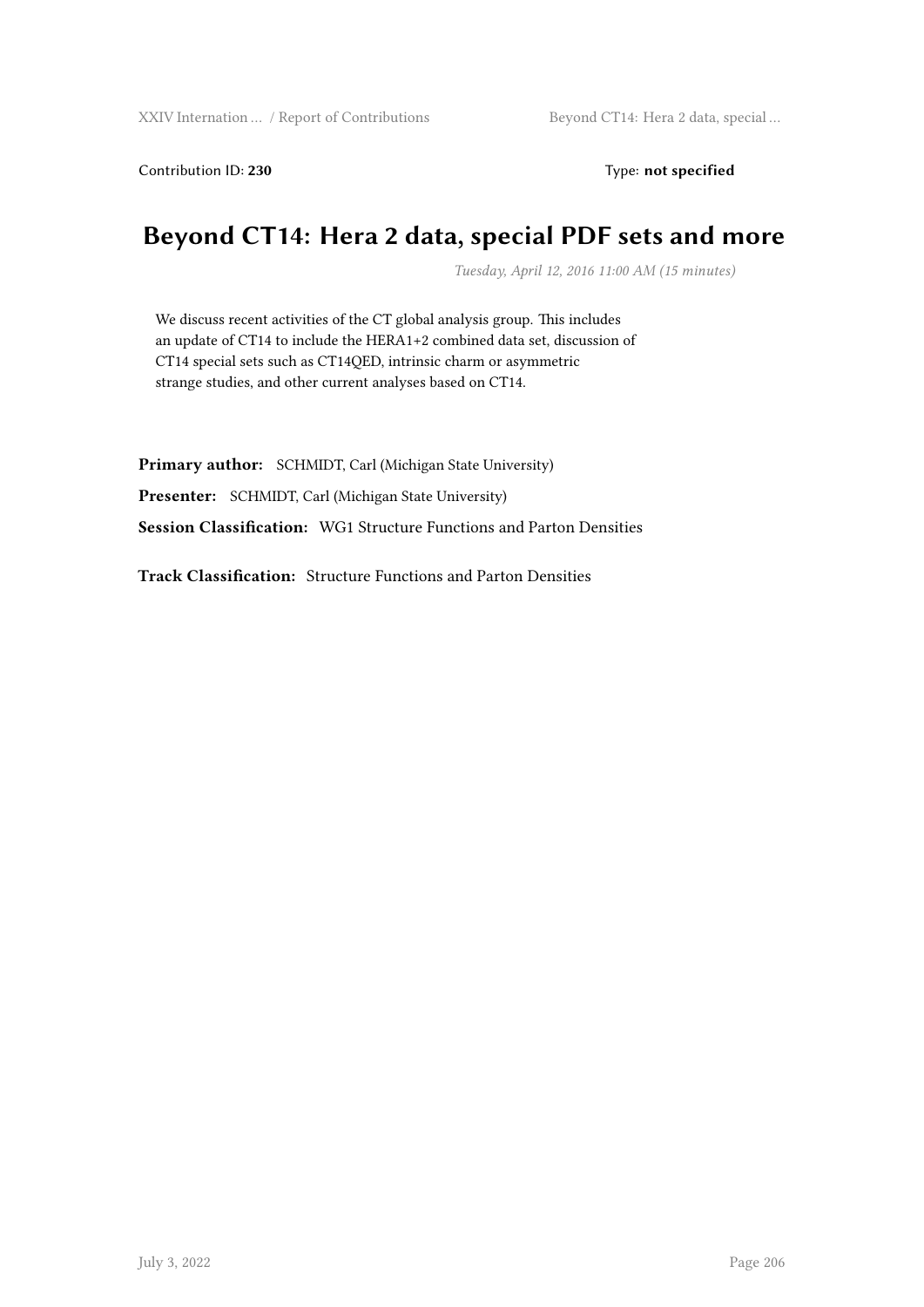Contribution ID: **231** Type: **not specified**

## **Probing nuclear gluons with heavy flavors at an Electron-Ion Collider**

*Tuesday, April 12, 2016 6:10 PM (15 minutes)*

We study the prospects for measuring nuclear modifications of the gluon density (gluonic EMC effect, antishadowing, shadowing) using open heavy flavor production (charm, beauty) at a future Electron-Ion Collider (EIC). Such direct measurements complement indirect studies of nuclear gluons through DGLAP evolution and could substantially advance our understanding of QCD in nuclei. Building on the experience with HERA, we discuss (a) the expected heavy quark production rates on nuclei at EIC; (b) the possible methods of charm/beauty reconstruction at EIC and their requirements; (c) prospects of open charm/beauty measurements at  $x > 0.1$ ; (d) specifics of nuclear ratio measurements of heavy meson production. We report about results from an on-going R&D project dedicated to heavy flavor production at EIC (process simulations, physics impact).

**Primary author:** WEISS, Christian (Jefferson Lab)

**Co-authors:** HYDE, Charles (Old Dominion University); NGUYEN, Dien (University of Virginia); HIG-INBOTHAM, Doug (Jefferson Lab); CHUDAKOV, Eugene (Jefferson Lab); STRATMANN, Marco (University at Tubingen); STRIKMAN, Mark (Penn State University); FURLETOV, Sergey (Jefferson Lab); FURLETOVA, Yulia (Jefferson Lab)

**Presenter:** WEISS, Christian (Jefferson Lab)

**Session Classification:** WG4 Heavy Flavours

**Track Classification:** Heavy Flavours (Charm, Beauty and Top)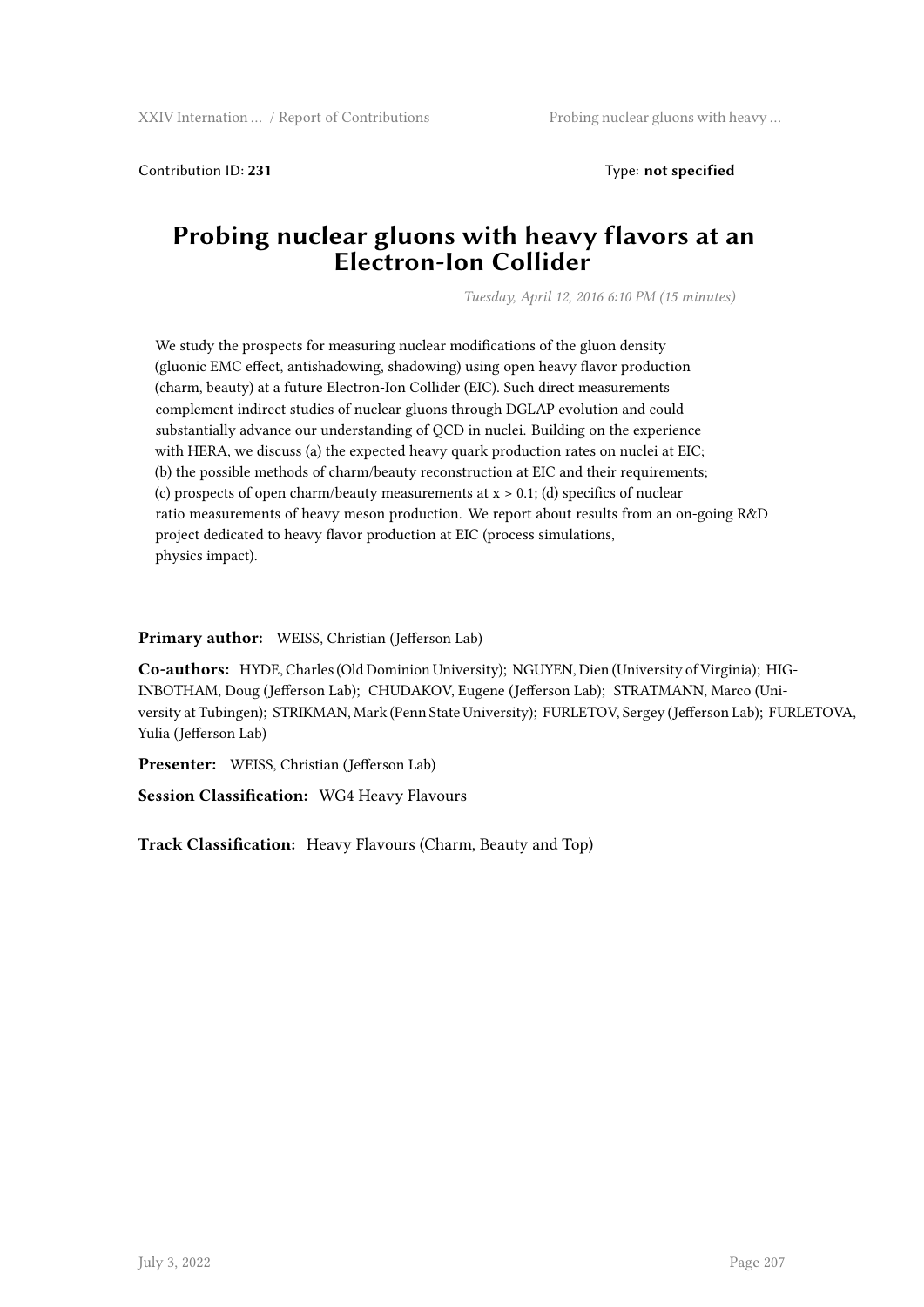Contribution ID: **232** Type: **not specified**

# **Tagged spectator DIS off a polarized spin-1 target**

*Tuesday, April 12, 2016 10:10 AM (15 minutes)*

We cover the general structure of the SIDIS cross section with a polarized beam and spin-1 target. The cross section is characterized by 41 structure functions of which 23 are unique to the spin-1 target case. Next, we study a specific example, namely DIS off a polarized deuteron with a slow detected nucleon in the final state ("tagged spectator DIS"). The reaction is studied in the impulse approximation using the virtual nucleon approximation. In these approximations, 25 structure functions are non-zero (16 of which are sensitive to the deuteron tensor polarization). Finally, we discuss possibilities of measurements of the structure functions at JLab12 and an EIC and their sensitivity to neutron structure functions.

**Primary authors:** Dr WEISS, Christian (Jefferson Lab); Prof. SARGSIAN, Misak (Florida International University); Prof. COSYN, Wim (Ghent University)

**Presenter:** Prof. COSYN, Wim (Ghent University)

**Session Classification:** WG6 Spin Physics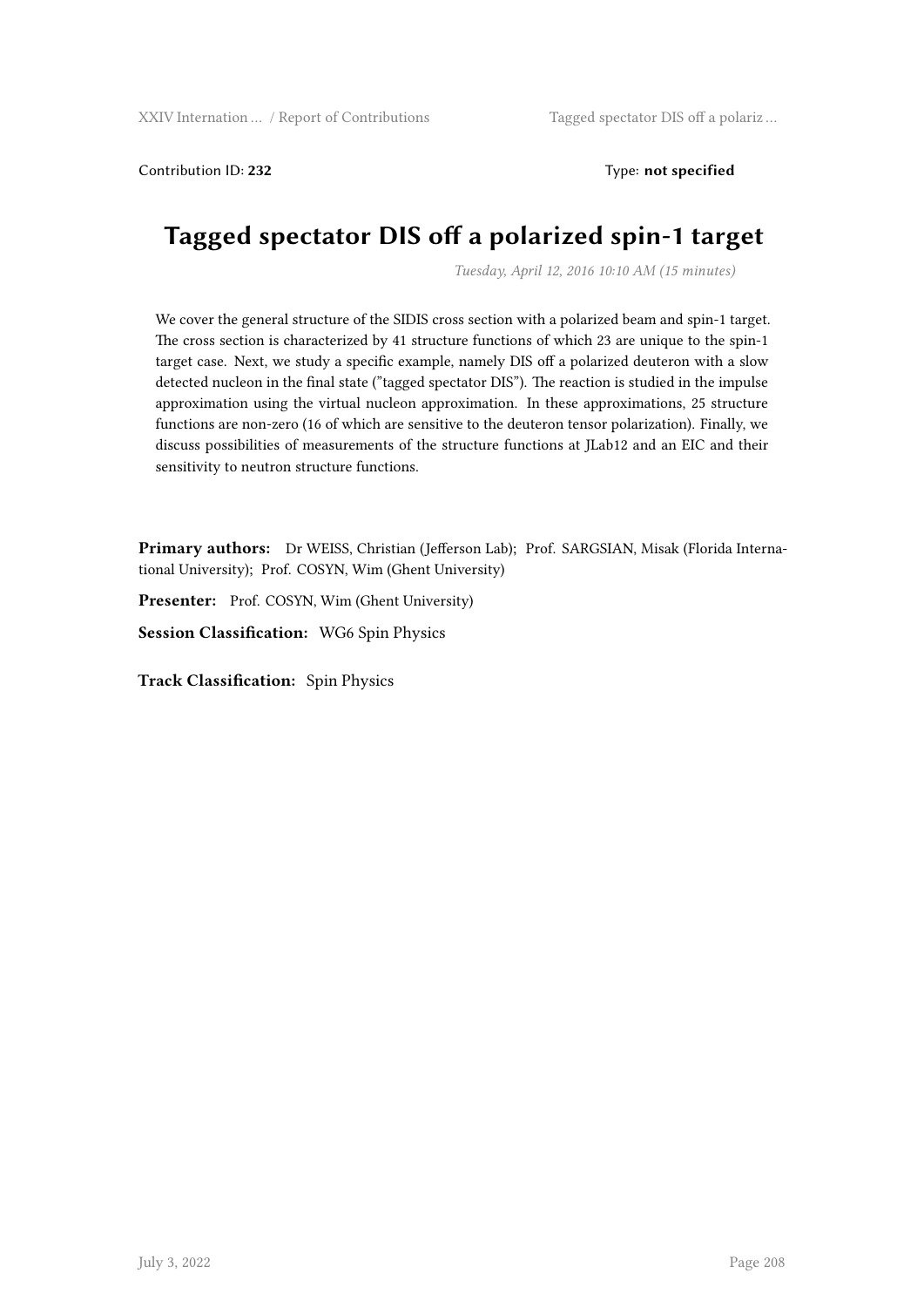Contribution ID: 233 Type: **not specified** 

#### **Impact of heavy flavor (extrinsic & intrinsic) for LHC processes**

*Tuesday, April 12, 2016 5:30 PM (15 minutes)*

As the energy of the LHC increases, the heavy quarks play a more significant role. We examine both the impact of the heavy quarks on

the predictions for processes such as boson production (both with and without an associated heavy quark), and consider methods to constrain the heavy quark PDFs.

Primary author: Prof. OLNESS, Fred (SMU)

Presenter: Prof. OLNESS, Fred (SMU)

**Session Classification:** WG4 Heavy Flavours

**Track Classification:** Heavy Flavours (Charm, Beauty and Top)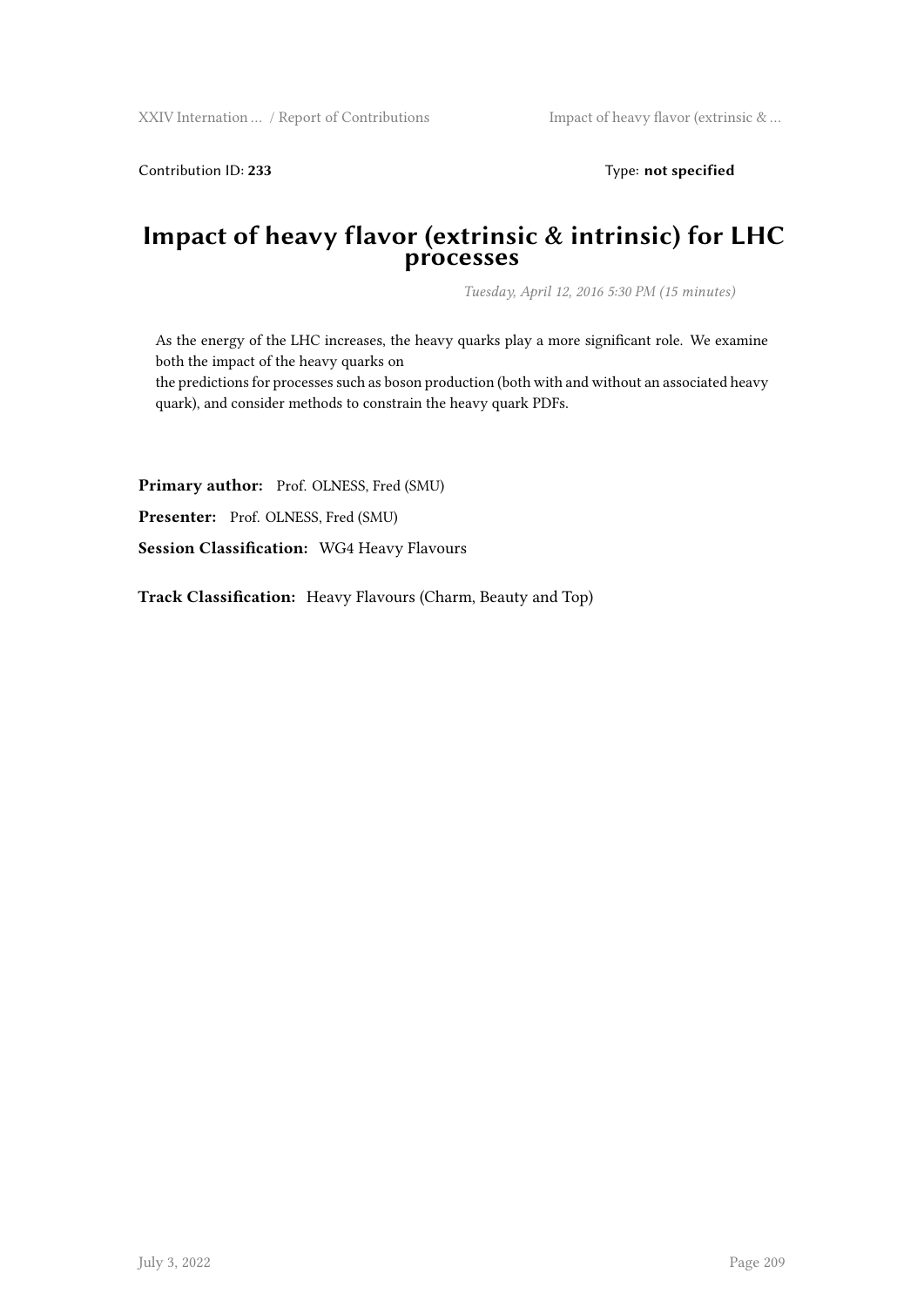Contribution ID: **234** Type: **not specified**

#### **Parton-shower effects in vector-boson-fusion processes**

*Wednesday, April 13, 2016 6:15 PM (20 minutes)*

Production of electroweak bosons via vector-boson fusion (VBF) is one of the main process classes to study during the run-2 phase of the LHC. Its double-DIS-like structure gives rise to the characteristic signature of two tagging jets in the forward regions of the detectors, and distinguishes it from QCD-induced processes, which exhibit much more central jet activity. VBF processes allow to study the triple and quartic gauge couplings and test them for new-physics effects.

In this talk, we investigate the effects of combining NLO QCD results with parton-shower effects using the latest versions of VBFNLO 3 and Herwig 7. A consistent treatment of renormalization and factorization scale variations in the hard process and the parton shower allows to assign more reliable theory uncertainty predictions to key distributions like the central rapidity gap. Additionally, we compare the effect of parton-shower and new-physics effects on distributions and study how to distinguish the two.

**Primary author:** RAUCH, Michael (ITP, KIT) **Presenter:** RAUCH, Michael (ITP, KIT) **Session Classification:** WG2 QCD and Hadronic Final States

**Track Classification:** QCD and Hadronic Final States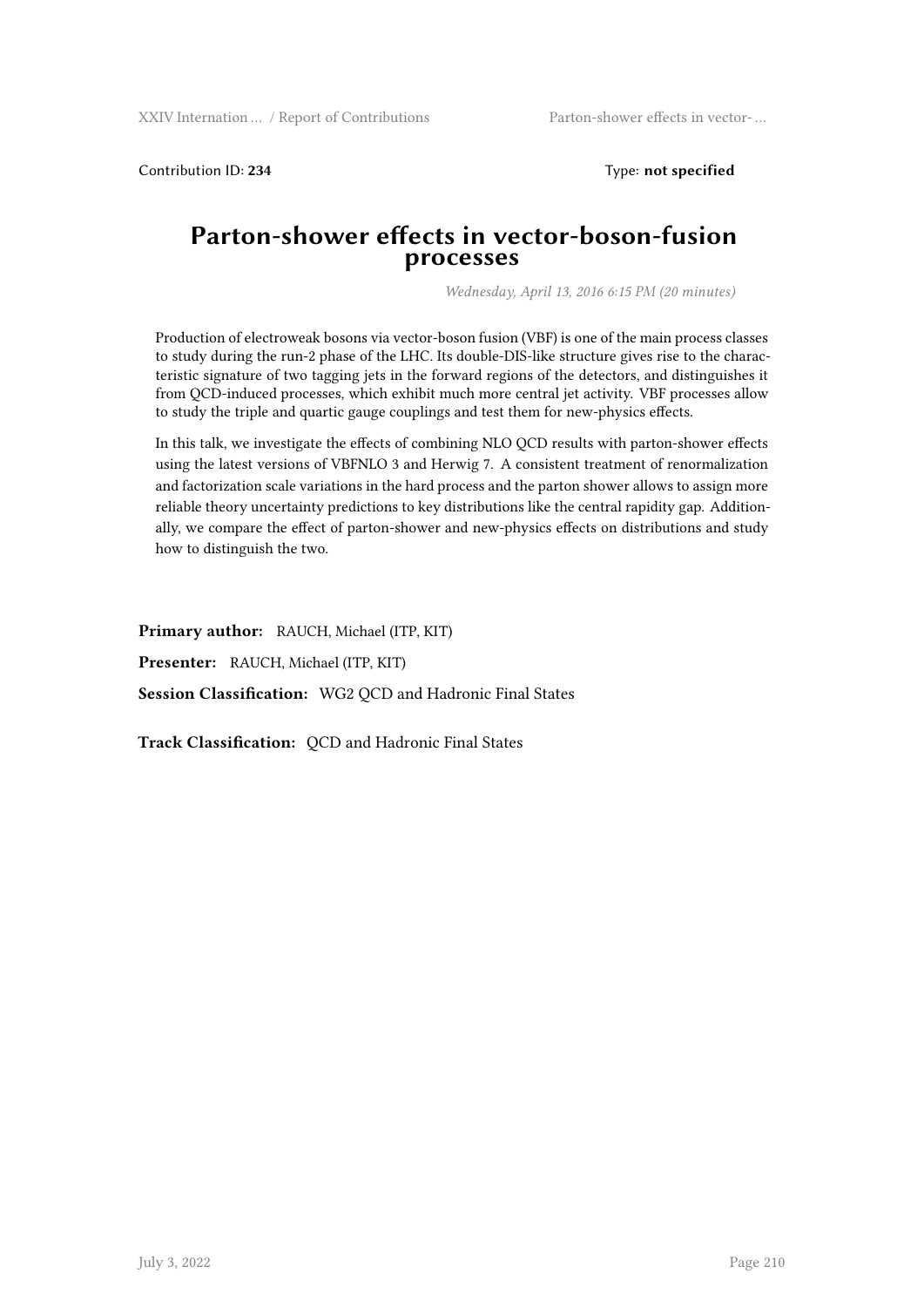Contribution ID: **235** Type: **not specified**

## **SHiP: a new facility with a dedicated detector for studying tau neutrino properties and nucleon structure functions**

*Wednesday, April 13, 2016 4:53 PM (20 minutes)*

SHIP is a new general purpose fixed target facility, whose Technical Proposal has been recently reviewed by the CERN SPS Committee, who recommended that the experiment proceeds further to a Comprehensive Design phase. In its initial phase, the 400GeV proton beam extracted from the SPS will be dumped on a heavy target with the aim of integrating  $2 \times 10^{20}$  pot in 5 years. A dedicated detector downstream the target will allow to probe a variety of models with light longlived exotic particles and masses below a few GeV/ $c^2$ . Another dedicated detector will allow the study of neutrino cross-sections and angular distributions, and it will be the focus of the talk. *ν<sup>τ</sup>* deep inelastic scattering cross sections will be measured with a statistics 1000 times larger than currently available, with the extraction of the  $F_4$  and  $F_5$  structure functions, never measured so far and allow for new tests of lepton non-universality with sensitivity to BSM physics. Moreover, *ν<sup>τ</sup>* 's will be distinguished from  $\bar{\nu}_{\tau}$ 's, thus providing the first observation of the  $\bar{\nu}_{\tau}$ . With  $\nu_{\mu}$  scattering it will be possible to reduce by about 50\% the current uncertainty on the strange content of the nucleon in the range of the x variable between 0.05 and 0.3, complementary to LHC measurements. Eventually, it will be possible to improve existing limits on dark photons decaying into dark matter particles, with the elastic scattering of these ones on electrons. The detector will be based on several techniques developed for the OPERA experiment at LNGS.

**Primary author:** Dr BONIVENTO, walter (infn) **Presenter:** BUONAURA, Ahnnarita (University of Naples) **Session Classification:** WG7 Future Experiments

**Track Classification:** Future Experiments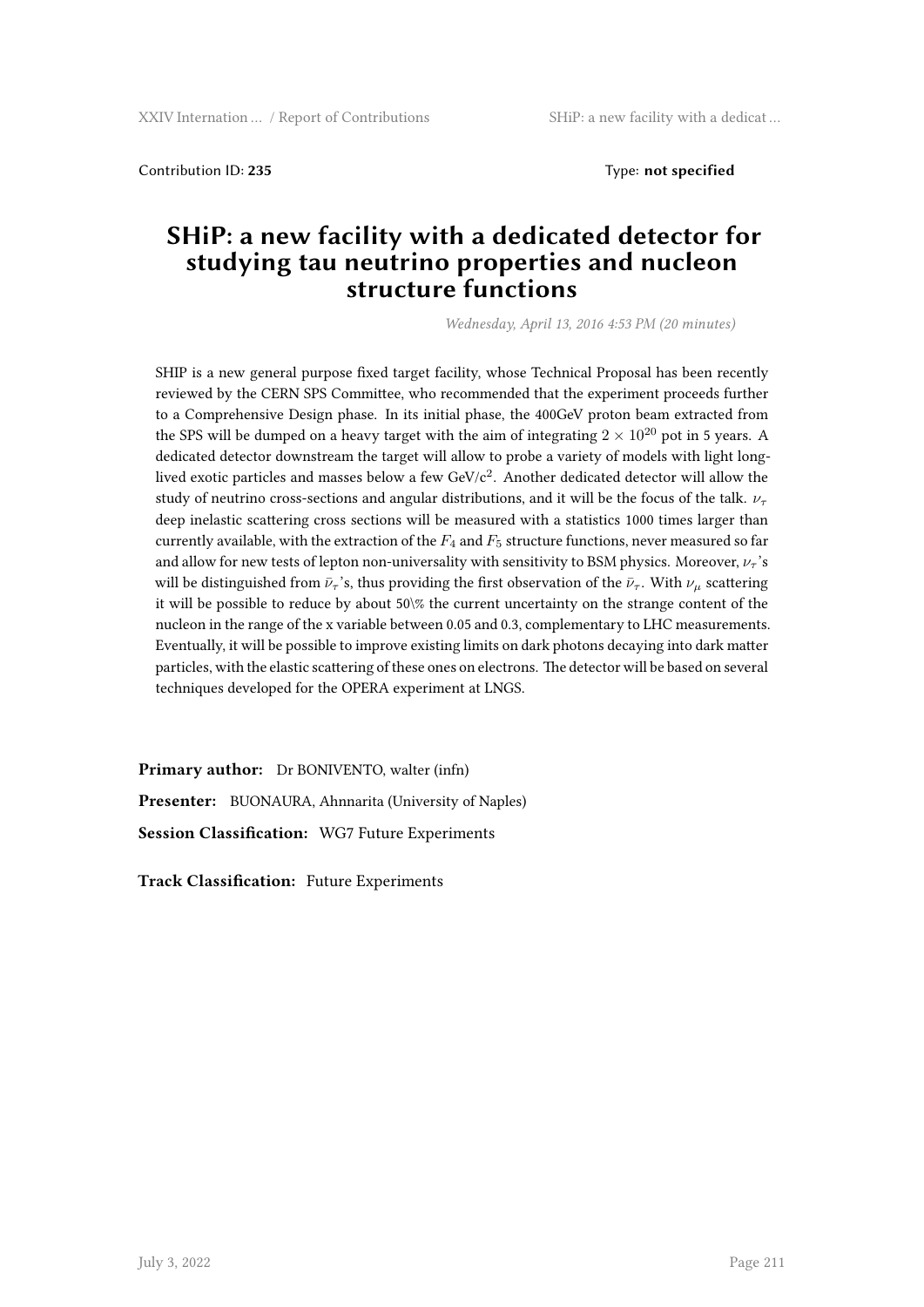Contribution ID: **237** Type: **not specified**

#### **Measurement of WW and WZ production cross section at 8TeV and 13 TeV and limits on anomalous triple gauge couplings with the ATLAS detector (WG3)**

*Tuesday, April 12, 2016 4:30 PM (15 minutes)*

Measurements of the cross sections of the production of pairs of electroweak gauge bosons at the LHC constitute stringent tests of the electroweak sector of the Standard Model and provide a model-independent means to search for new physics at the TeV scale. The ATLAS collaboration has performed measurements of integrated and differential cross sections of the production of WW and WZ pairs in both fully leptonic and semi-leptonic final states, both at 8 TeV and 13 TeV collision energy. These measurements are compared to predictions at up to NNLO+NNLL in pQCD.

First integrated measurements of the WW and WZ pair production cross sections using fully leptonic final states at 13 TeV using data corresponding to 3.2 /fb are presented.

Detailed studies of integrated and differential cross sections have been performed using data corresponding to 20.3 /fb at a centre-of-mass energy of 8 TeV. The measurements are performed as a function of hadronic jet multiplicity, a variety of kinematic variables calculated from the leptons and for the case of the WZ events also for the ratio of W+Z over W-Z events. Semi-leptonic final states are used to complement studies at higher transverse momentum of the vector bosons. Constraints on new physics are provided by setting limits on anomalous triple gauge couplings for charged vector bosons.

**Primary author:** Dr SHABALINA, Elizaveta (University of Gottingen)

**Presenter:** Mr SOCHER, Felix (Institut für Kern- und Teilchenphysik, Dresden)

**Session Classification:** WG3 Electroweak Physics and Beyond the Standard Model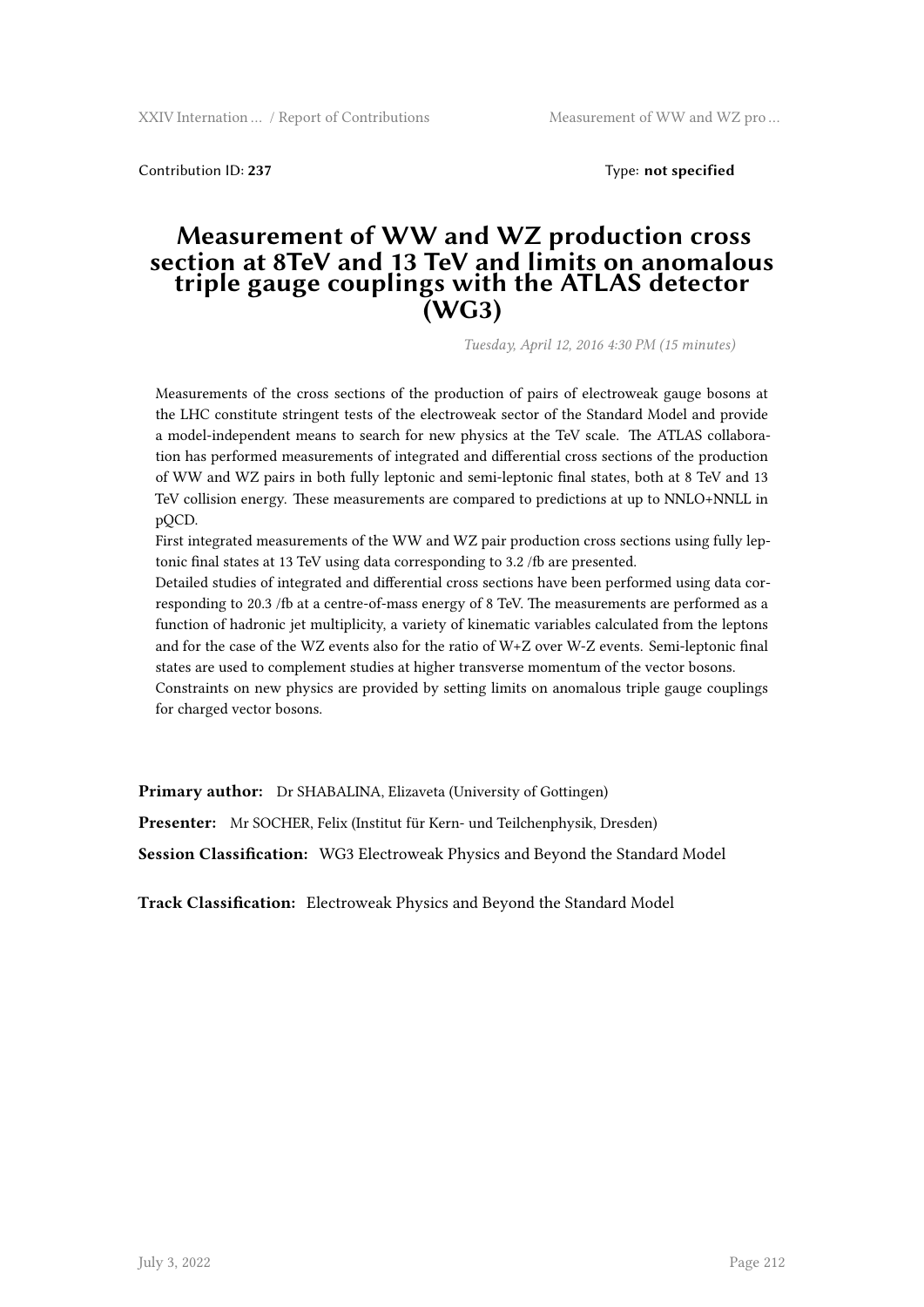Contribution ID: **238** Type: **not specified**

#### **Measurement of the ZZ(\*) and Zgamma production cross sections at 8 TeV and 13 TeV and limits on anomalous triple gauge couplings with the ATLAS detector (WG3)**

*Tuesday, April 12, 2016 4:50 PM (15 minutes)*

Measurements of the cross sections of the production of pairs of electroweak gauge bosons at the LHC constitute stringent tests of the electroweak sector of the Standard Model and provide a model-independent means to search for new physics at the TeV scale.

The ATLAS collaboration has measured inclusive and differential cross sections of the production of ZZ pairs and Z and photon pairs, using final states with the Z decaying to charged leptons or neutrinos.

First integrated measurements of the ZZ pair production cross sections using fully leptonic final states at 13 TeV using data corresponding to 3.2 /fb are presented.

Detailed studies of integrated and differential cross sections have been performed using data corresponding to 20.3 /fb at a centre-of-mass energy of 8 TeV. The measurements are performed as a function of a variety of kinematic variables calculated from the leptons, like the transverse momentum or rapidity of the vector bosons. For the case of the production of four charged leptons a measurement of the four-lepton invariant mass spectrum ranging from 80 to 1000 GeV was performed, where several distinct physics processes give rise to the production of 4-lepton final state. All measurements are compared to calculations at up to NNLO in pQCD. Constraints on new physics are provided by setting limits on anomalous triple couplings between neutral vector bosons, which are forbidden at tree level in the Standard Model.

**Primary author:** Dr SHABALINA, Elizaveta (University of Gottingen)

**Presenter:** GKAITATZIS, Stamatios (Aristotle Univ. of Thessaloniki)

**Session Classification:** WG3 Electroweak Physics and Beyond the Standard Model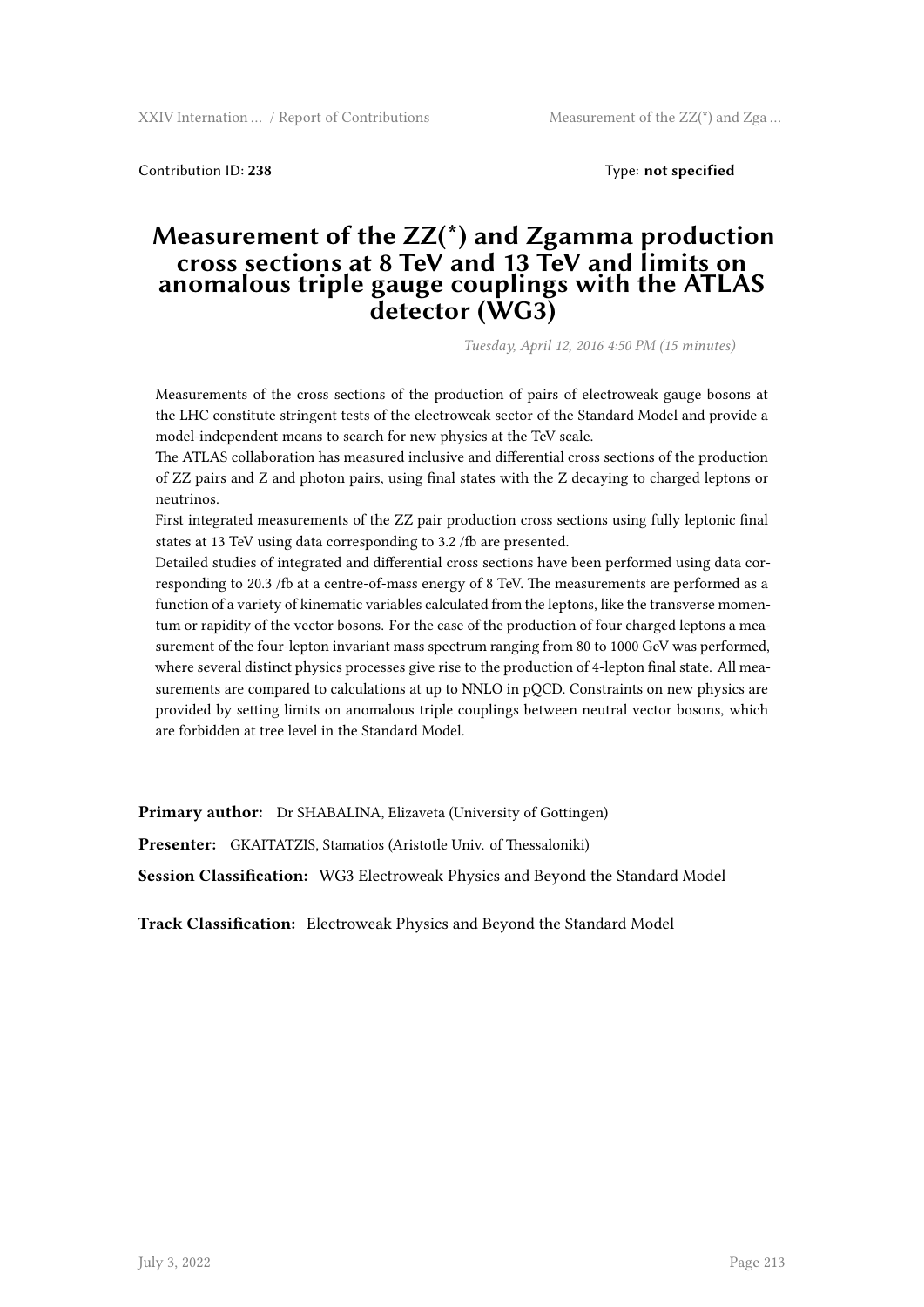Contribution ID: **239** Type: **not specified**

## **Electroweak production of single vector bosons, vector boson scattering, and triple gauge-boson production with the ATLAS detector (WG3)**

*Tuesday, April 12, 2016 5:10 PM (15 minutes)*

The production of single W and Z bosons with two jets at high invariant mass has been studied by the ATLAS collaboration in detail using data corresponding to 20.3 /fb at a centre-of-mass energy of 8 TeV. Integrated and differential cross sections are measured in many different phase space regions with varying degree of sensitivity to the electroweak production in vector boson fusion. The cross section for the electroweak production has been extracted for both integrated and for the first time differential distributions. The results have also been used to derive limits on anomalous triple gauge couplings.

Vector-boson scattering processes provide a unique way to probe the mechanism of electroweak symmetry breaking. Similar physics can be probed by studying the production of three gauge bosons. The results can also be used for a model-independent search for new physics at the TeV scale via anomalous quartic gauge couplings.

The ATLAS collaboration has studied vector boson scattering in final states with two gauge bosons and two forward jets in 20.3 /fb of 8TeV proton-proton collision data, in particular two same-sign W bosons, a WZ boson pair, and a W or Z boson in association with an isolated photon. The studies are complemented by a search for anomalous vector boson production of WW+WZ pairs in their semileptonic decays to lnujj in association with two forward jets.

A measurement of exclusive production of W boson pairs produced by the interaction of two photons will be presented. This topology is found to provide strong constraints on anomalous quartic gauge couplings.

The collaboration has used this data set as well to study the production of three gauge bosons. A search was carried out for the production of three W bosons. The cross sections for the production of a W or Z boson in association with two isolated photons has been measured. For the Z boson, decays into charged leptons as well as neutrinos have been studied.

**Primary author:** Dr SHABALINA, Elizaveta (University of Gottingen)

**Presenter:** Mr GUMPERT, Christian (TU Dresden)

**Session Classification:** WG3 Electroweak Physics and Beyond the Standard Model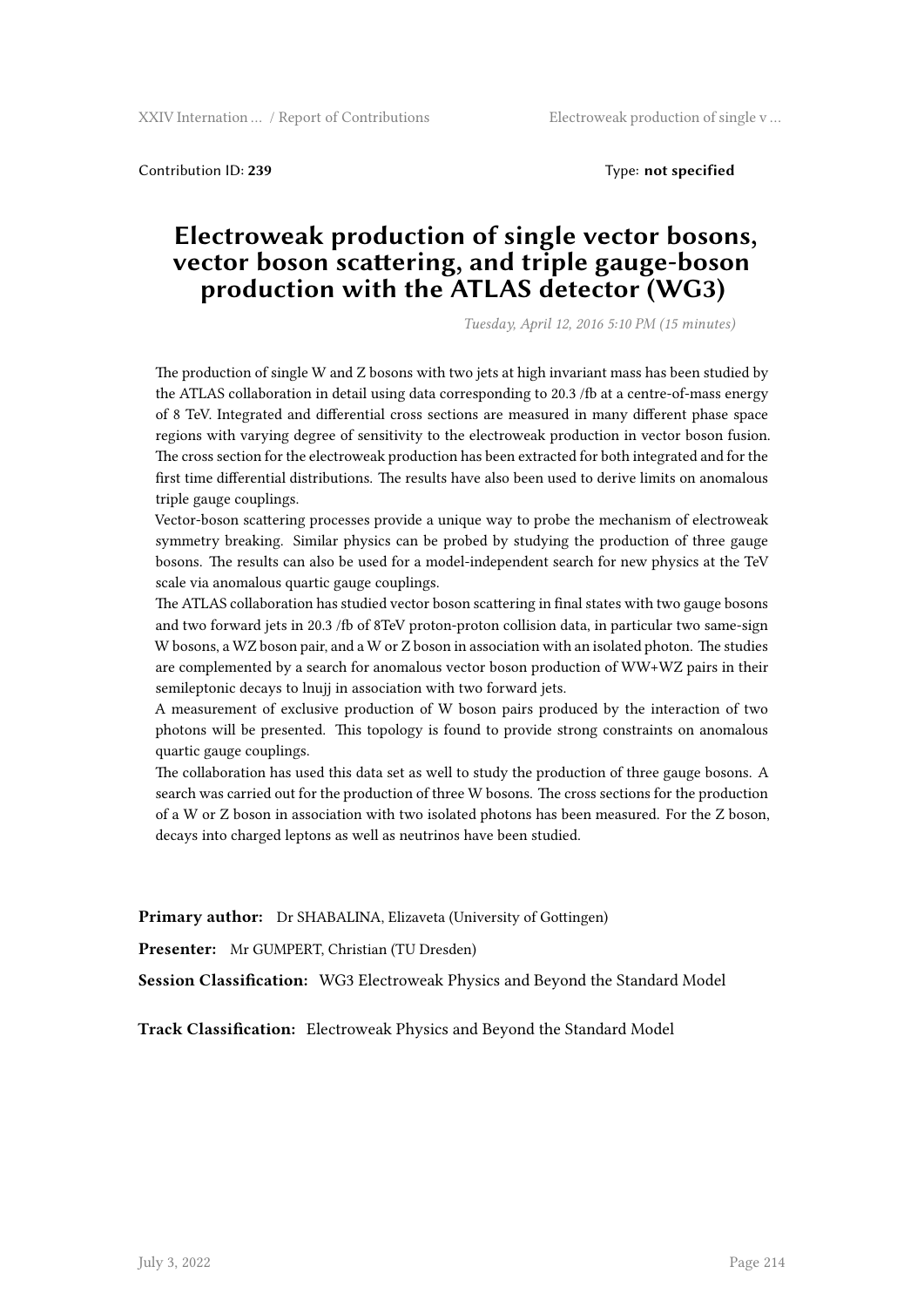Contribution ID: **240** Type: **not specified**

### **Perturbative QCD, resummation and non-perturbative aspects in SIDIS processes**

*Tuesday, April 12, 2016 9:30 AM (15 minutes)*

I will address the study of semi-inclusive deep inelastic scattering cross sections as functions of the transverse momentum,  $q_T$ . Soft gluon resummation is performed using the original Collins-Soper-Sterman (CSS) formalism or, equivalently, the improved Transverse Momentum Dependent (TMD) framework.

The focus of this talk is the matching between the region where fixed order perturbative QCD can successfully be applied and the region where soft gluon resummation is necessary. Interestingly, the commonly used prescription of matching through the so-called Y-factor cannot be applied, at least in the SIDIS kinematical configurations considered. In particular, the non-perturbative component of the resummed cross section turns out to play a crucial role and should not be overlooked even at relatively high energies. Moreover, I will show the theoretical uncertainties of the transverse momentum resummed cross sections in the CSS formalism related to the scale parameters C\_1, C\_2 and C\_3, and their interplay with the uncertainties of the non perturbative parameters  $g_1$ ,  $g_2$  and  $g_3$ .

**Primary authors:** Dr PROKUDIN, Alexei (Berks); Dr GONZALEZ HERNANDEZ, Jose Osvaldo (Jefferson Lab); Dr BOGLIONE, Mariaelena (University of Turin (Italy)); Dr MELIS, Stefano (University of Turin)

**Presenter:** Dr BOGLIONE, Mariaelena (University of Turin (Italy))

**Session Classification:** WG6 Spin Physics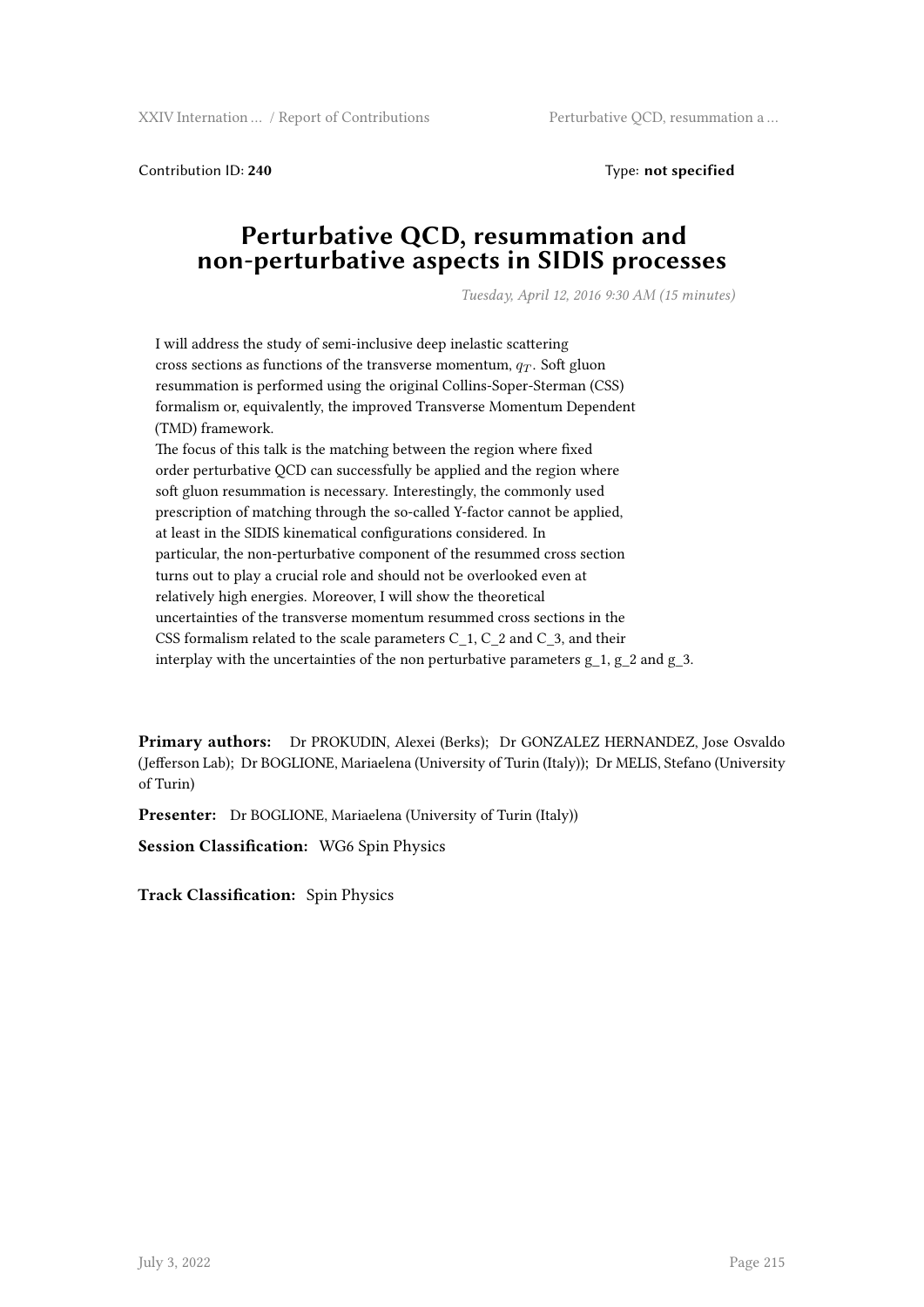Contribution ID: 241 **Type: not specified** 

# **The LHeC project and detector**

*Tuesday, April 12, 2016 4:53 PM (25 minutes)*

The Large Hadron Electron Collider is the proposal of an upgrade of the LHC to study ep/eA collisions with a centre-of-mass energy in the TeV regime using an about 60 GeV electron beam. In the future, the lepton beams could be combined with the HE-LHC or FCC hadron beams, to study DIS at even higher energies. In this talk we will present an update of the status of the project, with emphasis on the accelerator development, the design of a demonstrator for the high-current multipass energy recovery concept and an overview on further developments towards an update of the 2012 LHeC Conceptual Design Report in the coming years.

**Primary author:** ARMESTO PEREZ, Nestor (Universidade de Santiago de Compostela, Spain)

**Presenter:** NEWMAN, Paul

**Session Classification:** WG7 Future Experiments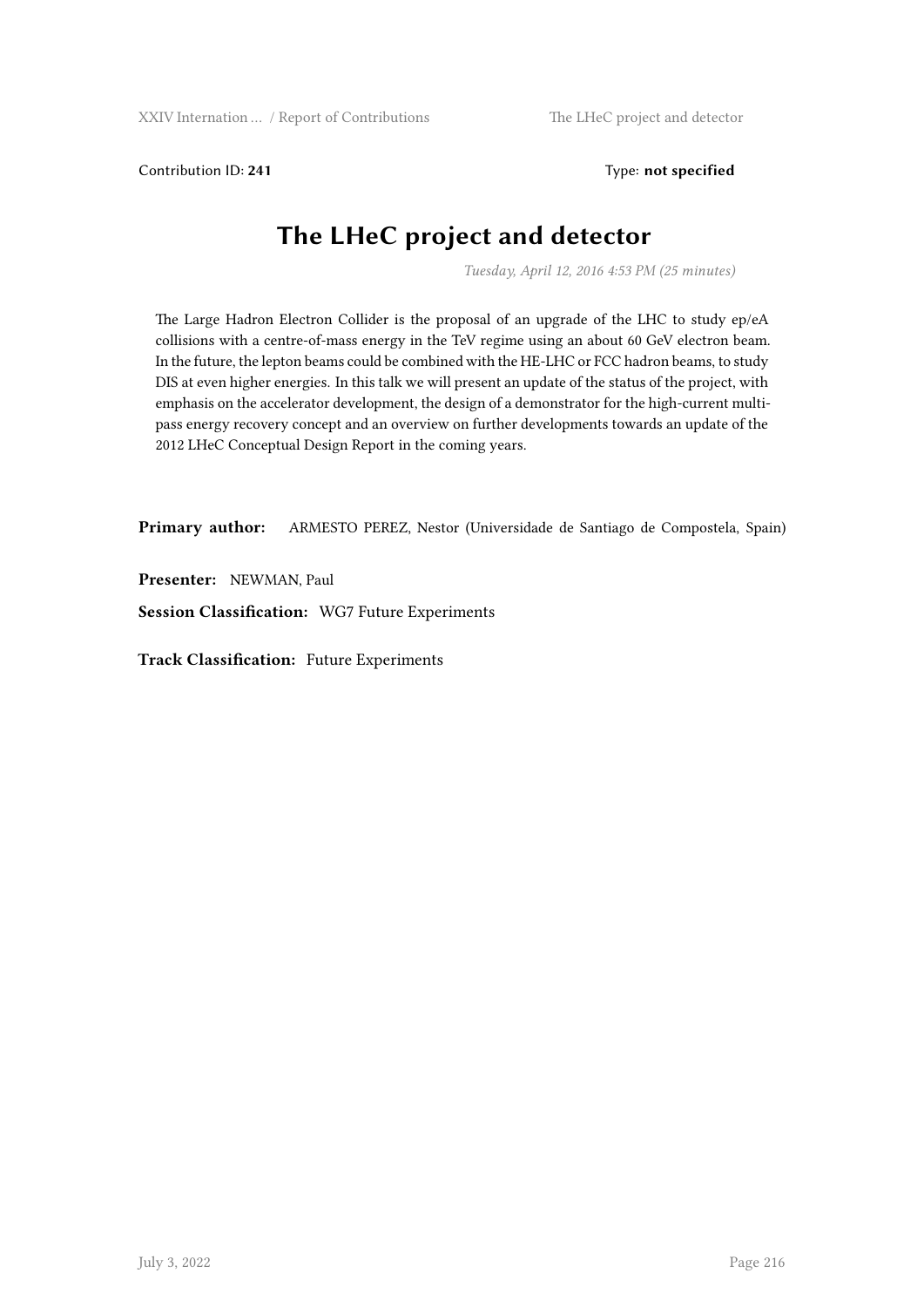Contribution ID: 242 Type: **not specified** 

# **A detector for energy-frontier DIS**

In this talk, the status of the design of a detector for studying energy-frontier DIS at the LHeC and the FCC-he will be presented. Its different parts will be discussed: interaction region, tracking, EM calorimeter, solenoid, hadronic calorimeter and muon detector. Besides, the software framework that is currently employed, developed within DD4HEP, will also be presented.

**Primary author:** ARMESTO PEREZ, Nestor (Universidade de Santiago de Compostela, Spain)

**Presenter:** ARMESTO PEREZ, Nestor (Universidade de Santiago de Compostela, Spain)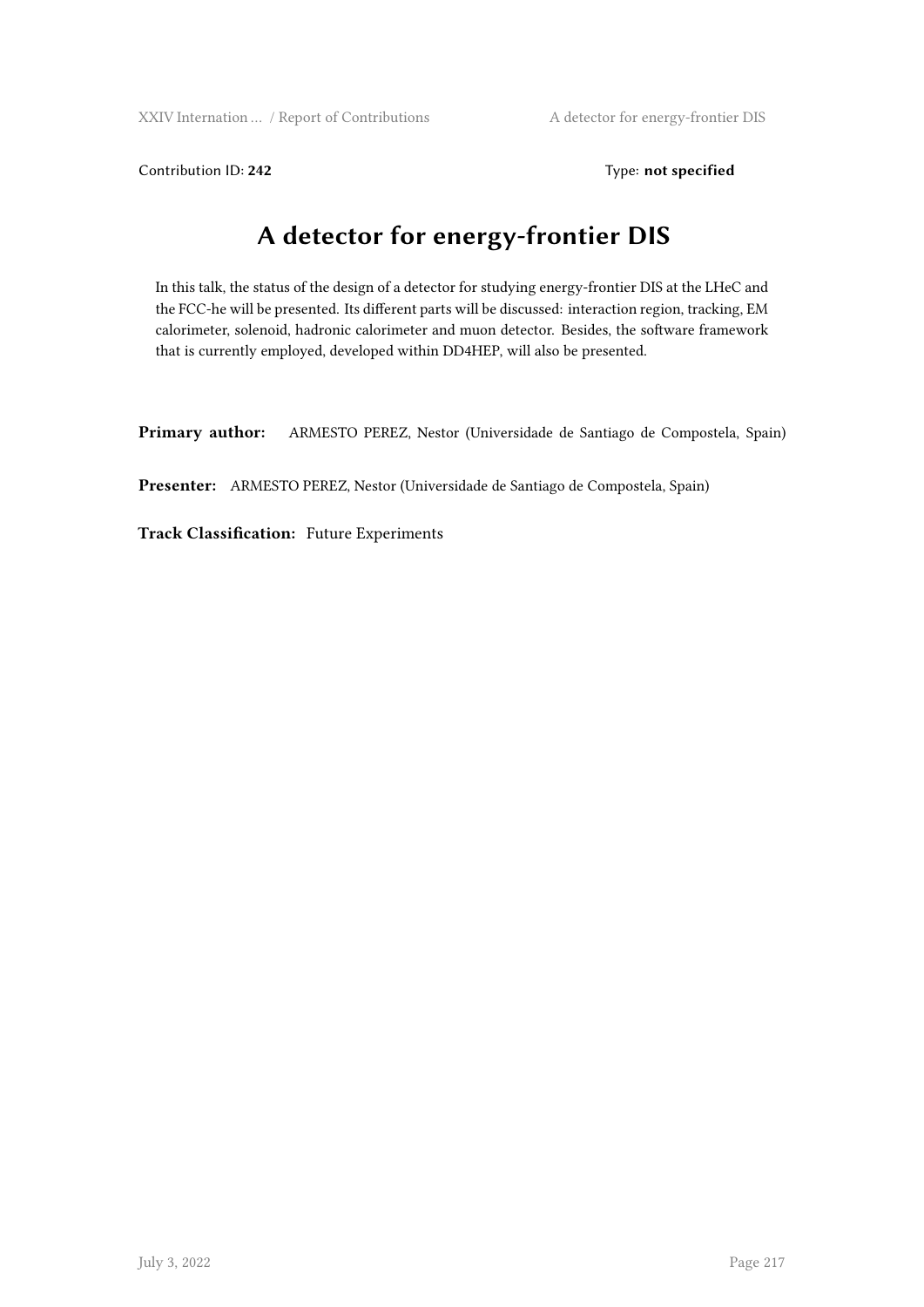Contribution ID: 243 Type: **not specified** 

### **PDF and** *alpha<sup>s</sup>* **determination at the LHeC and FCC-he**

*Tuesday, April 12, 2016 2:51 PM (20 minutes)*

An update is presented on the possibilities for precision QCD studies at the LHeC and the FCChe. Specifically, we will show recent results on the determination of nucleon PDFs with complete flavour decomposition and of the value of the strong coupling constant with per mille accuracy. The implications of such measurements on Higgs physics and on high mass BSM searches at the HL-LHC will be discussed.

**Primary author:** ARMESTO PEREZ, Nestor (Universidade de Santiago de Compostela, Spain)

**Presenter:** Prof. COOPER-SARKAR, Amanda (Oxford University)

**Session Classification:** WG1/WG7 joint session (PDF+future exp.)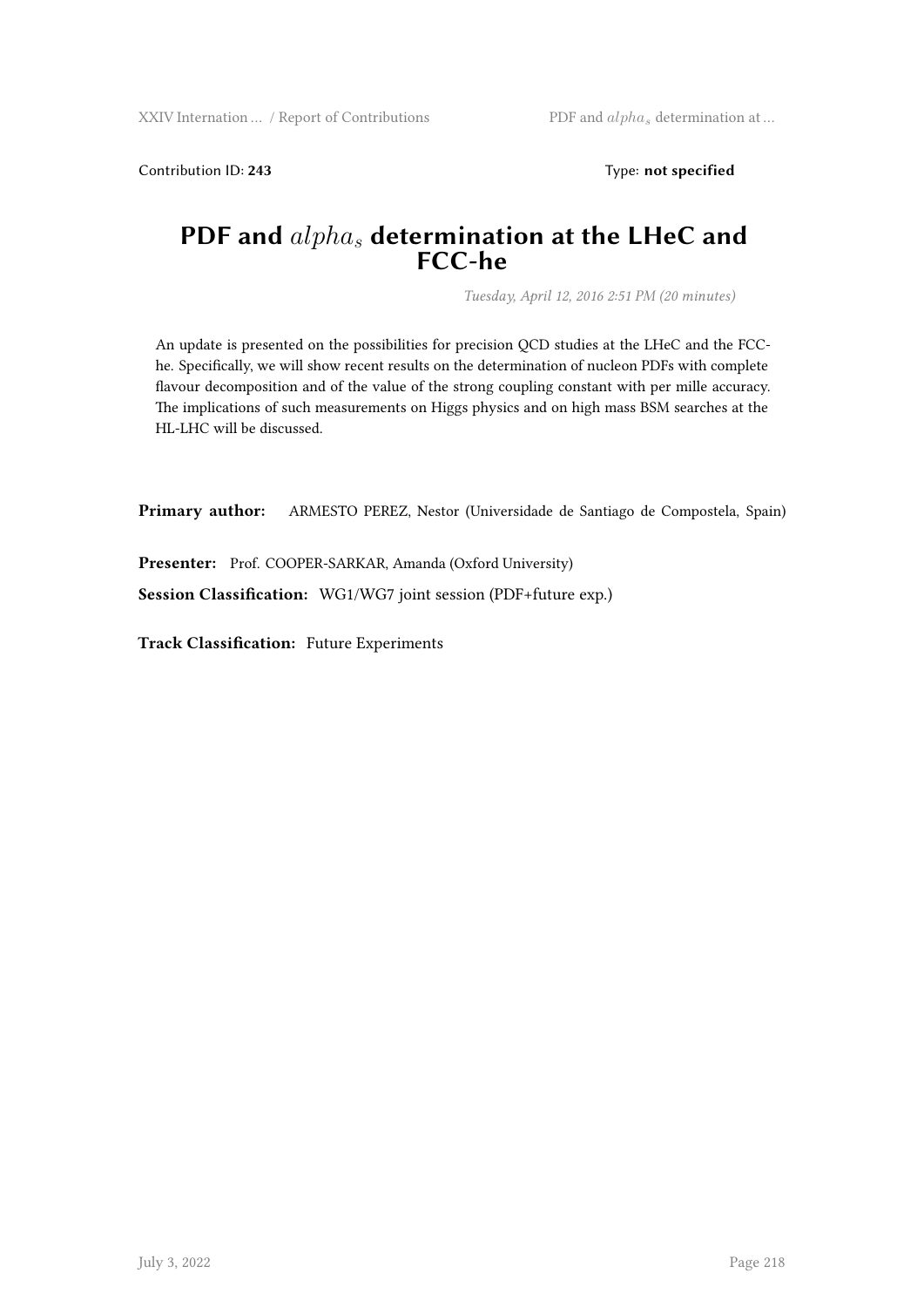Contribution ID: 246 Type: not specified

# **Small-x physics at the LHeC**

*Tuesday, April 12, 2016 6:08 PM (20 minutes)*

In this talk we will present a review on the possibilities for small-x studies at the LHeC and the FCChe. We focus on the possibilities of discriminating standard DGLAP approaches from resummation and saturation scenarios in inclusive, semi-inclusive and exclusive observables. We also discuss the opportunities for studying a totally new kinematic regime in diffractive production, and for analysing the 3D proton structure through different observables constraining GPDs.

**Primary author:** ARMESTO PEREZ, Nestor (Universidade de Santiago de Compostela, Spain)

**Presenter:** GWENLAN, Claire (Oxford)

**Session Classification:** WG7 Future Experiments

**Track Classification:** Small-x, Diffraction and Vector Mesons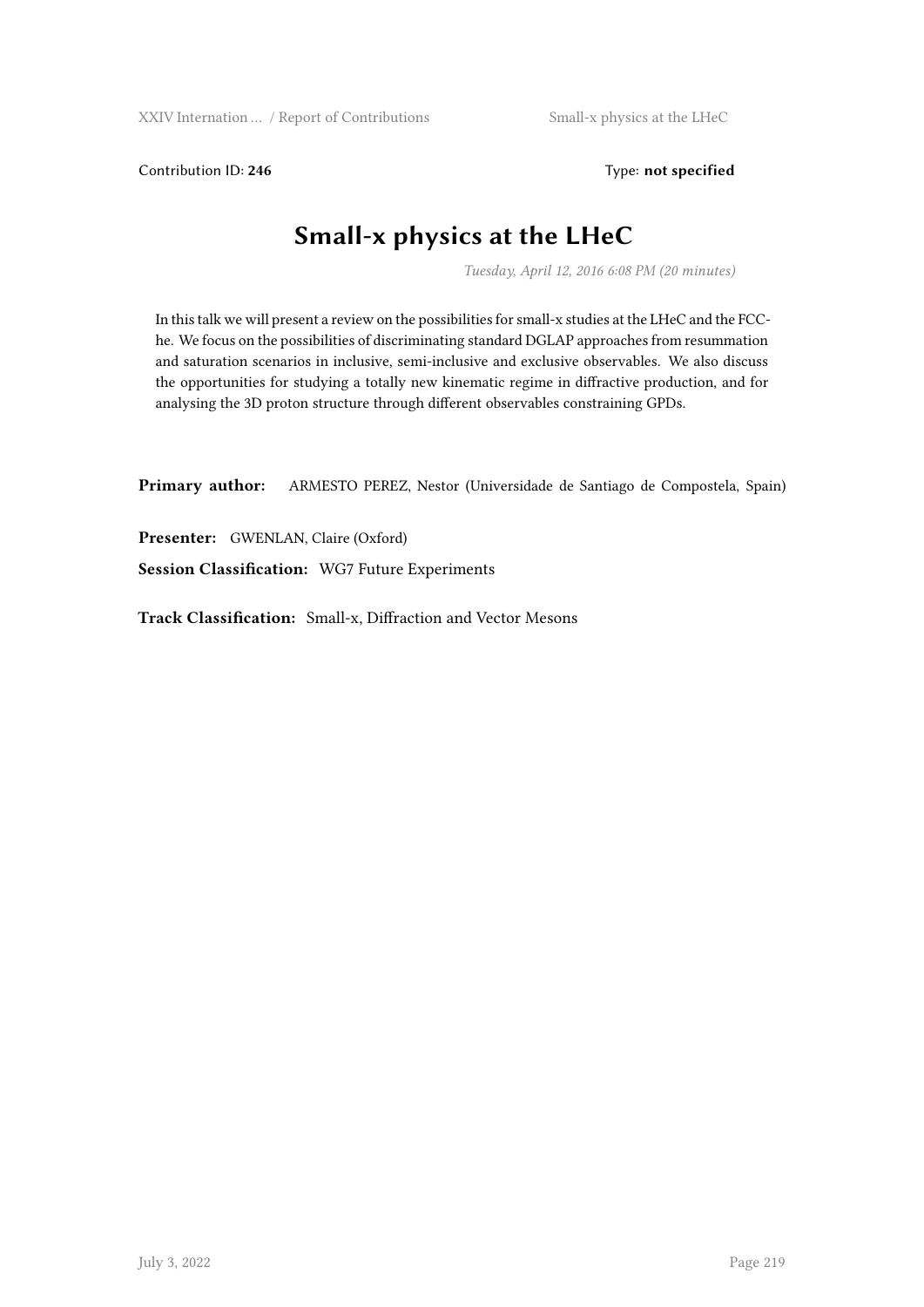Contribution ID: 247 Type: **not specified** 

# **eA physics at the LHeC**

*Tuesday, April 12, 2016 3:37 PM (20 minutes)*

In this talk we will present a review on the possibilities for nuclear studies at the LHeC and the FCC-he. We will show an update on the possibilities for a precise determination of nuclear PDFs, and their complete unfolding, in a kinematic region never explored before in DIS. We will also discuss diffractive and exclusive observables and the possibilities which these offer for constraining nuclear GPDs and for disentangling the relevance of non-linear dynamics in nuclei. Finally, we will show prospects for jet physics and for studies of QCD radiation in the nuclear medium, of relevance for ultra-relativistic heavy-ion collisions.

**Primary author:** ARMESTO PEREZ, Nestor (Universidade de Santiago de Compostela, Spain)

**Presenter:** Dr HELENIUS, Ilkka (Lund University)

**Session Classification:** WG1/WG7 joint session (PDF+future exp.)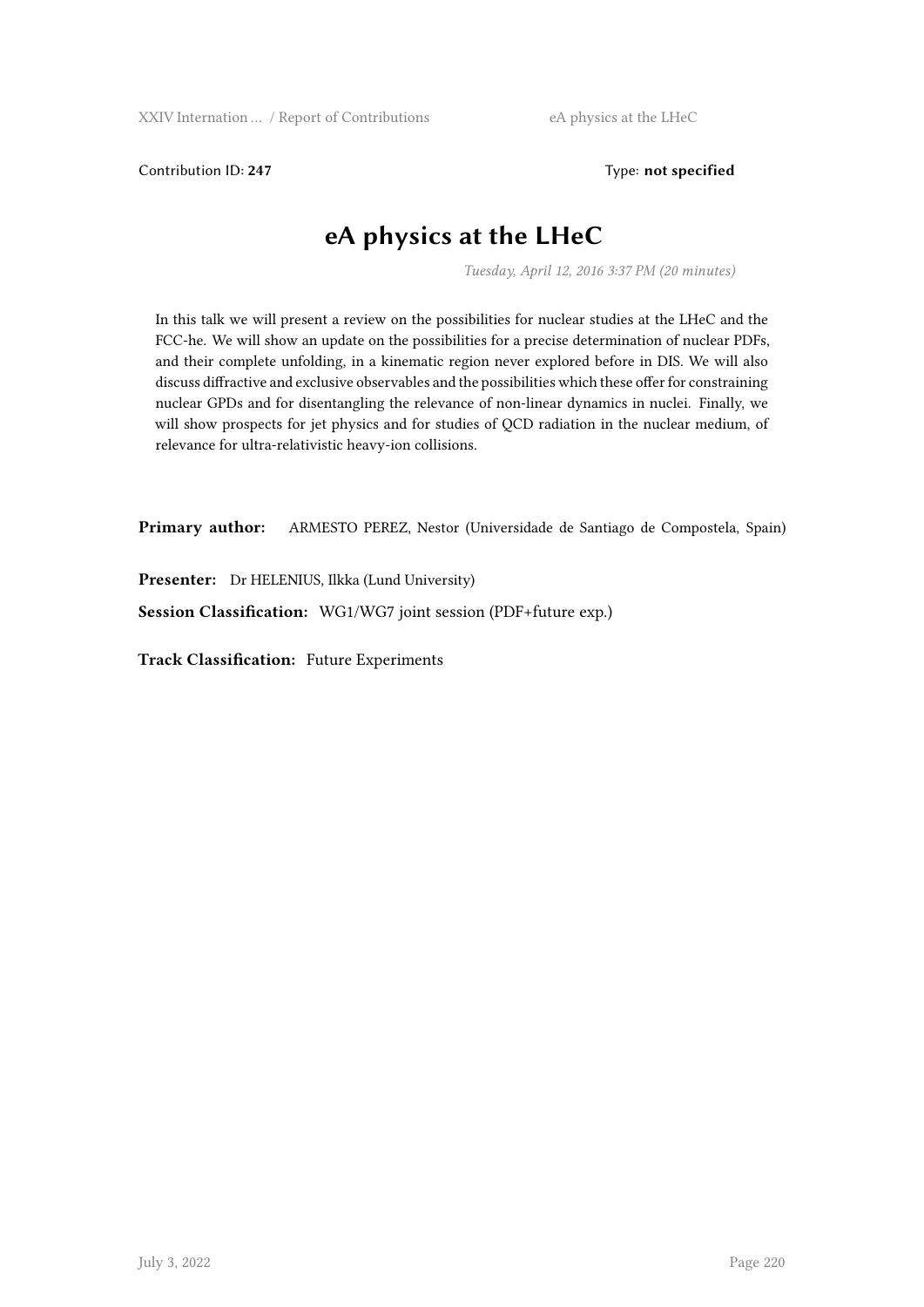Contribution ID: 248 Type: **not specified** 

### **Cancellation of Glauber gluon exchange in the double Drell-Yan process**

*Thursday, April 14, 2016 10:05 AM (20 minutes)*

An essential part of any factorisation proof is the demonstration that the exchange of Glauber gluons cancels for the considered observable. In this talk I will show that this can be done for the double Drell-Yan process (the double parton scattering process in which a pair of electroweak gauge bosons is produced), both for the integrated cross section and for the cross section differential in the boson transverse momenta.

**Primary authors:** Prof. SCHAFER, Andreas (Regensburg University); Mr OSTERMEIER, Daniel (Regensburg University); Dr GAUNT, Jonathan (Nikhef and VU); Dr DIEHL, Markus (DESY); Mr PLOESSL, Peter (Regensburg University)

**Presenter:** Dr GAUNT, Jonathan (Nikhef and VU)

**Session Classification:** WG2 QCD and Hadronic Final States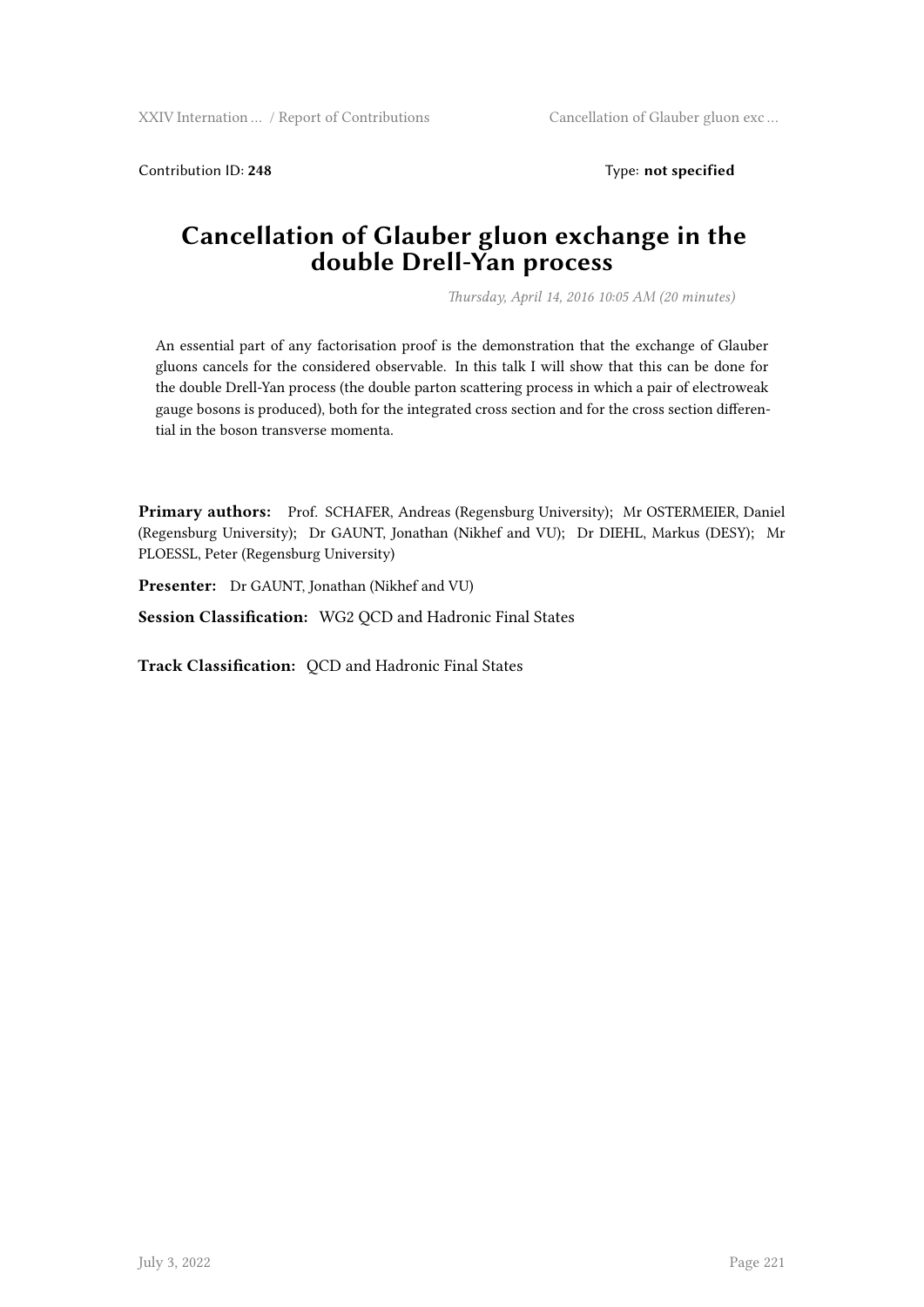XXIV Internation ... / Report of Contributions Understanding Jets in HI Collisions

Contribution ID: 250 Type: **not specified** 

# **Understanding Jets in HI Collisions**

*Tuesday, April 12, 2016 11:24 AM (20 minutes)*

Review of MC for heavy ions.

**Primary author:** Dr ZAPP, Korinna (CERN) **Presenter:** Dr ZAPP, Korinna (CERN) **Session Classification:** WG2 QCD and Hadronic Final States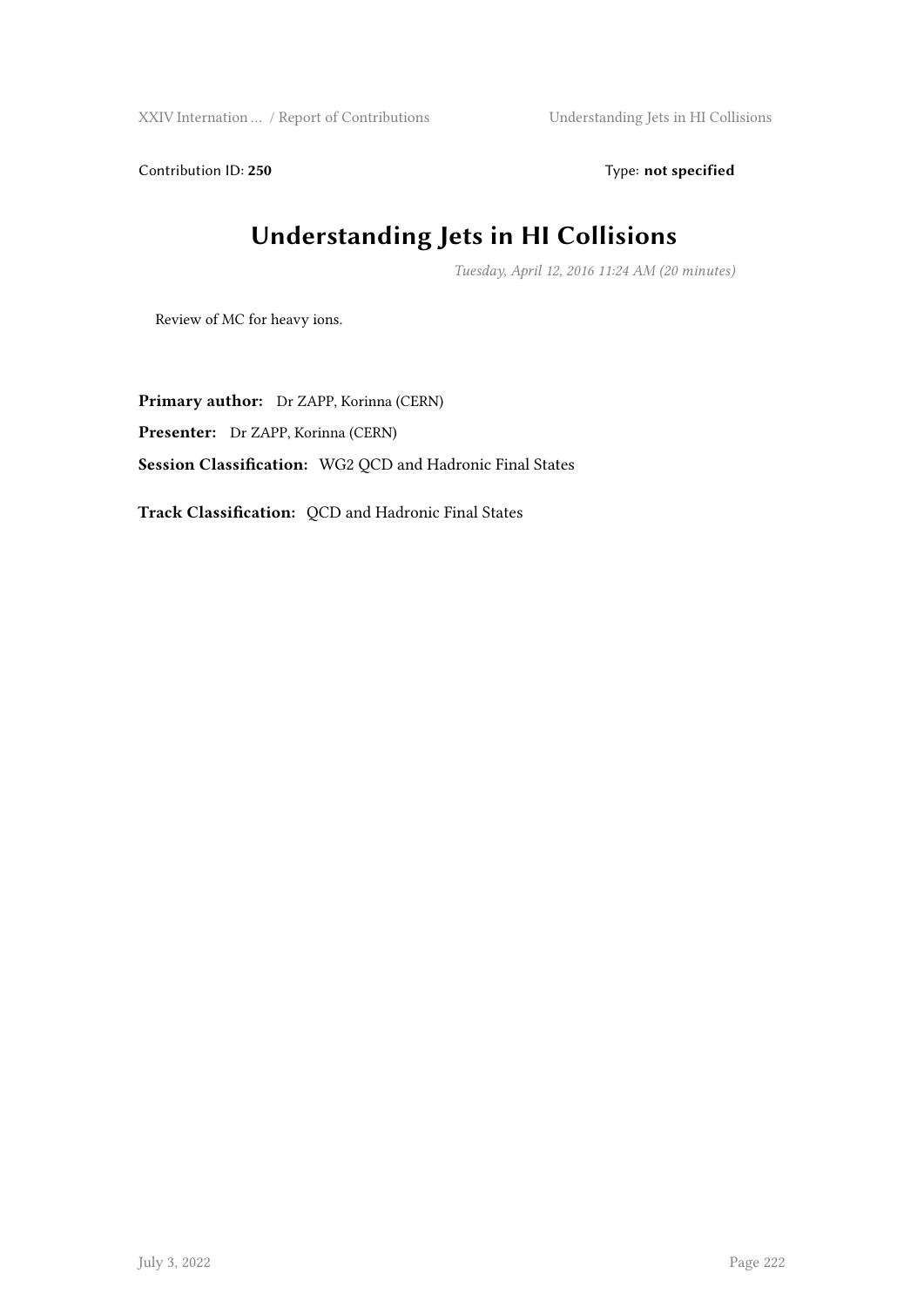XXIV Internation ... / Report of Contributions Hadronisation Models and Colour ...

Contribution ID: 251 Type: **not specified** 

# **Hadronisation Models and Colour Reconnection**

*Tuesday, April 12, 2016 8:45 AM (25 minutes)*

Review of hadronisation models.

**Primary author:** Mr BIERLICH, Christian **Session Classification:** WG2 QCD and Hadronic Final States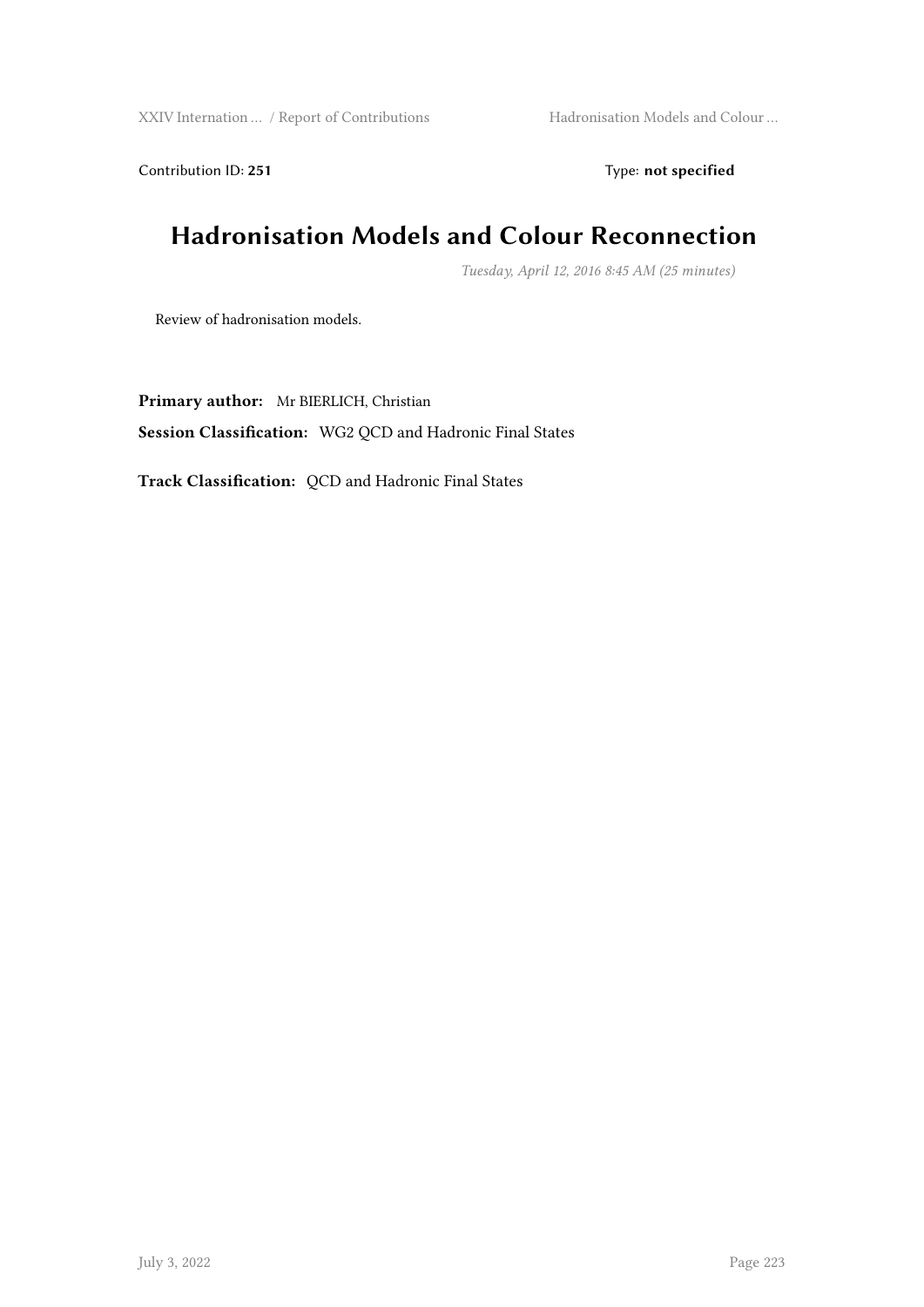Contribution ID: 252 Type: **not specified** 

### **Recent development in parton shower multijet merging**

*Wednesday, April 13, 2016 2:20 PM (25 minutes)*

Review of multijet merging.

**Primary author:** Dr BELLM, Johannes (IPPP, Durham Unviversity) **Presenter:** Dr BELLM, Johannes (IPPP, Durham Unviversity) **Session Classification:** WG2 QCD and Hadronic Final States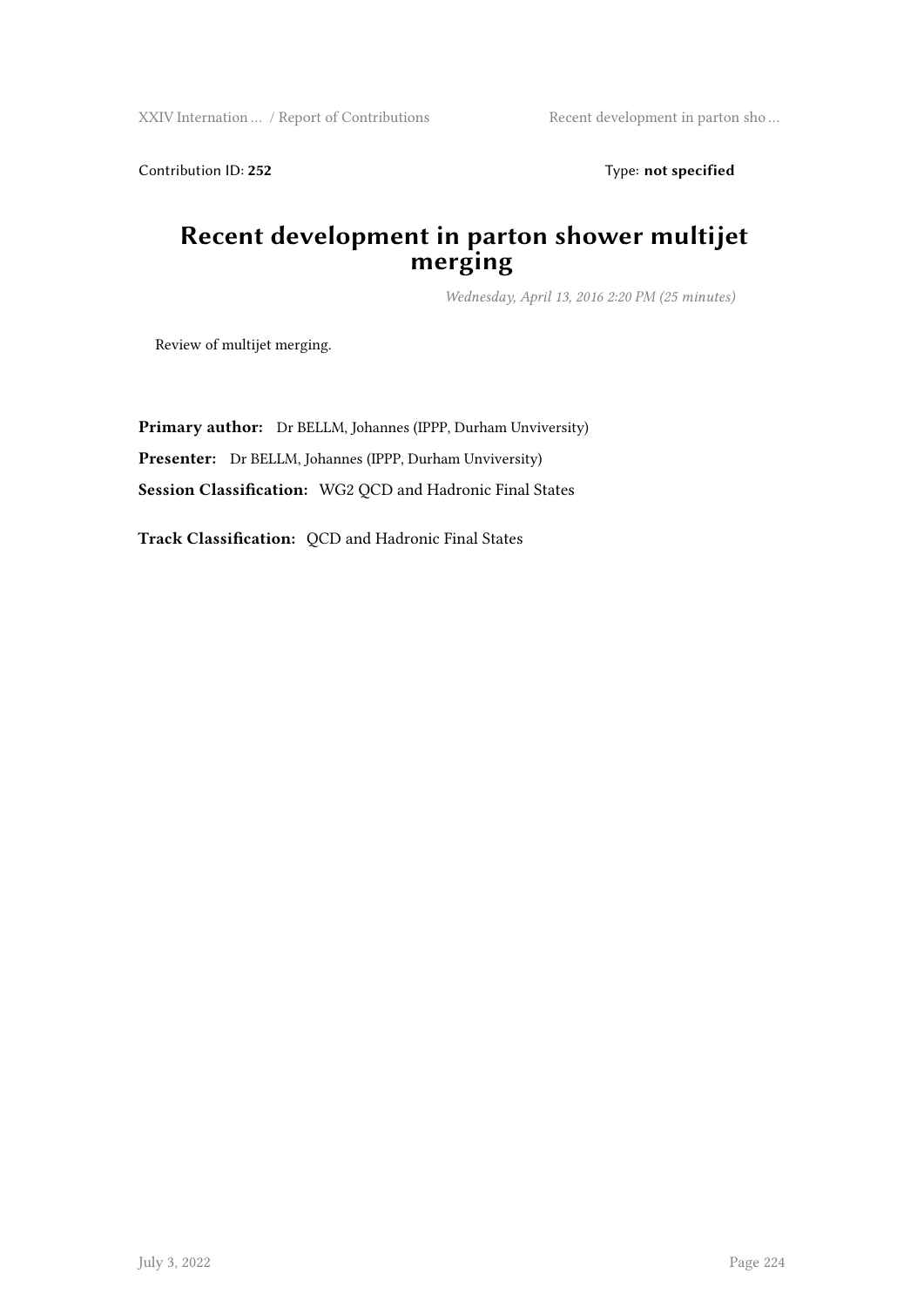Contribution ID: 253 Type: **not specified** 

### **Status and Perspectives of NNLO plus Parton Shower Matching**

*Wednesday, April 13, 2016 11:00 AM (25 minutes)*

Review of NNLO+PS

**Primary author:** Dr ALIOLI, Simone (CERN) **Presenter:** Dr ALIOLI, Simone (CERN) **Session Classification:** WG2 QCD and Hadronic Final States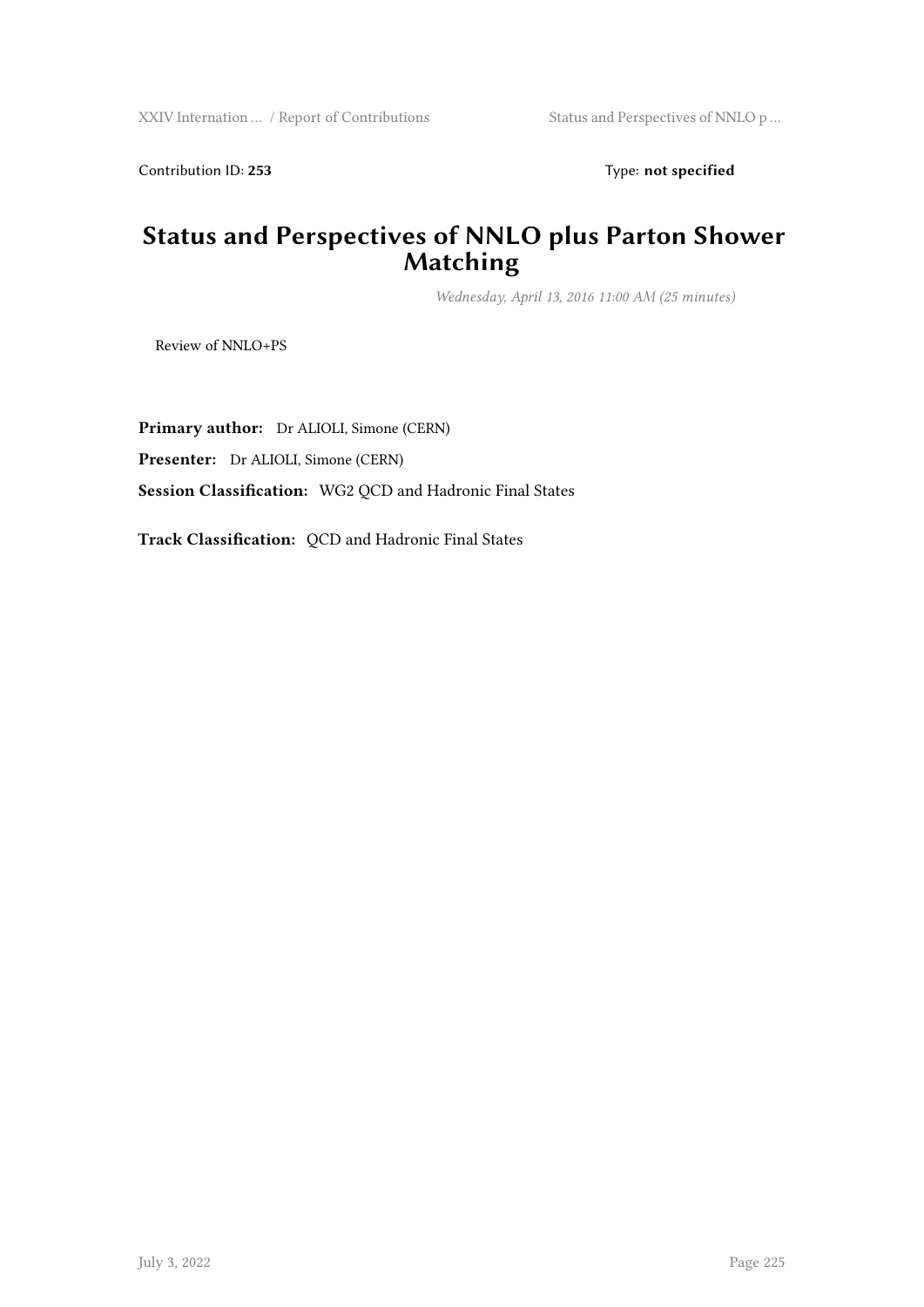XXIV Internation ... / Report of Contributions New Insights into Coloumb Gluons

Contribution ID: 254 Type: **not specified** 

# **New Insights into Coloumb Gluons**

*Wednesday, April 13, 2016 5:00 PM (20 minutes)*

Coloumb gluons and ordering variable.

**Primary author:** Dr ANGELES MARTINEZ, Rene (University of Manchester) **Presenter:** Dr ANGELES MARTINEZ, Rene (University of Manchester) **Session Classification:** WG2 QCD and Hadronic Final States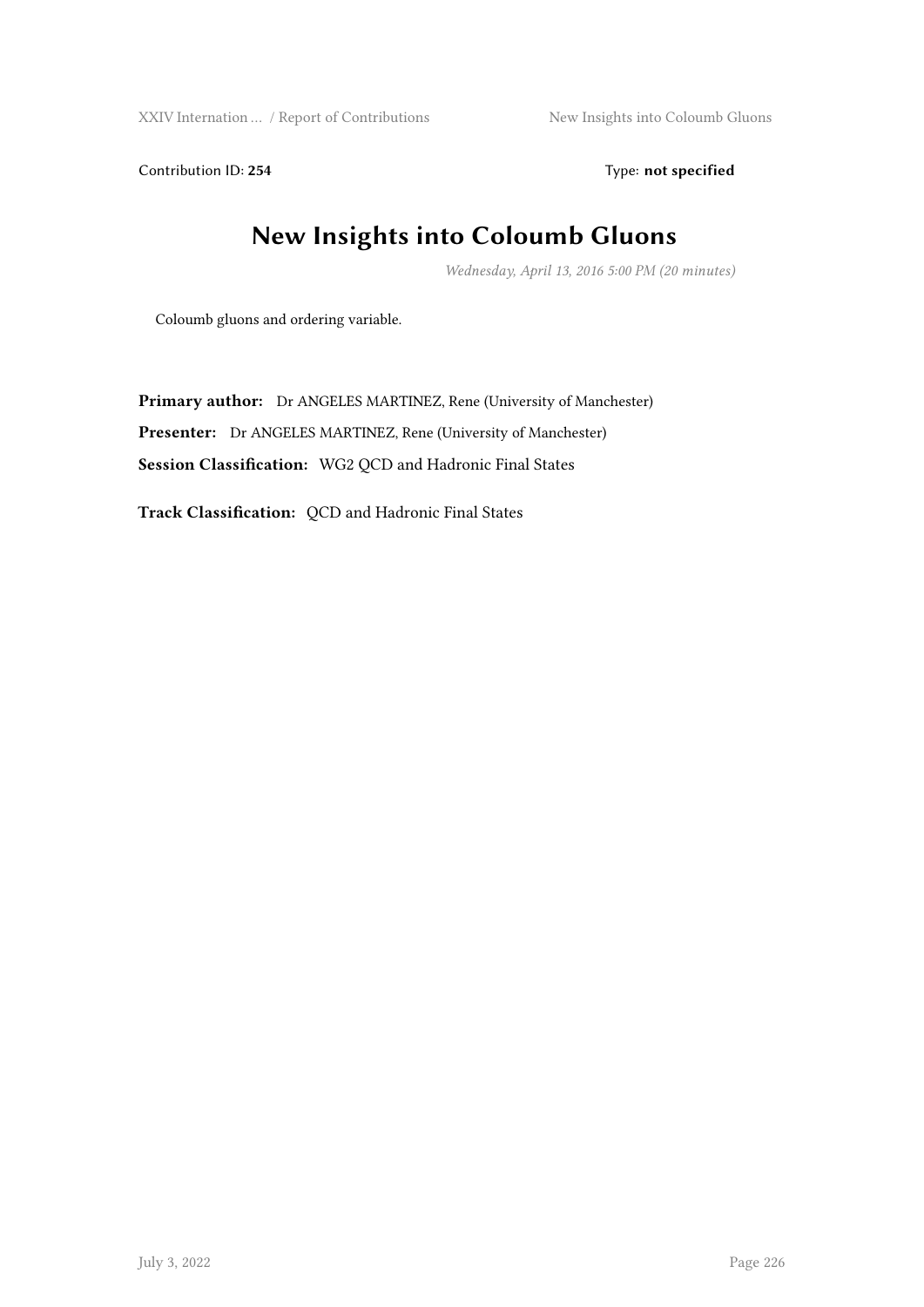XXIV Internation ... / Report of Contributions The new ABM16 PDFs

Contribution ID: 255 Type: **not specified** 

## **The new ABM16 PDFs**

*Tuesday, April 12, 2016 11:20 AM (15 minutes)*

A new update of the ABM PDFs is presented, which, among other data, includes the new combined HERA DIS data from run II.

**Primary author:** ALEKHIN, Sergey (UHH)

**Presenters:** ALEKHIN, Sergey (UHH); Dr ALEKHIN, Sergey (Institute for High Energy Physics (Protvino, Russia)); Dr ALEKHIN, Sergey (Universität Hamburg); ALEKHIN, Sergey (DESY)

**Session Classification:** WG1 Structure Functions and Parton Densities

**Track Classification:** Structure Functions and Parton Densities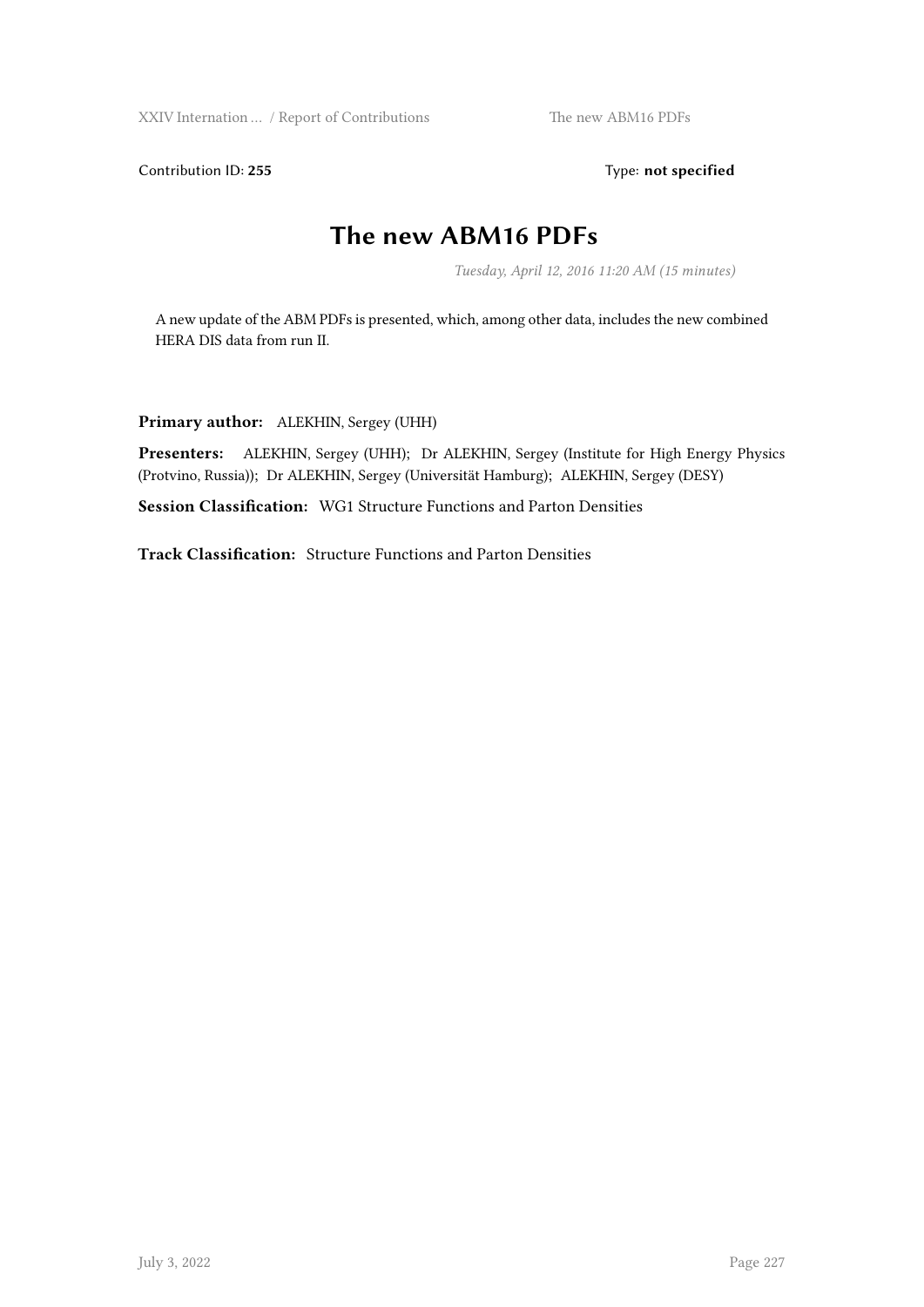Contribution ID: **256** Type: **not specified**

### **Double gluon distribution from the single gluon distribution**

*Wednesday, April 13, 2016 10:00 AM (15 minutes)*

Multi parton distribution functions (MPDs) are interesting in view of the study of Multi Parton Interactions in hadron-hadron collisions.

We use the Stirgling-Gaunt sum rules to construct explicitly an initial condition for the double gluon distribution function starting from the known MSTW form of the single gluon distribution function. The result is parameter free. We also consider the evolution of the distribution function with a hard scale numerically and discuss the perspective for the extension of the results to the quark sector.

**Primary authors:** STASTO, Anna (The Pennsylvania State University); LEWANDOWSKA, Emilia (Institute of Nuclear Physics, PAN, Cracow); GOLEC-BIERNAT, Krzysztof (Institue of Nuclear Physics, Polish Academy of Sciences); SERINO, Mirko (Institute of Nuclear Physics, PAN, Cracow); ZACHARY, Snyder (University of Colorado at Boulder)

**Presenter:** SERINO, Mirko (Institute of Nuclear Physics, PAN, Cracow)

**Session Classification:** WG1 Structure Functions and Parton Densities

**Track Classification:** Structure Functions and Parton Densities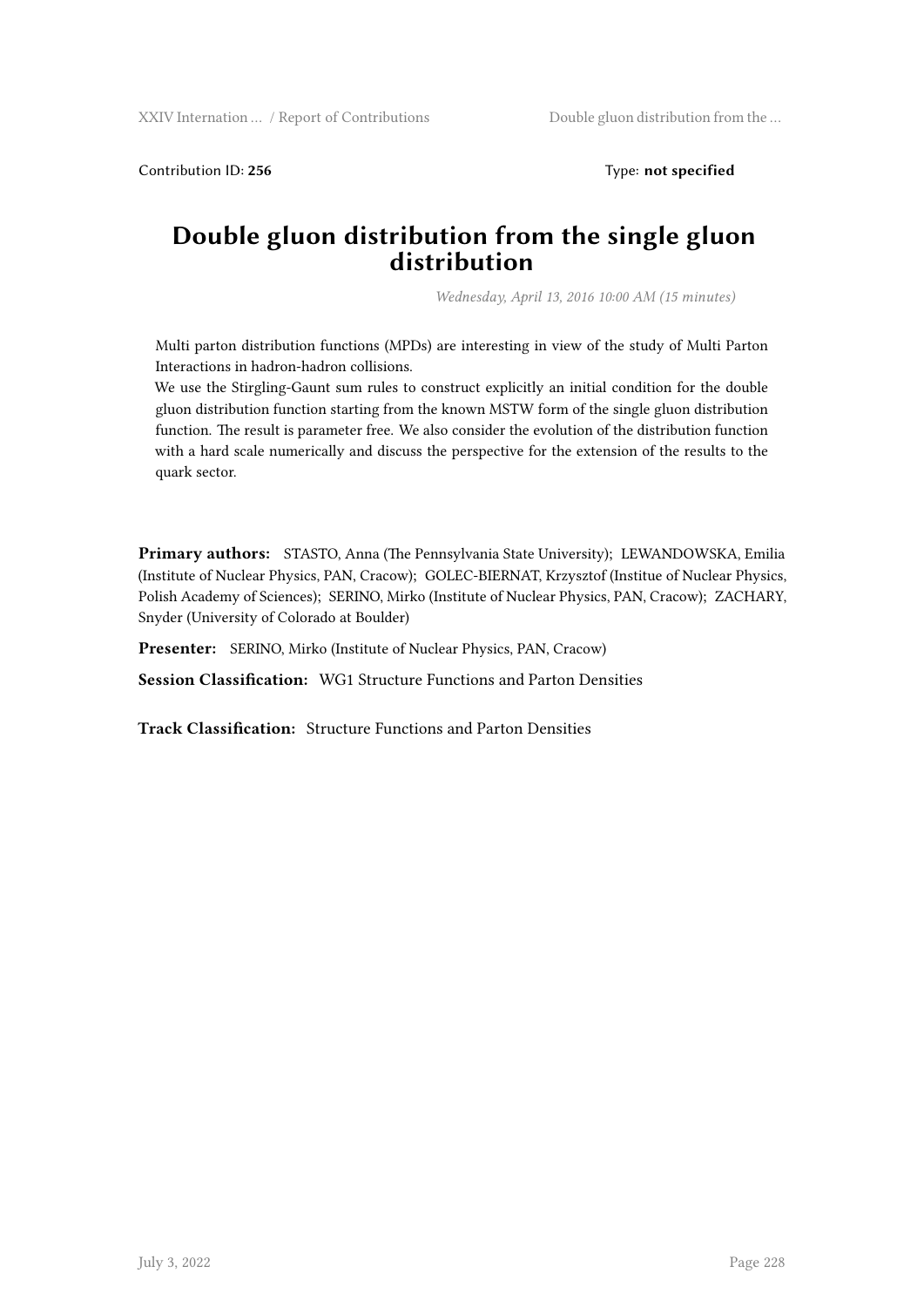XXIV Internation ... / Report of Contributions Parton shower development

Contribution ID: 257 Type: **not specified** 

# **Parton shower development**

*Wednesday, April 13, 2016 4:30 PM (25 minutes)*

Review of recent development in parton showers.

**Primary author:** Dr NAGY, Zoltan (DESY Theory Group) **Presenter:** Dr NAGY, Zoltan (DESY Theory Group) **Session Classification:** WG2 QCD and Hadronic Final States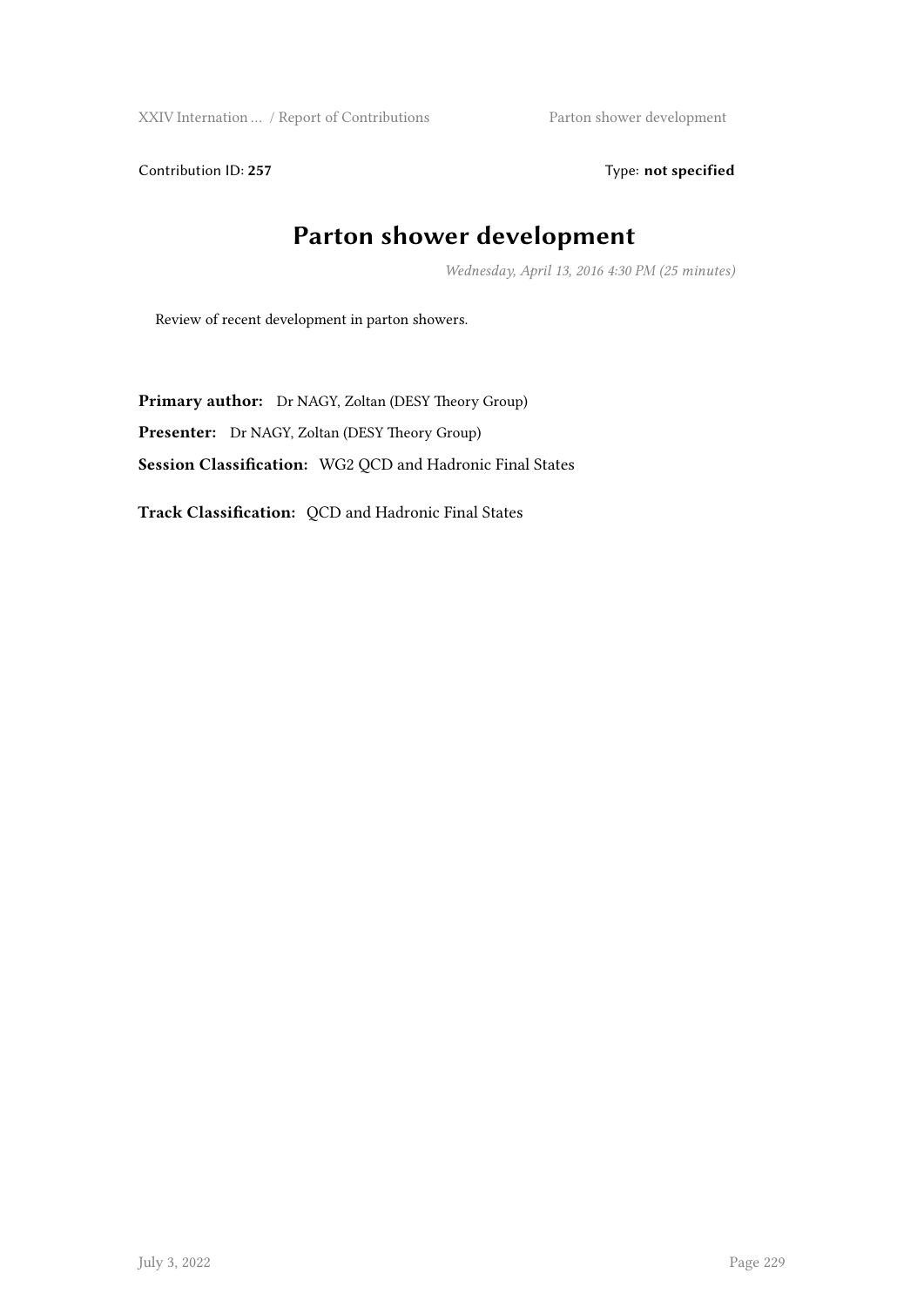Contribution ID: **258** Type: **not specified**

#### **Searches for diboson resonances with the ATLAS detector at the LHC**

*Tuesday, April 12, 2016 3:30 PM (15 minutes)*

Resonant production of two bosons (gammagamma, VV, VH and HH) is a clear hint for physics beyond the Standard Model, potentially related to the nature of electroweak symmetry breaking mechanism in the SM. Searches for diboson resonances have been performed in gammagamma and in final states with different numbers of leptons and jets including cases where the two jets are merged into one because of the large boost. ATLAS searches for diboson resonances with LHC Run 2 data at 13 TeV are summarized in this talk.

**Primary author:** Prof. ORESTANO, Domizia (Roma Tre University and INFN)

**Presenter:** BUESCHER, Daniel (Uni Freiburg)

**Session Classification:** WG3 Electroweak Physics and Beyond the Standard Model

**Track Classification:** Electroweak Physics and Beyond the Standard Model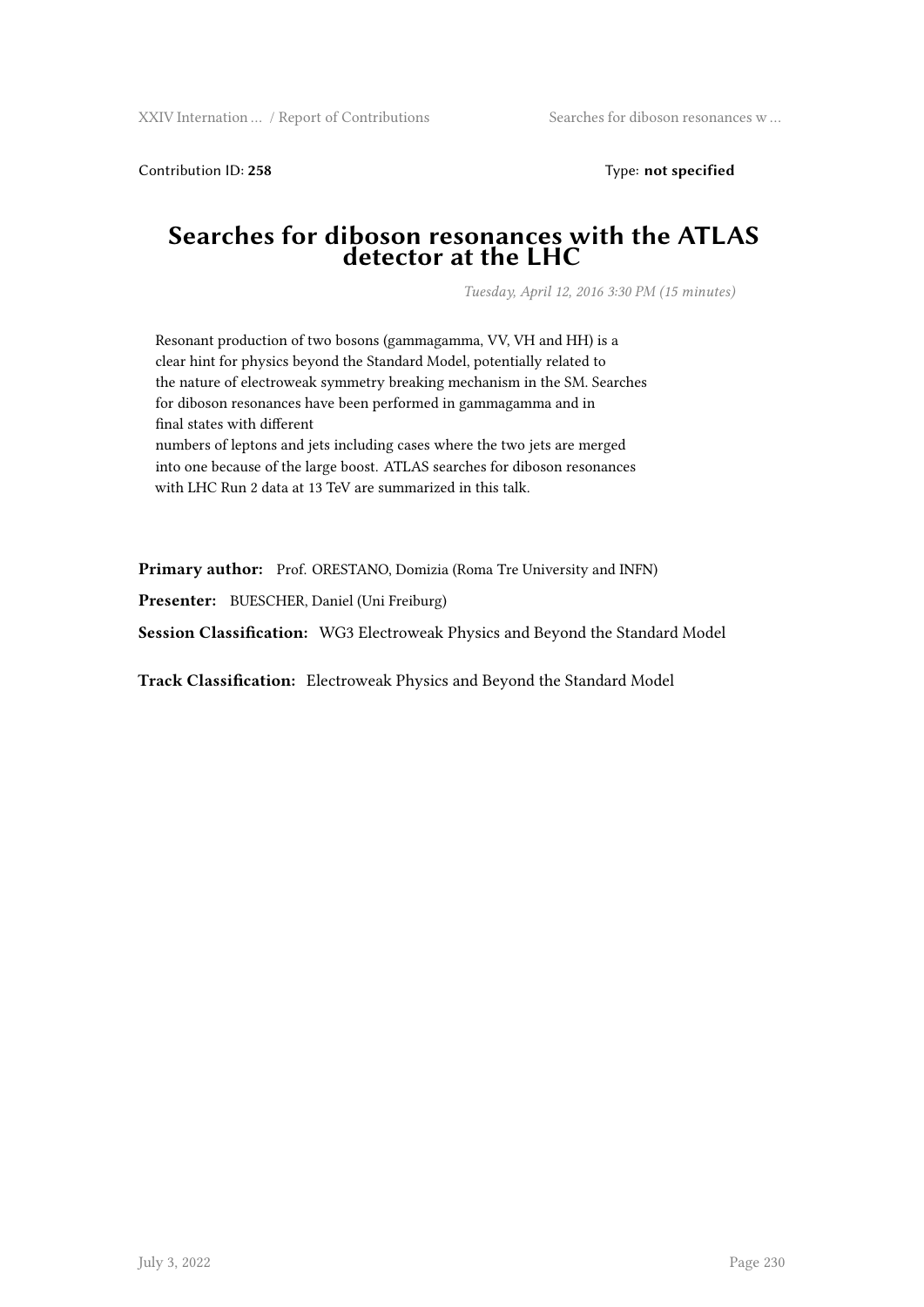Contribution ID: **259** Type: **not specified**

# **A dedicated eRHIC detector design**

*Wednesday, April 13, 2016 11:00 AM (20 minutes)*

The 2015 Long Range Plan for Nuclear Science in the US recommended a high-energy high-luminosity polarized Electron-Ion Collider

as the highest priority for new facility construction following the completion of presently ongoing projects. The main physics topics to be explored at this new facility are (i) the polarized sea quark and gluon

distributions in the nucleon, (ii) QCD dynamics of the low-x, high density gluon regime, (iii) hadronization in the vacuum and the nuclear medium [1]. One of the considered construction options is the addition of a high-energy polarized electron beam to the existing RHIC hadron machine, converting it into an Electron-Ion Collider (eRHIC) [2]. A dedicated eRHIC detector, designed to efficiently register and identify deep inelastic electron scattering (DIS) processes in a wide range of center-of-mass energies available with the new collider is one of the key elements of such an upgrade. The progress on the detector design work will be shown, and the new simulation results will be presented.

[1] A. Accardi et al., ``Electron Ion Collider: The Next QCD Frontier - Understanding the glue arXiv:1212.1701v3 (2014).

[2] E.C. Aschenauer et al., ``eRHIC design study (An Electron-Ion Collider at BNL)'', arXiv:140

**Primary author:** Dr KISELEV, Alexander (Brookhaven National Lab)

**Presenter:** Dr KISELEV, Alexander (Brookhaven National Lab)

**Session Classification:** WG7 Future Experiments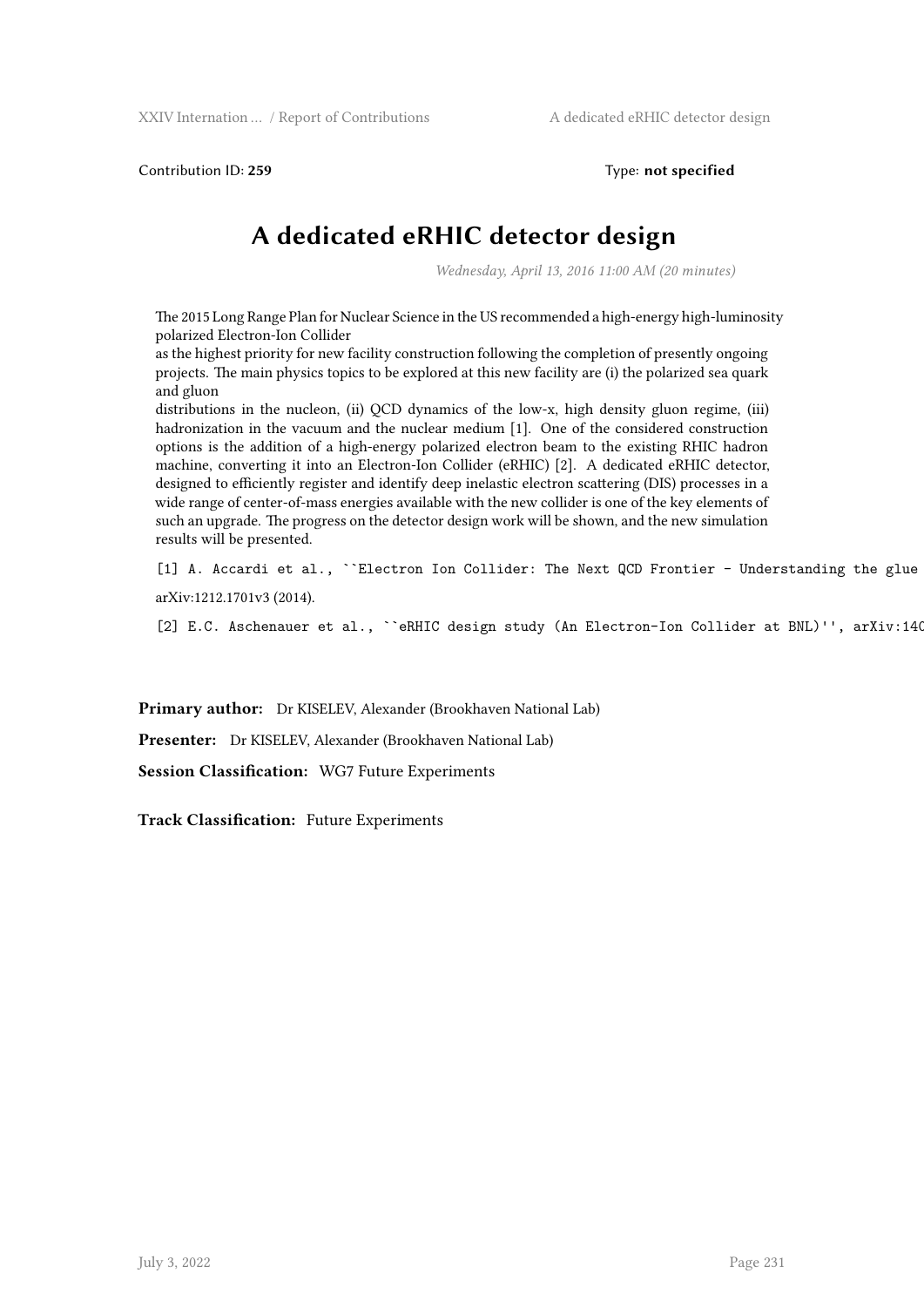Contribution ID: 260 Type: **not specified** 

# **Higgs physics at the LHeC and FCC-he**

*Tuesday, April 12, 2016 5:21 PM (20 minutes)*

In this talk, we review the possibilities for Higgs studies at the LHeC and the FCC-he. Specifically, we will show recent results on the determination of the  $H\to b\bar b$  coupling, and on the progress in the  $H \to c\bar{c}$ . We will then discuss the possibility to study at LHeC the coupling of Higgs to the 'dark sector. The final topic is HH production at FCC-he and the sensitivity to anomalous (=BSM) couplings.

**Primary author:** ARMESTO PEREZ, Nestor (Universidade de Santiago de Compostela, Spain)

**Presenter:** BEHNKE, Olaf (DESY)

**Session Classification:** WG7 Future Experiments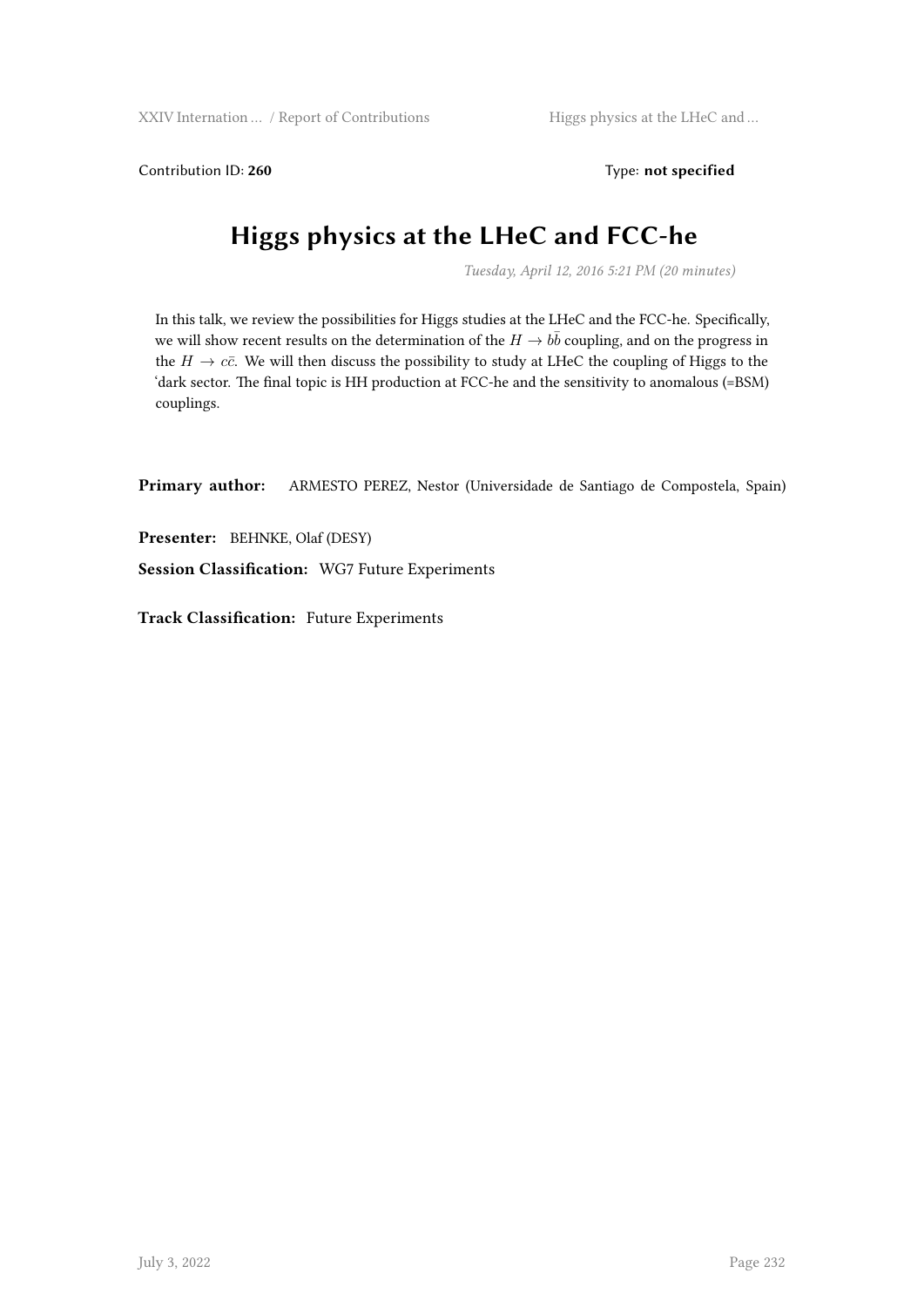Contribution ID: **261** Type: **not specified**

## **TMD Physics at 12-GeV Jefferson Lab with SoLID**

*Wednesday, April 13, 2016 3:39 PM (20 minutes)*

#### (for the SoLID Collaboration)

The Solenoidal Large Intensity Device (SoLID) has been proposed in Hall A at Jefferson Lab, which will fully utilize the great physics potential of the 12-GeV energy upgrade by combining high luminosities and large acceptance. Three of five highly-rated approved experiments are the semiinclusive deep inelastic scatterings (SIDIS) of 11 GeV and 8.8 GeV electron beams on transversely and longitudinally polarized 3He targets and a transversely polarized proton target with detection of charged pions and electrons in coincidence to study the transverse momentum dependent parton distributions (TMDs). The SoLID SIDIS experiment will provide 4-d (x, z, Q2, PT) mappings of Sivers, Collins, pretzelostiy and worm-gear asymmetries in the valence quark region with high precision. In this talk, we will present the expected physics results from SoLID SIDIS measurements on TMD extractions, transversity distributions, and the tensor charge of u and d quarks. The constraint on quark electric dipole moments (EDMs) with the tensor charge measurement and neutron EDM experiments will also be discussed. This work is supported in part by the US Department of Energy under contract numbers DE-FG02-03ER41231 and by the Duke Kunshan University.

**Primary author:** Dr LIU, Tianbo (Duke University and DKU) **Presenter:** Dr LIU, Tianbo (Duke University and DKU) **Session Classification:** WG6/WG7 joint session (spin+future exp.)

**Track Classification:** Spin Physics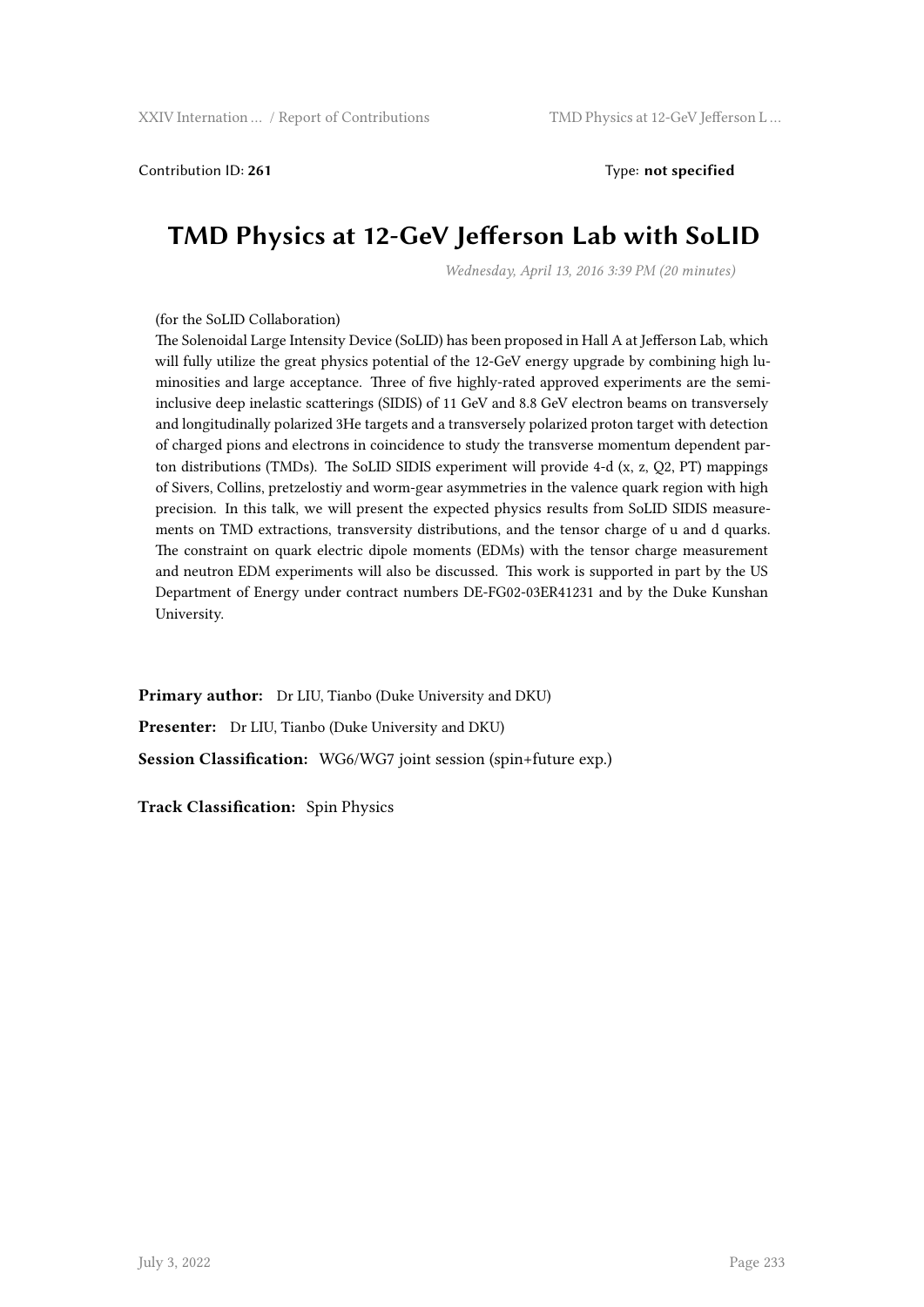Contribution ID: **262** Type: **not specified**

# **Studying quasi-real photon structure at EIC**

*Thursday, April 14, 2016 11:23 AM (20 minutes)*

A future Electron-Ion Collider (EIC) facility will deliver electron-nucleon luminosity of 10^33 $\boxtimes$ - $10^{\circ}34$ cm $\mathbb{Z}^{\wedge}$ -2sec $\mathbb{Z}^{\wedge}$ -1 for collisions of polarized electron and protons and heavy ions over a wide range in center-of-mass energies (40 GeV to 145 GeV). One of its promising physics programs is to study the partonic structure of quasi-real photons. By utilizing di-jet measurement in photoproduction events, one can effectively access the underlying parton dynamics of the photon through the selection of the resolved photon components. In this talk, we discuss the feasibility of a di-jet cross section measurement as a function of the jet transverse momentum and tagging resolved photon processes at an EIC. First studies show that the behavior of parton distributions in photon can be well studied at an EIC. The possibility to distinguish between jets originating from gluons and from quarks is discussed to extract information regarding the gluon content in the photon. This work also enables further studies on polarized photon PDFs.

**Primary author:** Ms CHU, Xiaoxuan (Brookhaven National Lab)

**Presenter:** Ms CHU, Xiaoxuan (Brookhaven National Lab) **Session Classification:** WG7 Future Experiments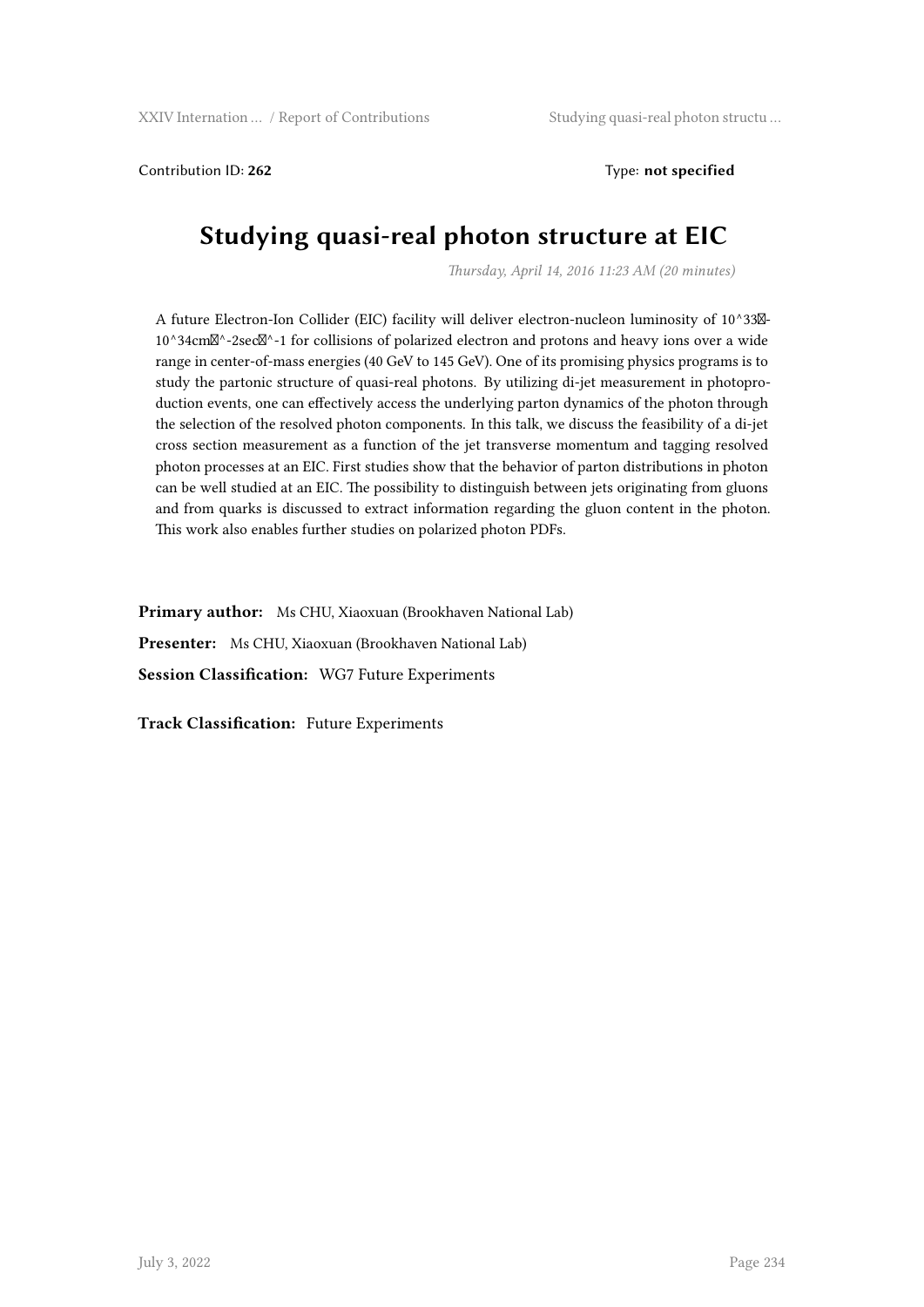Contribution ID: **263** Type: **not specified**

#### **Relation between the on-shell and** MS **mass at four loops**

*Wednesday, April 13, 2016 11:00 AM (15 minutes)*

In this talk the relation between heavy quark masses defined in the on-shell and  $\overline{\text{MS}}$  scheme is discussed at four-loop order in QCD. Special emphasis is put on the top quark mass where the four-loop result is used to estimate the remaining renormalon uncertainty. The relation between the  $\overline{\text{MS}}$  and on-shell mass can also be used to establish precise relations between so-called threshold masses and the  $\overline{\rm MS}$  mass which has important applications both for bottom and top.

Primary author: Prof. STEINHAUSER, Matthias (KIT)

**Presenter:** Prof. STEINHAUSER, Matthias (KIT)

**Session Classification:** WG4 Heavy Flavours

**Track Classification:** Heavy Flavours (Charm, Beauty and Top)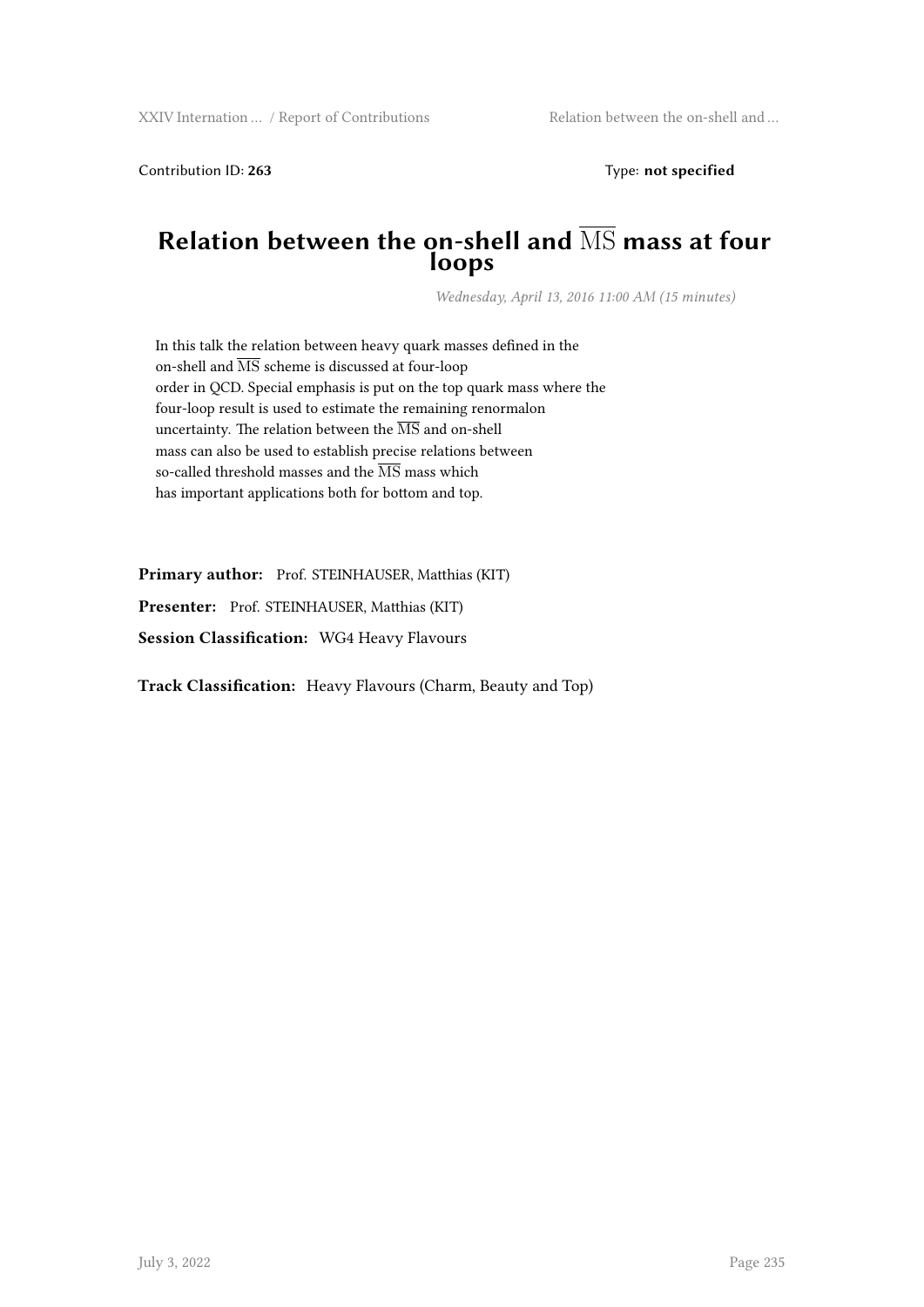Contribution ID: **264** Type: **not specified**

### **Single inclusive forward hadron production at next-to-leading order**

*Thursday, April 14, 2016 10:00 AM (15 minutes)*

We discuss single inclusive hadron production from a high energy quark scattering off a strong target color field in the Color Glass Condensate formalism. Recent calculations of this process at the next-to-leading order accuracy have led to negative cross sections at large transverse momenta. We identify the origin of this problem in an oversubtraction of the rapidity divergence into the Balitsky-Kovchegov evolution equation for the target. We propose a new way to implement the kinematical restriction on the emitted gluons to overcome this difficulty.

**Primary authors:** Dr DUCLOUE, Bertrand (University of Jyvaskyla); Dr LAPPI, Tuomas (University of Jyvaskyla); Dr ZHU, Yan (University of Jyvaskyla)

**Presenter:** Dr DUCLOUE, Bertrand (University of Jyvaskyla)

**Session Classification:** WG5 Small-x and Diffraction

**Track Classification:** Small-x, Diffraction and Vector Mesons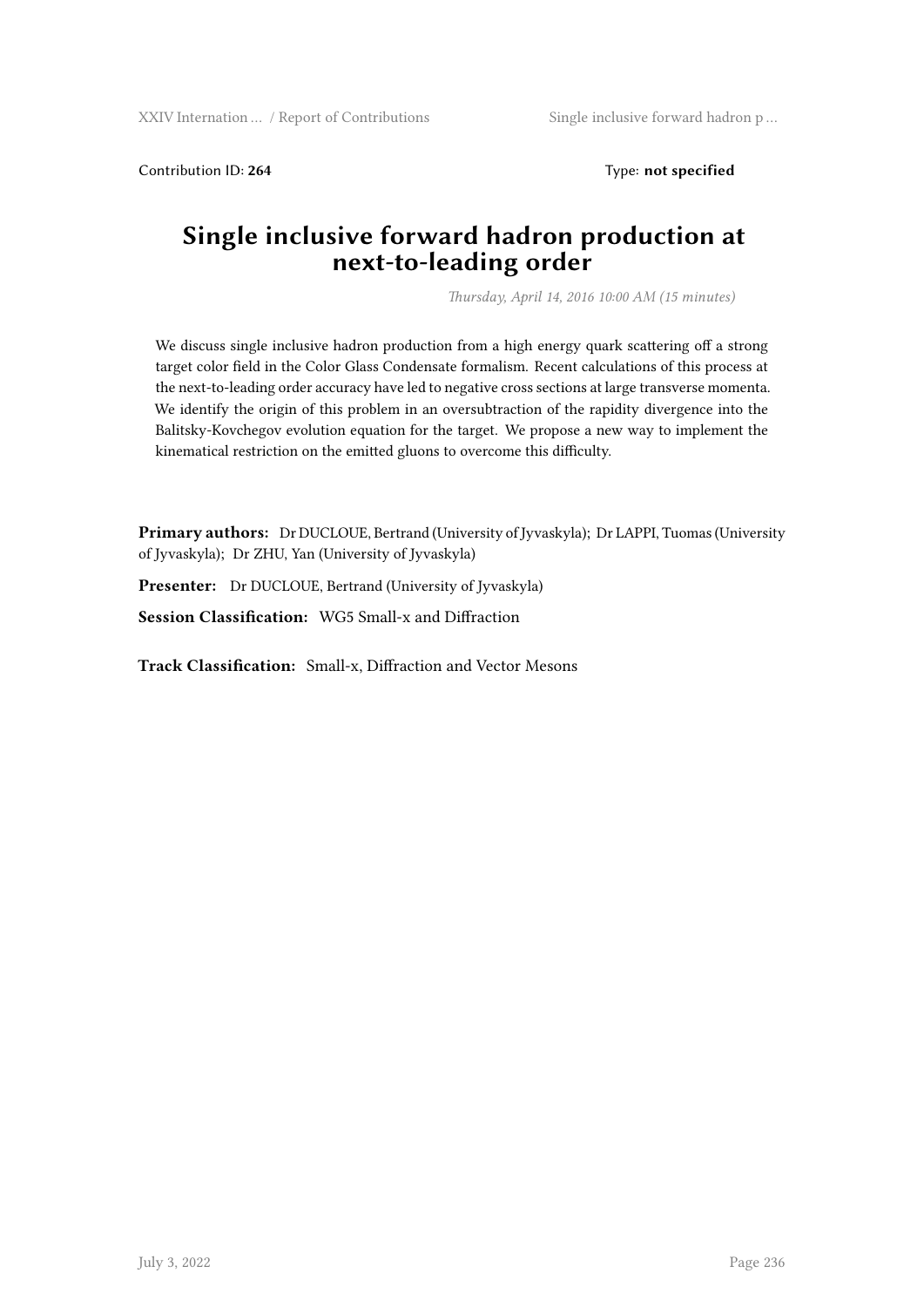XXIV Internation … / Report of Contributions Forward  $J/\psi$  production in high e …

Contribution ID: **265** Type: **not specified**

### **Forward** *J*/*ψ* **production in high energy proton-nucleus collisions**

*Wednesday, April 13, 2016 9:20 AM (15 minutes)*

Forward  $J/\psi$  production and suppression in high energy proton-nucleus collisions can be an important probe of gluon saturation. We study this process in the Color Glass Condensate framework and show that using the Glauber approach to extrapolate the dipole cross section of a proton to a nucleus leads to results closer to experimental data than previous calculations in this framework. We also investigate the centrality dependence of the nuclear suppression in this model and show a comparison of our results with recent LHC data.

**Primary authors:** Dr DUCLOUE, Bertrand (University of Jyvaskyla); Dr MANTYSAARI, Heikki (Brookhaven National Laboratory); Dr LAPPI, Tuomas (University of Jyvaskyla)

**Presenter:** Dr DUCLOUE, Bertrand (University of Jyvaskyla)

**Session Classification:** WG5 Small-x and Diffraction

**Track Classification:** Small-x, Diffraction and Vector Mesons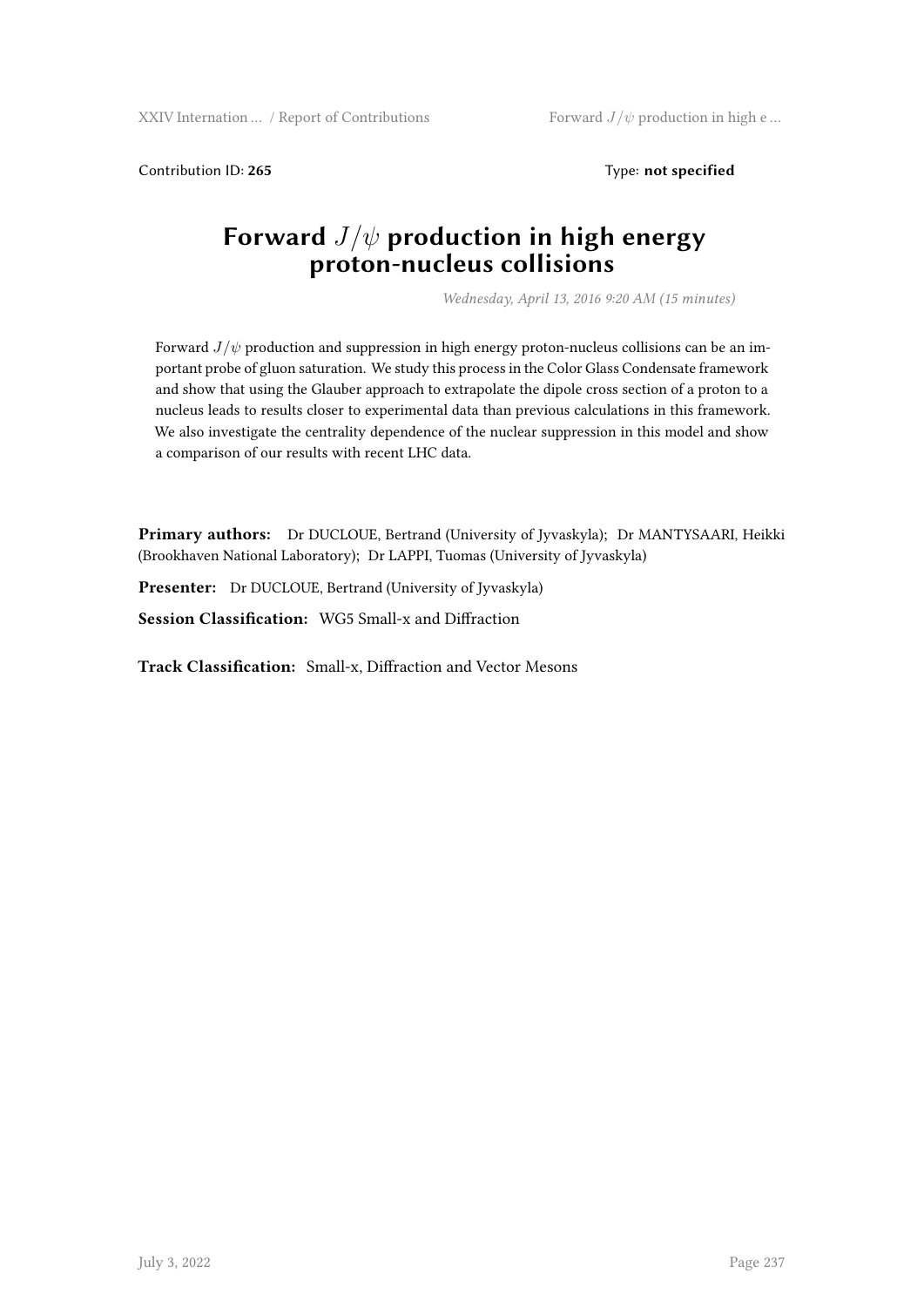Contribution ID: 266 Type: **not specified** 

# **Theory behind Heavy Quarkonium Production**

*Thursday, April 14, 2016 11:20 AM (20 minutes)*

Over 30 years of the J/psi discovery the mechanisms behind quarkonium production are still not fully understood. The effective field theory framework of Nonrelativistic QCD (NRQCD) provides a rigorous factorization theorem for quarkonium production, which has become a standard description, also due to its phenomenological successes. In this talk we will review the state of the art in the field of quarkonium production as a whole, but in particular focus on open problems within the NRQCD approach, which have recently been laid open by LHC measurements of quarkonium polarization and of eta\_c production rates.

**Primary author:** Dr BUTENSCHÖN, Mathias (Universität Hamburg) **Presenter:** Dr BUTENSCHÖN, Mathias (Universität Hamburg) **Session Classification:** WG4 Heavy Flavours

**Track Classification:** Heavy Flavours (Charm, Beauty and Top)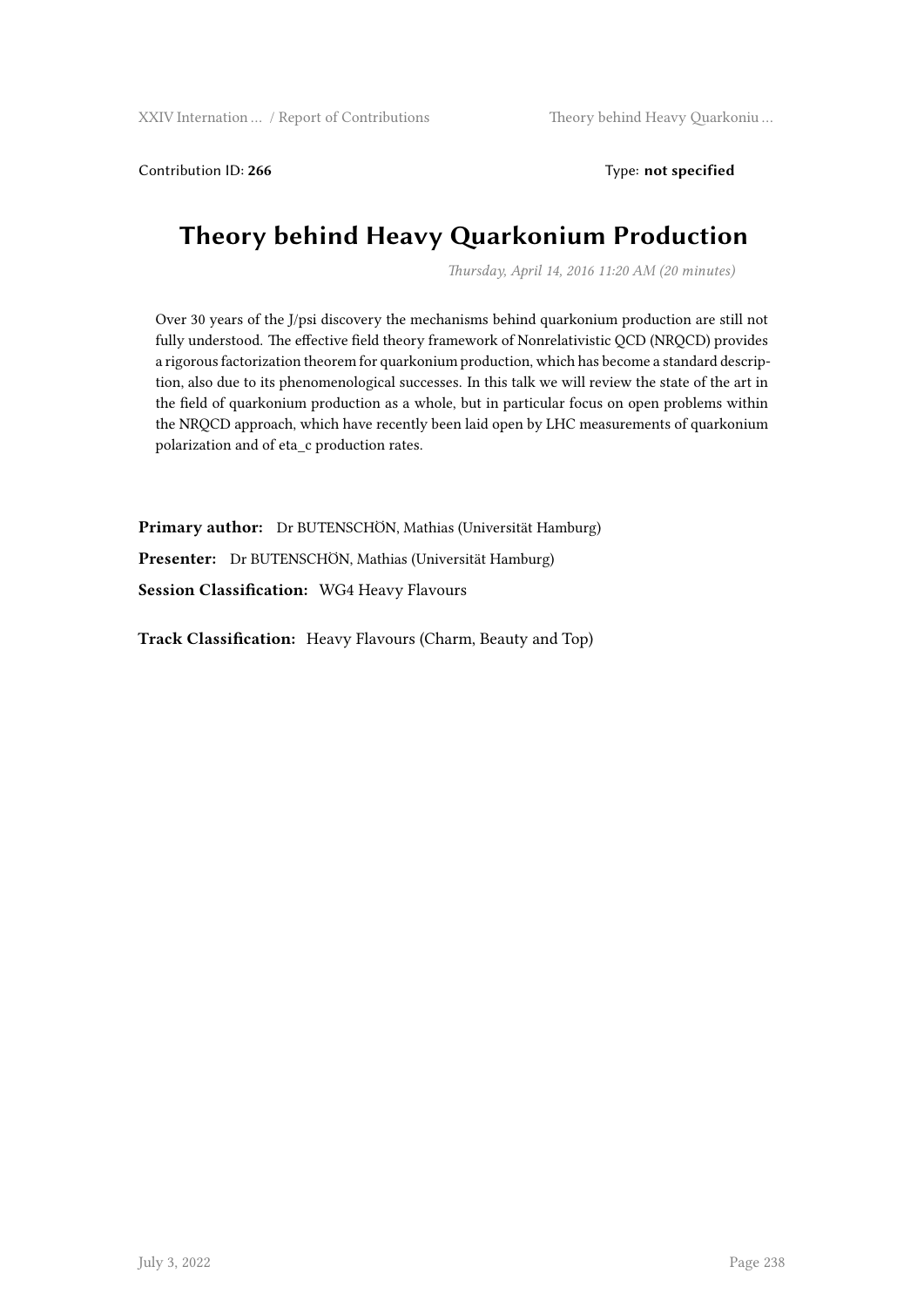Contribution ID: **267** Type: **not specified**

### **BFKL effects and central rapidity dependence in Mueller-Navelet jet production at 13 TeV LHC**

*Tuesday, April 12, 2016 2:30 PM (15 minutes)*

In this talk a study of the production of Mueller-Navelet jets at 13 TeV LHC will be presented, including the BFKL resummation effects and investigating three different variants of the BLM scale optimization method. It will be shown how the cross section and the azimuthal observables are affected by the exclusion of the events where, for a given rapidity interval between the two jets, one of these is produced in the central region.

**Primary authors:** Prof. PAPA, Alessandro (Università della Calabria and INFN-Cosenza (Italy)); Dr MURDACA, Beatrice (INFN-Cosenza (Italy)); Prof. IVANOV, Dmitry Yu. (Sobolev Institute of Mathematics & Novosibirsk State University, Russia); Mr CELIBERTO, Francesco Giovanni (Università della Calabria and INFN-Cosenza (Italy))

**Presenter:** Mr CELIBERTO, Francesco Giovanni (Università della Calabria and INFN-Cosenza (Italy))

**Session Classification:** WG5 Small-x and Diffraction

**Track Classification:** Small-x, Diffraction and Vector Mesons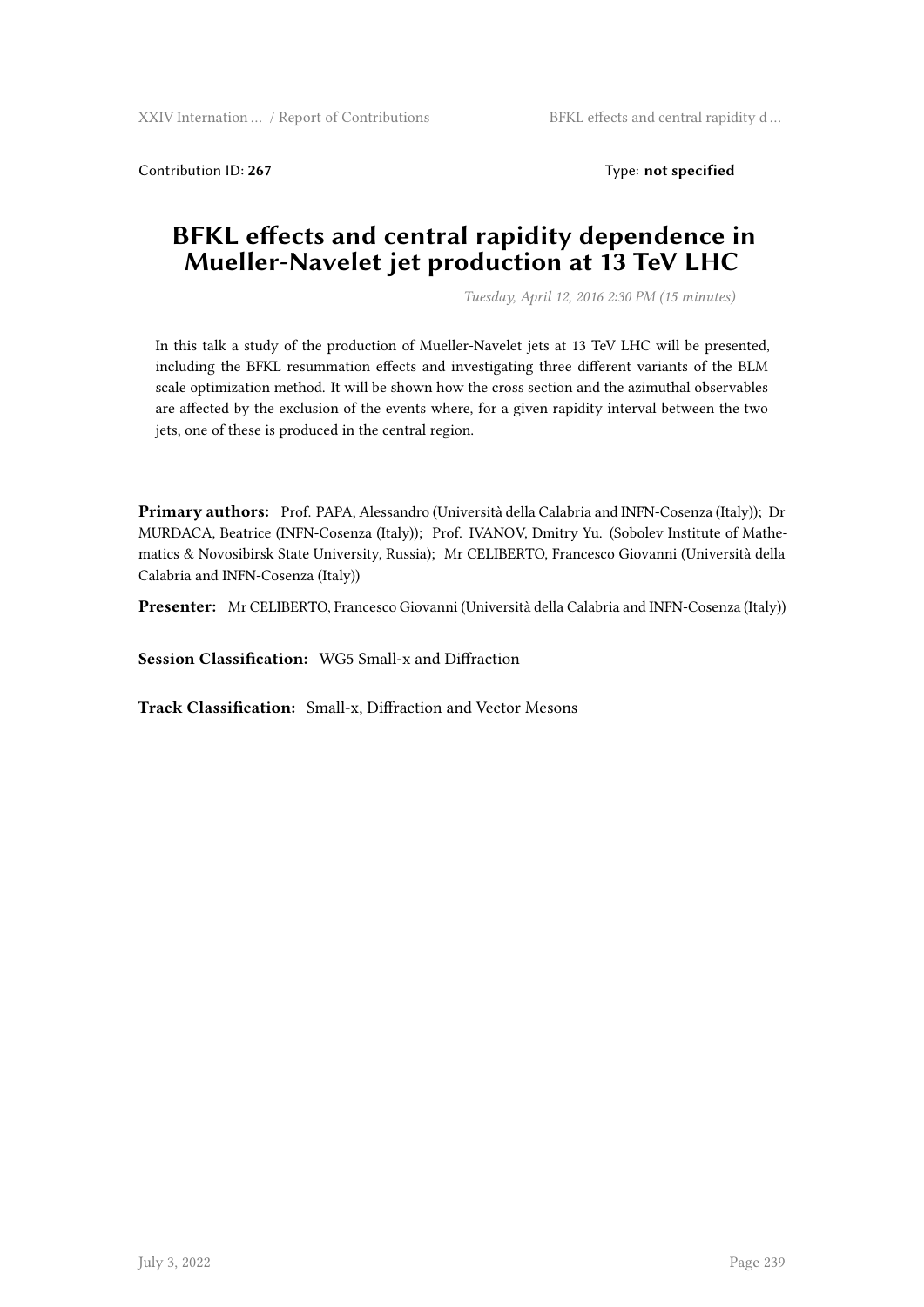Contribution ID: **268** Type: **not specified**

### **Inclusive four-jet production: a study of Multi-Regge kinematics and BFKL observables**

*Tuesday, April 12, 2016 2:50 PM (15 minutes)*

In this talk a study of differential cross sections for the production of four jets in multi-Regge kinematics will be presented, the main focus lying on azimuthal angle dependences. The theoretical setup consists in the jet production from a single BFKL ladder with a convolution of three BFKL Green functions, where two forward/backward jets are always tagged in the final state. Furthermore, the tagging of two further jets in more central regions of the detectors with a relative separation in rapidity from each other is requested. It is found, as result, that the dependence on the transverse momenta and the rapidities of the two central jets can be considered as a distinct signal of the onset of BFKL dynamics.

**Primary authors:** Prof. SABIO VERA, Agustin (IFT UAM/CSIC Madrid); Dr CAPORALE, Francesco (IFT UAM/CSIC Madrid); Mr CELIBERTO, Francesco Giovanni (U. Calabria & INFN-CS (Italy); IFT UAM/CSIC Madrid); Dr CHACHAMIS, Grigorios (IFT UAM/CSIC Madrid)

**Presenter:** Mr CELIBERTO, Francesco Giovanni (U. Calabria & INFN-CS (Italy); IFT UAM/CSIC Madrid)

**Session Classification:** WG5 Small-x and Diffraction

**Track Classification:** Small-x, Diffraction and Vector Mesons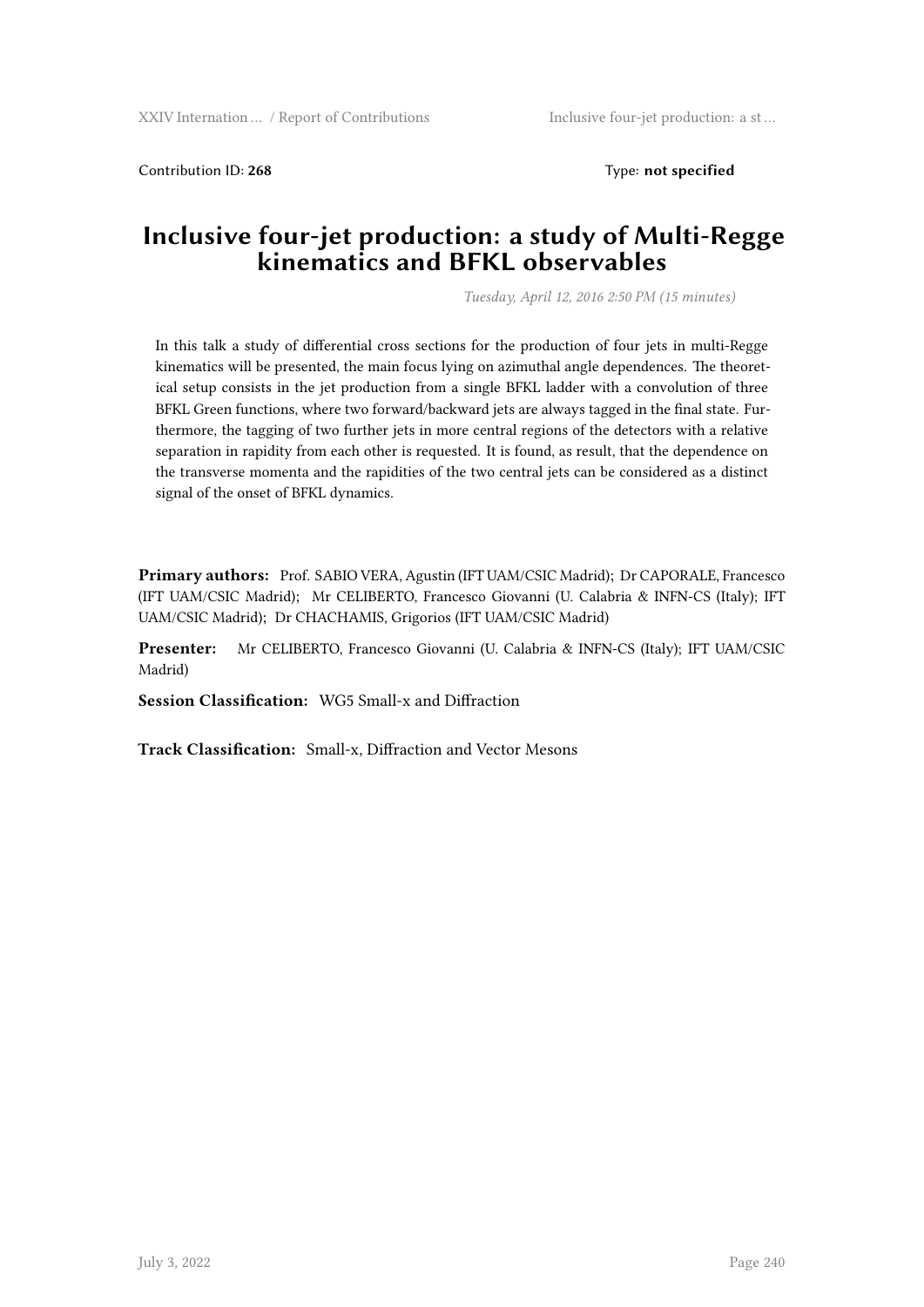Contribution ID: **269** Type: **not specified**

### **\bf Measurement of** *W<sup>±</sup>* **single spin asymmetries and**  $W$  cross section ratio in polarized  $p+p$  collisions at  $\sqrt{s} = 510$  GeV at STAR

*Wednesday, April 13, 2016 12:20 PM (15 minutes)*

The STAR experiment at RHIC has provided significant contributions to our understanding of the structure of the proton. The STAR experiment is well equipped to measure  $W^{\pm} \rightarrow e^{\pm} + \nu$  in  $\sqrt{s}$  = 510 GeV longitudinally polarized *p* + *p* collisions at mid-rapidity ( $|\eta|$  < 1). W singlespin asymmetries,  $A_L$ , measured as a function of decay positron (electron) pseudo-rapidity  $\eta$  for  $W^+(W^-)$  are sensitive to the individual helicity polarizations of *u* and *d* (*d* and  $\bar{u}$ ) quarks. Due to maximal violation of parity, during the production, *W* bosons couple to left-handed quarks and right-handed anti-quarks and hence offer direct probes of their respective helicity distributions in the nucleon. The published STAR *A<sup>L</sup>* results (combination of 2011 and 2012 data) have been used by several theoretical analyses suggesting a significant impact in constraining the helicity distributions of anti-*u* and anti-*d* quarks. In 2013 STAR collected a large sample of data at  $\sqrt{s}$  = <sup>510</sup> GeV with a total integrated luminosity of *<sup>∼</sup>*300 pb*−*<sup>1</sup> with an average beam polarization of *∼*54\%. This resulted in an increase of a factor 3 in the figure of merit compared to the dataset used for previous analyses. The status of the analysis of the STAR 2013 W *A<sup>L</sup>* will be presented along with the future plans for final W *A<sup>L</sup>* results by combining both STAR 2012 and 2013 data of total integrated luminosity of about *<sup>∼</sup>*400 pb*−*<sup>1</sup> . \\

W cross section ratio ( $W^+/W^-$ ) measurements at STAR are sensitive to unpolarized u, d,  $\bar{u}$ , and  $\bar{d}$  quark distributions. At these kinematics, STAR is able to measure the quark distributions near Bjorken-x values of 0.1. The increased statistics will lead to a higher precision measurement of the *W*+/*W<sup>−</sup>* cross section ratio as well as allow for a measurement of its *η* dependence at midrapidity. An update of the W cross section ratio analysis from the STAR 2011, 2012 and 2013 runs is presented.

**Primary author:** Ms GUNARATHNE, Devika (Temple University)

Presenter: Prof. SURROW, Bernd (Temple University)

**Session Classification:** WG6 Spin Physics

**Track Classification:** Spin Physics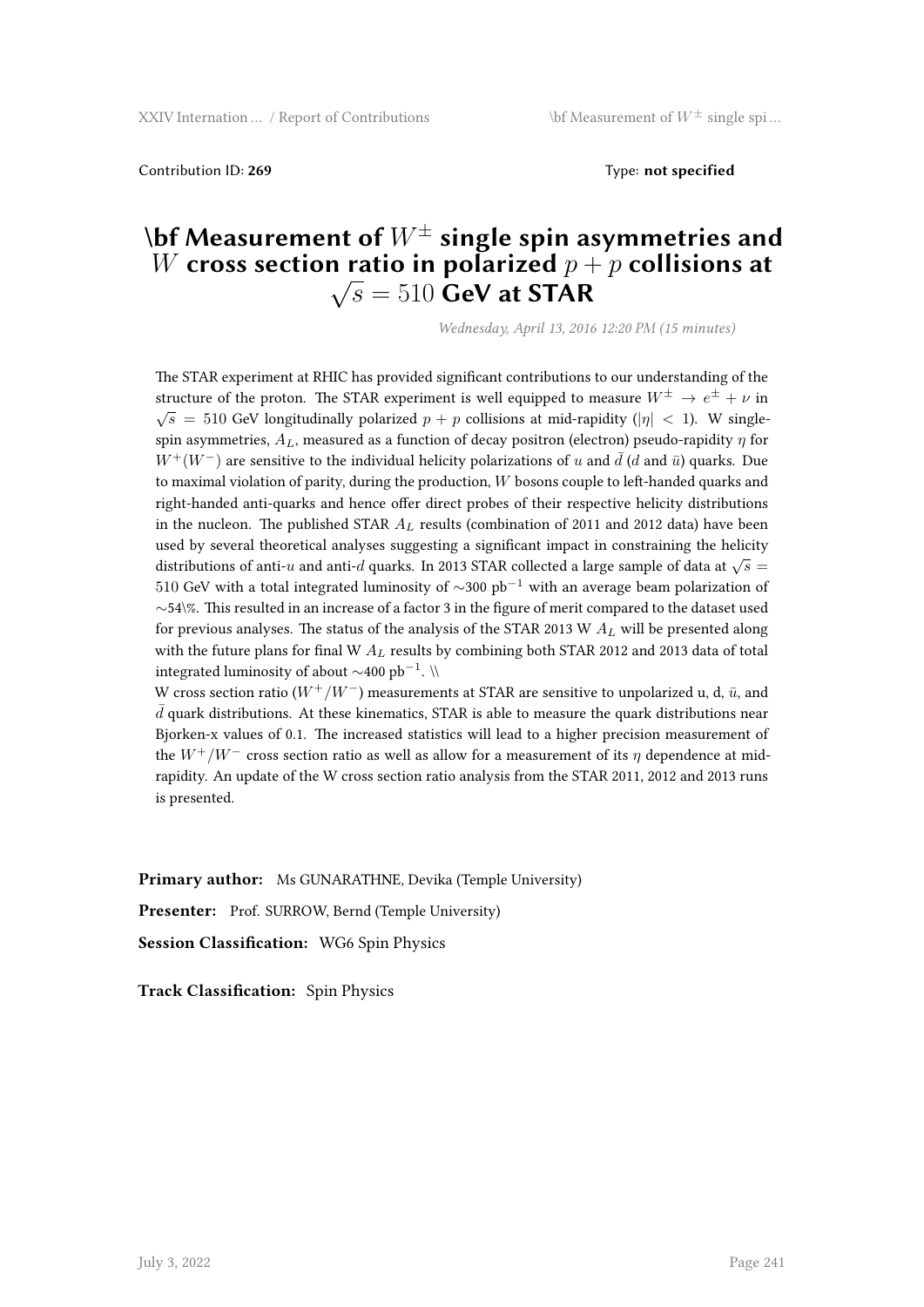Contribution ID: 270 Type: not specified

### **Parton distributions at a 100 TeV hadron collider**

*Tuesday, April 12, 2016 3:14 PM (20 minutes)*

We discuss the role of QCD and precision SM calculations for the physics program of a 100 TeV hadron collider. In particular, we discuss the role of parton distributions, jet and top quark production, electroweak and photon-induced corrections and global event properties at 100 TeV. This talk summarizes the Standard Model chapter of the FCC-hh Conceptual Design Report.

**Primary author:** ROJO, Juan (Oxford) **Presenter:** ROJO, Juan (Oxford) **Session Classification:** WG1/WG7 joint session (PDF+future exp.)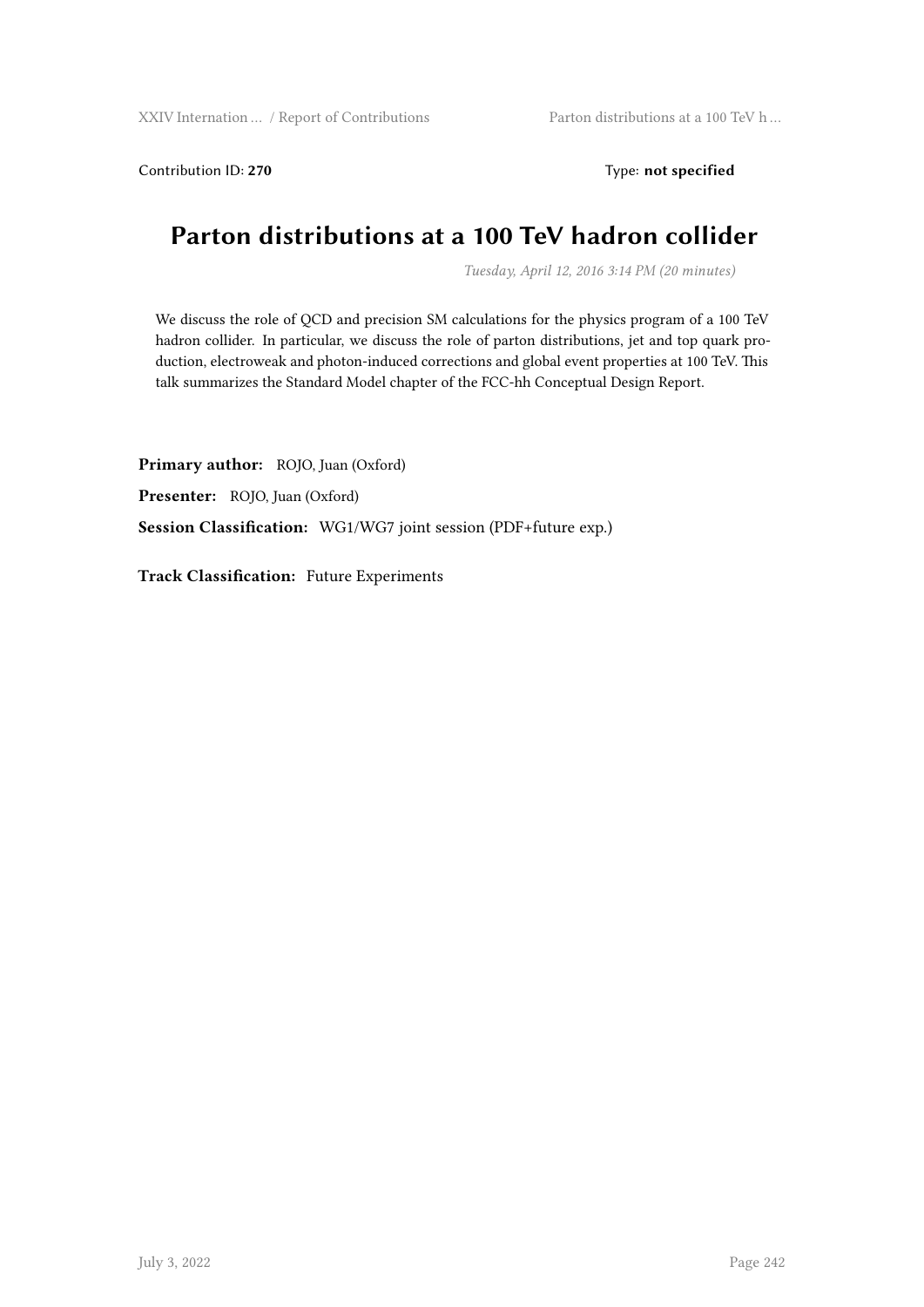Contribution ID: **271** Type: **not specified**

### **Inclusive and exclusive processes with a leading neutron in ep collisions**

*Tuesday, April 12, 2016 12:20 PM (15 minutes)*

The color dipole formalism is extended to the study of exclusive processes associated with a leading neutron in ep collisions at high energies. We discuss the leading neutron production in  $e + p \rightarrow$  $e + n + X$  collisions at high energies and estimate the related observables, which were measured at HERA and may be analysed in future electron-proton (*ep*) colliders. We show that the recently released H1 leading neutron spectra can be reproduced using the color dipole formalism and that these spectra could help us to observe more clearly gluon saturation effects in future ep colliders. Moreover, the exclusive  $\rho$ ,  $\Phi$  and  $J/\Psi$  production, as well as the Deeply Virtual Compton Scattering, are analysed assuming a diffractive interaction between the color dipole and the pion emitted by the incident proton. We compare our predictions with the HERA data on *ρ* production and estimate the magnitude of the absorption corrections. We show that the color dipole formalism is able to describe the current data. Finally, we present our estimate for the exclusive cross sections which can be studied at HERA and in future electron-proton colliders.

Primary author: Prof. GONCALVES, Victor Paulo (Lund University) **Presenter:** Prof. GONCALVES, Victor Paulo (Lund University) **Session Classification:** WG5 Small-x and Diffraction

**Track Classification:** Small-x, Diffraction and Vector Mesons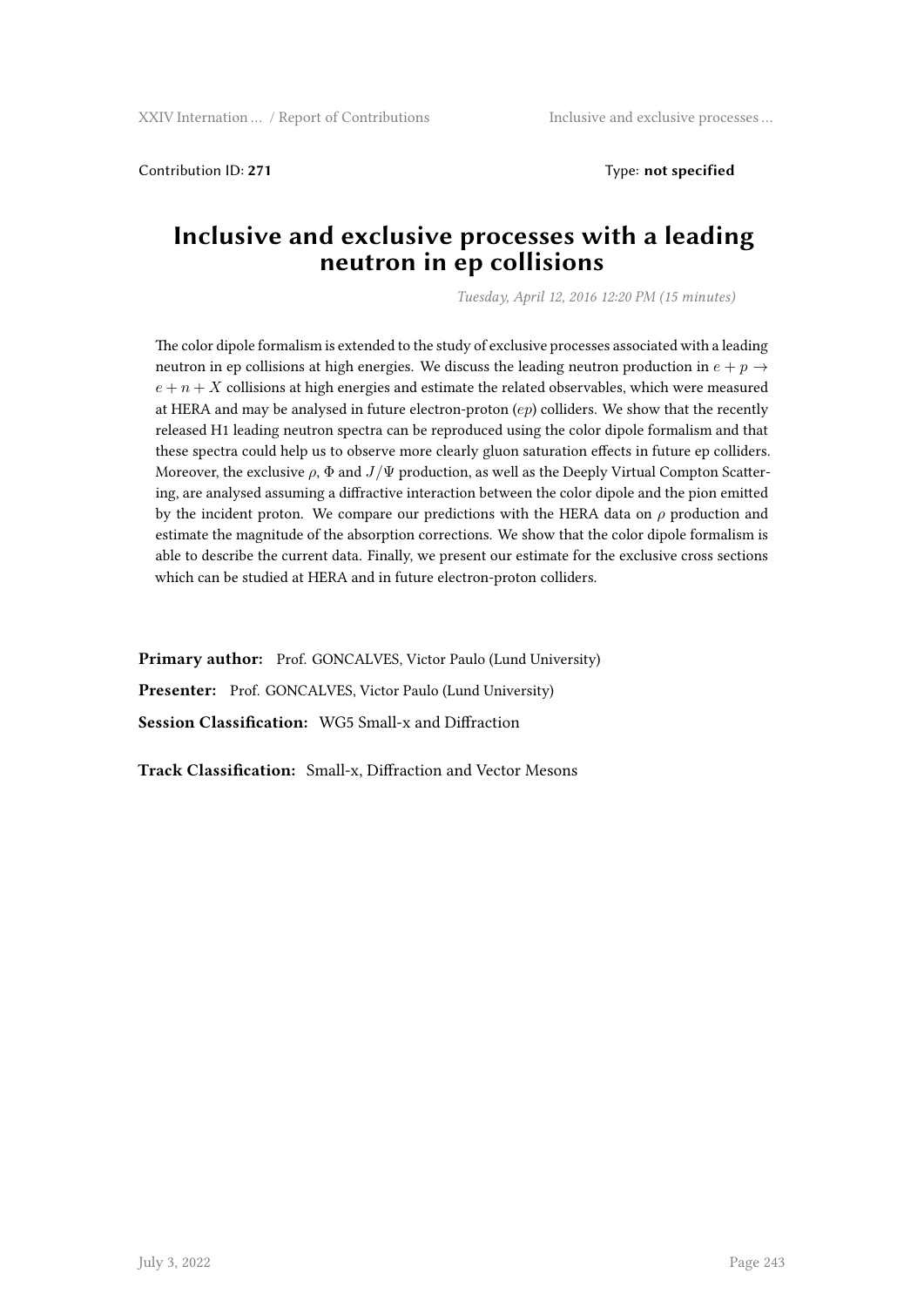Contribution ID: **272** Type: **not specified**

### **Transverse single-spin asymmetry of weak bosons and Drell-Yan production in p+p collisions at STAR: present and future**

*Tuesday, April 12, 2016 11:40 AM (15 minutes)*

Accessing the Sivers TMD function in proton+proton collisions through the measurement of transverse single

spin asymmetries (TSSAs) in Drell-Yan and weak boson production is an effective path to test the fundamental

QCD prediction of the non-universality of the Sivers function. Furthermore, it provides data to study the spin-flavor structure of valence and sea quarks inside the proton and to test the evolution of parton distributions.

The TSSA amplitude,  $A_N$ , has been measured at STAR in proton+proton collisions at  $\sqrt{s}$  = 500~GeV, with a recorded integrated luminosity of 25 pb*−*<sup>1</sup> .

Within relatively large statistical uncertainties, the current data favor theoretical models that include change of sign for the Sivers function relative to observations

in SIDIS measurements, if TMD evolution effects are small.

RHIC plans to run proton+proton collisions of transversely polarized beams at  $\sqrt{s}=510$ ~GeV in 2017, delivering an integrated luminosity of 400 pb*−*<sup>1</sup> . This will allow STAR to perform a precise measurement of TSSAs in both Drell-Yan and and weak boson production. The present status and future plans for the Sivers function program at STAR will be discussed as well as other observables sensitive to the non-universality of the Sivers function via Twist-3, e.g. the TSSA of direct photons.

**Primary author:** Dr FAZIO, Salvatore (Brookhaven National Laboratory)

**Presenter:** Dr FAZIO, Salvatore (Brookhaven National Laboratory)

**Session Classification:** WG6 Spin Physics

**Track Classification:** Spin Physics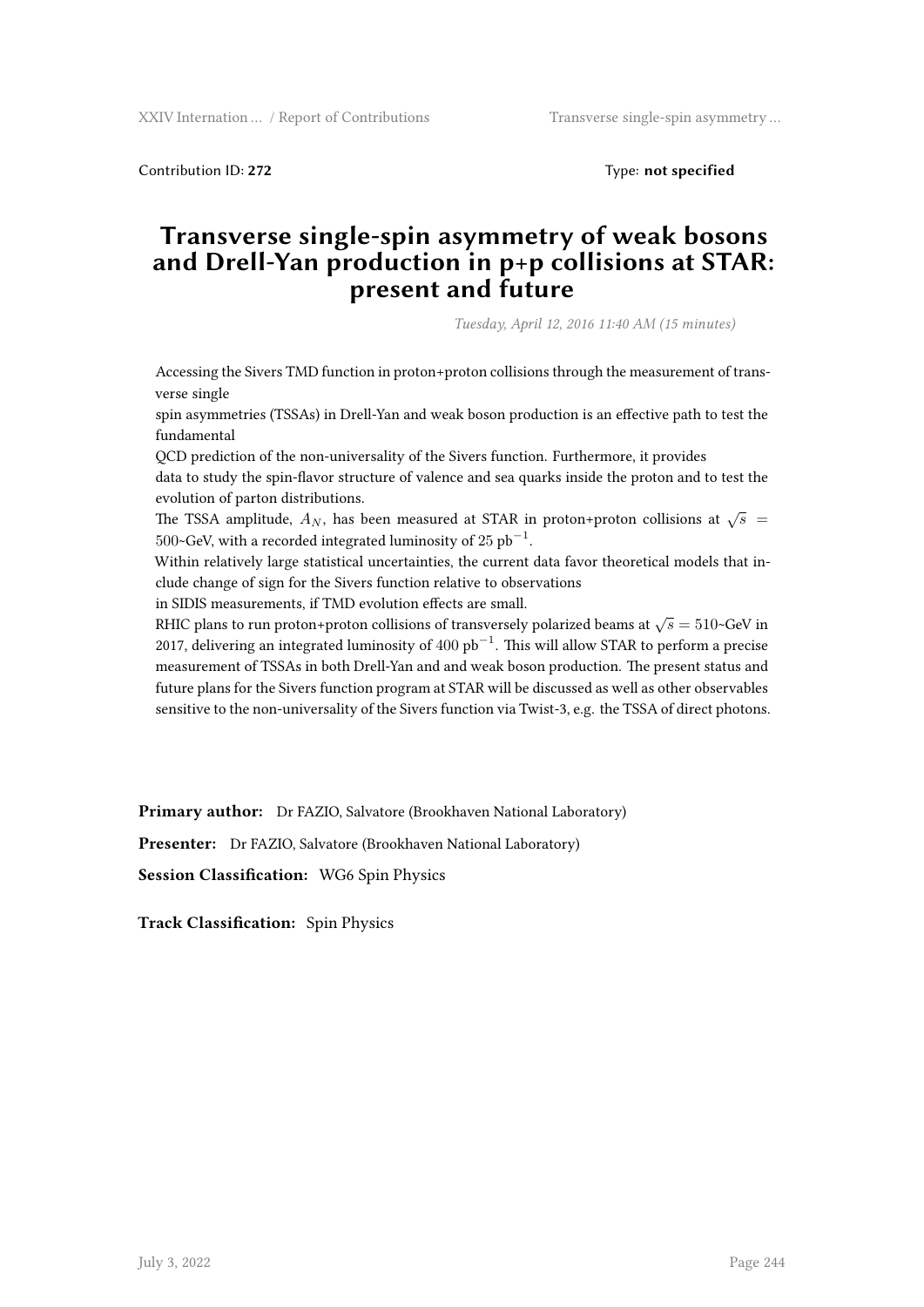Contribution ID: **273** Type: **not specified**

#### **J/Psi Production in Ultra-Peripheral Collisions at STAR**

*Wednesday, April 13, 2016 2:30 PM (15 minutes)*

In 2010, the STAR Collaboration collected a large sample of triggers for ultra-peripheral AuAu collisions. In this talk, I will present measurements from this sample of J/Psi production in association with neutrons from photonuclear breakup. Preliminary results for the cross section as a function rapidity and pT will be presented and compared to models; the large component at low pT demonstrates the coherent production of J/Psi off the Au nuclei. In 2015, STAR also collected a sample of J/Psi mesons in ultraperipheral pp and pAu collisions, where the protons were transversely polarized. The final state proton(s) were measured in the STAR Roman Pot system, constraining the kinematics of the process. I will present the prospects for measuring the asymmetry of J/Psi production with this sample. A non-zero asymmetry would be the first measure of the generalized parton distribution E for gluons, which is connected with the orbital angular momentum of partons in the nucleon.

**Primary author:** Dr SCHMIDKE, William (BNL) **Presenter:** Dr SCHMIDKE, William (BNL) **Session Classification:** WG5 Small-x and Diffraction

**Track Classification:** Small-x, Diffraction and Vector Mesons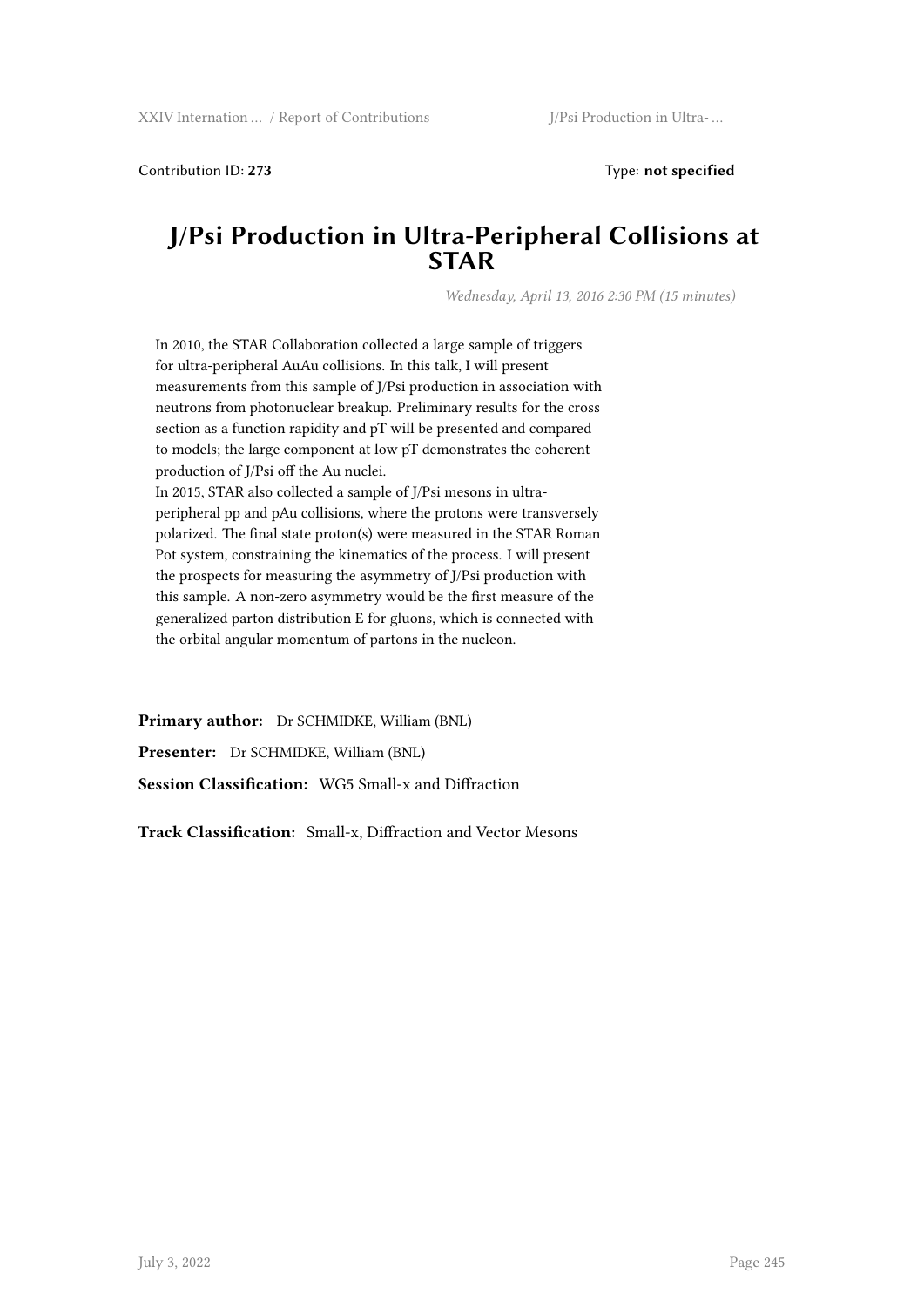Contribution ID: **274** Type: **not specified**

### **Results of radiative and annihilation penguin decays at Belle**

*Tuesday, April 12, 2016 11:40 AM (15 minutes)*

We present the results of radiative and annihilation penguin  $B(B_s)$  decays at Belle. The  $b \to s(d)\gamma$ processes are sensitive to physics beyond the Standard Model as new heavy particles can enter the loop and change the branching fractions and/or the kinematic variables. We report the results of fully inclusive  $B \to X_{s,d} \gamma$  decay with both leptonic tagging and hadronic tagging methods. We also report the results of the exclusive decays  $B(B_s) \to \phi \gamma$  and  $B_s \to \gamma \gamma$ .

**Primary author:** Dr DUTTA, Deepanwita (Tata Institute of Fundamental Research)

**Presenter:** Dr DUTTA, Deepanwita (Tata Institute of Fundamental Research)

**Session Classification:** WG4 Heavy Flavours

**Track Classification:** Heavy Flavours (Charm, Beauty and Top)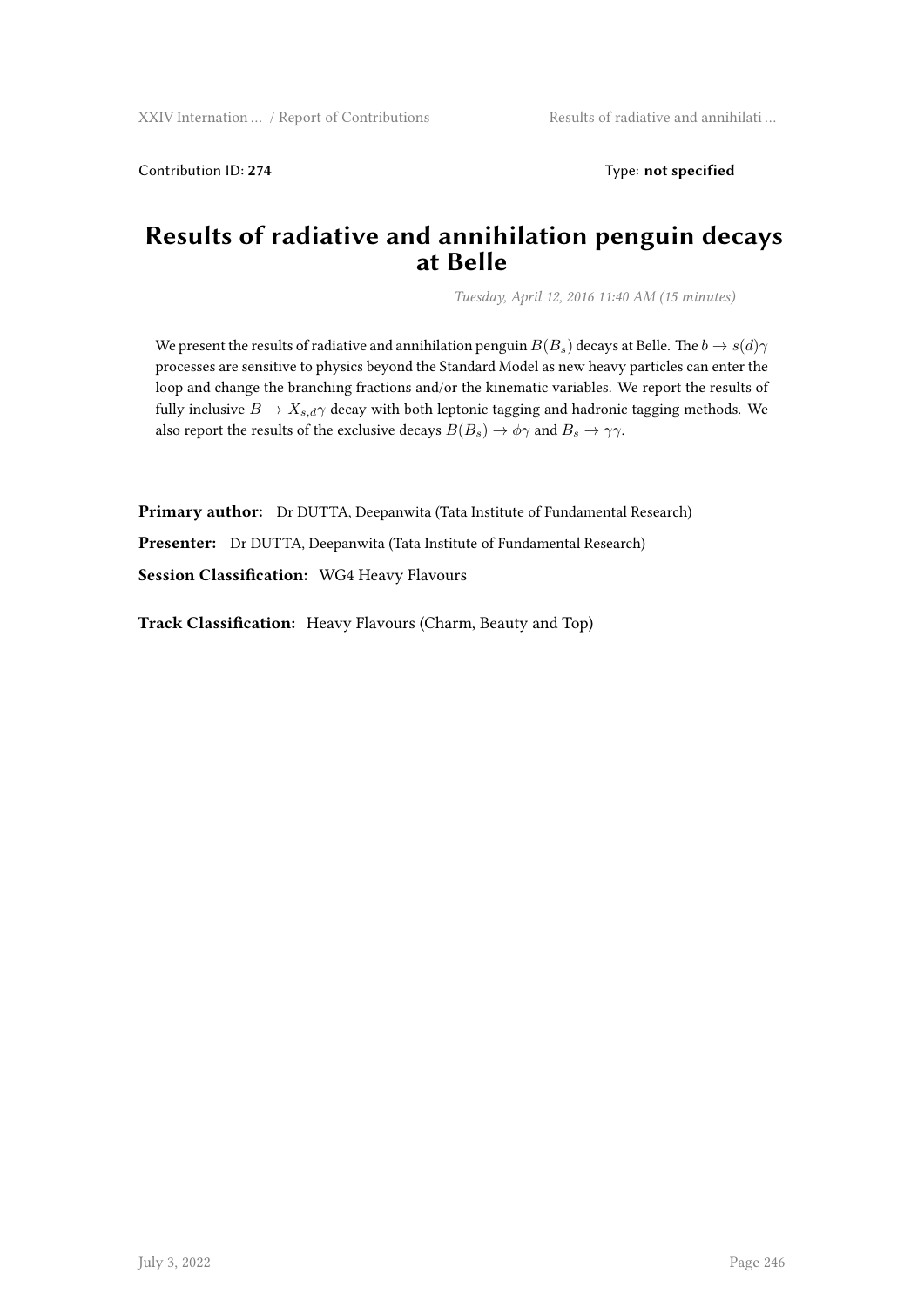Contribution ID: **275** Type: **not specified**

#### **Lorentz invariance relations for twist-3 functions and frame-independence of twist-3 cross sections**

*Tuesday, April 12, 2016 4:30 PM (15 minutes)*

We derive a complete set of relations among twist-3 distribution and fragmentation functions based on the QCD equation-of-motion and identities among nonlocal operators which fully incorporate the constraints from Lorentz invariance. We show that the dynamical twist-3 functions constitute a complete set of twist-3 functions and other types of twist-3 functions can be expressed in terms of the dynamical ones and the twist-2 functions. We also show that those relations guarantee the frame-independence of the twist-3 observables.

Primary author: Prof. KOIKE, Yuji (Department of Physics, Niigata University)

**Co-authors:** Prof. METZ, Andreas (Temple University); Dr PITONYAK, Daniel (RIKEN BNL Research Center); Dr KANAZAWA, Koichi (Temple University); Dr SCHLEGEL, Marc (University of Tuebingen)

Presenter: Prof. KOIKE, Yuji (Department of Physics, Niigata University)

**Session Classification:** WG6 Spin Physics

**Track Classification:** Spin Physics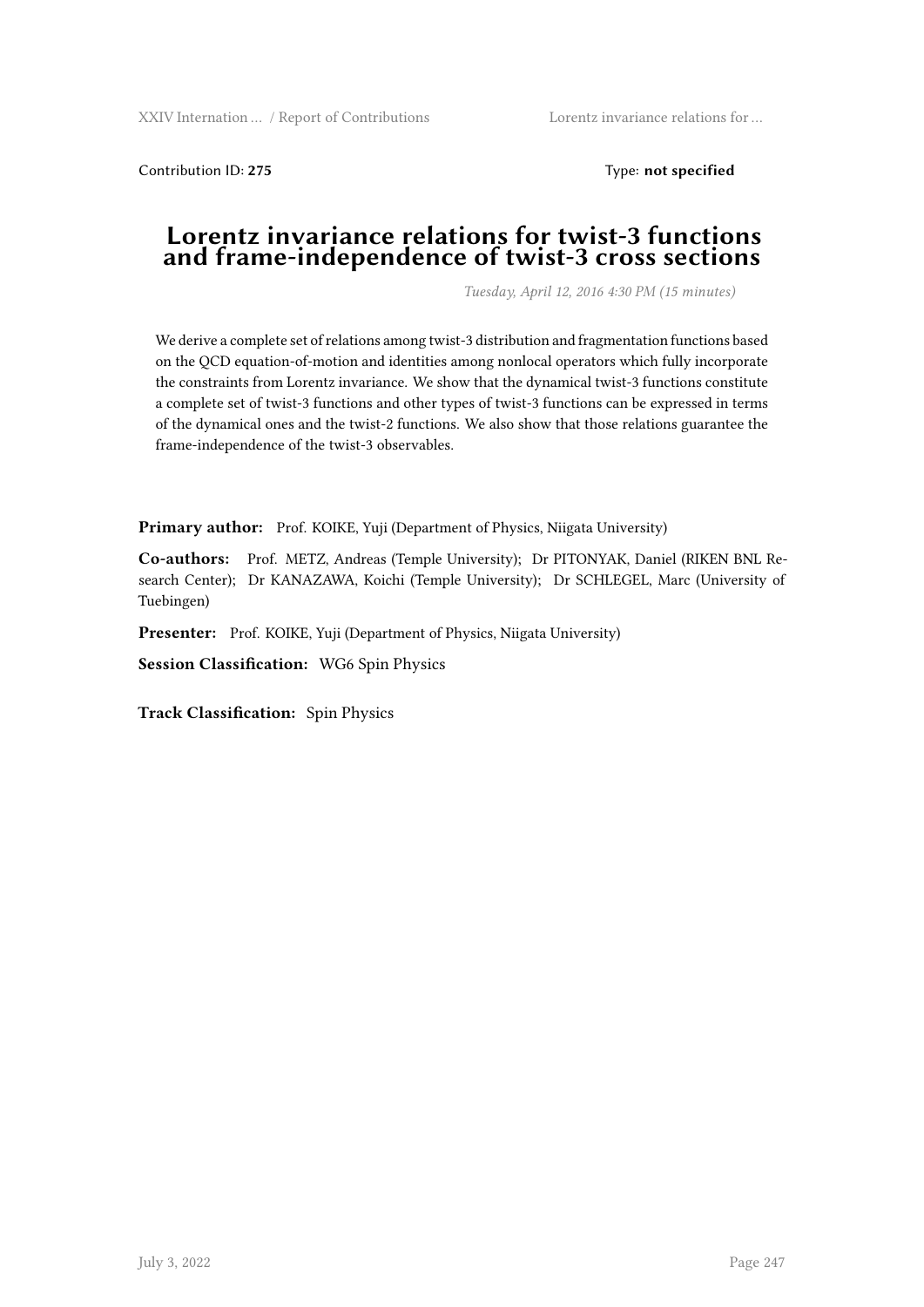Contribution ID: 276 Type: not specified

### **Progress in the calculation of 3-loop corrections to the heavy flavor Wilson coefficients in DIS**

*Tuesday, April 12, 2016 4:50 PM (15 minutes)*

We report on the current status of the ongoing calculation of 3-loop heavy flavor corrections to deep inelastic structure functions at large virtualities.

**Primary authors:** DE FREITAS, Abilio (DESY - Zeuthen); HASSELHUHN, Alexander (KIT); VON MANTEUFFEL, Andreas (J. Gutenberg University); BEHRING, Arnd (DESY - Zeuthen); SCHNEIDER, Carsten (RISC); RAAB, Clemens (RISC); WISSBROCK, Fabian (IHES); ABLINGER, Jakob (RISC); BLÜM-LEIN, Johannes (DESY - Zeuthen); ROUND, Mark (RISC)

**Presenter:** DE FREITAS, Abilio (DESY - Zeuthen)

**Session Classification:** WG4 Heavy Flavours

**Track Classification:** Heavy Flavours (Charm, Beauty and Top)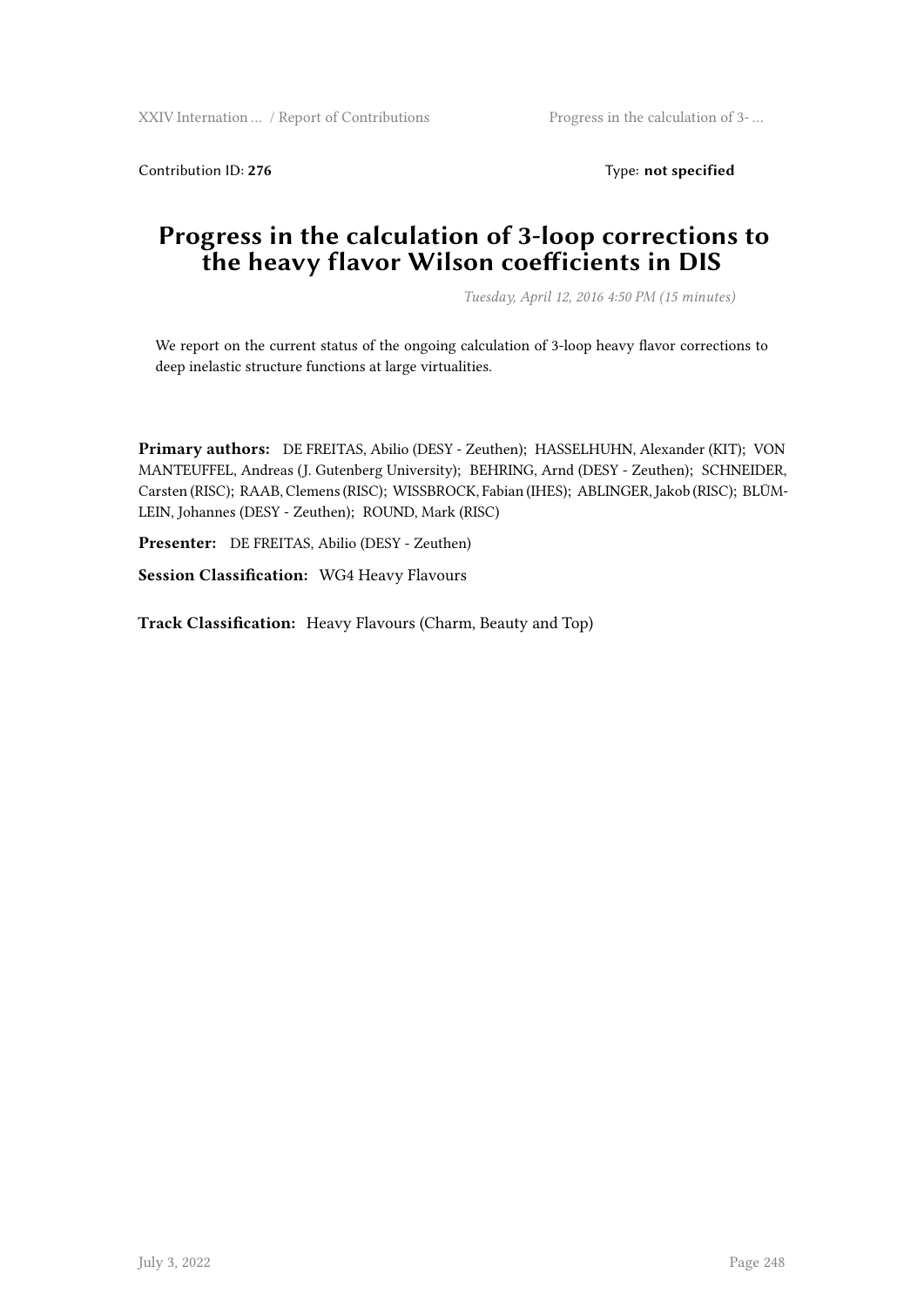Contribution ID: 277 Type: **not specified** 

# **Heavy Flavour results from CMS**

*Tuesday, April 12, 2016 2:50 PM (15 minutes)*

The available statistics of heavy flavored particles collected at the LHC in pp collisions at 7, 8 and 13 TeV provides an excellent opportunity to test the standard model and probe for new physics effects. A review of selected recent measurements on heavy flavors (production and propeties, rare decays, CP violation, exotic and standard quarkonia) by CMS based on LHC Run I and Run II data is presented.

**Primary author:** Prof. CMS, Collaboration (CINCO) Presenter: Prof. CHEN, Kai-Feng (National Taiwan University) **Session Classification:** WG4 Heavy Flavours

**Track Classification:** Heavy Flavours (Charm, Beauty and Top)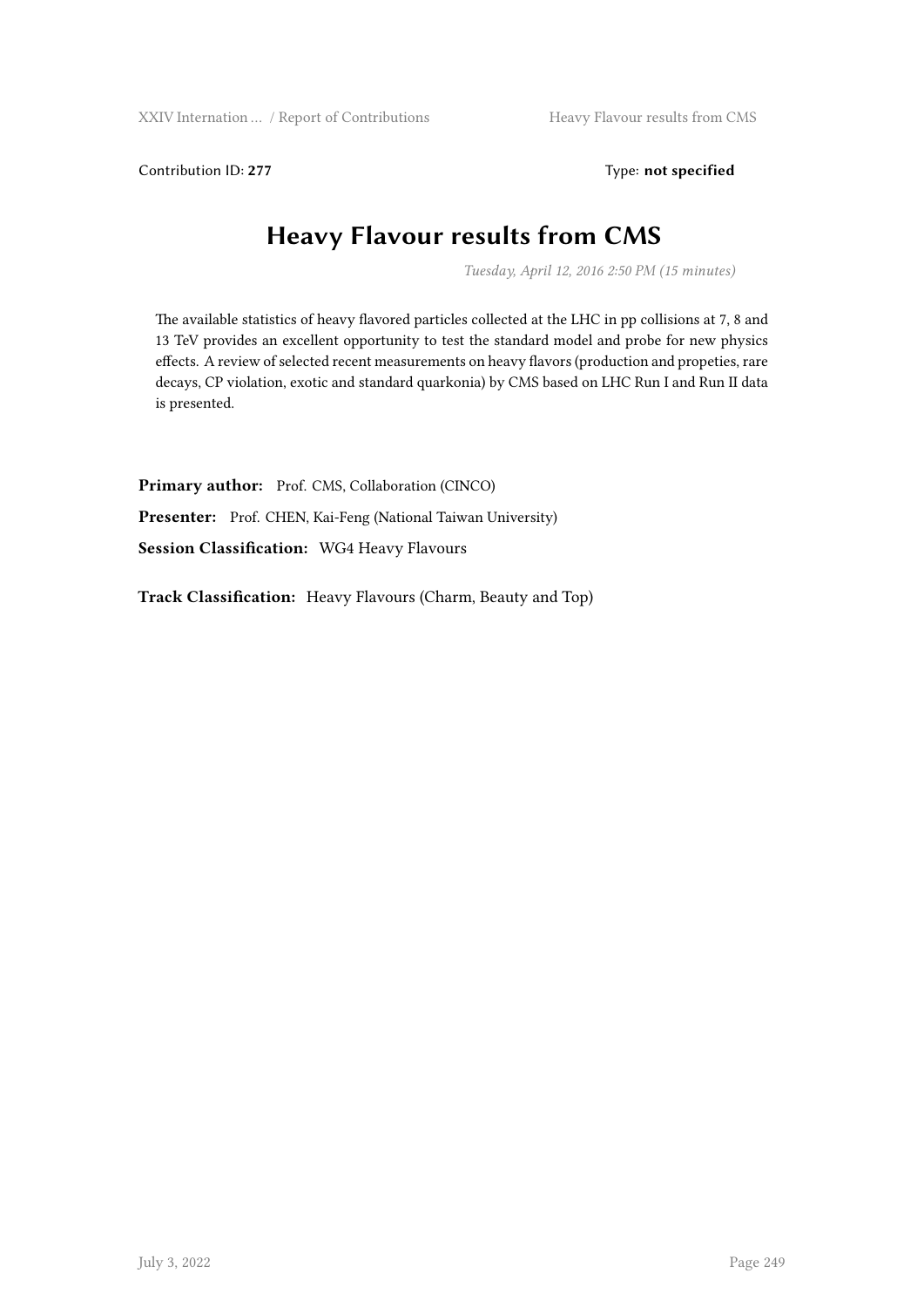Contribution ID: **278** Type: **not specified**

#### **eRHIC: an high-energy high-luminosity electron-ion collider at BNL**

*Wednesday, April 13, 2016 9:00 AM (20 minutes)*

In this talk I present current design of our future electron-ion collider (EIC) at BNL, eRHIC. It is based on the existing Relativistic Heavy Ion Collider (RHIC) hadron facility, with two intersecting superconducting rings, each 3.8 km in circumference. We plan adding a polarized electron-beam with energy tunable within the 5-20 GeV range to collide with variety of species in the existing RHIC-accelerator complex. Specifically, the hadron species will include polarized protons (with a top energy of 250 GeV), polarized He3 ions (with a top energy of 170 GeV/u), and light and heavy fully striped ions (with energies up to 100 GeV/u). Our innovative design is based on one of the RHIC's hadron rings and a multi-pass energy-recovery linac (ERL). Using the ERL as the electron accelerator in our collider assures high luminosity reaching above  $10^{\text{A}}34 \text{ cm}^2 \text{ s}^2$ -1, and a c.m. energy range ranging from 30 GeV to 140 GeV. We are also considering a ring-ring eRHIC design, which has lower luminosity, as a back-up option.

Primary author: Prof. LITVINENKO, Vladimir (Stony Brook University) Presenter: Prof. LITVINENKO, Vladimir (Stony Brook University) **Session Classification:** WG7 Future Experiments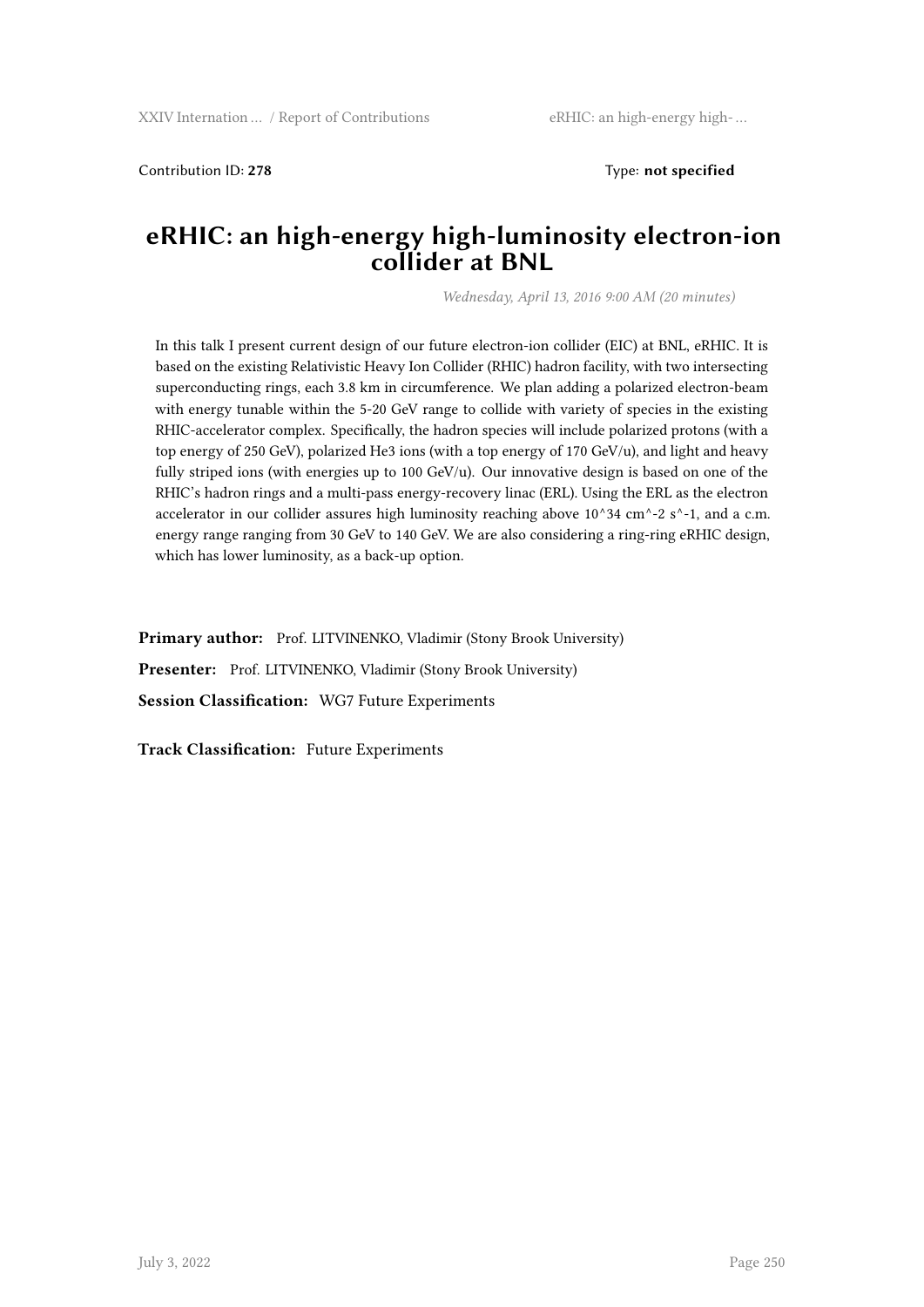Contribution ID: **279** Type: **not specified**

#### **The RHIC Cold QCD Plan for 2017 to 2023: A Portal to the EIC**

*Wednesday, April 13, 2016 2:53 PM (20 minutes)*

The exploration of the fundamental structure of strongly interacting matter has always thrived on the complementarity of lepton scattering and purely hadronic probes. As the community eagerly anticipates a future electron ion collider (EIC) in the U.S., an outstanding scientific opportunity remains to complete "must-do" measurements in p+p and p+A physics at RHIC in the years preceding the EIC. It will be discussed how the new measurements will be essential for the quest to go beyond our current, one-dimensional picture of parton densities by correlating, for instance, the information on the contribution of a parton to the spin of the nucleon with its transverse momentum and spatial position. If one extends the scope from a nucleon to nuclei, questions about saturation, the partonic structure of nuclei and the propagation, attenuation and hadronization of colored quarks and gluons can be studied. The relevant measurements will be described together with improved detector capabilities at forward rapidities at both STAR and sPHENIX.

**Primary author:** Dr ASCHENAUER, Elke-Caroline (BNL) **Presenter:** Dr ASCHENAUER, Elke-Caroline (BNL) **Session Classification:** WG6/WG7 joint session (spin+future exp.)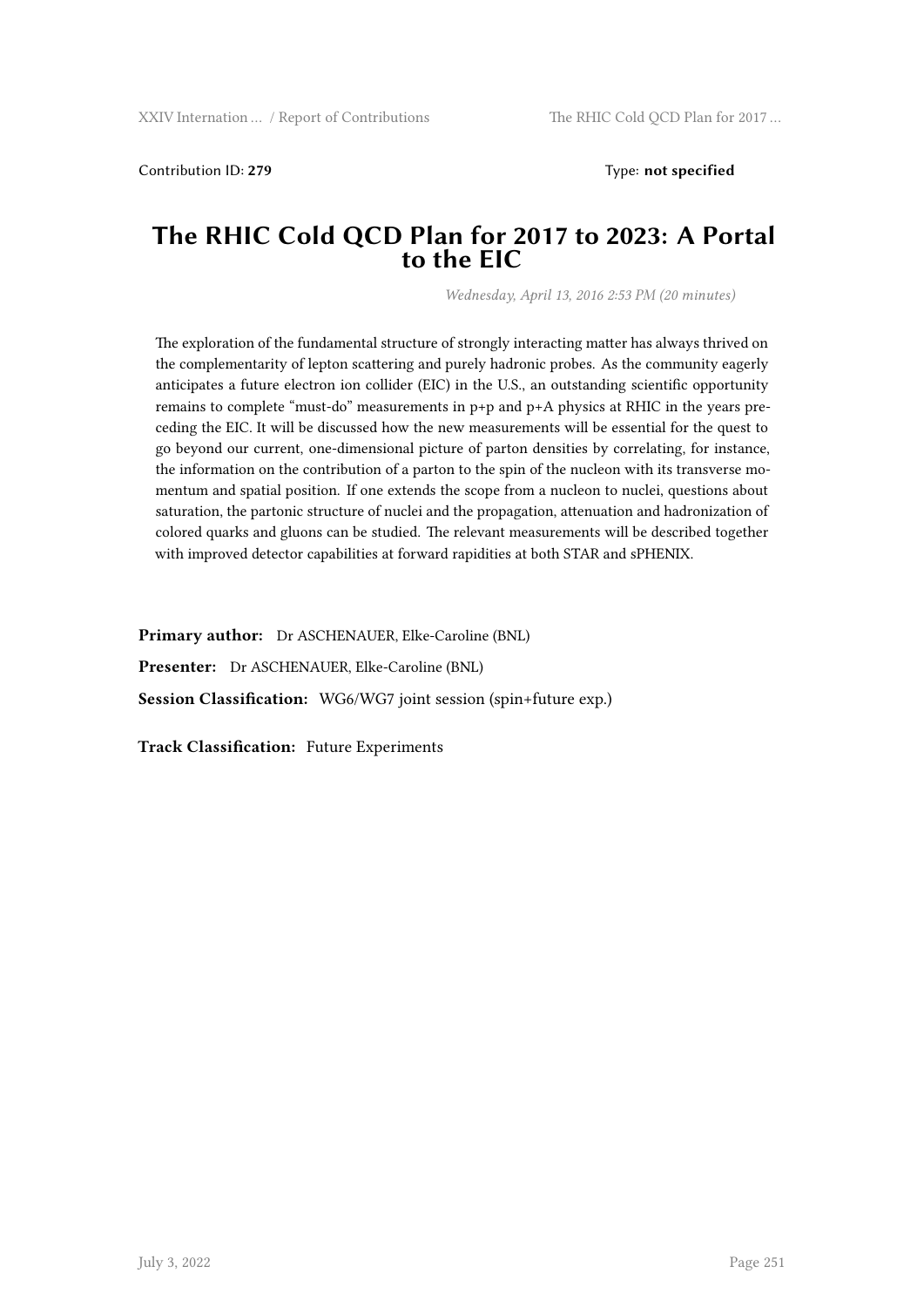Contribution ID: **280** Type: **not specified**

# **JLEIC forward detector design and performance**

*Wednesday, April 13, 2016 11:46 AM (20 minutes)*

The Electron-Ion Collider (EIC) is envisioned as the next-generation U.S. facility to study quarks and gluons in strongly interacting matter. The broad physics program of the EIC aims to precisely image gluons in nucleons and nuclei and to reveal the origin of the nucleon spin by colliding polarized electrons with polarized protons, polarized light ions, and heavy nuclei at high luminosity.

The Jefferson Lab EIC (JLEIC) design is based on a figure-8 shaped ring-ring collider. The luminosity, exceeding  $10^{\circ}33$  cm<sup>-2</sup>s<sup>-1</sup> in a broad range of the center-of-mass (CM) energy and maximum luminosity above  $10^{\circ}34$  cm<sup>-2</sup>s<sup>-1</sup>, is achieved by high-rate collisions of short small-emittance lowcharge bunches made possible by high-energy electron cooling of the ion beam and synchrotron radiation damping of the electron beam. The polarization of light ion species (p, d, ^3He) can be easily preserved and manipulated due to the unique figure-8 shape of the collider rings.

The focus of this presentation is put on the forward detection capabilities of the JLEIC primary detector designed to provide essentially full acceptance to all fragments produced in collisions. The forward hadron detection is done in three stages: (1) fragments with scattering angles down to a few degree are detected in a 2m long end-cap, (2) fragments up to a few degree are detected after passing through a 1m long 2Tm spectrometer dipole in front of the final focusing quads (FFQs), and (3) fragments up to about one degree pass through the apertures of the FFQs and are detected in a 4m space before and a 16m space after a second 4m long 20Tm spectrometer dipole. On the forward electron side, the large-angle reaction products are detected in the second end-cap. Electron scattered at small angles are detected in a low- $Q^2$  tagger consisting of large-aperture electron FFQs and a spectrometer dipole with a few meters of instrumented space on either side.

The combination of a high luminosity, highly polarized lepton and ion beams, and detectors fully integrated with the accelerator will allow JLEIC a unique opportunity to make breakthroughs in the investigation of the strong interaction.

**Primary author:** Dr YOSHIDA, Rik (JLab) **Presenter:** Dr YOSHIDA, Rik (JLab) **Session Classification:** WG7 Future Experiments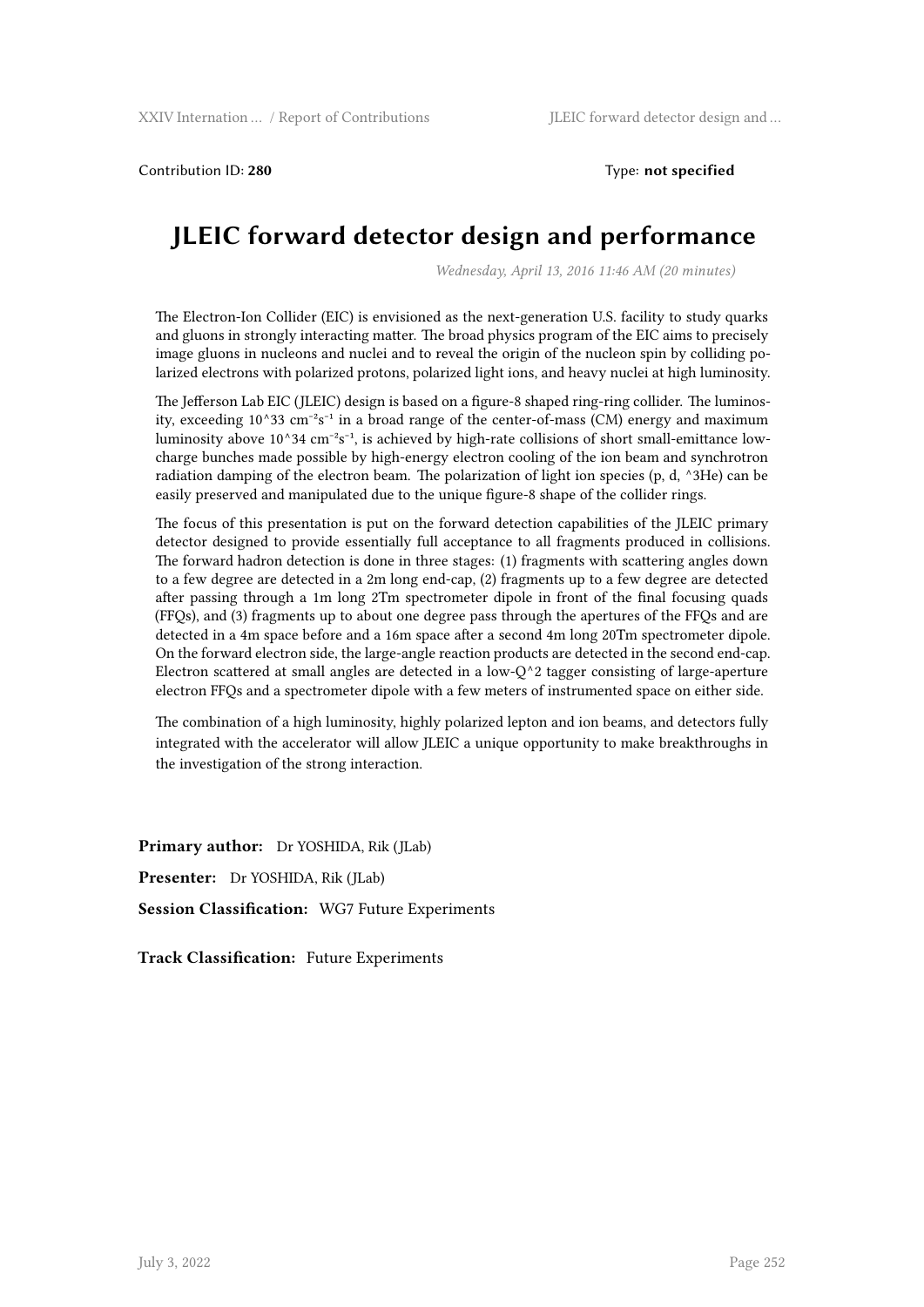Contribution ID: **281** Type: **not specified**

# **The Detector Design of the Jefferson Lab EIC**

*Wednesday, April 13, 2016 12:32 PM (20 minutes)*

The Electron-Ion Collider (EIC) is envisioned as the next-generation U.S. facility to study quarks and gluons in strongly interacting matter. The broad physics program of the EIC aims to precisely image gluons in nucleons and nuclei and to reveal the origin of the nucleon spin by colliding polarized electrons with polarized protons, polarized light ions, and heavy nuclei at high luminosity.

The Jefferson Lab EIC (JLEIC) design is based on a figure-8 shaped ring-ring collider. The luminosity, exceeding  $10^{\circ}33$  cm<sup>-2</sup>s<sup>-1</sup> in a broad range of the center-of-mass energy and maximum luminosity above  $10^{\circ}34$  cm<sup>-2</sup>s<sup>-1</sup>, is achieved by high-rate collisions of short small-emittance lowcharge bunches made possible by high-energy electron cooling of the ion beam and synchrotron radiation damping of the electron beam. The polarization of light ion species (p, d, ^3He) can be easily preserved and manipulated due to the unique figure-8 shape of the collider rings.

The focus of this presentation is put on the JLEIC primary detector that has been designed to support the full physics program of the EIC and to provide essentially full acceptance to all fragments produced in collisions. The detector has been fully integrated with the accelerator and extended to the forward electron and hadron regions to achieve exceptional small-angle acceptance and resolution as well as high-precision electron polarimetry and low- $Q^2$  tagging. The central-detector design allows for excellent tracking up to small angles and excellent hadron PID resulting and offers a great performance, in particular for semi-inclusive and exclusive measurements.

The combination of high luminosity, highly polarized lepton and ion beams, and a full acceptance, multi-purpose detector fully integrated with the accelerator will allow JLEIC a unique opportunity to make breakthroughs in the investigation of the strong interaction.

**Primary author:** Dr DIEFENTHALER, Markus (Jefferson Lab)

**Presenter:** Dr DIEFENTHALER, Markus (Jefferson Lab)

**Session Classification:** WG7 Future Experiments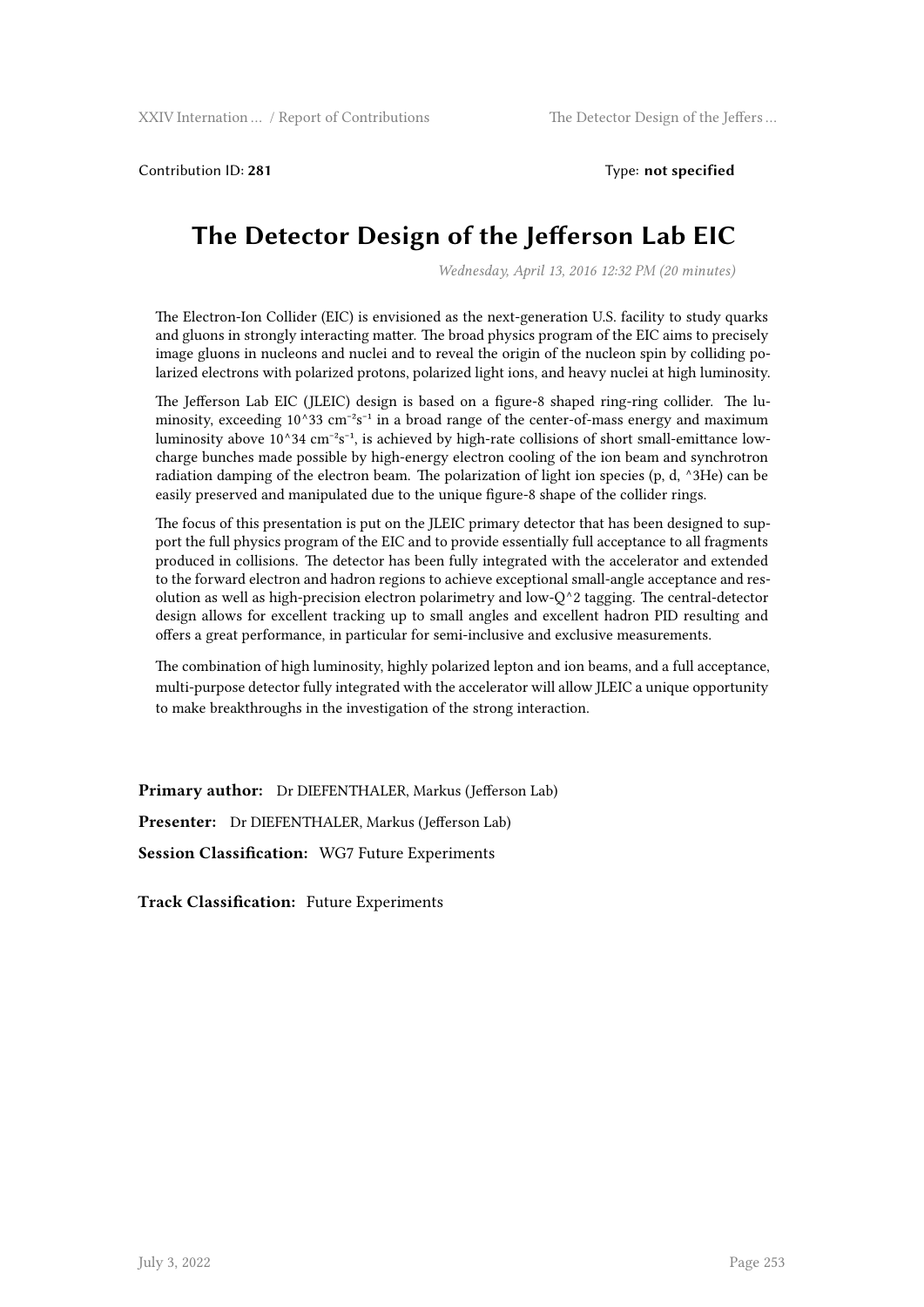Contribution ID: **282** Type: **not specified**

# **Twist-3 approach to hyperon polarization in unpolarized proton-proton collision**

*Tuesday, April 12, 2016 5:10 PM (15 minutes)*

We study the transverse porlarization of hyperons produced in the high-energy unporlarized proton-proton collision in the framework of the collinear factorization. This phenomenon is one of the twist-3 observables and twist-3 distribution and fragmentation functions contribute. In this work, we focus on the former contribution and derive the LO complete cross-section. For the soft-gluon-pole term, we develope the"Master formula" which simplify the procedure of calculation and show explicitly that only the derivative term contributes. Moreover, we calculate the soft-felmion-pole contribution for the first time and show that it vanishes. These results provide a useful tool to explain the mechanism of the hyperon porlarization.

Primary author: Prof. KOIKE, Yuji (Niigata University)

**Co-authors:** Mr YABE, Kenta (Niigata University); Dr YOSHIDA, Shinsuke (Central China Normal University)

**Presenter:** Mr YABE, Kenta (Niigata University)

**Session Classification:** WG6 Spin Physics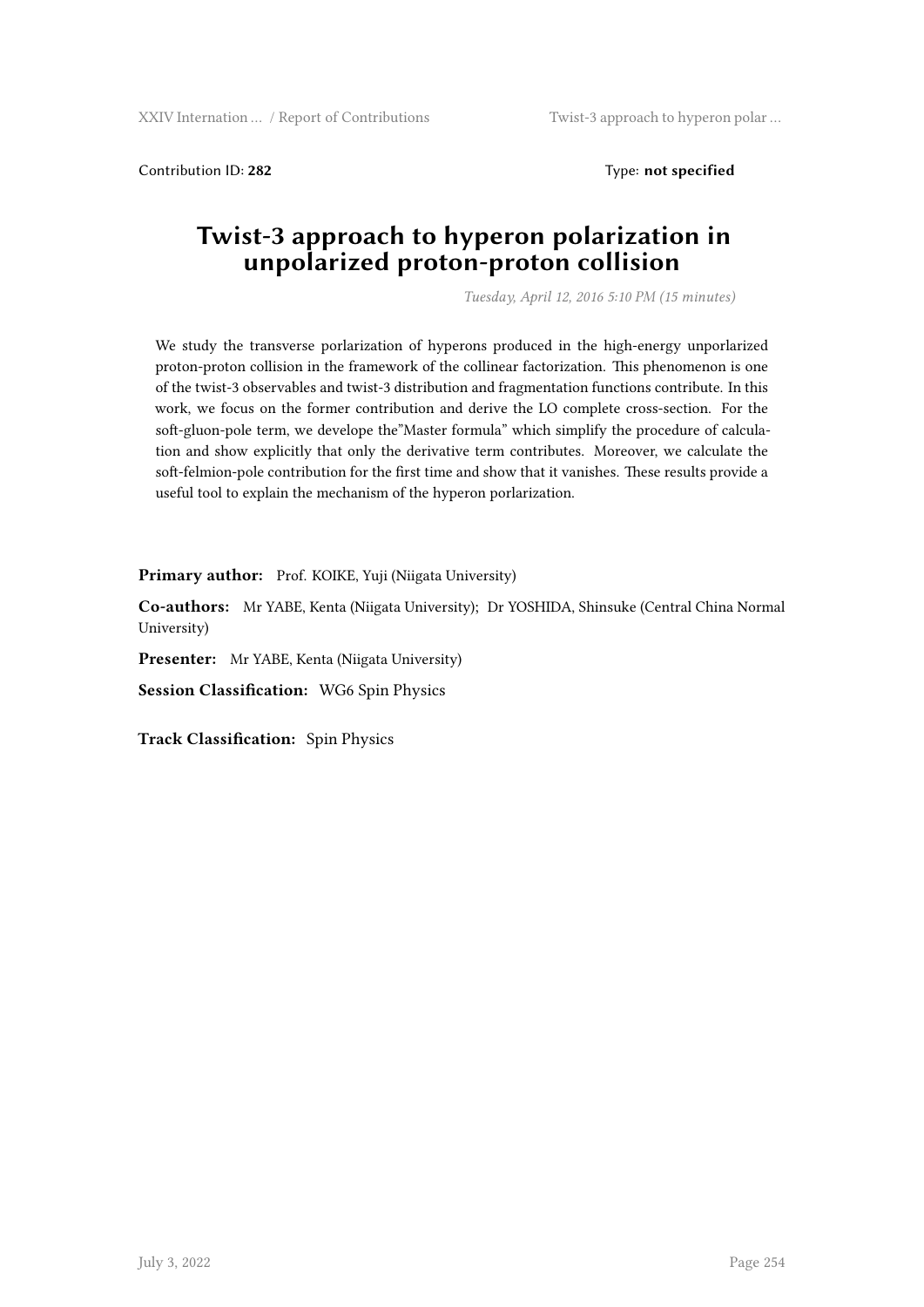Contribution ID: **284** Type: **not specified**

# **Gluon transverse momentum dependent correlators in polarized high energy processes**

*Tuesday, April 12, 2016 9:00 AM (25 minutes)*

We investigate the gluon transverse momentum dependent correlators as Fourier transform of matrix elements of nonlocal operator combinations. At the operator level these correlators include both field strength operators and gauge links bridging the nonlocality. In contrast to the collinear PDFs, the gauge links are no longer unique for transverse momentum dependent PDFs (TMDs) and also Wilson loops lead to nontrivial effects. We look at gluon TMDs for unpolarized, vector and tensor polarized targets. In particular a single Wilson loop operators become important when one considers the small-x limit of gluon TMDs.

**Primary author:** MULDERS, Piet (Nikhef and VU, Amsterdam)

**Co-authors:** BOER, Daniel (University of Groningen); COTOGNO, Sabrina (Nikhef and VU, Amsterdam); VAN DAAL, Tom (Nikhef and VU, Amsterdam); ZHOU, Yajin (Nikhef/VU, Amsterdam and Shandong University, Jinan); SIGNORI, andrea (Nikhef and VU, Amsterdam)

**Presenter:** MULDERS, Piet (Nikhef and VU, Amsterdam)

**Session Classification:** WG6 Spin Physics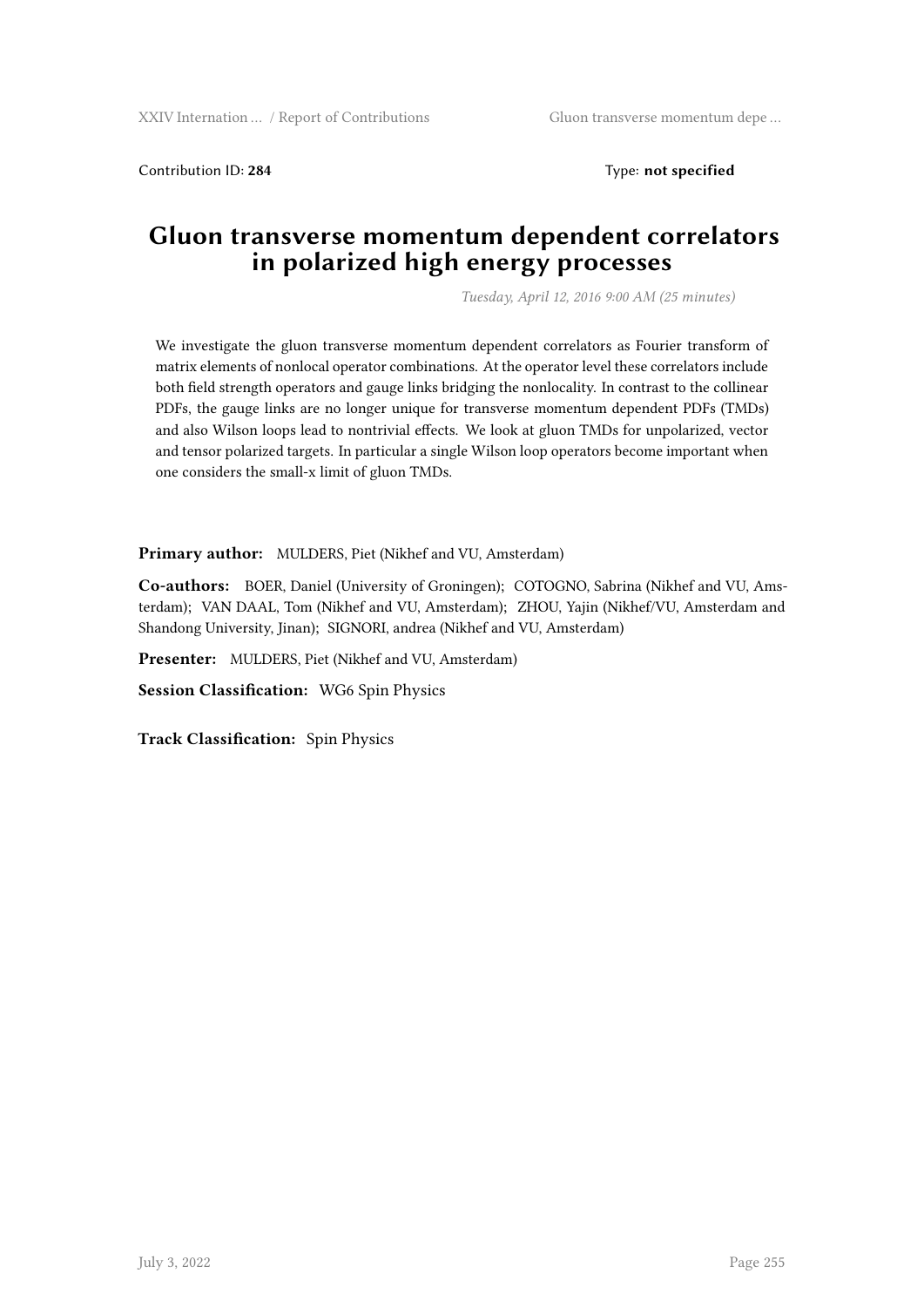Contribution ID: **285** Type: **not specified**

# **The high-energy radiation pattern from BFKLex**

*Tuesday, April 12, 2016 3:30 PM (15 minutes)*

We will present a study of high-energy jet production in the multi-Regge limit making use of the Monte Carlo code BFKLex which includes collinear improvements in the form of double-log contributions. Making use of the anti-kt jet algorithm in the FastJet implementation, we will present results for the average transverse momentum and azimuthal angle of the produced jets when two tagged forward/backward jets are present in the final state. We also introduce a new observable which accounts for the average rapidity separation among subsequent emissions.

**Primary author:** Dr CHACHAMIS, Grigorios (IFT UAM-CSIC) **Presenter:** Dr CHACHAMIS, Grigorios (IFT UAM-CSIC) **Session Classification:** WG5 Small-x and Diffraction

**Track Classification:** Small-x, Diffraction and Vector Mesons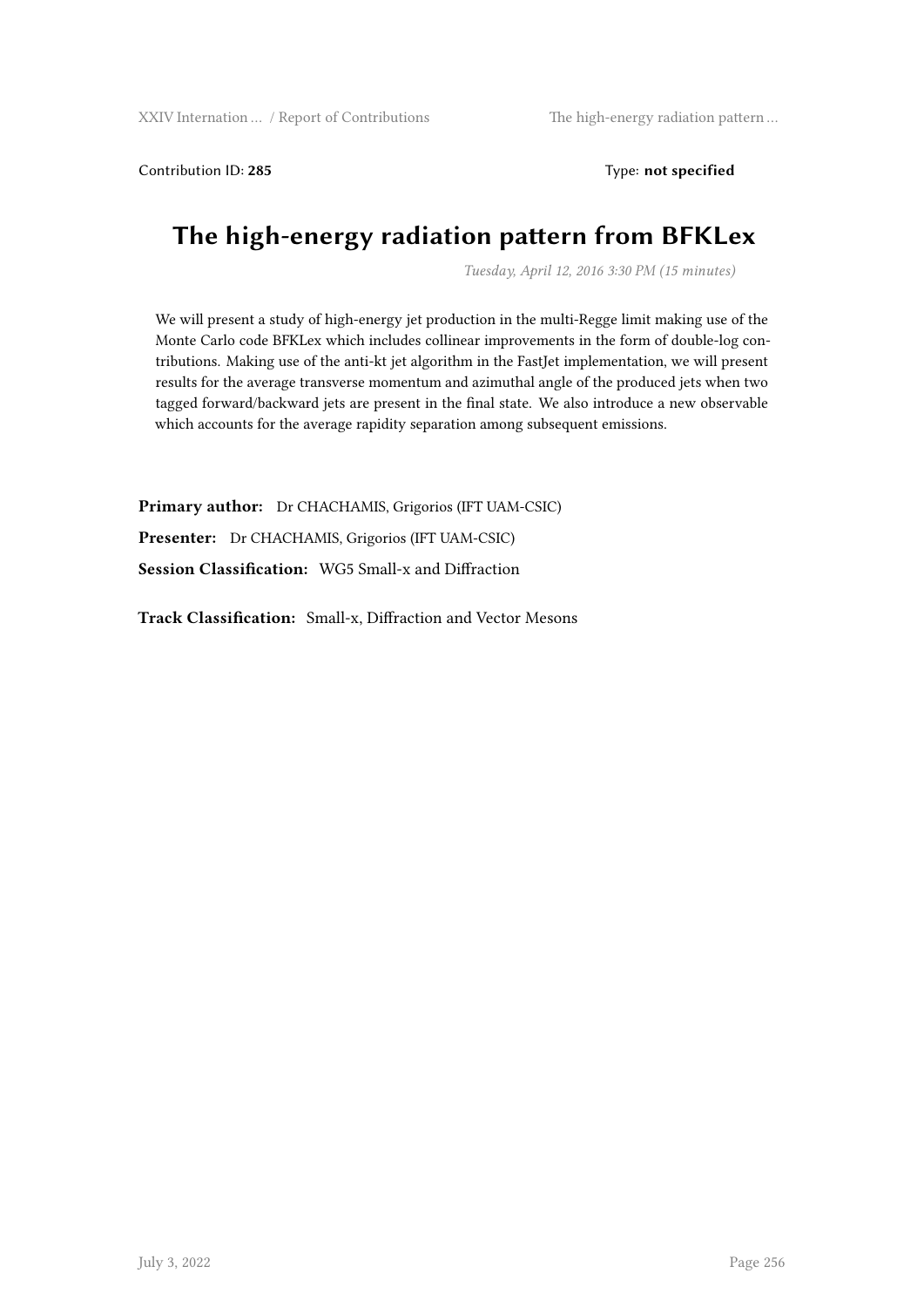Contribution ID: 286 **Type:** not specified

# **Inclusive three jet production at the LHC for 7 and 13 TeV collision energies**

*Tuesday, April 12, 2016 3:10 PM (15 minutes)*

First, we define new observables sensitive to BFKL dynamics in the context of multijet production at the Large Hadron Collider. We propose the study of the inclusive production of three jets well separated in rapidity from each other, with two of them being very forward. We show that the tagging of a third jet in the central region of rapidity allows for a very strong test of the BFKL formalism. We study two projections on azimuthal angles for the differential cross section which allow for the definition of many different observables whose behavior when varying the pt and rapidity of the central jet is a distinct signal of BFKL dynamics. Then, we present a first full phenomenological study of ratios of correlation functions of products of cosines of azimuthal angle differences among the tagged jets.

**Primary author:** Dr CHACHAMIS, Grigorios (IFT UAM-CSIC)

**Presenter:** Dr CHACHAMIS, Grigorios (IFT UAM-CSIC)

**Session Classification:** WG5 Small-x and Diffraction

**Track Classification:** Small-x, Diffraction and Vector Mesons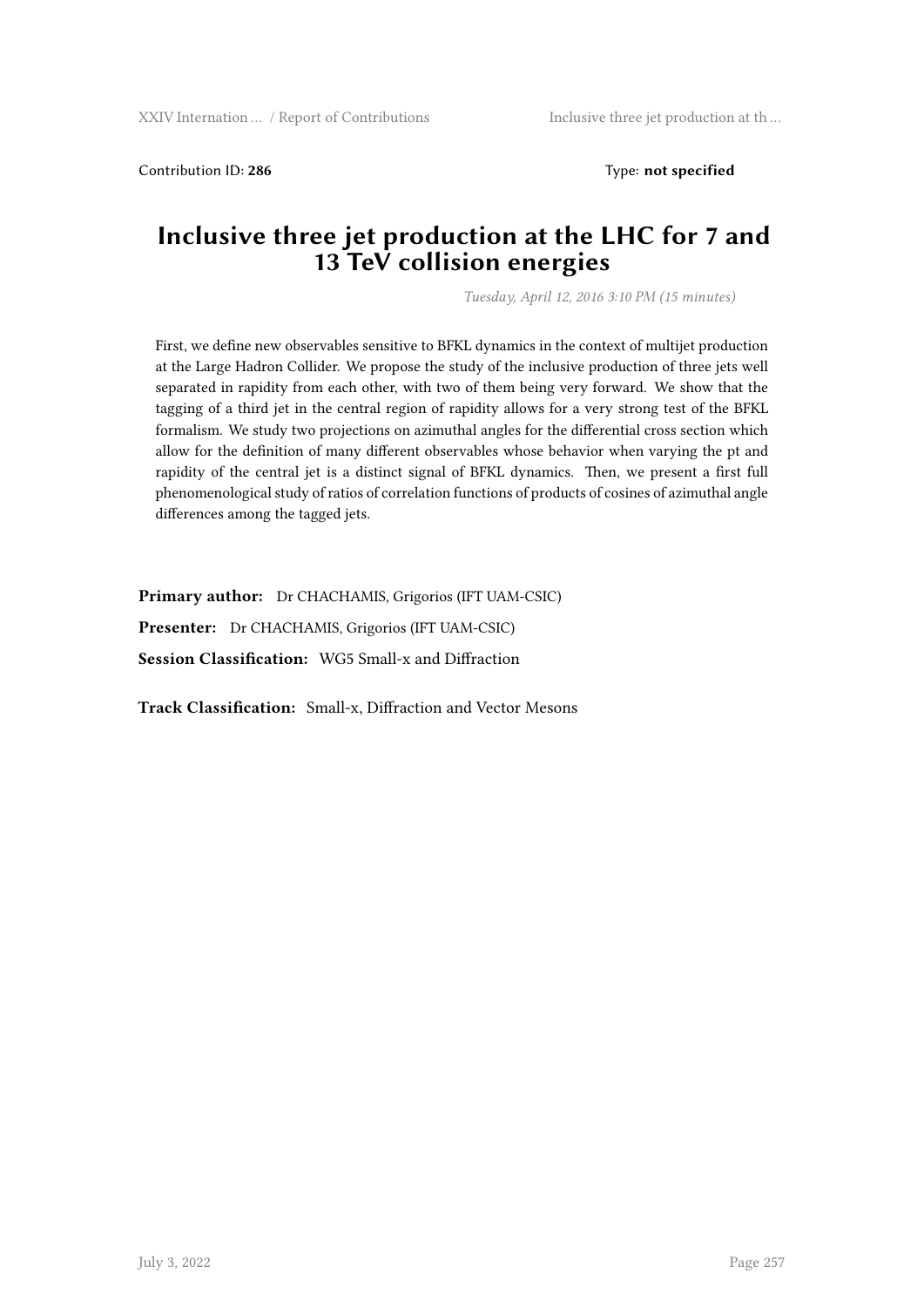Contribution ID: **287** Type: **not specified**

# **Attacking one-loop multi-leg Feynman integrals with the Loop-Tree Duality method**

*Wednesday, April 13, 2016 12:20 PM (20 minutes)*

We present a first numerical implementation of the Loop-Tree Duality (LTD) method for the direct numerical computation of multi-leg one-loop Feynman integrals. We discuss in detail the singular structure of the dual integrands and define a suitable contour deformation in the loop three-momentum space to carry out the numerical integration. Then, we apply the LTD method to the computation of ultraviolet and infrared finite integrals, and present explicit results for scalar integrals and tensor integrals with up to six legs (hexagons). The LTD method exhibits an excellent performance independently of the number of external legs.

**Primary author:** Dr CHACHAMIS, Grigorios (IFT UAM-CSIC) **Presenter:** Dr CHACHAMIS, Grigorios (IFT UAM-CSIC) **Session Classification:** WG2 QCD and Hadronic Final States

**Track Classification:** QCD and Hadronic Final States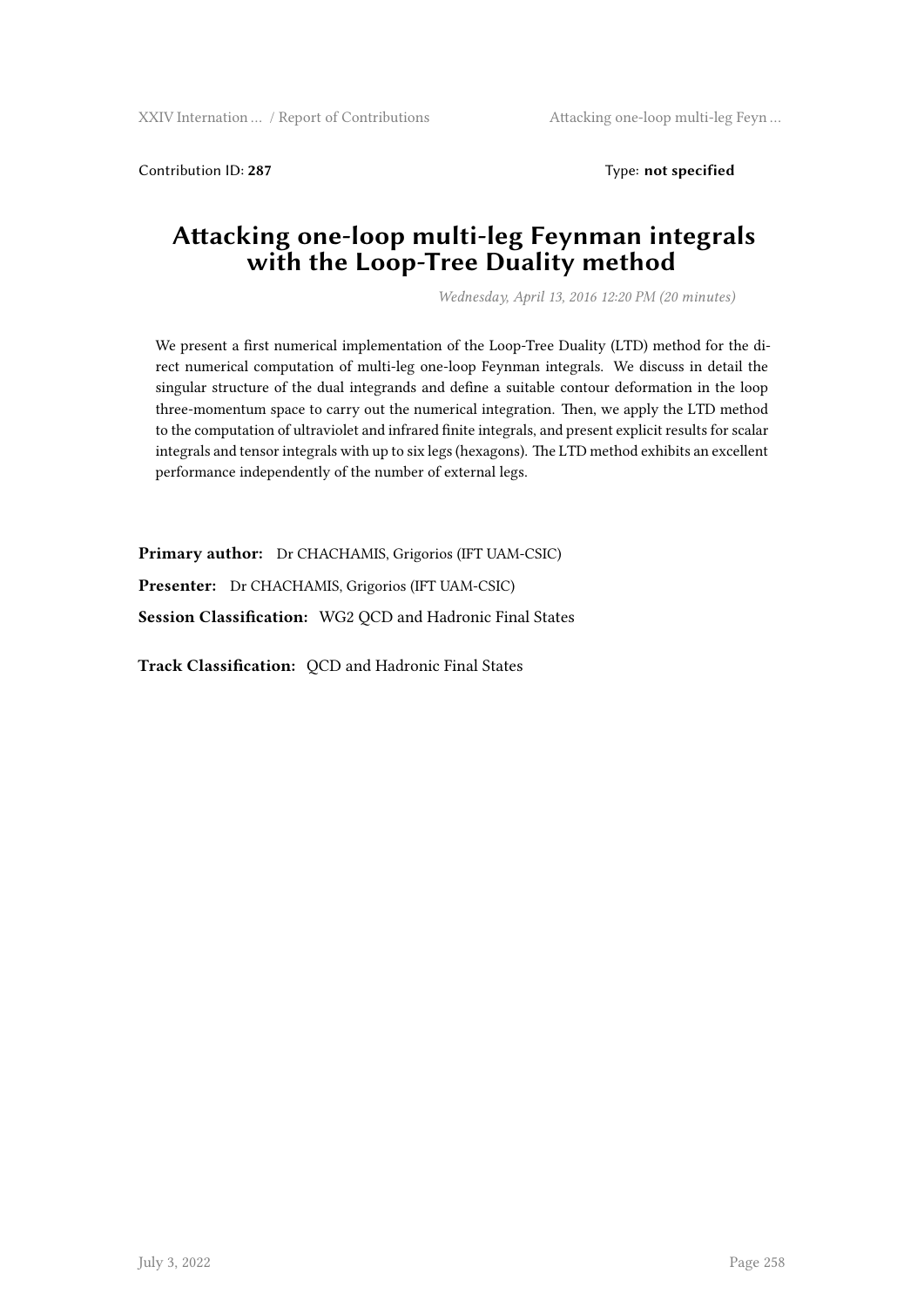Contribution ID: 288 Type: **not specified** 

## **Physics opportunities at an EIC beyond the ones discussed in the White Paper**

*Thursday, April 14, 2016 11:00 AM (20 minutes)*

In this talk several new physics opportunities at an EIC beyond the key measurements discussed in the EIC White paper (arXiv:1212.1701) will be highlighted, this includes measurements with jets, how to get access to intrinsic kT and photon structure. For all measurements first studies will be presented.

**Primary author:** Dr ASCHENAUER, Elke-Caroline (BNL)

**Co-authors:** Dr PAGE, Brian (BNL); Dr LEE, J.-H. (BNL); Dr BAKER, Mark (MDBPADS LLC); Dr CHU, Xiaoxuan (BNL/CCNU)

**Presenter:** Dr ASCHENAUER, Elke-Caroline (BNL)

**Session Classification:** WG7 Future Experiments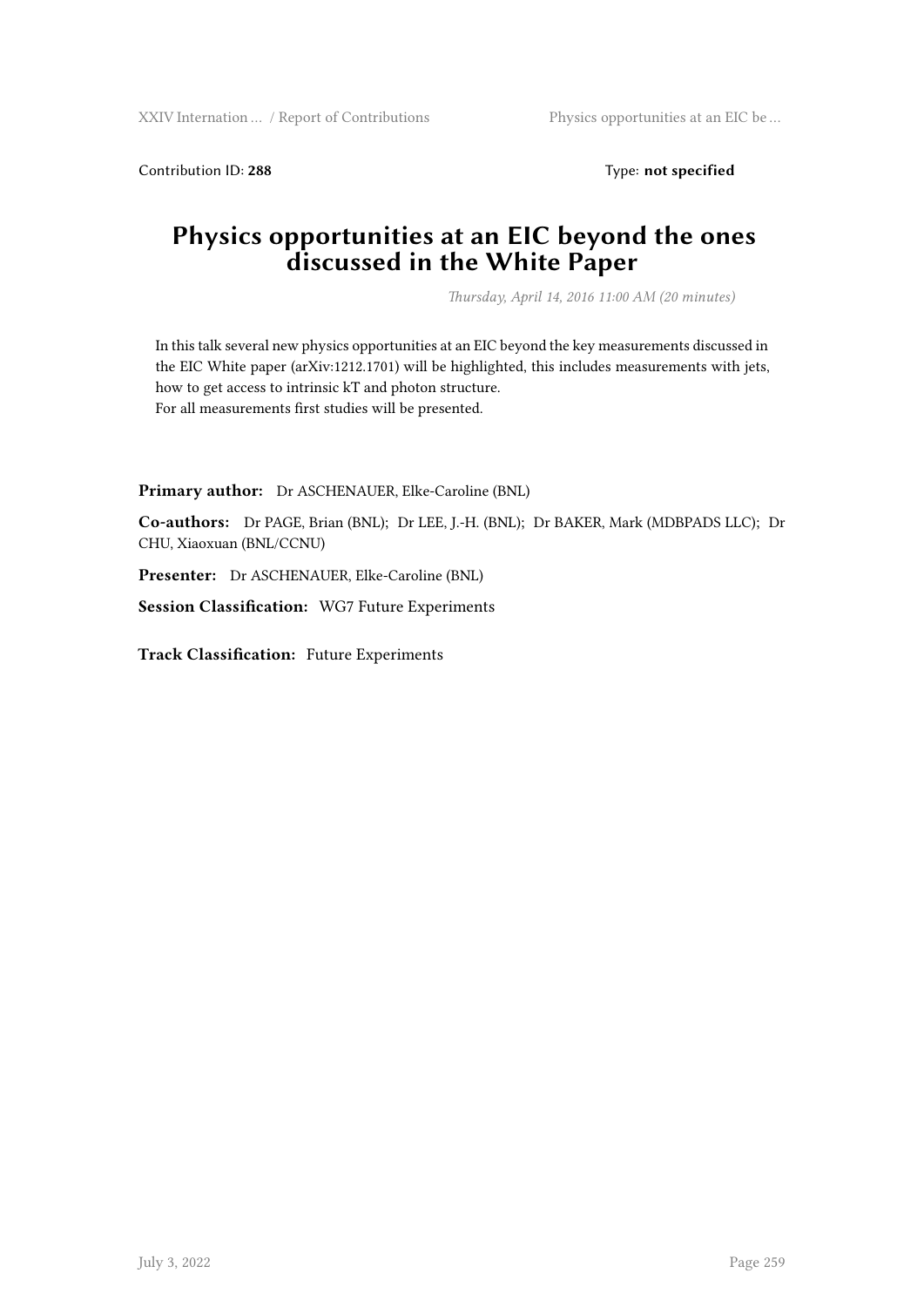Contribution ID: **289** Type: **not specified**

# **Nuclear Effects in Deuterium and Global PDF fits**

*Wednesday, April 13, 2016 9:40 AM (15 minutes)*

We present a detailed study of nuclear corrections in the deuteron (D) from an analysis of existing data from Deep Inelastic Scattering (DIS) off proton and D, Drell-Yan production in pp and pD interactions,  $W^{\pm}$  and *Z* boson production in pp and  $p\bar{p}$  collisions. In particular, we discuss the determination of the off-shell correction describing the modification of parton distributions (PDF) in bound nucleons in the context of global PDF fits. Results are compared with the ones obtained from the study of DIS data from heavy nuclei. We also discuss the sensitivity to various models for the deuteron wave function. As an important application we discuss the impact of nuclear corrections to the deuteron on the determination of the *d* quark distribution.

**Primary authors:** PETTI, Roberto (University of South Carolina); ALEKHIN, Sergey (DESY); KU-LAGIN, Sergey (INR)

**Presenter:** PETTI, Roberto (University of South Carolina)

**Session Classification:** WG1 Structure Functions and Parton Densities

**Track Classification:** Structure Functions and Parton Densities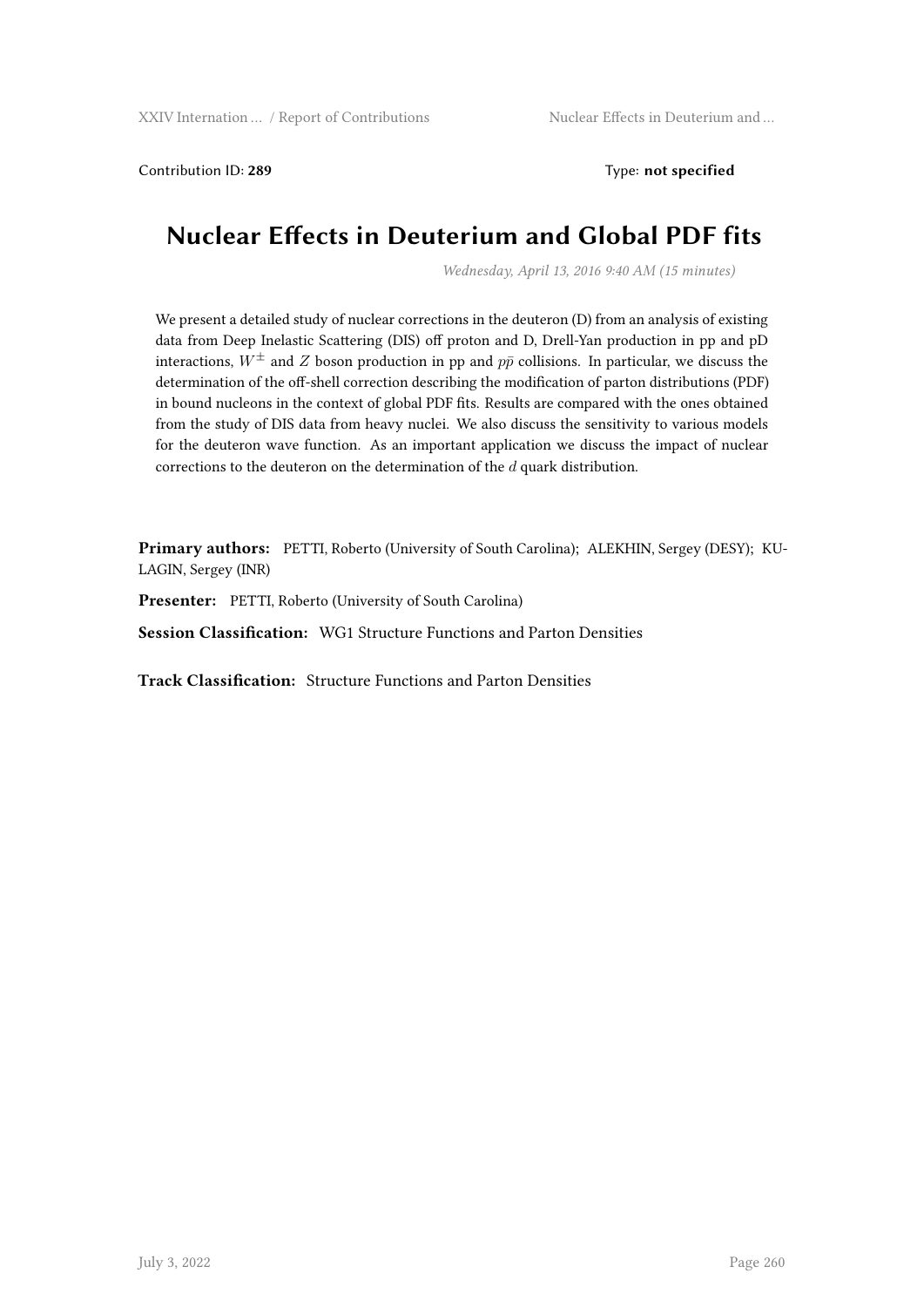Contribution ID: 290 **Type: not specified** 

# **Nuclear Parton Distributions**

*Wednesday, April 13, 2016 12:00 PM (15 minutes)*

We present the status of our calculation of nuclear parton distribution functions on the basis of our recently developed semi-microscopic model, which takes into account a number of nuclear effects including nuclear shadowing, Fermi motion and nuclear binding, nuclear meson-exchange currents and off-shell corrections to bound nucleon distributions. We discuss in details the dependencies of nuclear effects on the type of parton distribution (nuclear sea vs. valence) as well as on the parton flavour (isospin). We discuss a number of applications ranging from Deep Inelastic Scattering to the Drell-Yan production.

**Primary authors:** PETTI, Roberto (University of South Carolina); KULAGIN, Sergey (INR) **Presenters:** PETTI, Roberto (University of South Carolina); KULAGIN, Sergey (INR) **Session Classification:** WG1 Structure Functions and Parton Densities

**Track Classification:** Structure Functions and Parton Densities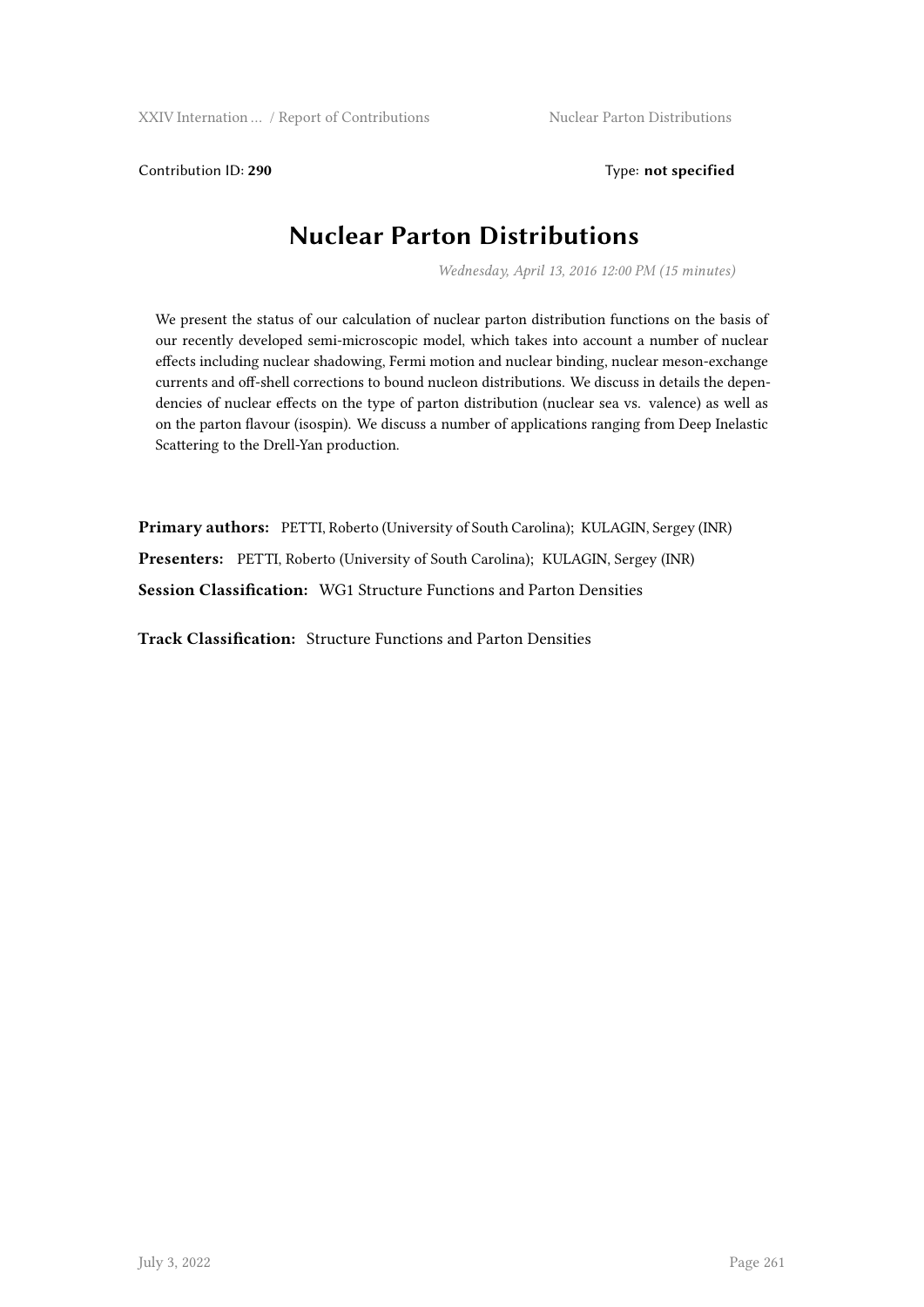Contribution ID: **291** Type: **not specified**

### **The International Linear Collider - Physics & Perspectives**

*Tuesday, April 12, 2016 4:30 PM (20 minutes)*

With the discovery of the Higgs boson at LHC, all particles of the Standard Model have been observed experimentally, yet many questions are left unanswered. The discovery has intensified the planning for future high-energy colliders, which aim to probe the Standard Model and the mechanism of electroweak symmetry breaking with higher precision and to extend and complement the search for new particles currently under way at the LHC. The most mature option for such a future facility is the International Linear Collider ILC, an electron-positron collider with a centerof-mass energy of 500 GeV, and the potential for upgrades into the TeV region and/or into a photon collider. The ILC will fully explore the Higgs sector, including model-independent coupling and width measurements, direct measurements of the coupling to the top quark and the Higgs selfcoupling, enable precision measurements of top quark properties and couplings as well as other electroweak precision measurements and provide extensive discovery potential for new physics complementary to the capabilities of hadron colliders. We will give an overview over the physics case of the ILC, put in context of the running scenario covering different center-of-mass energies, and discuss the current status and perspectives of this global facility.

**Primary author:** Dr SIMON, Frank (Max-Planck-Institute for Physics) **Presenter:** VAN DER KOLK, Naomi (MPI Muenchen) **Session Classification:** WG7 Future Experiments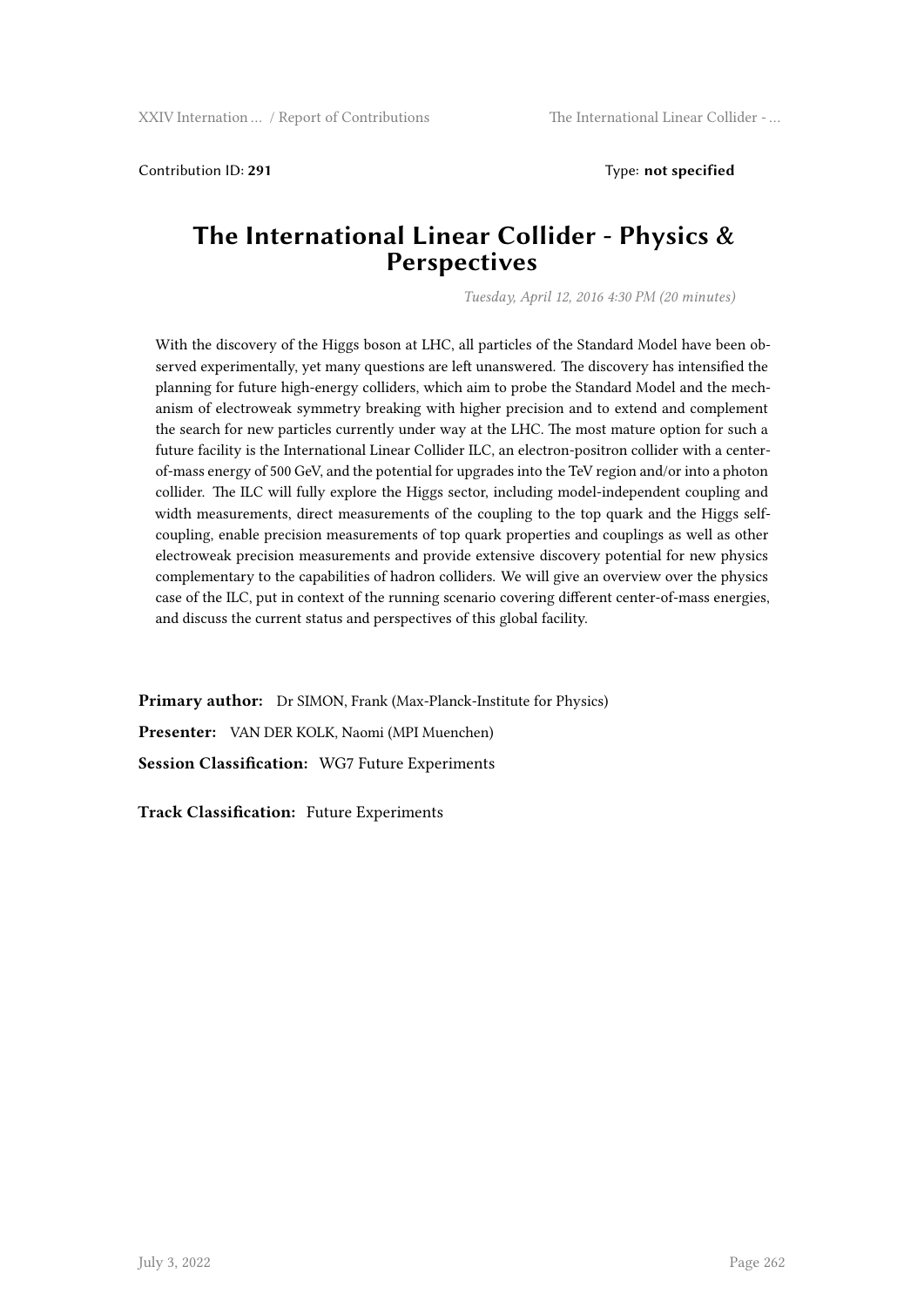Contribution ID: **292** Type: **not specified**

### **Recent COMPASS results on Transverse Spin and Momentum dependent distributions and fragmentation functions.**

*Tuesday, April 12, 2016 2:30 PM (25 minutes)*

COMPASS is a fixed target experiment in operation at CERN since 2002 with a wide physics programme. By using either muon or hadron beams, both the study of the spin structure of the nucleon and the search of exotic states in hadron spectroscopy are performed.

An important part of this programme is the study of transverse spin and momentum dependent parton distribution and fragmentation functions. First measurements of HERMES and COMPASS showed sizeable Collins and Sivers asymmetries, allowing first extractions of TMD PDFs and FF. Now this field of research is entering the phase of precision measurements and is a central topic of many present and future experiments.

Recent COMPASS results on Collins and Sivers asymmetries and on multidimensional analysis of SSA will be reviewed together with the perspective for future measurements.

#### **Summary**

(On behalf of the COMPASS Collaboration)

**Primary author:** Dr BRESSAN, Andrea (University of Trieste and Trieste Division of INFN)

**Presenter:** Dr BRESSAN, Andrea (University of Trieste and Trieste Division of INFN)

**Session Classification:** WG6 Spin Physics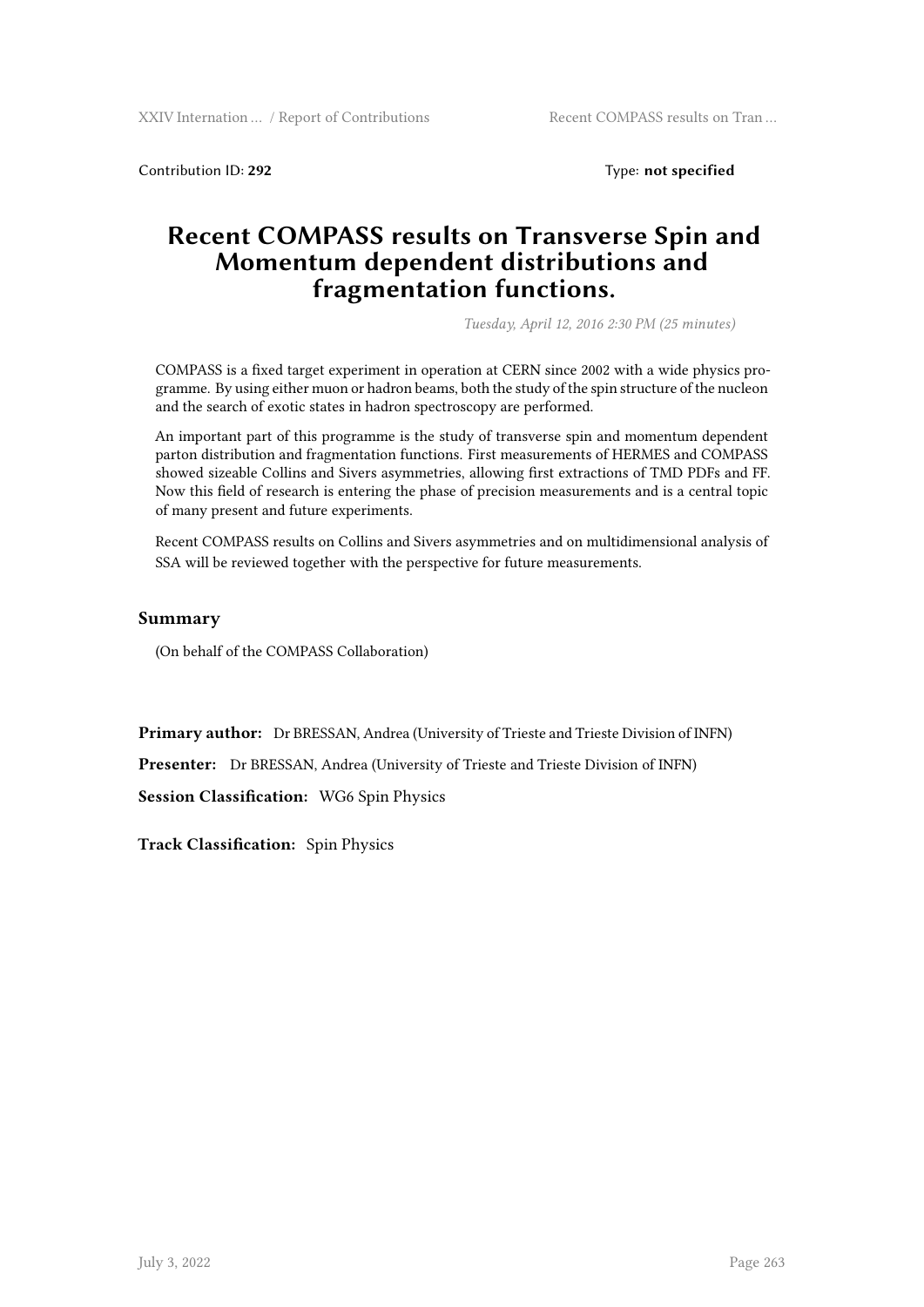XXIV Internation … / Report of Contributions New pole contribution to …

Contribution ID: 293 Type: **not specified** 

# **New pole contribution to transverse-momentum-weighted single-transverse spin asymmetry in semi-inclusive deep inelastic scattering**

*Tuesday, April 12, 2016 9:50 AM (15 minutes)*

In this talk, we discuss the new hard pole contribution to the transverse-momentum-weighted single-transverse spin asymmetry in semi-inclusive deep inelastic scattering. We perform the complete next-to-leading order calculation of the *Ph⊥*-weighted cross section and show that the new hard pole contribution is required in order to obtain the complete evolution equation for the Qiu-Sterman function derived by different approaches.

**Primary author:** Dr YOSHIDA, Shinsuke (Central China Normal University) **Presenter:** Dr YOSHIDA, Shinsuke (Central China Normal University) **Session Classification:** WG6 Spin Physics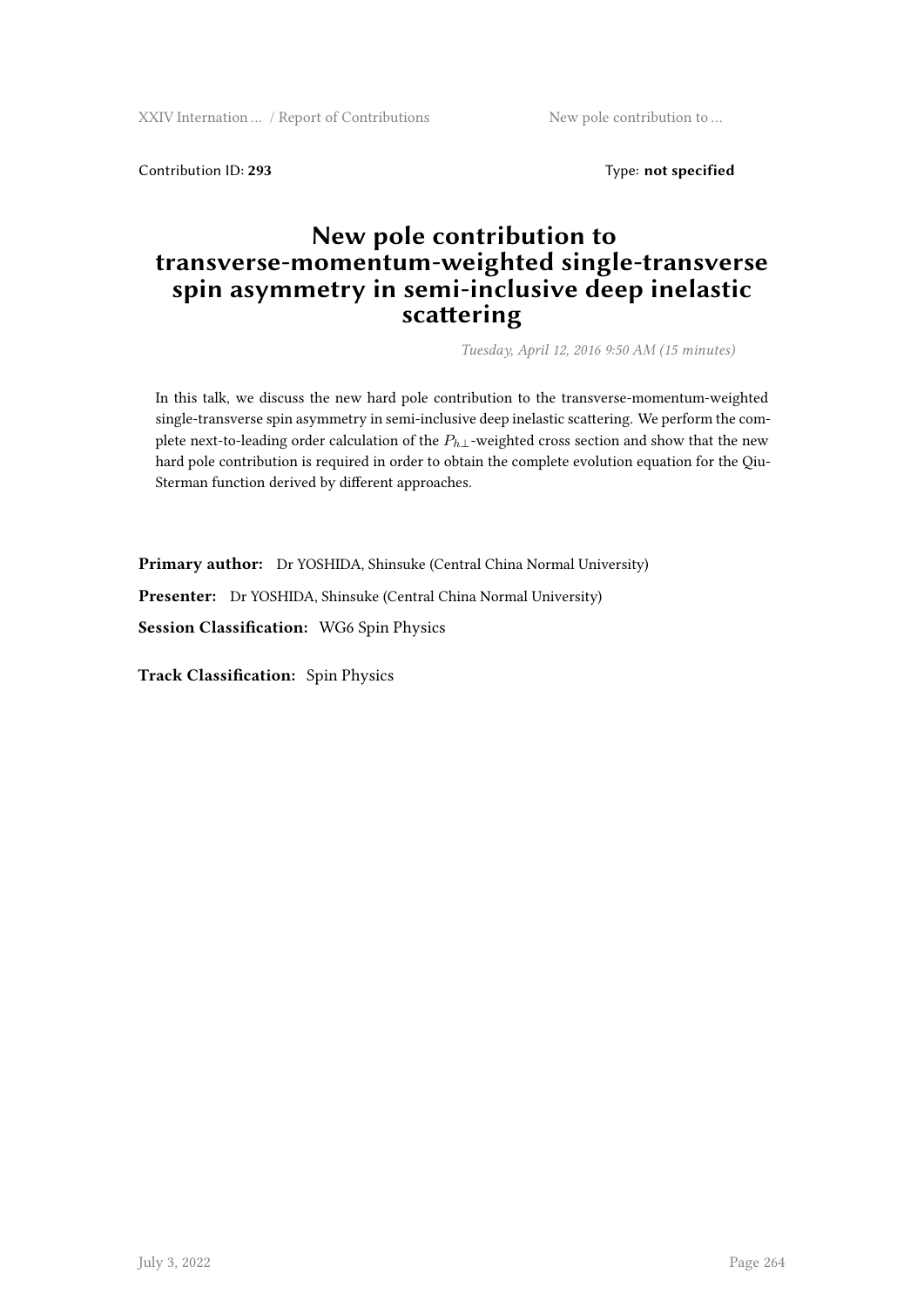Contribution ID: 294 **Type: not specified** 

## **Twist-3 effects on the double spin asymmetry A\_{LT} in proton-proton collision.**

*Tuesday, April 12, 2016 4:50 PM (15 minutes)*

We discuss the twist-3 contributions to the double-spin asymmetry A\_{LT} for light hadron production in collisions between transversely and longitudinally polarized protons. So far only twist-3 effect in the transversely polarized proton have been studied for A\_{LT}. In this talk, we discuss other possible twist-3 contributions in order to derive the complete leading-order cross section formula for A\_{LT}.

**Primary author:** Dr YOSHIDA, Shinsuke (Central China Normal University)

**Co-authors:** Dr PITONYAK, Daniel (RIKEN BNL Research Center); Mr TAKAGI, Yoshihiro (Niigata University); Prof. KOIKE, Yuji (Niigata University)

**Presenter:** Dr YOSHIDA, Shinsuke (Central China Normal University)

**Session Classification:** WG6 Spin Physics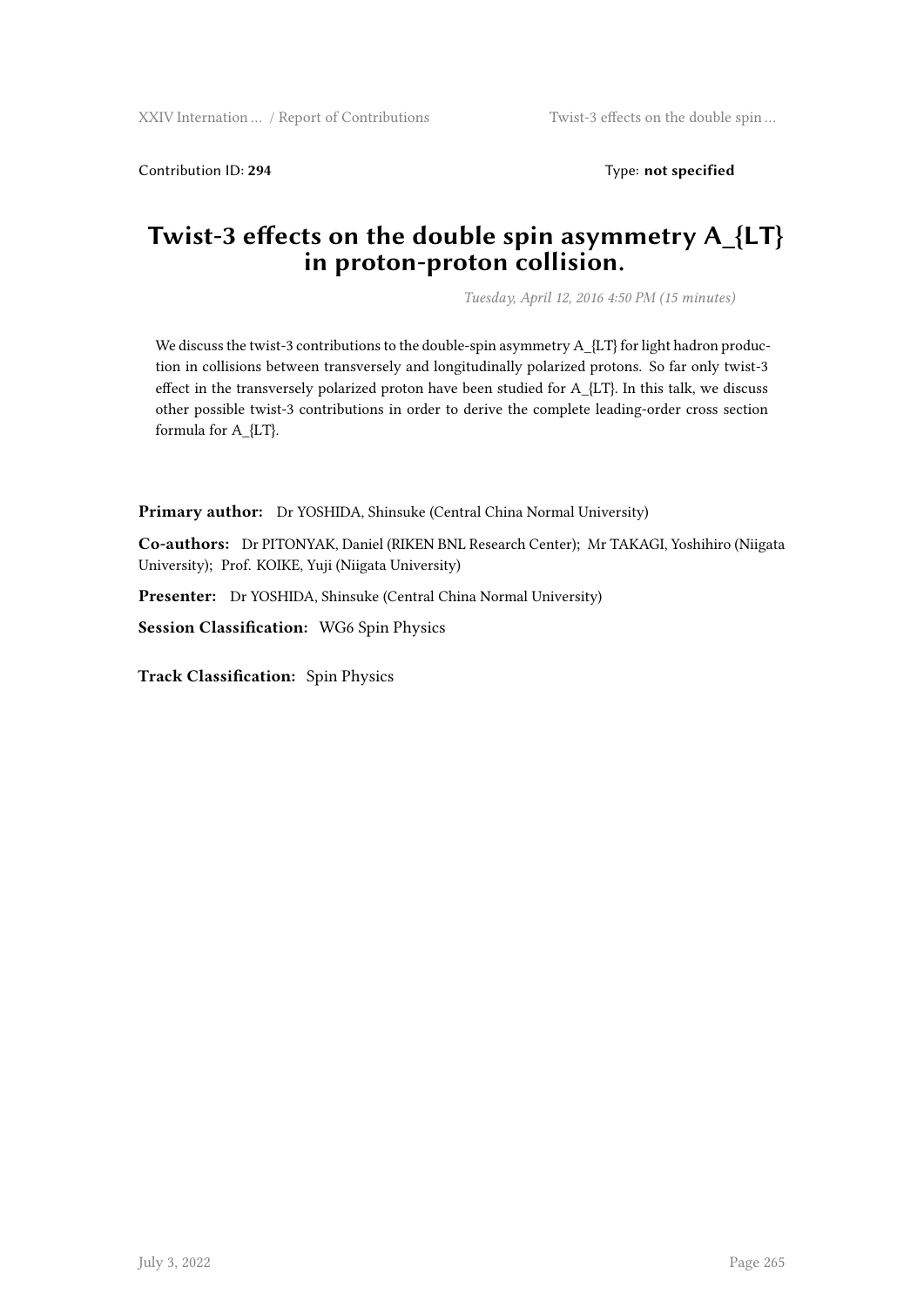Contribution ID: **295** Type: **not specified**

# **Measurement of Transverse Single Spin**  $\boldsymbol{A}$ symmetries in  $\pi^0$  Production from  $p^\uparrow+p$  and  $p^\uparrow+A$ **Collisions at STAR**

*Tuesday, April 12, 2016 11:20 AM (15 minutes)*

In 2015 the first collisions between polarized protons and nuclei occurred at the Relativistic Heavy Ion Collider (RHIC), at a center-of-mass energy of *√ sNN* = 200 GeV. Comparisons between spin asymmetries and cross-sections in  $p + p$  production to those in  $p + A$  production provide insight into nuclear structure, namely nuclear modification factors, nuclear dependence of spin asymmetries, and comparison to models with saturation effects. The transverse single spin asymmetry,  $A_N$ , has been measured in  $\pi^0$  production in the STAR Forward Meson Spectrometer (FMS), an electromagnetic calorimeter covering a forward psuedorapidity range of  $2.6 < \eta < 4$ . Within this kinematic range, STAR has previously reported the persistence of large  $\pi^0$  asymmetries with unexpected dependences on  $p_T$  and event topology in  $p+p$  collisions. This talk will compare these dependences to those in  $p + A$  production.

**Primary author:** Mr DILKS, Christopher (Pennsylvania State University) **Presenter:** Mr DILKS, Christopher (Pennsylvania State University) **Session Classification:** WG6 Spin Physics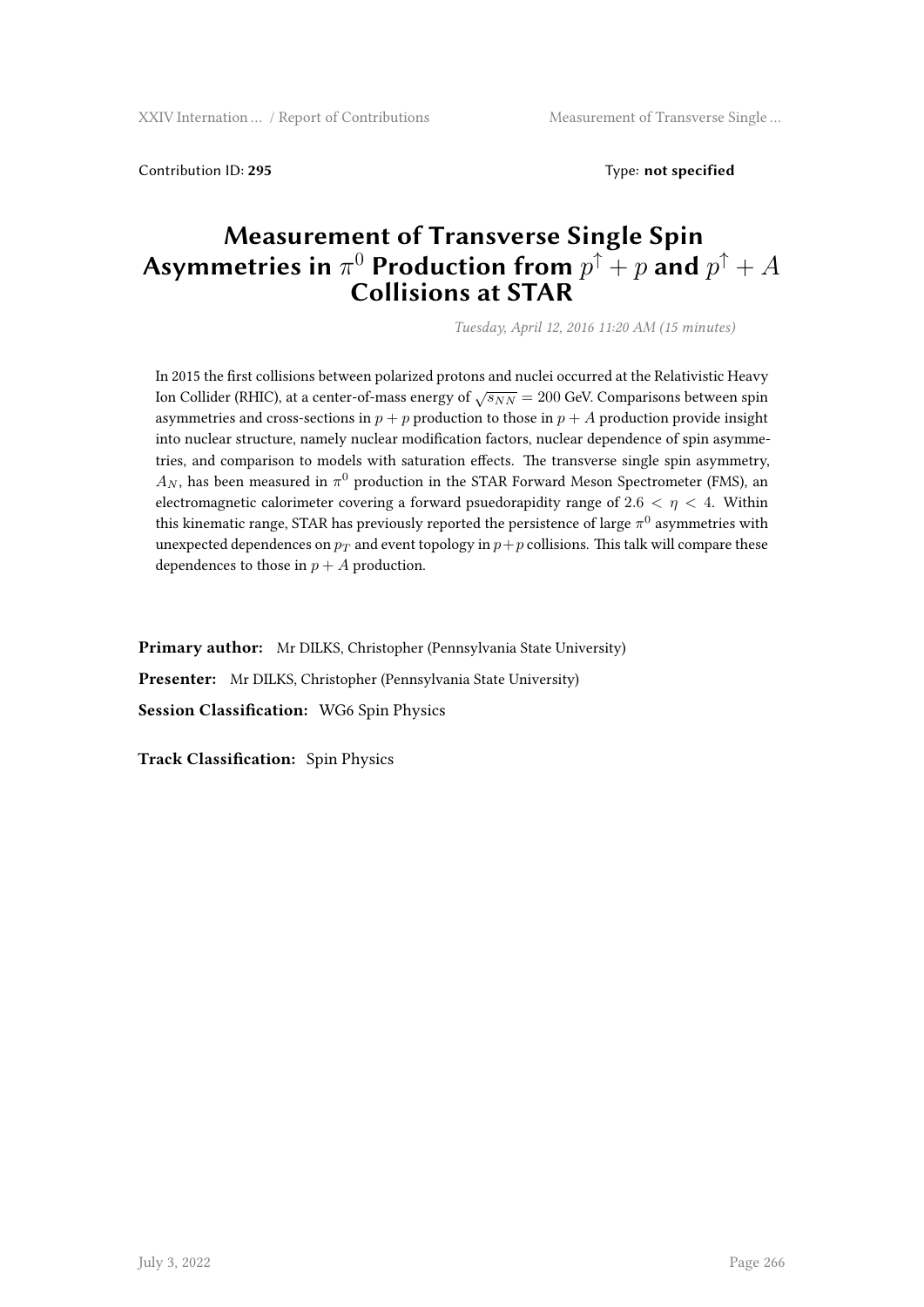Contribution ID: **296** Type: **not specified**

# **The PANDA Experiment at FAIR**

*Thursday, April 14, 2016 10:09 AM (20 minutes)*

The PANDA experiment in preparation to be setup at FAIR (Facility for Antiproton and Ion Research) in Darmstadt, Germany will cover many important aspects of hadron physics with cooled anti-proton beams of unprecedented intensity and precision in the momentum range between 1.5 and 15 GeV/c.

The versatile detector is designed to address a rich physics program.

This includes spectroscopy of QCD bound states ranging from charmonium to states composed of light quarks only, which comprises studies of the recently and yet not understood X, Y, and Z states and searches for other exotics. Production of hyperons will shed further light on the strong interaction in the intermediate region between the perturbative and non-perturbative regime. Time-like nuclear form factors and properties of hadrons in medium will be accessible and round up the experimental program.

In this talk aspects of the PANDA physics program will be highlighted. Major components of the detector are under construction. The current status of the experiment will be presented.

**Primary author:** PELIZAEUS, Marc (Ruhr-University Bochum) **Presenter:** PELIZAEUS, Marc (Ruhr-University Bochum) **Session Classification:** WG7 Future Experiments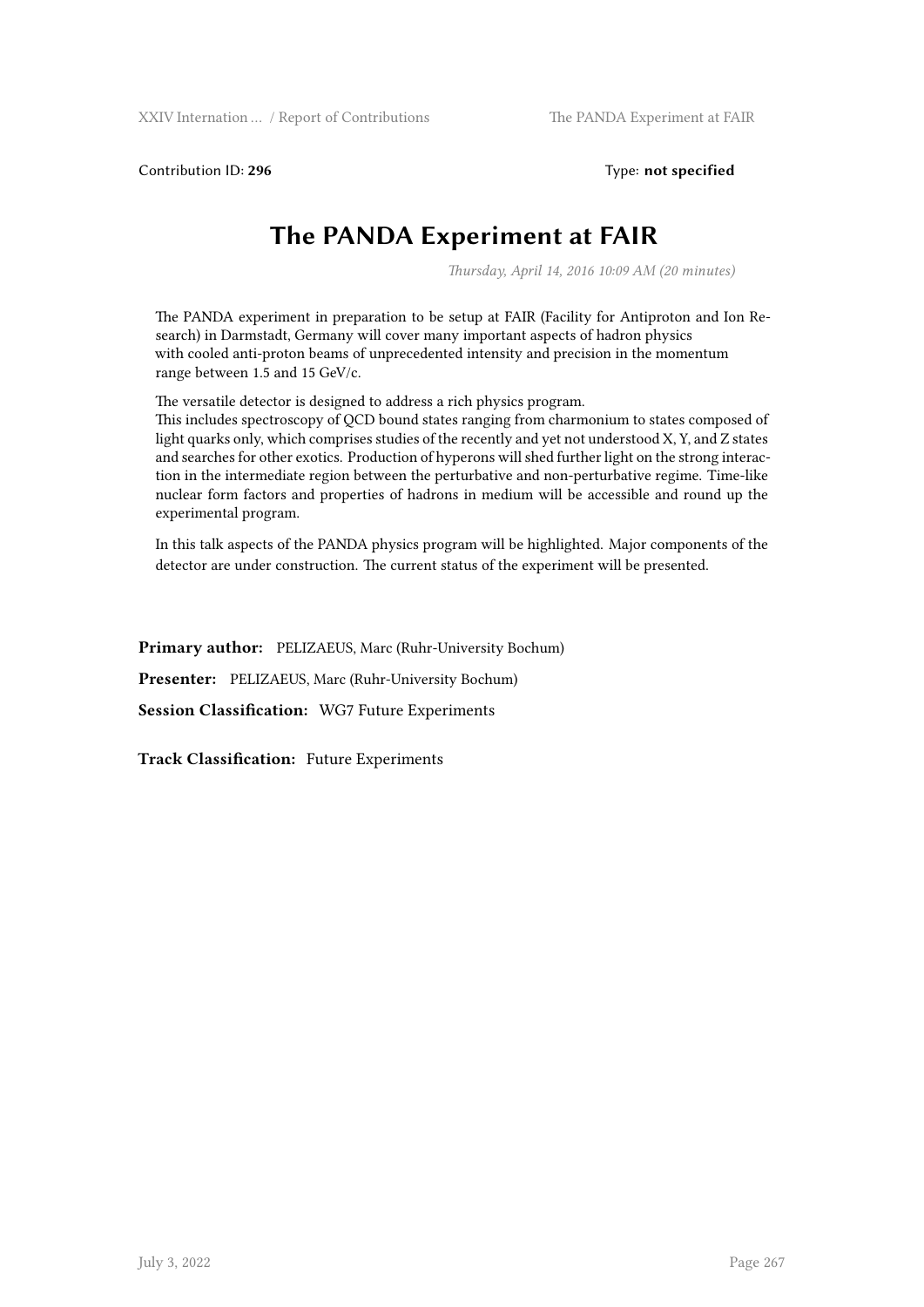Contribution ID: **297** Type: **not specified**

# **Sub-femtoscopic, Chromodynamic, Rutherford Scattering**

*Tuesday, April 12, 2016 9:20 AM (15 minutes)*

Measurements of the lepto-production of vector mesons have always been pivotal in the development of a theory of hadron dynamics, challenging and elucidating the paradigm of the moment and thereby guiding our understanding of it to its present status in terms of QCD. Always with an experimentalist's appreciation of the momentous theoretical achievements of more recent years with QCD in mind, first steps in yet another new look at the measurements of such electro-production from the HERA ep collider is shown to provide simple and instructive insight in terms of what is truly chromodynamic Rutherford scattering within the dimension of confinement. The nature of further analysis of presently available data and the opportunities for progress in hadron dynamics in such terms with higher statistical sensitivity are mentioned.

#### **Summary**

The lepto-production of vector mesons (VM) is a unique QCD laboratory. By means of control of three experimental measureds, Q2, VM mass squared, and 4-momentum transfer squared t, with a simple leading-order diagram, and with the judicious application of the optical theorem, it is possible to seek a consistency in respect of the size of a quark's interaction with a colour singlet hadron. The outcome of a first, very preliminary, such attempt is presented which reveals consistency with the familiar paradigm due to confinement of constituent and current quarks. and which highlights how size matters most in chromodynamic Rutherford scattering.

Primary author: Prof. DAINTON, John (Cockcroft) **Presenter:** Prof. DAINTON, John (Cockcroft) **Session Classification:** WG5 Small-x and Diffraction

**Track Classification:** Small-x, Diffraction and Vector Mesons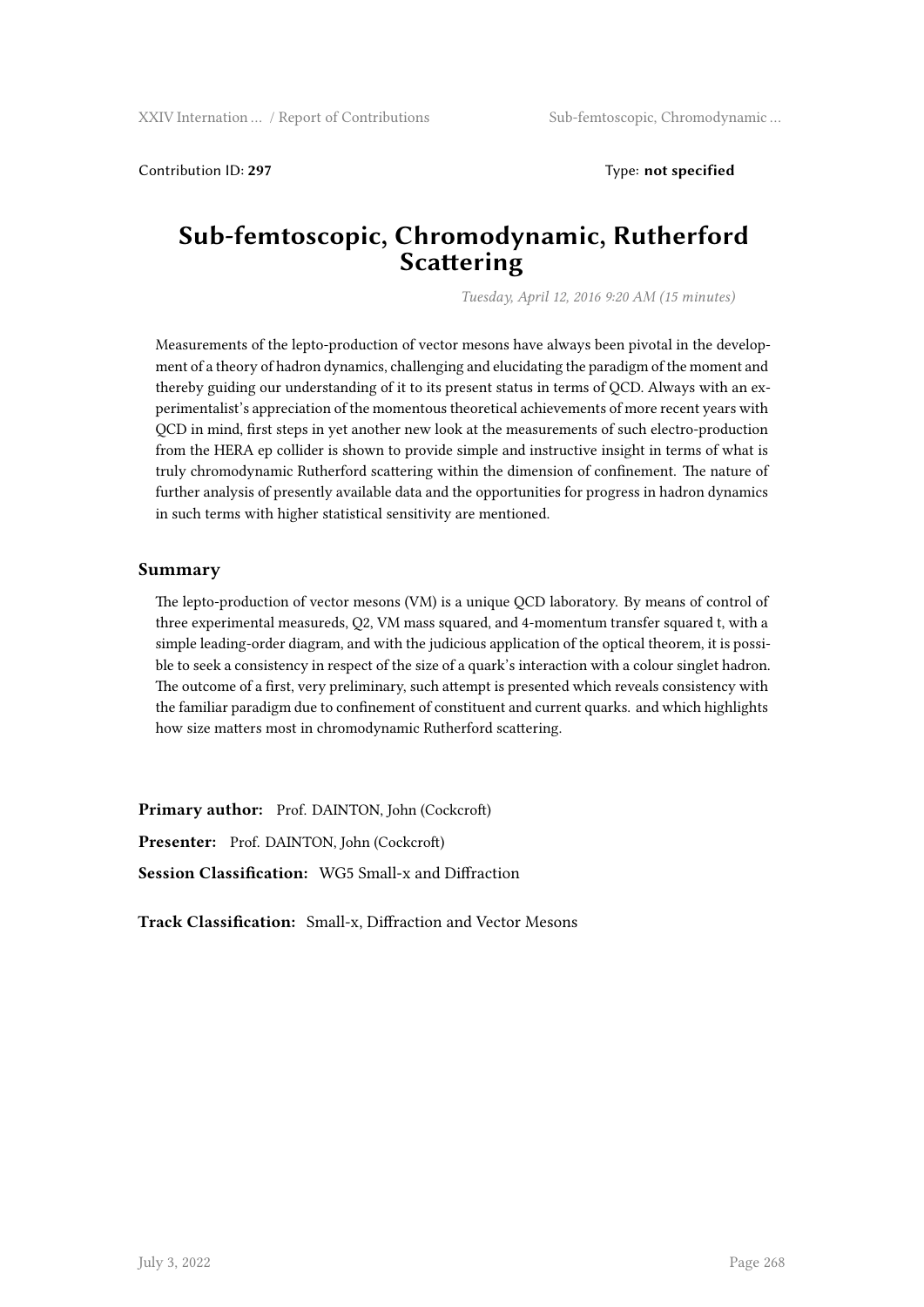Contribution ID: 298 Type: not specified

## **NLL soft gluon resummation for associated ttH production**

*Wednesday, April 13, 2016 11:55 AM (20 minutes)*

In this talk a short description of the soft gluon resummation for pp->ttbarH process will be given. This is the first application of the Mellin resummation technique in a 2->3 process. The absolute threshold resummation is performed up to NLL accuracy and matched to the known NLO QCD cross-section. Results for the total cross-section at the LHC and their theoretical uncertainties will be presented.

**Primary author:** Mr STEBEL, Tomasz (Jagiellonian University)

**Co-authors:** Prof. KULESZA, Anna (University of Münster); Dr MOTYKA, Leszek (Jagiellonian University); Dr THEEUWES, Vincent (University at Buffalo)

**Presenter:** Mr STEBEL, Tomasz (Jagiellonian University)

**Session Classification:** WG2 QCD and Hadronic Final States

**Track Classification:** QCD and Hadronic Final States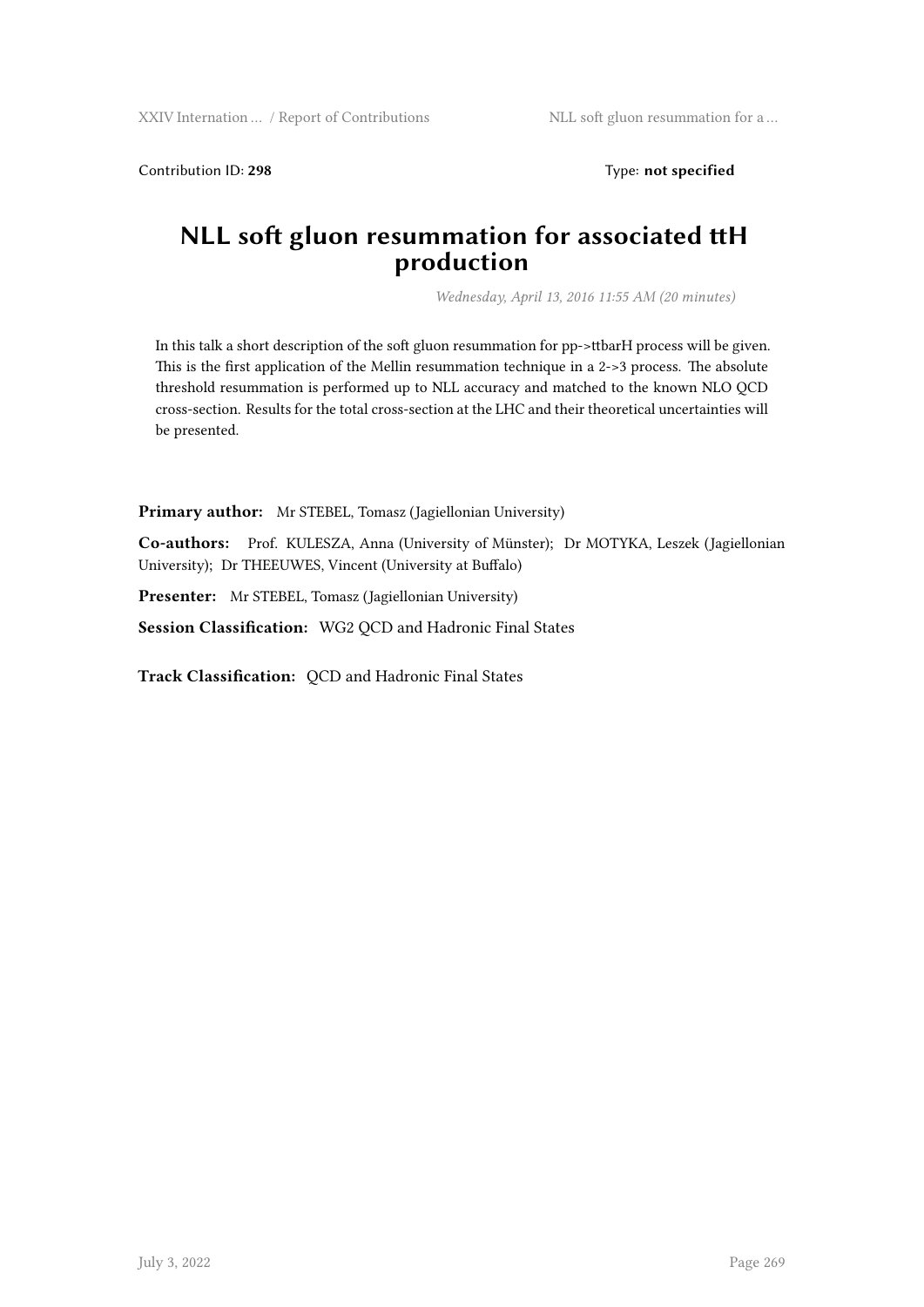Contribution ID: **299** Type: **not specified**

### **Neutron-skin effect and centrality dependence of high-pT observables in nuclear collisions**

*Wednesday, April 13, 2016 12:20 PM (15 minutes)*

High-energy nuclear collisions are often classified in terms of centrality. Theoretically the centrality binning is obtained using the Woods-Saxon parametrization for nuclear density as an input for Glauber model. Traditionally the parametrization do not differentiate between protons and neutrons. However, according to measurements in nuclear physics, the density of neutrons decrease slower at the edge of the nuclei than the density of protons. This phenomenon is known as a neutron-skin effect and can have an influence to the centrality dependence of high-pT observables sensitive to electric charge in high-energy nuclear collisions. Potentially the phenomenon could also be measured in e+A collisions if a similar centrality binning can be performed. In this talk we present NLO pQCD predictions for the centrality dependence of the direct photon production at high-pT in Pb+Pb collisions at the LHC applying the neutron-skin effect and spatially dependent nuclear PDFs from EPS09s fit. Furthermore, we discuss about W production and the ratio between positively and negatively charged hadrons. The advantage of these observables would be that the nuclear modifications of the PDFs largely cancel out allowing one to separate these two competing centrality-dependent effects.

**Primary author:** Dr HELENIUS, Ilkka (Lund University) **Co-author:** Dr PAUKKUNEN, Hannu (University of Jyväskylä) **Presenter:** Dr HELENIUS, Ilkka (Lund University) **Session Classification:** WG1 Structure Functions and Parton Densities

**Track Classification:** Structure Functions and Parton Densities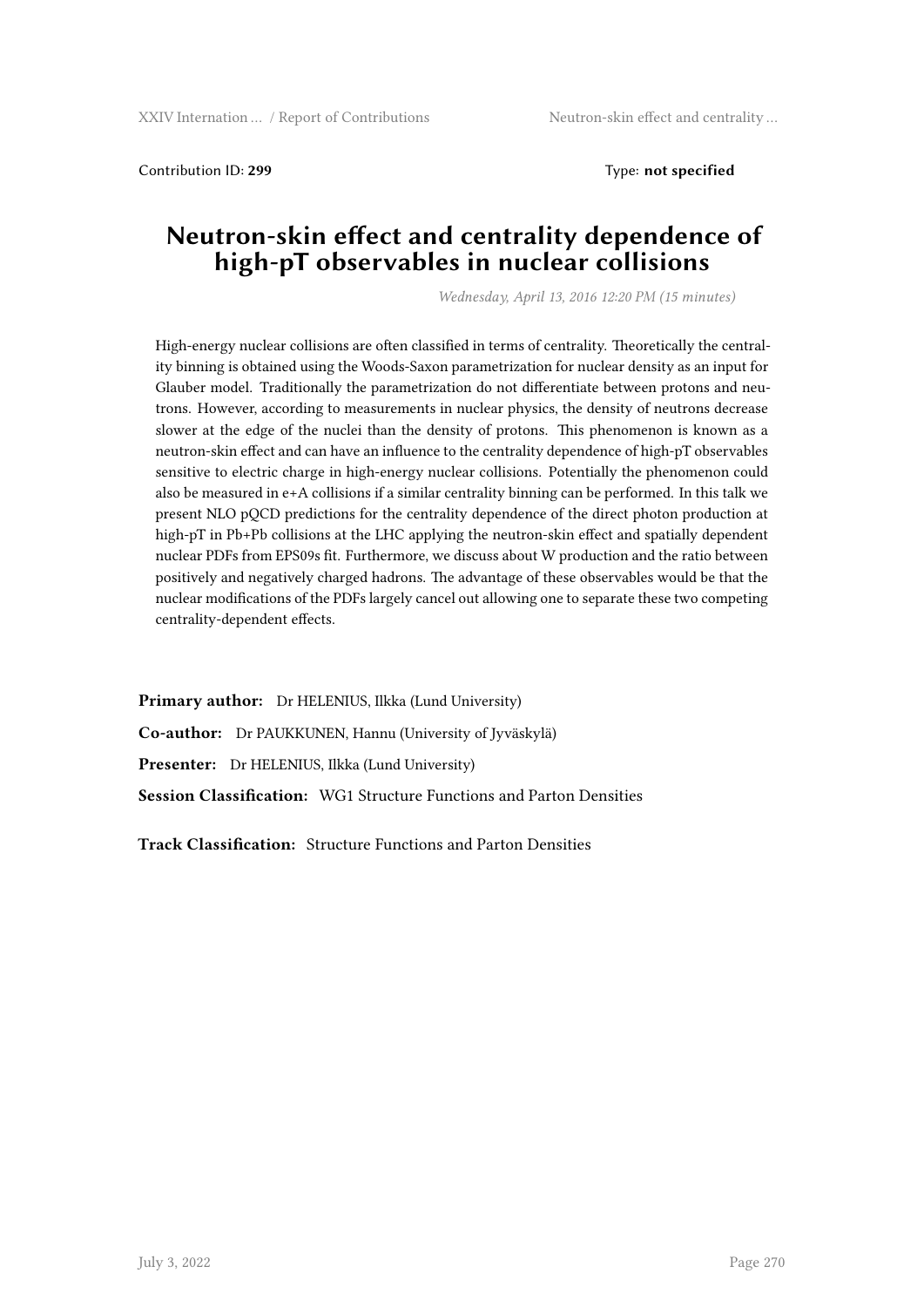Contribution ID: **300** Type: **not specified**

### **Fragmentation Functions beyond Next-To-Leading Order**

*Tuesday, April 12, 2016 3:37 PM (20 minutes)*

With the ever increasing amount of precise data available for hadron production processes, the perturbative QCD framework is being extended to explore effects and corrections that go beyond the next-to-leading order (NLO) accuracy. Fixed order calculations at next-to-next-to-leading order (NNLO) are becoming the new necessary standard required for precision predictions and, consequently, the analysis of the non-perturbative structure of the hadron has to align to this standard. Moreover, relevant effects specific to some kinematical regions, such as the small-x and large-x regions in Semi-Inclusive electron-positron Annihilation (SIA), can be investigated through the means of resummation techniques and can be also included in the analysis of final state parton distribution functions. In this talk we present a first analysis of parton-to-pion fragmentation functions at next-to-next-to-leading order based on single-inclusive pion production in electronpositron annihilation, together with its extension to the small-x region where an all order resummation of large logarithmic contributions has to be included to further extend the lower cuts on the fit's domain.

**Primary author:** Mr ANDERLE, Daniele Paolo (Institut für Theoretische Physik Universität Tübingen)

**Co-authors:** Dr RINGER, Felix (Los Alamos National Lab); Dr STRATMANN, Marco (Institut für Theoretische Physik Universität Tübingen); Mr KAUFMANN, Tom (Institut für Theoretische Physik Universität Tübingen)

**Presenter:** Mr ANDERLE, Daniele Paolo (Institut für Theoretische Physik Universität Tübingen)

**Session Classification:** WG2 QCD and Hadronic Final States

**Track Classification:** QCD and Hadronic Final States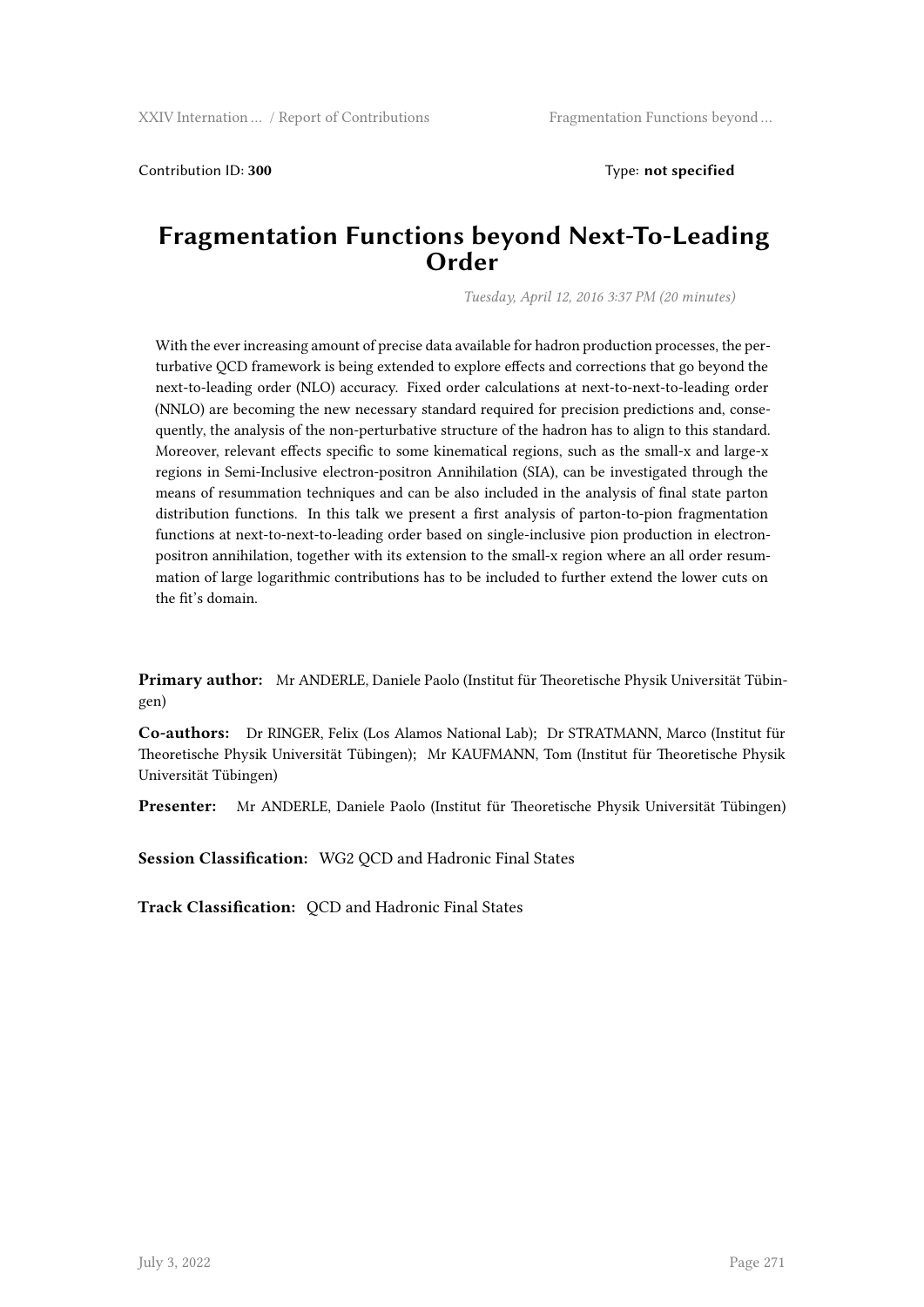Contribution ID: **302** Type: **not specified**

# **A Second Generation of Jefferson Lab 12-GeV Experiments - Towards Precision Spatial and Momentum Imaging of Hadrons**

*Wednesday, April 13, 2016 3:16 PM (20 minutes)*

This talk will concentrate on the plans towards equipment and science utilizing the 12-GeV Upgrade at Jefferson Lab beyond the first three years of planned operations. Experiments are geared towards precision spatial and momentum imaging of hadrons utilizing specialized detector and/or target systems. For example, the Neutral-Particle Spectrometer in Hall C is presently under construction, and plans also exist for enhancements of equipment in Halls A and B towards detailed 3D imaging in the valence quark region.

**Primary author:** ENT, Rolf (Jefferson Lab)

**Presenter:** ENT, Rolf (Jefferson Lab)

**Session Classification:** WG6/WG7 joint session (spin+future exp.)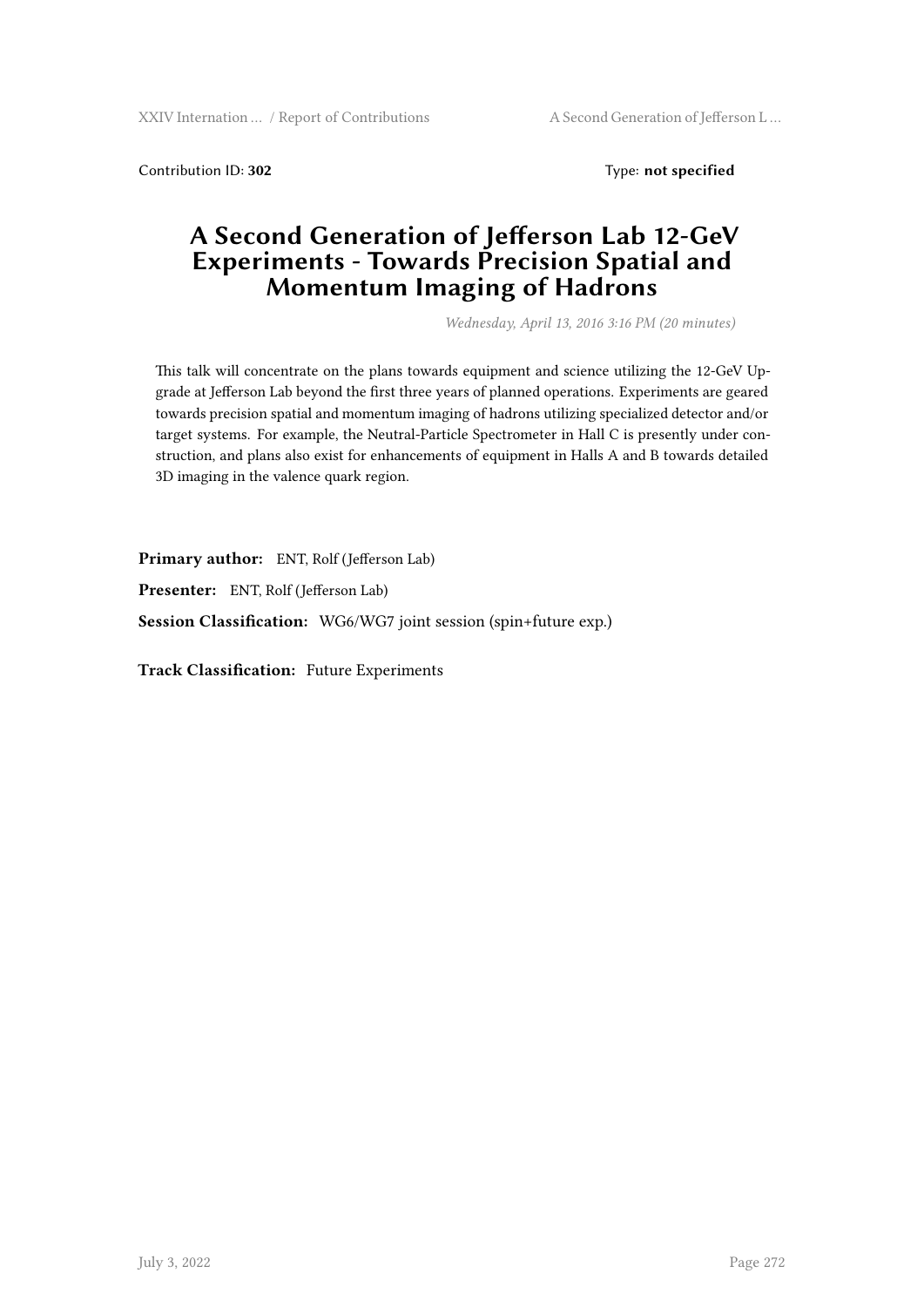Contribution ID: **303** Type: **not specified**

# **The Belle II Experiment**

*Wednesday, April 13, 2016 5:16 PM (20 minutes)*

The Belle II experiment at the asymmetric  $e^+e^-$  SuperKEKB collider is a major upgrade of the Belle experiment, which ran at the KEKB collider at the KEK laboratory in Japan. The design luminosity of SuperKEKB is <sup>8</sup> *<sup>×</sup>* <sup>10</sup><sup>35</sup>~cm*−*<sup>2</sup> \,s*−*<sup>1</sup> , which is about 40 times higher than that of KEKB. Commissioning of the main ring of SuperKEKB has started in February of this year and Belle~II is expected to accumulate an integrated luminosity of 50~ab*−*<sup>1</sup> well within the next decade. The experiment will focus on searches for new physics beyond the Standard Model via high precision measurements of heavy flavor and searches for rare signals. To reach these goals, the accelerator, detector, electronics, software, and computing systems are all being substantially upgraded. In this talk we present the status of the accelerator and of the different Belle II sub-detector upgrades.

**Primary author:** BELLE II COLLABORATION, Belle II Collaboration (DESY) **Presenter:** Dr MARINAS, Carlos (University of Bonn) **Session Classification:** WG7 Future Experiments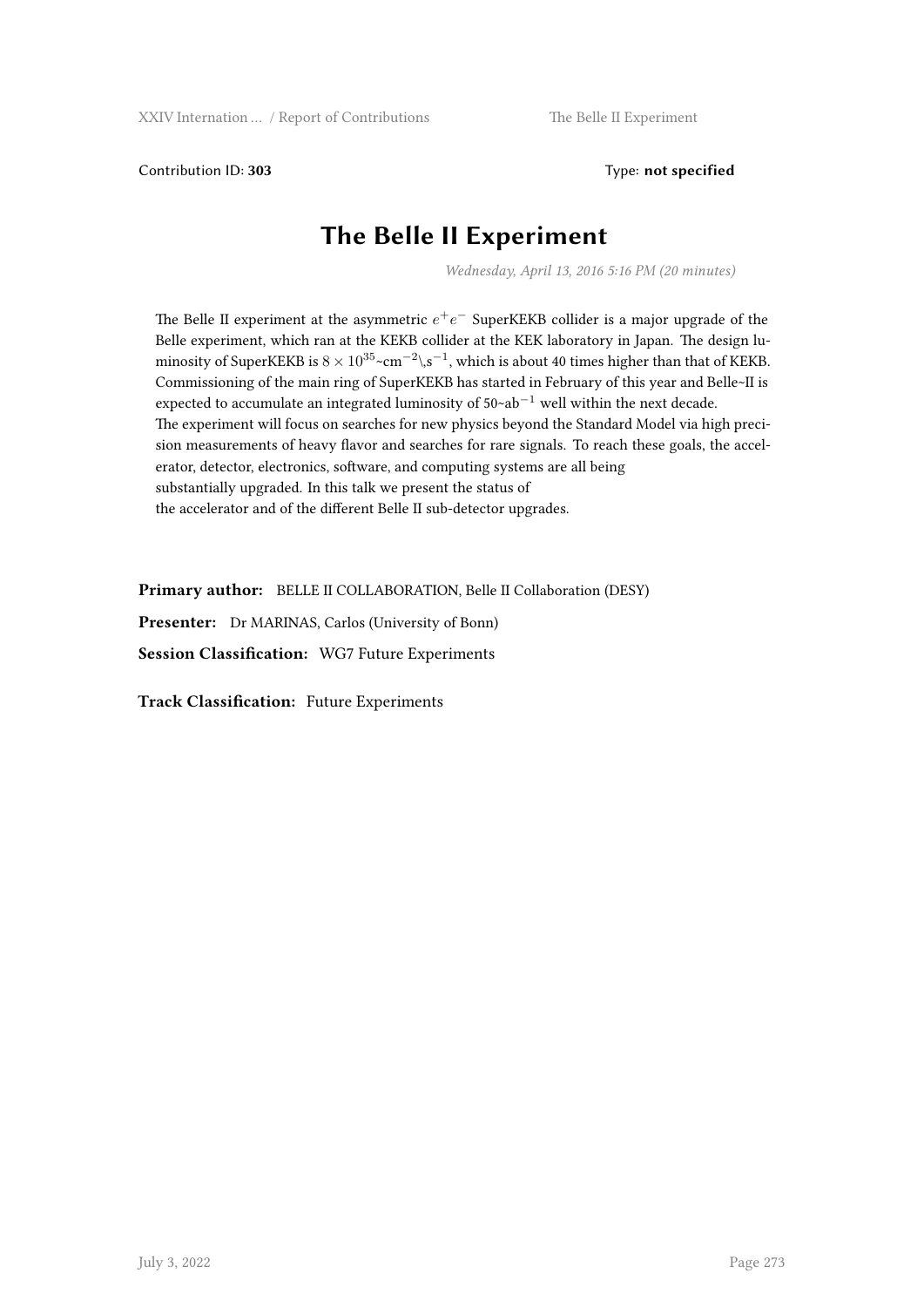Contribution ID: 304 Type: **not specified** 

### **Belle II early physics program of bottomonia spectroscopy**

*Wednesday, April 13, 2016 5:39 PM (20 minutes)*

The Belle II experiment at the SuperKEKB collider is a major upgrade of the KEK "*B* factory" facility in Tsukuba, Japan. Phase 1 commissioning of the main ring of SuperKEKB has started in February 2016 and first physics data will be recorded in the second half of 2017 during the so-called Phase~2 commissioning, when the Belle II detector will be operated still without its vertex detector.

In this talk we describe a possible physics program for this early data run at different center-ofmass energies, in particular at the Υ(3*S*) and Υ(6*S*) resonances, amongst other energy points.

**Primary author:** BELLE II COLLABORATION, Belle II Collaboration (DESY)

**Presenter:** Dr YE, Hua (DESY)

**Session Classification:** WG7 Future Experiments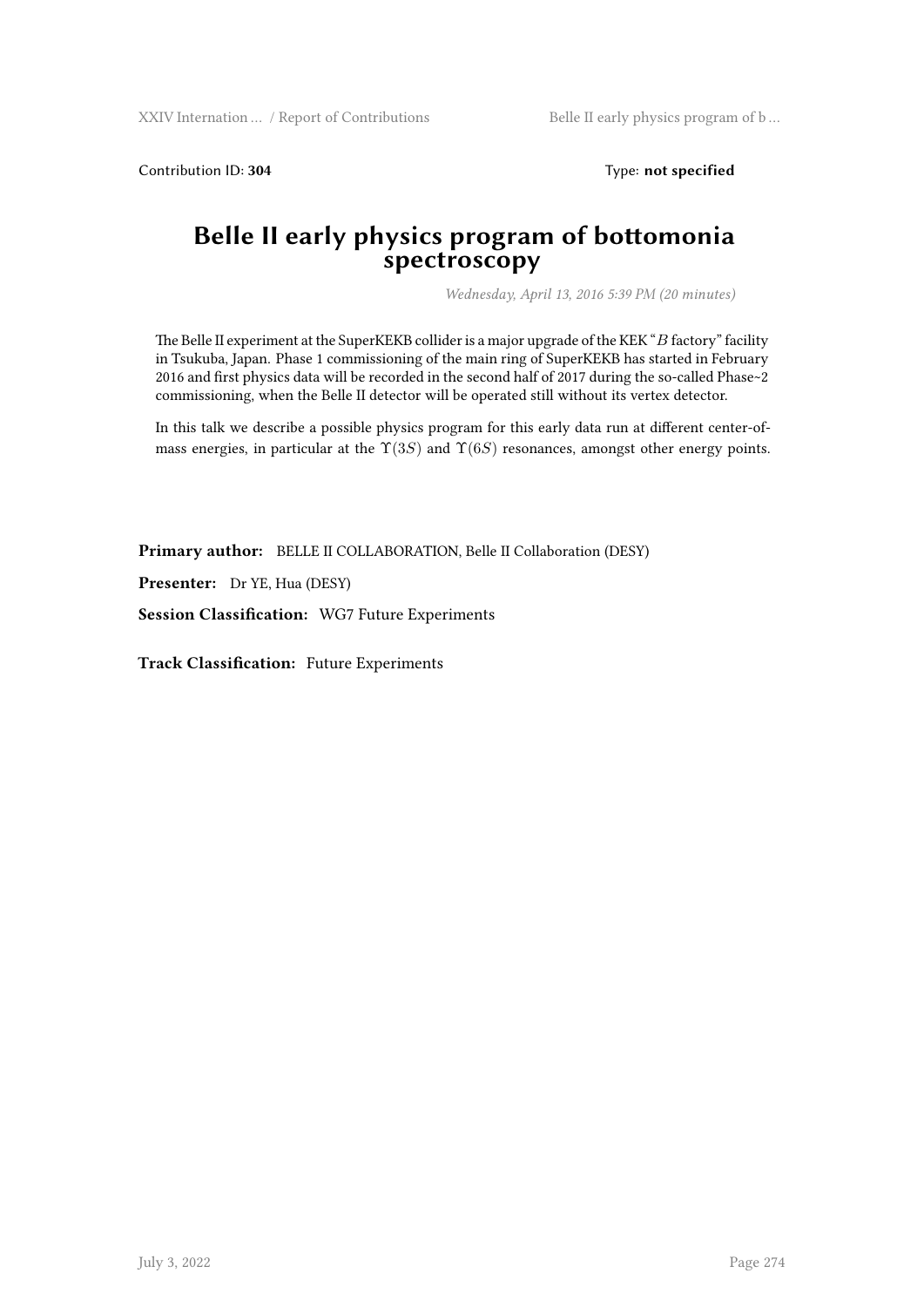Contribution ID: **305** Type: **not specified**

### **Belle II studies of missing energy decays and searches for dark photon production**

*Wednesday, April 13, 2016 6:02 PM (20 minutes)*

The Belle II experiment at the SuperKEKB collider is a major upgrade of the KEK "*B* factory" facility in Tsukuba, Japan. The machine is designed for an instantaneous luminosity of <sup>8</sup>*×*10<sup>35</sup>~cm*−*<sup>2</sup> \,s*−*<sup>1</sup> , and the experiment is expected to accumulate a data sample of about 50 ab*−*<sup>1</sup> well within the next decade. With this amount of data, decays sensitive to physics beyond the Standard Model can be studied with unprecedented precision. One promising set of modes are physics processes with missing energy such as  $B^+ \to \tau^+\nu$ ,  $B \to D^{(*)}\tau\nu$ , and  $B \to K^{(*)}\nu\bar{\nu}$  decays. The Belle II data also allows searches for candidates for the dark photon, the gauge mediator of a hypothetical dark sector, which has received much attention in the context of dark matter models.

**Primary author:** BELLE II COLLABORATION, Belle II Collaboration (DESY)

**Presenter:** Dr INGUGLIA, Gianluca (DESY)

**Session Classification:** WG7 Future Experiments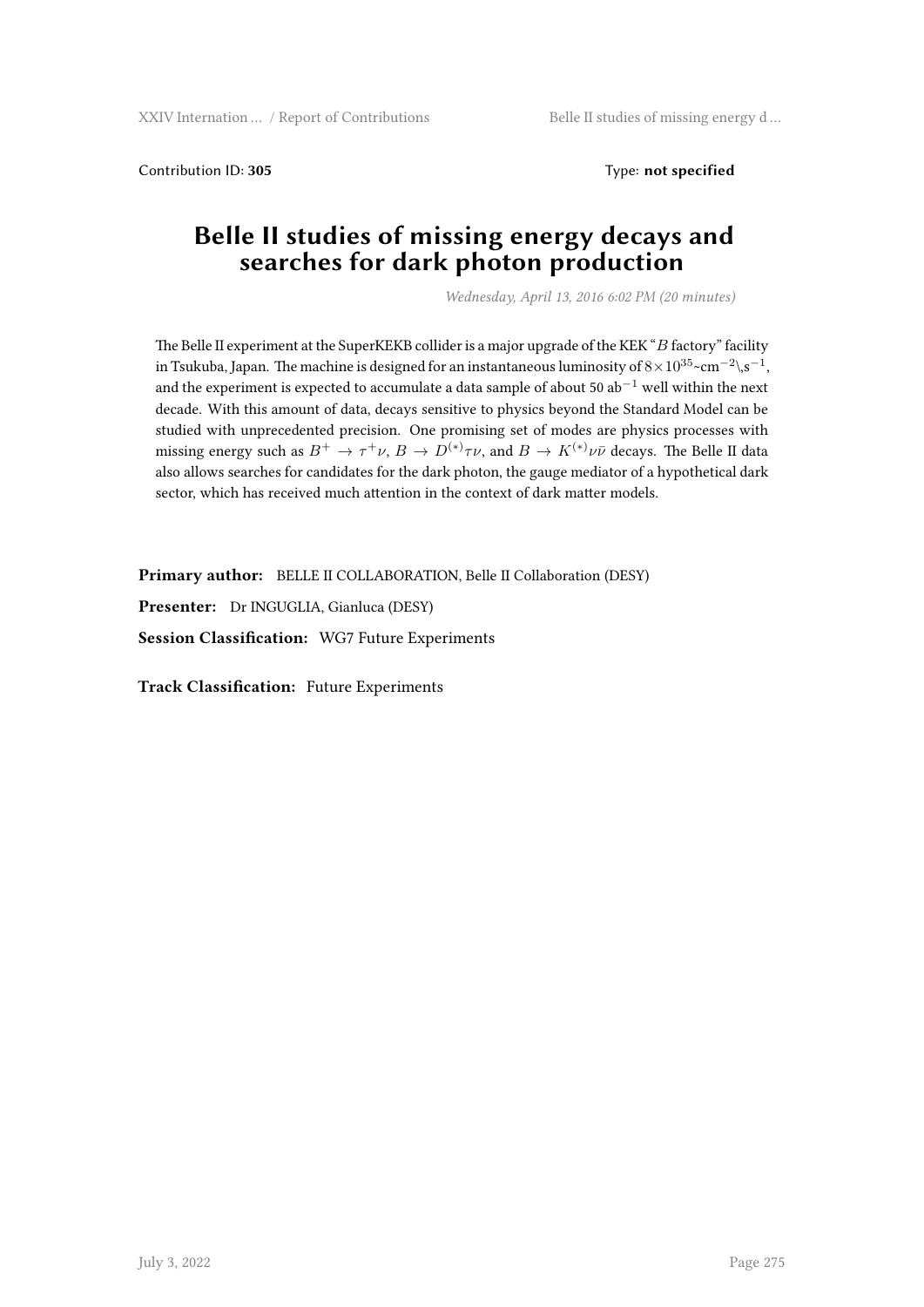Contribution ID: 306 Type: not specified

# **Collins function from recent e+e− data**

*Tuesday, April 12, 2016 6:10 PM (15 minutes)*

New investigations on the Collins functions have been made possible by recent e+ e− annihilation data released by the BaBar Collaboration. These data allow to directly infer the transverse momentum dependence of the Collins function for pions and, for the first time, attempt extractions of the kaon Collins function. In this talk, I will discuss our recent results of the analysis of these and other available data sets, within a simple gaussian model.

**Primary author:** Dr GONZALEZ HERNANDEZ, J. Osvaldo (Old Dominion University) **Presenter:** Dr GONZALEZ HERNANDEZ, J. Osvaldo (Old Dominion University) **Session Classification:** WG6 Spin Physics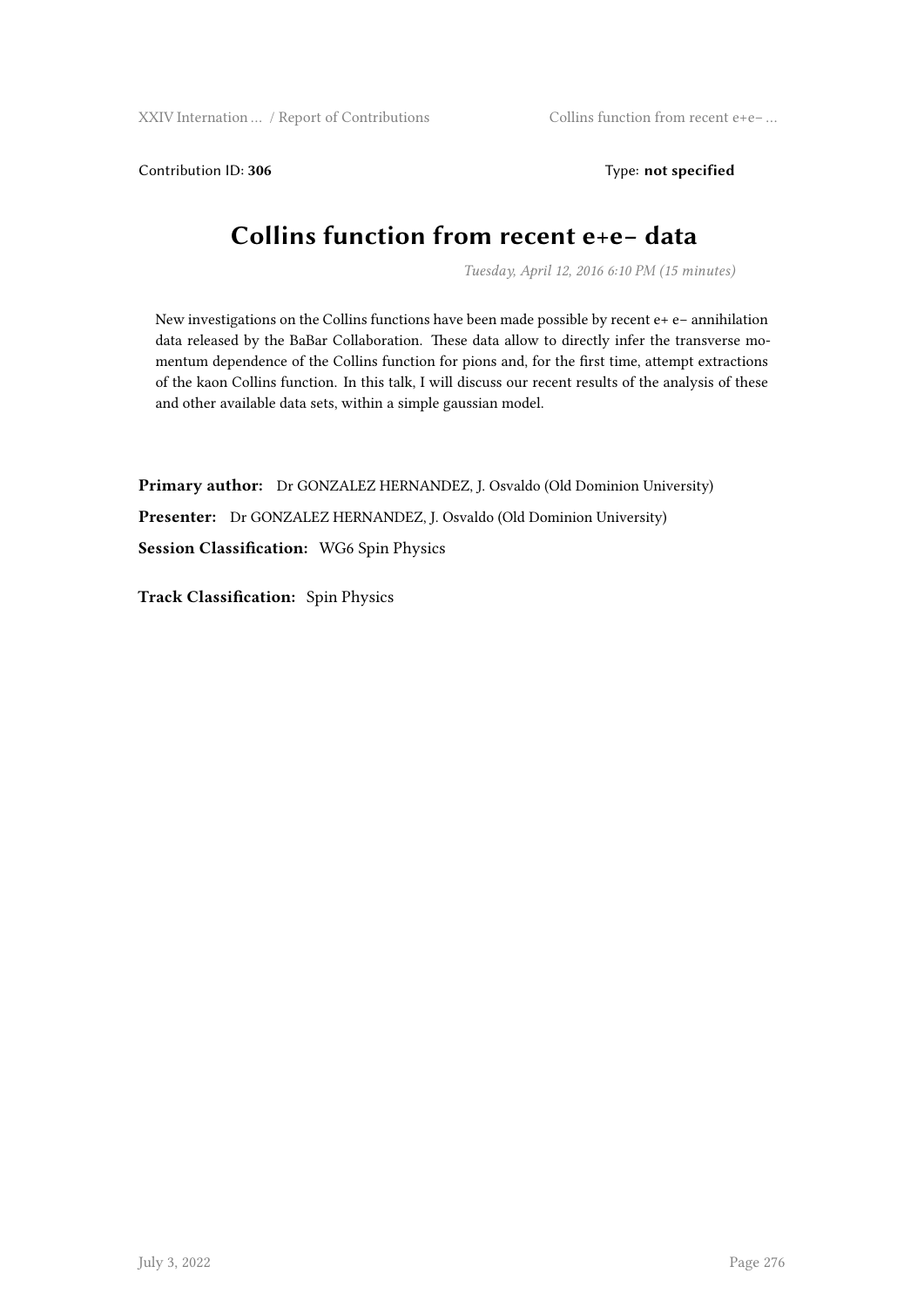Contribution ID: **307** Type: **not specified**

# **Complete nonrelativistic-QCD prediction for prompt double** *J*/*ψ* **hadroproduction**

*Thursday, April 14, 2016 11:00 AM (20 minutes)*

We perform a complete study of prompt double *J*/*ψ* hadroproduction at leading order in the nonrelativistic-QCD factorization framework by including all possible pairings of the  $c\bar{c}$  Fock states  ${}^{1}S_0^{[8]},$  ${}^{3}S_{1}^{[1,8]}$ , and  ${}^{3}P_{J}^{[1,8]}$  with  $J = 0, 1, 2$ . We find that the  ${}^{1}S_{0}^{[8]}$  and  ${}^{3}P_{J}^{[8]}$  $J_J^{[8]}$  channels of  $J/\psi$  and  $\psi'$  production and the <sup>3</sup> $P_I^{[1]}$  $J^{\perp}$  and  $^3\!S_1^{[8]}$  channels of  $\chi_{cJ}$  production, which have been overlooked so far, greatly dominate at large invariant masses and rapidity separations of the prompt  $J/\psi$  pair, and that their inclusion nearly fills the large gap between previous incomplete predictions within the color-singlet model and the recent measurement by the CMS Collaboration at the CERN LHC, leaving room for next-to-leading-order corrections of typical size.

**Primary author:** Dr HE, Zhiguo (Hamburg University) **Co-author:** Prof. KNIEHL, Bernd (Hamburg University) **Presenter:** Dr HE, Zhiguo (Hamburg University) **Session Classification:** WG4 Heavy Flavours

**Track Classification:** Heavy Flavours (Charm, Beauty and Top)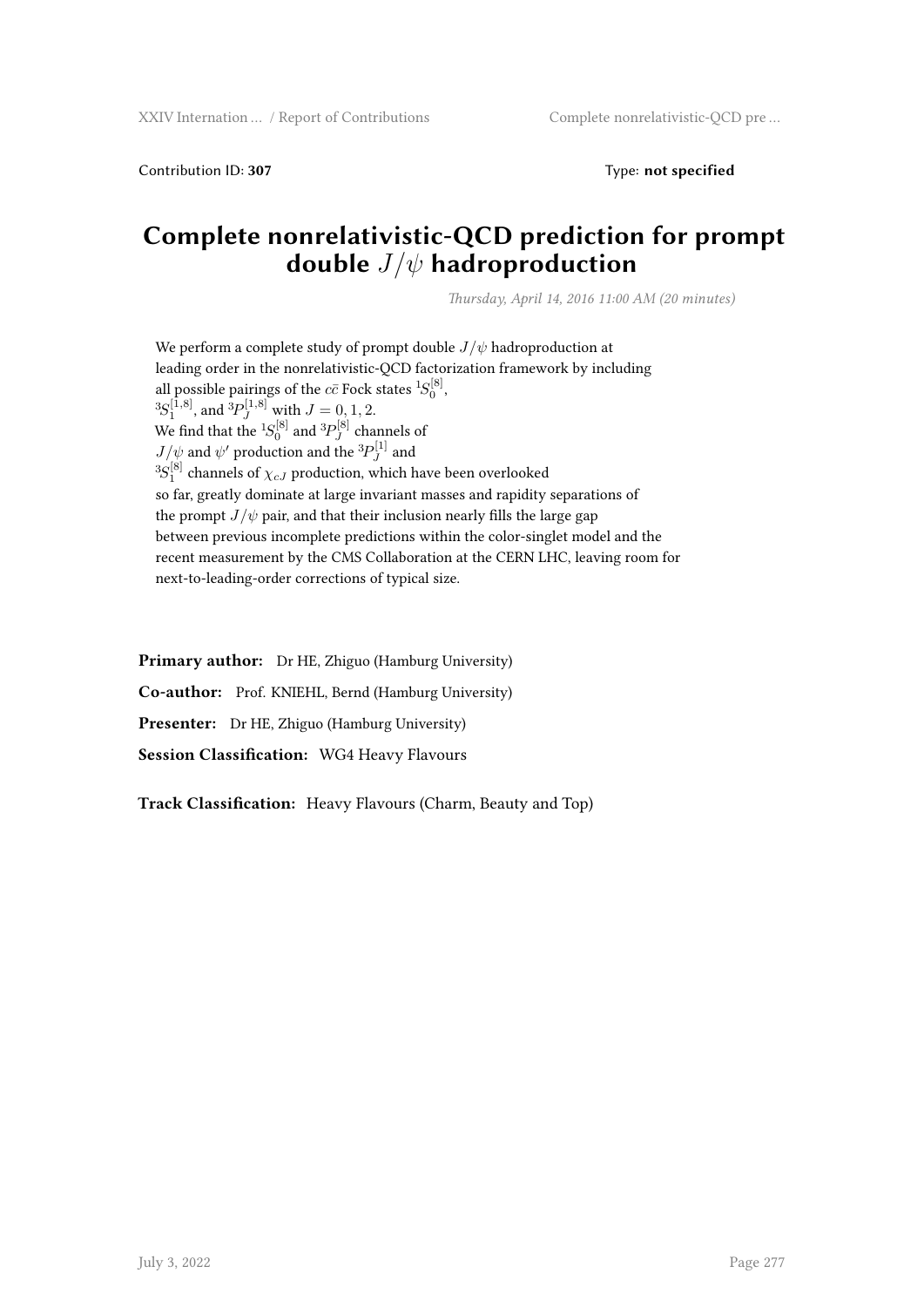Contribution ID: **308** Type: **not specified**

# **The EW Sudakov approximation in SHERPA**

*Wednesday, April 13, 2016 5:50 PM (15 minutes)*

Monte Carlo event generators are currently very important tools for the comparison between theory and experiment at particle colliders. Today, these tools typically reach NLO precision in QCD for the fixed-order matrix element. In order to improve this precision, Monte Carlo event generators must compute to NLO in EW as well as to NNLO in QCD. The inclusion of a full NLO EW calculation is computationally expensive and is also non-trivial to include on top of a NLO QCD calculation. It is, however, possible to include the most dominant terms of the NLO EW calculation in the high-energy limit without the overhead of performing the complete calculation. These dominant terms are the large logarithms, called 'EW Sudakov logarithms', which result from the soft-collinear limit of weak boson exchange. Unlike in QCD and QED, the mass of the weak bosons introduces a natural cut-off, which leaves these logarithms large and finite in the highenergy regime. This talk presents the implementation of these logarithms as a K-factor to the underlying Born process within the SHERPA Monte Carlo event generator.

#### **Summary**

A talk to outline the implementation of the EW Sudakov high-energy approximation to NLO EW calculations in the SHERPA Monte Carlo event generator.

**Primary author:** Dr THOMPSON, Jennifer (II. Physikalisches Institut, Georg-August-Universitaet Goettingen)

**Presenter:** Dr THOMPSON, Jennifer (II. Physikalisches Institut, Georg-August-Universitaet Goettingen)

**Session Classification:** WG3 Electroweak Physics and Beyond the Standard Model

**Track Classification:** Electroweak Physics and Beyond the Standard Model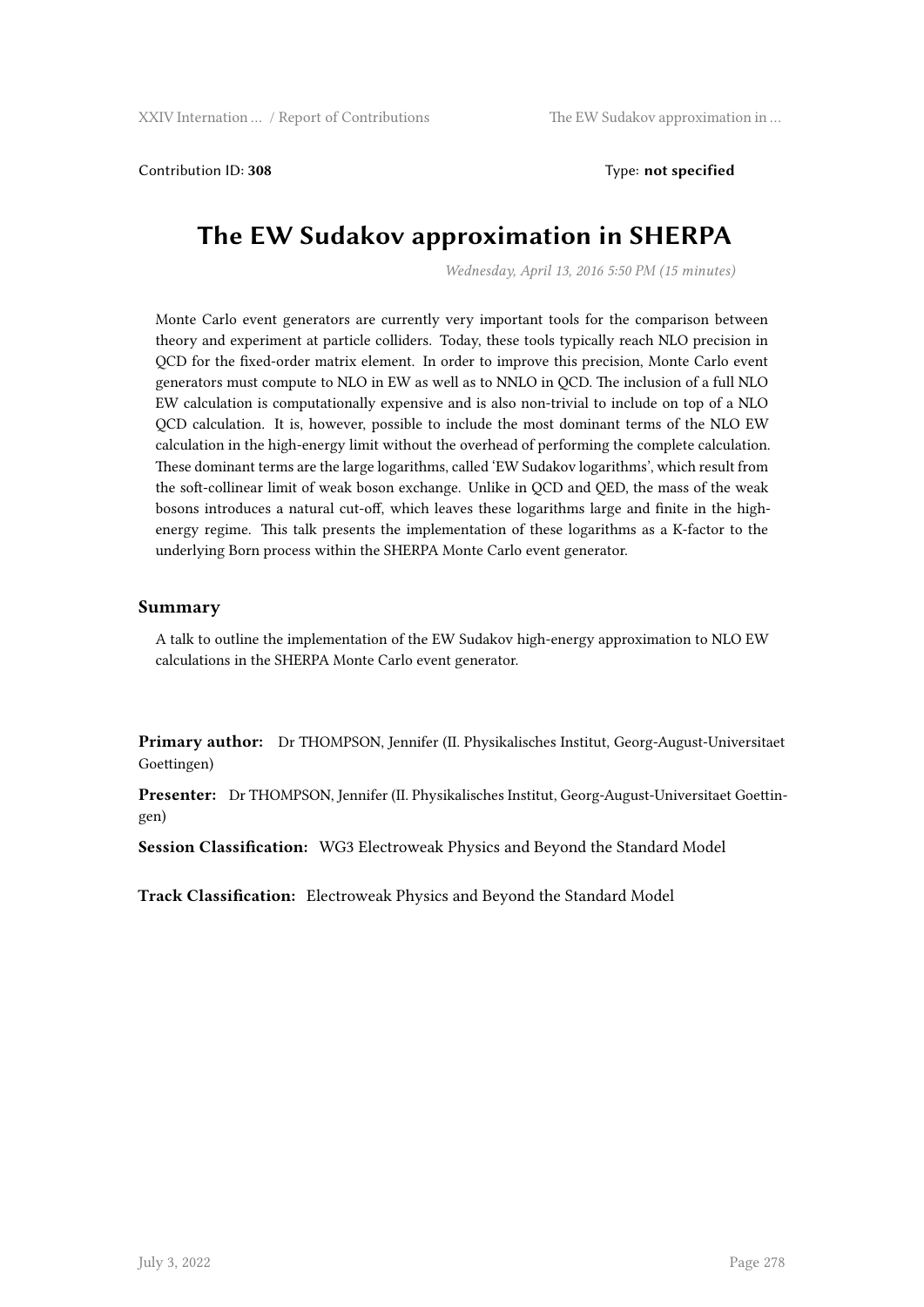Contribution ID: **309** Type: **not specified**

# **Disentangling the EMC effect**

*Thursday, April 14, 2016 11:46 AM (20 minutes)*

The deep inelastic scattering (DIS) cross section for scattering from bound nucleons differs from that of free nucleons. This experimental phenomena, known as the EMC effect, was first discovered 30 years ago and still lack an accepted theoretical explanation. In recent years it became accepted that any explanation to the EMC must include modification of the bound nucleon structure function due to the nuclear medium. Understanding the physical mechanism driving this modification is the focus of a large ongoing experimental and theoretical effort.

There are two main approaches to explain this mechanism. On one hand it was proposed that the strong mean field in the nucleus modify all the bound nucleons. On the other hand the strength of the EMC effect was found to be linearly correlated with the relative amount of Two-Nucleon Short Range Correlated pairs (2N-SRC) in nuclei. The observed correlation indicates that the EMC effect, like 2N-SRC pairs, is related predominantly to the high momentum (large virtuality) nucleons in the nucleus.

In the last few years several experiments were proposed to the updated 12 GeV JLab and the future Electron Ion Collider (EIC) that will test which one of the proposed theories is correct. We will review the EMC and SRC studies, their implication to asymmetric nuclear system, and present the planned experiments aimed at studying the origin of the EMC effect.

**Primary author:** HEN, Or (MIT) **Presenter:** HEN, Or (MIT) **Session Classification:** WG7 Future Experiments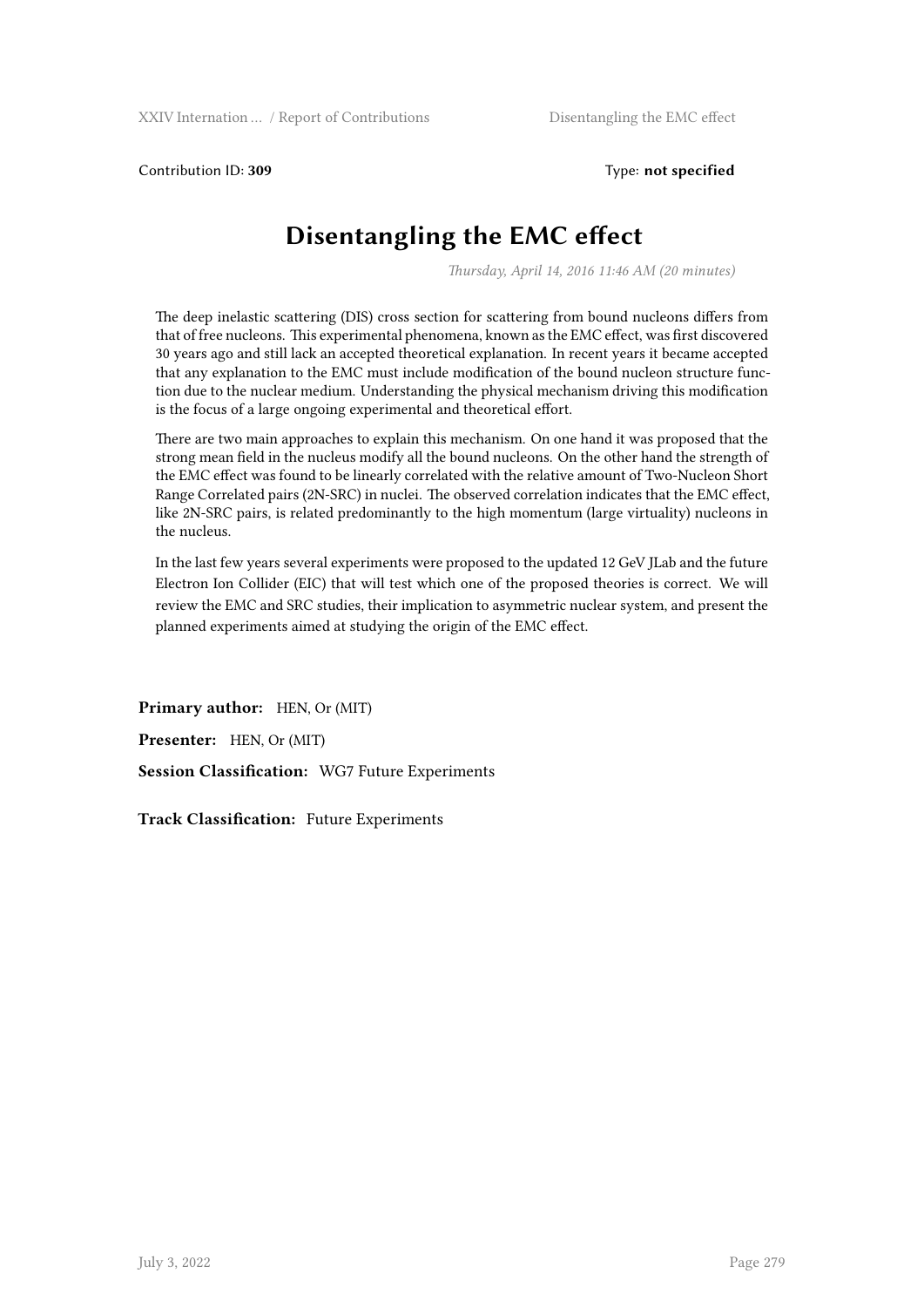Contribution ID: **310** Type: **not specified**

#### **Top quark mass calibration for Monte-Carlo event generators**

*Wednesday, April 13, 2016 12:40 PM (15 minutes)*

The lack of knowledge how the top quark mass parameter in Monte-Carlo event generators (MCs) is related to field theoretically defined mass schemes limits the theoretical interpretation of the top quark mass measurements based on templates obtained from direct reconstruction analyses at hadron colliders. In the first part of the talk I review the conceptual aspects of the problem and argue which classes of field theoretic heavy quark mass definitions have a close relation to the quark mass parameter in MCs. In the second part I describe a method to calibrate the top quark MC mass parameter by fits of MC hadron level predictions for observables with very strong mass sensitivity to corresponding hadron level QCD predictions. I demonstrate the approach for thrust in electron positron collisions using factorization based QCD calculations at NNLL / NLO that account for hadronization and the complete top mass dependence, and I present concrete numerical results.

Primary author: Prof. HOANG, Andre (University of Vienna) Presenter: Prof. HOANG, Andre (University of Vienna) **Session Classification:** WG4 Heavy Flavours

**Track Classification:** Heavy Flavours (Charm, Beauty and Top)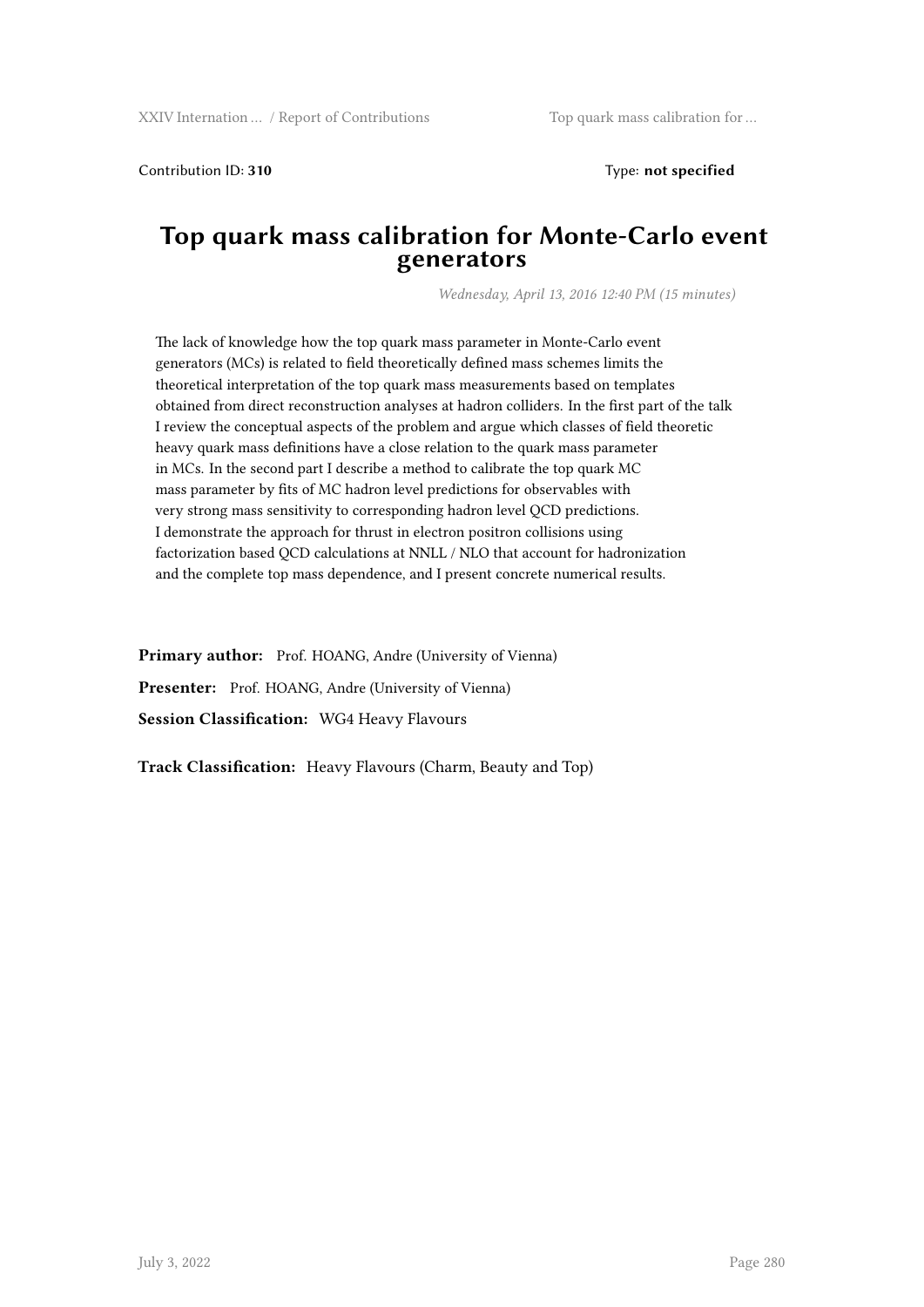Contribution ID: **311** Type: **not specified**

#### **Exclusive Hard Processes with CLAS and Generalized Parton Distributions**

*Wednesday, April 13, 2016 5:00 PM (15 minutes)*

An extensive experimental program with the CEBAF Large Acceptance Spectrometer (CLAS) at Jefferson Lab has been under way to study the 3-dimensional structure of the nucleon through investigating Generalized Parton Distributions (GPDs) by measuring hard exclusive processes such as deeply virtual Compton scattering (DVCS) and deeply virtual meson production (DVMP). The GPDs provide a route to spatial tomography of the nucleon and have revolutionized how we characterize nucleon structure, by allowing a unified description of quark densities in spatial coordinates in relation to their momenta. Studies of the GPDs will be the focus of a sizable part of the program of the 12 GeV CEBAF upgrade and a driving force behind the construction of the Electron Ion Collider (EIC). In this contribution, we present

recent results of the target spin and double spin asymmetries from deeply virtual Compton scattering (DVCS) and deeply virtual neutral pion production. Data were taken at Jefferson Lab using the CLAS detector and a longitudinally polarized 14 NH 3 target with a 6 GeV polarized electron beam. These results could provide new insights into the 3-dimensional nucleon structure.

**Primary author:** JOO, Kyungseon (University of Connecticut, Storrs, CT 06269, USA) **Presenter:** JOO, Kyungseon (University of Connecticut, Storrs, CT 06269, USA) **Session Classification:** WG6 Spin Physics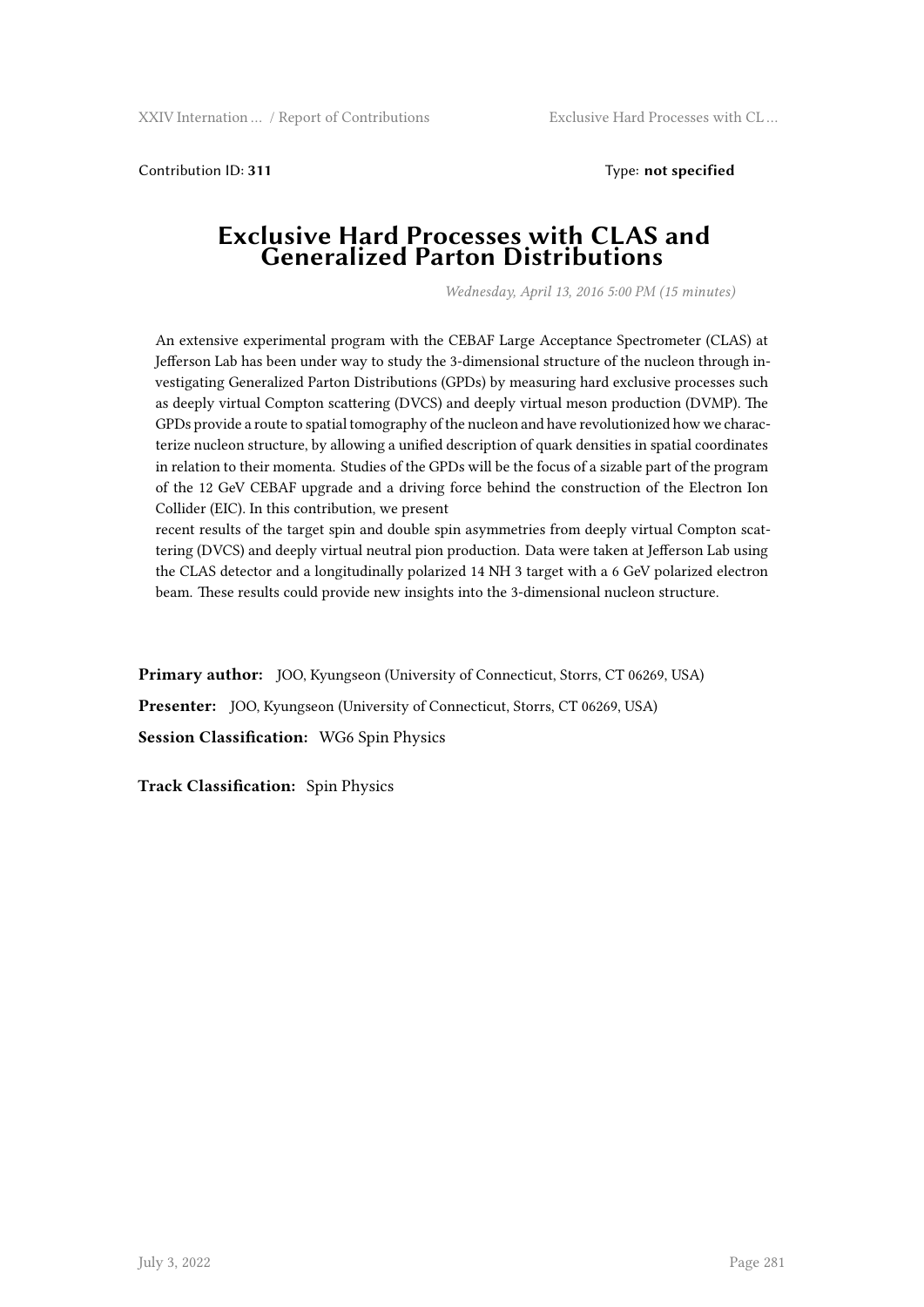Contribution ID: 313 Type: **not specified** 

### **Production of a forward J/Psi and a backward jet at the LHC**

*Wednesday, April 13, 2016 5:10 PM (15 minutes)*

J/Psi mesons are copiously produced at the LHC. Inspired by the Mueller Navelet jet studies, we propose to consider the production of a forward J/Psi accompanied by a backward jet. We make a feasibility study for this process and we compute the leading order differential cross section for such events in the BFKL framework.

**Primary author:** BOUSSARIE, Renaud (CNRS, Univ. Paris-Sud, 91405 Orsay, France)

**Presenter:** BOUSSARIE, Renaud (CNRS, Univ. Paris-Sud, 91405 Orsay, France)

**Session Classification:** WG4/WG5 joint session (HF+diffraction)

**Track Classification:** Heavy Flavours (Charm, Beauty and Top)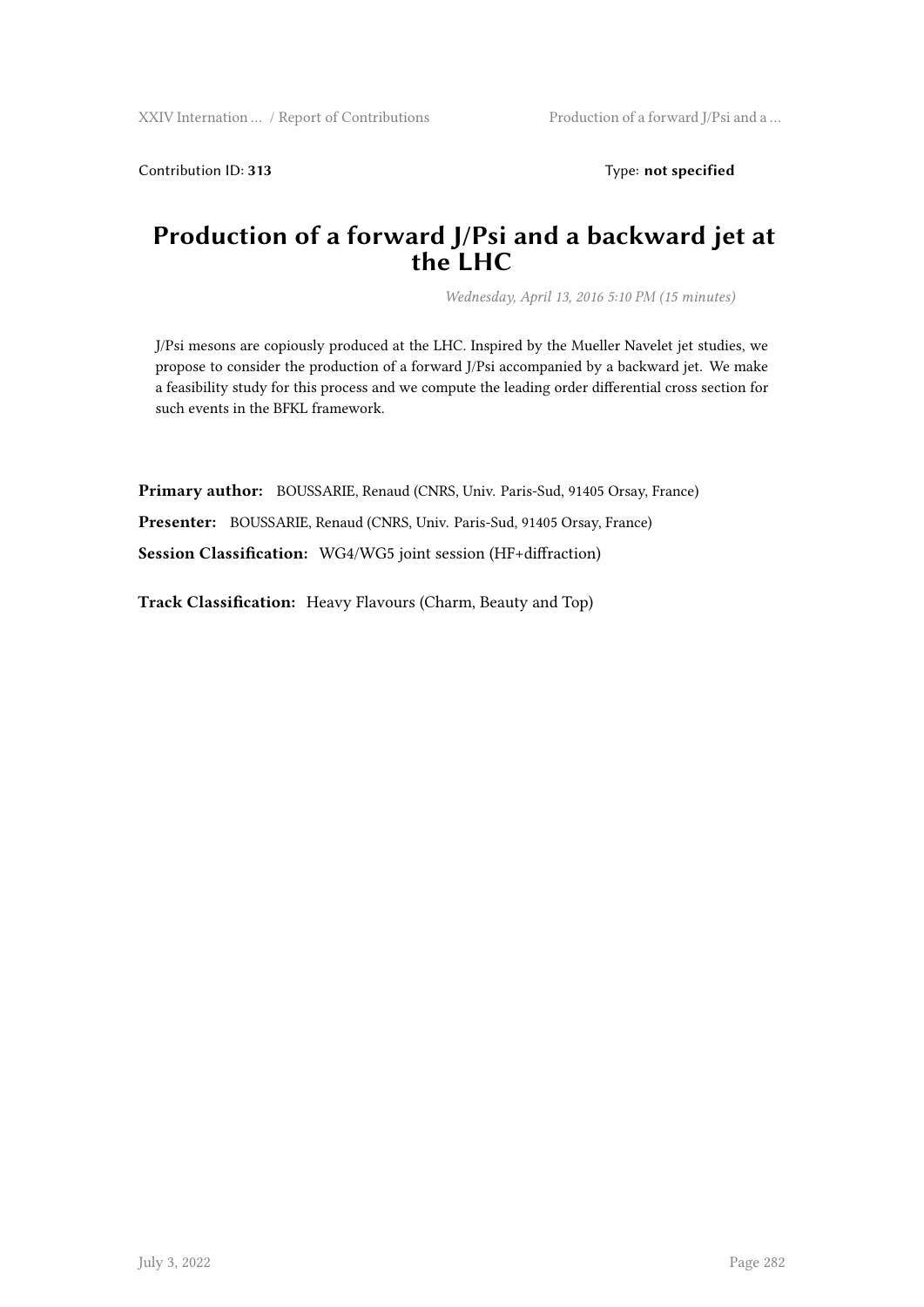XXIV Internation … / Report of Contributions Probing transversity GPDs throug …

Contribution ID: 314 Type: **not specified** 

# **Probing transversity GPDs through the photoproduction of a rho meson and a photon**

*Thursday, April 14, 2016 11:50 AM (15 minutes)*

Transversity GPDs have yet to be experimentally unraveled. We propose to probe them by studying photoproduction of a rho meson and a photon and we give a feasibility study for this process to be measured at JLAB or by COMPASS.

**Primary author:** BOUSSARIE, Renaud (CNRS, Univ. Paris-Sud, 91405 Orsay, France) **Presenter:** BOUSSARIE, Renaud (CNRS, Univ. Paris-Sud, 91405 Orsay, France) **Session Classification:** WG6 Spin Physics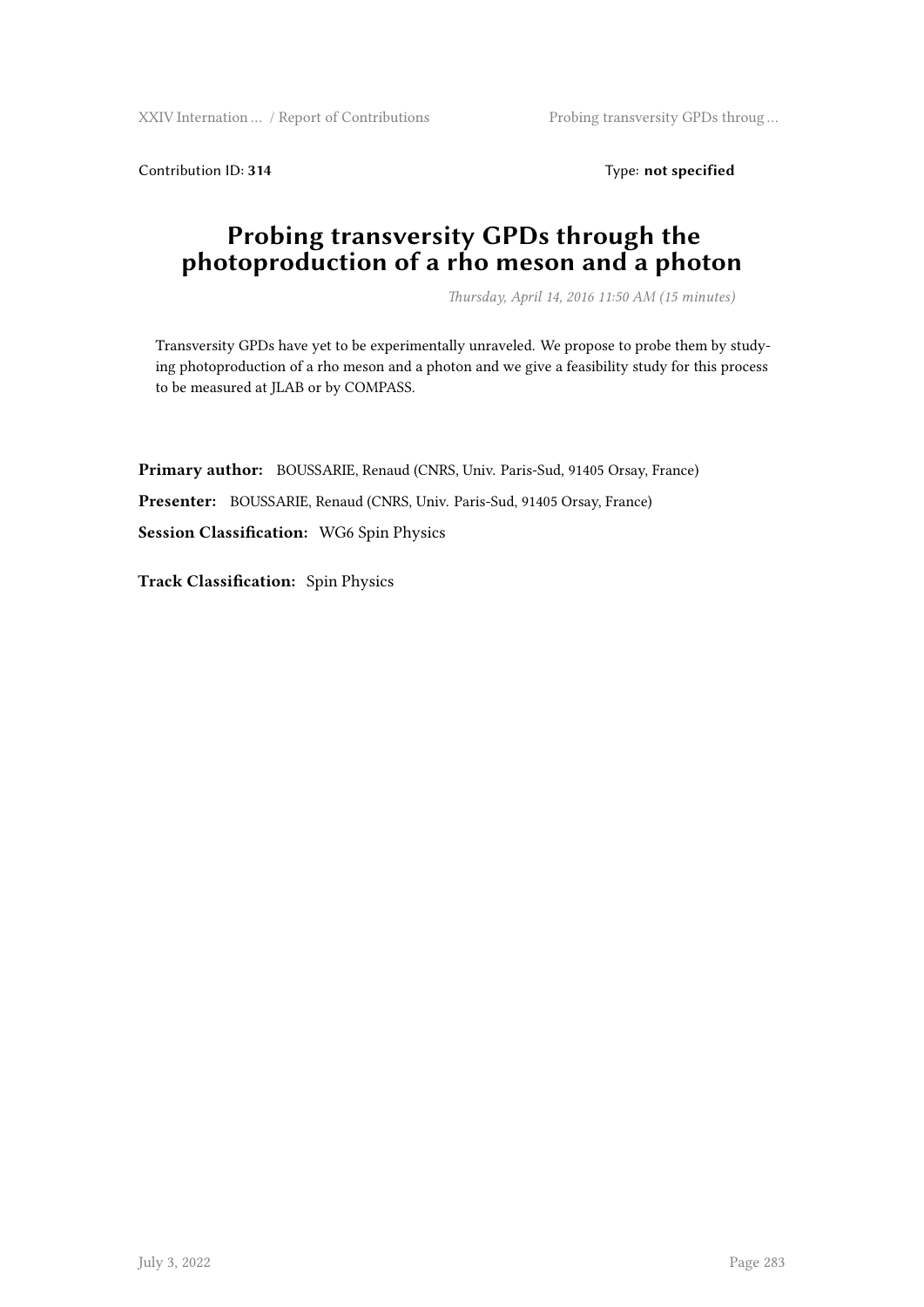Contribution ID: **315** Type: **not specified**

# **Experimental overview of DVCS and Generalized Parton Distributions at Jefferson Lab**

*Wednesday, April 13, 2016 4:30 PM (25 minutes)*

Generalized Parton Distributions (GPDs) are nowadays the object of an intense effort of research, in the perspective of understanding nucleon structure. They describe the correlations between the longitudinal momentum and the transverse spatial position of the partons inside the nucleon and they can give access to the contribution of the orbital momentum of the quarks to the nucleon spin. Deeply Virtual Compton scattering (DVCS), the electroproduction on the nucleon, at the quark level, of a real photon, is the process more directly interpretable in terms of GPDs of the nucleon. Depending on the target nucleon (proton or neutron) and on the DVCS observable extracted (cross sections, target- or beam-spin asymmetries,…), different sensitivity to the various GPDs for each quark flavor can be exploited. This talk will be focused on recent promising results, obtained at Jefferson Lab, on cross sections and asymmetries for DVCS, and their link to the Generalized Parton Distributions. These data have opened the

way to a "tomographic" representation of the structure of the nucleon, allowing the extraction of transverse-space densities of the quarks at fixed longitudinal momentum. The extensive experimental program to measure GPDs at Jefferson Lab with the 12-GeV-upgraded electron accelerator and the complementary detectors that will be housed in three experimental Halls (A, B, C), will also be presented.

**Primary author:** NICCOLAI, Silvia (IPN Orsay) **Presenter:** NICCOLAI, Silvia (IPN Orsay) **Session Classification:** WG6 Spin Physics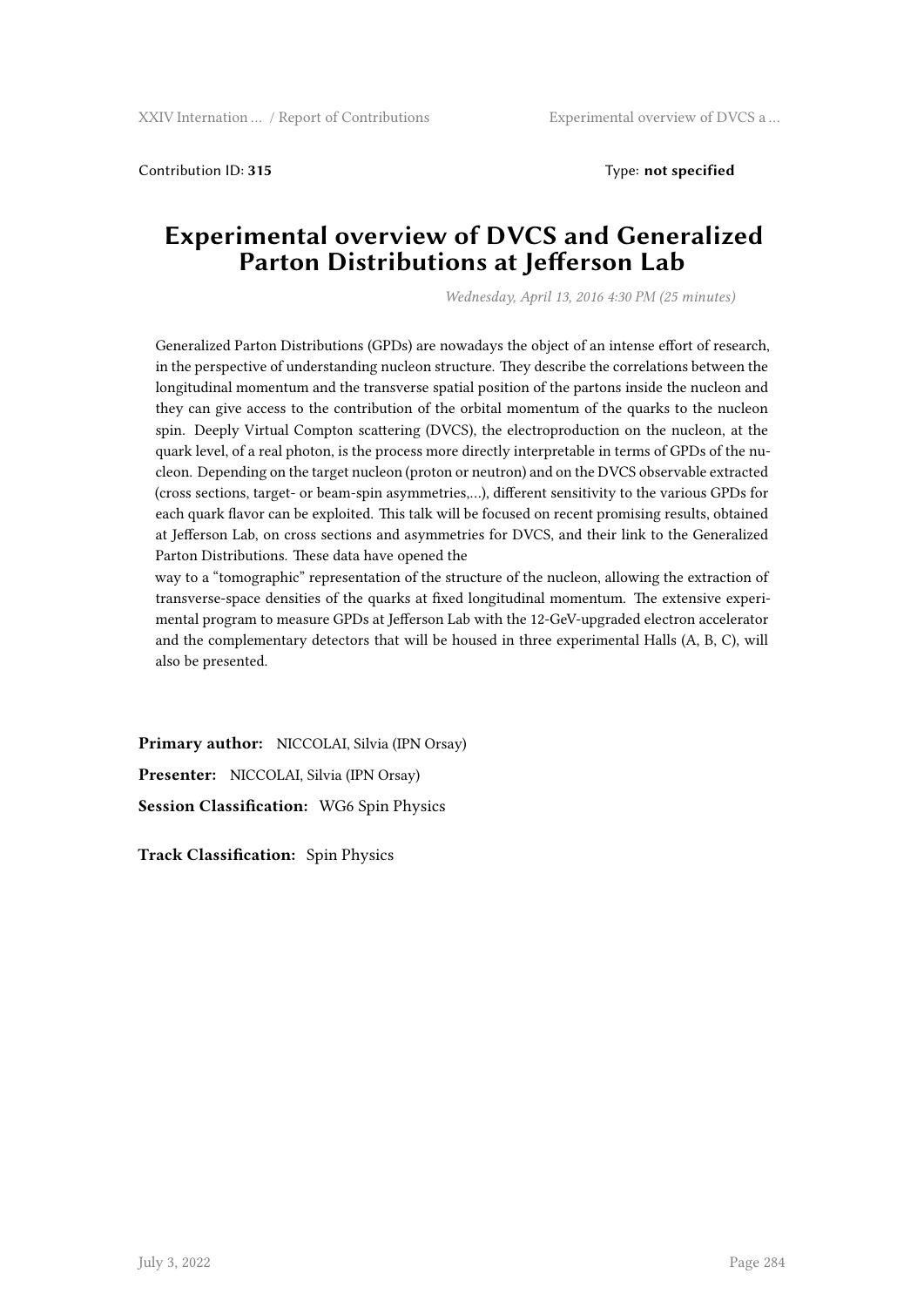Contribution ID: **316** Type: **not specified**

### **Impact of Light-cone models for intrinsic charm on production of γ+c- jet differential cross section at LHC and Tevatron**

*Thursday, April 14, 2016 12:20 PM (15 minutes)*

Charm quark distribution function play an important role in study of many presses. In the standard global analysis of parton distribution functions, charm quark distribution arises perturbatively by gluon splitting. Nonetheless, existence of a non-perturbative intrinsic charm quark component in the nucleon is predicted by QCD. We present some phenomenological light cone models for nonperturbative intrinsic charm quark component. We investigate the impact of the charm quark distribution on production of  $\gamma$  + c-jet differential cross section in pp and pp(bar) collisions at LHC and Tevatron.

**Primary author:** ROSTAMI, Saeedeh (Semnan University, Iran)

**Presenter:** ROSTAMI, Saeedeh (Semnan University, Iran)

**Session Classification:** WG1 Structure Functions and Parton Densities

**Track Classification:** Structure Functions and Parton Densities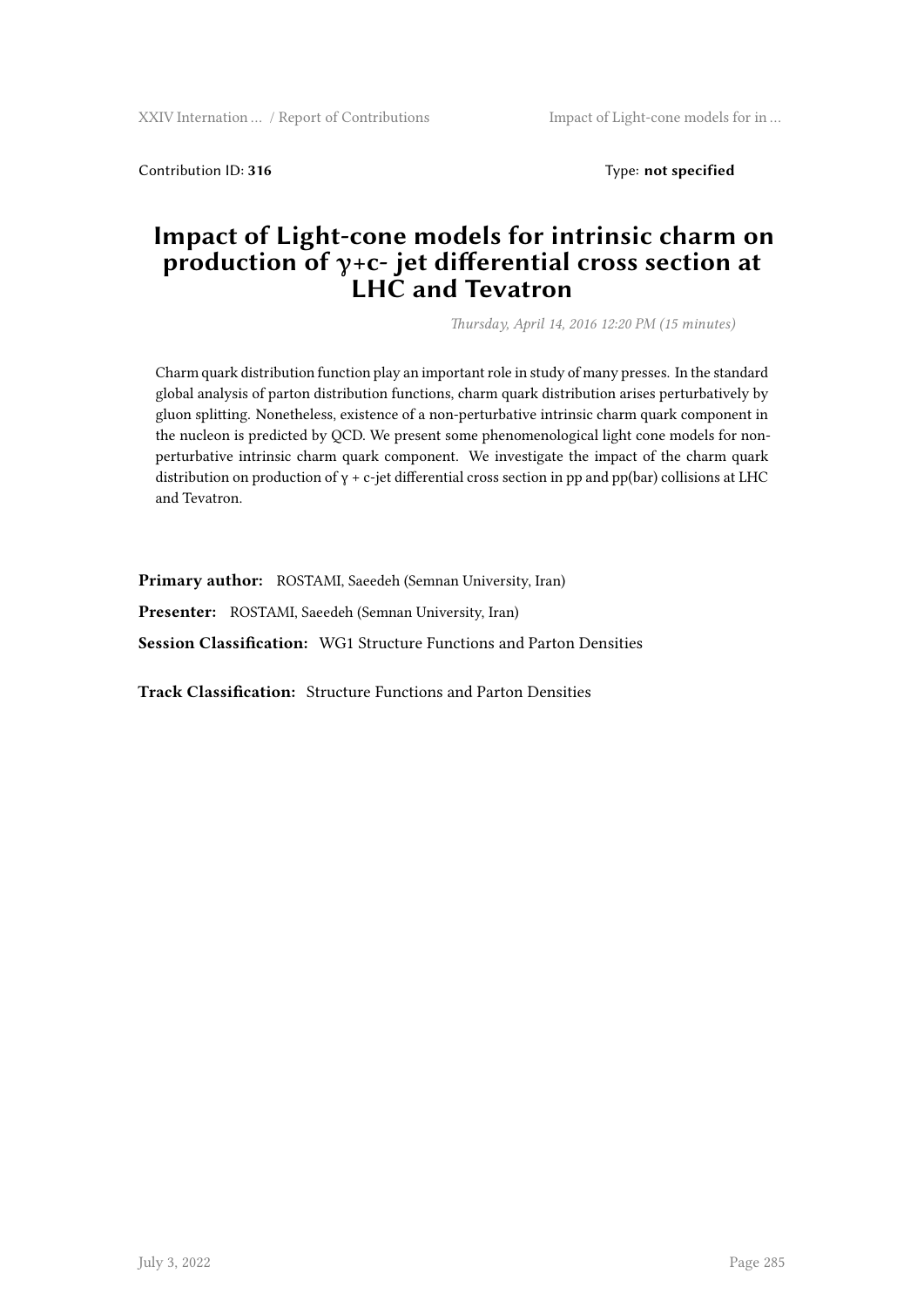Contribution ID: 317 Type: **not specified** 

# **NLO impact factor for diffractive dijet production in the shockwave formalism**

*Tuesday, April 12, 2016 10:00 AM (15 minutes)*

We present the computation for the impact factor for the production of dijets in diffractive DIS at Next-to-Leading Order using Balitsky's shockwave formalism.

**Primary author:** BOUSSARIE, Renaud (CNRS, Univ. Paris-Sud, 91405 Orsay, France) **Presenter:** BOUSSARIE, Renaud (CNRS, Univ. Paris-Sud, 91405 Orsay, France) **Session Classification:** WG5 Small-x and Diffraction

**Track Classification:** Small-x, Diffraction and Vector Mesons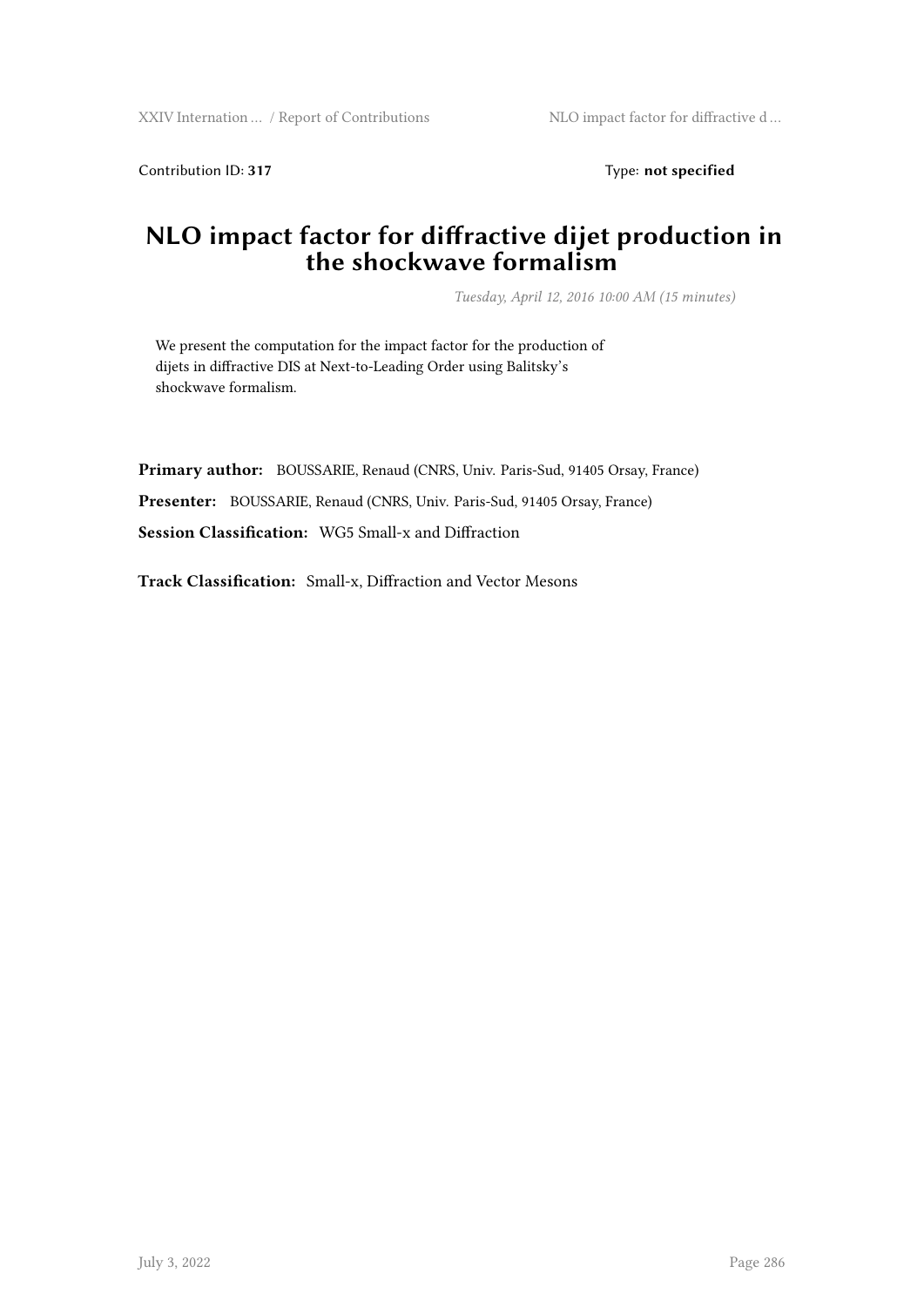XXIV Internation … / Report of Contributions Some news about hard exclusive p …

Contribution ID: 318 Type: **not specified** 

# **Some news about hard exclusive processes**

*Thursday, April 14, 2016 11:00 AM (25 minutes)*

A mini review on the phenomenology of exclusive measurements in the deeply virtual region is presented, where some emphasis is given to deeply virtual Compton scattering measurements from JLAB and the first access of the 2*π* generalized distribution amplitude from Belle measurements. Furthermore, new perturbative next-to-leading order results are reported.

**Primary author:** MUELLER, Dieter (Ruder Boskovic Institute, Zagreb, Croatia) **Presenter:** MUELLER, Dieter (Ruder Boskovic Institute, Zagreb, Croatia) **Session Classification:** WG6 Spin Physics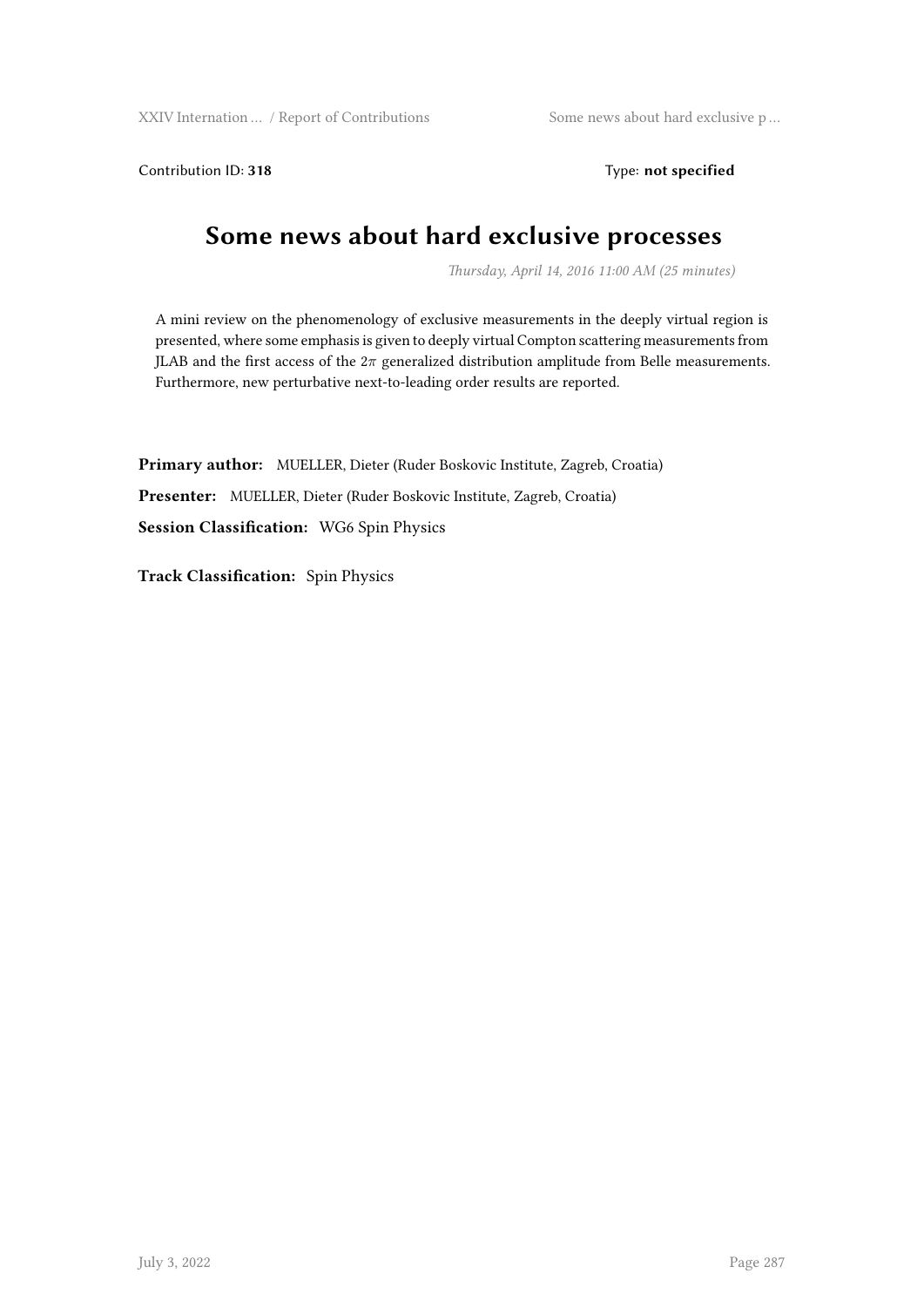Contribution ID: 319 Type: **not specified** 

#### **Measurements of dijet azimuthal decorrelation at 8 TeV from CMS**

*Wednesday, April 13, 2016 5:25 PM (20 minutes)*

A measurement of the decorrelation of azimuthal angles between the two jets with the largest transverse momenta is presented for seven regions of leading jet transverse momentum up to 2.2 TeV. The results are compared to fixed-order predictions of perturbative quantum chromodynamics (QCD), and to simulations using Monte Carlo event generators that include parton showers, hadronization, and multiparton interactions. We discuss also experimental effects like jet-energycorrections.

**Primary authors:** KOKKAS, Panos (University of Ioannina in Ioannina, Greece); Prof. GOERLACH, Ulrich (IPHC UNISTRA)

**Presenter:** KOKKAS, Panos (University of Ioannina in Ioannina, Greece)

**Session Classification:** WG2 QCD and Hadronic Final States

**Track Classification:** QCD and Hadronic Final States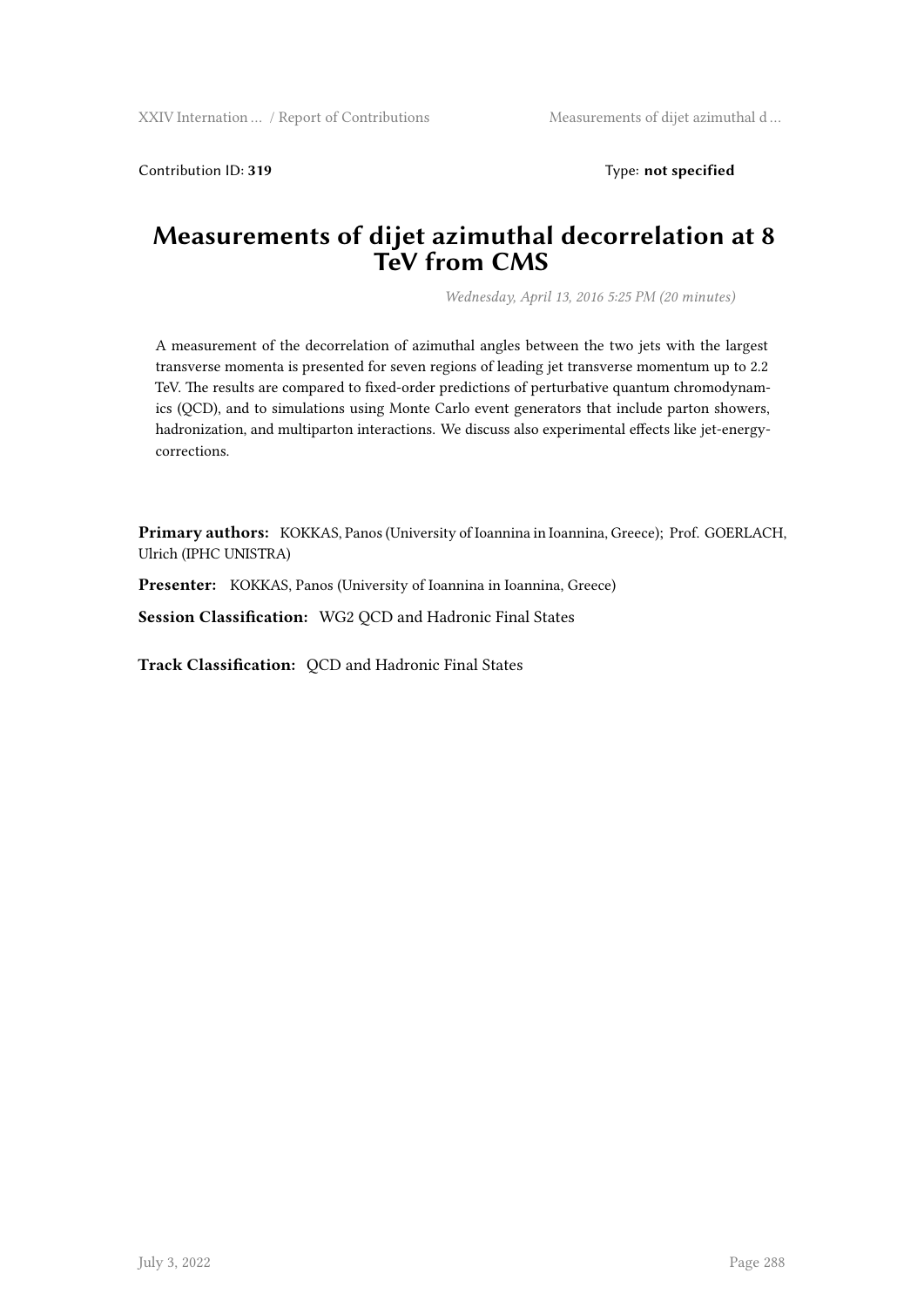XXIV Internation … / Report of Contributions Disussion

Contribution ID: 322 Type: **not specified** 

## **Disussion**

*Tuesday, April 12, 2016 10:20 AM (10 minutes)*

**Session Classification:** WG1 Structure Functions and Parton Densities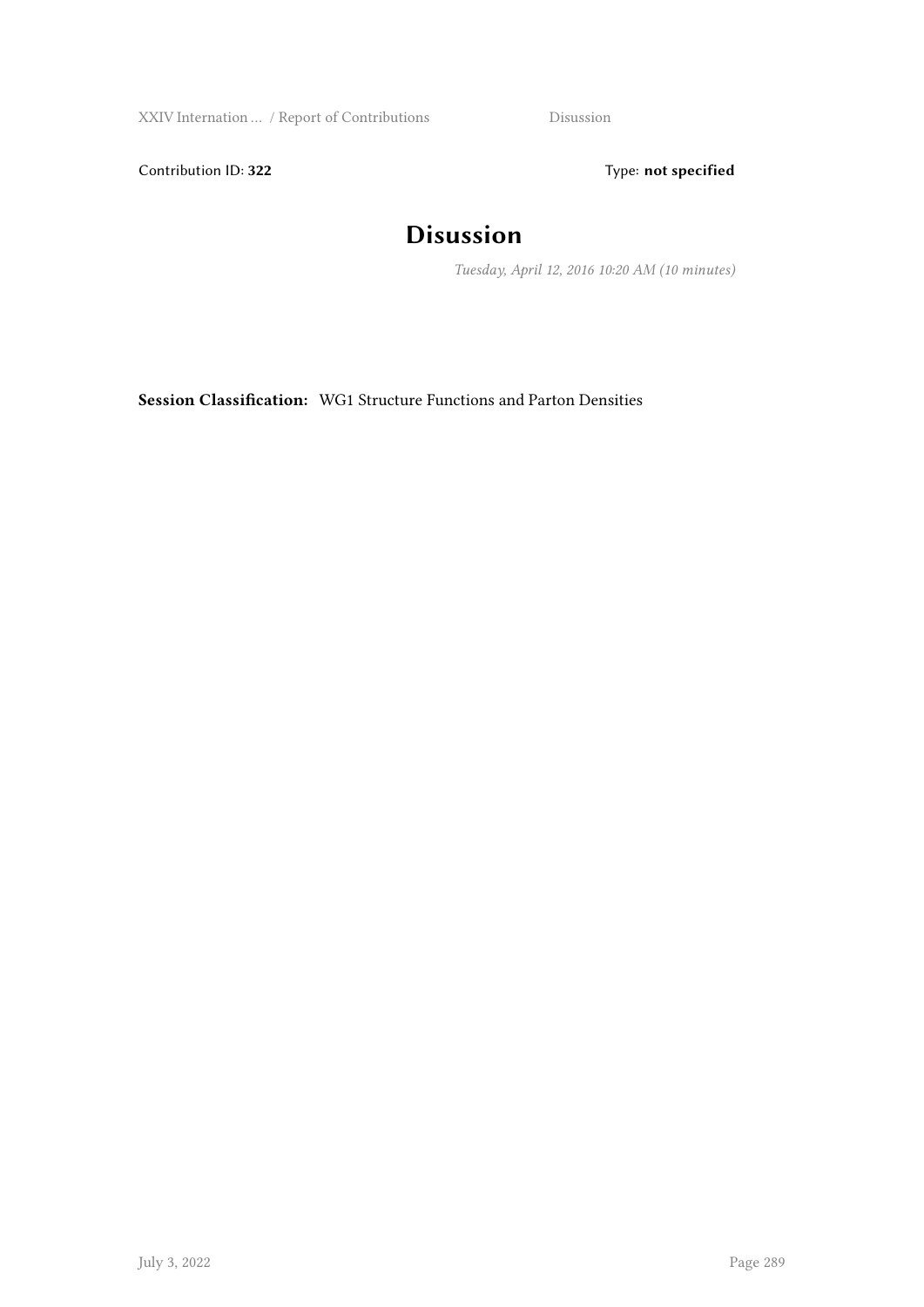XXIV Internation ... / Report of Contributions Discussion

Contribution ID: 323 Type: **not specified** 

## **Discussion**

*Tuesday, April 12, 2016 12:40 PM (20 minutes)*

**Session Classification:** WG1 Structure Functions and Parton Densities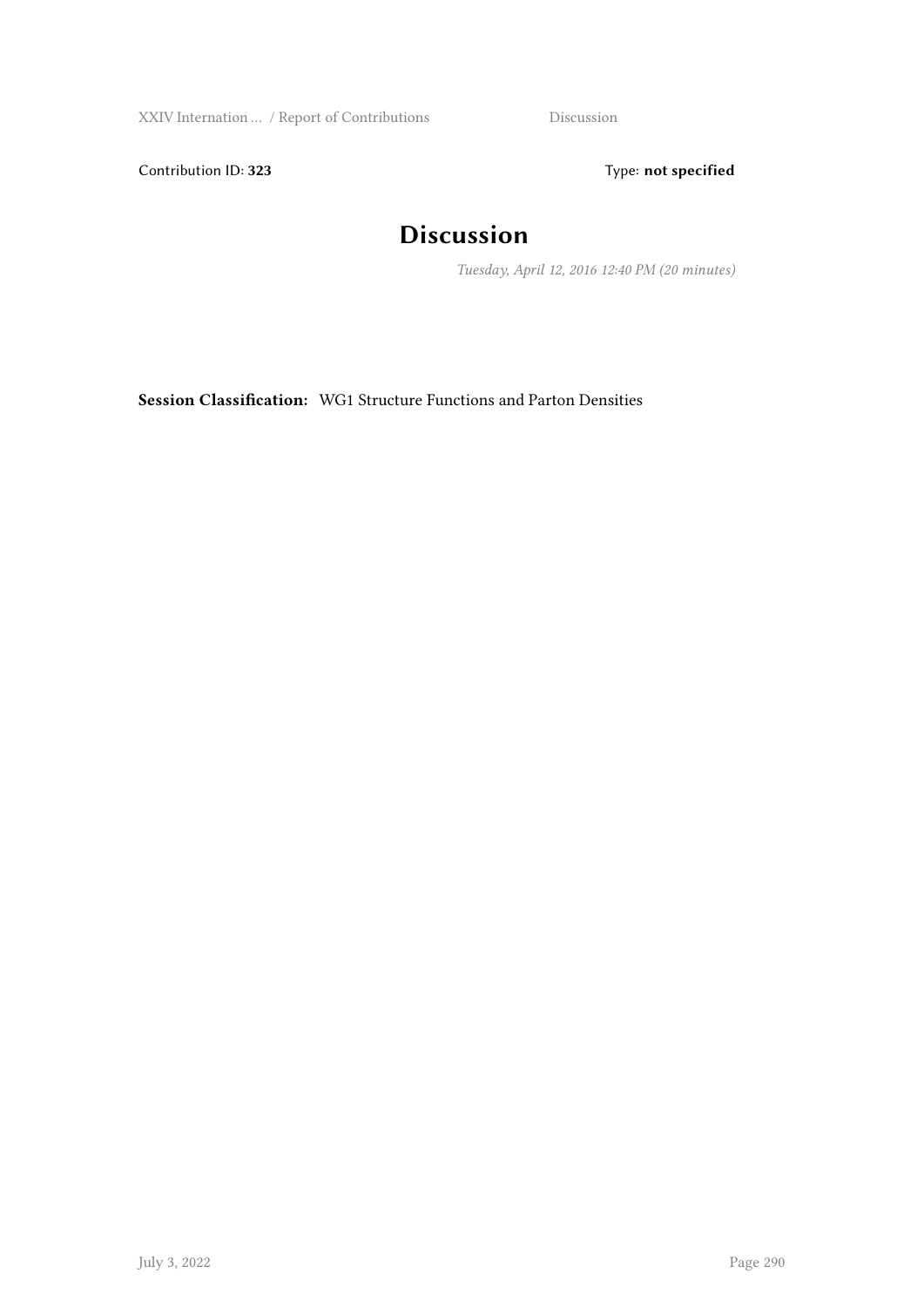XXIV Internation ... / Report of Contributions Discussion

Contribution ID: 325 Type: **not specified** 

## **Discussion**

*Wednesday, April 13, 2016 10:20 AM (10 minutes)*

**Session Classification:** WG1 Structure Functions and Parton Densities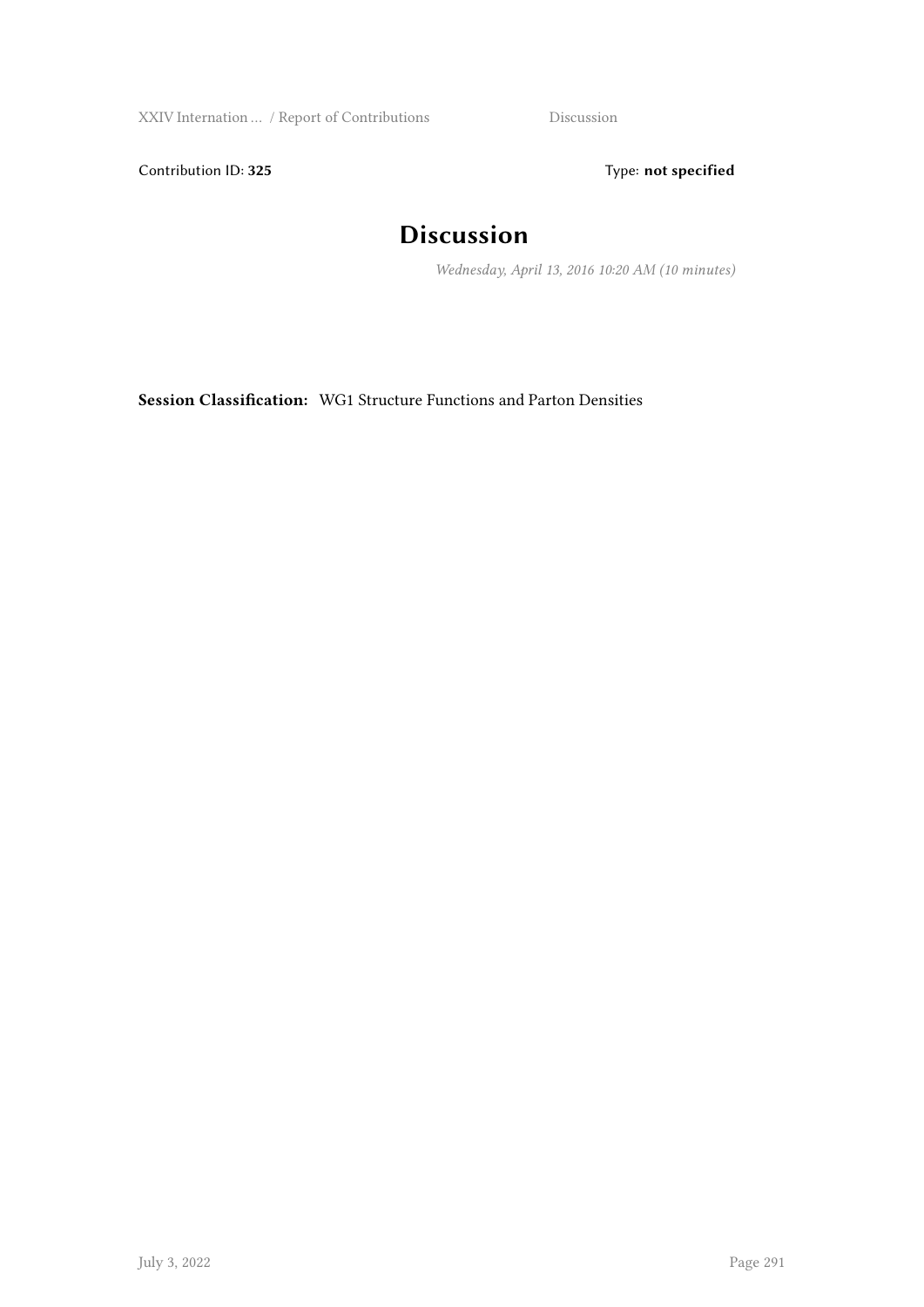Contribution ID: 326 **Type:** not specified

## **A Lattice Calculation of Parton Distributions**

*Thursday, April 14, 2016 11:40 AM (15 minutes)*

Although Parton Distribution Functions are the fundamental objects describing the inner structure of hadrons, there exists so far no computation of them from first principles. The most promising candidate for such calculation, lattice QCD, performed successful computations for the masses, charges and form factors but not of the distributions themselves. The reason for this is that quark distributions are given by light-cone correlations and simulations of them are difficult to be done on an Euclidian lattice. However, a recent proposal allows the light-cone distributions to be extracted from purely spatial correlations, being thus accessible by lattice methods. We present here the latest results of our effort to perform an ab-initio lattice calculation of the nonsinglet combinations for  $u(x)-d(x)$ ,  $\Delta u(x) - \Delta d(x)$ , and  $\delta u(x) - \delta d(x)$ , on a 32<sup>3</sup> × 64 lattice. We also discuss the challenges of the present calculations, possible extensions and the status of the renormalization program for these objects.

**Primary authors:** Mr WIESE, Christian (NIC, DESY Zeuthen); Prof. ALEXANDROU, Constantina (University of Cyprus); Dr STEFFENS, Fernanda (DESY - Zeuthen); JANSEN, Karl; CICHY, Krzysztof; HAD-JIYIANNAKOU, Kyriakos; DRACH, Vincent

**Presenter:** Dr STEFFENS, Fernanda (DESY - Zeuthen)

**Session Classification:** WG1 Structure Functions and Parton Densities

**Track Classification:** Structure Functions and Parton Densities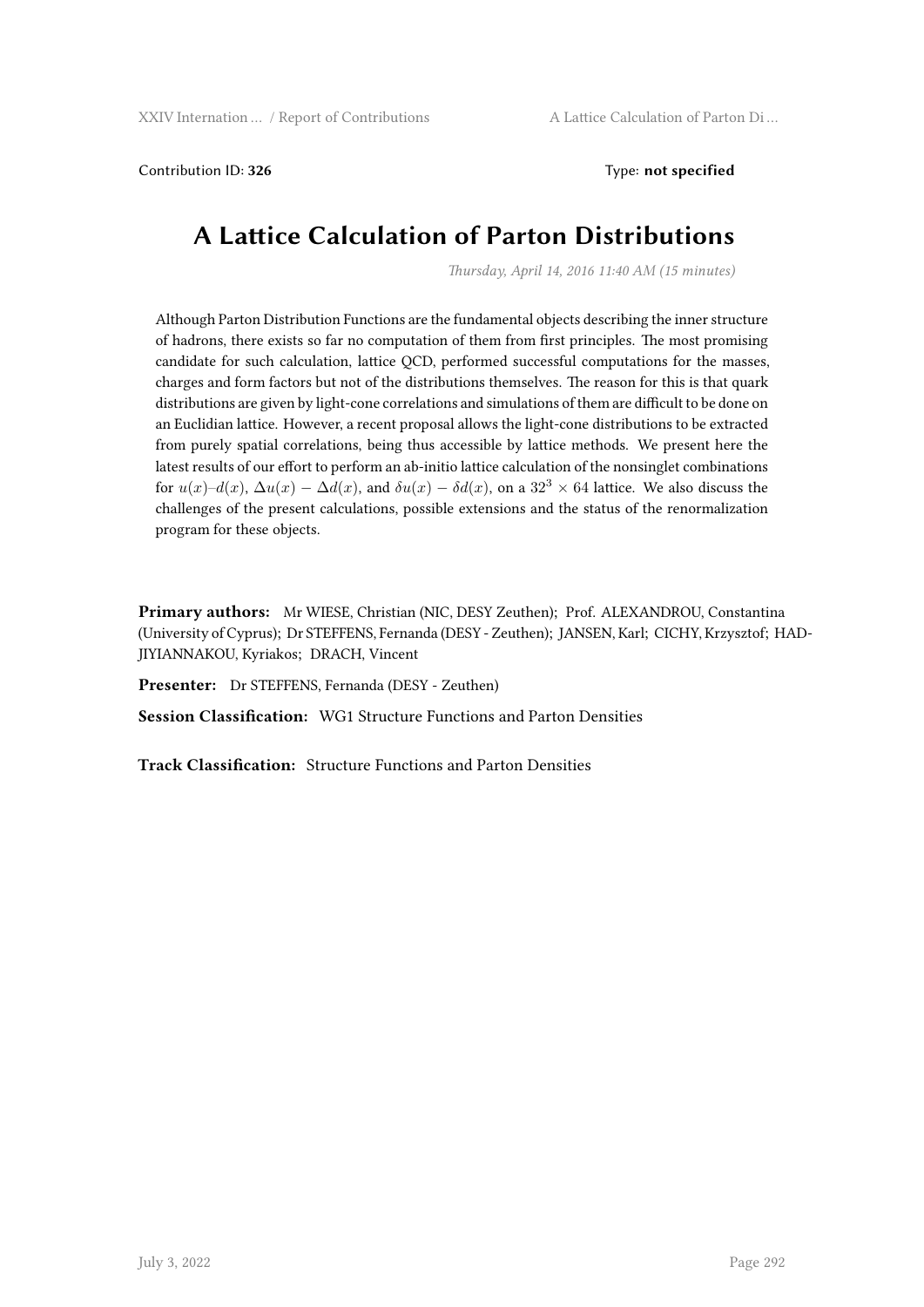Contribution ID: 327 Type: **not specified** 

### **Exclusive J/ψ and Υ photoproduction and the low x gluon**

*Thursday, April 14, 2016 12:00 PM (15 minutes)*

We discuss the potential to constrain the small-x PDFs using the exclusive production of heavy vector mesons. The calculation of J/psi and Upsilon photoproduction at NLO in collinear factorisation is described. The different behaviour of the NLO corrections for J/psi and Upsilon is highlighted and we outline what might be expected from the inclusion of these processes in a PDF fit.

**Presenter:** Dr JONES, Stephen (MPI, Munich)

**Session Classification:** WG1 Structure Functions and Parton Densities

**Track Classification:** Structure Functions and Parton Densities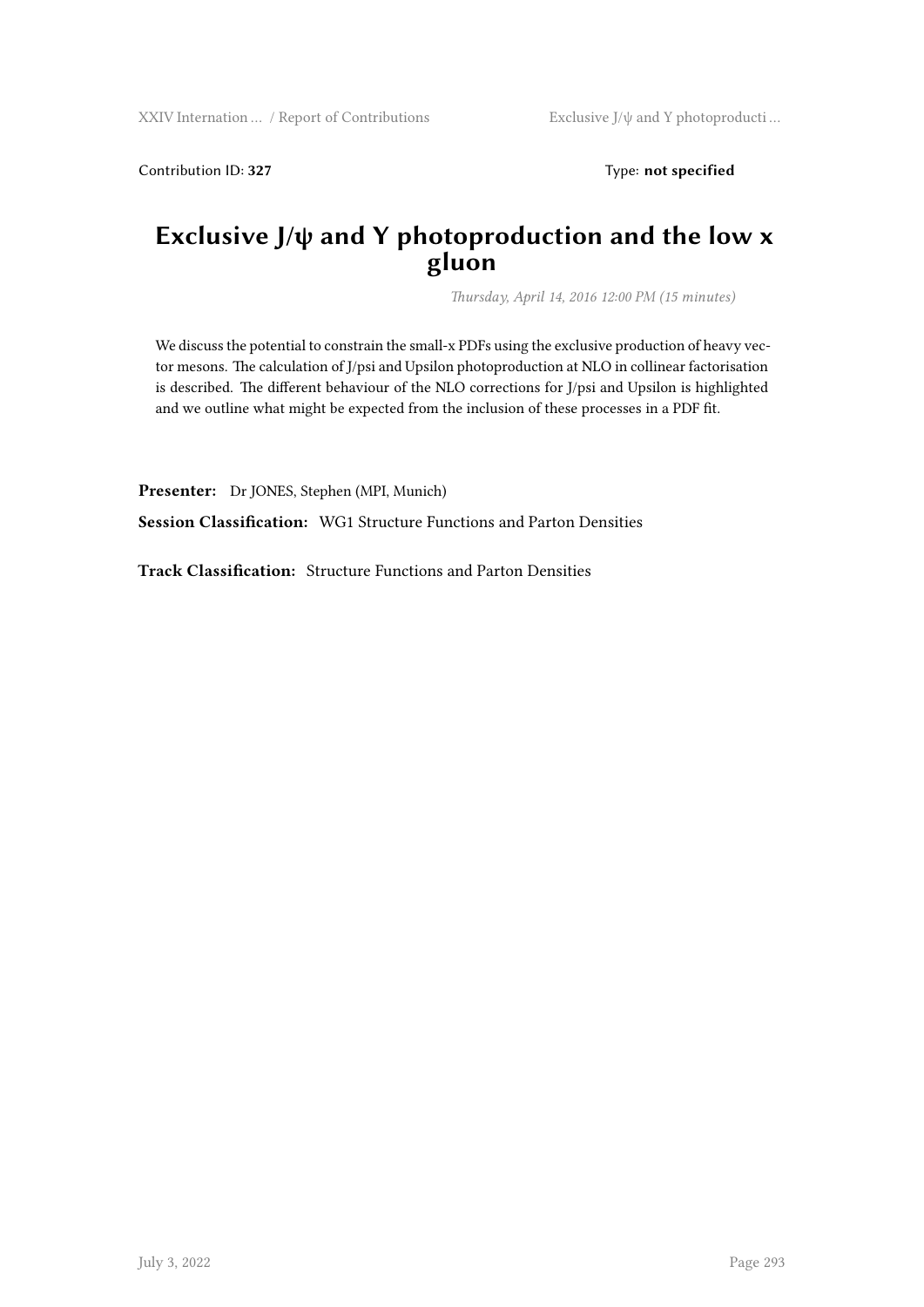Contribution ID: **329** Type: **not specified**

#### **Coherent J/psi photoproduction in ultra-peripheral PbPb collisions at 2.76 TeV and prospects at CMS for Run 2**

*Wednesday, April 13, 2016 2:50 PM (15 minutes)*

The coherent J/psi photoproduction cross section is measured in ultra-peripheral PbPb collisions at 2.76 TeV at the CMS experiment at the LHC. The J/psi mesons are reconstructed via their decay into muon pairs. In this talk, the measurement of the coherent J/psi photoproduction cross section as well as the neutron dependence break-up mode ratios for this process will be presented. These measurements extend the recent ALICE results on coherent J/psi photoproduction to a new rapidity range, confirming the experimental evidence of nuclear gluon effects in gamma+Pb interactions at unprecedentedly low Bjorken-x values in the Pb nucleus. The prospects of photon-induced measurements with heavy ions using the run 2 data at the LHC will be also described.

**Primary author:** TAKAKI, Daniel Tapia (The University of Kansas in Lawrence, KS, United States)

**Presenter:** TAKAKI, Daniel Tapia (The University of Kansas in Lawrence, KS, United States)

**Session Classification:** WG5 Small-x and Diffraction

**Track Classification:** Small-x, Diffraction and Vector Mesons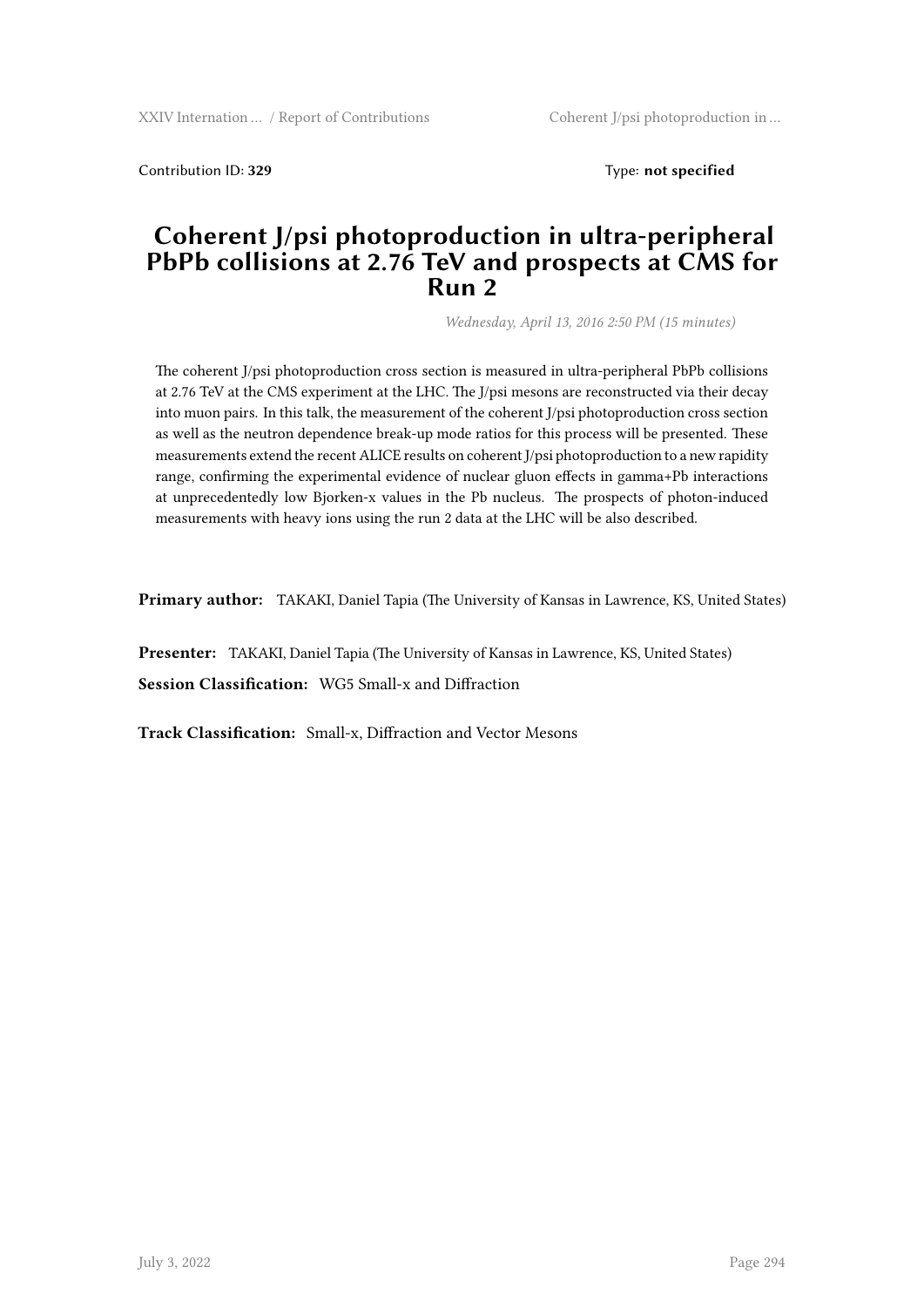Contribution ID: **330** Type: **not specified**

#### **Measurements of total elastic, inelastic and diffractive cross sections with the ATLAS detector**

*Thursday, April 14, 2016 11:00 AM (15 minutes)*

The total pp cross section is a fundamental property of the strong interaction which can not be calculated in perturbative QCD but only described based on phenomenological models. The ATLAS collaboration has explored the total proton-proton cross section, using measurements of the total inelastic proton-proton cross sections and of the diffractive part of the inelastic cross section in special data sets taken with low beam currents. The measurements have been performed at center of mass energies of 7TeV and 13TeV, using special forward scintillators or the calorimeters. Studies of the production of di-jets accompanied by a large rapidity gap are presented, which is also used to estimate the "gap survival probability" in hadron-hadron collisions. Finally, a measurement of exclusive production of dileptons in 7 TeV pp collisions is presented. The results show significant deviations from the pure QED prediction, which can be explained by photon coherence and proton rescattering effects.

The total cross section can be also extracted from a measurement of the differential elastic cross section using the optical theorem. The ATLAS Collaboration has collected 0.5 /nb of elastic data in a dedicated run with high beta\* optics at 8 TeV centre-of-mass energy with the ALFA Roman Pot detector in order to perform this measurement.

**Primary author:** SHABALINA, Elizaveta (University of Gottingen) **Presenter:** TRZEBINSKI, Maciej Marek (Polish Academy of Sciences) **Session Classification:** WG5 Small-x and Diffraction

**Track Classification:** Small-x, Diffraction and Vector Mesons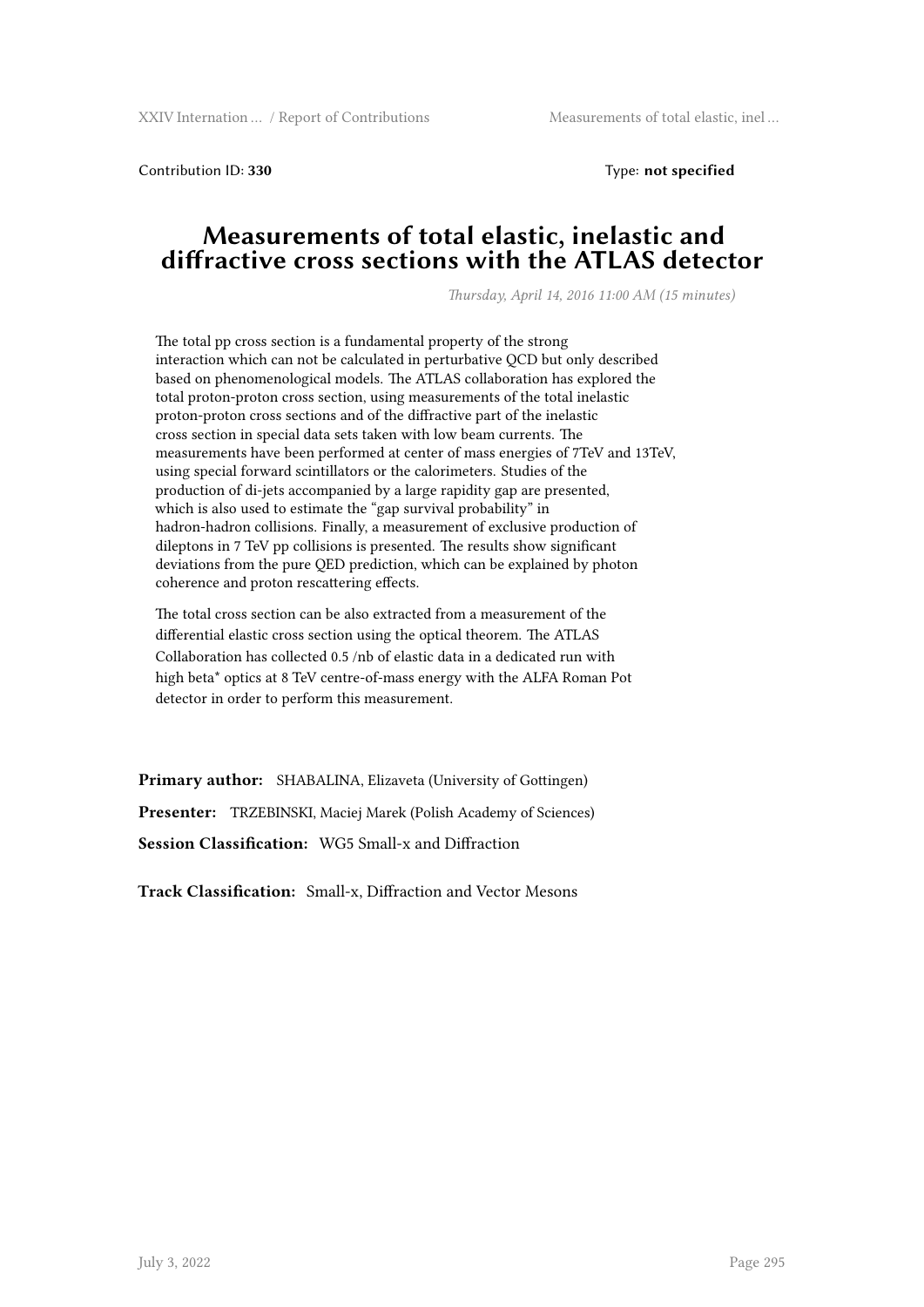Contribution ID: 331 Type: **not specified** 

## **Overview of High Energy Jets**

*Wednesday, April 13, 2016 2:50 PM (20 minutes)*

High Energy Jets (HEJ) is a novel method for organising the resummation of high energy logs in QCD to Leading Logarithmic accuracy (LL) in multi-jet production at hadronic colliders. In this talk, I will introduce the main concepts behind the approach and show how we build our exclusive predictions. I will show important results from recent LHC jet analyses. I will then discuss how the formalism can be extended to include Next-to-Leading Log (NLL) before focussing on recent work on including full finite quark mass effects in Higgs production in association with dijets.

**Primary author:** COCKBURN, James (University of Edinburgh) **Presenter:** COCKBURN, James (University of Edinburgh) **Session Classification:** WG2 QCD and Hadronic Final States

**Track Classification:** QCD and Hadronic Final States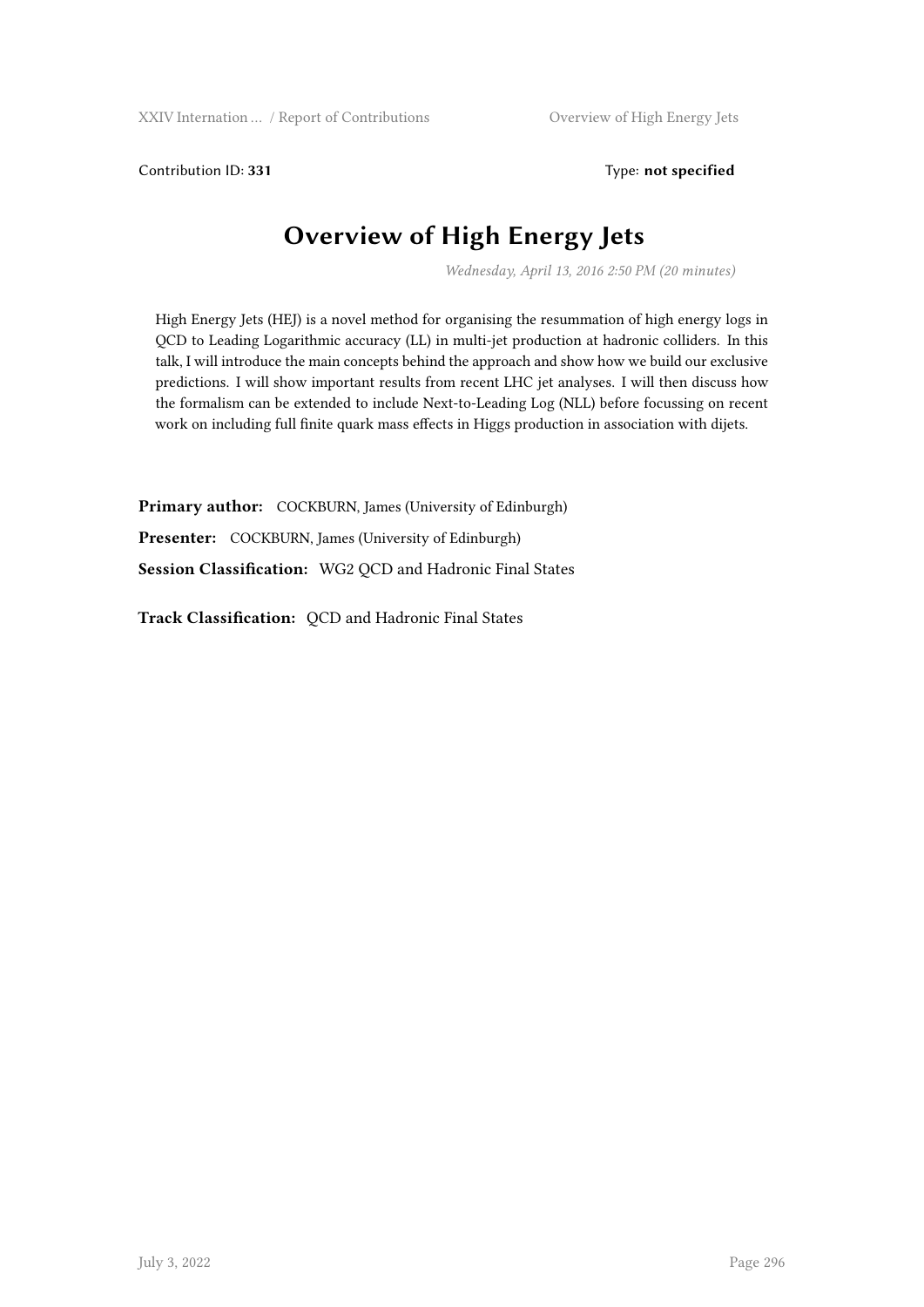Contribution ID: **333** Type: **not specified**

## **The CLIC physics potential**

*Wednesday, April 13, 2016 10:09 AM (20 minutes)*

The Compact Linear Collider (CLIC) is a multi-TeV electron-positron collider under development. It offers the potential for a rich precision physics programme, combined with sensitivity to a wide range of new phenomena. To optimise its physics output CLIC is foreseen to be built and operated in several energy stages, ranging from ~350 GeV to 3 TeV centre-of mass energy.

The CLIC physics potential has been studied using full detector simulations for several centreof-mass energies. These include Higgs production through Higgsstahlung at a few hundred GeV, allowing for the couplings and width of the Higgs boson to be determined in a model-independent way through the recoil mass technique. While originally considering only leptonic Z decays in the recoil mass measurement, it was shown recently that significantly higher precisions on the couplings can be achieved by including the hadronic decay of the Z. Operation at higher centre-ofmass energies provides large statistics for the study of the Higgs boson through the WW-fusion production process. It also offers the potential to directly measure the top Yukawa coupling. At the highest centre-of-mass energy of 3 TeV, the Higgs self-coupling can be determined with 10% precision. The complete physics program for all measurements of accessible Higgs couplings is included in combined fits.

Precision measurements of top quark production in e+e- collisions will significantly enhance our knowledge of top quark properties and will give new insight in physics beyond the Standard Model. The top mass can be measured at a 50 MeV accuracy level in a well-defined mass scheme by performing a scan of the top pair production threshold. For the study of the top quark couplings to electroweak gauge bosons, form factors can be determined to 1% precision, an order of magnitude better than the full LHC programme. Recent results extend the prospects to different centre-ofmass energies and to CP violating form factors. New studies of Flavour Changing Neutral Current decays of the top quark, such as the decay t -> cH, to a branching ratio BR(t->cH) ~ 10^-5, are also presented.

The search for phenomena beyond the Standard Model through direct observation of new particles and precision measurements is a main motivation for the high-energy stages of CLIC. An overview of physics benchmark studies assuming different New Physics scenarios is given. New particles can be discovered in a model-independent way almost up to the kinematic limit of sqrt(s)/2. The low background conditions at CLIC provide extended discovery potential compared to hadron colliders, for example in the case of non-coloured TeV-scale SUSY particles. In addition to studying new particles directly, BSM models can be probed up to scales of tens of TeV through precision measurements. Examples, including recent results on the reaction  $e+e-$  > gamma gamma, are presented. Beam polarisation allows to constrain the underlying theory further in many cases. The talk will also include a discussion of LHC results relevant for the CLIC physics case.

#### **Summary**

The CLIC physics potential will be summarised.

**Primary author:** LINSSEN, Lucie (CERN)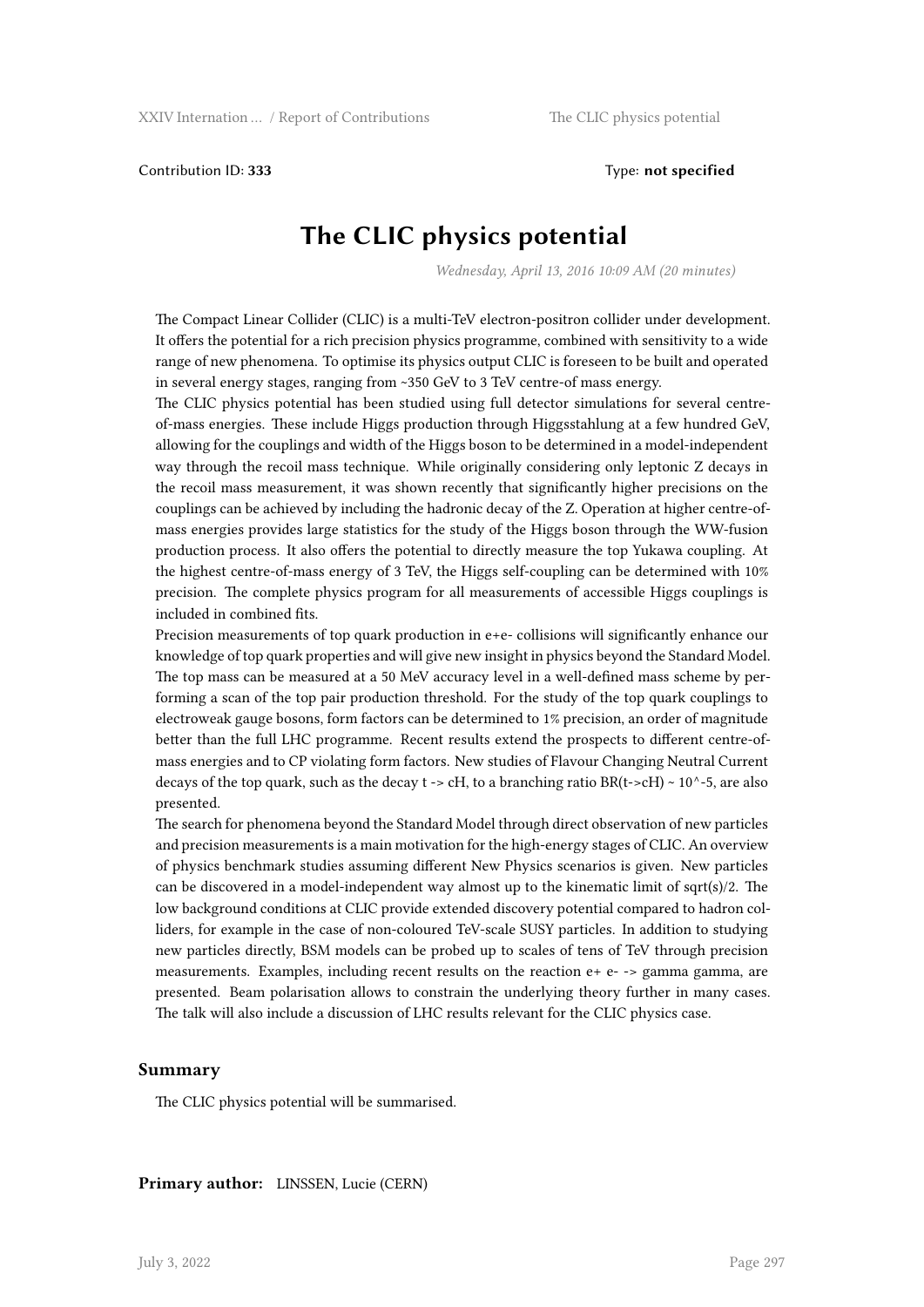XXIV Internation ... / Report of Contributions The CLIC physics potential

Presenter: ROBSON, Aidan (Glasgow)

**Session Classification:** WG7 Future Experiments

**Track Classification:** Future Experiments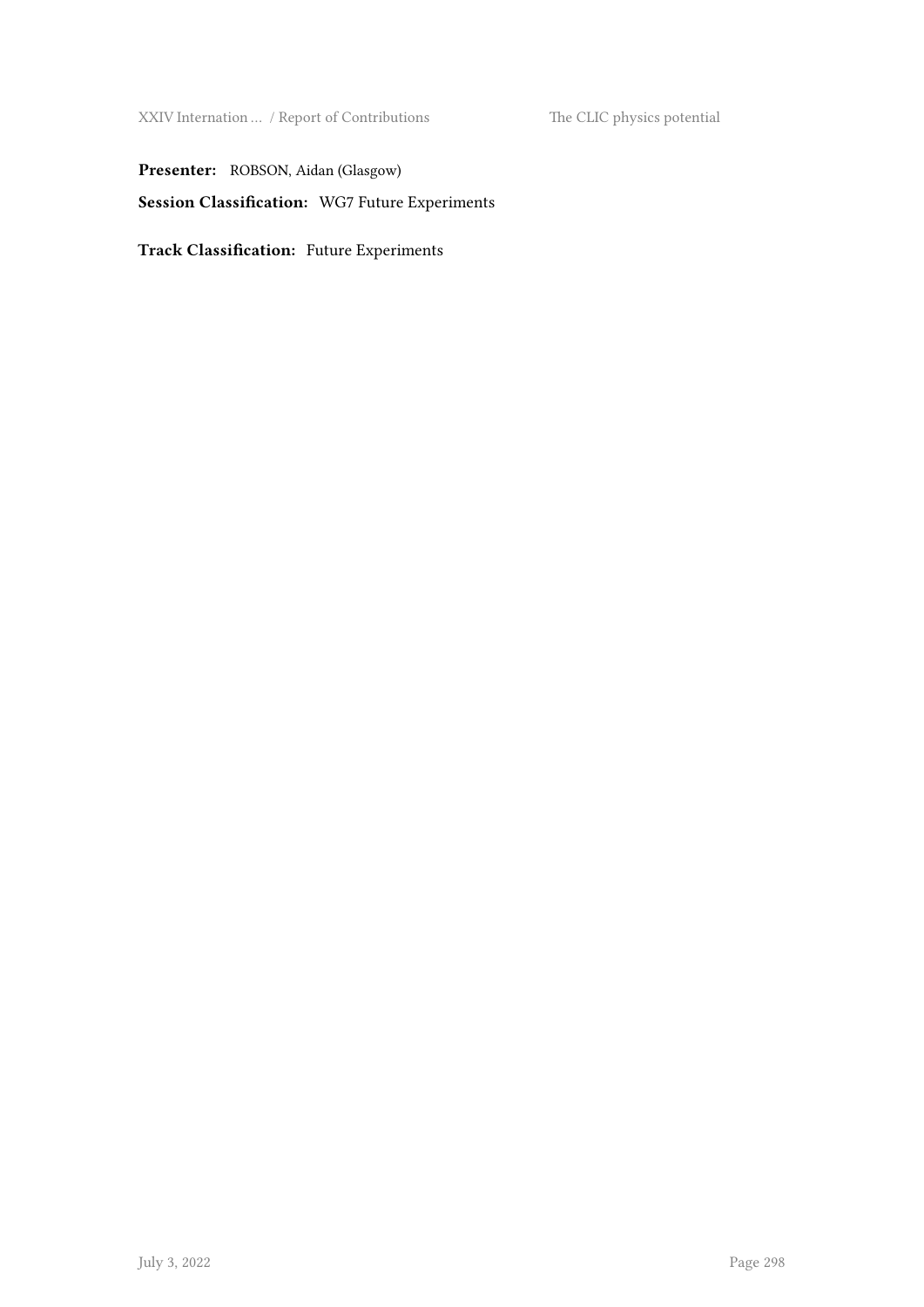Contribution ID: **334** Type: **not specified**

#### **Recent results for the proton spin decomposition from lattice QCD**

*Thursday, April 14, 2016 12:10 PM (15 minutes)*

The exact decomposition of the proton spin has been a much debated topic, on the experimental as well as the theoretical side. In this talk we would like to report on recent non-perturbative results and ongoing efforts to explore the proton spin from lattice QCD. We present results for several form factors from gauge field ensembles that feature a physical value of the pion mass. These form factors can be

used to determine the quark total angular momentum as well as the spin carried by quarks. In addition we present first results for our ongoing effort to compute the angular momentum of the gluons in the proton.

**Primary author:** Mr WIESE, Christian (John von Neumann Institute for Computing (NIC), DESY, Platanenallee 6, 15738 Zeuthen, Germany)

**Presenter:** Mr WIESE, Christian (John von Neumann Institute for Computing (NIC), DESY, Platanenallee 6, 15738 Zeuthen, Germany)

**Session Classification:** WG6 Spin Physics

**Track Classification:** Spin Physics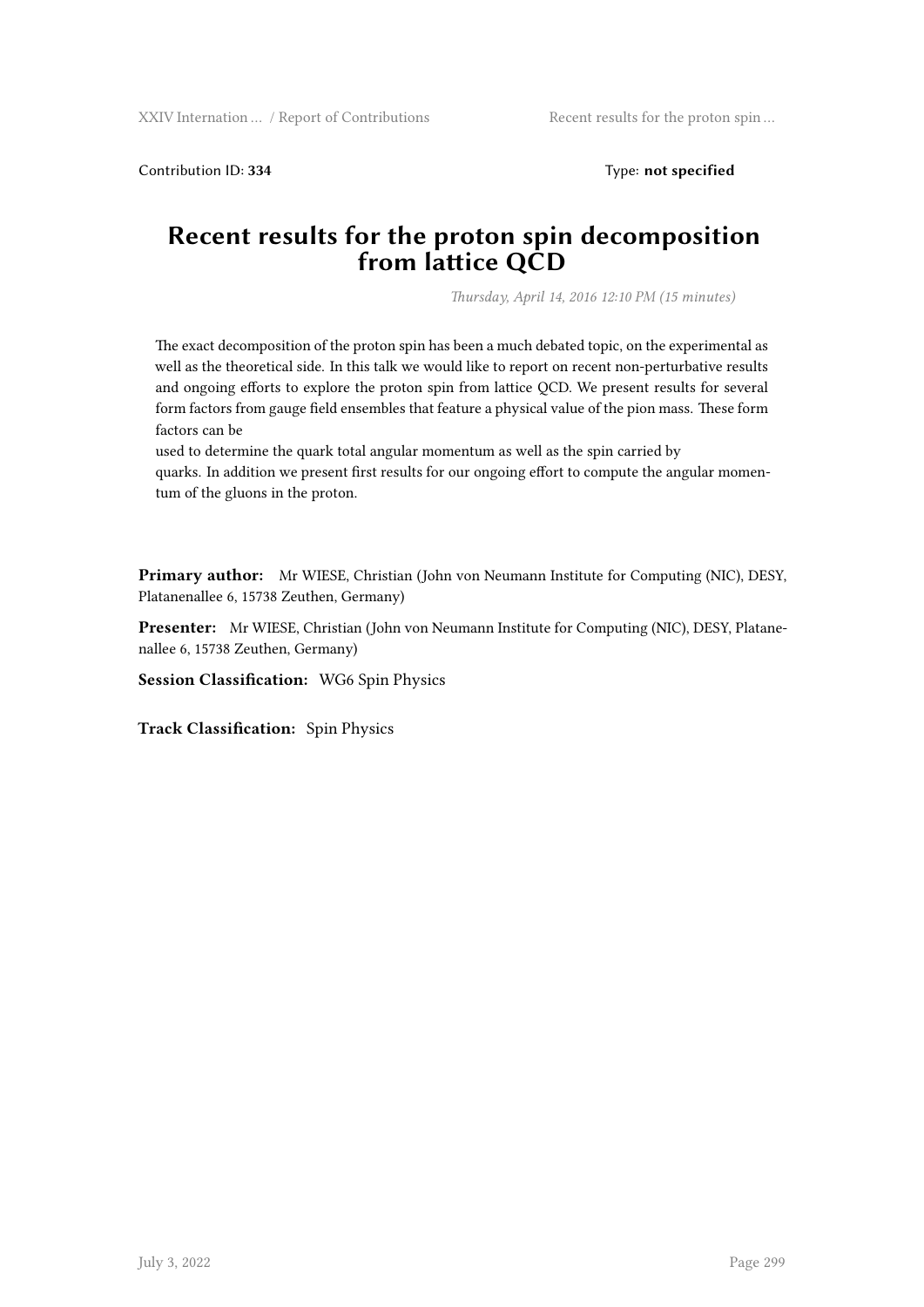Contribution ID: 335 Type: **not specified** 

# **Altarelli prize Talk (b)**

*Friday, April 15, 2016 10:05 AM (15 minutes)*

**Presenter:** Dr CAOLA, Fabrizio (Johns Hopkins University) **Session Classification:** Plenary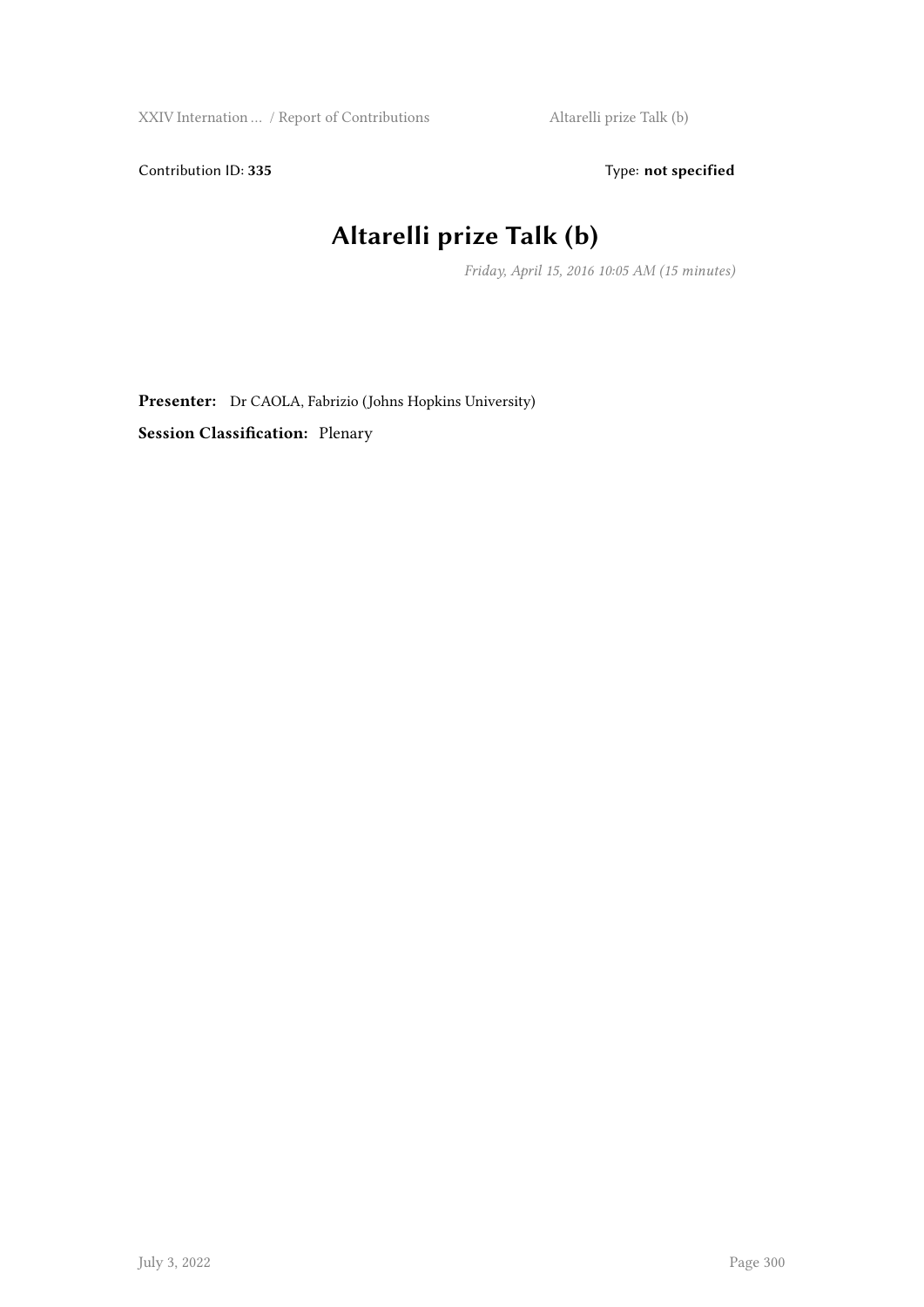Contribution ID: 336 Type: **not specified** 

# **DESY director's Welcome**

*Monday, April 11, 2016 10:30 AM (5 minutes)*

Presenter: Prof. DOSCH, Helmut (DESY) **Session Classification:** Plenary